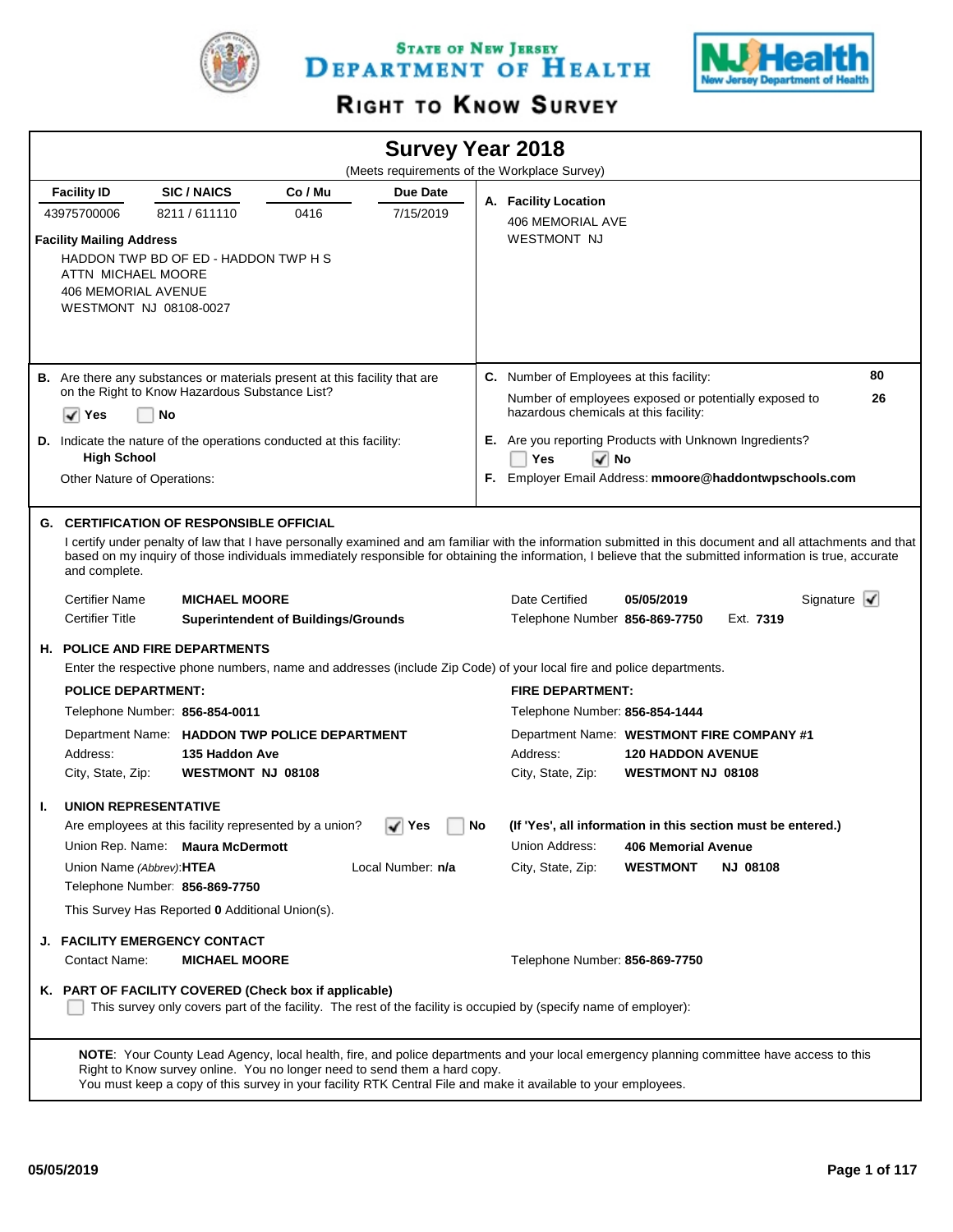| <b>Product Name</b>                                |                | <b>Manufacturer</b>                | <b>Purpose</b>                      |                    | Location          |            | <b>Container</b>       | Inventory        | <b>Units</b>              | <b>Employees</b><br><b>Exposed</b> |
|----------------------------------------------------|----------------|------------------------------------|-------------------------------------|--------------------|-------------------|------------|------------------------|------------------|---------------------------|------------------------------------|
| <b>1500 SANDED</b><br><b>GROUT</b>                 |                | <b>LATICRETE</b>                   | Other                               | <b>MAINT.</b>      |                   | <b>Bag</b> |                        | 10 to 99         | <b>Pounds -</b><br>solids | 26                                 |
| Sub No                                             |                | <b>Hazardous Chemical Name</b>     |                                     |                    | <b>CAS Number</b> |            | <b>DOT Number</b>      | <b>Mixture</b>   |                           | <b>Special HH Code</b>             |
| 1660                                               | SILICA, QUARTZ |                                    |                                     |                    | 14808-60-7        |            |                        | 70 to 79%        | CA                        |                                    |
| 1661                                               |                | SILICATE, PORTLAND CEMENT          |                                     |                    | 65997-15-1        |            |                        | 25 to 49%        |                           |                                    |
| <b>Product Name</b>                                |                | <b>Manufacturer</b>                | <b>Purpose</b>                      |                    | Location          |            | <b>Container</b>       | Inventory        | <b>Units</b>              | <b>Employees</b><br><b>Exposed</b> |
| <b>2.6 DI-TERT BUTYL-</b><br><b>4-METHLYPHENOL</b> |                | <b>GENERIC</b>                     | Laboratory<br>Chemical              | <b>SCIENCE</b>     |                   | (plastic)  | <b>Bottles or jugs</b> | Less than 1      | <b>Pounds -</b><br>solids | 26                                 |
| Sub No                                             |                | <b>Hazardous Chemical Name</b>     |                                     |                    | <b>CAS Number</b> |            | <b>DOT Number</b>      | <b>Mixture</b>   |                           | <b>Special HH Code</b>             |
| 0814                                               |                | 2,6-DI-tert-BUTYL-p-CRESOL         |                                     |                    | 128-37-0          |            |                        | 100%             |                           |                                    |
| <b>Product Name</b>                                |                | <b>Manufacturer</b>                | <b>Purpose</b>                      |                    | Location          |            | <b>Container</b>       | Inventory        | <b>Units</b>              | <b>Employees</b><br><b>Exposed</b> |
| 2-26 M.P.<br><b>PRECISION</b><br>LUBRICANT         |                | <b>CRC</b>                         | Lubricant                           | <b>MAINT.</b>      |                   | Can        |                        | Less than 1      | <b>Pounds -</b><br>solids | 26                                 |
| Sub No                                             |                | <b>Hazardous Chemical Name</b>     |                                     |                    | <b>CAS Number</b> |            | <b>DOT Number</b>      | <b>Mixture</b>   |                           | <b>Special HH Code</b>             |
| 0343                                               |                | <b>CARBON DIOXIDE</b>              |                                     |                    | 124-38-9          |            | 1013                   | 1 to 9%          |                           |                                    |
| 2648                                               |                | PETROLEUM DISTILLATES              |                                     |                    | 8002-05-9         |            | 1268                   | 70 to 79%        | F <sub>3</sub>            |                                    |
|                                                    |                |                                    |                                     |                    |                   |            |                        |                  |                           |                                    |
| <b>Product Name</b>                                |                | <b>Manufacturer</b>                | <b>Purpose</b>                      |                    | Location          |            | Container              | Inventory        | <b>Units</b>              | <b>Employees</b><br><b>Exposed</b> |
| <b>20 MULE TEAM</b><br><b>BORAX</b>                |                | <b>DIAL CORP.</b>                  | Cleaning<br><b>Products-General</b> | <b>CUSTODIAL</b>   |                   | <b>Box</b> |                        | 1 to 9           | <b>Pounds -</b><br>solids | 26                                 |
| Sub No                                             |                | <b>Hazardous Chemical Name</b>     |                                     |                    | <b>CAS Number</b> |            | <b>DOT Number</b>      | <b>Mixture</b>   |                           | <b>Special HH Code</b>             |
| 0241                                               |                | <b>BORATE COMPOUNDS, Inorganic</b> |                                     |                    |                   |            |                        | 100%             |                           |                                    |
| <b>Product Name</b>                                |                | <b>Manufacturer</b>                | <b>Purpose</b>                      |                    | Location          |            | Container              | <b>Inventory</b> | Units                     | <b>Employees</b><br><b>Exposed</b> |
| 3-IN-1 OIL                                         |                | <b>WD40 CO.</b>                    | Lubricant                           | <b>MAINT.</b>      |                   | Can        |                        | Less than 1      | Gallons -<br>liquids      | 26                                 |
| Sub No                                             |                | <b>Hazardous Chemical Name</b>     |                                     |                    | <b>CAS Number</b> |            | <b>DOT Number</b>      | <b>Mixture</b>   |                           | <b>Special HH Code</b>             |
| 2648                                               |                | PETROLEUM DISTILLATES              |                                     |                    | 8002-05-9         |            | 1268                   | 90 to 99%        | F3                        |                                    |
| <b>Product Name</b>                                |                | <b>Manufacturer</b>                | <b>Purpose</b>                      |                    | Location          |            | <b>Container</b>       | Inventory        | Units                     | <b>Employees</b><br><b>Exposed</b> |
| <b>320 ADHESIVE</b>                                |                | <b>K-FLEX</b>                      | <b>Adhesives</b>                    | <b>MAINTENANCE</b> |                   | Can        |                        | Less than 1      | Gallons -<br>liquids      | 26                                 |
| Sub No                                             |                | <b>Hazardous Chemical Name</b>     |                                     |                    | <b>CAS Number</b> |            | <b>DOT Number</b>      | <b>Mixture</b>   |                           | <b>Special HH Code</b>             |
| 0006                                               | <b>ACETONE</b> |                                    |                                     |                    | 67-64-1           |            | 1090                   | 25 to 49%        | F <sub>3</sub>            |                                    |
| 1285                                               |                | <b>2-METHYLPENTANE</b>             |                                     |                    | 107-83-5          |            | 1993                   | 10 to 24%        | F <sub>3</sub>            |                                    |
| 1340                                               | n-HEXANE       |                                    |                                     |                    | 110-54-3          |            | 1208                   | 10 to 24%        | F <sub>3</sub>            |                                    |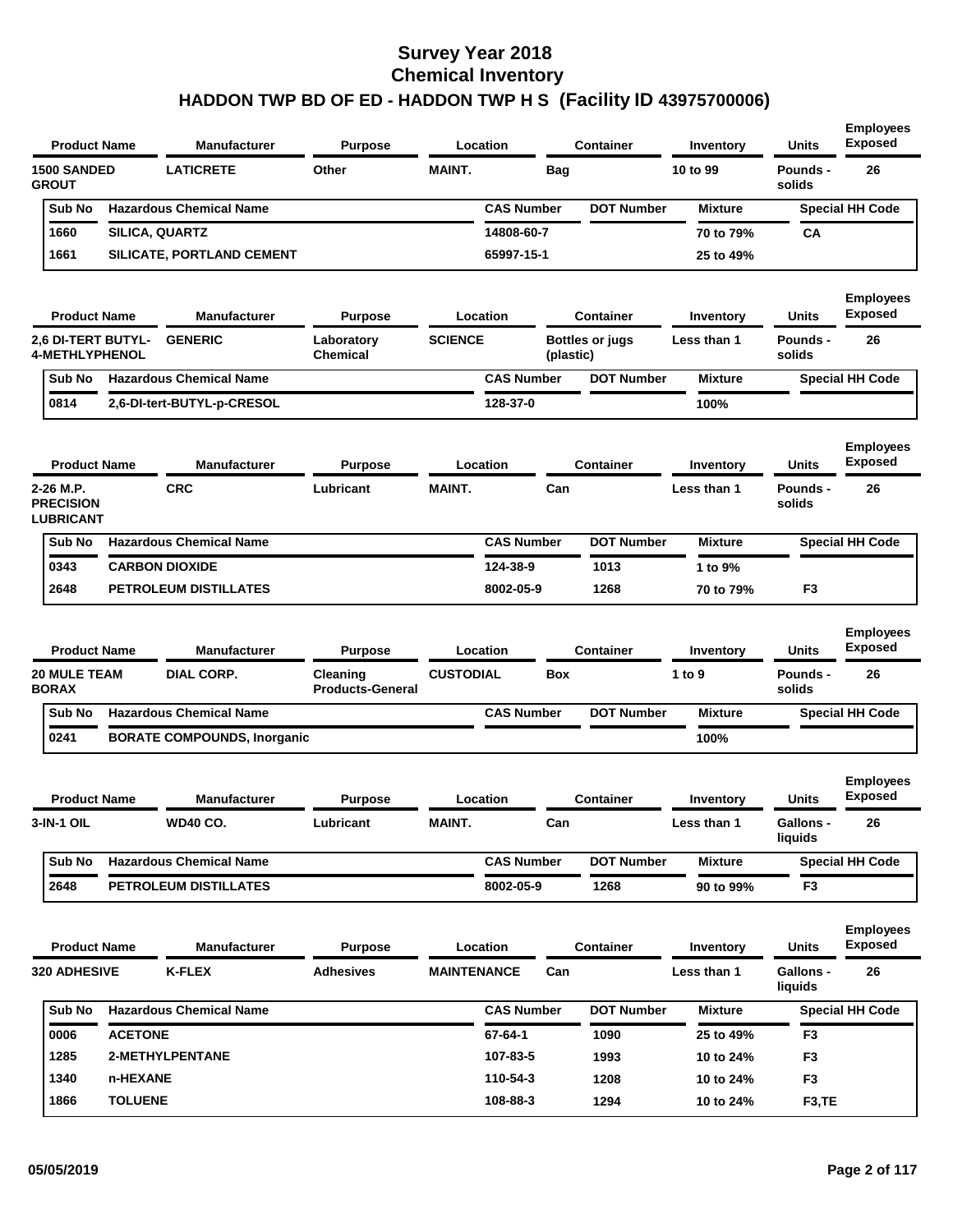| <b>Product Name</b>                                        |                  | <b>Manufacturer</b>            | <b>Purpose</b>                      |                  | Location          |       | <b>Container</b>  | Inventory      | <b>Units</b>         | <b>Employees</b><br><b>Exposed</b> |
|------------------------------------------------------------|------------------|--------------------------------|-------------------------------------|------------------|-------------------|-------|-------------------|----------------|----------------------|------------------------------------|
| <b>3M AUTO ADV.</b><br><b>SUPER</b><br><b>WEATHERSTRIP</b> |                  | 3M                             | Other                               | <b>MAINT.</b>    |                   | Other |                   | Less than 1    | Gallons -<br>liquids | 26                                 |
| Sub No                                                     |                  | <b>Hazardous Chemical Name</b> |                                     |                  | <b>CAS Number</b> |       | <b>DOT Number</b> | <b>Mixture</b> |                      | <b>Special HH Code</b>             |
| 0197                                                       | <b>BENZENE</b>   |                                |                                     |                  | $71 - 43 - 2$     |       | 1114              | <b>Unknown</b> | CA,F3,MU             |                                    |
| 0565                                                       |                  | <b>CYCLOHEXANE</b>             |                                     |                  | 110-82-7          |       | 1145              | 1 to 9%        | F <sub>3</sub>       |                                    |
| 0851                                                       |                  | <b>ETHYL BENZENE</b>           |                                     |                  | $100 - 41 - 4$    |       | 1175              | 0.1 to 0.9%    | CA,F3                |                                    |
| 0946                                                       |                  | <b>FORMALDEHYDE</b>            |                                     |                  | $50-00-0$         |       | 1198              | <b>Unknown</b> |                      | CA,CO,F4,MU                        |
| 1144                                                       |                  | <b>MAGNESIUM OXIDE</b>         |                                     |                  | 1309-48-4         |       |                   | 1 to 9%        |                      |                                    |
| 1245                                                       |                  | <b>METHYL CYCLOPENTANE</b>     |                                     |                  | $96 - 37 - 7$     |       | 2298              | 1 to 9%        | F <sub>3</sub>       |                                    |
| 1258                                                       |                  | <b>METHYL ETHYL KETONE</b>     |                                     |                  | 78-93-3           |       | 1193              | 25 to 49%      | F <sub>3</sub>       |                                    |
| 1285                                                       |                  | 2-METHYLPENTANE                |                                     |                  | 107-83-5          |       | 1993              | 1 to 9%        | F <sub>3</sub>       |                                    |
| 1339                                                       | n-HEPTANE        |                                |                                     |                  | 142-82-5          |       | 1206              | 1 to 9%        | F <sub>3</sub>       |                                    |
| 1340                                                       | n-HEXANE         |                                |                                     |                  | 110-54-3          |       | 1208              | 10 to 24%      | F <sub>3</sub>       |                                    |
| 1866                                                       | <b>TOLUENE</b>   |                                |                                     |                  | 108-88-3          |       | 1294              | 10 to 24%      | F <sub>3</sub> , TE  |                                    |
| <b>Product Name</b>                                        |                  | <b>Manufacturer</b>            | <b>Purpose</b>                      |                  | Location          |       | <b>Container</b>  | Inventory      | <b>Units</b>         | <b>Employees</b><br><b>Exposed</b> |
| <b>3M DESK &amp; OFFICE</b><br><b>CLEANER 573</b>          |                  | 3M                             | Cleaning<br><b>Products-General</b> | <b>CUSTODIAL</b> |                   | Can   |                   | 1 to 9         | Pounds -<br>solids   | 26                                 |
| Sub No                                                     |                  | <b>Hazardous Chemical Name</b> |                                     |                  | <b>CAS Number</b> |       | <b>DOT Number</b> | <b>Mixture</b> |                      | <b>Special HH Code</b>             |
| 0835                                                       |                  | <b>ETHANOLAMINE</b>            |                                     |                  | 141-43-5          |       | 2491              | 0.1 to 0.9%    | <b>CO</b>            |                                    |
| 1040                                                       | <b>ISOBUTANE</b> |                                |                                     |                  | 75-28-5           |       | 1969              | 1 to 9%        | F4                   |                                    |
| 1076                                                       |                  | <b>ISOPROPYL ALCOHOL</b>       |                                     |                  | 67-63-0           |       | 1219              | 1 to 9%        | F <sub>3</sub>       |                                    |

| <b>Product Name</b>                     | <b>Manufacturer</b>            | <b>Purpose</b>                      |                  | Location          | Container                           | Inventory      | <b>Units</b>       | <b>Lilipio yuus</b><br><b>Exposed</b> |
|-----------------------------------------|--------------------------------|-------------------------------------|------------------|-------------------|-------------------------------------|----------------|--------------------|---------------------------------------|
| <b>3M ELECT. EQUIP.</b><br><b>WIPES</b> | 3M                             | Cleaning<br><b>Products-General</b> | <b>CUSTODIAL</b> |                   | <b>Bottles or jugs</b><br>(plastic) | 1 to 9         | Pounds -<br>solids | 26                                    |
| <b>Sub No</b>                           | <b>Hazardous Chemical Name</b> |                                     |                  | <b>CAS Number</b> | <b>DOT Number</b>                   | <b>Mixture</b> |                    | <b>Special HH Code</b>                |
| 1076                                    | <b>ISOPROPYL ALCOHOL</b>       |                                     |                  | 67-63-0           | 1219                                | 10 to 24%      | F <sub>3</sub>     |                                       |

|                                            | <b>Product Name</b> | <b>Manufacturer</b>            | <b>Purpose</b>   |               | Location          | <b>Container</b>  | Inventory      | <b>Units</b>       | <b>Employees</b><br><b>Exposed</b> |
|--------------------------------------------|---------------------|--------------------------------|------------------|---------------|-------------------|-------------------|----------------|--------------------|------------------------------------|
| <b>3M GENERAL TRIM.</b><br><b>ADHESIVE</b> |                     | 3M                             | <b>Adhesives</b> | <b>MAINT.</b> | Can               |                   | 1 to 9         | Pounds -<br>solids | 26                                 |
| Sub No                                     |                     | <b>Hazardous Chemical Name</b> |                  |               | <b>CAS Number</b> | <b>DOT Number</b> | <b>Mixture</b> |                    | <b>Special HH Code</b>             |
| 0006                                       | <b>ACETONE</b>      |                                |                  |               | 67-64-1           | 1090              | 10 to 24%      | F <sub>3</sub>     |                                    |
| 0565                                       | <b>CYCLOHEXANE</b>  |                                |                  |               | 110-82-7          | 1145              | 10 to 24%      | F <sub>3</sub>     |                                    |
| 0758                                       |                     | <b>DIMETHYL ETHER</b>          |                  |               | 115-10-6          | 1033              | 50 to 59%      | F <sub>4</sub>     |                                    |
| 1476                                       | <b>PENTANE</b>      |                                |                  |               | 109-66-0          | 1265              | 10 to 24%      | F <sub>4</sub>     |                                    |
| 1594                                       | <b>PROPANE</b>      |                                |                  |               | 74-98-6           | 1978              | 10 to 24%      | F <sub>4</sub>     |                                    |
| 2648                                       |                     | <b>PETROLEUM DISTILLATES</b>   |                  |               | 8002-05-9         | 1268              | 1 to 9%        | F <sub>3</sub>     |                                    |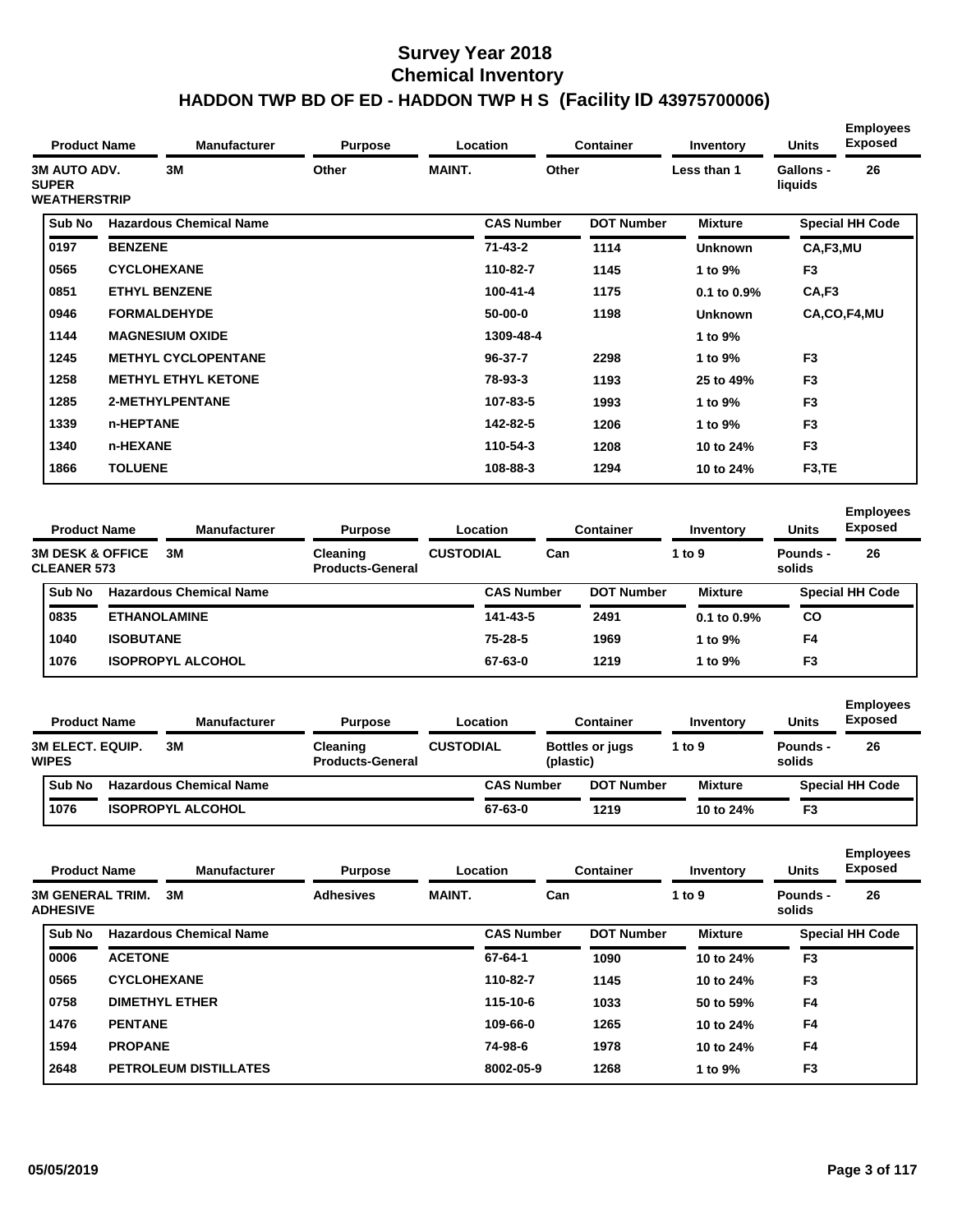| <b>Product Name</b> | <b>Manufacturer</b>            | <b>Purpose</b> |                   | Location          |           | <b>Container</b>       | Inventory      | <b>Units</b>                | <b>Employees</b><br><b>Exposed</b> |
|---------------------|--------------------------------|----------------|-------------------|-------------------|-----------|------------------------|----------------|-----------------------------|------------------------------------|
| <b>DEVELOPER</b>    | <b>3M LLD LIQUID LITH 3M</b>   | Photography    | <b>PHOTO SHOP</b> |                   | (plastic) | <b>Bottles or jugs</b> | 1 to 9         | <b>Gallons -</b><br>liquids | 26                                 |
| <b>Sub No</b>       | <b>Hazardous Chemical Name</b> |                |                   | <b>CAS Number</b> |           | <b>DOT Number</b>      | <b>Mixture</b> |                             | <b>Special HH Code</b>             |
| 1019                | <b>HYDROQUINONE</b>            |                |                   | $123 - 31 - 9$    |           | 2662                   | 10 to 24%      |                             |                                    |

| <b>Product Name</b>                              |                | Manufacturer                   | <b>Purpose</b>                               |               | Location          | <b>Container</b>  | Inventory      | <b>Units</b>        | <b>Employees</b><br><b>Exposed</b> |
|--------------------------------------------------|----------------|--------------------------------|----------------------------------------------|---------------|-------------------|-------------------|----------------|---------------------|------------------------------------|
| <b>3M MULTI-PORT</b><br><b>FUEL INJ. CLEANER</b> |                | 3M                             | <b>Cutting/Machinin</b><br>g oils and fluids | <b>MAINT.</b> | Can               |                   | 10 to 99       | Pounds -<br>solids  | 26                                 |
| Sub No                                           |                | <b>Hazardous Chemical Name</b> |                                              |               | <b>CAS Number</b> | <b>DOT Number</b> | <b>Mixture</b> |                     | <b>Special HH Code</b>             |
| 0606                                             |                | <b>DIACETONE ALCOHOL</b>       |                                              |               | 123-42-2          | 1148              | 25 to 49%      |                     |                                    |
| 1118                                             |                | <b>LIQUEFIED PETROLEUM GAS</b> |                                              |               | 68476-85-7        | 1075              | 10 to 24%      | F4                  |                                    |
| 1222                                             |                | <b>METHYL ALCOHOL</b>          |                                              |               | 67-56-1           | 1230              | 25 to 49%      | F <sub>3</sub> , TE |                                    |
| 1866                                             | <b>TOLUENE</b> |                                |                                              |               | 108-88-3          | 1294              | <b>Unknown</b> | F <sub>3</sub> , TE |                                    |
| 2014                                             | <b>XYLENES</b> |                                |                                              |               | 1330-20-7         | 1307              | 25 to 49%      | F <sub>3</sub>      |                                    |

| <b>Product Name</b><br><b>3M RUBBERIZED</b> | <b>Manufacturer</b><br><b>Purpose</b> |                                       | Location |                    |                   | <b>Container</b> | Inventory         | <b>Units</b>     | <b>Employees</b><br><b>Exposed</b> |                        |
|---------------------------------------------|---------------------------------------|---------------------------------------|----------|--------------------|-------------------|------------------|-------------------|------------------|------------------------------------|------------------------|
| <b>UNDERCOATING</b><br><b>BLACK 08883</b>   |                                       | 3M                                    | Other    | <b>MAINTENANCE</b> |                   | Can              |                   | 1 to 9           | Pounds -<br>solids                 | 26                     |
| Sub No                                      |                                       | <b>Hazardous Chemical Name</b>        |          |                    | <b>CAS Number</b> |                  | <b>DOT Number</b> | <b>Mixture</b>   |                                    | <b>Special HH Code</b> |
| 0170                                        | <b>ASPHALT</b>                        |                                       |          |                    | 8052-42-4         |                  | 1999              | 10 to 24%        |                                    |                        |
| 0342                                        |                                       | <b>CARBON BLACK</b>                   |          |                    | 1333-86-4         |                  | 1361              | 1 to 9%          | CA                                 |                        |
| 0758                                        |                                       | <b>DIMETHYL ETHER</b>                 |          |                    | 115-10-6          |                  | 1033              | 1 to 9%          | F <sub>4</sub>                     |                        |
| 1217                                        |                                       | <b>METHYL ACETATE</b>                 |          |                    | 79-20-9           |                  | 1231              | <b>Unknown</b>   | F <sub>3</sub>                     |                        |
| 1222                                        |                                       | <b>METHYL ALCOHOL</b>                 |          |                    | 67-56-1           |                  | 1230              | $0.1$ to $0.9\%$ | F <sub>3</sub> ,TE                 |                        |
| 1594                                        | <b>PROPANE</b>                        |                                       |          |                    | 74-98-6           |                  | 1978              | 10 to 24%        | F4                                 |                        |
| 1773                                        |                                       | TALC (NOT CONTAINING ASBESTOS FIBERS) |          |                    | 14807-96-6        |                  |                   | <b>Unknown</b>   |                                    |                        |
| 1866                                        | <b>TOLUENE</b>                        |                                       |          |                    | 108-88-3          |                  | 1294              | <b>Unknown</b>   | F <sub>3</sub> , TE                |                        |

|        | <b>Product Name</b><br><b>3M SPRA-MENT</b> | <b>Manufacturer</b>            | <b>Purpose</b>   |            | Location          | <b>Container</b>  | Inventory      | <b>Units</b>       | <b>Employees</b><br><b>Exposed</b> |  |
|--------|--------------------------------------------|--------------------------------|------------------|------------|-------------------|-------------------|----------------|--------------------|------------------------------------|--|
| 6060   |                                            | 3M                             | <b>Adhesives</b> | <b>ART</b> | Can               |                   | Less than 1    | Pounds -<br>solids | 26                                 |  |
| Sub No |                                            | <b>Hazardous Chemical Name</b> |                  |            | <b>CAS Number</b> | <b>DOT Number</b> | <b>Mixture</b> |                    | <b>Special HH Code</b>             |  |
| 0565   |                                            | <b>CYCLOHEXANE</b>             |                  |            | 110-82-7          | 1145              | 10 to 24%      | F <sub>3</sub>     |                                    |  |
| 0744   |                                            | 2.3-DIMETHYLBUTANE             |                  |            | 79-29-8           | 2457              | 1 to 9%        | F <sub>3</sub>     |                                    |  |
| 0758   |                                            | <b>DIMETHYL ETHER</b>          |                  |            | 115-10-6          | 1033              | 10 to 24%      | F4                 |                                    |  |
| 1040   | <b>ISOBUTANE</b>                           |                                |                  |            | 75-28-5           | 1969              | 10 to 24%      | F4                 |                                    |  |
| 1285   |                                            | 2-METHYLPENTANE                |                  |            | 107-83-5          | 1993              | 10 to 24%      | F <sub>3</sub>     |                                    |  |
| 1335   | <b>NEOHEXANE</b>                           |                                |                  |            | 75-83-2           | 1208              | 1 to 9%        | F <sub>3</sub>     |                                    |  |
| 1340   | n-HEXANE                                   |                                |                  |            | 110-54-3          | 1208              | 1 to 9%        | F <sub>3</sub>     |                                    |  |
| 1594   | <b>PROPANE</b>                             |                                |                  |            | 74-98-6           | 1978              | 10 to 24%      | F4                 |                                    |  |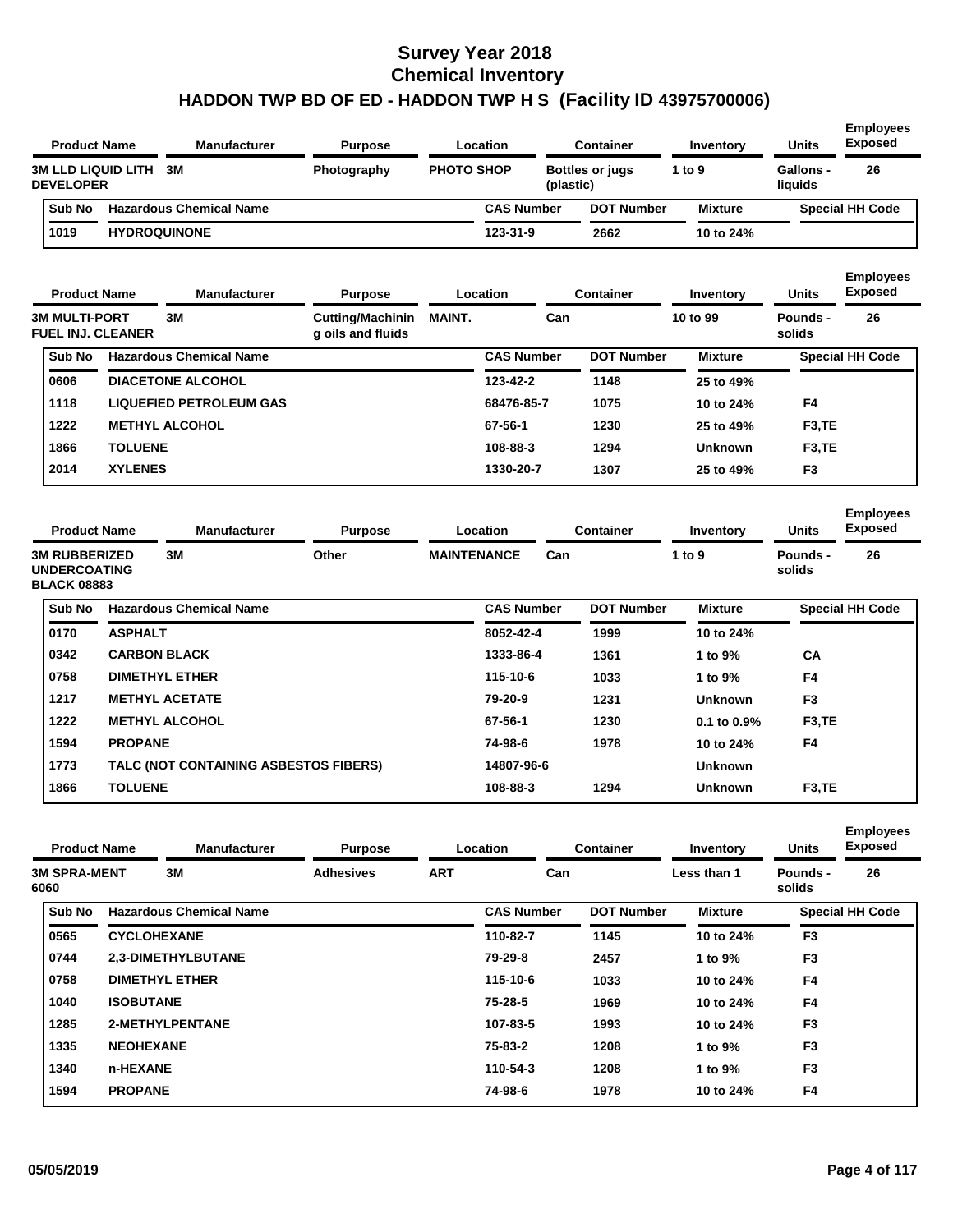| <b>Product Name</b> |                       |                          | <b>Manufacturer</b><br>Location<br><b>Purpose</b> | <b>Container</b> | Inventory | <b>Units</b>      | <b>Employees</b><br><b>Exposed</b> |                |                    |                        |
|---------------------|-----------------------|--------------------------|---------------------------------------------------|------------------|-----------|-------------------|------------------------------------|----------------|--------------------|------------------------|
|                     | <b>3M SPRAY MOUNT</b> | <b>ARTIST'S ADHESIVE</b> | 3M                                                | <b>Adhesives</b> | ART       | Can               |                                    | 1 to $9$       | Pounds -<br>solids | 26                     |
|                     | <b>Sub No</b>         |                          | <b>Hazardous Chemical Name</b>                    |                  |           | <b>CAS Number</b> | <b>DOT Number</b>                  | <b>Mixture</b> |                    | <b>Special HH Code</b> |
|                     | 0006                  | <b>ACETONE</b>           |                                                   |                  |           | 67-64-1           | 1090                               | 25 to 49%      | F <sub>3</sub>     |                        |
|                     | 1040                  | <b>ISOBUTANE</b>         |                                                   |                  |           | 75-28-5           | 1969                               | 25 to 49%      | F4                 |                        |
|                     | 1594                  | <b>PROPANE</b>           |                                                   |                  |           | 74-98-6           | 1978                               | 10 to 24%      | F <sub>4</sub>     |                        |

| <b>Product Name</b>                 |                    | <b>Manufacturer</b>            | <b>Purpose</b>   |               | <b>Location</b>   | <b>Container</b>  | Inventory        | <b>Units</b>       | <b>Employees</b><br><b>Exposed</b> |
|-------------------------------------|--------------------|--------------------------------|------------------|---------------|-------------------|-------------------|------------------|--------------------|------------------------------------|
| <b>3M SUPER 77</b><br><b>Sub No</b> |                    | 3M                             | <b>Adhesives</b> | <b>MAINT.</b> | Can               |                   | 1 to 9           | Pounds -<br>solids | 26                                 |
|                                     |                    | <b>Hazardous Chemical Name</b> |                  |               | <b>CAS Number</b> | <b>DOT Number</b> | <b>Mixture</b>   |                    | <b>Special HH Code</b>             |
| 0006                                | <b>ACETONE</b>     |                                |                  |               | 67-64-1           | 1090              | 25 to 49%        | F <sub>3</sub>     |                                    |
| 0565                                | <b>CYCLOHEXANE</b> |                                |                  |               | 110-82-7          | 1145              | 1 to 9%          | F <sub>3</sub>     |                                    |
| 0744                                |                    | 2,3-DIMETHYLBUTANE             |                  |               | 79-29-8           | 2457              | 1 to 9%          | F <sub>3</sub>     |                                    |
| 1285                                |                    | 2-METHYLPENTANE                |                  |               | 107-83-5          | 1993              | 10 to 24%        | F <sub>3</sub>     |                                    |
| 1335                                | <b>NEOHEXANE</b>   |                                |                  |               | 75-83-2           | 1208              | 1 to 9%          | F <sub>3</sub>     |                                    |
| 1340                                | n-HEXANE           |                                |                  |               | 110-54-3          | 1208              | $0.1$ to $0.9\%$ | F <sub>3</sub>     |                                    |
| 1594                                | <b>PROPANE</b>     |                                |                  |               | 74-98-6           | 1978              | 25 to 49%        | F <sub>4</sub>     |                                    |

| <b>Product Name</b>             |                       | <b>Manufacturer</b><br><b>Purpose</b> |       | Location      | <b>Container</b>  |                   | <b>Units</b>   | <b>Employees</b><br><b>Exposed</b> |                        |
|---------------------------------|-----------------------|---------------------------------------|-------|---------------|-------------------|-------------------|----------------|------------------------------------|------------------------|
| <b>3M UNDERCOATING</b><br>08881 |                       | 3M                                    | Other | <b>MAINT.</b> | Can               |                   | 1 to 9         | Pounds -<br>solids                 | 26                     |
| Sub No                          |                       | <b>Hazardous Chemical Name</b>        |       |               | <b>CAS Number</b> | <b>DOT Number</b> | <b>Mixture</b> |                                    | <b>Special HH Code</b> |
| 0170                            | <b>ASPHALT</b>        |                                       |       |               | 8052-42-4         | 1999              | 25 to 49%      |                                    |                        |
| 0273                            | <b>BUTANE</b>         |                                       |       |               | 106-97-8          | 1011              | 1 to 9%        | F4                                 |                        |
| 1594                            | <b>PROPANE</b>        |                                       |       |               | 74-98-6           | 1978              | 10 to 24%      | F <sub>4</sub>                     |                        |
| 1660                            | <b>SILICA, QUARTZ</b> |                                       |       |               | 14808-60-7        |                   | 1 to 9%        | CA                                 |                        |
| 1866                            | <b>TOLUENE</b>        |                                       |       |               | 108-88-3          | 1294              | 10 to 24%      | F <sub>3</sub> , TE                |                        |

|                                         | <b>Product Name</b> | <b>Manufacturer</b>            | <b>Purpose</b>   |               | Location          | <b>Container</b>       | Inventory      | Units              | <b>Employees</b><br><b>Exposed</b> |
|-----------------------------------------|---------------------|--------------------------------|------------------|---------------|-------------------|------------------------|----------------|--------------------|------------------------------------|
| <b>484 TACKY WHITE</b><br><b>CEMENT</b> |                     | <b>BOND ADHESIVES</b>          | <b>Adhesives</b> | <b>MAINT.</b> | (plastic)         | <b>Bottles or jugs</b> | Less than 1    | Pounds -<br>solids | 26                                 |
| <b>Sub No</b>                           |                     | <b>Hazardous Chemical Name</b> |                  |               | <b>CAS Number</b> | <b>DOT Number</b>      | <b>Mixture</b> |                    | <b>Special HH Code</b>             |
| 0773                                    |                     | <b>DI-n-BUTYL PHTHALATE</b>    |                  |               | 84-74-2           | 3082                   | 1 to 9%        | TЕ                 |                                    |
| 0844                                    |                     | <b>ETHYL ALCOHOL</b>           |                  |               | 64-17-5           | 1170                   | 1 to 9%        |                    | CA,F3,MU,TE                        |

| <b>Product Name</b>                    | <b>Manufacturer</b>            | <b>Purpose</b>         |               | Location          |            | Container         | Inventory      | <b>Units</b>                | <b>Exposed</b>         |
|----------------------------------------|--------------------------------|------------------------|---------------|-------------------|------------|-------------------|----------------|-----------------------------|------------------------|
| 50/50<br><b>ANTIFREEZE/COOL</b><br>ANT | <b>SERVICE PRO.</b>            | Anitfreeze/Coola<br>nt | <b>MAINT.</b> |                   | Steel drum |                   | 10 to 99       | <b>Gallons -</b><br>liquids | 26                     |
| Sub No                                 | <b>Hazardous Chemical Name</b> |                        |               | <b>CAS Number</b> |            | <b>DOT Number</b> | <b>Mixture</b> |                             | <b>Special HH Code</b> |
| 0878                                   | <b>ETHYLENE GLYCOL</b>         |                        |               | 107-21-1          |            | 3082              | 50 to 59%      |                             |                        |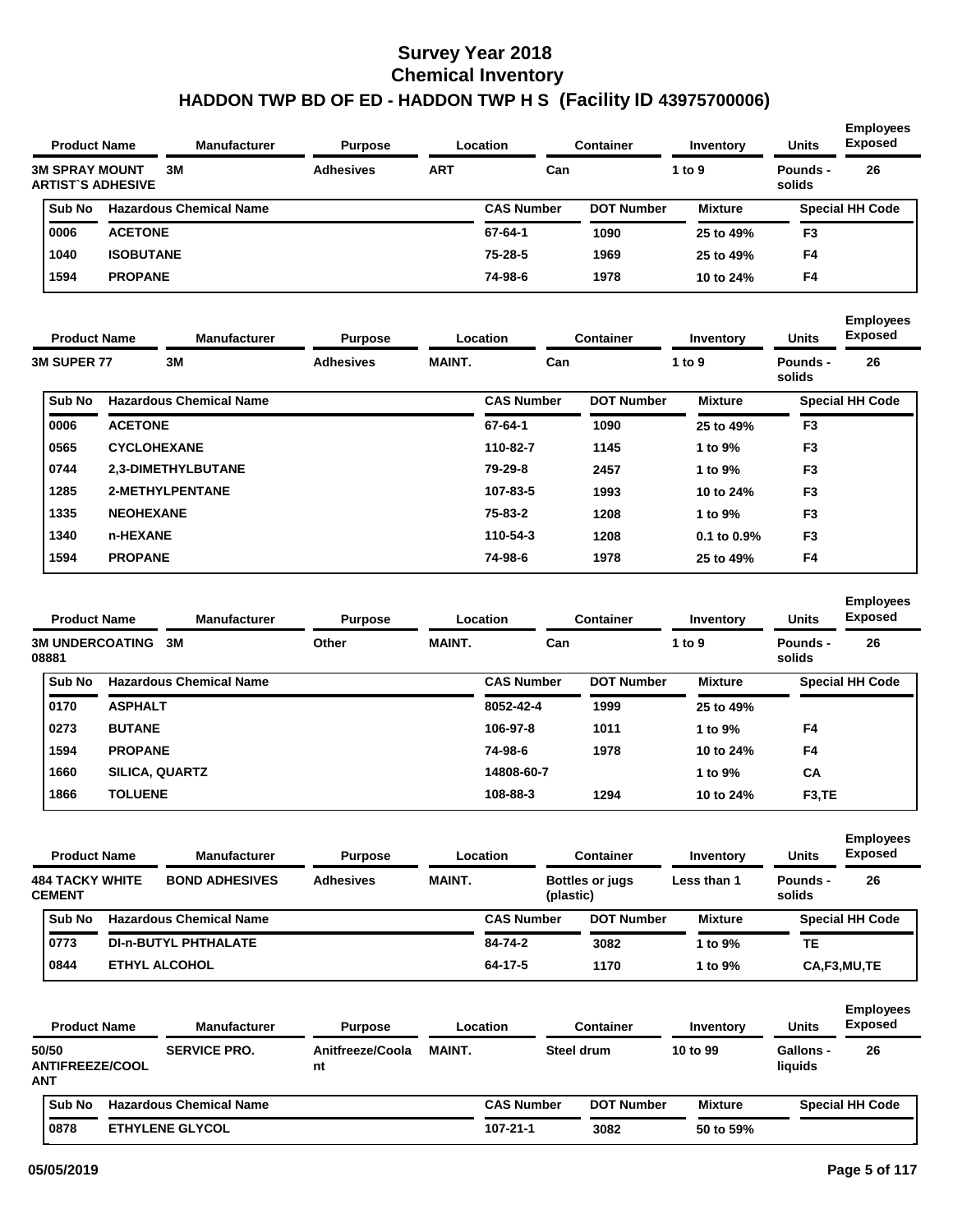| <b>Product Name</b> | <b>Manufacturer</b>            | <b>Purpose</b> |                    | <b>Location</b>   |     | <b>Container</b>  | Inventory        | <b>Units</b>                | <b>Employees</b><br>Exposed |
|---------------------|--------------------------------|----------------|--------------------|-------------------|-----|-------------------|------------------|-----------------------------|-----------------------------|
| 529 RENU-WHITE      | <b>KARNAK CORP.</b>            | Other          | <b>MAINTENANCE</b> |                   | Can |                   | 1 to $9$         | <b>Gallons -</b><br>liquids | 26                          |
| Sub No              | <b>Hazardous Chemical Name</b> |                |                    | <b>CAS Number</b> |     | <b>DOT Number</b> | <b>Mixture</b>   |                             | <b>Special HH Code</b>      |
| 0103                | <b>AMMONIUM HYDROXIDE</b>      |                |                    | 1336-21-6         |     | 2672              | $0.1$ to $0.9\%$ | CO                          |                             |
| 1861                | <b>TITANIUM DIOXIDE</b>        |                |                    | 13463-67-7        |     |                   | 10 to 24%        |                             |                             |
| 3595                | <b>PROPYLENE GLYCOL</b>        |                |                    | $57 - 55 - 6$     |     |                   | $0.1$ to $0.9\%$ |                             |                             |
| 4001                | <b>CALCIUM CARBONATE</b>       |                |                    | 1317-65-3         |     |                   | <b>Unknown</b>   |                             |                             |
|                     |                                |                |                    |                   |     |                   |                  |                             |                             |

| <b>Product Name</b>                |                  | <b>Manufacturer</b>            | <b>Purpose</b>   |               | Location          | <b>Container</b>  | Inventory      | <b>Units</b>       | <b>Employees</b><br><b>Exposed</b> |
|------------------------------------|------------------|--------------------------------|------------------|---------------|-------------------|-------------------|----------------|--------------------|------------------------------------|
| <b>66 SPRAY</b><br><b>ADHESIVE</b> |                  | SPRAYWAY, INC.                 | <b>Adhesives</b> | <b>MAINT.</b> | Can               |                   | Less than 1    | Pounds -<br>solids | 26                                 |
| <b>Sub No</b>                      |                  | <b>Hazardous Chemical Name</b> |                  |               | <b>CAS Number</b> | <b>DOT Number</b> | <b>Mixture</b> |                    | <b>Special HH Code</b>             |
| 0273                               | <b>BUTANE</b>    |                                |                  |               | 106-97-8          | 1011              | 10 to 24%      | F4                 |                                    |
| 0565                               |                  | <b>CYCLOHEXANE</b>             |                  |               | 110-82-7          | 1145              | 25 to 49%      | F <sub>3</sub>     |                                    |
| 0758                               |                  | <b>DIMETHYL ETHER</b>          |                  |               | 115-10-6          | 1033              | 10 to 24%      | F <sub>4</sub>     |                                    |
| 1040                               | <b>ISOBUTANE</b> |                                |                  |               | $75 - 28 - 5$     | 1969              | <b>Unknown</b> | F4                 |                                    |
| 1594                               | <b>PROPANE</b>   |                                |                  |               | 74-98-6           | 1978              | 10 to 24%      | F4                 |                                    |

| <b>Product Name</b> |                                      | <b>Manufacturer</b>            | <b>Purpose</b>                |                | Location          | <b>Container</b>                    | Inventory      | <b>Units</b>                | <b>Employees</b><br><b>Exposed</b> |  |
|---------------------|--------------------------------------|--------------------------------|-------------------------------|----------------|-------------------|-------------------------------------|----------------|-----------------------------|------------------------------------|--|
|                     | <b>A-NAPHTHOL</b><br><b>SOLUTION</b> | <b>GENERIC</b>                 | Laboratory<br><b>Chemical</b> | <b>SCIENCE</b> |                   | <b>Bottles or jugs</b><br>(plastic) | Less than 1    | <b>Gallons -</b><br>liauids | 26                                 |  |
|                     | <b>Sub No</b>                        | <b>Hazardous Chemical Name</b> |                               |                | <b>CAS Number</b> | <b>DOT Number</b>                   | <b>Mixture</b> |                             | <b>Special HH Code</b>             |  |
|                     | 0844                                 | <b>ETHYL ALCOHOL</b>           |                               |                | 64-17-5           | 1170                                | 90 to 99%      |                             | CA,F3,MU,TE                        |  |

| <b>Product Name</b>                             |                       | <b>Manufacturer</b>            | <b>Purpose</b>                      |                  | Location          |     | <b>Container</b>  | Inventory      | <b>Units</b>       | <b>Employees</b><br><b>Exposed</b> |
|-------------------------------------------------|-----------------------|--------------------------------|-------------------------------------|------------------|-------------------|-----|-------------------|----------------|--------------------|------------------------------------|
| <b>ABSORBS-IT-ALL</b><br><b>PURP. ABSORBENT</b> |                       | <b>OILDRI CORP.</b>            | Cleaning<br><b>Products-General</b> | <b>CUSTODIAL</b> |                   | Bag |                   | 10 to 99       | Pounds -<br>solids | 26                                 |
| <b>Sub No</b>                                   |                       | <b>Hazardous Chemical Name</b> |                                     |                  | <b>CAS Number</b> |     | <b>DOT Number</b> | <b>Mixture</b> |                    | <b>Special HH Code</b>             |
| 1660                                            | <b>SILICA, QUARTZ</b> |                                |                                     |                  | 14808-60-7        |     |                   | <b>Unknown</b> | СA                 |                                    |

| <b>Product Name</b>                               |                | <b>Manufacturer</b>            | <b>Container</b><br>Location<br><b>Purpose</b> |               |                   | Inventory           | <b>Units</b>   | <b>Employees</b><br><b>Exposed</b> |                        |
|---------------------------------------------------|----------------|--------------------------------|------------------------------------------------|---------------|-------------------|---------------------|----------------|------------------------------------|------------------------|
| <b>ACE DRIVEWAY</b><br><b>FILLER &amp; SEALER</b> |                | <b>ACE HARDWARE</b>            | Other                                          | <b>MAINT.</b> |                   | <b>Plastic drum</b> | 1 to $9$       | Gallons -<br>liquids               | 26                     |
| Sub No                                            |                | <b>Hazardous Chemical Name</b> |                                                |               | <b>CAS Number</b> | <b>DOT Number</b>   | <b>Mixture</b> |                                    | <b>Special HH Code</b> |
| 0170                                              | <b>ASPHALT</b> |                                |                                                |               | 8052-42-4         | 1999                | 1 to 9%        |                                    |                        |
| 0342                                              |                | <b>CARBON BLACK</b>            |                                                |               | 1333-86-4         | 1361                | <b>Unknown</b> | CA                                 |                        |
| 1660                                              |                | <b>SILICA, QUARTZ</b>          |                                                |               | 14808-60-7        |                     | <b>Unknown</b> | CA                                 |                        |
|                                                   |                |                                |                                                |               |                   |                     |                |                                    |                        |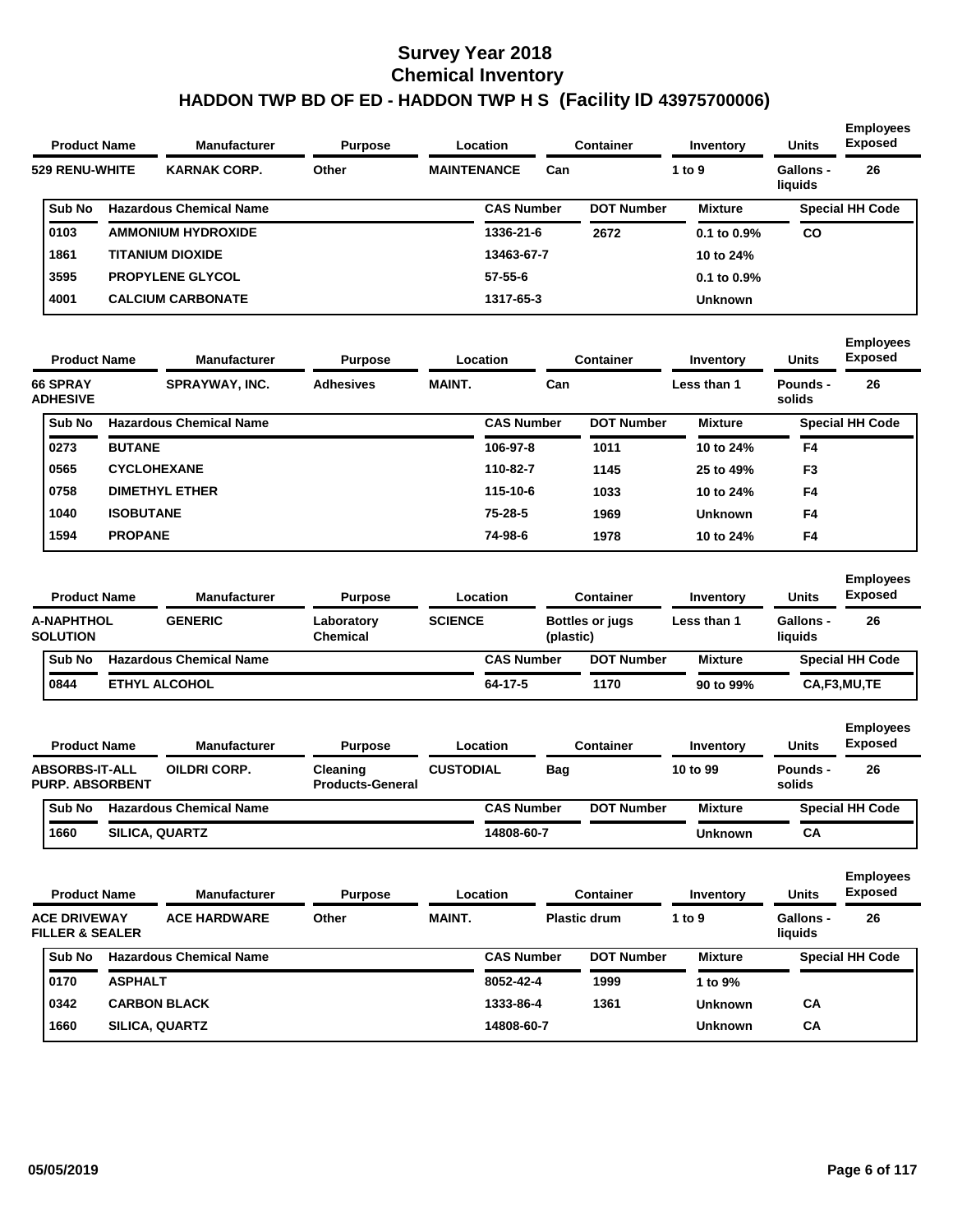| <b>Product Name</b>                                       |                  | <b>Manufacturer</b>                 | <b>Purpose</b>                   |                    | Location          |           | <b>Container</b>       | Inventory      | Units                       | <b>Exposed</b>                     |
|-----------------------------------------------------------|------------------|-------------------------------------|----------------------------------|--------------------|-------------------|-----------|------------------------|----------------|-----------------------------|------------------------------------|
| <b>ACE ELASTOMERIC</b><br><b>CRACK FILLER</b>             |                  | <b>ACE HARDWARE</b>                 | Other                            | <b>MAINT.</b>      |                   | (plastic) | <b>Bottles or jugs</b> | 1 to $9$       | <b>Gallons -</b><br>liquids | 26                                 |
| Sub No                                                    |                  | <b>Hazardous Chemical Name</b>      |                                  |                    | <b>CAS Number</b> |           | <b>DOT Number</b>      | <b>Mixture</b> |                             | <b>Special HH Code</b>             |
| 0170                                                      | <b>ASPHALT</b>   |                                     |                                  |                    | 8052-42-4         |           | 1999                   | 25 to 49%      |                             |                                    |
| <b>Product Name</b>                                       |                  | <b>Manufacturer</b>                 | <b>Purpose</b>                   |                    | Location          |           | <b>Container</b>       | Inventory      | <b>Units</b>                | <b>Employees</b><br><b>Exposed</b> |
| <b>ACE FOAMING</b><br><b>WASP/HORNET</b><br><b>KILLER</b> |                  | <b>ACE HARDWARE</b>                 | Pesticide/Insectic MAINT.<br>ide |                    |                   | Can       |                        | 1 to 9         | <b>Pounds -</b><br>solids   | 26                                 |
| Sub No                                                    |                  | <b>Hazardous Chemical Name</b>      |                                  |                    | <b>CAS Number</b> |           | <b>DOT Number</b>      | <b>Mixture</b> |                             | <b>Special HH Code</b>             |
| 0273                                                      | <b>BUTANE</b>    |                                     |                                  |                    | 106-97-8          |           | 1011                   | 1 to 9%        | F4                          |                                    |
| 1040                                                      | <b>ISOBUTANE</b> |                                     |                                  |                    | 75-28-5           |           | 1969                   | 1 to 9%        | F4                          |                                    |
| 1437                                                      |                  | <b>MINERAL OIL (HIGHLY REFINED)</b> |                                  |                    | 8012-95-1         |           |                        | 1 to 9%        |                             |                                    |
| 1594                                                      | <b>PROPANE</b>   |                                     |                                  |                    | 74-98-6           |           | 1978                   | 1 to 9%        | F4                          |                                    |
| <b>Product Name</b>                                       |                  | Manufacturer                        | <b>Purpose</b>                   |                    | Location          |           | <b>Container</b>       | Inventory      | <b>Units</b>                | <b>Employees</b><br><b>Exposed</b> |
| <b>ACE LUB-E</b>                                          |                  | <b>ACE HARDWARE</b>                 | Lubricant                        | <b>MAINTENANCE</b> |                   | Can       |                        | Less than 1    | Pounds -<br>solids          | 26                                 |
| Sub No                                                    |                  | <b>Hazardous Chemical Name</b>      |                                  |                    | <b>CAS Number</b> |           | <b>DOT Number</b>      | <b>Mixture</b> |                             | <b>Special HH Code</b>             |
| 0275                                                      |                  | <b>2-BUTOXY ETHANOL</b>             |                                  |                    | 111-76-2          |           | 2369                   | 1 to 9%        | CA                          |                                    |
| 0343                                                      |                  | <b>CARBON DIOXIDE</b>               |                                  |                    | 124-38-9          |           | 1013                   | 1 to 9%        |                             |                                    |
| 1736                                                      |                  | <b>STODDARD SOLVENT</b>             |                                  |                    | 8052-41-3         |           | 1268                   | 60 to 69%      |                             |                                    |
| 2014                                                      | <b>XYLENES</b>   |                                     |                                  |                    | 1330-20-7         |           | 1307                   | 1 to 9%        | F <sub>3</sub>              |                                    |
| 2648                                                      |                  | PETROLEUM DISTILLATES               |                                  |                    | 8002-05-9         |           | 1268                   | 60 to 69%      | F <sub>3</sub>              |                                    |
| 2716                                                      |                  | <b>PSEUDOCUMENE</b>                 |                                  |                    | $95 - 63 - 6$     |           | 2325                   | 1 to 9%        |                             |                                    |
| <b>Product Name</b>                                       |                  | <b>Manufacturer</b>                 | <b>Purpose</b>                   |                    | Location          |           | <b>Container</b>       | Inventory      | Units                       | <b>Employees</b><br><b>Exposed</b> |
|                                                           |                  |                                     |                                  |                    |                   |           |                        |                |                             |                                    |
| <b>ACE MINERAL</b><br><b>SPIRITS</b>                      |                  | <b>ACE HARDWARE</b>                 | Other                            | <b>MAINT.</b>      |                   | Can       |                        | Less than 1    | Gallons -<br>liquids        | 26                                 |
| Sub No                                                    |                  | <b>Hazardous Chemical Name</b>      |                                  |                    | <b>CAS Number</b> |           | <b>DOT Number</b>      | <b>Mixture</b> |                             | <b>Special HH Code</b>             |
| 1736                                                      |                  | <b>STODDARD SOLVENT</b>             |                                  |                    | 8052-41-3         |           | 1268                   | 100%           |                             |                                    |
| 2716                                                      |                  | <b>PSEUDOCUMENE</b>                 |                                  |                    | $95 - 63 - 6$     |           | 2325                   | 1 to 9%        |                             |                                    |
| <b>Product Name</b>                                       |                  | Manufacturer                        | <b>Purpose</b>                   |                    | Location          |           | <b>Container</b>       | Inventory      | Units                       | <b>Employees</b><br><b>Exposed</b> |
| <b>ACE PAINT</b><br><b>THINNER</b>                        |                  | <b>ACE HARDWARE</b>                 | Other                            | MAINT.             |                   | (plastic) | <b>Bottles or jugs</b> | 1 to 9         | Gallons -<br>liquids        | 26                                 |
| <b>Sub No</b>                                             |                  | <b>Hazardous Chemical Name</b>      |                                  |                    | <b>CAS Number</b> |           | <b>DOT Number</b>      | <b>Mixture</b> |                             | <b>Special HH Code</b>             |
|                                                           |                  | <b>STODDARD SOLVENT</b>             |                                  |                    | 8052-41-3         |           | 1268                   | 100%           |                             |                                    |
| 1736                                                      |                  |                                     |                                  |                    |                   |           |                        |                |                             |                                    |

**Employees**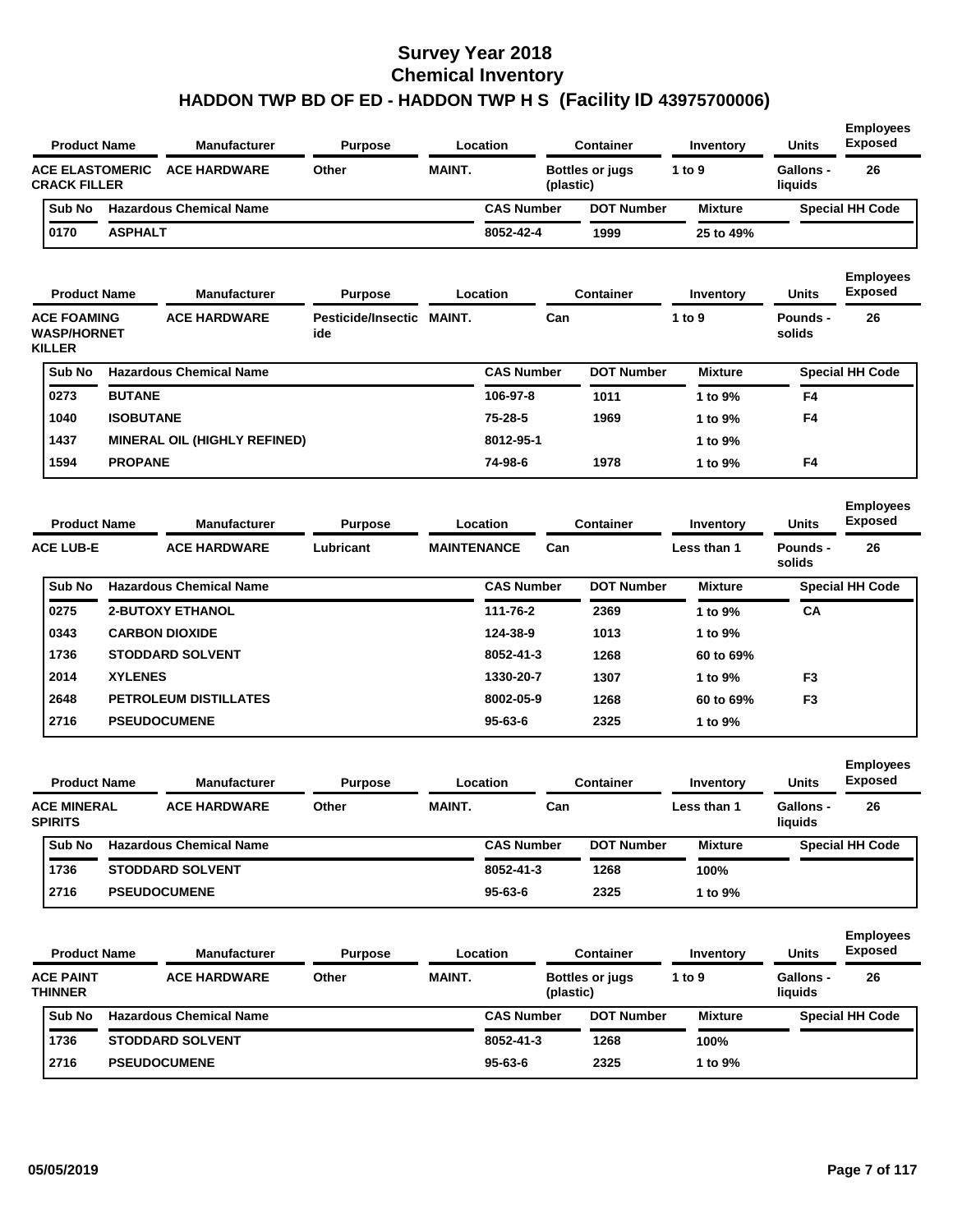|                                            | <b>Product Name</b>     | <b>Manufacturer</b>            | <b>Purpose</b>                      | Location           |           | <b>Container</b>       | Inventory      | <b>Units</b>                | <b>Employees</b><br><b>Exposed</b> |
|--------------------------------------------|-------------------------|--------------------------------|-------------------------------------|--------------------|-----------|------------------------|----------------|-----------------------------|------------------------------------|
| 44393                                      | <b>ACE PIPE CLEANER</b> | <b>ACE HARDWARE</b>            | Degreaser/Solve<br>nt/Parts Cleaner | <b>MAINTENANCE</b> | Can       |                        | Less than 1    | <b>Gallons -</b><br>liquids | 26                                 |
| Sub No                                     |                         | <b>Hazardous Chemical Name</b> |                                     | <b>CAS Number</b>  |           | <b>DOT Number</b>      | <b>Mixture</b> |                             | <b>Special HH Code</b>             |
| 0006                                       | <b>ACETONE</b>          |                                |                                     | 67-64-1            |           | 1090                   | 90 to 99%      | F <sub>3</sub>              |                                    |
| 1258                                       |                         | <b>METHYL ETHYL KETONE</b>     |                                     | 78-93-3            |           | 1193                   | 1 to 9%        | F <sub>3</sub>              |                                    |
|                                            | <b>Product Name</b>     | <b>Manufacturer</b>            | <b>Purpose</b>                      | Location           |           | <b>Container</b>       | Inventory      | <b>Units</b>                | <b>Employees</b><br><b>Exposed</b> |
| <b>ACE PROPANE</b>                         |                         | <b>ACE HARDWARE</b>            | Fuel                                | <b>MAINT.</b>      | Cylinder  |                        | 1 to 9         | Cubic Ft -<br>gases         | 26                                 |
| Sub No                                     |                         | <b>Hazardous Chemical Name</b> |                                     | <b>CAS Number</b>  |           | <b>DOT Number</b>      | <b>Mixture</b> |                             | <b>Special HH Code</b>             |
| 0273                                       | <b>BUTANE</b>           |                                |                                     | 106-97-8           |           | 1011                   | 1 to 9%        | F4                          |                                    |
| 0834                                       | <b>ETHANE</b>           |                                |                                     | 74-84-0            |           | 1035                   | 1 to 9%        | F4                          |                                    |
| 1594                                       | <b>PROPANE</b>          |                                |                                     | 74-98-6            |           | 1978                   | 90 to 99%      | F4                          |                                    |
| 1609                                       | <b>PROPYLENE</b>        |                                |                                     | 115-07-1           |           | 1077                   | 10 to 24%      | F4                          |                                    |
|                                            | <b>Product Name</b>     | <b>Manufacturer</b>            | <b>Purpose</b>                      | Location           |           | <b>Container</b>       | Inventory      | <b>Units</b>                | <b>Employees</b><br><b>Exposed</b> |
| <b>ACE SILICONIZED</b><br>ACRYLIC CAULK    |                         | <b>ACE HARDWARE</b>            | Other                               | <b>MAINT.</b>      | Other     |                        | Less than 1    | <b>Gallons -</b><br>liquids | 26                                 |
| Sub No                                     |                         | <b>Hazardous Chemical Name</b> |                                     | <b>CAS Number</b>  |           | <b>DOT Number</b>      | <b>Mixture</b> |                             | <b>Special HH Code</b>             |
| 2648                                       |                         | PETROLEUM DISTILLATES          |                                     | 8002-05-9          |           | 1268                   | 10 to 24%      | F <sub>3</sub>              |                                    |
| 4183                                       |                         | <b>HEXAMETHYLDISILAZANE</b>    |                                     | 999-97-3           |           | 2920                   | 1 to 9%        | CO, F3                      |                                    |
|                                            | <b>Product Name</b>     | <b>Manufacturer</b>            | <b>Purpose</b>                      | Location           |           | <b>Container</b>       | Inventory      | <b>Units</b>                | <b>Employees</b><br><b>Exposed</b> |
| <b>ACETAMIDE</b>                           |                         | <b>GENERIC</b>                 | Laboratory<br><b>Chemical</b>       | <b>SCIENCE</b>     | (plastic) | Bottles or jugs        | 1 to $9$       | <b>Pounds -</b><br>solids   | 26                                 |
| Sub No                                     |                         | <b>Hazardous Chemical Name</b> |                                     | <b>CAS Number</b>  |           | <b>DOT Number</b>      | <b>Mixture</b> |                             | <b>Special HH Code</b>             |
| 2890                                       | <b>ACETAMIDE</b>        |                                |                                     | 60-35-5            |           | 3077                   | 100%           | CA                          |                                    |
|                                            |                         |                                |                                     |                    |           |                        |                |                             | <b>Employees</b>                   |
|                                            | <b>Product Name</b>     | <b>Manufacturer</b>            | <b>Purpose</b>                      | Location           |           | <b>Container</b>       | Inventory      | <b>Units</b>                | <b>Exposed</b>                     |
| <b>ACETIC ACID</b>                         |                         | <b>GENERIC</b>                 | Laboratory<br><b>Chemical</b>       | <b>SCIENCE</b>     | (glass)   | <b>Bottles or jugs</b> | 1 to $9$       | Gallons -<br>liquids        | 26                                 |
| Sub No                                     |                         | <b>Hazardous Chemical Name</b> |                                     | <b>CAS Number</b>  |           | <b>DOT Number</b>      | <b>Mixture</b> |                             | <b>Special HH Code</b>             |
| 0004                                       | <b>ACETIC ACID</b>      |                                |                                     | 64-19-7            |           | 2789                   | 100%           | co                          |                                    |
|                                            | <b>Product Name</b>     | <b>Manufacturer</b>            | <b>Purpose</b>                      | Location           |           | <b>Container</b>       | Inventory      | <b>Units</b>                | <b>Employees</b><br><b>Exposed</b> |
| <b>ACETIC ACID 1.0M</b><br><b>SOLUTION</b> |                         | <b>GENERIC</b>                 | Laboratory<br><b>Chemical</b>       | <b>SCIENCE</b>     | (plastic) | <b>Bottles or jugs</b> | Less than 1    | <b>Gallons -</b><br>liquids | 26                                 |
| Sub No                                     |                         | <b>Hazardous Chemical Name</b> |                                     | <b>CAS Number</b>  |           | <b>DOT Number</b>      | <b>Mixture</b> |                             | <b>Special HH Code</b>             |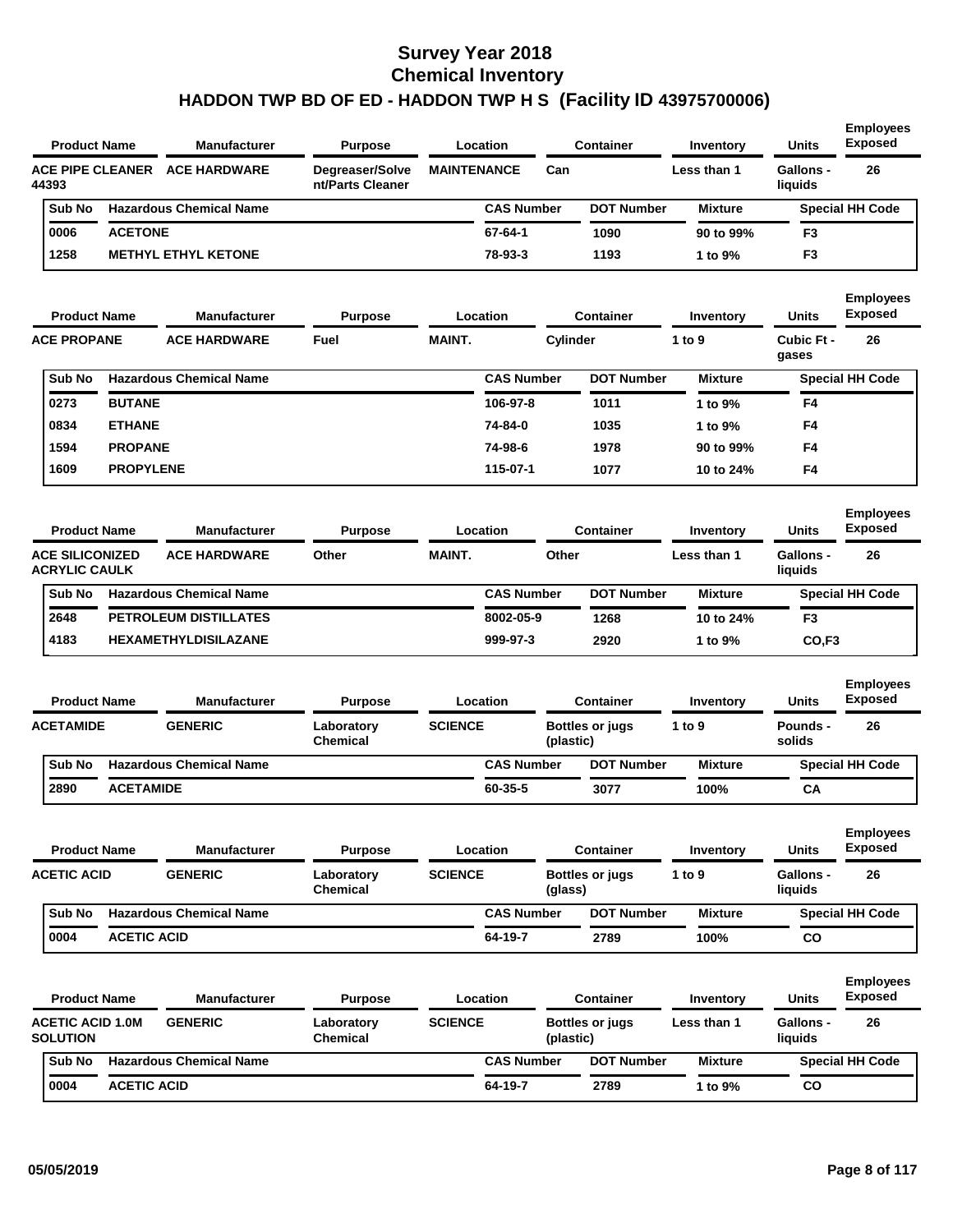| <b>Product Name</b>                    |                    | <b>Manufacturer</b>               | <b>Purpose</b>                | Location          |           | <b>Container</b>       | Inventory      | <b>Units</b>                | <b>Employees</b><br><b>Exposed</b> |
|----------------------------------------|--------------------|-----------------------------------|-------------------------------|-------------------|-----------|------------------------|----------------|-----------------------------|------------------------------------|
| <b>ACETIC ACID,</b><br><b>GLACIAL</b>  |                    | <b>GENERIC</b>                    | Laboratory<br>Chemical        | <b>SCIENCE</b>    | (glass)   | <b>Bottles or jugs</b> | 1 to 9         | <b>Gallons -</b><br>liquids | 26                                 |
| Sub No                                 |                    | <b>Hazardous Chemical Name</b>    |                               | <b>CAS Number</b> |           | <b>DOT Number</b>      | <b>Mixture</b> |                             | <b>Special HH Code</b>             |
| 0004                                   | <b>ACETIC ACID</b> |                                   |                               | 64-19-7           |           | 2789                   | 90 to 99%      | CO                          |                                    |
| <b>Product Name</b>                    |                    | <b>Manufacturer</b>               | <b>Purpose</b>                | Location          |           | <b>Container</b>       | Inventory      | <b>Units</b>                | <b>Employees</b><br><b>Exposed</b> |
| <b>ACETIC ANHYDRIDE GENERIC</b>        |                    |                                   | Laboratory<br>Chemical        | <b>SCIENCE</b>    | (glass)   | <b>Bottles or jugs</b> | 1 to 9         | <b>Gallons -</b><br>liquids | 26                                 |
| Sub No                                 |                    | <b>Hazardous Chemical Name</b>    |                               | <b>CAS Number</b> |           | <b>DOT Number</b>      | <b>Mixture</b> |                             | <b>Special HH Code</b>             |
| 0005                                   |                    | <b>ACETIC ANHYDRIDE</b>           |                               | 108-24-7          |           | 1715                   | 100%           | CO                          |                                    |
| <b>Product Name</b>                    |                    | <b>Manufacturer</b>               | <b>Purpose</b>                | Location          |           | <b>Container</b>       | Inventory      | Units                       | <b>Employees</b><br><b>Exposed</b> |
| <b>ACETONE</b>                         |                    | <b>GENERIC</b>                    | Laboratory<br>Chemical        | <b>SCIENCE</b>    | (plastic) | <b>Bottles or jugs</b> | 1 to 9         | Gallons -<br>liquids        | 26                                 |
| Sub No                                 |                    | <b>Hazardous Chemical Name</b>    |                               | <b>CAS Number</b> |           | <b>DOT Number</b>      | <b>Mixture</b> |                             | <b>Special HH Code</b>             |
| 0006                                   | <b>ACETONE</b>     |                                   |                               | 67-64-1           |           | 1090                   | 100%           | F <sub>3</sub>              |                                    |
| <b>Product Name</b>                    |                    | <b>Manufacturer</b>               | <b>Purpose</b>                | Location          |           | <b>Container</b>       | Inventory      | <b>Units</b>                | <b>Employees</b><br><b>Exposed</b> |
| <b>ACETONE</b>                         |                    | <b>GENERIC</b>                    | Laboratory<br><b>Chemical</b> | <b>SCIENCE</b>    | Can       |                        | 1 to 9         | <b>Gallons -</b><br>liquids | 26                                 |
| Sub No                                 |                    | <b>Hazardous Chemical Name</b>    |                               | <b>CAS Number</b> |           | <b>DOT Number</b>      | <b>Mixture</b> |                             | <b>Special HH Code</b>             |
| 0006                                   | <b>ACETONE</b>     |                                   |                               | 67-64-1           |           | 1090                   | 100%           | F3                          |                                    |
| <b>Product Name</b>                    |                    | <b>Manufacturer</b>               | <b>Purpose</b>                | Location          |           | <b>Container</b>       | Inventory      | Units                       | <b>Employees</b><br><b>Exposed</b> |
| <b>ACETYLENE</b>                       |                    | <b>GENERIC</b>                    | Fuel                          | <b>MAINT.</b>     | Cylinder  |                        | 100 to 499     | Cubic Ft -<br>gases         | 26                                 |
| Sub No                                 |                    | <b>Hazardous Chemical Name</b>    |                               | <b>CAS Number</b> |           | <b>DOT Number</b>      | <b>Mixture</b> |                             | <b>Special HH Code</b>             |
| 0015                                   | <b>ACETYLENE</b>   |                                   |                               | 74-86-2           |           | 1001                   | 100%           | F4,R3                       |                                    |
| <b>Product Name</b>                    |                    | <b>Manufacturer</b>               | <b>Purpose</b>                | Location          |           | <b>Container</b>       | Inventory      | Units                       | <b>Employees</b><br><b>Exposed</b> |
|                                        |                    | ACID NEUTRALIZER FLINN SCIENTIFIC | Laboratory<br>Chemical        | <b>SCIENCE</b>    | (plastic) | <b>Bottles or jugs</b> | 10 to 99       | <b>Pounds -</b><br>solids   | 26                                 |
| Sub No                                 |                    | <b>Hazardous Chemical Name</b>    |                               | <b>CAS Number</b> |           | <b>DOT Number</b>      | <b>Mixture</b> |                             | <b>Special HH Code</b>             |
| 0322                                   |                    | <b>CALCIUM HYDROXIDE</b>          |                               | 1305-62-0         |           |                        | 50 to 59%      |                             |                                    |
| <b>Product Name</b>                    |                    | <b>Manufacturer</b>               | <b>Purpose</b>                | Location          |           | <b>Container</b>       | Inventory      | Units                       | <b>Employees</b><br><b>Exposed</b> |
| <b>ACRO SUPREME</b><br>10W40 MOTOR OIL |                    | <b>ARCO</b>                       | Motor Oil                     | <b>MAINT.</b>     | (plastic) | <b>Bottles or jugs</b> | Less than 1    | Gallons -<br>liquids        | 26                                 |
| Sub No                                 |                    | <b>Hazardous Chemical Name</b>    |                               | <b>CAS Number</b> |           | <b>DOT Number</b>      | <b>Mixture</b> |                             | <b>Special HH Code</b>             |
| 2651                                   | <b>MOTOR OIL</b>   |                                   |                               |                   |           | 1270                   | 100%           |                             |                                    |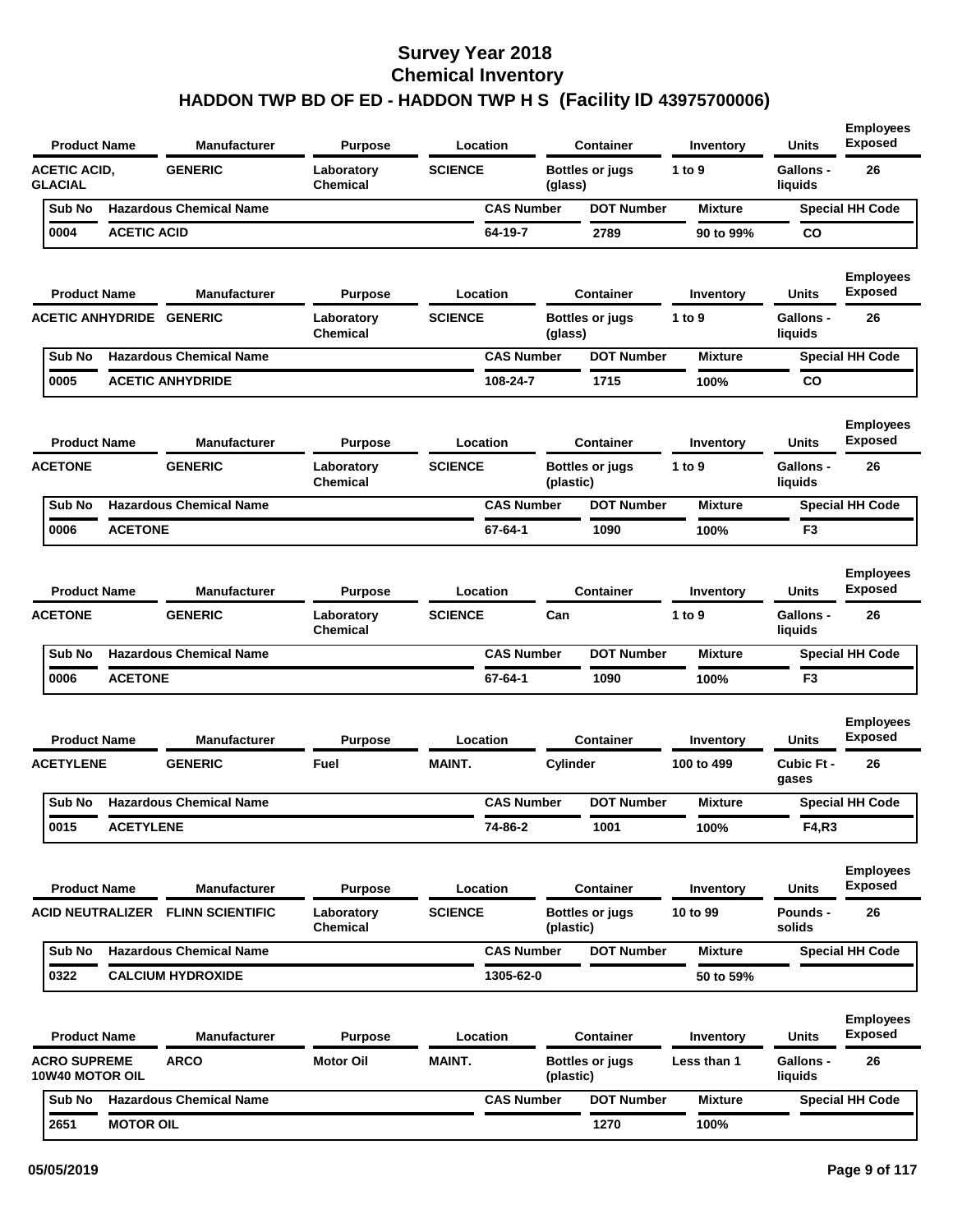| <b>Product Name</b>                                        |                   | <b>Manufacturer</b>                       | <b>Purpose</b>          |                    | Location          |           | <b>Container</b>       | Inventory        | <b>Units</b>                | <b>Employees</b><br><b>Exposed</b> |
|------------------------------------------------------------|-------------------|-------------------------------------------|-------------------------|--------------------|-------------------|-----------|------------------------|------------------|-----------------------------|------------------------------------|
| <b>ACRYL PRO</b><br><b>CERAMIC TILE</b><br><b>ADHESIVE</b> |                   | <b>CUSTOM BUILDING</b><br><b>PRODUCTS</b> | <b>Adhesives</b>        | <b>MAINT.</b>      |                   | (plastic) | <b>Bottles or jugs</b> | 1 to 9           | <b>Gallons -</b><br>liquids | 26                                 |
| Sub No                                                     |                   | <b>Hazardous Chemical Name</b>            |                         |                    | <b>CAS Number</b> |           | <b>DOT Number</b>      | <b>Mixture</b>   |                             | <b>Special HH Code</b>             |
| 0878                                                       |                   | <b>ETHYLENE GLYCOL</b>                    |                         |                    | 107-21-1          |           | 3082                   | 1 to 9%          |                             |                                    |
| 1736                                                       |                   | <b>STODDARD SOLVENT</b>                   |                         |                    | 8052-41-3         |           | 1268                   | 1 to 9%          |                             |                                    |
| 4001                                                       |                   | <b>CALCIUM CARBONATE</b>                  |                         |                    | 1317-65-3         |           |                        | 60 to 69%        |                             |                                    |
| <b>Product Name</b>                                        |                   | Manufacturer                              | <b>Purpose</b>          |                    | Location          |           | <b>Container</b>       | <b>Inventory</b> | <b>Units</b>                | <b>Employees</b><br><b>Exposed</b> |
| <b>ACS-103</b>                                             |                   | <b>ACS QUALITY</b><br><b>SERVICES</b>     | <b>Boiler Treatment</b> | <b>MAINT.</b>      |                   | (plastic) | <b>Bottles or jugs</b> | 1 to $9$         | <b>Gallons -</b><br>liquids | 26                                 |
| Sub No                                                     |                   | <b>Hazardous Chemical Name</b>            |                         |                    | <b>CAS Number</b> |           | <b>DOT Number</b>      | <b>Mixture</b>   |                             | <b>Special HH Code</b>             |
| 0691                                                       |                   | <b>DIETHYLAMINOETHANOL</b>                |                         |                    | 100-37-8          |           | 2686                   | <b>Unknown</b>   |                             |                                    |
| 1315                                                       | <b>MORPHOLINE</b> |                                           |                         |                    | 110-91-8          |           | 2054                   | <b>Unknown</b>   | CO,F <sub>3</sub>           |                                    |
| <b>Product Name</b>                                        |                   | <b>Manufacturer</b>                       | <b>Purpose</b>          |                    | Location          |           | <b>Container</b>       | Inventory        | <b>Units</b>                | <b>Employees</b><br><b>Exposed</b> |
| <b>ACS-500</b>                                             |                   | <b>ACS QUALITY</b><br><b>SERVICES</b>     | Other                   | <b>MAINT.</b>      |                   |           | <b>Plastic drum</b>    | 10 to 99         | <b>Gallons -</b><br>liquids | 26                                 |
| Sub No                                                     |                   | <b>Hazardous Chemical Name</b>            |                         |                    | <b>CAS Number</b> |           | <b>DOT Number</b>      | <b>Mixture</b>   |                             | <b>Special HH Code</b>             |
| 1571                                                       |                   | <b>POTASSIUM HYDROXIDE</b>                |                         |                    | 1310-58-3         |           | 1813                   | 1 to 9%          | <b>CO</b>                   |                                    |
| <b>Product Name</b>                                        |                   | <b>Manufacturer</b>                       | <b>Purpose</b>          |                    | Location          |           | <b>Container</b>       | Inventory        | <b>Units</b>                | <b>Employees</b><br><b>Exposed</b> |
| <b>AIR COMPRESSOR</b><br><b>OIL 360</b>                    |                   | <b>J.L. LAWSON</b>                        | <b>Motor Oil</b>        | <b>MAINTENANCE</b> |                   | Can       |                        | 1 to 9           | <b>Gallons -</b><br>liquids | 26                                 |
| Sub No                                                     |                   | <b>Hazardous Chemical Name</b>            |                         |                    | <b>CAS Number</b> |           | <b>DOT Number</b>      | <b>Mixture</b>   |                             | <b>Special HH Code</b>             |
| 2651                                                       | <b>MOTOR OIL</b>  |                                           |                         |                    |                   |           | 1270                   | 100%             |                             |                                    |
| <b>Product Name</b>                                        |                   | Manufacturer                              | <b>Purpose</b>          |                    | Location          |           | Container              | Inventory        | Units                       | <b>Employees</b><br><b>Exposed</b> |
| <b>AIRLIFT AIR</b><br>FRESHENER,<br><b>AEROSOL</b>         |                   | <b>SPARTAN</b>                            | <b>Deodorizer</b>       | <b>CUSTODIAL</b>   |                   | Can       |                        | 10 to 99         | Pounds -<br>solids          | 26                                 |
| Sub No                                                     |                   | <b>Hazardous Chemical Name</b>            |                         |                    | <b>CAS Number</b> |           | <b>DOT Number</b>      | <b>Mixture</b>   |                             | <b>Special HH Code</b>             |
| 1118                                                       |                   | <b>LIQUEFIED PETROLEUM GAS</b>            |                         |                    | 68476-85-7        |           | 1075                   | 10 to 24%        | F4                          |                                    |
| <b>Product Name</b>                                        |                   | <b>Manufacturer</b>                       | <b>Purpose</b>          |                    | Location          |           | <b>Container</b>       | Inventory        | Units                       | <b>Employees</b><br><b>Exposed</b> |
| <b>AJAX OXYGEN</b><br><b>BLEACH CLEANSER</b>               |                   | <b>COLGATE PALMOLIVE Cleaning</b>         | <b>Products-General</b> | <b>CUSTODIAL</b>   |                   | Can       |                        | 1 to 9           | Pounds -<br>solids          | 26                                 |
| Sub No                                                     |                   | <b>Hazardous Chemical Name</b>            |                         |                    | <b>CAS Number</b> |           | <b>DOT Number</b>      | <b>Mixture</b>   |                             | <b>Special HH Code</b>             |
| 1660                                                       | SILICA, QUARTZ    |                                           |                         |                    | 14808-60-7        |           |                        | 90 to 99%        | CA                          |                                    |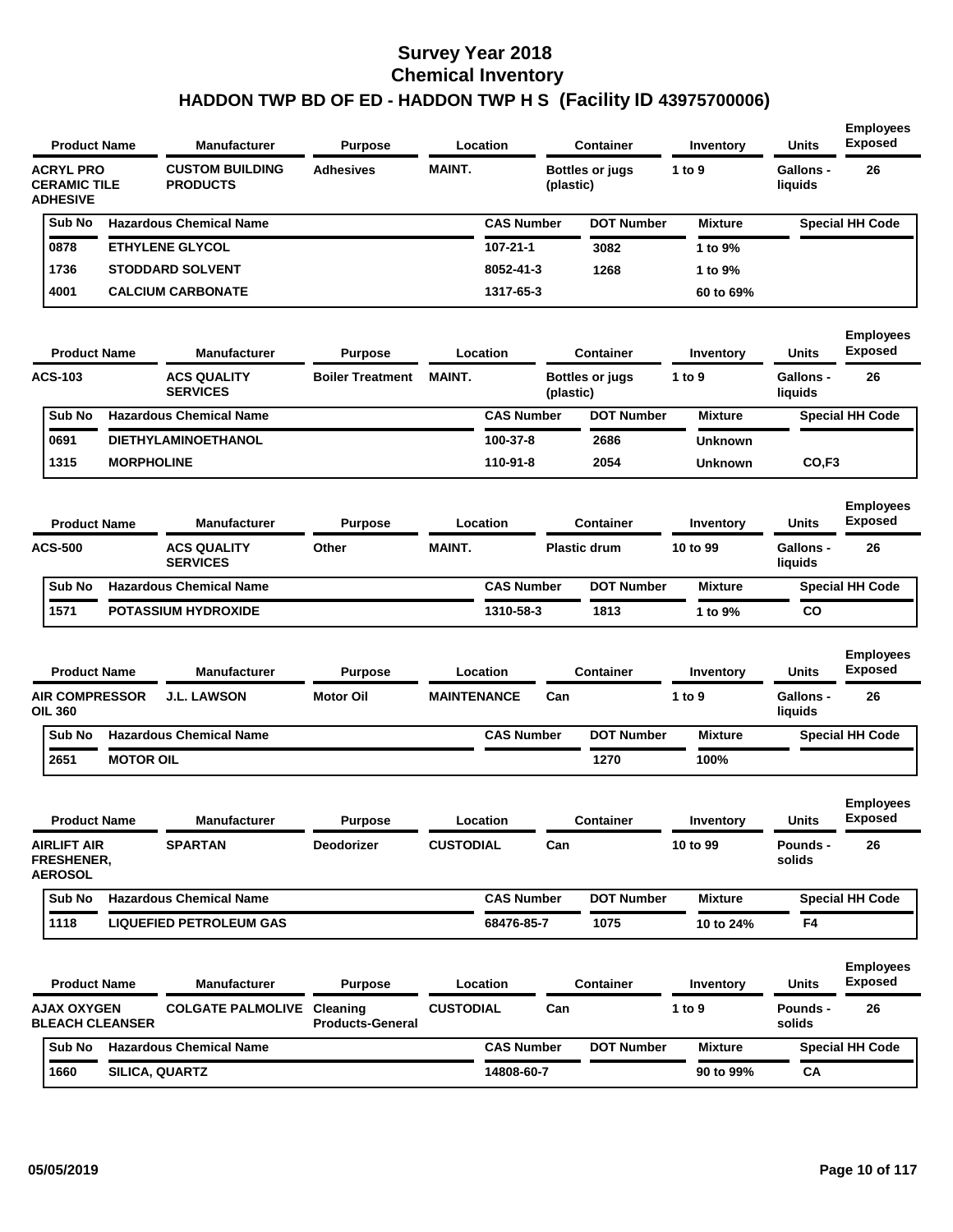| <b>Product Name</b>                                  |                  | <b>Manufacturer</b>             | <b>Purpose</b>                      |                  | Location          |            | <b>Container</b>       | Inventory      | <b>Units</b>              | <b>Employees</b><br><b>Exposed</b> |
|------------------------------------------------------|------------------|---------------------------------|-------------------------------------|------------------|-------------------|------------|------------------------|----------------|---------------------------|------------------------------------|
| AJAX WITH BLEACH<br><b>POWDER</b><br><b>CLEANSER</b> |                  | <b>COLGATE PALMOLIVE</b>        | Cleaning<br><b>Products-General</b> | <b>CUSTODIAL</b> |                   | Can        |                        | Less than 1    | <b>Pounds -</b><br>solids | 26                                 |
| Sub No                                               |                  | <b>Hazardous Chemical Name</b>  |                                     |                  | <b>CAS Number</b> |            | <b>DOT Number</b>      | <b>Mixture</b> |                           | <b>Special HH Code</b>             |
| 1698                                                 |                  | SODIUM DODECYLBENZENE SULFONATE |                                     |                  | 25155-30-0        |            | 3077                   | 1 to 9%        |                           |                                    |
| 1892                                                 |                  | TRICHLOROISOCYANURIC ACID       |                                     |                  | 87-90-1           |            | 2468                   | Unknown        |                           |                                    |
| 4001                                                 |                  | <b>CALCIUM CARBONATE</b>        |                                     |                  | 1317-65-3         |            |                        | <b>Unknown</b> |                           |                                    |
| <b>Product Name</b>                                  |                  | <b>Manufacturer</b>             | <b>Purpose</b>                      |                  | Location          |            | <b>Container</b>       | Inventory      | <b>Units</b>              | <b>Employees</b><br><b>Exposed</b> |
| <b>ALCONOX</b>                                       |                  | ALCONOX, INC.                   | Laboratory<br><b>Chemical</b>       | <b>SCIENCE</b>   |                   | <b>Box</b> |                        | 10 to 99       | Pounds -<br>solids        | 26                                 |
| Sub No                                               |                  | <b>Hazardous Chemical Name</b>  |                                     |                  | <b>CAS Number</b> |            | <b>DOT Number</b>      | <b>Mixture</b> |                           | <b>Special HH Code</b>             |
| 1698                                                 |                  | SODIUM DODECYLBENZENE SULFONATE |                                     |                  | 25155-30-0        |            | 3077                   | 25 to 49%      |                           |                                    |
| 1837                                                 |                  | TETRASODIUM PYROPHOSPHATE       |                                     |                  | 7722-88-5         |            |                        | 25 to 49%      |                           |                                    |
| <b>Product Name</b>                                  |                  | <b>Manufacturer</b>             | <b>Purpose</b>                      |                  | Location          |            | <b>Container</b>       | Inventory      | <b>Units</b>              | <b>Employees</b><br><b>Exposed</b> |
| <b>ALL PURPOSE</b><br><b>CEMENT</b>                  |                  | <b>OATEY</b>                    | <b>Cement/Concrete</b>              | <b>MAINT.</b>    |                   | Can        |                        | Less than 1    | Gallons -<br>liquids      | 26                                 |
| Sub No                                               |                  | <b>Hazardous Chemical Name</b>  |                                     |                  | <b>CAS Number</b> |            | <b>DOT Number</b>      | <b>Mixture</b> |                           | <b>Special HH Code</b>             |
| 0006                                                 | <b>ACETONE</b>   |                                 |                                     |                  | 67-64-1           |            | 1090                   | 10 to 24%      | F <sub>3</sub>            |                                    |
| 0570                                                 |                  | <b>CYCLOHEXANONE</b>            |                                     |                  | 108-94-1          |            | 1915                   | 10 to 24%      |                           |                                    |
| 1258                                                 |                  | <b>METHYL ETHYL KETONE</b>      |                                     |                  | 78-93-3           |            | 1193                   | 1 to 9%        | F <sub>3</sub>            |                                    |
| 1823                                                 |                  | TETRAHYDROFURAN                 |                                     |                  | 109-99-9          |            | 2056                   | 60 to 69%      | F <sub>3</sub>            |                                    |
| 3622                                                 | <b>PVC</b>       |                                 |                                     |                  | 9002-86-2         |            |                        | 10 to 24%      |                           |                                    |
| <b>Product Name</b>                                  |                  | <b>Manufacturer</b>             | <b>Purpose</b>                      |                  | Location          |            | Container              | Inventory      | <b>Units</b>              | <b>Employees</b><br><b>Exposed</b> |
| <b>ALUMA-KOTE</b>                                    |                  | <b>GARDNER-GIBSON</b>           | Other                               | <b>MAINT.</b>    |                   | (plastic)  | <b>Bottles or jugs</b> | 1 to 9         | Gallons -<br>liquids      | 26                                 |
| Sub No                                               |                  | <b>Hazardous Chemical Name</b>  |                                     |                  | <b>CAS Number</b> |            | <b>DOT Number</b>      | <b>Mixture</b> |                           | <b>Special HH Code</b>             |
| 0170                                                 | <b>ASPHALT</b>   |                                 |                                     |                  | 8052-42-4         |            | 1999                   | 10 to 24%      |                           |                                    |
| 1736                                                 |                  | STODDARD SOLVENT                |                                     |                  | 8052-41-3         |            | 1268                   | 1 to 9%        |                           |                                    |
| 3227                                                 | <b>CELLULOSE</b> |                                 |                                     |                  | 9004-34-6         |            |                        | 1 to 9%        |                           |                                    |
| <b>Product Name</b>                                  |                  | <b>Manufacturer</b>             | <b>Purpose</b>                      |                  | Location          |            | <b>Container</b>       | Inventory      | <b>Units</b>              | <b>Employees</b><br><b>Exposed</b> |
| <b>ALUMINUM METAL</b>                                |                  | <b>GENERIC</b>                  | Laboratory<br><b>Chemical</b>       | <b>SCIENCE</b>   |                   | (plastic)  | <b>Bottles or jugs</b> | 1 to $9$       | <b>Pounds -</b><br>solids | 26                                 |
| Sub No                                               |                  | <b>Hazardous Chemical Name</b>  |                                     |                  | <b>CAS Number</b> |            | <b>DOT Number</b>      | <b>Mixture</b> |                           | <b>Special HH Code</b>             |
| 0054                                                 | <b>ALUMINUM</b>  |                                 |                                     |                  | 7429-90-5         |            | 1396                   | 100%           | F3                        |                                    |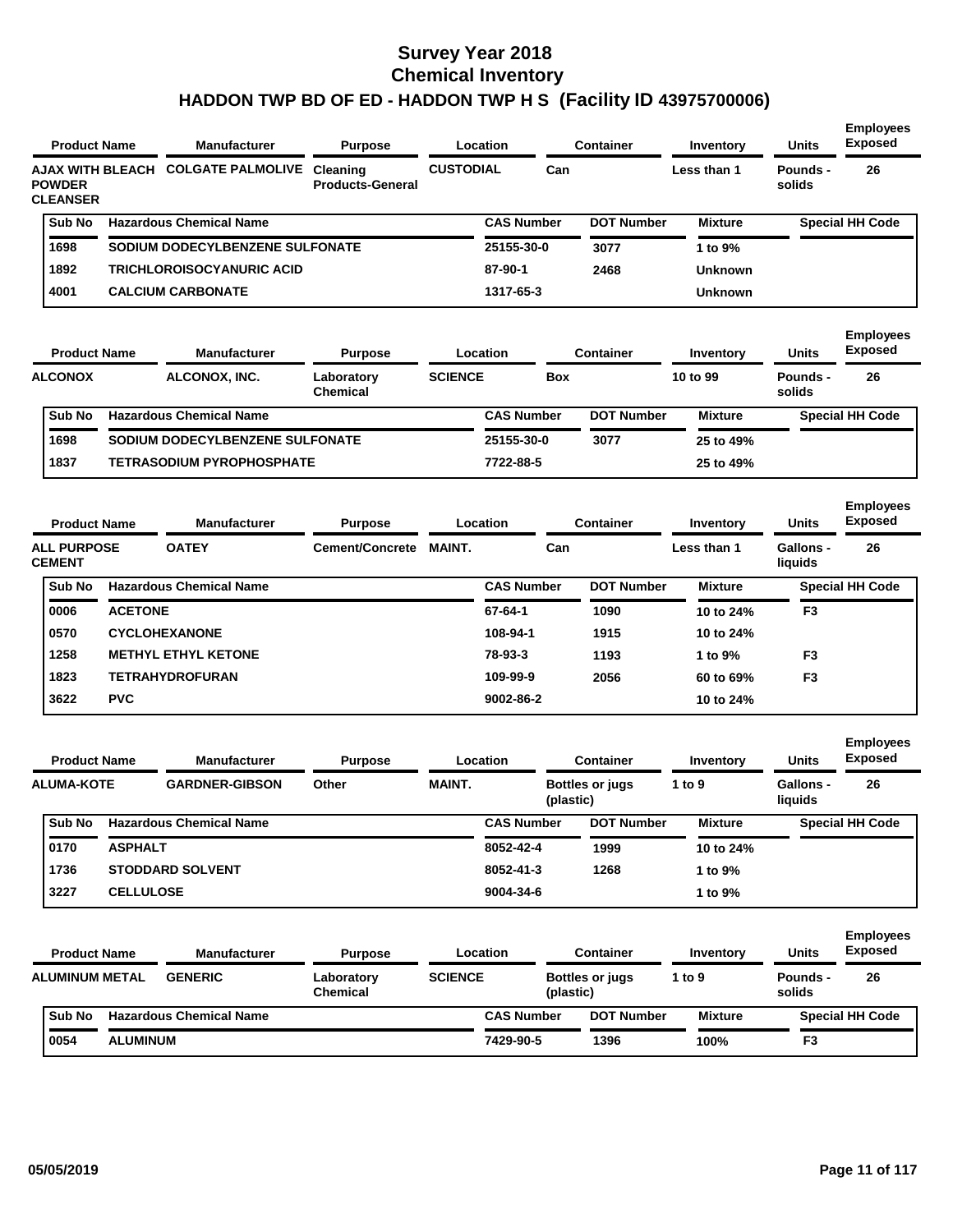| <b>Product Name</b>                                        |                       | <b>Manufacturer</b>                              | <b>Purpose</b>                | Location           |                   | <b>Container</b>       | Inventory          | <b>Units</b>                | <b>Employees</b><br><b>Exposed</b> |
|------------------------------------------------------------|-----------------------|--------------------------------------------------|-------------------------------|--------------------|-------------------|------------------------|--------------------|-----------------------------|------------------------------------|
| <b>ALUMINUM OXIDE</b>                                      |                       | <b>GENERIC</b>                                   | Laboratory<br><b>Chemical</b> | <b>SCIENCE</b>     | (plastic)         | <b>Bottles or jugs</b> | 1 to 9             | Pounds -<br>solids          | 26                                 |
| Sub No                                                     |                       | <b>Hazardous Chemical Name</b>                   |                               |                    | <b>CAS Number</b> | <b>DOT Number</b>      | <b>Mixture</b>     |                             | <b>Special HH Code</b>             |
| 2891                                                       |                       | <b>ALUMINUM OXIDE</b>                            |                               | 1344-28-1          |                   |                        | 100%               |                             |                                    |
| <b>Product Name</b>                                        |                       | <b>Manufacturer</b>                              | <b>Purpose</b>                | Location           |                   | <b>Container</b>       | Inventory          | Units                       | <b>Employees</b><br><b>Exposed</b> |
| <b>ALUMINUM</b><br><b>SULFATE</b>                          |                       | <b>GENERIC</b>                                   | Laboratory<br><b>Chemical</b> | <b>SCIENCE</b>     | (plastic)         | <b>Bottles or jugs</b> | 1 to 9             | <b>Pounds -</b><br>solids   | 26                                 |
| Sub No                                                     |                       | <b>Hazardous Chemical Name</b>                   |                               |                    | <b>CAS Number</b> | <b>DOT Number</b>      | <b>Mixture</b>     |                             | <b>Special HH Code</b>             |
| 0068                                                       |                       | <b>ALUMINUM SULFATE</b>                          |                               |                    | 10043-01-3        | 3077                   | 100%               | CO                          |                                    |
| <b>Product Name</b>                                        |                       | <b>Manufacturer</b>                              | Purpose                       | Location           |                   | <b>Container</b>       | Inventory          | Units                       | <b>Employees</b><br><b>Exposed</b> |
| <b>AMACO GROG (ALL</b><br>TYPES)                           |                       | <b>AMACO</b>                                     | <b>Art Products</b>           | ART                | <b>Box</b>        |                        | 1 to 9             | Pounds -<br>solids          | 26                                 |
| Sub No                                                     |                       | <b>Hazardous Chemical Name</b>                   |                               |                    | <b>CAS Number</b> | <b>DOT Number</b>      | <b>Mixture</b>     |                             | <b>Special HH Code</b>             |
| 1657                                                       |                       | <b>SILICA, CRISTOBALITE</b>                      |                               |                    | 14464-46-1        |                        | <b>Unknown</b>     | CА                          |                                    |
| 1660                                                       | <b>SILICA, QUARTZ</b> |                                                  |                               |                    | 14808-60-7        |                        | <b>Unknown</b>     | CА                          |                                    |
| 2891                                                       |                       | <b>ALUMINUM OXIDE</b>                            |                               | 1344-28-1          |                   |                        | 25 to 49%          |                             |                                    |
| <b>Product Name</b>                                        |                       | <b>Manufacturer</b>                              | <b>Purpose</b>                | Location           |                   | <b>Container</b>       | Inventory          | <b>Units</b>                | <b>Employees</b><br><b>Exposed</b> |
| <b>AMALIE NON-</b><br><b>DETERGENT</b><br><b>MOTOR OIL</b> |                       | <b>AMALIE OIL CO.</b>                            | <b>Motor Oil</b>              | <b>MAINTENANCE</b> | (plastic)         | <b>Bottles or jugs</b> | Less than 1        | <b>Gallons -</b><br>liquids | 26                                 |
| Sub No                                                     |                       |                                                  |                               |                    |                   |                        |                    |                             |                                    |
| 2651                                                       |                       | <b>Hazardous Chemical Name</b>                   |                               |                    | <b>CAS Number</b> | <b>DOT Number</b>      | <b>Mixture</b>     |                             | <b>Special HH Code</b>             |
|                                                            | <b>MOTOR OIL</b>      |                                                  |                               |                    |                   | 1270                   | 100%               |                             |                                    |
| <b>Product Name</b>                                        |                       | <b>Manufacturer</b>                              | Purpose                       | Location           |                   | <b>Container</b>       | Inventory          | Units                       | <b>Employees</b><br><b>Exposed</b> |
| <b>DRAIN GEL</b>                                           |                       | AMERICA'S CHOICE GREAT ATLANTIC &<br>PAC TEA CO. | Other                         | MAINT.             | (plastic)         | <b>Bottles or jugs</b> | <b>Less than 1</b> | Gallons -<br>liquids        | 26                                 |
| Sub No                                                     |                       | <b>Hazardous Chemical Name</b>                   |                               |                    | <b>CAS Number</b> | <b>DOT Number</b>      | <b>Mixture</b>     |                             | <b>Special HH Code</b>             |
| 1706                                                       |                       | <b>SODIUM HYDROXIDE</b>                          |                               | 1310-73-2          |                   | 1823                   | <b>Unknown</b>     | CO                          |                                    |
| <b>Product Name</b>                                        |                       | Manufacturer                                     | <b>Purpose</b>                | Location           |                   | <b>Container</b>       | Inventory          | <b>Units</b>                | <b>Employees</b><br><b>Exposed</b> |
| AMMONIA                                                    |                       | <b>GENERIC</b>                                   | Laboratory<br>Chemical        | <b>SCIENCE</b>     | (plastic)         | <b>Bottles or jugs</b> | 1 to 9             | Gallons -<br>liquids        | 26                                 |
| Sub No                                                     |                       | <b>Hazardous Chemical Name</b>                   |                               |                    | <b>CAS Number</b> | <b>DOT Number</b>      | <b>Mixture</b>     |                             | <b>Special HH Code</b>             |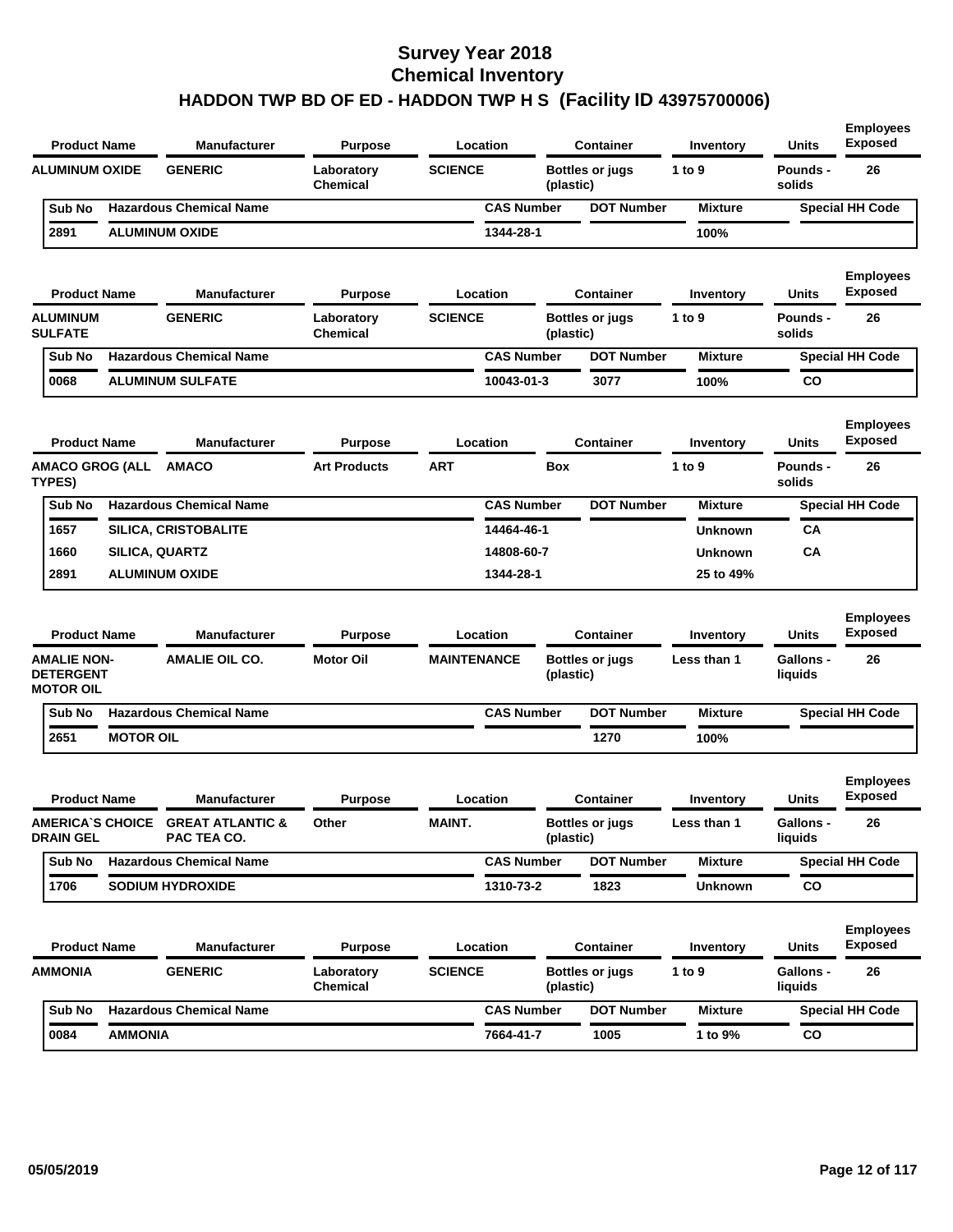| <b>Product Name</b>                                        | <b>Manufacturer</b>                   | <b>Purpose</b>                                  |                  | Location          |           | <b>Container</b>                           | Inventory             | <b>Units</b>                                | <b>Employees</b><br><b>Exposed</b>       |
|------------------------------------------------------------|---------------------------------------|-------------------------------------------------|------------------|-------------------|-----------|--------------------------------------------|-----------------------|---------------------------------------------|------------------------------------------|
| <b>AMMONIA</b><br><b>SOLUTION</b>                          | <b>GENERIC</b>                        | Laboratory<br>Chemical                          | <b>SCIENCE</b>   |                   | (plastic) | <b>Bottles or jugs</b>                     | 1 to 9                | <b>Gallons -</b><br>liquids                 | 26                                       |
| Sub No                                                     | <b>Hazardous Chemical Name</b>        |                                                 |                  | <b>CAS Number</b> |           | <b>DOT Number</b>                          | <b>Mixture</b>        |                                             | <b>Special HH Code</b>                   |
| 0103                                                       | <b>AMMONIUM HYDROXIDE</b>             |                                                 |                  | 1336-21-6         |           | 2672                                       | 1 to 9%               | CO                                          |                                          |
| <b>Product Name</b>                                        | <b>Manufacturer</b>                   | <b>Purpose</b>                                  |                  | Location          |           | <b>Container</b>                           | Inventory             | <b>Units</b>                                | <b>Employees</b><br><b>Exposed</b>       |
| <b>AMMONIATED</b><br><b>GLASS CLEANER</b>                  | <b>INDCO</b>                          | Cleaning<br><b>Products-General</b>             | <b>CUSTODIAL</b> |                   | (plastic) | <b>Bottles or jugs</b>                     | 10 to 99              | <b>Gallons -</b><br>liquids                 | 26                                       |
| Sub No                                                     | <b>Hazardous Chemical Name</b>        |                                                 |                  | <b>CAS Number</b> |           | <b>DOT Number</b>                          | <b>Mixture</b>        |                                             | <b>Special HH Code</b>                   |
| 0275                                                       | <b>2-BUTOXY ETHANOL</b>               |                                                 |                  | 111-76-2          |           | 2369                                       | <b>Unknown</b>        | CA                                          |                                          |
| 1076                                                       | <b>ISOPROPYL ALCOHOL</b>              |                                                 |                  | 67-63-0           |           | 1219                                       | <b>Unknown</b>        | F <sub>3</sub>                              |                                          |
| <b>Product Name</b><br><b>AMMONIUM</b>                     | <b>Manufacturer</b><br><b>GENERIC</b> | <b>Purpose</b><br>Laboratory                    | <b>SCIENCE</b>   | Location          |           | <b>Container</b><br><b>Bottles or jugs</b> | Inventory<br>10 to 99 | <b>Units</b><br>Pounds -                    | <b>Employees</b><br><b>Exposed</b><br>26 |
| <b>CARBONATE</b>                                           |                                       | <b>Chemical</b>                                 |                  |                   | (glass)   |                                            |                       | solids                                      |                                          |
| Sub No                                                     | <b>Hazardous Chemical Name</b>        |                                                 |                  | <b>CAS Number</b> |           | <b>DOT Number</b>                          | <b>Mixture</b>        |                                             | <b>Special HH Code</b>                   |
| 0092                                                       | <b>AMMONIUM CARBONATE</b>             |                                                 |                  | 506-87-6          |           | 3077                                       | 100%                  |                                             |                                          |
| <b>Product Name</b>                                        | <b>Manufacturer</b>                   | <b>Purpose</b>                                  |                  | Location          |           | <b>Container</b>                           | Inventory             | <b>Units</b>                                | <b>Employees</b><br><b>Exposed</b>       |
| <b>AMMONIUM</b><br><b>CHLORIDE</b>                         | <b>GENERIC</b>                        | Laboratory<br>Chemical                          | <b>SCIENCE</b>   |                   | (plastic) | <b>Bottles or jugs</b>                     | 10 to 99              | <b>Pounds -</b><br>solids                   | 26                                       |
| Sub No                                                     | <b>Hazardous Chemical Name</b>        |                                                 |                  | <b>CAS Number</b> |           | <b>DOT Number</b>                          | <b>Mixture</b>        |                                             | <b>Special HH Code</b>                   |
| 0093                                                       | <b>AMMONIUM CHLORIDE</b>              |                                                 |                  | 12125-02-9        |           | 3077                                       | 100%                  |                                             |                                          |
| <b>Product Name</b>                                        | <b>Manufacturer</b>                   | <b>Purpose</b>                                  |                  | Location          |           | <b>Container</b>                           | Inventory             | <b>Units</b>                                | <b>Employees</b><br><b>Exposed</b>       |
| AMMONIUM<br><b>CHLORIDE</b><br><b>SOLUTION</b>             | <b>GENERIC</b>                        | Laboratory<br>Chemical                          | <b>SCIENCE</b>   |                   | (plastic) | <b>Bottles or jugs</b>                     | Less than 1           | Gallons -<br>liquids                        | 26                                       |
| Sub No                                                     | <b>Hazardous Chemical Name</b>        |                                                 |                  | <b>CAS Number</b> |           | <b>DOT Number</b>                          | <b>Mixture</b>        |                                             | <b>Special HH Code</b>                   |
| 0093                                                       | <b>AMMONIUM CHLORIDE</b>              |                                                 |                  | 12125-02-9        |           | 3077                                       | 10 to 24%             |                                             |                                          |
| <b>Product Name</b><br><b>AMMONIUM</b><br><b>HYDROXIDE</b> | <b>Manufacturer</b><br><b>GENERIC</b> | <b>Purpose</b><br>Laboratory<br><b>Chemical</b> | <b>SCIENCE</b>   | Location          | (glass)   | <b>Container</b><br><b>Bottles or jugs</b> | Inventory<br>1 to 9   | <b>Units</b><br><b>Gallons -</b><br>liquids | <b>Employees</b><br><b>Exposed</b><br>26 |
| Sub No                                                     | <b>Hazardous Chemical Name</b>        |                                                 |                  | <b>CAS Number</b> |           | <b>DOT Number</b>                          | <b>Mixture</b>        |                                             | <b>Special HH Code</b>                   |
| 0103                                                       | <b>AMMONIUM HYDROXIDE</b>             |                                                 |                  | 1336-21-6         |           | 2672                                       | 100%                  | co                                          |                                          |
|                                                            |                                       |                                                 |                  |                   |           |                                            |                       |                                             |                                          |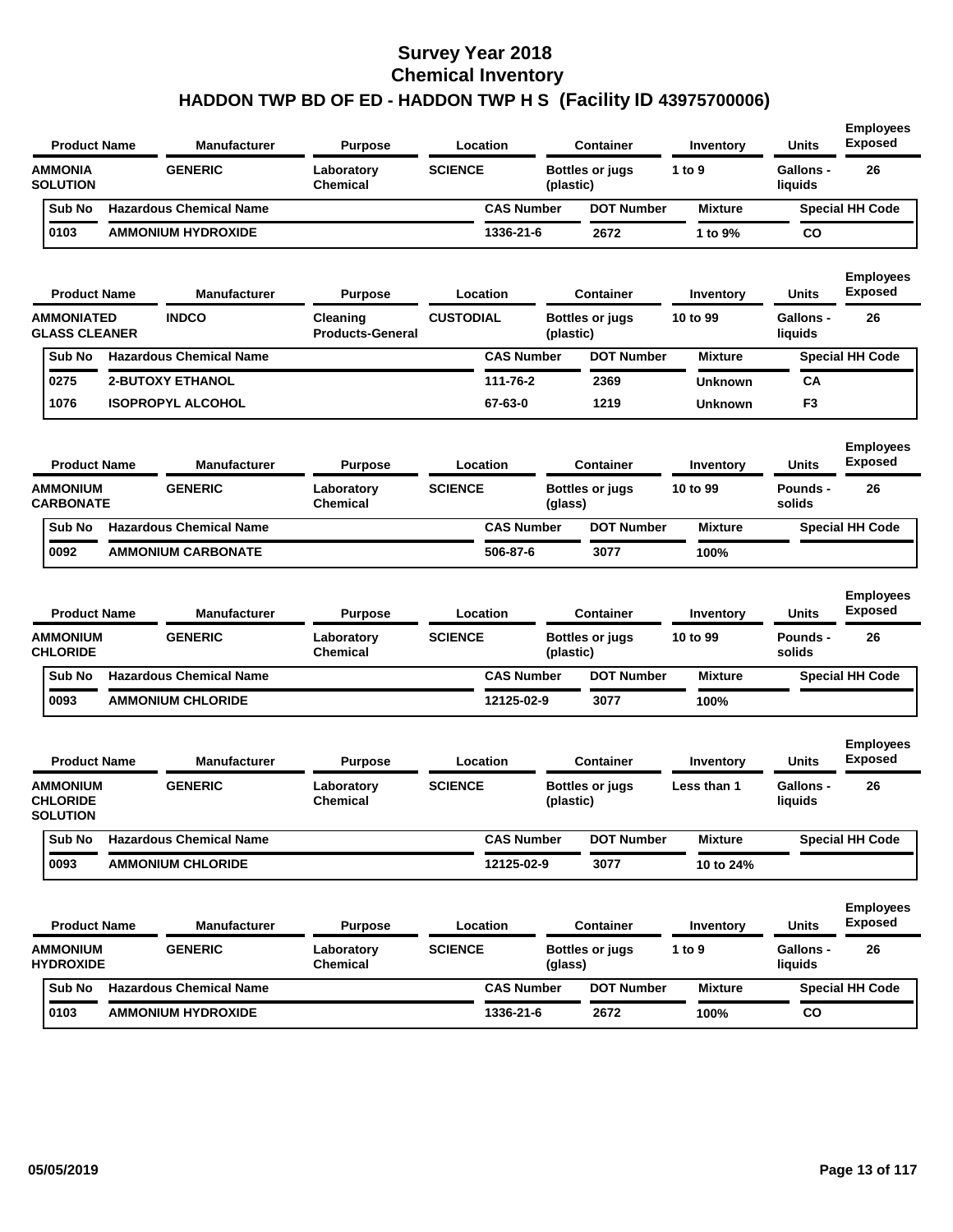|                | <b>Product Name</b>                                      |                         | <b>Manufacturer</b>               | <b>Purpose</b>                      |                  | Location          |           | <b>Container</b>       | Inventory      | Units                       | <b>Employees</b><br><b>Exposed</b> |
|----------------|----------------------------------------------------------|-------------------------|-----------------------------------|-------------------------------------|------------------|-------------------|-----------|------------------------|----------------|-----------------------------|------------------------------------|
| <b>NITRATE</b> | <b>AMMONIUM</b>                                          |                         | <b>GENERIC</b>                    | Laboratory<br><b>Chemical</b>       | <b>SCIENCE</b>   |                   | (plastic) | <b>Bottles or jugs</b> | 1 to 9         | <b>Pounds -</b><br>solids   | 26                                 |
|                | Sub No                                                   |                         | <b>Hazardous Chemical Name</b>    |                                     |                  | <b>CAS Number</b> |           | <b>DOT Number</b>      | <b>Mixture</b> |                             | <b>Special HH Code</b>             |
|                | 0106                                                     |                         | <b>AMMONIUM NITRATE</b>           |                                     |                  | 6484-52-2         |           | 1942                   | 100%           | R <sub>3</sub>              |                                    |
|                | <b>Product Name</b>                                      |                         | <b>Manufacturer</b>               | <b>Purpose</b>                      |                  | Location          |           | <b>Container</b>       | Inventory      | Units                       | <b>Employees</b><br><b>Exposed</b> |
|                | <b>AMMONIUM</b>                                          | <b>SULFIDE SOLUTION</b> | <b>GENERIC</b>                    | Laboratory<br>Chemical              | <b>SCIENCE</b>   |                   | (glass)   | <b>Bottles or jugs</b> | Less than 1    | <b>Gallons -</b><br>liquids | 26                                 |
|                | Sub No                                                   |                         | <b>Hazardous Chemical Name</b>    |                                     |                  | <b>CAS Number</b> |           | <b>DOT Number</b>      | <b>Mixture</b> |                             | <b>Special HH Code</b>             |
|                | 0115                                                     |                         | <b>AMMONIUM SULFIDE</b>           |                                     |                  | 12135-76-1        |           | 2683                   | <b>Unknown</b> | CO.F <sub>3</sub>           |                                    |
|                | <b>Product Name</b>                                      |                         | <b>Manufacturer</b>               | <b>Purpose</b>                      |                  | Location          |           | <b>Container</b>       | Inventory      | Units                       | <b>Employees</b><br><b>Exposed</b> |
|                | <b>AMYL ALCOHOL</b>                                      |                         | <b>GENERIC</b>                    | Laboratory<br>Chemical              | <b>SCIENCE</b>   |                   | (glass)   | <b>Bottles or jugs</b> | Less than 1    | Gallons -<br>liquids        | 26                                 |
|                | Sub No                                                   |                         | <b>Hazardous Chemical Name</b>    |                                     |                  | <b>CAS Number</b> |           | <b>DOT Number</b>      | <b>Mixture</b> |                             | <b>Special HH Code</b>             |
|                | 0124                                                     | <b>AMYL ALCOHOL</b>     |                                   |                                     |                  | $71 - 41 - 0$     |           | 1105                   | 100%           | F <sub>3</sub>              |                                    |
|                | <b>Product Name</b>                                      |                         | <b>Manufacturer</b>               | <b>Purpose</b>                      |                  | Location          |           | <b>Container</b>       | Inventory      | Units                       | <b>Employees</b><br><b>Exposed</b> |
|                | <b>AQUALSOL ALL</b><br><b>PURP. CLEANER</b>              |                         | <b>PURESOL</b>                    | Cleaning<br><b>Products-General</b> | <b>CUSTODIAL</b> |                   | (plastic) | <b>Bottles or jugs</b> | 1 to 9         | Gallons -<br>liquids        | 26                                 |
|                | Sub No                                                   |                         | <b>Hazardous Chemical Name</b>    |                                     |                  | <b>CAS Number</b> |           | <b>DOT Number</b>      | <b>Mixture</b> |                             | <b>Special HH Code</b>             |
|                | 1571                                                     |                         | <b>POTASSIUM HYDROXIDE</b>        |                                     |                  | 1310-58-3         |           | 1813                   | 1 to 9%        | co                          |                                    |
|                | <b>Product Name</b>                                      |                         | <b>Manufacturer</b>               | <b>Purpose</b>                      |                  | Location          |           | <b>Container</b>       | Inventory      | Units                       | <b>Employees</b><br><b>Exposed</b> |
|                | <b>ARSENAL</b><br><b>HARMONY AIR</b><br><b>FRESHENER</b> |                         | <b>HILLYARD</b>                   | Deodorizer                          | <b>CUSTODIAL</b> |                   | (plastic) | <b>Bottles or jugs</b> | 10 to 99       | <b>Gallons -</b><br>liquids | 26                                 |
|                | Sub No                                                   |                         | <b>Hazardous Chemical Name</b>    |                                     |                  | <b>CAS Number</b> |           | <b>DOT Number</b>      | Mixture        |                             | <b>Special HH Code</b>             |
|                | 1076                                                     |                         | <b>ISOPROPYL ALCOHOL</b>          |                                     |                  | 67-63-0           |           | 1219                   | 10 to 24%      | F <sub>3</sub>              |                                    |
|                | <b>Product Name</b>                                      |                         | <b>Manufacturer</b>               | <b>Purpose</b>                      |                  | Location          |           | <b>Container</b>       | Inventory      | <b>Units</b>                | <b>Employees</b><br><b>Exposed</b> |
|                | <b>ARSENAL WINDO</b><br><b>CLEAN &amp; CONC.</b>         |                         | <b>HILLYARD</b>                   | Cleaning<br><b>Products-General</b> | <b>CUSTODIAL</b> |                   | (plastic) | <b>Bottles or jugs</b> | 1 to $9$       | <b>Gallons -</b><br>liquids | 26                                 |
|                | Sub No                                                   |                         | <b>Hazardous Chemical Name</b>    |                                     |                  | <b>CAS Number</b> |           | <b>DOT Number</b>      | <b>Mixture</b> |                             | <b>Special HH Code</b>             |
|                | 0275                                                     |                         | 2-BUTOXY ETHANOL                  |                                     |                  | 111-76-2          |           | 2369                   | 10 to 24%      | CA                          |                                    |
|                | 1076                                                     |                         | <b>ISOPROPYL ALCOHOL</b>          |                                     |                  | 67-63-0           |           | 1219                   | 1 to 9%        | F <sub>3</sub>              |                                    |
|                | 1613                                                     |                         | PROPYLENE GLYCOL MONOMETHYL ETHER |                                     |                  | 107-98-2          |           | 3092                   | 1 to 9%        | F <sub>3</sub>              |                                    |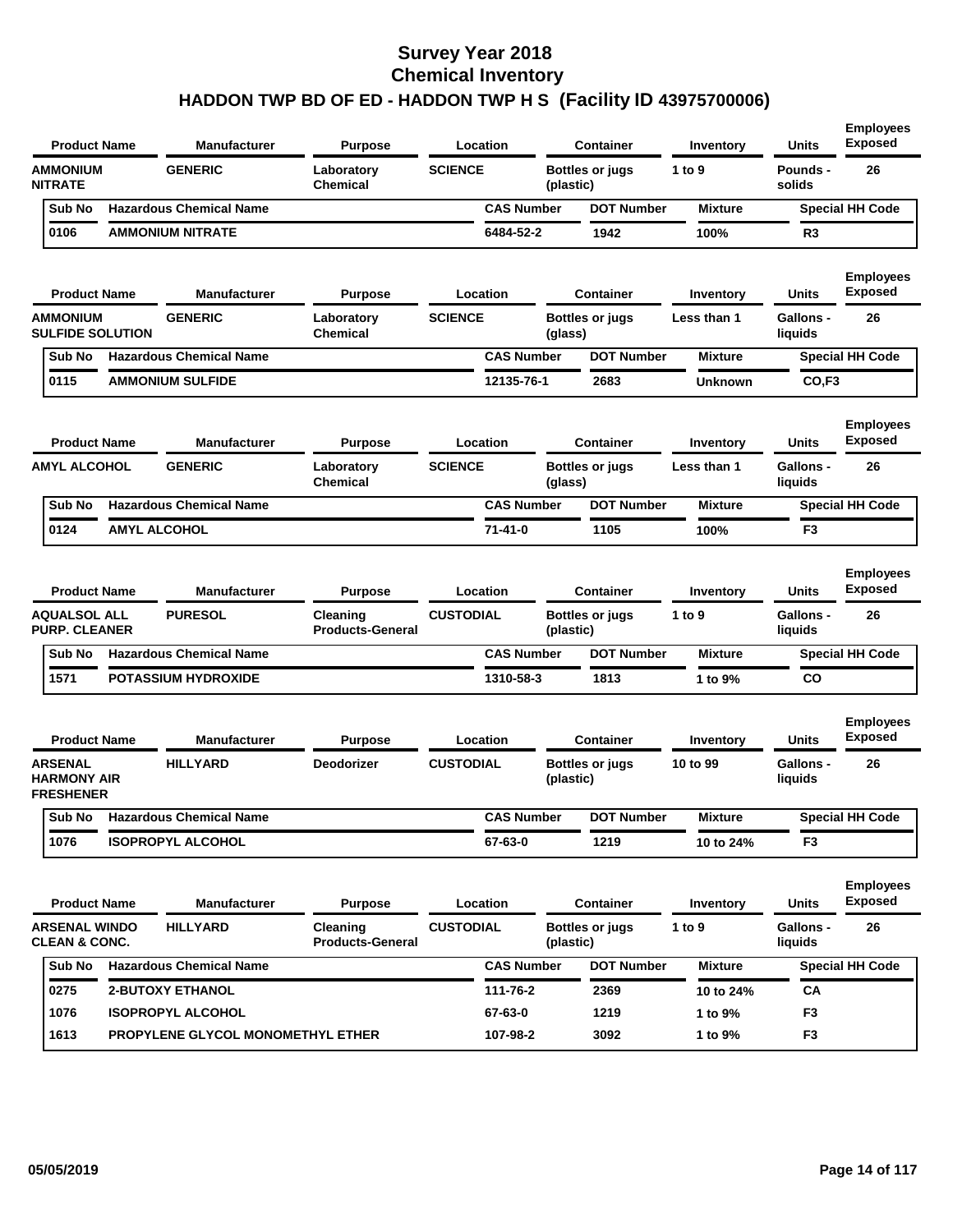| <b>Product Name</b>    |                   | <b>Manufacturer</b>            | <b>Purpose</b>      |            | <b>Location</b>   | <b>Container</b>                    | Inventory      | <b>Units</b>                | <b>Employees</b><br><b>Exposed</b> |
|------------------------|-------------------|--------------------------------|---------------------|------------|-------------------|-------------------------------------|----------------|-----------------------------|------------------------------------|
| <b>ART GLAZES, ALL</b> |                   | <b>ASSORTED</b>                | <b>Art Products</b> | <b>ART</b> |                   | <b>Bottles or jugs</b><br>(plastic) | 1 to 9         | <b>Gallons -</b><br>liquids | 26                                 |
| Sub No                 |                   | <b>Hazardous Chemical Name</b> |                     |            | <b>CAS Number</b> | <b>DOT Number</b>                   | <b>Mixture</b> |                             | <b>Special HH Code</b>             |
| 0325                   |                   | <b>CALCIUM OXIDE</b>           |                     |            | 1305-78-8         | 1910                                | <b>Unknown</b> | <b>CO</b>                   |                                    |
| 1648                   | <b>SELENIUM</b>   |                                |                     |            | 7782-49-2         | 2658                                | <b>Unknown</b> |                             |                                    |
| 1660                   |                   | <b>SILICA, QUARTZ</b>          |                     |            | 14808-60-7        |                                     | <b>Unknown</b> | <b>CA</b>                   |                                    |
| 1861                   |                   | <b>TITANIUM DIOXIDE</b>        |                     |            | 13463-67-7        |                                     | <b>Unknown</b> |                             |                                    |
| 2037                   | <b>ZINC OXIDE</b> |                                |                     |            | 1314-13-2         | 3077                                | <b>Unknown</b> |                             |                                    |
| 2047                   | <b>ZIRCONIUM</b>  |                                |                     |            | 7440-67-7         | 2008                                | <b>Unknown</b> | F <sub>4</sub>              |                                    |
| 2891                   |                   | <b>ALUMINUM OXIDE</b>          |                     |            | 1344-28-1         |                                     | <b>Unknown</b> |                             |                                    |
| 3595                   |                   | <b>PROPYLENE GLYCOL</b>        |                     |            | $57 - 55 - 6$     |                                     | <b>Unknown</b> |                             |                                    |
| 4016                   | <b>KAOLIN</b>     |                                |                     |            | 1332-58-7         |                                     | <b>Unknown</b> |                             |                                    |
| 4123                   | TIN (IV) OXIDE    |                                |                     |            | 18282-10-5        |                                     | <b>Unknown</b> |                             |                                    |

| <b>Product Name</b> |                                                                                                         |                | <b>Manufacturer</b><br>Location<br><b>Purpose</b> |       | <b>Container</b> | Inventory                 | <b>Units</b> | <b>Employees</b><br><b>Exposed</b> |                |                    |                        |
|---------------------|---------------------------------------------------------------------------------------------------------|----------------|---------------------------------------------------|-------|------------------|---------------------------|--------------|------------------------------------|----------------|--------------------|------------------------|
|                     | <b>B-12 CHEMTOOL</b><br><b>BERRYMAN</b><br><b>CARB &amp; CHOKE</b><br><b>PRODUCTS</b><br><b>CLEANER</b> |                |                                                   | Other |                  | <b>MAINTENANCE</b><br>Can |              |                                    | 1 to 9         | Pounds -<br>solids | 26                     |
|                     | <b>Sub No</b>                                                                                           |                | <b>Hazardous Chemical Name</b>                    |       |                  | <b>CAS Number</b>         |              | <b>DOT Number</b>                  | <b>Mixture</b> |                    | <b>Special HH Code</b> |
|                     | 0006                                                                                                    | <b>ACETONE</b> |                                                   |       |                  | 67-64-1                   |              | 1090                               | 90 to 99%      | F <sub>3</sub>     |                        |
|                     | 0275                                                                                                    |                | <b>2-BUTOXY ETHANOL</b>                           |       |                  | 111-76-2                  |              | 2369                               | 1 to 9%        | СA                 |                        |
|                     | 0343                                                                                                    |                | <b>CARBON DIOXIDE</b>                             |       |                  | 124-38-9                  |              | 1013                               | 1 to 9%        |                    |                        |
|                     | 1866                                                                                                    | <b>TOLUENE</b> |                                                   |       |                  | 108-88-3                  |              | 1294                               | 1 to 9%        | F <sub>3</sub> ,TE |                        |
|                     |                                                                                                         |                |                                                   |       |                  |                           |              |                                    |                |                    |                        |

| <b>Product Name</b> |                       | <b>Manufacturer</b><br><b>Purpose</b><br>Location |                                     | <b>Container</b>                   | Inventory         | <b>Units</b>      | <b>Employees</b><br><b>Exposed</b> |                    |                                    |
|---------------------|-----------------------|---------------------------------------------------|-------------------------------------|------------------------------------|-------------------|-------------------|------------------------------------|--------------------|------------------------------------|
|                     | <b>BAB-O CLEANSER</b> | <b>PUREX</b>                                      | Cleaning<br><b>Products-General</b> | <b>CUSTODIAL</b>                   | Can               |                   | 1 to 9                             | Pounds -<br>solids | 26                                 |
|                     | Sub No                | <b>Hazardous Chemical Name</b>                    |                                     |                                    | <b>CAS Number</b> | <b>DOT Number</b> | <b>Mixture</b>                     |                    | <b>Special HH Code</b>             |
|                     | 1563                  | POTASSIUM DICHLOROISOCYANURATE                    |                                     |                                    | 2244-21-5         | 2465              | <b>Unknown</b>                     |                    |                                    |
|                     | 1660                  | <b>SILICA, QUARTZ</b>                             |                                     |                                    | 14808-60-7        |                   | <b>Unknown</b>                     | CA                 |                                    |
|                     | 1698                  | SODIUM DODECYLBENZENE SULFONATE                   |                                     |                                    | 25155-30-0        | 3077              | <b>Unknown</b>                     |                    |                                    |
|                     | <b>Product Name</b>   | <b>Manufacturer</b>                               | <b>Purpose</b>                      |                                    | Location          | <b>Container</b>  | Inventory                          | <b>Units</b>       | <b>Employees</b><br><b>Exposed</b> |
|                     | --------------        | --------                                          | .                                   | $\sim$ $\sim$ $\sim$ $\sim$ $\sim$ |                   |                   | $\cdots$                           | - -                | $\sim$                             |

| BARIUM NITRATE | <b>GENERIC</b>                 | Laboratory<br>Chemical | <b>SCIENCE</b> | (plastic)         | <b>Bottles or jugs</b> | to 9           | Pounds -<br>solids     | 26 |
|----------------|--------------------------------|------------------------|----------------|-------------------|------------------------|----------------|------------------------|----|
| Sub No         | <b>Hazardous Chemical Name</b> |                        |                | <b>CAS Number</b> | <b>DOT Number</b>      | <b>Mixture</b> | <b>Special HH Code</b> |    |
| 0186           | <b>BARIUM NITRATE</b>          |                        |                | 10022-31-8        | 1446                   | 100%           |                        |    |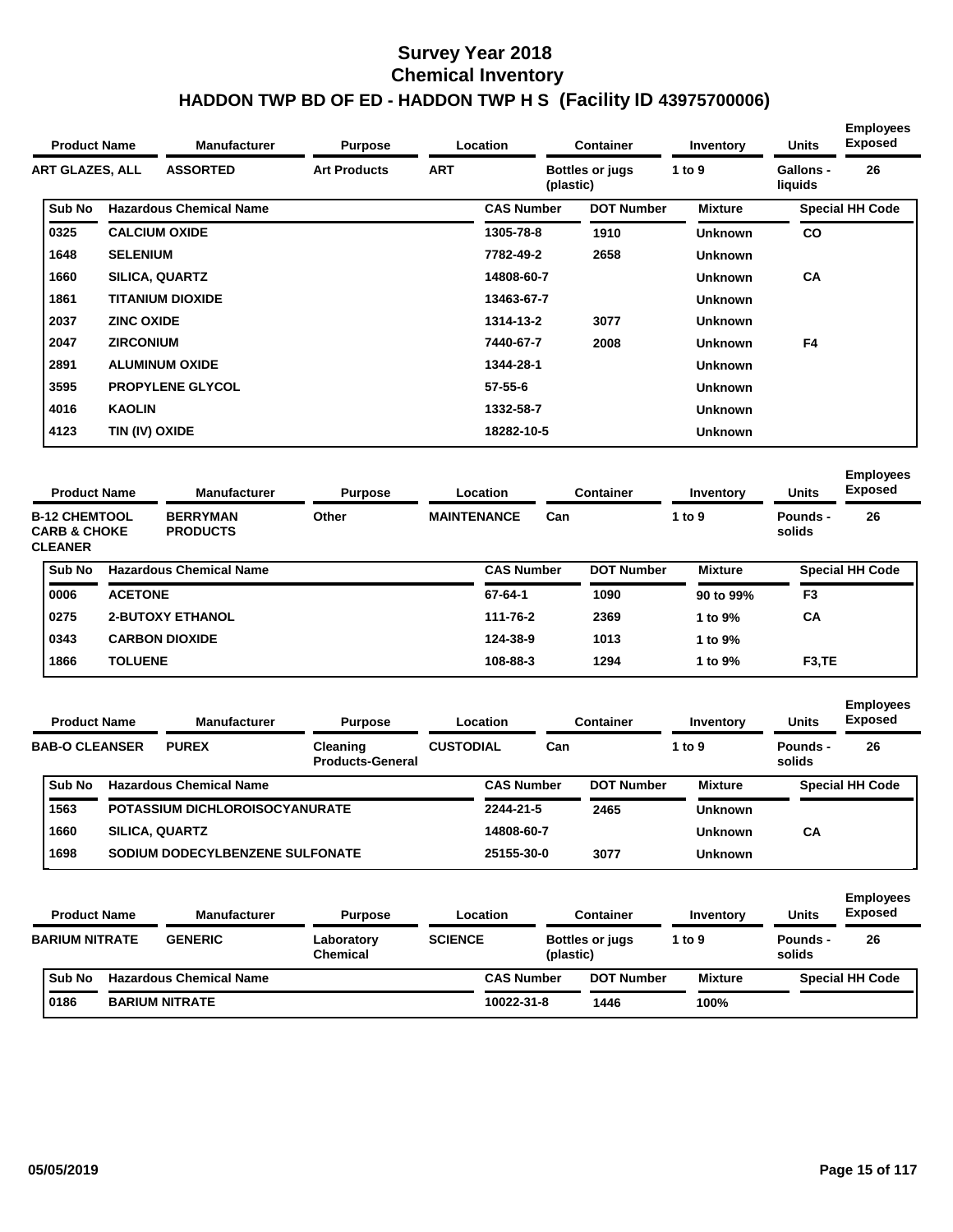| <b>Product Name</b>                        |                     | <b>Manufacturer</b>                     | <b>Purpose</b>                      |                    | Location          |           | <b>Container</b>       | Inventory      | <b>Units</b>              | <b>Employees</b><br><b>Exposed</b> |
|--------------------------------------------|---------------------|-----------------------------------------|-------------------------------------|--------------------|-------------------|-----------|------------------------|----------------|---------------------------|------------------------------------|
| <b>BASEBOARD WAX</b><br><b>STRIPPER</b>    |                     | <b>MD ELITE (CLAIRE</b><br>MFG.)        | Cleaning<br><b>Products-General</b> | <b>CUSTODIAL</b>   |                   | Can       |                        | 1 to 9         | Pounds -<br>solids        | 26                                 |
| Sub No                                     |                     | <b>Hazardous Chemical Name</b>          |                                     |                    | <b>CAS Number</b> |           | <b>DOT Number</b>      | <b>Mixture</b> |                           | <b>Special HH Code</b>             |
| 0273                                       | <b>BUTANE</b>       |                                         |                                     |                    | 106-97-8          |           | 1011                   | 1 to 9%        | F4                        |                                    |
| 0275                                       |                     | <b>2-BUTOXY ETHANOL</b>                 |                                     |                    | 111-76-2          |           | 2369                   | 25 to 49%      | CА                        |                                    |
| 1594                                       | <b>PROPANE</b>      |                                         |                                     |                    | 74-98-6           |           | 1978                   | 1 to 9%        | F4                        |                                    |
| 1660                                       | SILICA, QUARTZ      |                                         |                                     |                    | 14808-60-7        |           |                        | 1 to 9%        | СA                        |                                    |
| <b>Product Name</b>                        |                     | <b>Manufacturer</b>                     | <b>Purpose</b>                      |                    | Location          |           | <b>Container</b>       | Inventory      | <b>Units</b>              | <b>Employees</b><br><b>Exposed</b> |
| <b>BAYGON 2 BAIT</b><br><b>INSECTICIDE</b> |                     | <b>BAYER</b>                            | Pesticide/Insectic MAINT.<br>ide    |                    |                   | (plastic) | <b>Bottles or jugs</b> | 1 to 9         | Pounds -<br>solids        | 26                                 |
| Sub No                                     |                     | <b>Hazardous Chemical Name</b>          |                                     |                    | <b>CAS Number</b> |           | <b>DOT Number</b>      | <b>Mixture</b> |                           | <b>Special HH Code</b>             |
| 1604                                       | <b>PROPOXUR</b>     |                                         |                                     |                    | 114-26-1          |           | 2757                   | 1 to 9%        |                           |                                    |
| <b>Product Name</b>                        |                     | <b>Manufacturer</b>                     | <b>Purpose</b>                      |                    | Location          |           | <b>Container</b>       | Inventory      | <b>Units</b>              | <b>Employees</b><br><b>Exposed</b> |
| <b>BC40L</b>                               |                     | <b>CASCADE WATER</b><br><b>SERVICES</b> | <b>Boiler Treatment</b>             | <b>MAINTENANCE</b> |                   |           | <b>Plastic drum</b>    | 1 to 9         | Gallons -<br>liquids      | 26                                 |
| Sub No                                     |                     | <b>Hazardous Chemical Name</b>          |                                     |                    | <b>CAS Number</b> |           | <b>DOT Number</b>      | <b>Mixture</b> |                           | <b>Special HH Code</b>             |
| 1724                                       |                     | SODIUM PHOSPHATE, TRIBASIC              |                                     |                    | 7601-54-9         |           | 3082                   | <b>Unknown</b> |                           |                                    |
|                                            |                     |                                         |                                     |                    |                   |           |                        |                |                           | <b>Employees</b>                   |
| <b>Product Name</b>                        |                     | <b>Manufacturer</b>                     | <b>Purpose</b>                      |                    | Location          |           | <b>Container</b>       | Inventory      | <b>Units</b>              | <b>Exposed</b>                     |
|                                            |                     | <b>BEAD SEALER BS32 WASTERNWELD</b>     | Other                               | <b>MAINT.</b>      |                   | Can       |                        | Less than 1    | Gallons -<br>liquids      | 26                                 |
| Sub No                                     |                     | <b>Hazardous Chemical Name</b>          |                                     |                    | <b>CAS Number</b> |           | <b>DOT Number</b>      | <b>Mixture</b> |                           | <b>Special HH Code</b>             |
| 0342                                       |                     | <b>CARBON BLACK</b>                     |                                     |                    | 1333-86-4         |           | 1361                   | 1 to 9%        | CА                        |                                    |
| 1339                                       | n-HEPTANE           |                                         |                                     |                    | 142-82-5          |           | 1206                   | 80 to 89%      | F3                        |                                    |
| <b>Product Name</b>                        |                     | <b>Manufacturer</b>                     | <b>Purpose</b>                      |                    | Location          |           | <b>Container</b>       | Inventory      | <b>Units</b>              | <b>Employees</b><br><b>Exposed</b> |
| <b>BENZOIC ACID</b>                        |                     | <b>GENERIC</b>                          | Laboratory<br>Chemical              | <b>SCIENCE</b>     |                   | (plastic) | <b>Bottles or jugs</b> | 10 to 99       | <b>Pounds -</b><br>solids | 26                                 |
| Sub No                                     |                     | <b>Hazardous Chemical Name</b>          |                                     |                    | <b>CAS Number</b> |           | <b>DOT Number</b>      | <b>Mixture</b> |                           | <b>Special HH Code</b>             |
| 0209                                       | <b>BENZOIC ACID</b> |                                         |                                     |                    | 65-85-0           |           | 3077                   | 100%           |                           |                                    |
| <b>Product Name</b>                        |                     | <b>Manufacturer</b>                     | <b>Purpose</b>                      |                    | Location          |           | <b>Container</b>       | Inventory      | Units                     | <b>Employees</b><br><b>Exposed</b> |
| <b>BERNZOMATIC</b><br><b>MAPP GAS</b>      |                     | <b>BERNZOMATIC</b>                      | Fuel                                | MAINT.             |                   | Cylinder  |                        | 10 to 99       | Cubic Ft -<br>gases       | 26                                 |
|                                            |                     |                                         |                                     |                    |                   |           |                        |                |                           |                                    |
| Sub No                                     |                     | <b>Hazardous Chemical Name</b>          |                                     |                    | <b>CAS Number</b> |           | <b>DOT Number</b>      | <b>Mixture</b> |                           | <b>Special HH Code</b>             |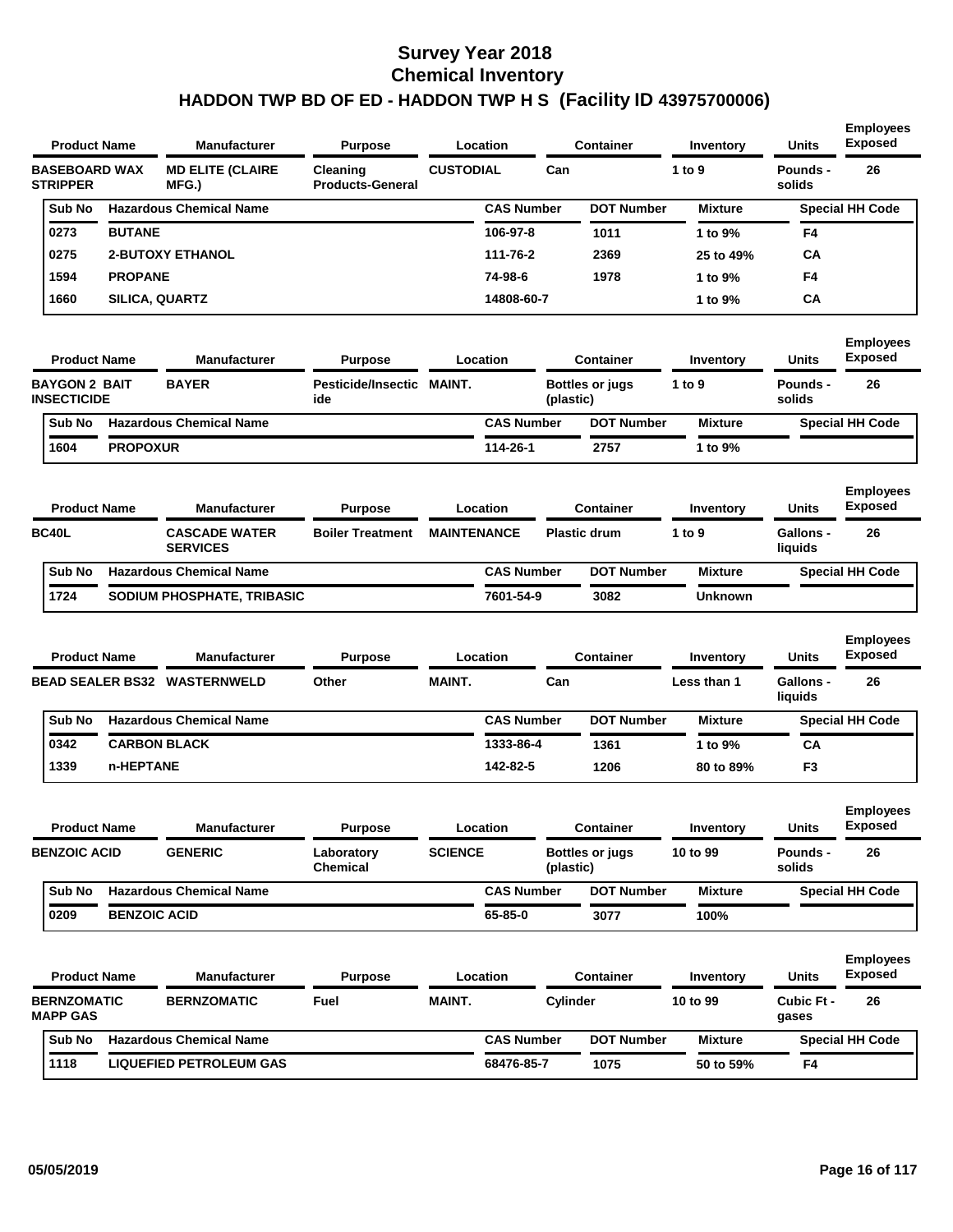| <b>Product Name</b>                                          |                  | <b>Manufacturer</b>                                | <b>Purpose</b>                |                | Location          |           | <b>Container</b>       | Inventory      | <b>Units</b>                | <b>Employees</b><br><b>Exposed</b> |
|--------------------------------------------------------------|------------------|----------------------------------------------------|-------------------------------|----------------|-------------------|-----------|------------------------|----------------|-----------------------------|------------------------------------|
| <b>BERNZOMATIC</b><br><b>PROPANE</b>                         |                  | <b>BERNZOMATIC</b>                                 | Fuel                          | <b>MAINT.</b>  |                   | Cylinder  |                        | 10 to 99       | Cubic Ft -<br>gases         | 26                                 |
| Sub No                                                       |                  | <b>Hazardous Chemical Name</b>                     |                               |                | <b>CAS Number</b> |           | <b>DOT Number</b>      | <b>Mixture</b> |                             | <b>Special HH Code</b>             |
| 1594                                                         | <b>PROPANE</b>   |                                                    |                               |                | 74-98-6           |           | 1978                   | 100%           | F4                          |                                    |
| <b>Product Name</b>                                          |                  | <b>Manufacturer</b>                                | <b>Purpose</b>                |                | Location          |           | <b>Container</b>       | Inventory      | <b>Units</b>                | <b>Employees</b><br><b>Exposed</b> |
| <b>BEST TEST PAPER</b><br><b>CEMENT</b>                      |                  | UNION RUBBER CO.                                   | <b>Adhesives</b>              | <b>ART</b>     |                   | Can       |                        | 1 to 9         | Gallons -<br>liquids        | 26                                 |
| Sub No                                                       |                  | <b>Hazardous Chemical Name</b>                     |                               |                | <b>CAS Number</b> |           | <b>DOT Number</b>      | <b>Mixture</b> |                             | <b>Special HH Code</b>             |
| 1340                                                         | n-HEXANE         |                                                    |                               |                | 110-54-3          |           | 1208                   | 80 to 89%      | F <sub>3</sub>              |                                    |
| <b>Product Name</b>                                          |                  | <b>Manufacturer</b>                                | <b>Purpose</b>                |                | Location          |           | <b>Container</b>       | Inventory      | <b>Units</b>                | <b>Employees</b><br><b>Exposed</b> |
| <b>BIG STUFF BIG GAP</b><br><b>FILLER</b>                    |                  | <b>DOW</b>                                         | Other                         | <b>MAINT.</b>  |                   | Can       |                        | Less than 1    | Pounds -<br>solids          | 26                                 |
| Sub No                                                       |                  | <b>Hazardous Chemical Name</b>                     |                               |                | <b>CAS Number</b> |           | <b>DOT Number</b>      | <b>Mixture</b> |                             | <b>Special HH Code</b>             |
| 0758                                                         |                  | <b>DIMETHYL ETHER</b>                              |                               |                | 115-10-6          |           | 1033                   | <b>Unknown</b> | F4                          |                                    |
| 1040                                                         | <b>ISOBUTANE</b> |                                                    |                               |                | 75-28-5           |           | 1969                   | <b>Unknown</b> | F <sub>4</sub>              |                                    |
| 1253                                                         |                  | <b>METHYLENE BISPHENYL ISOCYANATE</b>              |                               |                | 101-68-8          |           | 2489                   | <b>Unknown</b> |                             |                                    |
| 1594                                                         | <b>PROPANE</b>   |                                                    |                               |                | 74-98-6           |           | 1978                   | <b>Unknown</b> | F <sub>4</sub>              |                                    |
| 4140                                                         |                  | <b>METHYLENE DIPHENYL DIISOCYANATE (POLYMERIC)</b> |                               |                | 9016-87-9         |           |                        | <b>Unknown</b> |                             |                                    |
| <b>Product Name</b>                                          |                  | <b>Manufacturer</b>                                | <b>Purpose</b>                |                | Location          |           | <b>Container</b>       | Inventory      | <b>Units</b>                | <b>Employees</b><br><b>Exposed</b> |
| <b>BIURET SOLUTION</b>                                       |                  | <b>GENERIC</b>                                     | Laboratory<br><b>Chemical</b> | <b>SCIENCE</b> |                   | (plastic) | <b>Bottles or jugs</b> | Less than 1    | <b>Gallons -</b><br>liquids | 26                                 |
| Sub No                                                       |                  | <b>Hazardous Chemical Name</b>                     |                               |                | <b>CAS Number</b> |           | <b>DOT Number</b>      | <b>Mixture</b> |                             | <b>Special HH Code</b>             |
| 1706                                                         |                  | <b>SODIUM HYDROXIDE</b>                            |                               |                | 1310-73-2         |           | 1823                   | 10 to 24%      | CO                          |                                    |
| <b>Product Name</b>                                          |                  | Manufacturer                                       | <b>Purpose</b>                |                | Location          |           | <b>Container</b>       | Inventory      | <b>Units</b>                | <b>Employees</b><br>Exposed        |
| <b>BLACKJACK ALL</b><br><b>WEATHER ROOF</b><br><b>CEMENT</b> |                  | <b>GARDNER-GIBSON</b>                              | Cement/Concrete MAINT.        |                |                   | Can       |                        | $1$ to $9$     | Gallons -<br>liquids        | 26                                 |
| Sub No                                                       |                  | <b>Hazardous Chemical Name</b>                     |                               |                | <b>CAS Number</b> |           | <b>DOT Number</b>      | <b>Mixture</b> |                             | <b>Special HH Code</b>             |
| 0170                                                         | <b>ASPHALT</b>   |                                                    |                               |                | 8052-42-4         |           | 1999                   | 25 to 49%      |                             |                                    |
| 1736                                                         |                  | <b>STODDARD SOLVENT</b>                            |                               |                | 8052-41-3         |           | 1268                   | 10 to 24%      |                             |                                    |
| 3227                                                         | <b>CELLULOSE</b> |                                                    |                               |                | 9004-34-6         |           |                        | 1 to 9%        |                             |                                    |
| 4001                                                         |                  | <b>CALCIUM CARBONATE</b>                           |                               |                | 1317-65-3         |           |                        | 25 to 49%      |                             |                                    |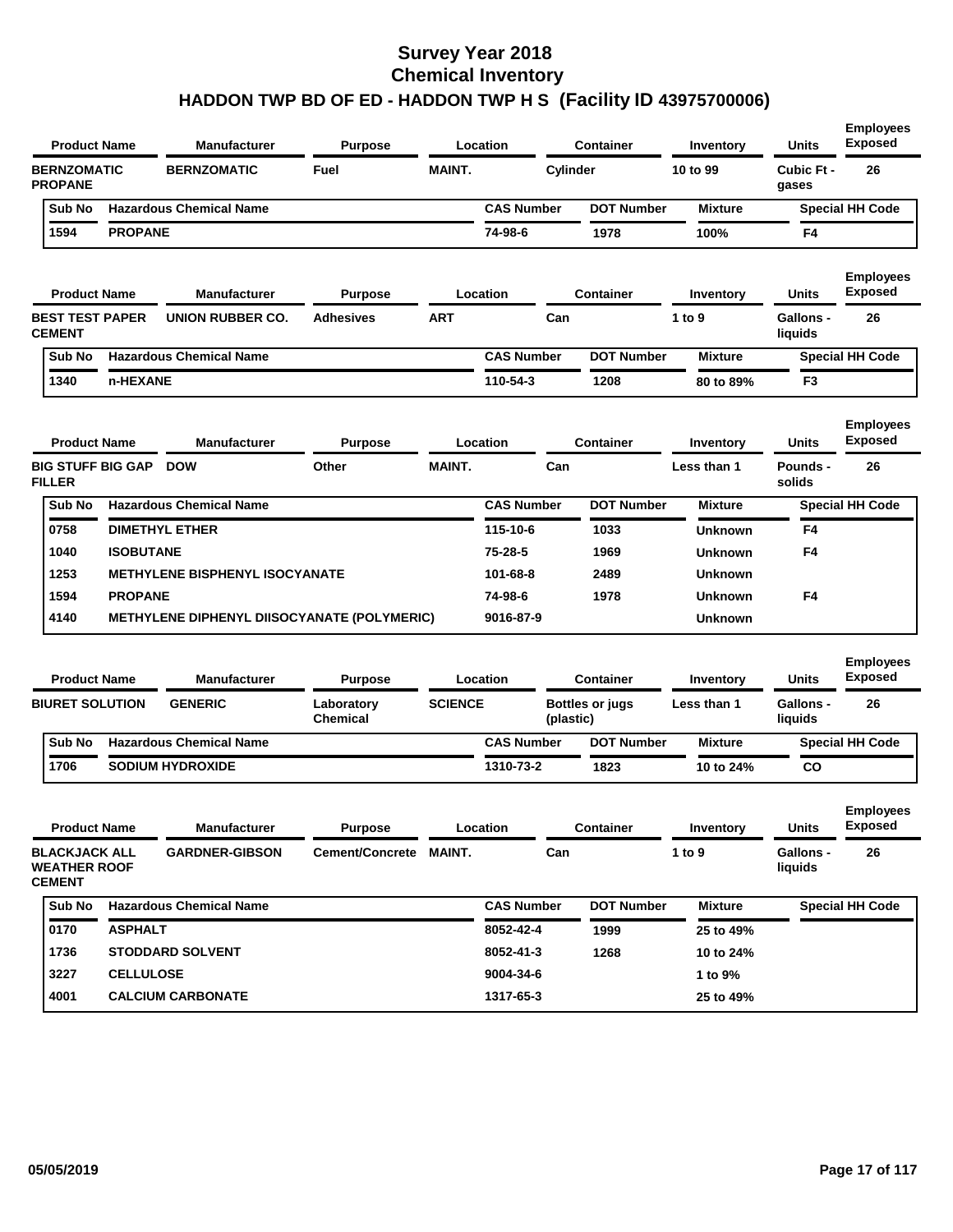| <b>Product Name</b>                        |                 | <b>Manufacturer</b>            | <b>Purpose</b>         |                    | Location          |            | <b>Container</b>       | Inventory      | <b>Units</b>         | <b>Employees</b><br><b>Exposed</b> |
|--------------------------------------------|-----------------|--------------------------------|------------------------|--------------------|-------------------|------------|------------------------|----------------|----------------------|------------------------------------|
| <b>BLAZE JELLED</b><br><b>CHAFING FUEL</b> |                 | <b>BLAZE PROD. CORP.</b>       | Fuel                   | <b>MAINTENANCE</b> |                   | Can        |                        | Less than 1    | Gallons -<br>liquids | 26                                 |
| Sub No                                     |                 | <b>Hazardous Chemical Name</b> |                        |                    | <b>CAS Number</b> |            | <b>DOT Number</b>      | <b>Mixture</b> |                      | <b>Special HH Code</b>             |
| 0006                                       | <b>ACETONE</b>  |                                |                        |                    | 67-64-1           |            | 1090                   | 1 to 9%        | F <sub>3</sub>       |                                    |
| 0844                                       |                 | <b>ETHYL ALCOHOL</b>           |                        |                    | 64-17-5           |            | 1170                   | 70 to 79%      |                      | CA,F3,MU,TE                        |
| 1222                                       |                 | <b>METHYL ALCOHOL</b>          |                        |                    | 67-56-1           |            | 1230                   | 1 to 9%        | F <sub>3</sub> , TE  |                                    |
| <b>Product Name</b>                        |                 | <b>Manufacturer</b>            | <b>Purpose</b>         |                    | Location          |            | <b>Container</b>       | Inventory      | <b>Units</b>         | <b>Employees</b><br><b>Exposed</b> |
| <b>BOILEEZERS</b>                          |                 | <b>FISHER SCIENTIFIC</b>       | Laboratory<br>Chemical | <b>SCIENCE</b>     |                   | (glass)    | <b>Bottles or jugs</b> | Less than 1    | Pounds -<br>solids   | 26                                 |
| Sub No                                     |                 | <b>Hazardous Chemical Name</b> |                        |                    | <b>CAS Number</b> |            | <b>DOT Number</b>      | <b>Mixture</b> |                      | <b>Special HH Code</b>             |
| 2891                                       |                 | <b>ALUMINUM OXIDE</b>          |                        |                    | 1344-28-1         |            |                        | 100%           |                      |                                    |
| <b>Product Name</b>                        |                 | <b>Manufacturer</b>            | <b>Purpose</b>         |                    | Location          |            | <b>Container</b>       | Inventory      | <b>Units</b>         | <b>Employees</b><br><b>Exposed</b> |
| <b>BOILER SOLDER</b>                       |                 | <b>SILVER KING</b>             | Other                  | <b>MAINT.</b>      |                   | (plastic)  | <b>Bottles or jugs</b> | 1 to 9         | Pounds -<br>solids   | 26                                 |
| Sub No                                     |                 | <b>Hazardous Chemical Name</b> |                        |                    | <b>CAS Number</b> |            | <b>DOT Number</b>      | <b>Mixture</b> |                      | <b>Special HH Code</b>             |
| 0054                                       | <b>ALUMINUM</b> |                                |                        |                    | 7429-90-5         |            | 1396                   | 1 to 9%        | F <sub>3</sub>       |                                    |
| <b>Product Name</b>                        |                 | <b>Manufacturer</b>            | <b>Purpose</b>         |                    | Location          |            | <b>Container</b>       | Inventory      | <b>Units</b>         | <b>Employees</b><br><b>Exposed</b> |
| <b>BONDEX PLASTER</b><br>OF PARIS          |                 | <b>DAP</b>                     | Other                  | <b>MAINT.</b>      |                   | <b>Bag</b> |                        | 1 to 9         | Pounds -<br>solids   | 26                                 |
| Sub No                                     |                 | <b>Hazardous Chemical Name</b> |                        |                    | <b>CAS Number</b> |            | <b>DOT Number</b>      | <b>Mixture</b> |                      | <b>Special HH Code</b>             |
| 1660                                       |                 | <b>SILICA, QUARTZ</b>          |                        |                    | 14808-60-7        |            |                        | 1 to 9%        | CA                   |                                    |
| 4001                                       |                 | <b>CALCIUM CARBONATE</b>       |                        |                    | 1317-65-3         |            |                        | 60 to 69%      |                      |                                    |
| 4003                                       |                 | <b>CALCIUM SULFATE</b>         |                        |                    | 7778-18-9         |            |                        | 60 to 69%      |                      |                                    |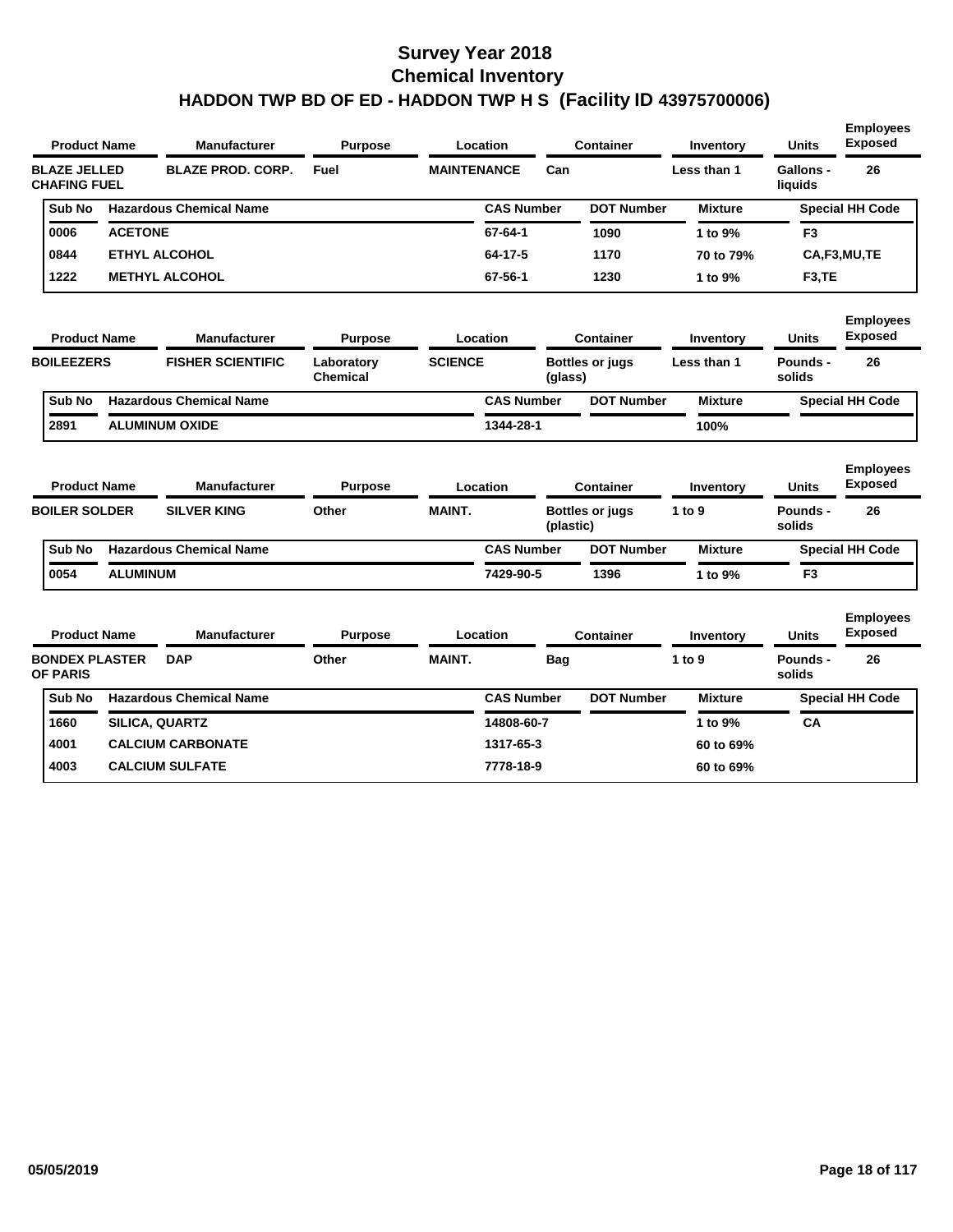| <b>Product Name</b>                           |                  | <b>Manufacturer</b>                   | <b>Purpose</b>                      | Location         |                   | <b>Container</b>                    | Inventory      | <b>Units</b>         | <b>Employees</b><br><b>Exposed</b> |
|-----------------------------------------------|------------------|---------------------------------------|-------------------------------------|------------------|-------------------|-------------------------------------|----------------|----------------------|------------------------------------|
| <b>BONDO GLAZING</b><br><b>SPOT PUTTY 907</b> |                  | 3M                                    | Other                               | <b>MAINT.</b>    |                   | Other                               | Less than 1    | Gallons -<br>liquids | 26                                 |
| Sub No                                        |                  | <b>Hazardous Chemical Name</b>        |                                     |                  | <b>CAS Number</b> | <b>DOT Number</b>                   | <b>Mixture</b> |                      | <b>Special HH Code</b>             |
| 0006                                          | <b>ACETONE</b>   |                                       |                                     |                  | 67-64-1           | 1090                                | 1 to 9%        | F <sub>3</sub>       |                                    |
| 0275                                          |                  | <b>2-BUTOXY ETHANOL</b>               |                                     |                  | 111-76-2          | 2369                                | 1 to 9%        | <b>CA</b>            |                                    |
| 0773                                          |                  | <b>DI-n-BUTYL PHTHALATE</b>           |                                     |                  | 84-74-2           | 3082                                | 0.1 to 0.9%    | <b>TE</b>            |                                    |
| 0851                                          |                  | <b>ETHYL BENZENE</b>                  |                                     |                  | 100-41-4          | 1175                                | 1 to 9%        | CA, F3               |                                    |
| 1076                                          |                  | <b>ISOPROPYL ALCOHOL</b>              |                                     |                  | 67-63-0           | 1219                                | 1 to 9%        | F <sub>3</sub>       |                                    |
| 1268                                          |                  | <b>METHYL ISOBUTYL KETONE</b>         |                                     |                  | 108-10-1          | 1245                                | 1 to 9%        | F <sub>3</sub>       |                                    |
| 1366                                          |                  | <b>NITROCELLULOSE</b>                 |                                     |                  | 9004-70-0         | 2556                                | 10 to 24%      | F3,R3                |                                    |
| 1773                                          |                  | TALC (NOT CONTAINING ASBESTOS FIBERS) |                                     |                  | 14807-96-6        |                                     | <b>Unknown</b> |                      |                                    |
| 2014                                          | <b>XYLENES</b>   |                                       |                                     |                  | 1330-20-7         | 1307                                | 10 to 24%      | F <sub>3</sub>       |                                    |
| 4001                                          |                  | <b>CALCIUM CARBONATE</b>              |                                     |                  | 1317-65-3         |                                     | 1 to 9%        |                      |                                    |
| 4018                                          | <b>MAGNESITE</b> |                                       |                                     |                  | 546-93-0          |                                     | 25 to 49%      |                      |                                    |
| <b>Product Name</b>                           |                  | <b>Manufacturer</b>                   | <b>Purpose</b>                      | Location         |                   | <b>Container</b>                    | Inventory      | <b>Units</b>         | <b>Employees</b><br><b>Exposed</b> |
| <b>BOWL BRYTE LOW</b><br><b>ACID BOWL</b>     |                  | <b>INDCO</b>                          | Cleaning<br><b>Products-General</b> | <b>CUSTODIAL</b> |                   | <b>Bottles or jugs</b><br>(plastic) | Less than 1    | Gallons -<br>liquids | 26                                 |

| <b>CLEANER</b> |                                |                   |                   |                |                        |
|----------------|--------------------------------|-------------------|-------------------|----------------|------------------------|
| Sub No         | <b>Hazardous Chemical Name</b> | <b>CAS Number</b> | <b>DOT Number</b> | <b>Mixture</b> | <b>Special HH Code</b> |
| <u>! 1012</u>  | <b>HYDROGEN CHLORIDE</b>       | 7647-01-0         | 1050              | <b>Unknown</b> | co                     |

|  | <b>Product Name</b><br><b>Manufacturer</b><br><b>BRASSO METAL</b><br><b>POLISH</b> |                       |                                | Location<br><b>Purpose</b>                 |                  |                   | <b>Container</b>  | Inventory      | <b>Units</b>                | <b>Employees</b><br><b>Exposed</b> |  |
|--|------------------------------------------------------------------------------------|-----------------------|--------------------------------|--------------------------------------------|------------------|-------------------|-------------------|----------------|-----------------------------|------------------------------------|--|
|  |                                                                                    |                       | <b>RECKITT BENCKISER</b>       | <b>Cleaning</b><br><b>Products-General</b> | <b>CUSTODIAL</b> | Can               |                   | Less than 1    | <b>Gallons -</b><br>liquids | 26                                 |  |
|  | Sub No                                                                             |                       | <b>Hazardous Chemical Name</b> |                                            |                  | <b>CAS Number</b> | <b>DOT Number</b> | <b>Mixture</b> |                             | <b>Special HH Code</b>             |  |
|  | 0103                                                                               |                       | <b>AMMONIUM HYDROXIDE</b>      |                                            |                  | 1336-21-6         | 2672              | 1 to 9%        | CO                          |                                    |  |
|  | 1660                                                                               | <b>SILICA, QUARTZ</b> |                                |                                            |                  | 14808-60-7        |                   | 10 to 24%      | <b>CA</b>                   |                                    |  |
|  | 1736                                                                               |                       | <b>STODDARD SOLVENT</b>        |                                            |                  | 8052-41-3         | 1268              | 25 to 49%      |                             |                                    |  |
|  | 4016                                                                               | <b>KAOLIN</b>         |                                |                                            |                  | 1332-58-7         |                   | 10 to 24%      |                             |                                    |  |

| <b>Product Name</b>                          |                | <b>Manufacturer</b>            | <b>Purpose</b>    |                  | Location          |     | <b>Container</b>  | Inventory      | <b>Units</b>       | <b>Employees</b><br><b>Exposed</b> |
|----------------------------------------------|----------------|--------------------------------|-------------------|------------------|-------------------|-----|-------------------|----------------|--------------------|------------------------------------|
| <b>BRIGHT CITRUS AIR</b><br><b>FRESHENER</b> |                | <b>CLAIRE MFG.</b>             | <b>Deodorizer</b> | <b>CUSTODIAL</b> |                   | Can |                   | Less than 1    | Pounds -<br>solids | 26                                 |
| Sub No                                       |                | <b>Hazardous Chemical Name</b> |                   |                  | <b>CAS Number</b> |     | <b>DOT Number</b> | <b>Mixture</b> |                    | <b>Special HH Code</b>             |
| 0273                                         | <b>BUTANE</b>  |                                |                   |                  | 106-97-8          |     | 1011              | 10 to 24%      | F4                 |                                    |
| 0844                                         |                | <b>ETHYL ALCOHOL</b>           |                   |                  | 64-17-5           |     | 1170              | 10 to 24%      |                    | CA,F3,MU,TE                        |
| 1594                                         | <b>PROPANE</b> |                                |                   |                  | 74-98-6           |     | 1978              | 10 to 24%      | F4                 |                                    |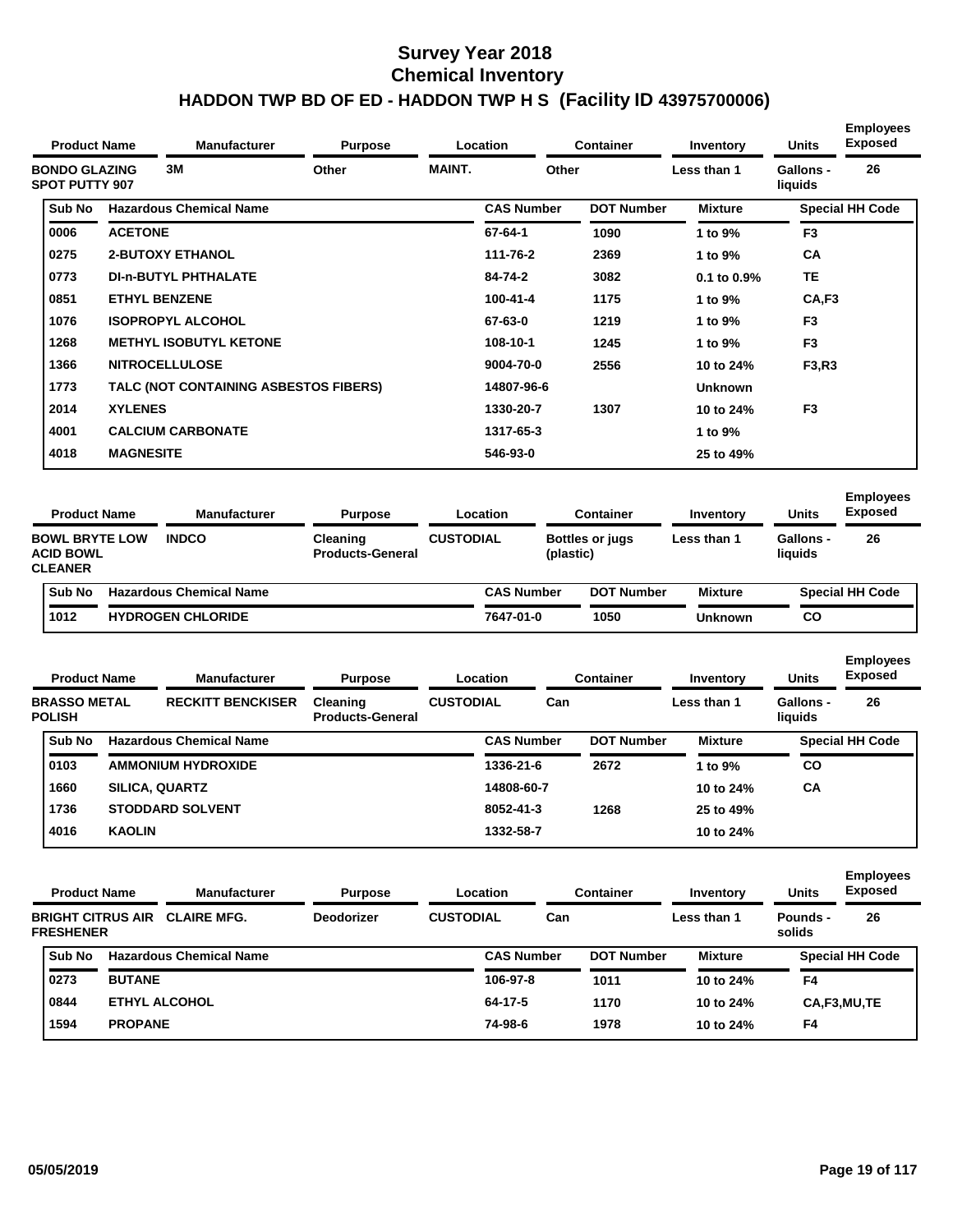| <b>Product Name</b>                                                        |                | Manufacturer                      | <b>Purpose</b>                      |                  | Location          |            | <b>Container</b>       | Inventory      | <b>Units</b>                | <b>Employees</b><br><b>Exposed</b> |
|----------------------------------------------------------------------------|----------------|-----------------------------------|-------------------------------------|------------------|-------------------|------------|------------------------|----------------|-----------------------------|------------------------------------|
| <b>BROMINE</b>                                                             |                | <b>GENERIC</b>                    | Laboratory<br><b>Chemical</b>       | <b>SCIENCE</b>   |                   | (plastic)  | <b>Bottles or jugs</b> | Less than 1    | Pounds -<br>solids          | 26                                 |
| Sub No                                                                     |                | <b>Hazardous Chemical Name</b>    |                                     |                  | <b>CAS Number</b> |            | <b>DOT Number</b>      | <b>Mixture</b> |                             | <b>Special HH Code</b>             |
| 0252                                                                       | <b>BROMINE</b> |                                   |                                     |                  | 7726-95-6         |            | 1744                   | 100%           | CO                          |                                    |
| <b>Product Name</b>                                                        |                | Manufacturer                      | <b>Purpose</b>                      |                  | Location          |            | <b>Container</b>       | Inventory      | Units                       | <b>Employees</b><br><b>Exposed</b> |
| <b>BROMOBENZENE</b>                                                        |                | <b>GENERIC</b>                    | Laboratory<br>Chemical              | <b>SCIENCE</b>   |                   | (plastic)  | <b>Bottles or jugs</b> | Less than 1    | Gallons -<br>liquids        | 26                                 |
| Sub No                                                                     |                | <b>Hazardous Chemical Name</b>    |                                     |                  | <b>CAS Number</b> |            | <b>DOT Number</b>      | <b>Mixture</b> |                             | <b>Special HH Code</b>             |
| 0258                                                                       |                | <b>BROMOBENZENE</b>               |                                     |                  | 108-86-1          |            | 2514                   | 100%           |                             |                                    |
| <b>Product Name</b>                                                        |                | <b>Manufacturer</b>               | <b>Purpose</b>                      |                  | Location          |            | <b>Container</b>       | Inventory      | Units                       | <b>Employees</b><br><b>Exposed</b> |
| <b>BUCKEYE ECO</b><br><b>DISINFECTANT</b><br><b>CLEANER</b>                |                | <b>BUCKEYE</b>                    | Cleaning<br><b>Products-General</b> | <b>CUSTODIAL</b> |                   | Bag        |                        | 10 to 99       | <b>Gallons -</b><br>liquids | 26                                 |
| Sub No                                                                     |                | <b>Hazardous Chemical Name</b>    |                                     |                  | <b>CAS Number</b> |            | <b>DOT Number</b>      | <b>Mixture</b> |                             | <b>Special HH Code</b>             |
| 0844                                                                       |                | <b>ETHYL ALCOHOL</b>              |                                     |                  | 64-17-5           |            | 1170                   | 1 to 9%        |                             | CA,F3,MU,TE                        |
| <b>Product Name</b>                                                        |                | <b>Manufacturer</b>               | <b>Purpose</b>                      |                  | Location          |            | <b>Container</b>       | Inventory      | Units                       | <b>Employees</b><br><b>Exposed</b> |
| <b>BUCKEYE ECO</b><br><b>EXTRACTION</b><br><b>CLEANER E52</b>              |                | <b>BUCKEYE</b>                    | Cleaning<br><b>Products-General</b> | <b>CUSTODIAL</b> |                   | (plastic)  | <b>Bottles or jugs</b> | 10 to 99       | Gallons -<br>liquids        | 26                                 |
| Sub No                                                                     |                | <b>Hazardous Chemical Name</b>    |                                     |                  | <b>CAS Number</b> |            | <b>DOT Number</b>      | <b>Mixture</b> |                             | <b>Special HH Code</b>             |
| 0876                                                                       |                | ETHYLENEDIAMINETETRAACETIC ACID   |                                     |                  | 60-00-4           |            | 3077                   | 1 to 9%        |                             |                                    |
| <b>Product Name</b>                                                        |                | <b>Manufacturer</b>               | <b>Purpose</b>                      |                  | Location          |            | <b>Container</b>       | Inventory      | Units                       | <b>Employees</b><br><b>Exposed</b> |
| <b>BUCKEYE ECO</b><br><b>GLASS CLEANER</b>                                 |                | <b>BUCKEYE</b>                    | Cleaning<br><b>Products-General</b> | <b>CUSTODIAL</b> |                   | <b>Bag</b> |                        | 1 to 9         | <b>Gallons -</b><br>liquids | 26                                 |
| Sub No                                                                     |                | <b>Hazardous Chemical Name</b>    |                                     |                  | <b>CAS Number</b> |            | <b>DOT Number</b>      | <b>Mixture</b> |                             | <b>Special HH Code</b>             |
| 1613                                                                       |                | PROPYLENE GLYCOL MONOMETHYL ETHER |                                     |                  | 107-98-2          |            | 3092                   | 10 to 24%      | F <sub>3</sub>              |                                    |
| <b>Product Name</b>                                                        |                | <b>Manufacturer</b>               | <b>Purpose</b>                      |                  | Location          |            | <b>Container</b>       | Inventory      | <b>Units</b>                | <b>Employees</b><br><b>Exposed</b> |
| <b>BUCKEYE ECO</b><br><b>HYDROGEN</b><br><b>PEROXIDE</b><br><b>CLEANER</b> |                | <b>BUCKEYE</b>                    | Cleaning<br><b>Products-General</b> | <b>CUSTODIAL</b> |                   | <b>Bag</b> |                        | 1 to 9         | <b>Gallons -</b><br>liquids | 26                                 |
| Sub No                                                                     |                | <b>Hazardous Chemical Name</b>    |                                     |                  | <b>CAS Number</b> |            | <b>DOT Number</b>      | <b>Mixture</b> |                             | <b>Special HH Code</b>             |
| 1015                                                                       |                | <b>HYDROGEN PEROXIDE</b>          |                                     |                  | 7722-84-1         |            | 2015                   | 10 to 24%      | CO, MU, R3                  |                                    |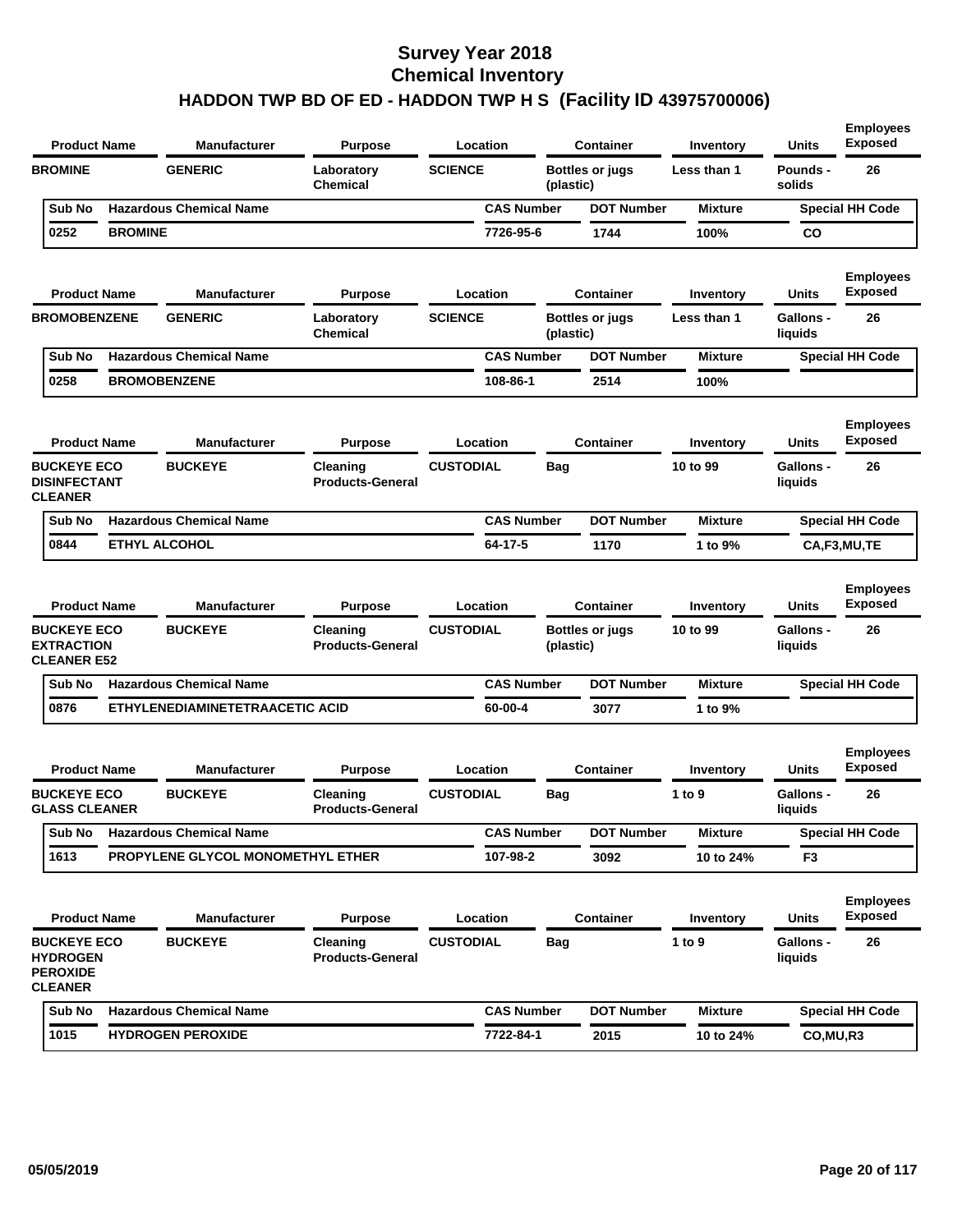| <b>Product Name</b>                                         |                  | <b>Manufacturer</b>             | <b>Purpose</b>                      | Location           |                   | <b>Container</b>       | Inventory      | <b>Units</b>                | <b>Employees</b><br><b>Exposed</b> |
|-------------------------------------------------------------|------------------|---------------------------------|-------------------------------------|--------------------|-------------------|------------------------|----------------|-----------------------------|------------------------------------|
| <b>BUCKEYE ECO</b><br><b>MUSCLE CLEANER</b>                 |                  | <b>BUCKEYE</b>                  | Cleaning<br><b>Products-General</b> | <b>CUSTODIAL</b>   | <b>Bag</b>        |                        | 10 to 99       | Gallons -<br>liquids        | 26                                 |
| Sub No                                                      |                  | <b>Hazardous Chemical Name</b>  |                                     |                    | <b>CAS Number</b> | <b>DOT Number</b>      | <b>Mixture</b> |                             | <b>Special HH Code</b>             |
| 0822                                                        |                  | DODECYLBENZENE SULFONIC ACID    |                                     |                    | 27176-87-0        | 2584                   | 1 to 9%        | CO                          |                                    |
| 1706                                                        |                  | <b>SODIUM HYDROXIDE</b>         |                                     |                    | 1310-73-2         | 1823                   | 1 to 9%        | <b>CO</b>                   |                                    |
| <b>Product Name</b>                                         |                  | <b>Manufacturer</b>             | <b>Purpose</b>                      | Location           |                   | <b>Container</b>       | Inventory      | <b>Units</b>                | <b>Employees</b><br><b>Exposed</b> |
| <b>BUCKEYE ECO</b><br><b>NEUTRAL</b><br><b>DISINFECTANT</b> |                  | <b>BUCKEYE</b>                  | Cleaning<br><b>Products-General</b> | <b>CUSTODIAL</b>   | Bag               |                        | 10 to 99       | Gallons -<br>liquids        | 26                                 |
| Sub No                                                      |                  | <b>Hazardous Chemical Name</b>  |                                     |                    | <b>CAS Number</b> | <b>DOT Number</b>      | <b>Mixture</b> |                             | <b>Special HH Code</b>             |
| 0876                                                        |                  | ETHYLENEDIAMINETETRAACETIC ACID |                                     |                    | 60-00-4           | 3077                   | 1 to 9%        |                             |                                    |
| <b>Product Name</b>                                         |                  | <b>Manufacturer</b>             | <b>Purpose</b>                      | Location           |                   | <b>Container</b>       | Inventory      | Units                       | <b>Employees</b><br><b>Exposed</b> |
| <b>BUTANE FUEL</b>                                          |                  | <b>GENERIC</b>                  | Fuel                                | <b>MAINT.</b>      | Can               |                        | Less than 1    | <b>Pounds -</b><br>solids   | 26                                 |
| Sub No                                                      |                  | <b>Hazardous Chemical Name</b>  |                                     |                    | <b>CAS Number</b> | <b>DOT Number</b>      | <b>Mixture</b> |                             | <b>Special HH Code</b>             |
| 1040                                                        | <b>ISOBUTANE</b> |                                 |                                     |                    | 75-28-5           | 1969                   | 100%           | F <sub>4</sub>              |                                    |
| <b>Product Name</b>                                         |                  | <b>Manufacturer</b>             | <b>Purpose</b>                      | Location           |                   | <b>Container</b>       | Inventory      | <b>Units</b>                | <b>Employees</b><br><b>Exposed</b> |
| <b>BUTANE FUEL BU-5</b>                                     |                  | <b>PRO-IRODA</b>                | Fuel                                | <b>MAINTENANCE</b> | Can               |                        | 1 to 9         | Pounds -                    |                                    |
| Sub No                                                      |                  | <b>INDUSTRIES</b>               |                                     |                    |                   |                        |                | solids                      | 26                                 |
|                                                             |                  | <b>Hazardous Chemical Name</b>  |                                     |                    | <b>CAS Number</b> | <b>DOT Number</b>      | <b>Mixture</b> |                             | <b>Special HH Code</b>             |
| 0273                                                        | <b>BUTANE</b>    |                                 |                                     |                    | 106-97-8          | 1011                   | 100%           | F <sub>4</sub>              |                                    |
| <b>Product Name</b>                                         |                  | <b>Manufacturer</b>             | <b>Purpose</b>                      | Location           |                   | <b>Container</b>       | Inventory      | <b>Units</b>                | <b>Employees</b><br><b>Exposed</b> |
| <b>BUTANOL-ISO</b>                                          |                  | <b>GENERIC</b>                  | Laboratory<br><b>Chemical</b>       | <b>SCIENCE</b>     | (glass)           | <b>Bottles or jugs</b> | Less than 1    | <b>Gallons -</b><br>liauids | 26                                 |
| Sub No                                                      |                  | <b>Hazardous Chemical Name</b>  |                                     |                    | <b>CAS Number</b> | <b>DOT Number</b>      | <b>Mixture</b> |                             | <b>Special HH Code</b>             |
| 1043                                                        |                  | <b>ISOBUTYL ALCOHOL</b>         |                                     |                    | 78-83-1           | 1212                   | 100%           | F <sub>3</sub>              |                                    |
| <b>Product Name</b>                                         |                  | <b>Manufacturer</b>             | <b>Purpose</b>                      | Location           |                   | Container              | Inventory      | Units                       | <b>Employees</b><br><b>Exposed</b> |
| <b>CADMIUM</b><br><b>CHLORIDE</b>                           |                  | <b>GENERIC</b>                  | Laboratory<br>Chemical              | <b>SCIENCE</b>     | (glass)           | <b>Bottles or jugs</b> | Less than 1    | Pounds -<br>solids          | 26                                 |
| Sub No                                                      |                  | <b>Hazardous Chemical Name</b>  |                                     |                    | <b>CAS Number</b> | <b>DOT Number</b>      | <b>Mixture</b> |                             | <b>Special HH Code</b>             |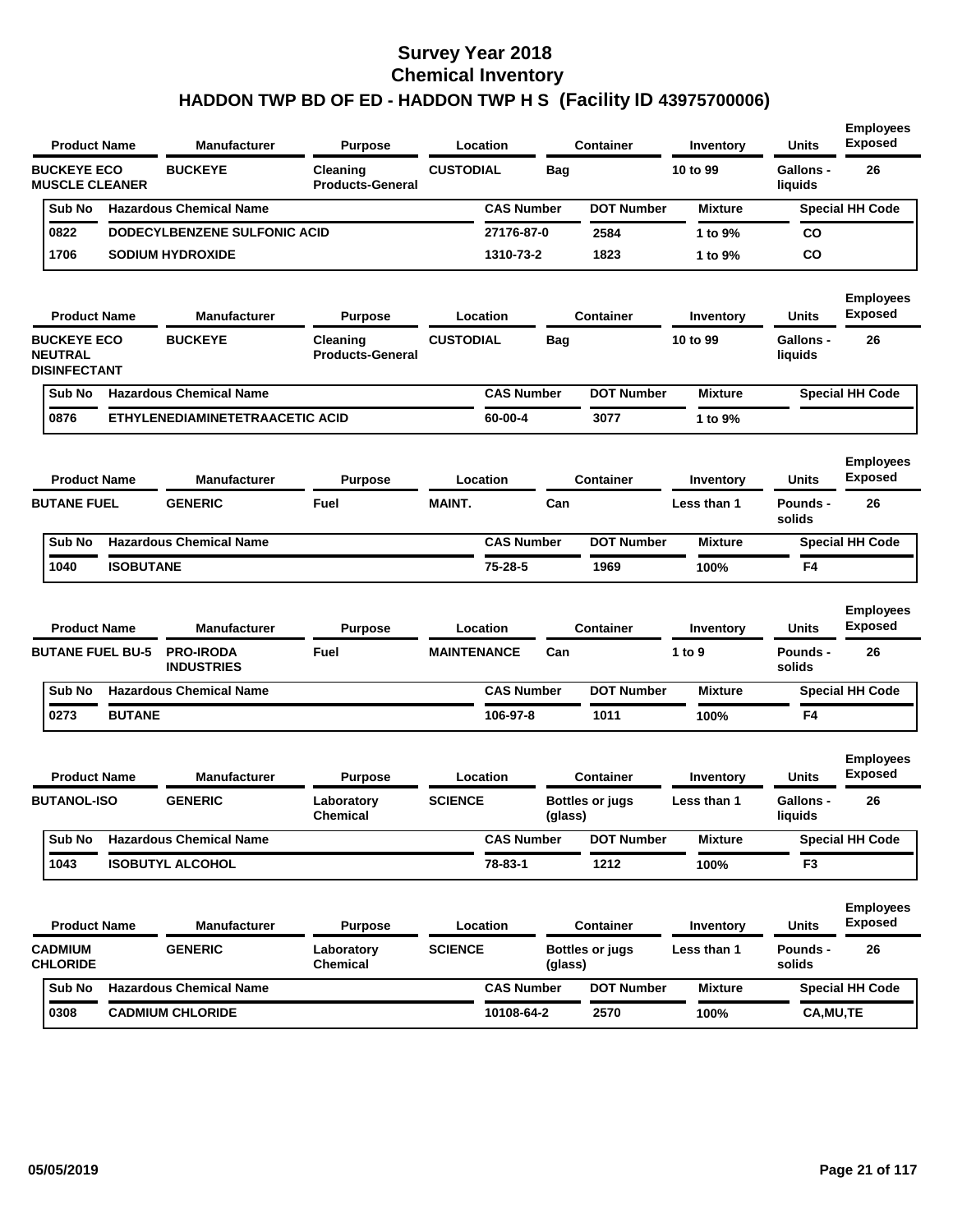| <b>Product Name</b>                     |                  | <b>Manufacturer</b>                   | <b>Purpose</b>                | Location                   |           | <b>Container</b>       | <b>Inventory</b>    | <b>Units</b>                | <b>Employees</b><br><b>Exposed</b>       |
|-----------------------------------------|------------------|---------------------------------------|-------------------------------|----------------------------|-----------|------------------------|---------------------|-----------------------------|------------------------------------------|
| <b>CALCIUM CARBIDE</b>                  |                  | <b>GENERIC</b>                        | Laboratory<br>Chemical        | <b>SCIENCE</b>             | Can       |                        | 1 to 9              | Pounds -<br>solids          | 26                                       |
| Sub No                                  |                  | <b>Hazardous Chemical Name</b>        |                               | <b>CAS Number</b>          |           | <b>DOT Number</b>      | <b>Mixture</b>      |                             | <b>Special HH Code</b>                   |
| 0312                                    |                  | <b>CALCIUM CARBIDE</b>                |                               | 75-20-7                    |           | 1402                   | 100%                | F3                          |                                          |
| <b>Product Name</b>                     |                  | <b>Manufacturer</b>                   | <b>Purpose</b>                | Location                   |           | <b>Container</b>       | Inventory           | <b>Units</b>                | <b>Employees</b><br><b>Exposed</b>       |
| <b>CALCIUM</b>                          |                  | <b>GENERIC</b>                        | Laboratory                    | <b>SCIENCE</b>             |           | Bottles or jugs        | 10 to 99            | Pounds -                    | 26                                       |
| <b>CARBONATE</b>                        |                  |                                       | Chemical                      |                            | (plastic) |                        |                     | solids                      |                                          |
| Sub No                                  |                  | <b>Hazardous Chemical Name</b>        |                               | <b>CAS Number</b>          |           | <b>DOT Number</b>      | <b>Mixture</b>      |                             | <b>Special HH Code</b>                   |
| 4001                                    |                  | <b>CALCIUM CARBONATE</b>              |                               | 1317-65-3                  |           |                        | 100%                |                             |                                          |
| <b>Product Name</b>                     |                  | <b>Manufacturer</b>                   | <b>Purpose</b>                | Location                   |           | <b>Container</b>       | Inventory           | <b>Units</b>                | <b>Employees</b><br><b>Exposed</b>       |
| <b>CALCIUM METAL</b>                    |                  | <b>GENERIC</b>                        | Laboratory<br><b>Chemical</b> | <b>SCIENCE</b>             | (glass)   | Bottles or jugs        | 1 to 9              | Pounds -<br>solids          | 26                                       |
| Sub No                                  |                  | <b>Hazardous Chemical Name</b>        |                               | <b>CAS Number</b>          |           | <b>DOT Number</b>      | <b>Mixture</b>      |                             | <b>Special HH Code</b>                   |
| 0309                                    | <b>CALCIUM</b>   |                                       |                               | 7440-70-2                  |           | 1401                   | 100%                |                             |                                          |
| <b>Product Name</b>                     |                  | <b>Manufacturer</b><br><b>GENERIC</b> | <b>Purpose</b>                | Location<br><b>SCIENCE</b> | Can       | <b>Container</b>       | Inventory<br>1 to 9 | <b>Units</b>                | <b>Employees</b><br><b>Exposed</b><br>26 |
| <b>CALCIUM METAL</b>                    |                  |                                       | Laboratory<br><b>Chemical</b> |                            |           |                        |                     | Pounds -<br>solids          |                                          |
| Sub No                                  |                  | <b>Hazardous Chemical Name</b>        |                               | <b>CAS Number</b>          |           | <b>DOT Number</b>      | <b>Mixture</b>      |                             | <b>Special HH Code</b>                   |
| 0309                                    | <b>CALCIUM</b>   |                                       |                               | 7440-70-2                  |           | 1401                   | 100%                |                             |                                          |
| <b>Product Name</b>                     |                  | <b>Manufacturer</b>                   | <b>Purpose</b>                | Location                   |           | <b>Container</b>       | Inventory           | <b>Units</b>                | <b>Employees</b><br><b>Exposed</b>       |
| <b>CALCIUM NITRATE</b>                  |                  | <b>GENERIC</b>                        | Laboratory<br><b>Chemical</b> | <b>SCIENCE</b>             | (plastic) | <b>Bottles or jugs</b> | 1 to 9              | Pounds -<br>solids          | 26                                       |
| Sub No                                  |                  | <b>Hazardous Chemical Name</b>        |                               | <b>CAS Number</b>          |           | <b>DOT Number</b>      | <b>Mixture</b>      |                             | <b>Special HH Code</b>                   |
| 0324                                    |                  | <b>CALCIUM NITRATE</b>                |                               | 10124-37-5                 |           | 1454                   | 100%                |                             |                                          |
| <b>Product Name</b>                     |                  | <b>Manufacturer</b>                   | <b>Purpose</b>                | Location                   |           | <b>Container</b>       | Inventory           | <b>Units</b>                | <b>Employees</b><br><b>Exposed</b>       |
| <b>CALCIUM OXIDE</b>                    |                  | <b>GENERIC</b>                        | Laboratory<br><b>Chemical</b> | <b>SCIENCE</b>             | (plastic) | <b>Bottles or jugs</b> | 1 to $9$            | Pounds -<br>solids          | 26                                       |
| Sub No                                  |                  | <b>Hazardous Chemical Name</b>        |                               | <b>CAS Number</b>          |           | <b>DOT Number</b>      | <b>Mixture</b>      |                             | <b>Special HH Code</b>                   |
| 0325                                    |                  | <b>CALCIUM OXIDE</b>                  |                               | 1305-78-8                  |           | 1910                   | 100%                | CO                          |                                          |
| <b>Product Name</b>                     |                  | <b>Manufacturer</b>                   | <b>Purpose</b>                | Location                   |           | <b>Container</b>       | Inventory           | <b>Units</b>                | <b>Employees</b><br><b>Exposed</b>       |
| <b>CAM 2 HXD-30</b><br><b>MOTOR OIL</b> |                  | CAM <sub>2</sub>                      | <b>Motor Oil</b>              | <b>MAINTENANCE</b>         | (plastic) | <b>Bottles or jugs</b> | Less than 1         | <b>Gallons -</b><br>liquids | 26                                       |
| Sub No                                  |                  | <b>Hazardous Chemical Name</b>        |                               | <b>CAS Number</b>          |           | <b>DOT Number</b>      | <b>Mixture</b>      |                             | <b>Special HH Code</b>                   |
| 2651                                    | <b>MOTOR OIL</b> |                                       |                               |                            |           | 1270                   | 100%                |                             |                                          |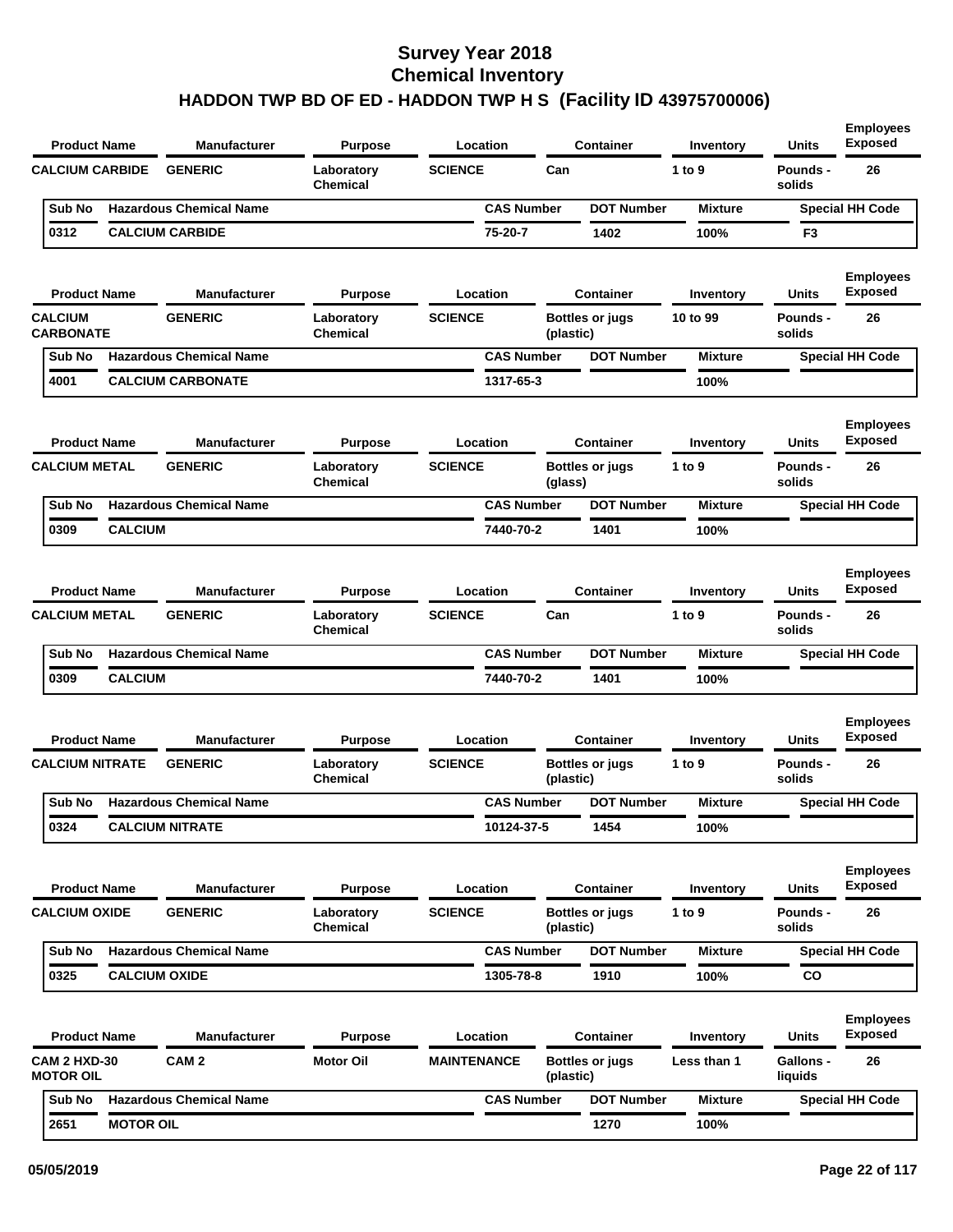| <b>Product Name</b>                                             |                  | Manufacturer                   | Purpose             | Location           |                   | <b>Container</b>       | Inventory      | Units                       | <b>Employees</b><br><b>Exposed</b> |
|-----------------------------------------------------------------|------------------|--------------------------------|---------------------|--------------------|-------------------|------------------------|----------------|-----------------------------|------------------------------------|
| <b>CAM 2 SUPER HD</b><br><b>15W30 MOTOR OIL</b>                 |                  | CAM 2 INT L.                   | <b>Motor Oil</b>    | <b>MAINT.</b>      | (plastic)         | <b>Bottles or jugs</b> | 1 to $9$       | <b>Gallons -</b><br>liquids | 26                                 |
| Sub No                                                          |                  | <b>Hazardous Chemical Name</b> |                     |                    | <b>CAS Number</b> | <b>DOT Number</b>      | <b>Mixture</b> |                             | <b>Special HH Code</b>             |
| 2651                                                            | <b>MOTOR OIL</b> |                                |                     |                    |                   | 1270                   | 100%           |                             |                                    |
| <b>Product Name</b>                                             |                  | <b>Manufacturer</b>            | Purpose             | Location           |                   | <b>Container</b>       | Inventory      | Units                       | <b>Employees</b><br><b>Exposed</b> |
| <b>CAM 2 SUPER HD</b><br>15W40                                  |                  | CAM <sub>2</sub>               | <b>Motor Oil</b>    | <b>MAINTENANCE</b> | (plastic)         | <b>Bottles or jugs</b> | 1 to 9         | <b>Gallons -</b><br>liquids | 26                                 |
| Sub No                                                          |                  | <b>Hazardous Chemical Name</b> |                     |                    | <b>CAS Number</b> | <b>DOT Number</b>      | <b>Mixture</b> |                             | <b>Special HH Code</b>             |
| 2651                                                            | <b>MOTOR OIL</b> |                                |                     |                    |                   | 1270                   | 100%           |                             |                                    |
| <b>Product Name</b>                                             |                  | Manufacturer                   | Purpose             | Location           |                   | <b>Container</b>       | Inventory      | Units                       | <b>Employees</b><br><b>Exposed</b> |
| <b>CAM 2 SUPER PRO</b><br><b>PLUS 10W30</b><br><b>MOTOR OIL</b> |                  | CAM 2 INT L.                   | <b>Motor Oil</b>    | <b>MAINT.</b>      | (plastic)         | <b>Bottles or jugs</b> | 1 to 9         | <b>Gallons -</b><br>liquids | 26                                 |
| Sub No                                                          |                  | <b>Hazardous Chemical Name</b> |                     |                    | <b>CAS Number</b> | <b>DOT Number</b>      | <b>Mixture</b> |                             | <b>Special HH Code</b>             |
| 2651                                                            | <b>MOTOR OIL</b> |                                |                     |                    |                   | 1270                   | 100%           |                             |                                    |
| <b>Product Name</b>                                             |                  | <b>Manufacturer</b>            | Purpose             | Location           |                   | <b>Container</b>       | Inventory      | Units                       | <b>Employees</b><br><b>Exposed</b> |
| <b>CAR QUEST SAE</b><br><b>10W40 MOTOR OIL</b>                  |                  | <b>MOTOR OIL</b>               |                     | <b>MAINT.</b>      |                   | <b>Bottles or jugs</b> | Less than 1    |                             |                                    |
|                                                                 |                  |                                | <b>Motor Oil</b>    |                    | (plastic)         |                        |                | <b>Gallons -</b><br>liquids | 26                                 |
| Sub No                                                          |                  | <b>Hazardous Chemical Name</b> |                     |                    | <b>CAS Number</b> | <b>DOT Number</b>      | <b>Mixture</b> |                             | <b>Special HH Code</b>             |
| 2651                                                            | <b>MOTOR OIL</b> |                                |                     |                    |                   | 1270                   | 100%           |                             |                                    |
| <b>Product Name</b>                                             |                  | Manufacturer                   | Purpose             | Location           |                   | <b>Container</b>       | Inventory      | Units                       | <b>Employees</b><br><b>Exposed</b> |
| <b>CARBON DIOXIDE</b>                                           |                  | <b>GENERIC</b>                 | Other               | <b>MAINT.</b>      | Cylinder          |                        | 10 to 99       | Cubic Ft -<br>gases         | 26                                 |
| Sub No                                                          |                  | <b>Hazardous Chemical Name</b> |                     |                    | <b>CAS Number</b> | <b>DOT Number</b>      | <b>Mixture</b> |                             | <b>Special HH Code</b>             |
| 0343                                                            |                  | <b>CARBON DIOXIDE</b>          |                     | 124-38-9           |                   | 1013                   | 100%           |                             |                                    |
| <b>Product Name</b>                                             |                  | <b>Manufacturer</b>            | <b>Purpose</b>      | Location           |                   | Container              | Inventory      | Units                       | <b>Employees</b><br><b>Exposed</b> |
| <b>CARTER'S RUBBER</b><br><b>CEMENT THINNER</b>                 |                  | <b>DENNISON MFG.</b>           | <b>Art Products</b> | <b>ART</b>         | Can               |                        | Less than 1    | Gallons -<br>liquids        | 26                                 |
| Sub No                                                          |                  | <b>Hazardous Chemical Name</b> |                     |                    | <b>CAS Number</b> | <b>DOT Number</b>      | <b>Mixture</b> |                             | <b>Special HH Code</b>             |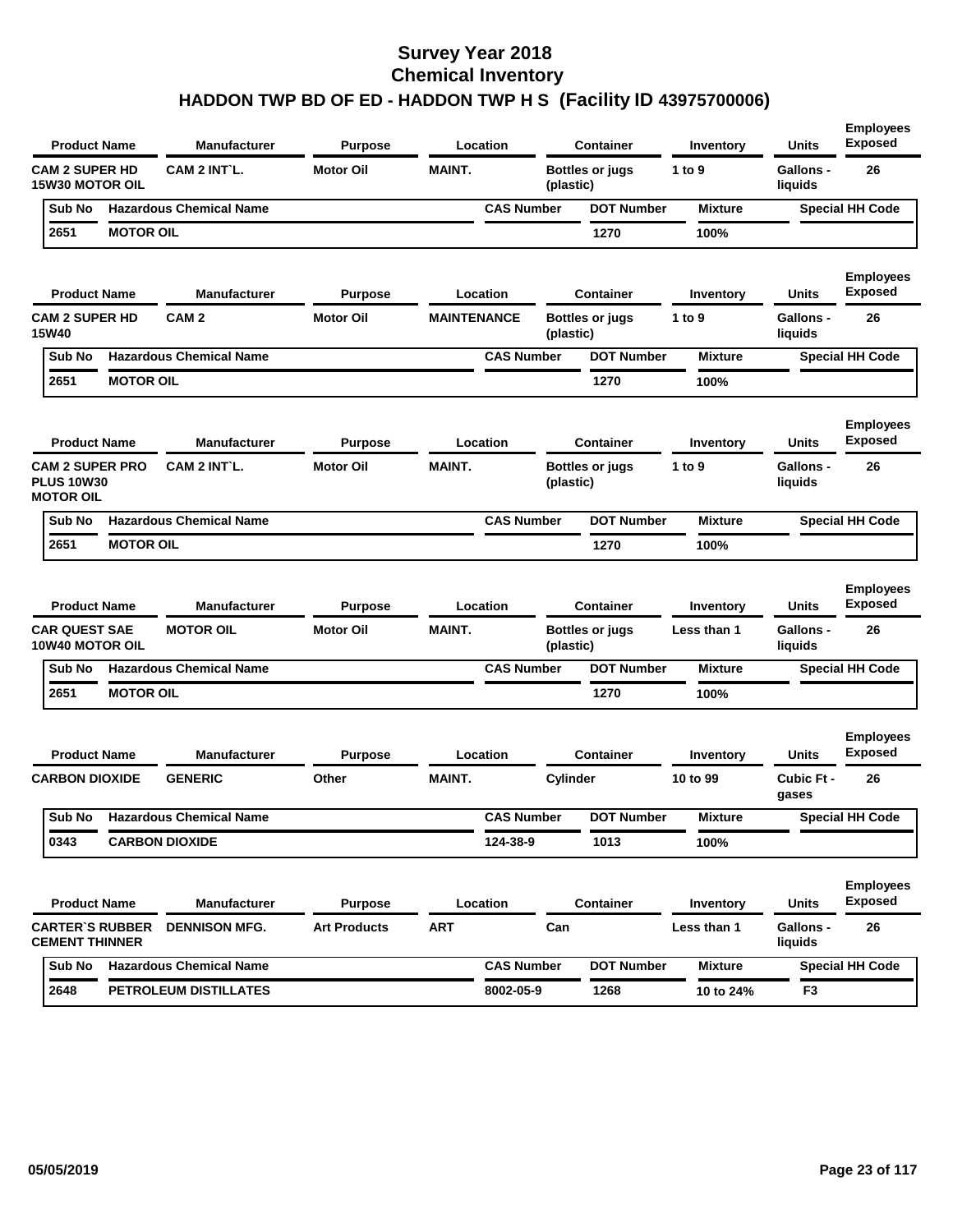| <b>Product Name</b>                                      |                   | <b>Manufacturer</b>            | <b>Purpose</b>                      | Location          |           | <b>Container</b>       | Inventory      | <b>Units</b>                | <b>Employees</b><br><b>Exposed</b> |
|----------------------------------------------------------|-------------------|--------------------------------|-------------------------------------|-------------------|-----------|------------------------|----------------|-----------------------------|------------------------------------|
| <b>CHAMPION</b><br><b>SUMMERTIME AIR</b><br><b>FRESH</b> |                   | <b>CHASE PROD.</b>             | Cleaning<br><b>Products-General</b> | <b>CUSTODIAL</b>  | Can       |                        | 10 to 99       | <b>Pounds -</b><br>solids   | 26                                 |
| Sub No                                                   |                   | <b>Hazardous Chemical Name</b> |                                     | <b>CAS Number</b> |           | <b>DOT Number</b>      | <b>Mixture</b> |                             | <b>Special HH Code</b>             |
| 1040                                                     | <b>ISOBUTANE</b>  |                                |                                     | $75 - 28 - 5$     |           | 1969                   | <b>Unknown</b> | F4                          |                                    |
| 1594                                                     | <b>PROPANE</b>    |                                |                                     | 74-98-6           |           | 1978                   | Unknown        | F4                          |                                    |
| <b>Product Name</b>                                      |                   | <b>Manufacturer</b>            | <b>Purpose</b>                      | Location          |           | Container              | Inventory      | <b>Units</b>                | <b>Employees</b><br><b>Exposed</b> |
| <b>CHERRY FORCE</b>                                      |                   | <b>MANTEK</b>                  | Cleaning<br><b>Products-General</b> | <b>CUSTODIAL</b>  |           | Steel drum             | 10 to 99       | <b>Gallons -</b><br>liquids | 26                                 |
| Sub No                                                   |                   | <b>Hazardous Chemical Name</b> |                                     | <b>CAS Number</b> |           | <b>DOT Number</b>      | <b>Mixture</b> |                             | <b>Special HH Code</b>             |
| 1962                                                     | <b>TURPENTINE</b> |                                |                                     | 8006-64-2         |           | 1299                   | <b>Unknown</b> | F <sub>3</sub>              |                                    |
| <b>Product Name</b>                                      |                   | <b>Manufacturer</b>            | <b>Purpose</b>                      | Location          |           | <b>Container</b>       | Inventory      | <b>Units</b>                | <b>Employees</b><br><b>Exposed</b> |
| <b>CHERRY MAT</b>                                        |                   | <b>CERTIFIED LABS</b>          | Other                               | <b>KITCHEN</b>    |           | Steel drum             | 10 to 99       | <b>Gallons -</b><br>liquids | 26                                 |
| Sub No                                                   |                   | <b>Hazardous Chemical Name</b> |                                     | <b>CAS Number</b> |           | <b>DOT Number</b>      | <b>Mixture</b> |                             | <b>Special HH Code</b>             |
| 0196                                                     |                   | <b>BENZALDEHYDE</b>            |                                     | 100-52-7          |           | 1990                   | 1 to 9%        |                             |                                    |
| <b>Product Name</b>                                      |                   | <b>Manufacturer</b>            | <b>Purpose</b>                      | Location          |           | <b>Container</b>       | Inventory      | <b>Units</b>                | <b>Employees</b><br><b>Exposed</b> |
| <b>CHEWING GUM</b><br><b>REMOVER</b>                     |                   | <b>CLAIRE MFG.</b>             | Cleaning<br><b>Products-General</b> | <b>CUSTODIAL</b>  | Can       |                        | 10 to 99       | <b>Pounds -</b><br>solids   | 26                                 |
| Sub No                                                   |                   | <b>Hazardous Chemical Name</b> |                                     | <b>CAS Number</b> |           | <b>DOT Number</b>      | <b>Mixture</b> |                             | <b>Special HH Code</b>             |
| 0273                                                     | <b>BUTANE</b>     |                                |                                     | 106-97-8          |           | 1011                   | 70 to 79%      | F4                          |                                    |
| 0844                                                     |                   | <b>ETHYL ALCOHOL</b>           |                                     | 64-17-5           |           | 1170                   | 10 to 24%      |                             | CA,F3,MU,TE                        |
| 1594                                                     | <b>PROPANE</b>    |                                |                                     | 74-98-6           |           | 1978                   | 25 to 49%      | F <sub>4</sub>              |                                    |
| <b>Product Name</b>                                      |                   | Manufacturer                   | <b>Purpose</b>                      | Location          |           | Container              | Inventory      | Units                       | <b>Employees</b><br>Exposea        |
| <b>CHEWING GUM</b><br><b>REMOVER</b>                     |                   | <b>INDCO</b>                   | Cleaning<br><b>Products-General</b> | <b>CUSTODIAL</b>  | Can       |                        | 10 to 99       | Pounds -<br>solids          | 26                                 |
| Sub No                                                   |                   | <b>Hazardous Chemical Name</b> |                                     | <b>CAS Number</b> |           | <b>DOT Number</b>      | <b>Mixture</b> |                             | <b>Special HH Code</b>             |
| 0273                                                     | <b>BUTANE</b>     |                                |                                     | 106-97-8          |           | 1011                   | 80 to 89%      | F4                          |                                    |
| 1594                                                     | <b>PROPANE</b>    |                                |                                     | 74-98-6           |           | 1978                   | 10 to 24%      | F4                          |                                    |
| <b>Product Name</b>                                      |                   | <b>Manufacturer</b>            | <b>Purpose</b>                      | Location          |           | <b>Container</b>       | Inventory      | Units                       | <b>Employees</b><br><b>Exposed</b> |
| <b>CHLORINE WATER</b>                                    |                   | <b>GENERIC</b>                 | Laboratory                          | <b>SCIENCE</b>    |           | <b>Bottles or jugs</b> | Less than 1    | Gallons -                   | 26                                 |
|                                                          |                   |                                | <b>Chemical</b>                     |                   | (plastic) |                        |                | liquids                     |                                    |
| Sub No                                                   |                   | <b>Hazardous Chemical Name</b> |                                     | <b>CAS Number</b> |           | <b>DOT Number</b>      | <b>Mixture</b> |                             | <b>Special HH Code</b>             |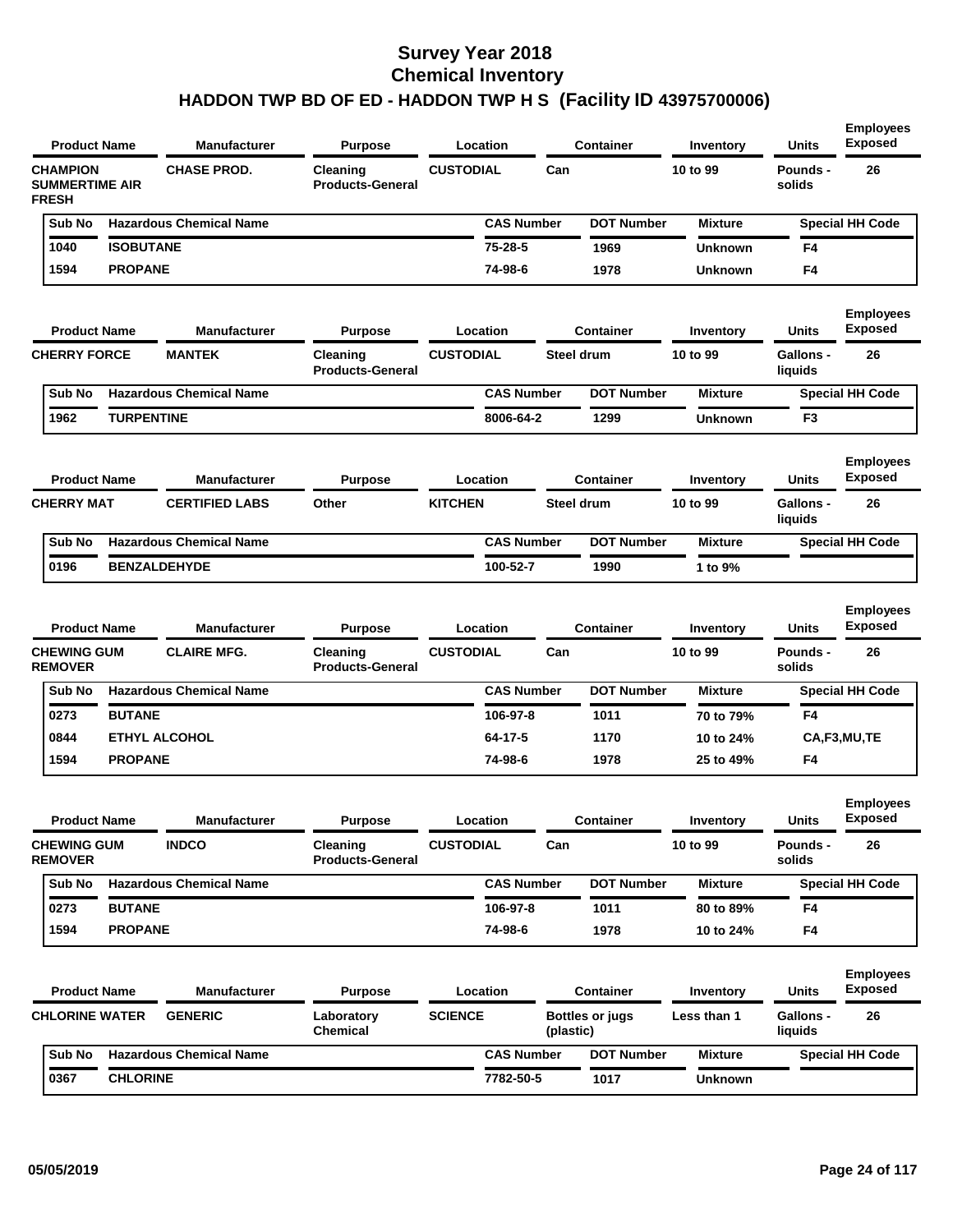|                                                               | <b>Product Name</b> | <b>Manufacturer</b>            | <b>Purpose</b>                      | Location          |           | <b>Container</b>       | Inventory        | <b>Units</b>                | <b>Employees</b><br><b>Exposed</b> |
|---------------------------------------------------------------|---------------------|--------------------------------|-------------------------------------|-------------------|-----------|------------------------|------------------|-----------------------------|------------------------------------|
| <b>CHROMIUM METAL</b>                                         |                     | <b>GENERIC</b>                 | Laboratory<br><b>Chemical</b>       | <b>SCIENCE</b>    | (plastic) | <b>Bottles or jugs</b> | Less than 1      | Pounds -<br>solids          | 26                                 |
| Sub No                                                        |                     | <b>Hazardous Chemical Name</b> |                                     | <b>CAS Number</b> |           | <b>DOT Number</b>      | <b>Mixture</b>   |                             | <b>Special HH Code</b>             |
| 0432                                                          | <b>CHROMIUM</b>     |                                |                                     | 7440-47-3         |           | 3089                   | 100%             | F <sub>3</sub>              |                                    |
|                                                               | <b>Product Name</b> | <b>Manufacturer</b>            | <b>Purpose</b>                      | Location          |           | <b>Container</b>       | Inventory        | <b>Units</b>                | <b>Employees</b><br><b>Exposed</b> |
| <b>CINNSATION</b>                                             |                     | <b>MANTEK</b>                  | Cleaning<br><b>Products-General</b> | <b>CUSTODIAL</b>  |           | <b>Plastic drum</b>    | 10 to 99         | <b>Gallons -</b><br>liquids | 26                                 |
| Sub No                                                        |                     | <b>Hazardous Chemical Name</b> |                                     | <b>CAS Number</b> |           | <b>DOT Number</b>      | <b>Mixture</b>   |                             | <b>Special HH Code</b>             |
| 0275                                                          |                     | <b>2-BUTOXY ETHANOL</b>        |                                     | 111-76-2          |           | 2369                   | <b>Unknown</b>   | CА                          |                                    |
| 0822                                                          |                     | DODECYLBENZENE SULFONIC ACID   |                                     | 27176-87-0        |           | 2584                   | <b>Unknown</b>   | co                          |                                    |
| 1516                                                          |                     | <b>PHOSPHORIC ACID</b>         |                                     | 7664-38-2         |           | 1805                   | <b>Unknown</b>   | CO                          |                                    |
|                                                               | <b>Product Name</b> | <b>Manufacturer</b>            | <b>Purpose</b>                      | Location          |           | <b>Container</b>       | Inventory        | Units                       | <b>Employees</b><br><b>Exposed</b> |
| <b>CLEAN ON THE GO</b><br><b>CLEAN BY PEROXY</b><br>15        |                     | <b>SPARTAN</b>                 | Cleaning<br><b>Products-General</b> | <b>CUSTODIAL</b>  | (plastic) | <b>Bottles or jugs</b> | 10 to 99         | Gallons -<br>liquids        | 26                                 |
| Sub No                                                        |                     | <b>Hazardous Chemical Name</b> |                                     | <b>CAS Number</b> |           | <b>DOT Number</b>      | <b>Mixture</b>   |                             | <b>Special HH Code</b>             |
| 1015                                                          |                     | <b>HYDROGEN PEROXIDE</b>       |                                     | 7722-84-1         |           | 2015                   | 1 to 9%          | CO,MU,R3                    |                                    |
|                                                               | <b>Product Name</b> | <b>Manufacturer</b>            | <b>Purpose</b>                      | Location          |           | <b>Container</b>       | <b>Inventory</b> | Units                       | <b>Employees</b><br><b>Exposed</b> |
| <b>CLEAN ON THE GO</b><br><b>FOAMY BATH</b><br><b>CLEANER</b> |                     | <b>SPARTAN</b>                 | Cleaning<br><b>Products-General</b> | <b>CUSTODIAL</b>  | (plastic) | <b>Bottles or jugs</b> | 10 to 99         | <b>Gallons -</b><br>liquids | 26                                 |
| Sub No                                                        |                     | <b>Hazardous Chemical Name</b> |                                     | <b>CAS Number</b> |           | <b>DOT Number</b>      | <b>Mixture</b>   |                             | <b>Special HH Code</b>             |
| 0844                                                          |                     | <b>ETHYL ALCOHOL</b>           |                                     | 64-17-5           |           | 1170                   | 1 to 9%          |                             | CA,F3,MU,TE                        |
|                                                               | <b>Product Name</b> | <b>Manufacturer</b>            | <b>Purpose</b>                      | Location          |           | <b>Container</b>       | Inventory        | <b>Units</b>                | <b>Employees</b><br><b>Exposed</b> |
| <b>CLEAN ON THE GO</b><br>HGQ C2                              |                     | <b>SPARTAN</b>                 | Cleaning<br><b>Products-General</b> | <b>CUSTODIAL</b>  | (plastic) | <b>Bottles or jugs</b> | 10 to 99         | <b>Gallons -</b><br>liquids | 26                                 |
| Sub No                                                        |                     | <b>Hazardous Chemical Name</b> |                                     | <b>CAS Number</b> |           | <b>DOT Number</b>      | <b>Mixture</b>   |                             | <b>Special HH Code</b>             |
| 0844                                                          |                     | <b>ETHYL ALCOHOL</b>           |                                     | 64-17-5           |           | 1170                   | 1 to 9%          |                             | CA,F3,MU,TE                        |
|                                                               | <b>Product Name</b> | <b>Manufacturer</b>            | <b>Purpose</b>                      | Location          |           | <b>Container</b>       | Inventory        | Units                       | <b>Employees</b><br><b>Exposed</b> |
| <b>CLEAN ON THE GO</b><br><b>NABC CONC. 1</b>                 |                     | <b>SPARTAN</b>                 | Cleaning<br><b>Products-General</b> | <b>CUSTODIAL</b>  | (plastic) | <b>Bottles or jugs</b> | 10 to 99         | Gallons -<br>liquids        | 26                                 |
| Sub No                                                        |                     | <b>Hazardous Chemical Name</b> |                                     | <b>CAS Number</b> |           | <b>DOT Number</b>      | <b>Mixture</b>   |                             | <b>Special HH Code</b>             |
| 1076                                                          |                     | <b>ISOPROPYL ALCOHOL</b>       |                                     | 67-63-0           |           | 1219                   | 1 to 9%          | F3                          |                                    |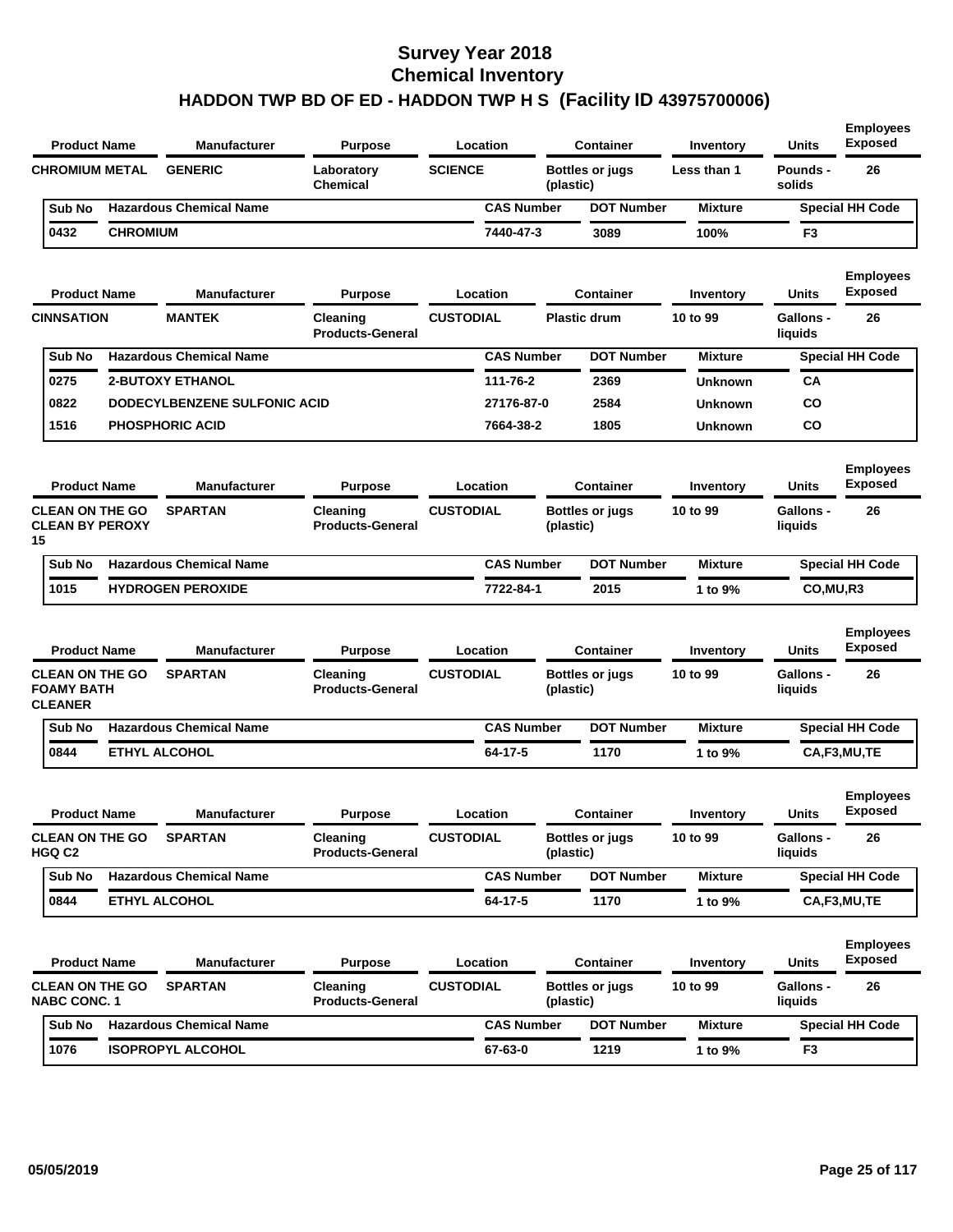| <b>Product Name</b>                                                         | <b>Manufacturer</b>             | <b>Purpose</b>                      | Location                     |           | <b>Container</b>       | Inventory             | <b>Units</b>                     | <b>Employees</b><br><b>Exposed</b>       |
|-----------------------------------------------------------------------------|---------------------------------|-------------------------------------|------------------------------|-----------|------------------------|-----------------------|----------------------------------|------------------------------------------|
| <b>CLEAN-RITE</b><br><b>PURPLE POWER</b>                                    | <b>AIKEN CHEM.</b>              | Cleaning<br><b>Products-General</b> | <b>CUSTODIAL</b>             | (plastic) | <b>Bottles or jugs</b> | 1 to 9                | <b>Gallons -</b><br>liquids      | 26                                       |
| Sub No                                                                      | <b>Hazardous Chemical Name</b>  |                                     | <b>CAS Number</b>            |           | <b>DOT Number</b>      | <b>Mixture</b>        |                                  | <b>Special HH Code</b>                   |
| 0275                                                                        | <b>2-BUTOXY ETHANOL</b>         |                                     | 111-76-2                     |           | 2369                   | 1 to 9%               | CA                               |                                          |
| <b>Product Name</b>                                                         | <b>Manufacturer</b>             | <b>Purpose</b>                      | Location                     |           | <b>Container</b>       | Inventory             | <b>Units</b>                     | <b>Employees</b><br><b>Exposed</b>       |
| <b>CLEANFORCE</b><br><b>MULTI-QUAT</b><br><b>SANITIZER</b>                  | <b>ECOLAB</b>                   | Cleaning<br><b>Products-General</b> | <b>KITCHEN</b>               | (plastic) | Bottles or jugs        | 1 to 9                | <b>Gallons -</b><br>liquids      | 26                                       |
| Sub No                                                                      | <b>Hazardous Chemical Name</b>  |                                     | <b>CAS Number</b>            |           | <b>DOT Number</b>      | <b>Mixture</b>        |                                  | <b>Special HH Code</b>                   |
| 0844                                                                        | <b>ETHYL ALCOHOL</b>            |                                     | $64 - 17 - 5$                |           | 1170                   | 1 to 9%               |                                  | CA,F3,MU,TE                              |
| <b>Product Name</b>                                                         | <b>Manufacturer</b>             | <b>Purpose</b>                      | Location                     |           | <b>Container</b>       | Inventory             | <b>Units</b>                     | <b>Employees</b><br><b>Exposed</b>       |
| <b>CLEANFORCE</b><br><b>PREM. POT AND</b><br><b>PAN DETERGENT</b>           | <b>PUREFORCE</b>                | Cleaning<br><b>Products-General</b> | <b>KITCHEN</b>               | (plastic) | <b>Bottles or jugs</b> | 1 to 9                | Gallons -<br>liquids             | 26                                       |
| Sub No                                                                      | <b>Hazardous Chemical Name</b>  |                                     | <b>CAS Number</b>            |           | <b>DOT Number</b>      | <b>Mixture</b>        |                                  | <b>Special HH Code</b>                   |
| 0844                                                                        | <b>ETHYL ALCOHOL</b>            |                                     | 64-17-5                      |           | 1170                   | 1 to 9%               |                                  | CA,F3,MU,TE                              |
| <b>Product Name</b><br><b>CLEANING</b>                                      | Manufacturer<br><b>HILLYARD</b> | <b>Purpose</b>                      | Location<br><b>CUSTODIAL</b> |           | <b>Container</b>       | Inventory<br>1 to $9$ | <b>Units</b><br><b>Gallons -</b> | <b>Employees</b><br><b>Exposed</b><br>26 |
| <b>COMPANION</b><br><b>MARINER</b>                                          |                                 | Cleaning<br><b>Products-General</b> |                              | (plastic) | Bottles or jugs        |                       | liquids                          |                                          |
| Sub No                                                                      | <b>Hazardous Chemical Name</b>  |                                     | <b>CAS Number</b>            |           | <b>DOT Number</b>      | <b>Mixture</b>        |                                  | <b>Special HH Code</b>                   |
| 1516                                                                        | <b>PHOSPHORIC ACID</b>          |                                     | 7664-38-2                    |           | 1805                   | 10 to 24%             | <b>CO</b>                        |                                          |
| <b>Product Name</b>                                                         | <b>Manufacturer</b>             | <b>Purpose</b>                      | Location                     |           | <b>Container</b>       | Inventory             | <b>Units</b>                     | <b>Employees</b><br><b>Exposed</b>       |
| <b>CLEANING</b><br><b>COMPANION</b><br><b>SHOWER ROOM</b><br><b>CLEANER</b> | <b>HILLYARD</b>                 | Cleaning<br><b>Products-General</b> | <b>CUSTODIAL</b>             | (plastic) | <b>Bottles or jugs</b> | 10 to 99              | <b>Gallons -</b><br>liquids      | 26                                       |
| Sub No                                                                      | <b>Hazardous Chemical Name</b>  |                                     | <b>CAS Number</b>            |           | <b>DOT Number</b>      | <b>Mixture</b>        |                                  | <b>Special HH Code</b>                   |
| 1516                                                                        | PHOSPHORIC ACID                 |                                     | 7664-38-2                    |           | 1805                   | 1 to 9%               | <b>CO</b>                        |                                          |
| <b>Product Name</b>                                                         | Manufacturer                    | <b>Purpose</b>                      | Location                     |           | <b>Container</b>       | Inventory             | <b>Units</b>                     | <b>Employees</b><br><b>Exposed</b>       |
| <b>CLEANING</b><br><b>COMPANION</b><br><b>SUPROX</b>                        | <b>HILLYARD</b>                 | Cleaning<br><b>Products-General</b> | <b>CUSTODIAL</b>             | (plastic) | <b>Bottles or jugs</b> | 10 to 99              | <b>Gallons -</b><br>liquids      | 26                                       |
| Sub No                                                                      | <b>Hazardous Chemical Name</b>  |                                     | <b>CAS Number</b>            |           | <b>DOT Number</b>      | <b>Mixture</b>        |                                  | <b>Special HH Code</b>                   |
| 1015                                                                        | <b>HYDROGEN PEROXIDE</b>        |                                     | 7722-84-1                    |           | 2015                   | 1 to 9%               | CO,MU,R3                         |                                          |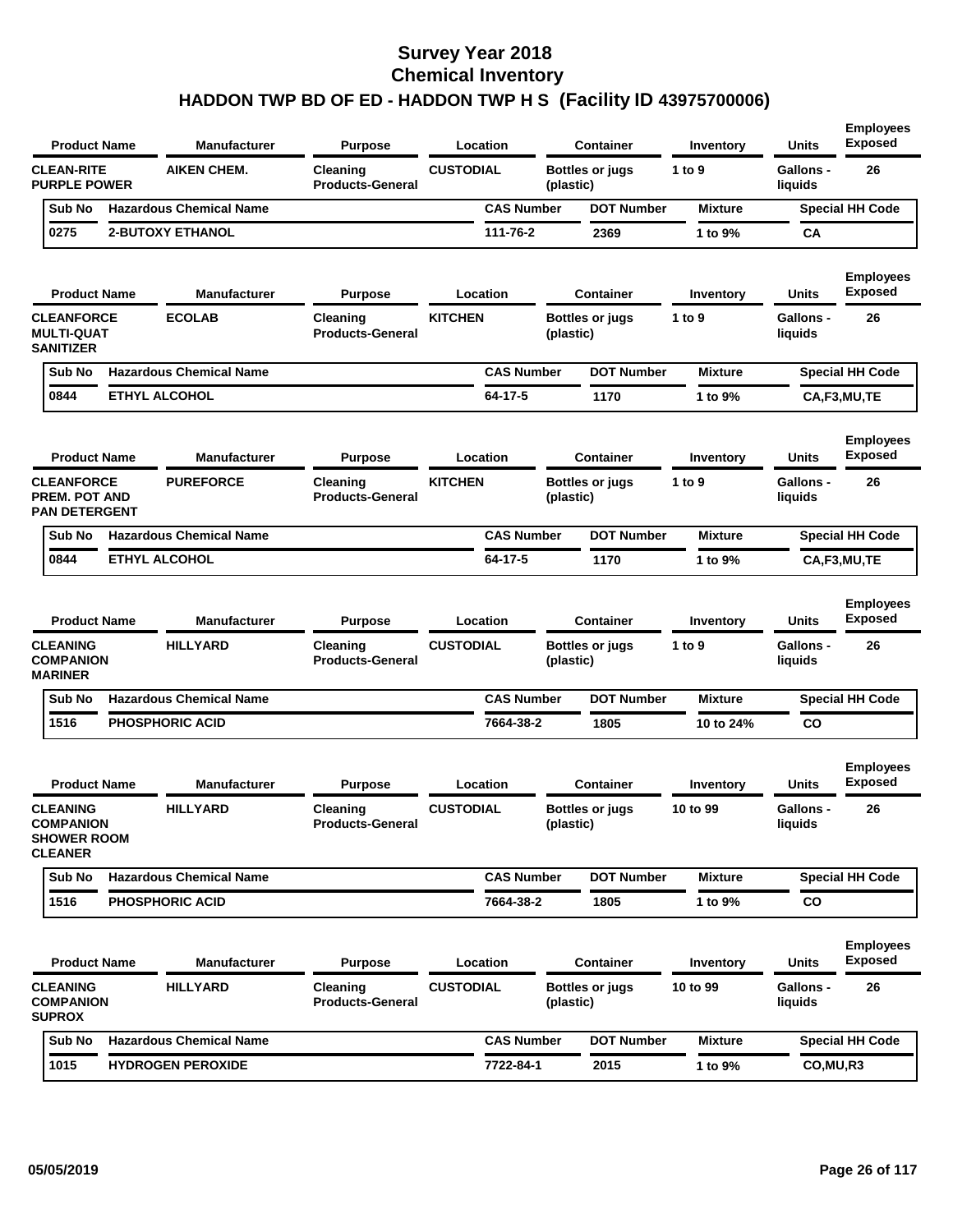| <b>Product Name</b>                                         | <b>Manufacturer</b>                                  | <b>Purpose</b>                                        |                    | Location          |           | <b>Container</b>                           | <b>Inventory</b>      | Units                                       | <b>Exposed</b>                           |
|-------------------------------------------------------------|------------------------------------------------------|-------------------------------------------------------|--------------------|-------------------|-----------|--------------------------------------------|-----------------------|---------------------------------------------|------------------------------------------|
| <b>CLEAR FLUSH</b>                                          | <b>MULTI-MIST</b><br>(NATIONAL<br><b>CHEMSEARCH)</b> | Other                                                 | <b>MAINT.</b>      |                   | (plastic) | <b>Bottles or jugs</b>                     | 1 to 9                | <b>Gallons -</b><br>liquids                 | 26                                       |
| Sub No                                                      | <b>Hazardous Chemical Name</b>                       |                                                       |                    | <b>CAS Number</b> |           | <b>DOT Number</b>                          | <b>Mixture</b>        |                                             | <b>Special HH Code</b>                   |
| 1698                                                        | SODIUM DODECYLBENZENE SULFONATE                      |                                                       |                    | 25155-30-0        |           | 3077                                       | <b>Unknown</b>        |                                             |                                          |
| <b>Product Name</b>                                         | <b>Manufacturer</b>                                  | <b>Purpose</b>                                        |                    | Location          |           | <b>Container</b>                           | Inventory             | <b>Units</b>                                | <b>Employees</b><br><b>Exposed</b>       |
| <b>CLEAR PVP PRIMER</b>                                     | <b>HERCULESE</b>                                     | Other                                                 | <b>MAINT.</b>      |                   | Can       |                                            | Less than 1           | <b>Gallons -</b><br>liquids                 | 26                                       |
| Sub No                                                      | <b>Hazardous Chemical Name</b>                       |                                                       |                    | <b>CAS Number</b> |           | <b>DOT Number</b>                          | <b>Mixture</b>        |                                             | <b>Special HH Code</b>                   |
| 0006<br><b>ACETONE</b>                                      |                                                      |                                                       |                    | 67-64-1           |           | 1090                                       | <b>Unknown</b>        | F3                                          |                                          |
| 0570                                                        | <b>CYCLOHEXANONE</b>                                 |                                                       |                    | 108-94-1          |           | 1915                                       | <b>Unknown</b>        |                                             |                                          |
| 1258                                                        | <b>METHYL ETHYL KETONE</b>                           |                                                       |                    | 78-93-3           |           | 1193                                       | <b>Unknown</b>        | F <sub>3</sub>                              |                                          |
| 1823                                                        | <b>TETRAHYDROFURAN</b>                               |                                                       |                    | 109-99-9          |           | 2056                                       | <b>Unknown</b>        | F3                                          |                                          |
| <b>Product Name</b>                                         | <b>Manufacturer</b>                                  | <b>Purpose</b>                                        |                    | Location          |           | Container                                  | Inventory             | <b>Units</b>                                | <b>Employees</b><br><b>Exposed</b>       |
| <b>CLING N CLEAN</b>                                        | <b>SPRUCE INDUSTRIES</b>                             | Cleaning<br><b>Products-General</b>                   | <b>CUSTODIAL</b>   |                   | (plastic) | <b>Bottles or jugs</b>                     | 1 to 9                | <b>Gallons -</b><br>liquids                 | 26                                       |
| Sub No                                                      | <b>Hazardous Chemical Name</b>                       |                                                       |                    | <b>CAS Number</b> |           | <b>DOT Number</b>                          | <b>Mixture</b>        |                                             | <b>Special HH Code</b>                   |
| 1516                                                        | <b>PHOSPHORIC ACID</b>                               |                                                       |                    | 7664-38-2         |           | 1805                                       | <b>Unknown</b>        | CO                                          |                                          |
| <b>Product Name</b><br><b>CLOROX BLEACH</b>                 | <b>Manufacturer</b><br><b>CLOROX CO.</b>             | <b>Purpose</b><br>Cleaning<br><b>Products-General</b> | <b>CUSTODIAL</b>   | Location          | (plastic) | <b>Container</b><br><b>Bottles or jugs</b> | Inventory<br>1 to 9   | <b>Units</b><br><b>Gallons -</b><br>liquids | <b>Employees</b><br><b>Exposed</b><br>26 |
| Sub No                                                      | <b>Hazardous Chemical Name</b>                       |                                                       |                    | <b>CAS Number</b> |           | <b>DOT Number</b>                          | <b>Mixture</b>        |                                             | <b>Special HH Code</b>                   |
| 1706                                                        | <b>SODIUM HYDROXIDE</b>                              |                                                       |                    | 1310-73-2         |           | 1823                                       | 0.1 to 0.9%           | CO                                          |                                          |
| 1707                                                        | <b>SODIUM HYPOCHLORITE</b>                           |                                                       |                    | 7681-52-9         |           | 1791                                       | 1 to 9%               | CO                                          |                                          |
| <b>Product Name</b><br><b>CLOROX</b><br><b>DISINFECTING</b> | <b>Manufacturer</b><br><b>CLOROX CO.</b>             | <b>Purpose</b><br>Cleaning                            | <b>THRU SCHOOL</b> | Location          |           | <b>Container</b><br><b>Bottles or jugs</b> | Inventory<br>10 to 99 | <b>Units</b><br>Pounds -                    | <b>Employees</b><br><b>Exposed</b><br>26 |
| <b>WIPES</b>                                                |                                                      | <b>Products-General</b>                               |                    |                   | (plastic) |                                            |                       | solids                                      |                                          |
| Sub No                                                      | <b>Hazardous Chemical Name</b>                       |                                                       |                    | <b>CAS Number</b> |           | <b>DOT Number</b>                          | <b>Mixture</b>        |                                             | <b>Special HH Code</b>                   |
| 1076                                                        | <b>ISOPROPYL ALCOHOL</b>                             |                                                       |                    | 67-63-0           |           | 1219                                       | 1 to 9%               | F <sub>3</sub>                              |                                          |
| <b>Product Name</b><br><b>CLOROX GREEN</b>                  | <b>Manufacturer</b><br><b>CLOROX CO.</b>             | <b>Purpose</b><br>Cleaning                            | <b>THRU SCHOOL</b> | Location          |           | <b>Container</b><br><b>Bottles or jugs</b> | Inventory<br>1 to 9   | Units<br>Pounds -                           | <b>Employees</b><br><b>Exposed</b><br>26 |
| <b>WORKS CLEANING</b><br><b>WIPES</b>                       |                                                      | <b>Products-General</b>                               |                    |                   | (plastic) |                                            |                       | solids                                      |                                          |
| Sub No                                                      | <b>Hazardous Chemical Name</b>                       |                                                       |                    | <b>CAS Number</b> |           | <b>DOT Number</b>                          | <b>Mixture</b>        |                                             | <b>Special HH Code</b>                   |
| 0844                                                        | ETHYL ALCOHOL                                        |                                                       |                    | 64-17-5           |           | 1170                                       | 1 to 9%               |                                             | CA,F3,MU,TE                              |
|                                                             |                                                      |                                                       |                    |                   |           |                                            |                       |                                             |                                          |

**Employees**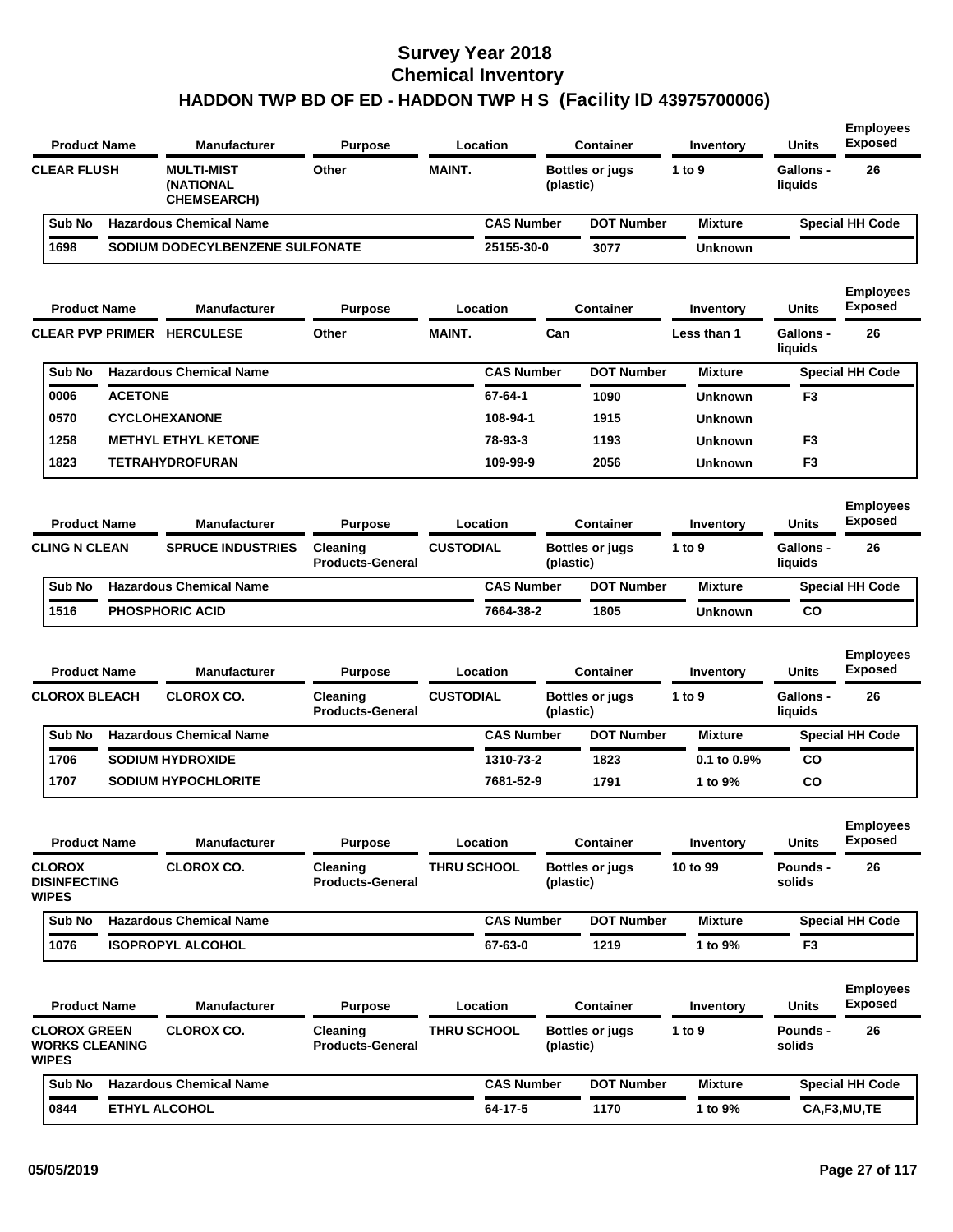| <b>Product Name</b>                                           |                                  | <b>Manufacturer</b>            | <b>Purpose</b>                      |                  | Location          |           | <b>Container</b>       | Inventory      | <b>Units</b>                | <b>Employees</b><br><b>Exposed</b> |
|---------------------------------------------------------------|----------------------------------|--------------------------------|-------------------------------------|------------------|-------------------|-----------|------------------------|----------------|-----------------------------|------------------------------------|
| <b>COBALT METAL</b>                                           |                                  | <b>GENERIC</b>                 | Laboratory<br><b>Chemical</b>       | <b>SCIENCE</b>   |                   | (glass)   | <b>Bottles or jugs</b> | Less than 1    | Pounds -<br>solids          | 26                                 |
| Sub No                                                        |                                  | <b>Hazardous Chemical Name</b> |                                     |                  | <b>CAS Number</b> |           | <b>DOT Number</b>      | <b>Mixture</b> |                             | <b>Special HH Code</b>             |
| 0520                                                          | <b>COBALT</b>                    |                                |                                     |                  | 7440-48-4         |           |                        | 100%           | CA,F3                       |                                    |
| <b>Product Name</b>                                           |                                  | <b>Manufacturer</b>            | <b>Purpose</b>                      |                  | Location          |           | Container              | Inventory      | Units                       | <b>Employees</b><br><b>Exposed</b> |
| <b>COMET CLEANSER</b>                                         |                                  | <b>PROCTOR &amp; GAMBLE</b>    | Cleaning<br><b>Products-General</b> | <b>CUSTODIAL</b> |                   | Can       |                        | 1 to 9         | Pounds -<br>solids          | 26                                 |
| Sub No                                                        |                                  | <b>Hazardous Chemical Name</b> |                                     |                  | <b>CAS Number</b> |           | <b>DOT Number</b>      | <b>Mixture</b> |                             | <b>Special HH Code</b>             |
| 1660                                                          | SILICA, QUARTZ                   |                                |                                     |                  | 14808-60-7        |           |                        | 1 to 9%        | СA                          |                                    |
| 4001                                                          |                                  | <b>CALCIUM CARBONATE</b>       |                                     |                  | 1317-65-3         |           |                        | 100%           |                             |                                    |
| <b>Product Name</b>                                           |                                  | <b>Manufacturer</b>            | <b>Purpose</b>                      |                  | Location          |           | <b>Container</b>       | Inventory      | <b>Units</b>                | <b>Employees</b><br><b>Exposed</b> |
| <b>CONTEMPO PAINT</b><br><b>OIL GREASE</b><br><b>SOLUTION</b> |                                  | <b>SPARTAN</b>                 | Cleaning<br><b>Products-General</b> | <b>MAINT.</b>    |                   | (plastic) | <b>Bottles or jugs</b> | Less than 1    | <b>Gallons -</b><br>liquids | 26                                 |
| Sub No                                                        |                                  | <b>Hazardous Chemical Name</b> |                                     |                  | <b>CAS Number</b> |           | <b>DOT Number</b>      | <b>Mixture</b> |                             | <b>Special HH Code</b>             |
| 0006                                                          | <b>ACETONE</b>                   |                                |                                     |                  | 67-64-1           |           | 1090                   | 1 to 9%        | F <sub>3</sub>              |                                    |
| <b>Product Name</b>                                           |                                  | <b>Manufacturer</b>            | <b>Purpose</b>                      |                  | Location          |           | <b>Container</b>       | Inventory      | <b>Units</b>                | <b>Employees</b><br><b>Exposed</b> |
| <b>COPPER</b>                                                 |                                  | <b>GENERIC</b>                 | Laboratory<br><b>Chemical</b>       | <b>SCIENCE</b>   |                   | (glass)   | <b>Bottles or jugs</b> | 1 to 9         | <b>Pounds -</b><br>solids   | 26                                 |
| Sub No                                                        |                                  | <b>Hazardous Chemical Name</b> |                                     |                  | <b>CAS Number</b> |           | <b>DOT Number</b>      | <b>Mixture</b> |                             | <b>Special HH Code</b>             |
| 0528                                                          | <b>COPPER</b>                    |                                |                                     |                  | 7440-50-8         |           | 3077                   | 100%           |                             |                                    |
| <b>Product Name</b>                                           |                                  | <b>Manufacturer</b>            | <b>Purpose</b>                      |                  | Location          |           | Container              | Inventory      | Units                       | <b>Employees</b><br><b>Exposed</b> |
|                                                               | <b>COPPER II SULFATE GENERIC</b> |                                | Laboratory<br>Chemical              | <b>SCIENCE</b>   |                   | (plastic) | <b>Bottles or jugs</b> | Less than 1    | <b>Pounds -</b><br>solids   | 26                                 |
| Sub No                                                        |                                  | <b>Hazardous Chemical Name</b> |                                     |                  | <b>CAS Number</b> |           | <b>DOT Number</b>      | <b>Mixture</b> |                             | <b>Special HH Code</b>             |
| 0549                                                          |                                  | <b>CUPRIC SULFATE</b>          |                                     |                  | 7758-98-7         |           | 3077                   | 100%           |                             |                                    |
| <b>Product Name</b>                                           |                                  | <b>Manufacturer</b>            | <b>Purpose</b>                      |                  | Location          |           | <b>Container</b>       | Inventory      | <b>Units</b>                | <b>Employees</b><br><b>Exposed</b> |
| <b>COUNTRY SCHOOL</b><br><b>WASHABLE GLUE</b>                 |                                  | <b>NASCO</b>                   | <b>Adhesives</b>                    | <b>ART</b>       |                   | (plastic) | <b>Bottles or jugs</b> | Less than 1    | Gallons -<br>liquids        | 26                                 |
|                                                               |                                  |                                |                                     |                  |                   |           |                        |                |                             |                                    |
| Sub No                                                        |                                  | <b>Hazardous Chemical Name</b> |                                     |                  | <b>CAS Number</b> |           | <b>DOT Number</b>      | <b>Mixture</b> |                             | <b>Special HH Code</b>             |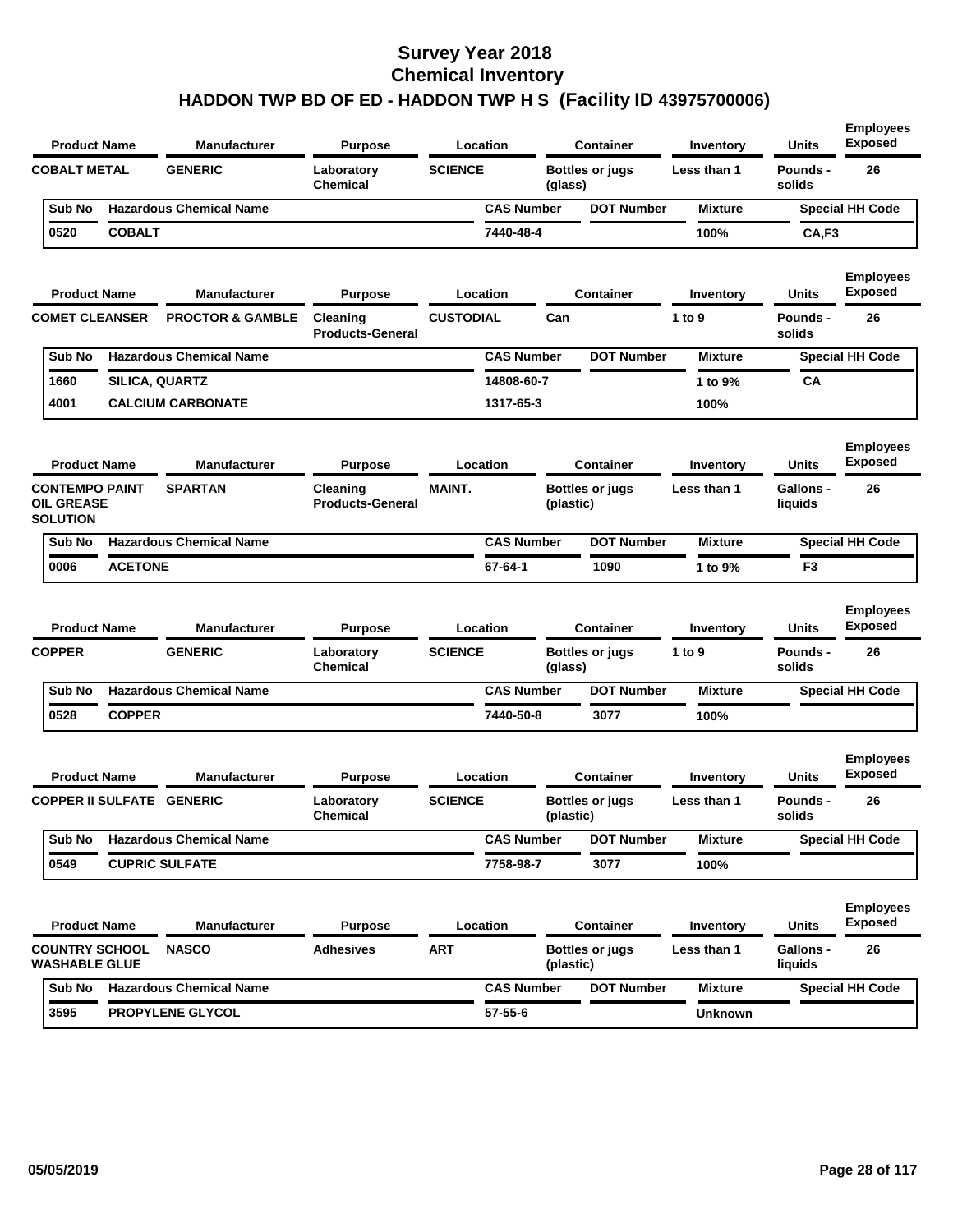| <b>Product Name</b>                                       |                  | <b>Manufacturer</b>            | <b>Purpose</b>                      |                  | Location          |           | <b>Container</b>       | Inventory        | <b>Units</b>                | <b>Employees</b><br><b>Exposed</b> |
|-----------------------------------------------------------|------------------|--------------------------------|-------------------------------------|------------------|-------------------|-----------|------------------------|------------------|-----------------------------|------------------------------------|
| <b>CP-10 VI-CRYL</b>                                      |                  | <b>FULLER</b>                  | Other                               | <b>MAINT.</b>    |                   | (plastic) | <b>Bottles or jugs</b> | 1 to 9           | <b>Gallons -</b><br>liquids | 26                                 |
| Sub No                                                    |                  | <b>Hazardous Chemical Name</b> |                                     |                  | <b>CAS Number</b> |           | <b>DOT Number</b>      | <b>Mixture</b>   |                             | <b>Special HH Code</b>             |
| 1660                                                      |                  | SILICA, QUARTZ                 |                                     |                  | 14808-60-7        |           |                        | 25 to 49%        | CA                          |                                    |
| 1861                                                      |                  | <b>TITANIUM DIOXIDE</b>        |                                     |                  | 13463-67-7        |           |                        | 1 to 9%          |                             |                                    |
| 1998                                                      |                  | <b>VINYL ACETATE</b>           |                                     |                  | 108-05-4          |           | 1301                   | 1 to 9%          | CA,F3                       |                                    |
| 3227                                                      | <b>CELLULOSE</b> |                                |                                     |                  | 9004-34-6         |           |                        | 1 to 9%          |                             |                                    |
| <b>Product Name</b>                                       |                  | <b>Manufacturer</b>            | <b>Purpose</b>                      |                  | Location          |           | <b>Container</b>       | <b>Inventory</b> | <b>Units</b>                | <b>Employees</b><br><b>Exposed</b> |
| <b>CREATIVITY</b><br><b>STREET GLITTER</b><br><b>GLUE</b> |                  | <b>DICK BLICK</b>              | <b>Adhesives</b>                    | ART              |                   | (plastic) | Bottles or jugs        | Less than 1      | <b>Gallons -</b><br>liquids | 26                                 |
| Sub No                                                    |                  | <b>Hazardous Chemical Name</b> |                                     |                  | <b>CAS Number</b> |           | <b>DOT Number</b>      | <b>Mixture</b>   |                             | <b>Special HH Code</b>             |
| 3595                                                      |                  | PROPYLENE GLYCOL               |                                     |                  | 57-55-6           |           |                        | <b>Unknown</b>   |                             |                                    |
| <b>Product Name</b>                                       |                  | <b>Manufacturer</b>            | <b>Purpose</b>                      |                  | Location          |           | <b>Container</b>       | Inventory        | <b>Units</b>                | <b>Employees</b><br><b>Exposed</b> |
| <b>CRT SCREEN</b><br><b>CLEANER</b><br><b>AEROSOL</b>     |                  | <b>LIQUID POPER CORP.</b>      | Cleaning<br><b>Products-General</b> | <b>CUSTODIAL</b> |                   | Can       |                        | Less than 1      | <b>Pounds -</b><br>solids   | 26                                 |
| Sub No                                                    |                  | <b>Hazardous Chemical Name</b> |                                     |                  | <b>CAS Number</b> |           | <b>DOT Number</b>      | <b>Mixture</b>   |                             | <b>Special HH Code</b>             |
| 0084                                                      | <b>AMMONIA</b>   |                                |                                     |                  | 7664-41-7         |           | 1005                   | <b>Unknown</b>   | <b>CO</b>                   |                                    |
| 0273                                                      | <b>BUTANE</b>    |                                |                                     |                  | 106-97-8          |           | 1011                   | <b>Unknown</b>   | F4                          |                                    |
| 0275                                                      |                  | <b>2-BUTOXY ETHANOL</b>        |                                     |                  | 111-76-2          |           | 2369                   | <b>Unknown</b>   | СA                          |                                    |
| 1076                                                      |                  | <b>ISOPROPYL ALCOHOL</b>       |                                     |                  | 67-63-0           |           | 1219                   | <b>Unknown</b>   | F <sub>3</sub>              |                                    |
| 1594                                                      | <b>PROPANE</b>   |                                |                                     |                  | 74-98-6           |           | 1978                   | <b>Unknown</b>   | F4                          |                                    |
| <b>Product Name</b>                                       |                  | <b>Manufacturer</b>            | <b>Purpose</b>                      |                  | Location          |           | <b>Container</b>       | Inventory        | <b>Units</b>                | <b>Employees</b><br><b>Exposed</b> |
| <b>CUPRIC NITRATE</b><br><b>1M SOLUTION</b>               |                  | <b>GENERIC</b>                 | Laboratory<br><b>Chemical</b>       | <b>SCIENCE</b>   |                   | (plastic) | Bottles or jugs        | 1 to 9           | Gallons -<br>liquids        | 26                                 |
| Sub No                                                    |                  | <b>Hazardous Chemical Name</b> |                                     |                  | <b>CAS Number</b> |           | <b>DOT Number</b>      | <b>Mixture</b>   |                             | <b>Special HH Code</b>             |
| 0547                                                      |                  | <b>CUPRIC NITRATE</b>          |                                     |                  | 3251-23-8         |           | 1477                   | 10 to 24%        |                             |                                    |
| <b>Product Name</b>                                       |                  | <b>Manufacturer</b>            | <b>Purpose</b>                      |                  | Location          |           | <b>Container</b>       | Inventory        | <b>Units</b>                | <b>Employees</b><br><b>Exposed</b> |
| <b>CUPRIC SULFATE</b>                                     |                  | <b>GENERIC</b>                 | Laboratory<br><b>Chemical</b>       | <b>SCIENCE</b>   |                   | (plastic) | <b>Bottles or jugs</b> | 10 to 99         | Pounds -<br>solids          | 26                                 |
| Sub No                                                    |                  | <b>Hazardous Chemical Name</b> |                                     |                  | <b>CAS Number</b> |           | <b>DOT Number</b>      | <b>Mixture</b>   |                             | <b>Special HH Code</b>             |
| 0549                                                      |                  | <b>CUPRIC SULFATE</b>          |                                     |                  | 7758-98-7         |           | 3077                   | 100%             |                             |                                    |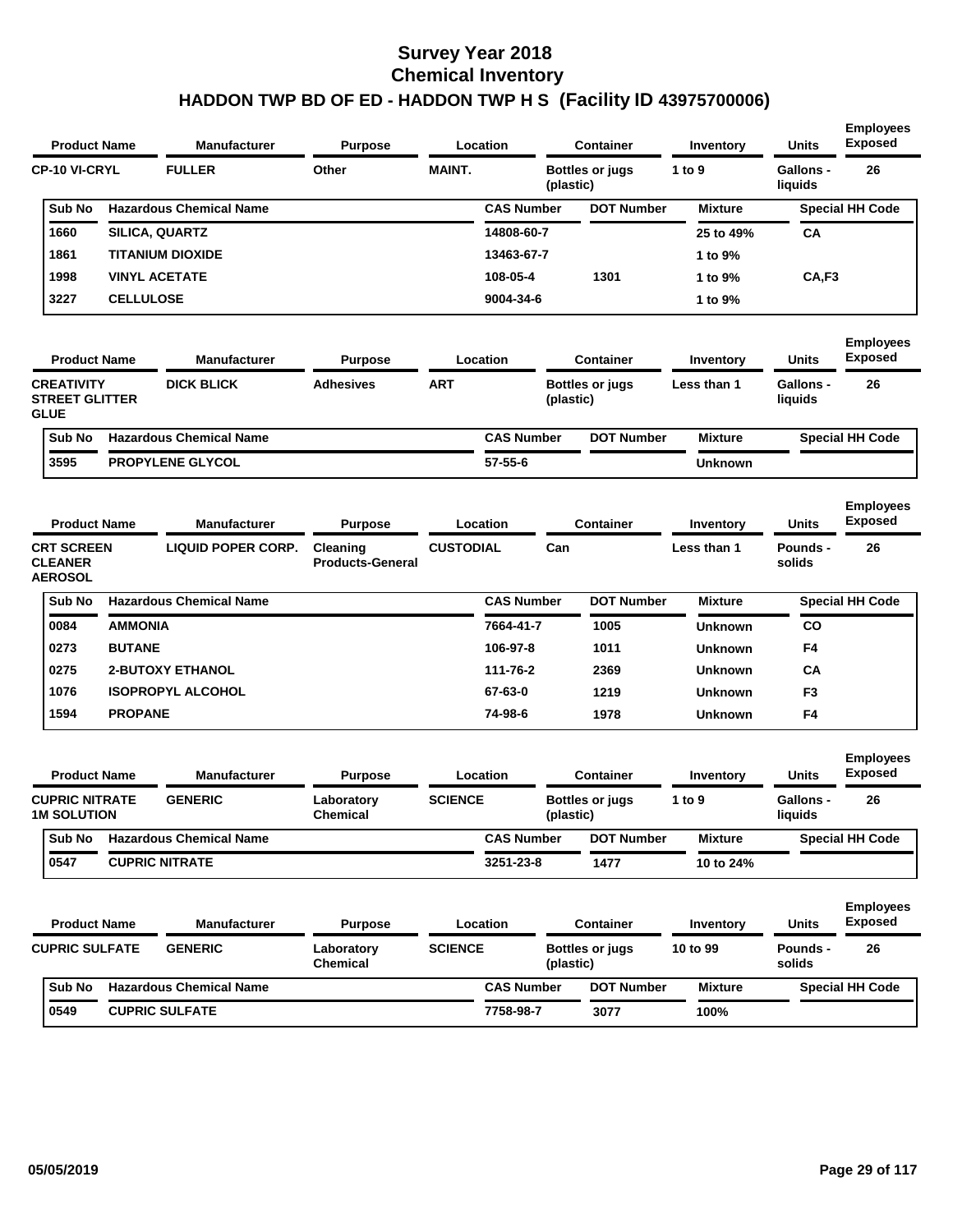| <b>Product Name</b>                         |                    | <b>Manufacturer</b>                                               | Location<br><b>Purpose</b>          |                  |                   |           | <b>Container</b>                    | Inventory      | <b>Units</b>                | <b>Employees</b><br><b>Exposed</b> |
|---------------------------------------------|--------------------|-------------------------------------------------------------------|-------------------------------------|------------------|-------------------|-----------|-------------------------------------|----------------|-----------------------------|------------------------------------|
| <b>CUT-THRU VC</b>                          |                    | <b>MULTI-MIST CO.</b><br>Other<br>(NATIONAL<br><b>CHEMSEARCH)</b> |                                     | <b>MAINT.</b>    |                   |           | <b>Bottles or jugs</b><br>(plastic) | 10 to 99       | <b>Gallons -</b><br>liquids | 26                                 |
| Sub No                                      |                    | <b>Hazardous Chemical Name</b>                                    |                                     |                  | <b>CAS Number</b> |           | <b>DOT Number</b>                   | <b>Mixture</b> |                             | <b>Special HH Code</b>             |
| 1003                                        |                    | <b>HEXYLENE GLYCOL</b>                                            |                                     |                  | 107-41-5          |           | 1993                                | Unknown        |                             |                                    |
| <b>Product Name</b>                         |                    | <b>Manufacturer</b>                                               | <b>Purpose</b>                      |                  | Location          |           | <b>Container</b>                    | Inventory      | <b>Units</b>                | <b>Employees</b><br><b>Exposed</b> |
| <b>CYCLOHEXANE</b>                          |                    | <b>GENERIC</b>                                                    | Laboratory<br><b>Chemical</b>       | <b>SCIENCE</b>   |                   | (glass)   | <b>Bottles or jugs</b>              | Less than 1    | <b>Gallons -</b><br>liquids | 26                                 |
| Sub No                                      |                    | <b>Hazardous Chemical Name</b>                                    |                                     |                  | <b>CAS Number</b> |           | <b>DOT Number</b>                   | <b>Mixture</b> |                             | <b>Special HH Code</b>             |
| 0565                                        | <b>CYCLOHEXANE</b> |                                                                   |                                     |                  | 110-82-7          |           | 1145                                | 100%           | F3                          |                                    |
| <b>Product Name</b>                         |                    | <b>Manufacturer</b>                                               | <b>Purpose</b>                      |                  | Location          |           | <b>Container</b>                    | Inventory      | <b>Units</b>                | <b>Employees</b><br><b>Exposed</b> |
| <b>D.G.A. PLUS FOAM</b><br><b>HAND SOAP</b> |                    | <b>HILLYARD</b>                                                   | Cleaning<br><b>Products-General</b> | <b>CUSTODIAL</b> |                   | (plastic) | <b>Bottles or jugs</b>              | 1 to 9         | <b>Gallons -</b><br>liquids | 26                                 |
| Sub No                                      |                    | <b>Hazardous Chemical Name</b>                                    |                                     |                  | <b>CAS Number</b> |           | <b>DOT Number</b>                   | <b>Mixture</b> |                             | <b>Special HH Code</b>             |
|                                             |                    |                                                                   |                                     |                  |                   |           |                                     | 1 to 9%        |                             | CA,F3,MU,TE                        |
| 0844                                        |                    | <b>ETHYL ALCOHOL</b>                                              |                                     |                  | 64-17-5           |           | 1170                                |                |                             |                                    |
| 1076                                        |                    | <b>ISOPROPYL ALCOHOL</b>                                          |                                     |                  | 67-63-0           |           | 1219                                | 0.1 to 0.9%    | F3                          |                                    |
| <b>Product Name</b>                         |                    | <b>Manufacturer</b>                                               | <b>Purpose</b>                      |                  | Location          |           | <b>Container</b>                    | Inventory      | <b>Units</b>                | <b>Employees</b><br><b>Exposed</b> |
| <b>DAP ALEX PLUS</b>                        |                    | <b>DAP</b>                                                        | Other                               | <b>MAINT.</b>    |                   | Other     |                                     | Less than 1    | <b>Gallons -</b><br>liquids | 26                                 |
| Sub No                                      |                    | <b>Hazardous Chemical Name</b>                                    |                                     |                  | <b>CAS Number</b> |           | <b>DOT Number</b>                   | <b>Mixture</b> |                             | <b>Special HH Code</b>             |
| 0342                                        |                    | <b>CARBON BLACK</b>                                               |                                     |                  | 1333-86-4         |           | 1361                                | 1 to 9%        | CА                          |                                    |
| 0878                                        |                    | <b>ETHYLENE GLYCOL</b>                                            |                                     |                  | 107-21-1          |           | 3082                                | 1 to 9%        |                             |                                    |
| 1660                                        |                    | SILICA, QUARTZ                                                    |                                     |                  | 14808-60-7        |           |                                     | 1 to 9%        | CA                          |                                    |
| 1861                                        |                    | TITANIUM DIOXIDE                                                  |                                     |                  | 13463-67-7        |           |                                     | 1 to 9%        |                             |                                    |
| 4001                                        |                    | <b>CALCIUM CARBONATE</b>                                          |                                     |                  | 1317-65-3         |           |                                     | 70 to 79%      |                             |                                    |
| <b>Product Name</b>                         |                    | <b>Manufacturer</b>                                               | <b>Purpose</b>                      |                  | Location          |           | <b>Container</b>                    | Inventory      | <b>Units</b>                | <b>Employees</b><br><b>Exposed</b> |
| DAP ALEX ULTRA<br>230                       |                    | <b>DAP</b>                                                        | <b>Sealant</b>                      | <b>MAINT.</b>    |                   | Other     |                                     | Less than 1    | Gallons -<br>liquids        | 26                                 |
| Sub No                                      |                    | <b>Hazardous Chemical Name</b>                                    |                                     |                  | <b>CAS Number</b> |           | <b>DOT Number</b>                   | <b>Mixture</b> |                             | <b>Special HH Code</b>             |
| 0342                                        |                    | <b>CARBON BLACK</b>                                               |                                     |                  | 1333-86-4         |           | 1361                                | 1 to 9%        | СA                          |                                    |
| 0878                                        |                    | <b>ETHYLENE GLYCOL</b>                                            |                                     |                  | 107-21-1          |           | 3082                                | 1 to 9%        |                             |                                    |
| 1660                                        |                    | SILICA, QUARTZ                                                    |                                     |                  | 14808-60-7        |           |                                     | 1 to 9%        | CА                          |                                    |
| 1861                                        |                    | <b>TITANIUM DIOXIDE</b>                                           |                                     |                  | 13463-67-7        |           |                                     | 1 to 9%        |                             |                                    |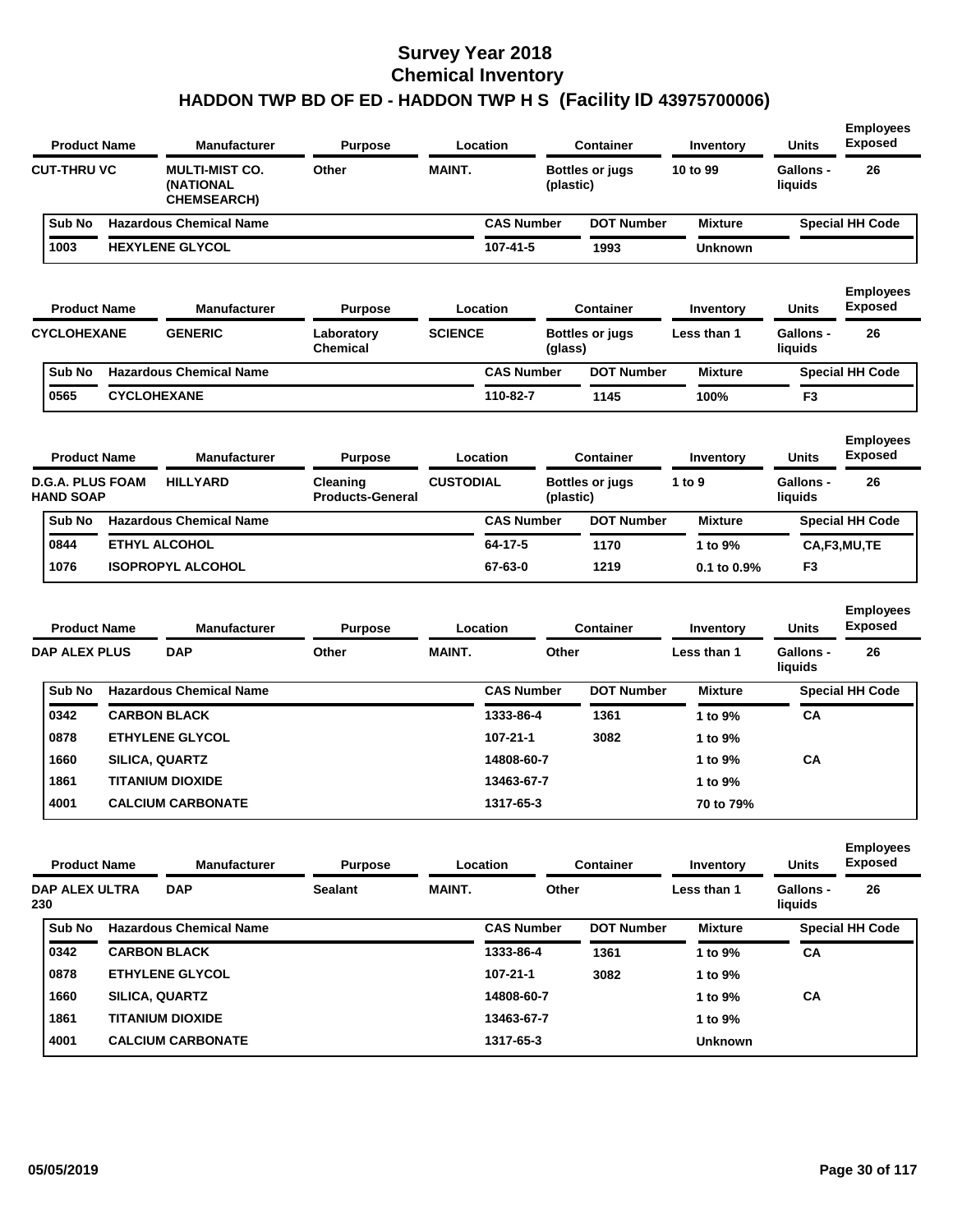| <b>Product Name</b>                            |                       | <b>Manufacturer</b>            | <b>Purpose</b> |                    | Location          |            | <b>Container</b>       | Inventory        | Units                       | <b>Employees</b><br><b>Exposed</b> |
|------------------------------------------------|-----------------------|--------------------------------|----------------|--------------------|-------------------|------------|------------------------|------------------|-----------------------------|------------------------------------|
| <b>DAP DURABOND</b><br><b>PLASTER OF PARIS</b> |                       | <b>DAP</b>                     | Other          | <b>MAINT.</b>      |                   | (plastic)  | <b>Bottles or jugs</b> | 1 to 9           | Pounds -<br>solids          | 26                                 |
| Sub No                                         |                       | <b>Hazardous Chemical Name</b> |                |                    | <b>CAS Number</b> |            | <b>DOT Number</b>      | <b>Mixture</b>   |                             | <b>Special HH Code</b>             |
| 1660                                           | <b>SILICA, QUARTZ</b> |                                |                |                    | 14808-60-7        |            |                        | $0.1$ to $0.9\%$ | CА                          |                                    |
| 4001                                           |                       | <b>CALCIUM CARBONATE</b>       |                |                    | 1317-65-3         |            |                        | 25 to 49%        |                             |                                    |
| 4003                                           |                       | <b>CALCIUM SULFATE</b>         |                |                    | 7778-18-9         |            |                        | 80 to 89%        |                             |                                    |
| <b>Product Name</b>                            |                       | <b>Manufacturer</b>            | <b>Purpose</b> |                    | Location          |            | <b>Container</b>       | <b>Inventory</b> | Units                       | <b>Employees</b><br><b>Exposed</b> |
| <b>DAP DYNAFLEX 230</b>                        |                       | <b>DAP</b>                     | Other          | <b>MAINTENANCE</b> |                   | Other      |                        | Less than 1      | <b>Gallons -</b><br>liquids | 26                                 |
| Sub No                                         |                       | <b>Hazardous Chemical Name</b> |                |                    | <b>CAS Number</b> |            | <b>DOT Number</b>      | Mixture          |                             | <b>Special HH Code</b>             |
| 0342                                           |                       | <b>CARBON BLACK</b>            |                |                    | 1333-86-4         |            | 1361                   | 1 to 9%          | СA                          |                                    |
| 0878                                           |                       | <b>ETHYLENE GLYCOL</b>         |                |                    | $107 - 21 - 1$    |            | 3082                   | 1 to 9%          |                             |                                    |
| 1660                                           | <b>SILICA, QUARTZ</b> |                                |                |                    | 14808-60-7        |            |                        | 1 to 9%          | СA                          |                                    |
| 1861                                           |                       | <b>TITANIUM DIOXIDE</b>        |                |                    | 13463-67-7        |            |                        | 1 to 9%          |                             |                                    |
| 4001                                           |                       | <b>CALCIUM CARBONATE</b>       |                |                    | 1317-65-3         |            |                        | <b>Unknown</b>   |                             |                                    |
| <b>Product Name</b>                            |                       | <b>Manufacturer</b>            | <b>Purpose</b> |                    | Location          |            | <b>Container</b>       | Inventory        | Units                       | <b>Employees</b><br><b>Exposed</b> |
| <b>DAP FAST N FINAL</b>                        |                       | <b>DAP</b>                     | Other          | <b>MAINT.</b>      |                   | (plastic)  | <b>Bottles or jugs</b> | 1 to $9$         | <b>Gallons -</b><br>liquids | 26                                 |
| Sub No                                         |                       | <b>Hazardous Chemical Name</b> |                |                    | <b>CAS Number</b> |            | <b>DOT Number</b>      | <b>Mixture</b>   |                             | <b>Special HH Code</b>             |
| 0878                                           |                       | <b>ETHYLENE GLYCOL</b>         |                |                    | 107-21-1          |            | 3082                   | 1 to 9%          |                             |                                    |
| 1998                                           | <b>VINYL ACETATE</b>  |                                |                |                    | 108-05-4          |            | 1301                   | 1 to 9%          | CA,F3                       |                                    |
| <b>Product Name</b>                            |                       | <b>Manufacturer</b>            | <b>Purpose</b> |                    | Location          |            | <b>Container</b>       | Inventory        | Units                       | <b>Employees</b><br><b>Exposed</b> |
| <b>DAP PLASTER OF</b><br><b>PARIS</b>          |                       | <b>DAP</b>                     | Other          | <b>MAINT.</b>      |                   | <b>Bag</b> |                        | 10 to 99         | <b>Pounds -</b><br>solids   | 26                                 |
| Sub No                                         |                       | <b>Hazardous Chemical Name</b> |                |                    | <b>CAS Number</b> |            | <b>DOT Number</b>      | <b>Mixture</b>   |                             | <b>Special HH Code</b>             |
| 1660                                           | SILICA, QUARTZ        |                                |                |                    | 14808-60-7        |            |                        | 1 to 9%          | CA                          |                                    |
| 4001                                           |                       | <b>CALCIUM CARBONATE</b>       |                |                    | 1317-65-3         |            |                        | 60 to 69%        |                             |                                    |
| 4003                                           |                       | <b>CALCIUM SULFATE</b>         |                |                    | 7778-18-9         |            |                        | 60 to 69%        |                             |                                    |
| <b>Product Name</b>                            |                       | <b>Manufacturer</b>            | <b>Purpose</b> |                    | Location          |            | <b>Container</b>       | Inventory        | Units                       | <b>Employees</b><br><b>Exposed</b> |
| <b>DAP VINYL</b><br><b>SPACKLING</b>           |                       | <b>DAP</b>                     | Other          | MAINT.             |                   | (plastic)  | <b>Bottles or jugs</b> | 1 to 9           | Gallons -<br>liquids        | 26                                 |
| Sub No                                         |                       | <b>Hazardous Chemical Name</b> |                |                    | <b>CAS Number</b> |            | <b>DOT Number</b>      | <b>Mixture</b>   |                             | <b>Special HH Code</b>             |
| 0878                                           |                       | ETHYLENE GLYCOL                |                |                    | $107 - 21 - 1$    |            | 3082                   | 1 to 9%          |                             |                                    |
| 1659                                           | <b>MICA</b>           |                                |                |                    | 12001-26-2        |            |                        | 1 to 9%          |                             |                                    |
| 1660                                           | SILICA, QUARTZ        |                                |                |                    | 14808-60-7        |            |                        | 1 to 9%          | CA                          |                                    |
| 4001                                           |                       | <b>CALCIUM CARBONATE</b>       |                |                    | 1317-65-3         |            |                        | 100%             |                             |                                    |
|                                                |                       |                                |                |                    |                   |            |                        |                  |                             |                                    |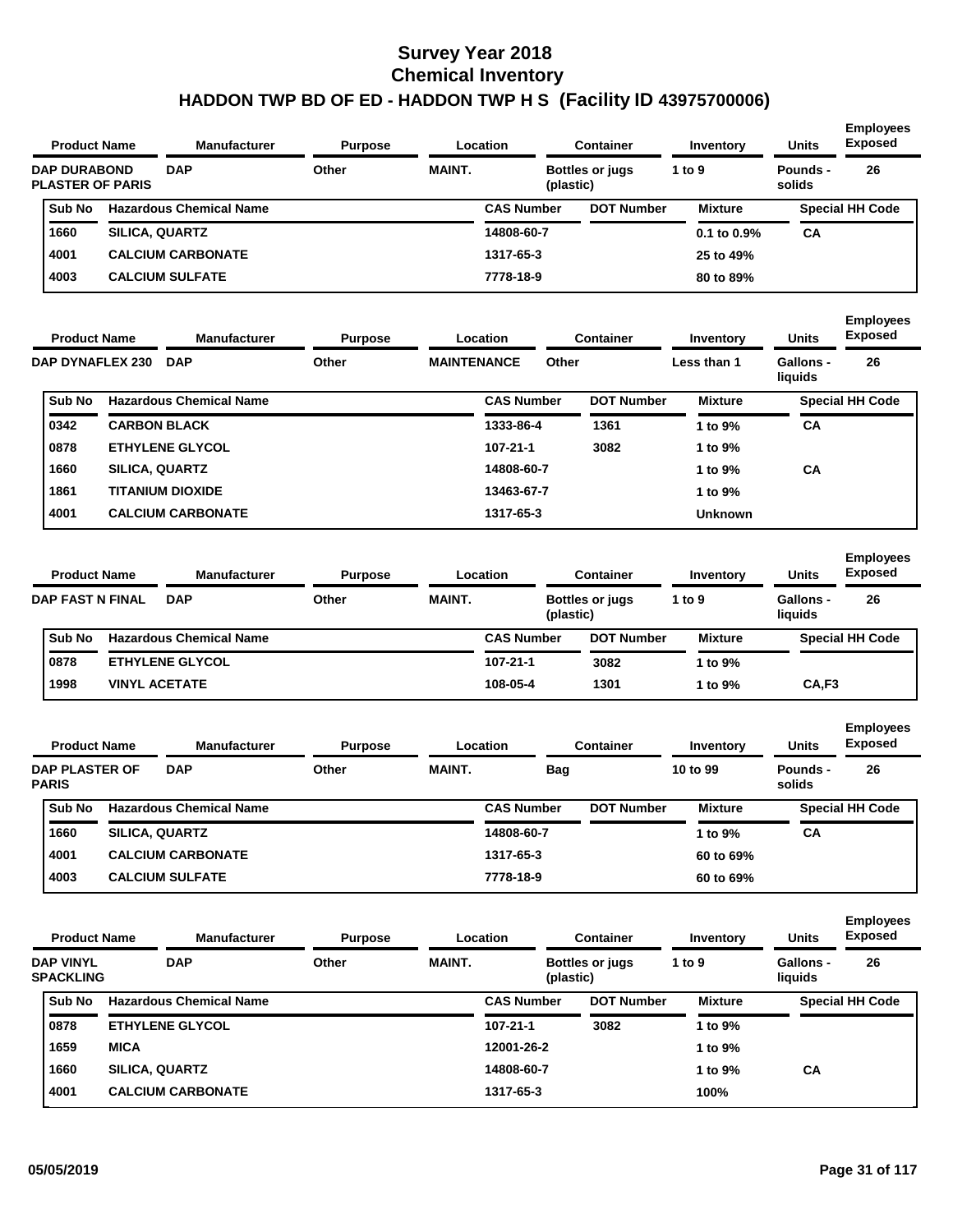| <b>Product Name</b>                                      |                  | <b>Manufacturer</b>            | <b>Purpose</b>                      |                  | Location          |     | <b>Container</b>                    | Inventory      | <b>Units</b>                | <b>Employees</b><br><b>Exposed</b> |
|----------------------------------------------------------|------------------|--------------------------------|-------------------------------------|------------------|-------------------|-----|-------------------------------------|----------------|-----------------------------|------------------------------------|
| <b>DAP WELDWOOD</b><br><b>CONTACT CEMENT</b>             |                  | <b>DAP</b>                     | <b>Adhesives</b>                    | <b>MAINT.</b>    |                   | Can |                                     | 1 to 9         | <b>Gallons -</b><br>liquids | 26                                 |
| Sub No                                                   |                  | <b>Hazardous Chemical Name</b> |                                     |                  | <b>CAS Number</b> |     | <b>DOT Number</b>                   | <b>Mixture</b> |                             | <b>Special HH Code</b>             |
| 0006                                                     | <b>ACETONE</b>   |                                |                                     |                  | 67-64-1           |     | 1090                                | 10 to 24%      | F3                          |                                    |
| 1340                                                     | n-HEXANE         |                                |                                     |                  | 110-54-3          |     | 1208                                | 1 to 9%        | F <sub>3</sub>              |                                    |
| 1866                                                     | <b>TOLUENE</b>   |                                |                                     |                  | 108-88-3          |     | 1294                                | 10 to 24%      | F <sub>3</sub> ,TE          |                                    |
| <b>Product Name</b>                                      |                  | <b>Manufacturer</b>            | <b>Purpose</b>                      |                  | Location          |     | Container                           | Inventory      | <b>Units</b>                | <b>Employees</b><br><b>Exposed</b> |
| <b>DAP WELDWOOD</b><br><b>RESORCINOL GLUE</b>            |                  | <b>DAP</b>                     | <b>Adhesives</b>                    | <b>MAINT.</b>    |                   | Can |                                     | Less than 1    | <b>Gallons -</b><br>liquids | 26                                 |
| Sub No                                                   |                  | <b>Hazardous Chemical Name</b> |                                     |                  | <b>CAS Number</b> |     | <b>DOT Number</b>                   | <b>Mixture</b> |                             | <b>Special HH Code</b>             |
| 0946                                                     |                  | <b>FORMALDEHYDE</b>            |                                     |                  | $50-00-0$         |     | 1198                                | 1 to 9%        |                             | CA,CO,F4,MU                        |
| 1454                                                     |                  | <b>PARAFORMALDEHYDE</b>        |                                     |                  | 30525-89-4        |     | 2213                                | <b>Unknown</b> |                             |                                    |
| 3227                                                     | <b>CELLULOSE</b> |                                |                                     |                  | 9004-34-6         |     |                                     | 25 to 49%      |                             |                                    |
| <b>Product Name</b>                                      |                  | <b>Manufacturer</b>            | <b>Purpose</b>                      |                  | Location          |     | <b>Container</b>                    | Inventory      | <b>Units</b>                | <b>Employees</b><br><b>Exposed</b> |
| <b>DARKET</b>                                            |                  | <b>MANTEK</b>                  | Other                               | <b>MAINT.</b>    |                   |     | Bottles or jugs<br>(plastic)        | 1 to 9         | <b>Gallons -</b><br>liquids | 26                                 |
| Sub No                                                   |                  | <b>Hazardous Chemical Name</b> |                                     |                  | <b>CAS Number</b> |     | <b>DOT Number</b>                   | <b>Mixture</b> |                             | <b>Special HH Code</b>             |
| 1012                                                     |                  | <b>HYDROGEN CHLORIDE</b>       |                                     |                  | 7647-01-0         |     | 1050                                | 25 to 49%      | CO                          |                                    |
| <b>Product Name</b>                                      |                  | <b>Manufacturer</b>            | <b>Purpose</b>                      |                  | Location          |     | <b>Container</b>                    | Inventory      | <b>Units</b>                | <b>Employees</b><br><b>Exposed</b> |
| <b>DAWN DIRECT</b><br><b>FOAM</b>                        |                  | <b>PROCTOR &amp; GAMBLE</b>    | Cleaning<br><b>Products-General</b> | <b>CUSTODIAL</b> |                   |     | <b>Bottles or jugs</b><br>(plastic) | Less than 1    | <b>Gallons -</b><br>liquids | 26                                 |
| Sub No                                                   |                  | <b>Hazardous Chemical Name</b> |                                     |                  | <b>CAS Number</b> |     | <b>DOT Number</b>                   | <b>Mixture</b> |                             | <b>Special HH Code</b>             |
| 0844                                                     |                  | <b>ETHYL ALCOHOL</b>           |                                     |                  | 64-17-5           |     | 1170                                | 10 to 24%      |                             | CA,F3,MU,TE                        |
| 3319                                                     | <b>GLYCERIN</b>  |                                |                                     |                  | $56 - 81 - 5$     |     |                                     | 1 to 9%        |                             |                                    |
| 3595                                                     |                  | <b>PROPYLENE GLYCOL</b>        |                                     |                  | 57-55-6           |     |                                     | 1 to 9%        |                             |                                    |
| <b>Product Name</b>                                      |                  | <b>Manufacturer</b>            | <b>Purpose</b>                      |                  | Location          |     | <b>Container</b>                    | Inventory      | <b>Units</b>                | <b>Employees</b><br><b>Exposed</b> |
| <b>DAWN PROF. DISH</b><br><b>DETERGENT</b>               |                  | <b>PROCTOR &amp; GAMBLE</b>    | Cleaning<br><b>Products-General</b> | <b>KITCHEN</b>   |                   |     | <b>Bottles or jugs</b><br>(plastic) | 1 to 9         | <b>Gallons -</b><br>liquids | 26                                 |
| Sub No                                                   |                  | <b>Hazardous Chemical Name</b> |                                     |                  | <b>CAS Number</b> |     | <b>DOT Number</b>                   | <b>Mixture</b> |                             | <b>Special HH Code</b>             |
| 0844                                                     |                  | <b>ETHYL ALCOHOL</b>           |                                     |                  | 64-17-5           |     | 1170                                | 1 to 9%        |                             | CA,F3,MU,TE                        |
| <b>Product Name</b>                                      |                  | <b>Manufacturer</b>            | <b>Purpose</b>                      |                  | Location          |     | <b>Container</b>                    | Inventory      | <b>Units</b>                | <b>Employees</b><br><b>Exposed</b> |
| <b>DAWN ULTRA</b><br><b>DISHWASHING</b><br><b>LIQUID</b> |                  | <b>PROCTOR &amp; GAMBLE</b>    | Cleaning<br><b>Products-General</b> | <b>KITCHEN</b>   |                   |     | <b>Bottles or jugs</b><br>(plastic) | Less than 1    | <b>Gallons -</b><br>liquids | 26                                 |
| Sub No                                                   |                  | <b>Hazardous Chemical Name</b> |                                     |                  | <b>CAS Number</b> |     | <b>DOT Number</b>                   | <b>Mixture</b> |                             | <b>Special HH Code</b>             |
| 0844                                                     |                  | <b>ETHYL ALCOHOL</b>           |                                     |                  | 64-17-5           |     | 1170                                | 1 to 9%        |                             | CA,F3,MU,TE                        |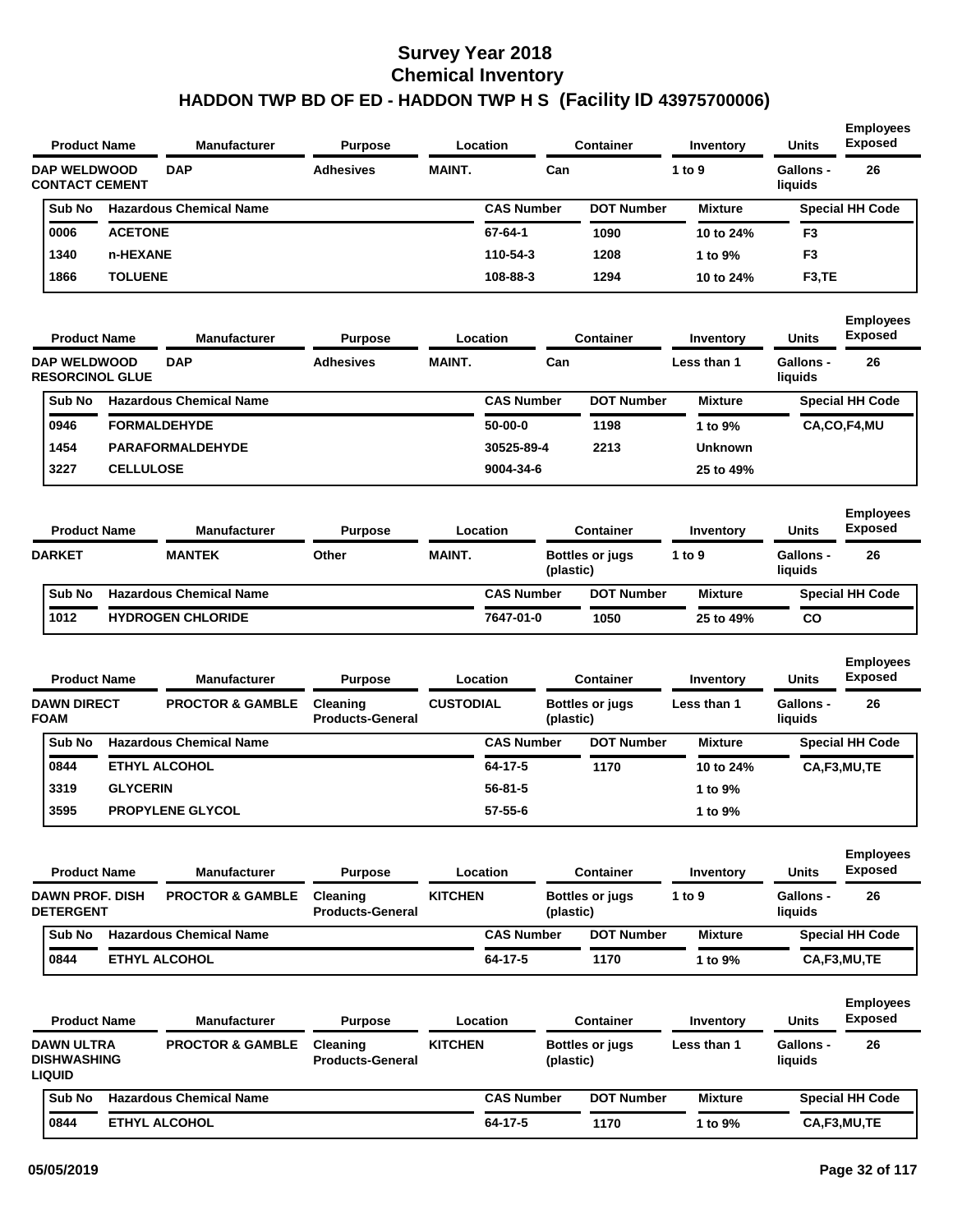| <b>Product Name</b>                         |                | <b>Manufacturer</b>              | <b>Purpose</b>                        | Location           |           | <b>Container</b>       | Inventory      | Units                       | <b>Employees</b><br><b>Exposed</b> |
|---------------------------------------------|----------------|----------------------------------|---------------------------------------|--------------------|-----------|------------------------|----------------|-----------------------------|------------------------------------|
| <b>DERMAGEL</b><br><b>SANITIZER</b>         |                | <b>INOPAK LTD.</b>               | <b>Medical</b><br><b>Disinfectant</b> | <b>THRU SCHOOL</b> | (plastic) | <b>Bottles or jugs</b> | 1 to 9         | <b>Gallons -</b><br>liquids | 26                                 |
| Sub No                                      |                | <b>Hazardous Chemical Name</b>   |                                       | <b>CAS Number</b>  |           | <b>DOT Number</b>      | <b>Mixture</b> |                             | <b>Special HH Code</b>             |
| 0844                                        |                | <b>ETHYL ALCOHOL</b>             |                                       | 64-17-5            |           | 1170                   | <b>Unknown</b> |                             | CA,F3,MU,TE                        |
| <b>Product Name</b>                         |                | <b>Manufacturer</b>              | Purpose                               | Location           |           | <b>Container</b>       | Inventory      | Units                       | <b>Employees</b><br><b>Exposed</b> |
| <b>DESIGN COLOUR</b><br><b>SANDED GROUT</b> |                | TEC (H.B. FULLER)                | Other                                 | <b>MAINTENANCE</b> | Bag       |                        | 10 to 99       | <b>Pounds -</b><br>solids   | 26                                 |
| Sub No                                      |                | <b>Hazardous Chemical Name</b>   |                                       | <b>CAS Number</b>  |           | <b>DOT Number</b>      | <b>Mixture</b> |                             | <b>Special HH Code</b>             |
| 1660                                        | SILICA, QUARTZ |                                  |                                       | 14808-60-7         |           |                        | <b>Unknown</b> | СA                          |                                    |
| 1661                                        |                | <b>SILICATE, PORTLAND CEMENT</b> |                                       | 65997-15-1         |           |                        | <b>Unknown</b> |                             |                                    |
| 1861                                        |                | <b>TITANIUM DIOXIDE</b>          |                                       | 13463-67-7         |           |                        | 1 to 9%        |                             |                                    |
| <b>Product Name</b>                         |                | <b>Manufacturer</b>              | <b>Purpose</b>                        | Location           |           | <b>Container</b>       | Inventory      | <b>Units</b>                | <b>Employees</b><br><b>Exposed</b> |
| DIESEL 911                                  |                | <b>POWER SERVICES</b><br>PROD.   | Other                                 | <b>MAINT.</b>      | (plastic) | <b>Bottles or jugs</b> | 1 to 9         | <b>Gallons -</b><br>liquids | 26                                 |
| Sub No                                      |                | <b>Hazardous Chemical Name</b>   |                                       | <b>CAS Number</b>  |           | <b>DOT Number</b>      | <b>Mixture</b> |                             | <b>Special HH Code</b>             |
| 2648                                        |                | <b>PETROLEUM DISTILLATES</b>     |                                       | 8002-05-9          |           | 1268                   | <b>Unknown</b> | F <sub>3</sub>              |                                    |
| <b>Product Name</b>                         |                | <b>Manufacturer</b>              | <b>Purpose</b>                        | Location           |           | <b>Container</b>       | Inventory      | Units                       | <b>Employees</b><br><b>Exposed</b> |
| <b>DIESEL FUEL</b>                          |                | <b>GENERIC</b>                   | Fuel                                  | <b>MAINT.</b>      | (plastic) | <b>Bottles or jugs</b> | 10 to 99       | <b>Gallons -</b><br>liquids | 26                                 |
| Sub No                                      |                | <b>Hazardous Chemical Name</b>   |                                       | <b>CAS Number</b>  |           | <b>DOT Number</b>      | <b>Mixture</b> |                             | <b>Special HH Code</b>             |
| 2444                                        |                | FUEL OILS (LIGHT)                |                                       |                    |           | 1202                   | 100%           |                             |                                    |
| <b>Product Name</b>                         |                | <b>Manufacturer</b>              | <b>Purpose</b>                        | Location           |           | <b>Container</b>       | Inventory      | Units                       | <b>Employees</b><br><b>Exposed</b> |
| <b>DIMETHYLGLYOXIM</b><br><b>E SOLUTION</b> |                | <b>GENERIC</b>                   | Laboratory<br>Chemical                | <b>SCIENCE</b>     | (glass)   | <b>Bottles or jugs</b> | Less than 1    | <b>Gallons -</b><br>liquids | 26                                 |
| Sub No                                      |                | <b>Hazardous Chemical Name</b>   |                                       | <b>CAS Number</b>  |           | <b>DOT Number</b>      | <b>Mixture</b> |                             | <b>Special HH Code</b>             |
| 0844                                        |                | ETHYL ALCOHOL                    |                                       | 64-17-5            |           | 1170                   | 90 to 99%      |                             | CA,F3,MU,TE                        |
| <b>Product Name</b>                         |                | <b>Manufacturer</b>              | <b>Purpose</b>                        | Location           |           | <b>Container</b>       | Inventory      | Units                       | <b>Employees</b><br><b>Exposed</b> |
| <b>DIPHENYLAMINE</b>                        |                | <b>GENERIC</b>                   | Laboratory                            | <b>SCIENCE</b>     |           | <b>Bottles or jugs</b> | Less than 1    | Pounds -                    | 26                                 |
|                                             |                |                                  | Chemical                              |                    | (glass)   |                        |                | solids                      |                                    |
| Sub No                                      |                | <b>Hazardous Chemical Name</b>   |                                       | <b>CAS Number</b>  |           | <b>DOT Number</b>      | <b>Mixture</b> |                             | <b>Special HH Code</b>             |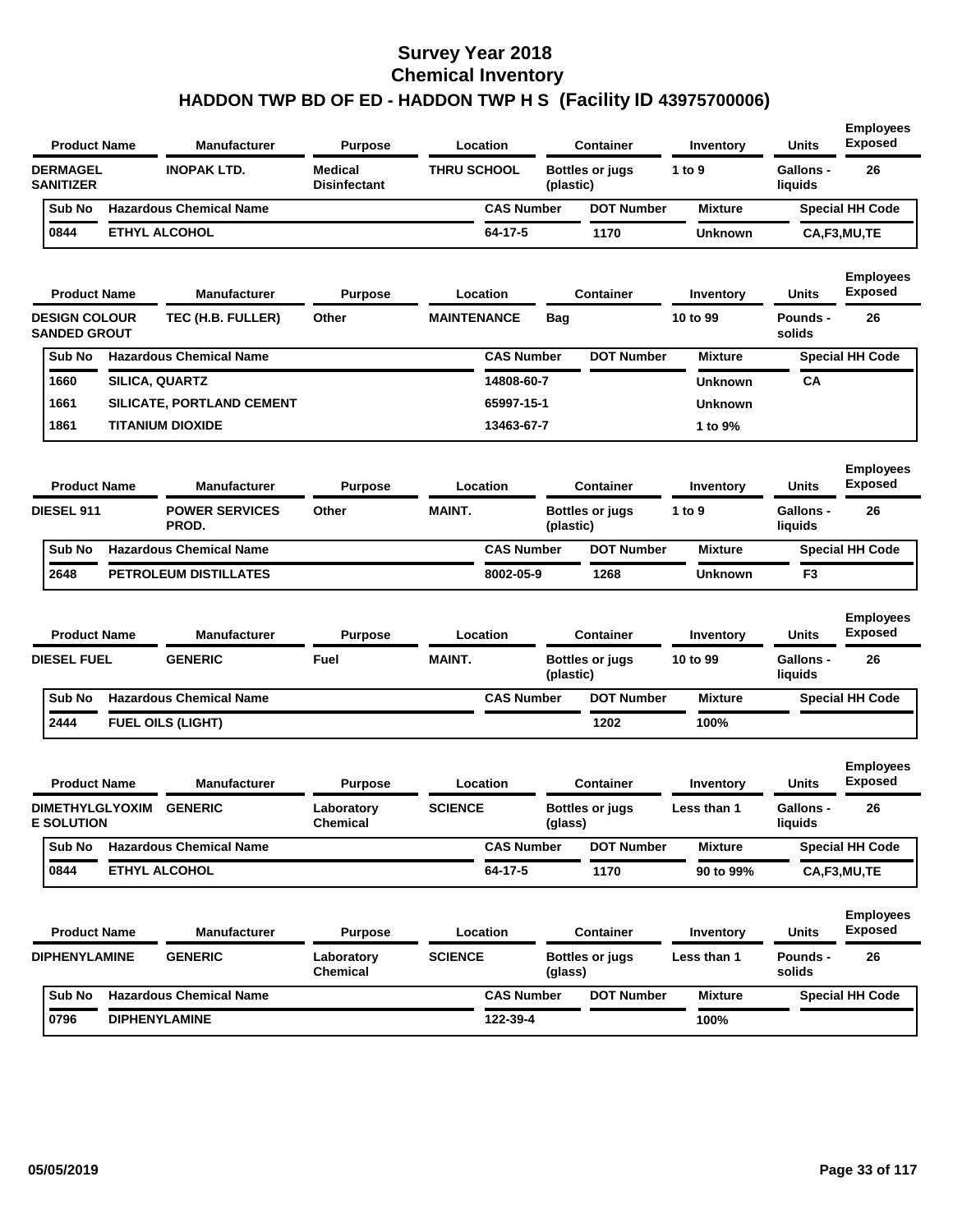| <b>Product Name</b>                                          | Manufacturer                                | <b>Purpose</b>                      |                  | Location          |           | <b>Container</b>                           | Inventory             | <b>Units</b>                | <b>Employees</b><br><b>Exposed</b>       |
|--------------------------------------------------------------|---------------------------------------------|-------------------------------------|------------------|-------------------|-----------|--------------------------------------------|-----------------------|-----------------------------|------------------------------------------|
| <b>DISINFECTANT</b><br><b>SPRAY PLUS</b>                     | <b>PRORESTORE</b><br><b>PRODUCTS</b>        | Cleaning<br><b>Products-General</b> | <b>GARAGE</b>    |                   | (plastic) | <b>Bottles or jugs</b>                     | 1 to 9                | <b>Gallons -</b><br>liquids | 26                                       |
| Sub No                                                       | <b>Hazardous Chemical Name</b>              |                                     |                  | <b>CAS Number</b> |           | <b>DOT Number</b>                          | <b>Mixture</b>        |                             | <b>Special HH Code</b>                   |
| 1076                                                         | <b>ISOPROPYL ALCOHOL</b>                    |                                     |                  | 67-63-0           |           | 1219                                       | 1 to 9%               | F3                          |                                          |
| 1439                                                         | <b>o-PHENYLPHENOL</b>                       |                                     |                  | $90 - 43 - 7$     |           |                                            | 1 to 9%               |                             |                                          |
| <b>Product Name</b><br><b>DOUBLE ACTION</b>                  | Manufacturer<br><b>HILLYARD</b>             | <b>Purpose</b><br>Cleaning          | <b>CUSTODIAL</b> | Location          |           | <b>Container</b><br><b>Bottles or jugs</b> | Inventory<br>10 to 99 | Units<br><b>Gallons -</b>   | <b>Employees</b><br><b>Exposed</b><br>26 |
|                                                              |                                             | <b>Products-General</b>             |                  |                   | (plastic) |                                            |                       | liquids                     |                                          |
| Sub No                                                       | <b>Hazardous Chemical Name</b>              |                                     |                  | <b>CAS Number</b> |           | <b>DOT Number</b>                          | <b>Mixture</b>        |                             | <b>Special HH Code</b>                   |
| 1076                                                         | <b>ISOPROPYL ALCOHOL</b>                    |                                     |                  | 67-63-0           |           | 1219                                       | <b>Unknown</b>        | F3                          |                                          |
| <b>Product Name</b>                                          | Manufacturer                                | <b>Purpose</b>                      |                  | Location          |           | <b>Container</b>                           | Inventory             | <b>Units</b>                | <b>Employees</b><br><b>Exposed</b>       |
| <b>DRI TAC PREM.</b><br><b>WOOD FLOOR</b><br><b>ADHESIVE</b> | <b>DRITAC</b>                               | <b>Adhesives</b>                    | <b>MAINT.</b>    |                   |           | <b>Plastic drum</b>                        | 1 to 9                | Gallons -<br>liquids        | 26                                       |
| Sub No                                                       | <b>Hazardous Chemical Name</b>              |                                     |                  | <b>CAS Number</b> |           | <b>DOT Number</b>                          | <b>Mixture</b>        |                             | <b>Special HH Code</b>                   |
| 1736                                                         | <b>STODDARD SOLVENT</b>                     |                                     |                  | 8052-41-3         |           | 1268                                       | 10 to 24%             |                             |                                          |
| 4140                                                         | METHYLENE DIPHENYL DIISOCYANATE (POLYMERIC) |                                     |                  | 9016-87-9         |           |                                            | 10 to 24%             |                             |                                          |
| <b>Product Name</b>                                          | Manufacturer                                | <b>Purpose</b>                      |                  | Location          |           | <b>Container</b>                           | Inventory             | <b>Units</b>                | <b>Employees</b><br><b>Exposed</b>       |
| <b>DRYLOK FAST</b><br><b>PLUG</b>                            | <b>UGL</b>                                  | Other                               | <b>MAINT.</b>    |                   | (plastic) | <b>Bottles or jugs</b>                     | 1 to 9                | Pounds -<br>solids          | 26                                       |
| Sub No                                                       | <b>Hazardous Chemical Name</b>              |                                     |                  | <b>CAS Number</b> |           | <b>DOT Number</b>                          | <b>Mixture</b>        |                             | <b>Special HH Code</b>                   |
| 0322                                                         | <b>CALCIUM HYDROXIDE</b>                    |                                     |                  | 1305-62-0         |           |                                            | 1 to 9%               |                             |                                          |
| 1660                                                         | <b>SILICA, QUARTZ</b>                       |                                     |                  | 14808-60-7        |           |                                            | 25 to 49%             | CA                          |                                          |
| <b>Product Name</b>                                          | Manufacturer                                | <b>Purpose</b>                      |                  | Location          |           | <b>Container</b>                           | Inventory             | <b>Units</b>                | <b>Employees</b><br><b>Exposed</b>       |
| <b>THINNER</b>                                               | DUPLICOLOR PAINT DUPLICOLOR                 | Degreaser/Solve<br>nt/Parts Cleaner | <b>AUTO SHOP</b> |                   | Can       |                                            | Less than 1           | <b>Gallons -</b><br>liquids | 26                                       |
| Sub No                                                       | <b>Hazardous Chemical Name</b>              |                                     |                  | <b>CAS Number</b> |           | <b>DOT Number</b>                          | <b>Mixture</b>        |                             | <b>Special HH Code</b>                   |
| 2716                                                         | <b>PSEUDOCUMENE</b>                         |                                     |                  | $95 - 63 - 6$     |           | 2325                                       | 1 to 9%               |                             |                                          |
| <b>Product Name</b><br><b>DURABOND D-731</b>                 | Manufacturer<br><b>BOSTICK-FINDLEY</b>      | <b>Purpose</b><br><b>Adhesives</b>  | <b>MAINT.</b>    | <b>Location</b>   |           | <b>Container</b><br><b>Bottles or jugs</b> | Inventory<br>1 to $9$ | Units<br>Gallons -          | <b>Employees</b><br><b>Exposed</b><br>26 |
| <b>ADHESIVE</b>                                              |                                             |                                     |                  |                   | (plastic) |                                            |                       | liquids                     |                                          |
| Sub No                                                       | <b>Hazardous Chemical Name</b>              |                                     |                  | <b>CAS Number</b> |           | <b>DOT Number</b>                          | <b>Mixture</b>        |                             | <b>Special HH Code</b>                   |
| 0001                                                         | <b>ACETALDEHYDE</b>                         |                                     |                  | 75-07-0           |           | 1089                                       | <b>Unknown</b>        |                             | CA,F4,MU,TE                              |
| 0843                                                         | <b>ETHYL ACRYLATE</b>                       |                                     |                  | 140-88-5          |           | 1917                                       | <b>Unknown</b>        | CA, F3                      |                                          |

**107-21-1 8052-41-3** **3082 1268**

**0878 1736** **ETHYLENE GLYCOL STODDARD SOLVENT** **1 to 9% 1 to 9%**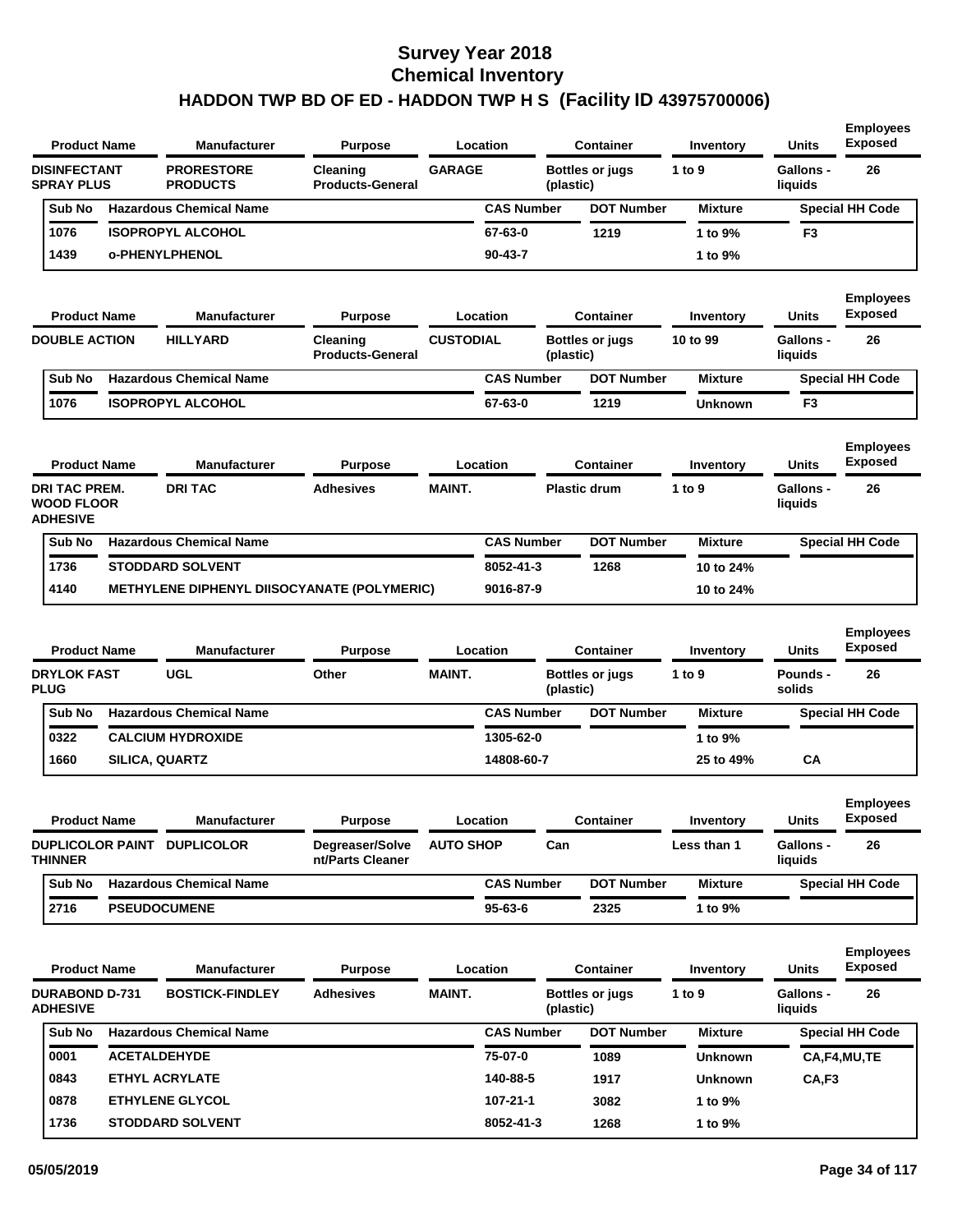| <b>Product Name</b>                                       |  | <b>Manufacturer</b>                   | <b>Purpose</b>                           |                  | Location          |           | <b>Container</b>       | Inventory          | <b>Units</b>         | <b>Employees</b><br><b>Exposed</b> |
|-----------------------------------------------------------|--|---------------------------------------|------------------------------------------|------------------|-------------------|-----------|------------------------|--------------------|----------------------|------------------------------------|
| <b>DURHAM'S ROCK</b><br><b>HARD WATER</b><br><b>PUTTY</b> |  |                                       | <b>MAINT.</b><br>DONALD DURHAM CO. Other |                  | Can               |           | 10 to 99               | Pounds -<br>solids | 26                   |                                    |
| Sub No                                                    |  | <b>Hazardous Chemical Name</b>        |                                          |                  | <b>CAS Number</b> |           | <b>DOT Number</b>      | <b>Mixture</b>     |                      | <b>Special HH Code</b>             |
| 1660                                                      |  | SILICA, QUARTZ                        |                                          |                  | 14808-60-7        |           |                        | 0.1 to 0.9%        | СA                   |                                    |
| 1773                                                      |  | TALC (NOT CONTAINING ASBESTOS FIBERS) |                                          |                  | 14807-96-6        |           |                        | <b>Unknown</b>     |                      |                                    |
| 4024                                                      |  | <b>PLASTER OF PARIS</b>               |                                          |                  | 26499-65-0        |           |                        | <b>Unknown</b>     |                      |                                    |
| <b>Product Name</b>                                       |  | <b>Manufacturer</b>                   | <b>Purpose</b>                           |                  | Location          |           | <b>Container</b>       | Inventory          | Units                | <b>Employees</b><br><b>Exposed</b> |
| <b>DUST MOP DUST</b><br><b>CLOTH TREATMENT</b>            |  | <b>SPARTAN</b>                        | Cleaning<br><b>Products-General</b>      | <b>CUSTODIAL</b> |                   | (plastic) | <b>Bottles or jugs</b> | 10 to 99           | Gallons -<br>liquids | 26                                 |
| Sub No                                                    |  | <b>Hazardous Chemical Name</b>        |                                          |                  | <b>CAS Number</b> |           | <b>DOT Number</b>      | <b>Mixture</b>     |                      | <b>Special HH Code</b>             |
| 0878                                                      |  | <b>ETHYLENE GLYCOL</b>                |                                          |                  | 107-21-1          |           | 3082                   | 1 to 9%            |                      |                                    |
| 2648                                                      |  | PETROLEUM DISTILLATES                 |                                          |                  | 8002-05-9         |           | 1268                   | 1 to 9%            | F <sub>3</sub>       |                                    |
| <b>Product Name</b>                                       |  | <b>Manufacturer</b>                   | <b>Purpose</b>                           |                  | Location          |           | <b>Container</b>       | Inventory          | Units                | <b>Employees</b><br><b>Exposed</b> |
| <b>DUST OFF</b><br><b>MONITOR WIPES</b>                   |  | <b>FALCON SAFETY</b>                  | Cleaning<br><b>Products-General</b>      | <b>CUSTODIAL</b> |                   | (plastic) | Bottles or jugs        | 1 to 9             | Pounds -<br>solids   | 26                                 |
| Sub No                                                    |  | <b>Hazardous Chemical Name</b>        |                                          |                  | <b>CAS Number</b> |           | <b>DOT Number</b>      | <b>Mixture</b>     |                      | <b>Special HH Code</b>             |
| 1076                                                      |  | <b>ISOPROPYL ALCOHOL</b>              |                                          |                  | 67-63-0           |           | 1219                   | 1 to 9%            | F <sub>3</sub>       |                                    |
| <b>Product Name</b>                                       |  | <b>Manufacturer</b>                   | <b>Purpose</b>                           |                  | Location          |           | <b>Container</b>       | Inventory          | Units                | <b>Employees</b><br><b>Exposed</b> |
| <b>DUST OFF XL</b>                                        |  | <b>FALCON SAFETY</b>                  | Cleaning<br><b>Products-General</b>      | <b>CUSTODIAL</b> |                   | Can       |                        | 1 to 9             | Pounds -<br>solids   | 26                                 |
| Sub No                                                    |  | <b>Hazardous Chemical Name</b>        |                                          |                  | <b>CAS Number</b> |           | <b>DOT Number</b>      | <b>Mixture</b>     |                      | <b>Special HH Code</b>             |
| 0715                                                      |  | 1,1-DIFLUOROETHANE                    |                                          |                  | 75-37-6           |           | 1030                   | 100%               | F4                   |                                    |
| <b>Product Name</b>                                       |  | <b>Manufacturer</b>                   | <b>Purpose</b>                           |                  | Location          |           | <b>Container</b>       | Inventory          | <b>Units</b>         | <b>Employees</b><br><b>Exposed</b> |
| <b>DUSTER 05185</b>                                       |  | <b>CRC</b>                            | Cleaning<br><b>Products-General</b>      | <b>CUSTODIAL</b> |                   | Can       |                        | 1 to $9$           | Pounds -<br>solids   | 26                                 |
| Sub No                                                    |  | <b>Hazardous Chemical Name</b>        |                                          |                  | <b>CAS Number</b> |           | <b>DOT Number</b>      | <b>Mixture</b>     |                      | <b>Special HH Code</b>             |
| 0715                                                      |  | 1,1-DIFLUOROETHANE                    |                                          |                  | 75-37-6           |           | 1030                   | 90 to 99%          | F4                   |                                    |
| <b>Product Name</b>                                       |  | <b>Manufacturer</b>                   | <b>Purpose</b>                           |                  | Location          |           | <b>Container</b>       | Inventory          | Units                | <b>Employees</b><br><b>Exposed</b> |
| <b>E-Z PAINT THINNER</b>                                  |  | <b>EE ZIMMERMAN</b>                   | Other                                    | MAINT.           |                   | Can       |                        | 1 to 9             | Gallons -<br>liquids | 26                                 |
| Sub No                                                    |  | <b>Hazardous Chemical Name</b>        |                                          |                  | <b>CAS Number</b> |           | <b>DOT Number</b>      | <b>Mixture</b>     |                      | <b>Special HH Code</b>             |
| 1736                                                      |  | <b>STODDARD SOLVENT</b>               |                                          |                  | 8052-41-3         |           | 1268                   | 100%               |                      |                                    |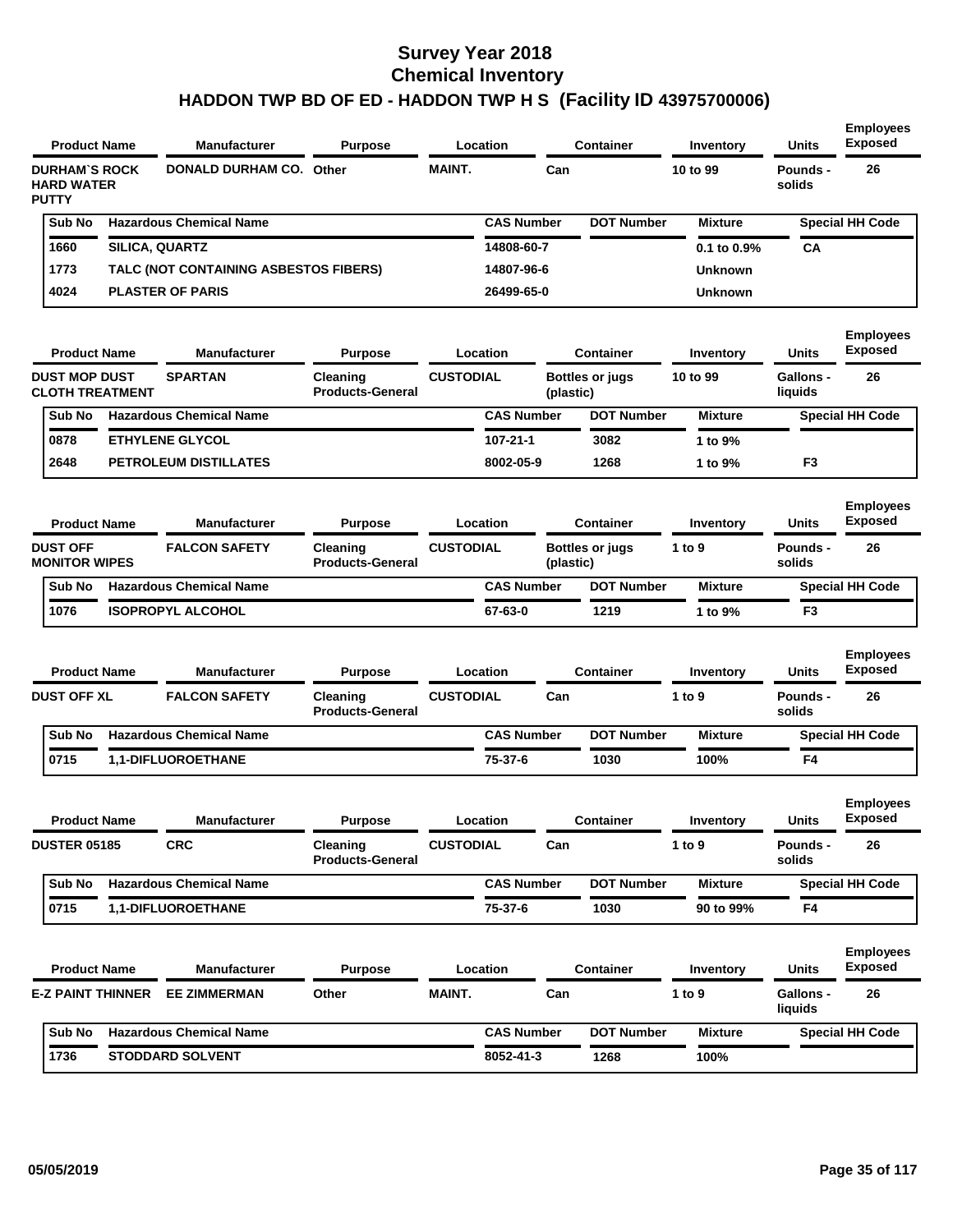|                                                                | <b>Product Name</b> | <b>Manufacturer</b>                                                                                                                   | <b>Purpose</b>                              |                    | Location          |                    | <b>Container</b>       | Inventory           | Units                     | <b>Employees</b><br><b>Exposed</b> |
|----------------------------------------------------------------|---------------------|---------------------------------------------------------------------------------------------------------------------------------------|---------------------------------------------|--------------------|-------------------|--------------------|------------------------|---------------------|---------------------------|------------------------------------|
| <b>E-Z POUR</b><br><b>NEUTRRALIZER</b><br><b>SPILL CONTROL</b> |                     | <b>SCIENCE</b><br><b>GENERIC, SCIENTIFIC</b><br>Laboratory<br><b>Bottles or jugs</b><br><b>Chemical</b><br>(FOR LAB USE)<br>(plastic) |                                             |                    | 10 to 99          | Pounds -<br>solids | 26                     |                     |                           |                                    |
| Sub No                                                         |                     | <b>Hazardous Chemical Name</b>                                                                                                        |                                             |                    | <b>CAS Number</b> |                    | <b>DOT Number</b>      | <b>Mixture</b>      |                           | <b>Special HH Code</b>             |
| 0322                                                           |                     | <b>CALCIUM HYDROXIDE</b>                                                                                                              |                                             |                    | 1305-62-0         |                    |                        | 50 to 59%           |                           |                                    |
|                                                                | <b>Product Name</b> | <b>Manufacturer</b>                                                                                                                   | <b>Purpose</b>                              |                    | Location          |                    | <b>Container</b>       | Inventory           | Units                     | <b>Employees</b><br><b>Exposed</b> |
| <b>E-Z POUR SAND</b><br><b>SPILL CONTROL</b>                   |                     | <b>GENERIC, SCIENTIFIC</b><br>(FOR LAB USE)                                                                                           | Laboratory<br>Chemical                      | <b>SCIENCE</b>     |                   | (plastic)          | <b>Bottles or jugs</b> | 10 to 99            | <b>Pounds -</b><br>solids | 26                                 |
| Sub No                                                         |                     | <b>Hazardous Chemical Name</b>                                                                                                        |                                             |                    | <b>CAS Number</b> |                    | <b>DOT Number</b>      | <b>Mixture</b>      |                           | <b>Special HH Code</b>             |
| 1660                                                           |                     | <b>SILICA, QUARTZ</b>                                                                                                                 |                                             |                    | 14808-60-7        |                    |                        | 100%                | CА                        |                                    |
|                                                                | <b>Product Name</b> | <b>Manufacturer</b>                                                                                                                   | <b>Purpose</b>                              |                    | Location          |                    | <b>Container</b>       | Inventory           | Units                     | <b>Employees</b><br><b>Exposed</b> |
| <b>EASY OFF HEAVY</b><br><b>DUTY OVEN</b><br><b>CLEANER</b>    |                     | <b>RECKITT BENCKISER</b>                                                                                                              | Cleaning<br><b>Products-General</b>         | <b>KITCHEN</b>     |                   | Can                |                        | Less than 1         | <b>Pounds -</b><br>solids | 26                                 |
| Sub No                                                         |                     | <b>Hazardous Chemical Name</b>                                                                                                        |                                             |                    | <b>CAS Number</b> |                    | <b>DOT Number</b>      | <b>Mixture</b>      |                           | <b>Special HH Code</b>             |
| 0273                                                           | <b>BUTANE</b>       |                                                                                                                                       |                                             |                    | 106-97-8          |                    | 1011                   | 1 to 9%             | F4                        |                                    |
| 0835                                                           |                     | <b>ETHANOLAMINE</b>                                                                                                                   |                                             |                    | 141-43-5          |                    | 2491                   | 1 to 9%             | CO                        |                                    |
| 1706                                                           |                     | <b>SODIUM HYDROXIDE</b>                                                                                                               |                                             |                    | 1310-73-2         |                    | 1823                   | 1 to 9%             | CO                        |                                    |
|                                                                | <b>Product Name</b> | <b>Manufacturer</b>                                                                                                                   | <b>Purpose</b>                              |                    | Location          |                    | <b>Container</b>       | Inventory           | Units                     | <b>Employees</b><br><b>Exposed</b> |
| ECHO PREM. 501                                                 |                     | <b>CALUMET PKG.</b>                                                                                                                   | <b>Motor Oil</b>                            | <b>MAINTENANCE</b> |                   | (plastic)          | <b>Bottles or jugs</b> | Less than 1         | Gallons -<br>liquids      | 26                                 |
| Sub No                                                         |                     | <b>Hazardous Chemical Name</b>                                                                                                        |                                             |                    | <b>CAS Number</b> |                    | <b>DOT Number</b>      | <b>Mixture</b>      |                           | <b>Special HH Code</b>             |
| 2651                                                           | <b>MOTOR OIL</b>    |                                                                                                                                       |                                             |                    |                   |                    | 1270                   | 100%                |                           |                                    |
|                                                                |                     |                                                                                                                                       |                                             |                    |                   |                    |                        |                     |                           | <b>Employees</b><br><b>Exposed</b> |
| <b>ECOPCO JET</b>                                              | <b>Product Name</b> | <b>Manufacturer</b><br>PRENTISS INC.                                                                                                  | <b>Purpose</b><br>Pesticide/Insectic MAINT. |                    | Location          | Can                | <b>Container</b>       | Inventory<br>1 to 9 | Units<br>Pounds -         | 26                                 |
| <b>INSECTICIDE</b>                                             |                     |                                                                                                                                       | ide                                         |                    |                   |                    |                        |                     | solids                    |                                    |
| Sub No                                                         |                     | <b>Hazardous Chemical Name</b>                                                                                                        |                                             |                    | <b>CAS Number</b> |                    | <b>DOT Number</b>      | <b>Mixture</b>      |                           | <b>Special HH Code</b>             |
| 0343                                                           |                     | <b>CARBON DIOXIDE</b>                                                                                                                 |                                             |                    | 124-38-9          |                    | 1013                   | 1 to 9%             |                           |                                    |
|                                                                | <b>Product Name</b> | <b>Manufacturer</b>                                                                                                                   | <b>Purpose</b>                              |                    | Location          |                    | <b>Container</b>       | Inventory           | <b>Units</b>              | <b>Employees</b><br><b>Exposed</b> |
| <b>ELECTRICAL</b><br><b>GRADE SILICONE</b><br>02094            |                     | <b>CRC</b>                                                                                                                            | Other                                       | <b>MAINT.</b>      |                   | Can                |                        | Less than 1         | <b>Pounds -</b><br>solids | 26                                 |
|                                                                |                     | <b>Hazardous Chemical Name</b>                                                                                                        |                                             |                    | <b>CAS Number</b> |                    | <b>DOT Number</b>      | <b>Mixture</b>      |                           | <b>Special HH Code</b>             |
| Sub No                                                         |                     |                                                                                                                                       |                                             |                    |                   |                    |                        |                     |                           |                                    |
| 0744                                                           |                     | 2,3-DIMETHYLBUTANE                                                                                                                    |                                             |                    | 79-29-8           |                    | 2457                   | <b>Unknown</b>      | F <sub>3</sub>            |                                    |
| 1335                                                           | <b>NEOHEXANE</b>    |                                                                                                                                       |                                             |                    | 75-83-2           |                    | 1208                   | <b>Unknown</b>      | F <sub>3</sub>            |                                    |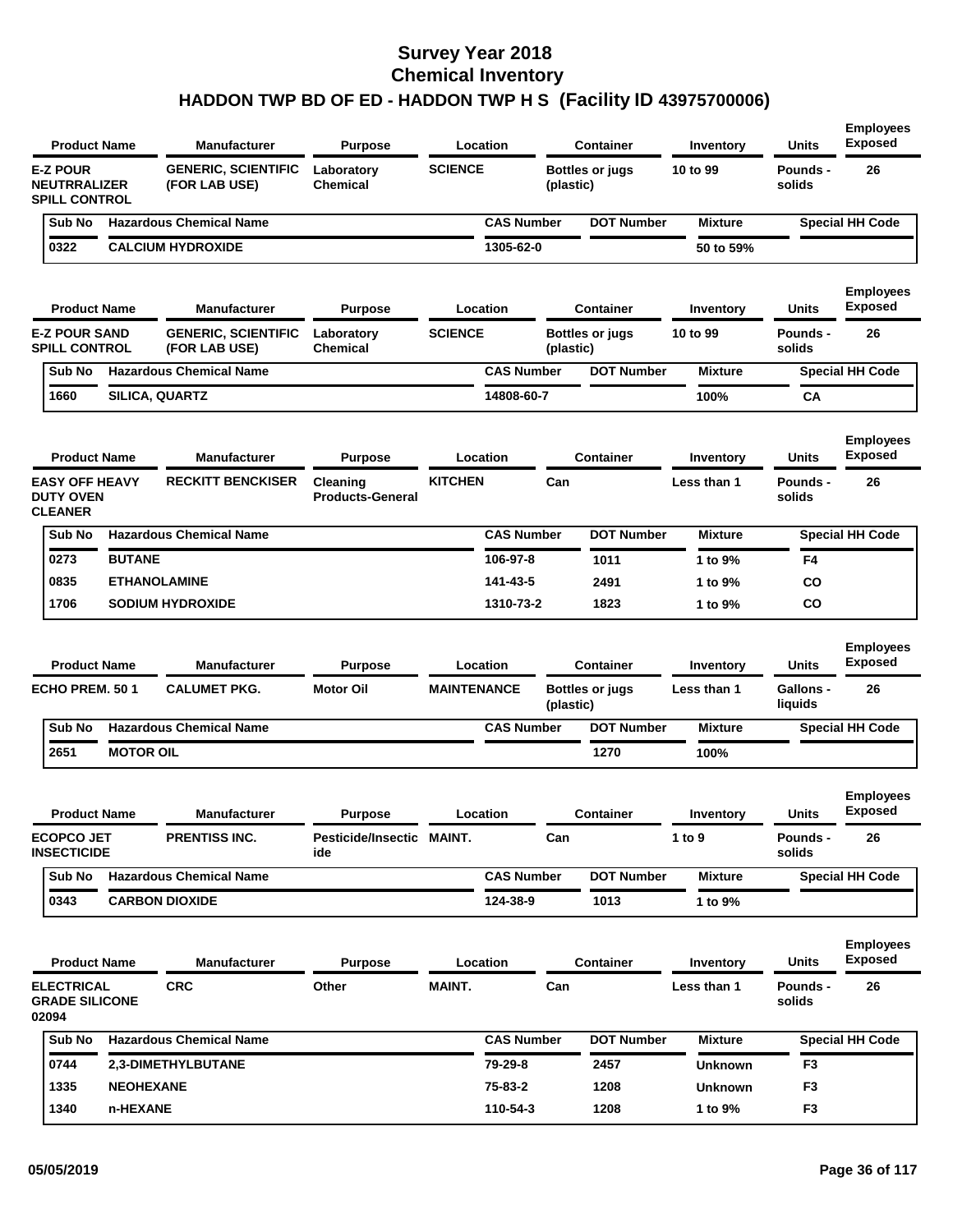| <b>Product Name</b>                                            | <b>Manufacturer</b>                  | <b>Purpose</b>                      |                  | Location          |           | <b>Container</b>       | Inventory                | <b>Units</b>                | <b>Employees</b><br><b>Exposed</b>       |
|----------------------------------------------------------------|--------------------------------------|-------------------------------------|------------------|-------------------|-----------|------------------------|--------------------------|-----------------------------|------------------------------------------|
| <b>ELECTRO-TOUCH</b><br><b>HYDRAULIC FLUID</b>                 | <b>MEYER</b>                         | <b>Hydrolic Fluid</b>               | <b>MAINT.</b>    |                   | (plastic) | <b>Bottles or jugs</b> | Less than 1              | Gallons -<br>liquids        | 26                                       |
| Sub No                                                         | <b>Hazardous Chemical Name</b>       |                                     |                  | <b>CAS Number</b> |           | <b>DOT Number</b>      | <b>Mixture</b>           |                             | <b>Special HH Code</b>                   |
| 1437                                                           | <b>MINERAL OIL (HIGHLY REFINED)</b>  |                                     |                  | 8012-95-1         |           |                        | Unknown                  |                             |                                          |
| <b>Product Name</b>                                            | <b>Manufacturer</b>                  | <b>Purpose</b>                      |                  | Location          |           | Container              | Inventory                | Units                       | <b>Employees</b><br><b>Exposed</b>       |
| <b>ELITE SERIES</b><br><b>BASEBOARD WAX</b><br><b>STRIPPER</b> | <b>MD ELITE</b>                      | Cleaning<br><b>Products-General</b> | <b>CUSTODIAL</b> |                   | Can       |                        | 10 to 99                 | Pounds -<br>solids          | 26                                       |
| Sub No                                                         | <b>Hazardous Chemical Name</b>       |                                     |                  | <b>CAS Number</b> |           | <b>DOT Number</b>      | <b>Mixture</b>           |                             | <b>Special HH Code</b>                   |
| 0275                                                           | <b>2-BUTOXY ETHANOL</b>              |                                     |                  | 111-76-2          |           | 2369                   | Unknown                  | CA                          |                                          |
| <b>Product Name</b><br><b>ELMER'S EPOXY</b>                    | <b>Manufacturer</b><br><b>BORDEN</b> | <b>Purpose</b><br>Other             | <b>MAINT.</b>    | Location          | Other     | <b>Container</b>       | Inventory<br>Less than 1 | Units<br>Gallons -          | <b>Employees</b><br><b>Exposed</b><br>26 |
| <b>HARDENER PART 2</b>                                         |                                      |                                     |                  |                   |           |                        |                          | liquids                     |                                          |
| Sub No                                                         | <b>Hazardous Chemical Name</b>       |                                     |                  | <b>CAS Number</b> |           | <b>DOT Number</b>      | <b>Mixture</b>           |                             | <b>Special HH Code</b>                   |
| 1660                                                           | SILICA, QUARTZ                       |                                     |                  | 14808-60-7        |           |                        | $0.1$ to $0.9\%$         | CA                          |                                          |
| 1816                                                           | <b>TETRAETHYLENEPENTAMINE</b>        |                                     |                  | 112-57-2          |           | 2320                   | 1 to 9%                  | CO                          |                                          |
| 4001                                                           | <b>CALCIUM CARBONATE</b>             |                                     |                  | 1317-65-3         |           |                        | 70 to 79%                |                             |                                          |
| <b>Product Name</b>                                            | <b>Manufacturer</b>                  | <b>Purpose</b>                      |                  | Location          |           | <b>Container</b>       | Inventory                | <b>Units</b>                | <b>Employees</b><br><b>Exposed</b>       |
| <b>ELMER'S EPOXY</b><br><b>RESIN PART 1</b>                    | <b>BORDEN</b>                        | Other                               | <b>MAINT.</b>    |                   | Other     |                        | Less than 1              | <b>Gallons -</b><br>liquids | 26                                       |
| Sub No                                                         | <b>Hazardous Chemical Name</b>       |                                     |                  | <b>CAS Number</b> |           | <b>DOT Number</b>      | <b>Mixture</b>           |                             | <b>Special HH Code</b>                   |
|                                                                | $0.0001$ $0.0007$                    |                                     |                  |                   |           |                        |                          |                             |                                          |

| 1660 | <b>SILICA, QUARTZ</b>    | 14808-60-7 |      | $0.1$ to $0.9\%$ | CA               |
|------|--------------------------|------------|------|------------------|------------------|
| 3125 | <b>SILICON</b>           | 7440-21-3  | 1346 | 10 to 24%        | F <sub>3</sub>   |
| 4001 | <b>CALCIUM CARBONATE</b> | 1317-65-3  |      | 50 to 59%        |                  |
|      |                          |            |      |                  | <b>Employees</b> |

| <b>Product Name</b>                                             |                  | <b>Manufacturer</b>            | <b>Purpose</b>   |            | Location          | <b>Container</b>  | Inventory      | <b>Units</b>       | <b>Exposed</b>         |
|-----------------------------------------------------------------|------------------|--------------------------------|------------------|------------|-------------------|-------------------|----------------|--------------------|------------------------|
| <b>ELMER'S MULTI</b><br><b>PURPOSE SPRAY</b><br><b>ADHESIVE</b> |                  | <b>BORDEN</b>                  | <b>Adhesives</b> | <b>ART</b> | Can               |                   | Less than 1    | Pounds -<br>solids | 26                     |
| Sub No                                                          |                  | <b>Hazardous Chemical Name</b> |                  |            | <b>CAS Number</b> | <b>DOT Number</b> | <b>Mixture</b> |                    | <b>Special HH Code</b> |
| 0006                                                            | <b>ACETONE</b>   |                                |                  |            | 67-64-1           | 1090              | 10 to 24%      | F <sub>3</sub>     |                        |
| 0273                                                            | <b>BUTANE</b>    |                                |                  |            | 106-97-8          | 1011              | 10 to 24%      | F <sub>4</sub>     |                        |
| 0744                                                            |                  | 2.3-DIMETHYLBUTANE             |                  |            | 79-29-8           | 2457              | 10 to 24%      | F <sub>3</sub>     |                        |
| 0758                                                            |                  | <b>DIMETHYL ETHER</b>          |                  |            | 115-10-6          | 1033              | 10 to 24%      | F <sub>4</sub>     |                        |
| 1285                                                            |                  | 2-METHYLPENTANE                |                  |            | 107-83-5          | 1993              | 10 to 24%      | F <sub>3</sub>     |                        |
| 1335                                                            | <b>NEOHEXANE</b> |                                |                  |            | 75-83-2           | 1208              | 10 to 24%      | F <sub>3</sub>     |                        |
| 1594                                                            | <b>PROPANE</b>   |                                |                  |            | 74-98-6           | 1978              | 10 to 24%      | F4                 |                        |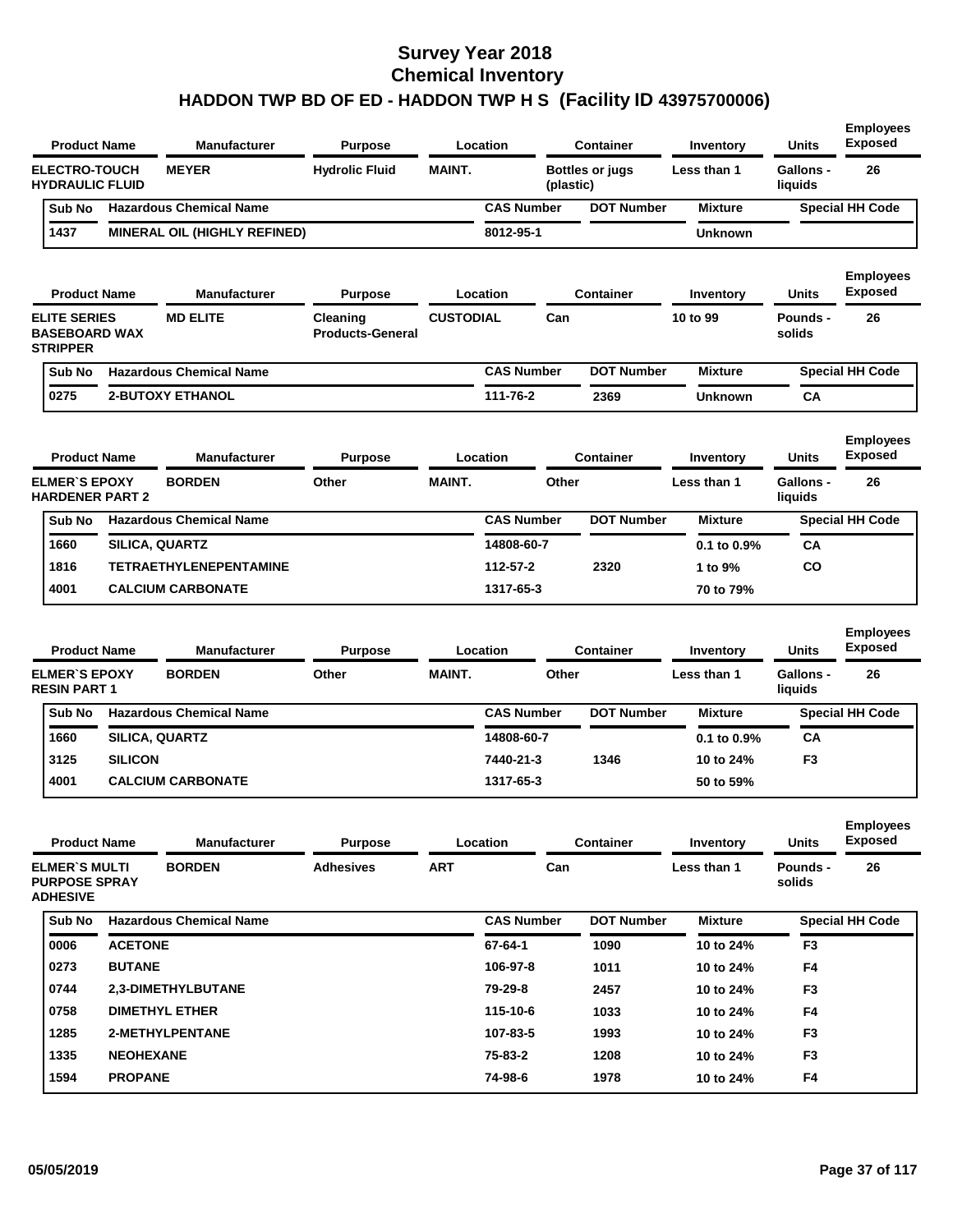|                                                             | <b>Product Name</b> | <b>Manufacturer</b>                       | <b>Purpose</b>                      |                  | Location          |           | <b>Container</b>       | Inventory      | <b>Units</b>                | <b>Exposed</b>                     |
|-------------------------------------------------------------|---------------------|-------------------------------------------|-------------------------------------|------------------|-------------------|-----------|------------------------|----------------|-----------------------------|------------------------------------|
| <b>ELMER'S NO</b><br><b>WRINKLE RUBBER</b><br><b>CEMENT</b> |                     | <b>BORDEN</b>                             | Adhesives                           | <b>ART</b>       |                   | Can       |                        | Less than 1    | <b>Gallons -</b><br>liquids | 26                                 |
| Sub No                                                      |                     | <b>Hazardous Chemical Name</b>            |                                     |                  | <b>CAS Number</b> |           | <b>DOT Number</b>      | <b>Mixture</b> |                             | <b>Special HH Code</b>             |
| 1076                                                        |                     | <b>ISOPROPYL ALCOHOL</b>                  |                                     |                  | 67-63-0           |           | 1219                   | 1 to 9%        | F <sub>3</sub>              |                                    |
| 1339                                                        | n-HEPTANE           |                                           |                                     |                  | 142-82-5          |           | 1206                   | 70 to 79%      | F3                          |                                    |
| <b>Product Name</b>                                         |                     | <b>Manufacturer</b>                       | <b>Purpose</b>                      |                  | Location          |           | <b>Container</b>       | Inventory      | Units                       | <b>Employees</b><br><b>Exposed</b> |
| <b>EOSIN Y SOLUTION</b>                                     |                     | <b>GENERIC</b>                            | Laboratory<br><b>Chemical</b>       | <b>SCIENCE</b>   |                   | (plastic) | <b>Bottles or jugs</b> | Less than 1    | <b>Gallons -</b><br>liquids | 26                                 |
| Sub No                                                      |                     | <b>Hazardous Chemical Name</b>            |                                     |                  | <b>CAS Number</b> |           | <b>DOT Number</b>      | <b>Mixture</b> |                             | <b>Special HH Code</b>             |
| 0844                                                        |                     | <b>ETHYL ALCOHOL</b>                      |                                     |                  | 64-17-5           |           | 1170                   | 90 to 99%      |                             | CA,F3,MU,TE                        |
| <b>Product Name</b>                                         |                     | <b>Manufacturer</b>                       | <b>Purpose</b>                      |                  | Location          |           | <b>Container</b>       | Inventory      | Units                       | <b>Employees</b><br><b>Exposed</b> |
| <b>ERA LIQUID</b><br><b>DETERGENT</b>                       |                     | <b>PROCTOR &amp; GAMBLE</b>               | Cleaning<br><b>Products-General</b> | <b>CUSTODIAL</b> |                   | (plastic) | <b>Bottles or jugs</b> | Less than 1    | <b>Gallons -</b><br>liquids | 26                                 |
| Sub No                                                      |                     | <b>Hazardous Chemical Name</b>            |                                     |                  | <b>CAS Number</b> |           | <b>DOT Number</b>      | <b>Mixture</b> |                             | <b>Special HH Code</b>             |
| 0835                                                        | <b>ETHANOLAMINE</b> |                                           |                                     |                  | 141-43-5          |           | 2491                   | 1 to 9%        | CO                          |                                    |
| 0844                                                        |                     | <b>ETHYL ALCOHOL</b>                      |                                     |                  | 64-17-5           |           | 1170                   | 1 to 9%        |                             | CA,F3,MU,TE                        |
| <b>Product Name</b>                                         |                     | <b>Manufacturer</b>                       | <b>Purpose</b>                      |                  | Location          |           | <b>Container</b>       | Inventory      | Units                       | <b>Employees</b><br><b>Exposed</b> |
| <b>ETCHALL ETCHING</b><br><b>CREME</b>                      |                     | <b>B&amp;B ETCHING</b><br><b>PRODUCTS</b> | <b>Art Products</b>                 | ART              |                   | (plastic) | <b>Bottles or jugs</b> | Less than 1    | <b>Gallons -</b><br>liquids | 26                                 |
| Sub No                                                      |                     | <b>Hazardous Chemical Name</b>            |                                     |                  | <b>CAS Number</b> |           | <b>DOT Number</b>      | <b>Mixture</b> |                             | <b>Special HH Code</b>             |
| 0089                                                        |                     | <b>AMMONIUM BIFLUORIDE</b>                |                                     |                  | 1341-49-7         |           | 1727                   | <b>Unknown</b> | CO                          |                                    |
| <b>Product Name</b>                                         |                     | <b>Manufacturer</b>                       | <b>Purpose</b>                      |                  | Location          |           | <b>Container</b>       | Inventory      | Units                       | <b>Employees</b><br><b>Exposed</b> |
| <b>ETHANOL</b><br><b>DENATURED 95</b>                       |                     | <b>GENERIC</b>                            | Laboratory<br>Chemical              | <b>SCIENCE</b>   |                   | (giass)   | <b>Bottles or jugs</b> | 10 to 99       | <b>Gallons -</b><br>liquias | 26                                 |
| Sub No                                                      |                     | <b>Hazardous Chemical Name</b>            |                                     |                  | <b>CAS Number</b> |           | <b>DOT Number</b>      | <b>Mixture</b> |                             | <b>Special HH Code</b>             |
| 0841                                                        |                     | <b>ETHYL ACETATE</b>                      |                                     |                  | 141-78-6          |           | 1173                   | 1 to 9%        | F3                          |                                    |
| 0844                                                        |                     | <b>ETHYL ALCOHOL</b>                      |                                     |                  | 64-17-5           |           | 1170                   | 80 to 89%      |                             | CA,F3,MU,TE                        |
| 1222                                                        |                     | <b>METHYL ALCOHOL</b>                     |                                     |                  | 67-56-1           |           | 1230                   | 1 to 9%        | F <sub>3</sub> ,TE          |                                    |
| 1268                                                        |                     | <b>METHYL ISOBUTYL KETONE</b>             |                                     |                  | 108-10-1          |           | 1245                   | 1 to 9%        | F <sub>3</sub>              |                                    |
| <b>Product Name</b>                                         |                     | <b>Manufacturer</b>                       | <b>Purpose</b>                      |                  | Location          |           | <b>Container</b>       | Inventory      | Units                       | <b>Employees</b><br><b>Exposed</b> |
| <b>ETHYL ACETATE</b>                                        |                     | <b>GENERIC</b>                            | Laboratory<br><b>Chemical</b>       | <b>SCIENCE</b>   |                   | (glass)   | <b>Bottles or jugs</b> | Less than 1    | Gallons -<br>liquids        | 26                                 |
| Sub No                                                      |                     | <b>Hazardous Chemical Name</b>            |                                     |                  | <b>CAS Number</b> |           | <b>DOT Number</b>      | <b>Mixture</b> |                             | <b>Special HH Code</b>             |
|                                                             |                     |                                           |                                     |                  |                   |           |                        |                |                             |                                    |

**Employees**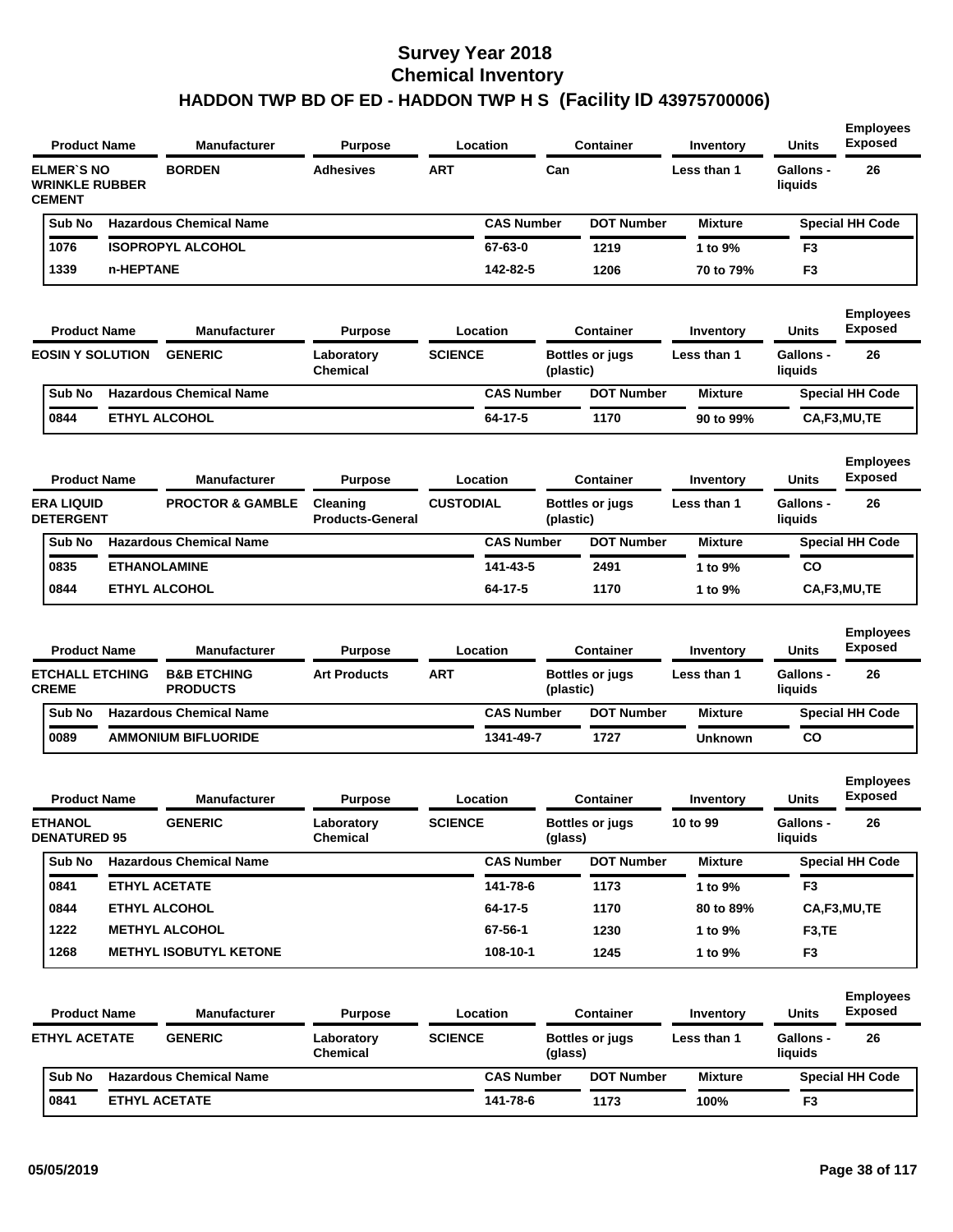| <b>Product Name</b>                         | <b>Units</b><br><b>Manufacturer</b><br><b>Purpose</b><br>Location<br><b>Container</b><br>Inventory | <b>Employees</b><br><b>Exposed</b>  |                  |                   |           |                        |                |                             |                                    |
|---------------------------------------------|----------------------------------------------------------------------------------------------------|-------------------------------------|------------------|-------------------|-----------|------------------------|----------------|-----------------------------|------------------------------------|
| <b>ETHYL ALCOHOL</b>                        | <b>GENERIC</b>                                                                                     | Laboratory<br><b>Chemical</b>       | <b>SCIENCE</b>   |                   | (plastic) | <b>Bottles or jugs</b> | Less than 1    | <b>Gallons -</b><br>liquids | 26                                 |
| Sub No                                      | <b>Hazardous Chemical Name</b>                                                                     |                                     |                  | <b>CAS Number</b> |           | <b>DOT Number</b>      | <b>Mixture</b> |                             | <b>Special HH Code</b>             |
| 0844                                        | <b>ETHYL ALCOHOL</b>                                                                               |                                     |                  | 64-17-5           |           | 1170                   | 90 to 99%      |                             | CA,F3,MU,TE                        |
| <b>Product Name</b>                         | <b>Manufacturer</b>                                                                                | <b>Purpose</b>                      |                  | Location          |           | <b>Container</b>       | Inventory      | Units                       | <b>Employees</b><br><b>Exposed</b> |
| <b>ETHYL ALCOHOL</b>                        | <b>GENERIC</b>                                                                                     | Laboratory<br><b>Chemical</b>       | <b>SCIENCE</b>   |                   | (glass)   | <b>Bottles or jugs</b> | 1 to 9         | Gallons -<br>liquids        | 26                                 |
| Sub No                                      | <b>Hazardous Chemical Name</b>                                                                     |                                     |                  | <b>CAS Number</b> |           | <b>DOT Number</b>      | <b>Mixture</b> |                             | <b>Special HH Code</b>             |
| 0844                                        | <b>ETHYL ALCOHOL</b>                                                                               |                                     |                  | 64-17-5           |           | 1170                   | 100%           |                             | CA,F3,MU,TE                        |
| <b>Product Name</b>                         | <b>Manufacturer</b>                                                                                | <b>Purpose</b>                      |                  | Location          |           | <b>Container</b>       | Inventory      | Units                       | <b>Employees</b><br><b>Exposed</b> |
| ETHYLENE GLYCOL GENERIC                     |                                                                                                    | Laboratory<br><b>Chemical</b>       | <b>SCIENCE</b>   |                   | (glass)   | <b>Bottles or jugs</b> | Less than 1    | <b>Gallons -</b><br>liquids | 26                                 |
| Sub No                                      | <b>Hazardous Chemical Name</b>                                                                     |                                     |                  | <b>CAS Number</b> |           | <b>DOT Number</b>      | <b>Mixture</b> |                             | <b>Special HH Code</b>             |
| 0878                                        | <b>ETHYLENE GLYCOL</b>                                                                             |                                     |                  | $107 - 21 - 1$    |           | 3082                   | 100%           |                             |                                    |
| <b>Product Name</b>                         | <b>Manufacturer</b>                                                                                | <b>Purpose</b>                      |                  | Location          |           | <b>Container</b>       | Inventory      | <b>Units</b>                | <b>Employees</b><br><b>Exposed</b> |
| <b>ETHYLENEDIAMINE</b><br>TETRA-ACETIC ACID | <b>GENERIC</b>                                                                                     | Laboratory<br><b>Chemical</b>       | <b>SCIENCE</b>   |                   | (plastic) | <b>Bottles or jugs</b> | Less than 1    | <b>Pounds -</b><br>solids   | 26                                 |
| Sub No                                      | <b>Hazardous Chemical Name</b>                                                                     |                                     |                  | <b>CAS Number</b> |           | <b>DOT Number</b>      | <b>Mixture</b> |                             | <b>Special HH Code</b>             |
| 0876                                        | ETHYLENEDIAMINETETRAACETIC ACID                                                                    |                                     |                  | 60-00-4           |           | 3077                   | 100%           |                             |                                    |
| <b>Product Name</b>                         | <b>Manufacturer</b>                                                                                | <b>Purpose</b>                      |                  | Location          |           | <b>Container</b>       | Inventory      | <b>Units</b>                | <b>Employees</b><br><b>Exposed</b> |
| <b>EXPO DRY ERASE</b><br><b>CLEANER</b>     | <b>SANFORD</b>                                                                                     | Cleaning<br><b>Products-General</b> | <b>CUSTODIAL</b> |                   | (plastic) | <b>Bottles or jugs</b> | 1 to 9         | <b>Gallons -</b><br>liquids | 26                                 |
| Sub No                                      | <b>Hazardous Chemical Name</b>                                                                     |                                     |                  | <b>CAS Number</b> |           | <b>DOT Number</b>      | <b>Mixture</b> |                             | <b>Special HH Code</b>             |
| 0275                                        | <b>2-BUTOXY ETHANOL</b>                                                                            |                                     |                  | 111-76-2          |           | 2369                   | <b>Unknown</b> | <b>CA</b>                   |                                    |
| 1076                                        | <b>ISOPROPYL ALCOHOL</b>                                                                           |                                     |                  | 67-63-0           |           | 1219                   | <b>Unknown</b> | F <sub>3</sub>              |                                    |
| <b>Product Name</b>                         | <b>Manufacturer</b>                                                                                | <b>Purpose</b>                      |                  | Location          |           | <b>Container</b>       | Inventory      | <b>Units</b>                | <b>Employees</b><br><b>Exposed</b> |
| <b>FABULOUS</b><br><b>B`LASTER</b>          | <b>BLASTER CHEMICAL</b>                                                                            | Other                               | MAINT.           |                   | Can       |                        | 1 to 9         | Pounds -<br>solids          | 26                                 |
| Sub No                                      | <b>Hazardous Chemical Name</b>                                                                     |                                     |                  | <b>CAS Number</b> |           | <b>DOT Number</b>      | <b>Mixture</b> |                             | <b>Special HH Code</b>             |
| 0343                                        | <b>CARBON DIOXIDE</b>                                                                              |                                     |                  | 124-38-9          |           | 1013                   | 1 to 9%        |                             |                                    |
| 0804                                        | DIPROPYLENE GLYCOL METHYL ETHER                                                                    |                                     |                  | 34590-94-8        |           |                        | 10 to 24%      |                             |                                    |
| 2648                                        | PETROLEUM DISTILLATES                                                                              |                                     |                  | 8002-05-9         |           | 1268                   | 90 to 99%      | F <sub>3</sub>              |                                    |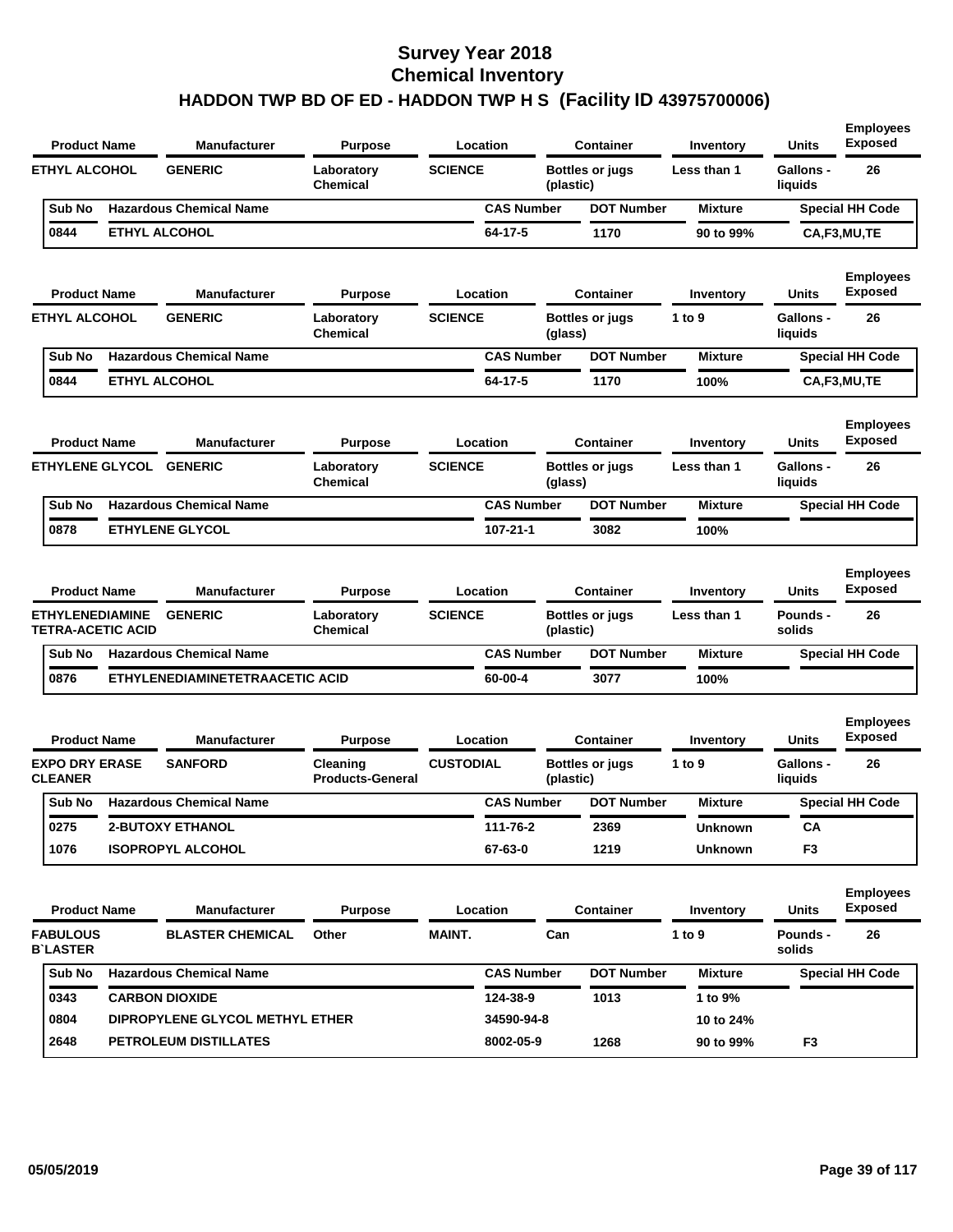| <b>Product Name</b>                                           | <b>Manufacturer</b>               | <b>Purpose</b>                      | Location           |           | <b>Container</b>       | Inventory      | Units                       | <b>Employees</b><br><b>Exposed</b> |
|---------------------------------------------------------------|-----------------------------------|-------------------------------------|--------------------|-----------|------------------------|----------------|-----------------------------|------------------------------------|
| <b>FAST DRAW #31</b><br><b>GAME TIME</b><br><b>CLEANER</b>    | <b>BETCO</b>                      | Cleaning<br><b>Products-General</b> | <b>CUSTODIAL</b>   | (plastic) | <b>Bottles or jugs</b> | 10 to 99       | <b>Gallons -</b><br>liquids | 26                                 |
| Sub No                                                        | <b>Hazardous Chemical Name</b>    |                                     | <b>CAS Number</b>  |           | <b>DOT Number</b>      | <b>Mixture</b> |                             | <b>Special HH Code</b>             |
| 0275                                                          | <b>2-BUTOXY ETHANOL</b>           |                                     | 111-76-2           |           | 2369                   | 10 to 24%      | СA                          |                                    |
| <b>Product Name</b>                                           | <b>Manufacturer</b>               | <b>Purpose</b>                      | Location           |           | <b>Container</b>       | Inventory      | Units                       | <b>Employees</b><br><b>Exposed</b> |
| <b>FEBREZE</b><br><b>PROFESSIONAL</b>                         | <b>PROCTOR &amp; GAMBLE</b>       | <b>Deodorizer</b>                   | <b>CUSTODIAL</b>   | (plastic) | <b>Bottles or jugs</b> | Less than 1    | <b>Gallons -</b><br>liquids | 26                                 |
| Sub No                                                        | <b>Hazardous Chemical Name</b>    |                                     | <b>CAS Number</b>  |           | <b>DOT Number</b>      | <b>Mixture</b> |                             | <b>Special HH Code</b>             |
| 0844                                                          | <b>ETHYL ALCOHOL</b>              |                                     | 64-17-5            |           | 1170                   | 1 to 9%        |                             | CA,F3,MU,TE                        |
| <b>Product Name</b>                                           | <b>Manufacturer</b>               | <b>Purpose</b>                      | Location           |           | <b>Container</b>       | Inventory      | Units                       | <b>Employees</b><br><b>Exposed</b> |
| <b>FERRIC</b><br><b>AMMONUIUM</b><br><b>CIRATE</b>            | <b>GENERIC</b>                    | Laboratory<br><b>Chemical</b>       | <b>SCIENCE</b>     | (plastic) | <b>Bottles or jugs</b> | 1 to $9$       | Pounds -<br>solids          | 26                                 |
| Sub No                                                        | <b>Hazardous Chemical Name</b>    |                                     | <b>CAS Number</b>  |           | <b>DOT Number</b>      | <b>Mixture</b> |                             | <b>Special HH Code</b>             |
| 0918                                                          | <b>FERRIC AMMONIUM CITRATE</b>    |                                     | 1185-57-5          |           | 3077                   | 100%           |                             |                                    |
| <b>Product Name</b>                                           | <b>Manufacturer</b>               | <b>Purpose</b>                      | Location           |           | <b>Container</b>       | Inventory      | Units                       | <b>Employees</b><br><b>Exposed</b> |
| <b>FERRIC SULFATE</b>                                         | <b>GENERIC</b>                    | Laboratory<br><b>Chemical</b>       | <b>SCIENCE</b>     | (plastic) | <b>Bottles or jugs</b> | 1 to $9$       | <b>Pounds -</b><br>solids   | 26                                 |
| Sub No                                                        | <b>Hazardous Chemical Name</b>    |                                     | <b>CAS Number</b>  |           | <b>DOT Number</b>      | <b>Mixture</b> |                             | <b>Special HH Code</b>             |
| 0925                                                          | <b>FERRIC SULFATE</b>             |                                     | 10028-22-5         |           | 3077                   | 100%           |                             |                                    |
| <b>Product Name</b>                                           | <b>Manufacturer</b>               | <b>Purpose</b>                      | Location           |           | <b>Container</b>       | Inventory      | Units                       | <b>Employees</b><br><b>Exposed</b> |
| <b>FINAL CHARGE</b><br><b>ANTIFREEZE</b><br><b>COOLAN I</b>   | <b>PEAK (OLD WORLD</b><br>IND.)   | Anitfreeze/Coola<br>nt              | <b>MAINTENANCE</b> | (plastic) | <b>Bottles or jugs</b> | 1 to $9$       | <b>Gallons -</b><br>liquids | 26                                 |
| Sub No                                                        | <b>Hazardous Chemical Name</b>    |                                     | <b>CAS Number</b>  |           | <b>DOT Number</b>      | <b>Mixture</b> |                             | <b>Special HH Code</b>             |
| 0878                                                          | <b>ETHYLENE GLYCOL</b>            |                                     | 107-21-1           |           | 3082                   | 90 to 99%      |                             |                                    |
| <b>Product Name</b>                                           | <b>Manufacturer</b>               | <b>Purpose</b>                      | Location           |           | <b>Container</b>       | Inventory      | Units                       | <b>Employees</b><br><b>Exposed</b> |
| <b>FIRST STEP</b><br><b>ADVANCED FLOOR</b><br><b>STRIPPER</b> | <b>CERTIFIED LABS</b>             | <b>Floor Stripper</b>               | <b>CUSTODIAL</b>   |           | <b>Plastic drum</b>    | 100 to 499     | <b>Gallons -</b><br>liquids | 26                                 |
| Sub No                                                        | <b>Hazardous Chemical Name</b>    |                                     | <b>CAS Number</b>  |           | <b>DOT Number</b>      | <b>Mixture</b> |                             | <b>Special HH Code</b>             |
| 0835                                                          | <b>ETHANOLAMINE</b>               |                                     | 141-43-5           |           | 2491                   | 10 to 24%      | CO                          |                                    |
| 1613                                                          | PROPYLENE GLYCOL MONOMETHYL ETHER |                                     | 107-98-2           |           | 3092                   | 10 to 24%      | F3                          |                                    |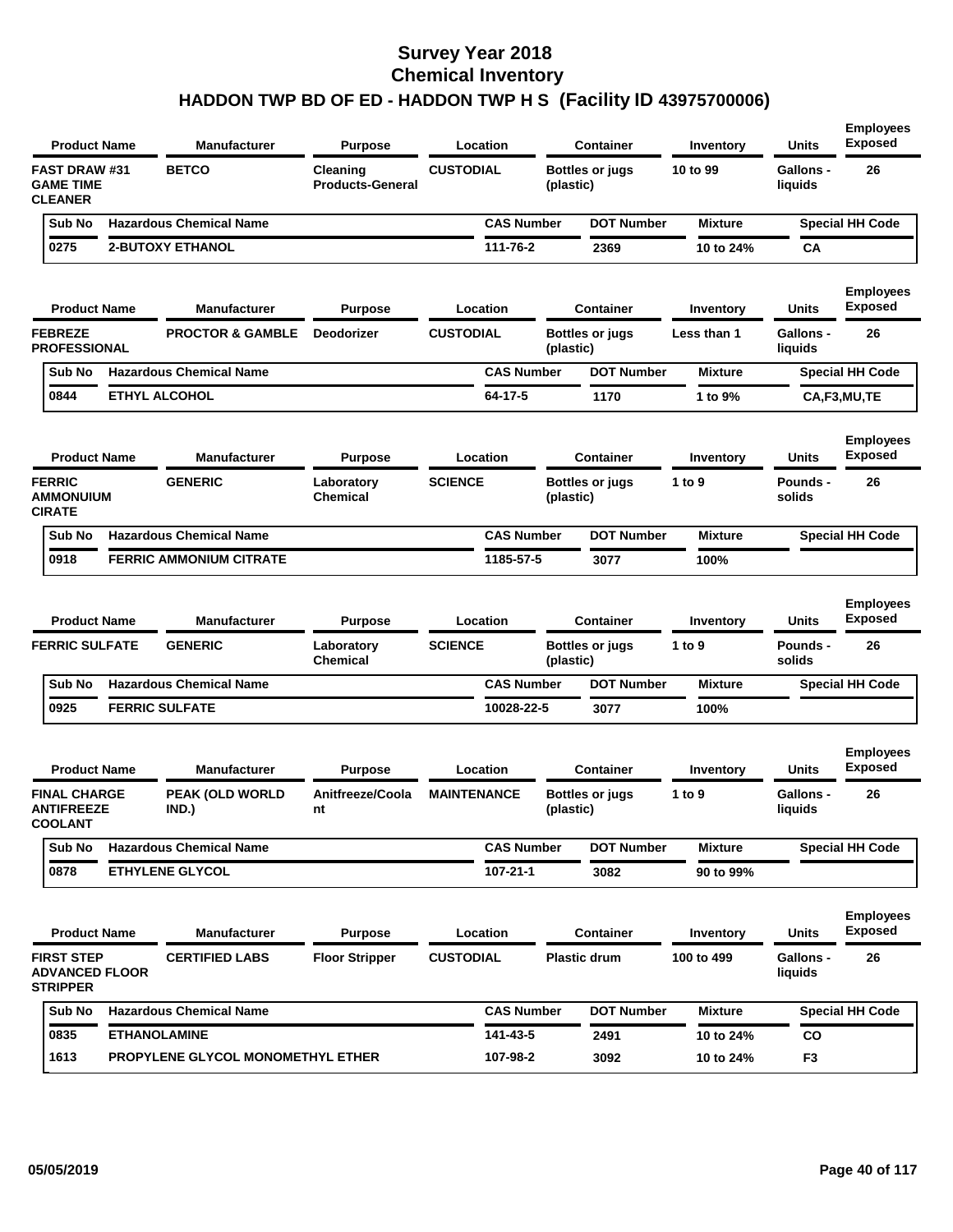| <b>Product Name</b><br><b>FLASHING CEMENT</b><br>Sub No<br>0170<br><b>ASPHALT</b><br>1736<br>1773<br>3227<br><b>CELLULOSE</b> | <b>Manufacturer</b> | <b>Purpose</b>                        | <b>Location</b> |     | <b>Container</b>  | Inventory         | <b>Units</b>         | <b>Employees</b><br><b>Exposed</b> |                        |
|-------------------------------------------------------------------------------------------------------------------------------|---------------------|---------------------------------------|-----------------|-----|-------------------|-------------------|----------------------|------------------------------------|------------------------|
|                                                                                                                               | <b>KOPPERS</b>      | Cement/Concrete                       | <b>MAINT.</b>   | Can |                   | 1 to 9            | Gallons -<br>liquids | 26                                 |                        |
|                                                                                                                               |                     | <b>Hazardous Chemical Name</b>        |                 |     | <b>CAS Number</b> | <b>DOT Number</b> | <b>Mixture</b>       |                                    | <b>Special HH Code</b> |
|                                                                                                                               |                     |                                       |                 |     | 8052-42-4         | 1999              | 60 to 69%            |                                    |                        |
|                                                                                                                               |                     | <b>STODDARD SOLVENT</b>               |                 |     | 8052-41-3         | 1268              | 10 to 24%            |                                    |                        |
|                                                                                                                               |                     | TALC (NOT CONTAINING ASBESTOS FIBERS) |                 |     | 14807-96-6        |                   | 10 to 24%            |                                    |                        |
|                                                                                                                               |                     |                                       |                 |     | 9004-34-6         |                   | 1 to 9%              |                                    |                        |
| 4001                                                                                                                          |                     | <b>CALCIUM CARBONATE</b>              |                 |     | 1317-65-3         |                   | 10 to 24%            |                                    |                        |

| <b>Product Name</b>                       |                     | <b>Manufacturer</b>            | <b>Purpose</b>                |                | Location          | Container                           | Inventory   | <b>Units</b>         | <b>Employees</b><br><b>Exposed</b> |
|-------------------------------------------|---------------------|--------------------------------|-------------------------------|----------------|-------------------|-------------------------------------|-------------|----------------------|------------------------------------|
| <b>FORMALDEHYDE 37</b><br><b>SOLUTION</b> |                     | <b>GENERIC</b>                 | Laboratory<br><b>Chemical</b> | <b>SCIENCE</b> |                   | <b>Bottles or jugs</b><br>(plastic) | Less than 1 | Gallons -<br>liquids | 26                                 |
| <b>Sub No</b>                             |                     | <b>Hazardous Chemical Name</b> |                               |                | <b>CAS Number</b> | <b>DOT Number</b>                   | Mixture     |                      | <b>Special HH Code</b>             |
| 0946                                      | <b>FORMALDEHYDE</b> |                                |                               |                | $50-00-0$         | 1198                                | 25 to 49%   |                      | CA,CO,F4,MU                        |
| 1222                                      |                     | <b>METHYL ALCOHOL</b>          |                               |                | 67-56-1           | 1230                                | 10 to 24%   | F <sub>3</sub> .TE   |                                    |
|                                           |                     |                                |                               |                |                   |                                     |             |                      |                                    |

| <b>Product Name</b> |                                             | <b>Manufacturer</b><br>Location<br><b>Purpose</b> |                                |                               | Container      | Inventory         | <b>Units</b>           | <b>Employees</b><br><b>Exposed</b> |                      |                        |
|---------------------|---------------------------------------------|---------------------------------------------------|--------------------------------|-------------------------------|----------------|-------------------|------------------------|------------------------------------|----------------------|------------------------|
|                     | <b>FOUNTAIN OF</b><br><b>LIGHT SOLUTION</b> |                                                   | <b>GENERIC</b>                 | Laboratory<br><b>Chemical</b> | <b>SCIENCE</b> | (glass)           | <b>Bottles or jugs</b> | Less than 1                        | Gallons -<br>liquids | 26                     |
|                     | <b>Sub No</b>                               |                                                   | <b>Hazardous Chemical Name</b> |                               |                | <b>CAS Number</b> | <b>DOT Number</b>      | <b>Mixture</b>                     |                      | <b>Special HH Code</b> |
|                     | 1706                                        |                                                   | <b>SODIUM HYDROXIDE</b>        |                               |                | 1310-73-2         | 1823                   | 1 to $9\%$                         | <b>CO</b>            |                        |

| <b>Product Name</b>   |  | <b>Manufacturer</b>            | <b>Purpose</b>                      |                  | Location          |           | <b>Container</b><br>Inventory |                | <b>Units</b>                | <b>Employees</b><br><b>Exposed</b> |
|-----------------------|--|--------------------------------|-------------------------------------|------------------|-------------------|-----------|-------------------------------|----------------|-----------------------------|------------------------------------|
| <b>FRESH FORCE VC</b> |  | <b>MANTEK</b>                  | Cleaning<br><b>Products-General</b> | <b>CUSTODIAL</b> |                   | (plastic) | <b>Bottles or jugs</b>        | 1 to $9$       | <b>Gallons -</b><br>liquids | 26                                 |
| <b>Sub No</b>         |  | <b>Hazardous Chemical Name</b> |                                     |                  | <b>CAS Number</b> |           | <b>DOT Number</b>             | <b>Mixture</b> |                             | <b>Special HH Code</b>             |
| 1003                  |  | <b>HEXYLENE GLYCOL</b>         |                                     |                  | 107-41-5          |           | 1993                          | 10 to 24%      |                             |                                    |

| <b>Product Name</b> | <b>Manufacturer</b>   | <b>Purpose</b> | Location                                   |                               | Container      |                   | <b>Units</b>           | <b>Employees</b><br><b>Exposed</b> |                    |                        |
|---------------------|-----------------------|----------------|--------------------------------------------|-------------------------------|----------------|-------------------|------------------------|------------------------------------|--------------------|------------------------|
|                     | <b>FUCHSIN, BASIC</b> |                | <b>GENERIC</b>                             | Laboratory<br><b>Chemical</b> | <b>SCIENCE</b> | (glass)           | <b>Bottles or jugs</b> | Less than 1                        | Pounds -<br>solids | 26                     |
|                     | <b>Sub No</b>         |                | <b>Hazardous Chemical Name</b>             |                               |                | <b>CAS Number</b> | <b>DOT Number</b>      | <b>Mixture</b>                     |                    | <b>Special HH Code</b> |
|                     | 3239                  |                | <b>C.I. BASIC RED 9, MONOHYDROCHLORIDE</b> |                               |                | 569-61-9          |                        | <b>Unknown</b>                     | CА                 |                        |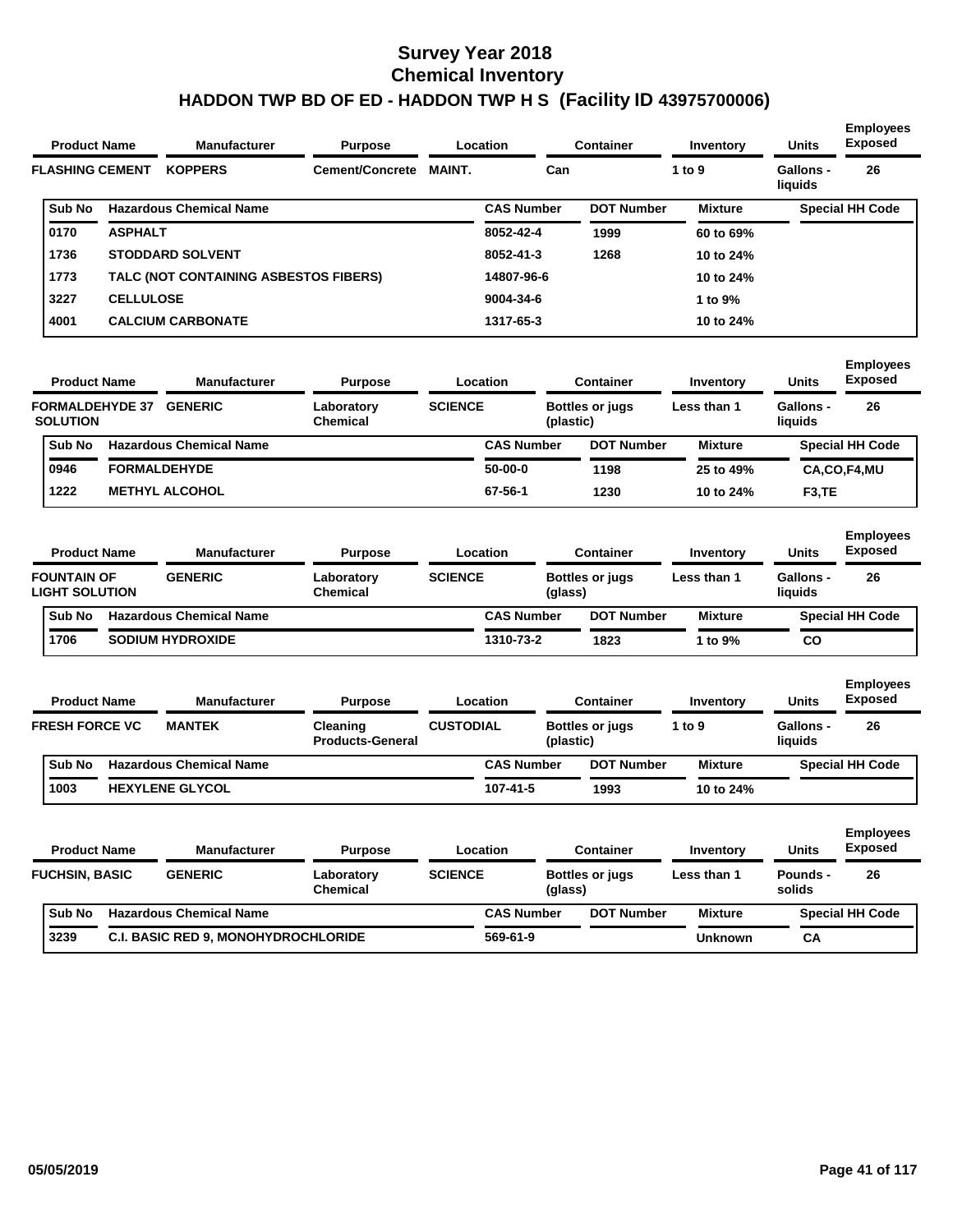| <b>Product Name</b> | <b>Manufacturer</b> | <b>Purpose</b>                 |                | Location      | <b>Container</b>  | Inventory         | <b>Units</b>   | <b>LIII</b> pioyees<br><b>Exposed</b> |                                    |
|---------------------|---------------------|--------------------------------|----------------|---------------|-------------------|-------------------|----------------|---------------------------------------|------------------------------------|
| <b>GANG BUSTER</b>  |                     | <b>CASTLE</b>                  | Other          | <b>MAINT.</b> | Can               |                   | 1 to $9$       | <b>Pounds -</b><br>solids             | 26                                 |
| Sub No              |                     | <b>Hazardous Chemical Name</b> |                |               | <b>CAS Number</b> | <b>DOT Number</b> | <b>Mixture</b> |                                       | <b>Special HH Code</b>             |
| 0006                | <b>ACETONE</b>      |                                |                |               | 67-64-1           | 1090              | 50 to 59%      | F <sub>3</sub>                        |                                    |
| 0273                | <b>BUTANE</b>       |                                |                |               | 106-97-8          | 1011              | 1 to 9%        | F <sub>4</sub>                        |                                    |
| 0343                |                     | <b>CARBON DIOXIDE</b>          |                |               | 124-38-9          | 1013              | 10 to 24%      |                                       |                                    |
| 0851                |                     | <b>ETHYL BENZENE</b>           |                |               | 100-41-4          | 1175              | 1 to 9%        | CA, F3                                |                                    |
| 1040                | <b>ISOBUTANE</b>    |                                |                |               | 75-28-5           | 1969              | 1 to 9%        | F <sub>4</sub>                        |                                    |
| 1222                |                     | <b>METHYL ALCOHOL</b>          |                |               | 67-56-1           | 1230              | 1 to 9%        | F <sub>3</sub> ,TE                    |                                    |
| 1594                | <b>PROPANE</b>      |                                |                |               | 74-98-6           | 1978              | 1 to 9%        | F <sub>4</sub>                        |                                    |
| 1866                | <b>TOLUENE</b>      |                                |                |               | 108-88-3          | 1294              | 25 to 49%      | F <sub>3</sub> ,TE                    |                                    |
| 2014                | <b>XYLENES</b>      |                                |                |               | 1330-20-7         | 1307              | 10 to 24%      | F <sub>3</sub>                        |                                    |
| <b>Product Name</b> |                     | <b>Manufacturer</b>            | <b>Purpose</b> |               | Location          | <b>Container</b>  | Inventory      | <b>Units</b>                          | <b>Employees</b><br><b>Exposed</b> |

| <b>Product Name</b><br><b>GASOLIA PIPE</b> | <b>Manufacturer</b>   | Location<br><b>Purpose</b> |                                       |                | <b>Container</b> | Inventory         | <b>Units</b>      | Exposed     |                      |                        |
|--------------------------------------------|-----------------------|----------------------------|---------------------------------------|----------------|------------------|-------------------|-------------------|-------------|----------------------|------------------------|
|                                            | <b>THREAD SEALANT</b> |                            | <b>FEDERAL PROCESS</b><br>CO.         | <b>Sealant</b> | <b>MAINT.</b>    | Can               |                   | Less than 1 | Gallons -<br>liquids | 26                     |
|                                            | Sub No                |                            | <b>Hazardous Chemical Name</b>        |                |                  | <b>CAS Number</b> | <b>DOT Number</b> | Mixture     |                      | <b>Special HH Code</b> |
|                                            | 0275                  |                            | <b>2-BUTOXY ETHANOL</b>               |                |                  | 111-76-2          | 2369              | 10 to 24%   | CA                   |                        |
|                                            | 1076                  |                            | <b>ISOPROPYL ALCOHOL</b>              |                |                  | 67-63-0           | 1219              | 10 to 24%   | F <sub>3</sub>       |                        |
|                                            | 1773                  |                            | TALC (NOT CONTAINING ASBESTOS FIBERS) |                |                  | 14807-96-6        |                   | 50 to 59%   |                      |                        |
|                                            | 1861                  |                            | <b>TITANIUM DIOXIDE</b>               |                |                  | 13463-67-7        |                   | 1 to 9%     |                      |                        |

| <b>Product Name</b> |                 | <b>Manufacturer</b>            | <b>Purpose</b> |               | Location                            | Container         | Inventory      | <b>Units</b><br>Gallons -<br>liquids | <b>Employees</b><br><b>Exposed</b> |
|---------------------|-----------------|--------------------------------|----------------|---------------|-------------------------------------|-------------------|----------------|--------------------------------------|------------------------------------|
|                     | <b>GASOLINE</b> | <b>GENERIC</b>                 | Fuel           | <b>MAINT.</b> | <b>Bottles or jugs</b><br>(plastic) |                   | 10 to 99       |                                      | 26                                 |
|                     | <b>Sub No</b>   | <b>Hazardous Chemical Name</b> |                |               | <b>CAS Number</b>                   | <b>DOT Number</b> | <b>Mixture</b> |                                      | <b>Special HH Code</b>             |
|                     | 0957            | <b>GASOLINE</b>                |                |               | 8006-61-9                           | 1203              | 100%           | CA,F3                                |                                    |

| <b>Product Name</b> |                    | <b>Manufacturer</b>            | <b>Purpose</b> |               | Container<br>Location |                   | Inventory      | <b>Units</b>        | <b>Employees</b><br><b>Exposed</b> |
|---------------------|--------------------|--------------------------------|----------------|---------------|-----------------------|-------------------|----------------|---------------------|------------------------------------|
|                     | <b>GENETRON 12</b> | <b>FEDERAL PROCESS</b><br>CO.  | Refrigerant    | <b>MAINT.</b> |                       | Cylinder          | 10 to 99       | Cubic Ft -<br>gases | 26                                 |
|                     | <b>Sub No</b>      | <b>Hazardous Chemical Name</b> |                |               | <b>CAS Number</b>     | <b>DOT Number</b> | <b>Mixture</b> |                     | <b>Special HH Code</b>             |
|                     | 0649               | <b>DICHLORODIFLUOROMETHANE</b> |                |               | $75 - 71 - 8$         | 1028              | 100%           |                     |                                    |

| <b>Product Name</b> |                     | <b>Manufacturer</b>            | <b>Purpose</b>                      |                  | Location          |           | Container              | Inventory |                | <b>Units</b>         | <b>Employees</b><br><b>Exposed</b> |
|---------------------|---------------------|--------------------------------|-------------------------------------|------------------|-------------------|-----------|------------------------|-----------|----------------|----------------------|------------------------------------|
|                     | <b>GENTLE TOUCH</b> | <b>SIMONIZ</b>                 | Cleaning<br><b>Products-General</b> | <b>CUSTODIAL</b> |                   | (plastic) | <b>Bottles or jugs</b> | 1 to 9    |                | Gallons -<br>liauids | 26                                 |
|                     | <b>Sub No</b>       | <b>Hazardous Chemical Name</b> |                                     |                  | <b>CAS Number</b> |           | <b>DOT Number</b>      |           | <b>Mixture</b> |                      | <b>Special HH Code</b>             |
|                     | 4001                | <b>CALCIUM CARBONATE</b>       |                                     |                  | 1317-65-3         |           |                        |           | <b>Unknown</b> |                      |                                    |

**Employees**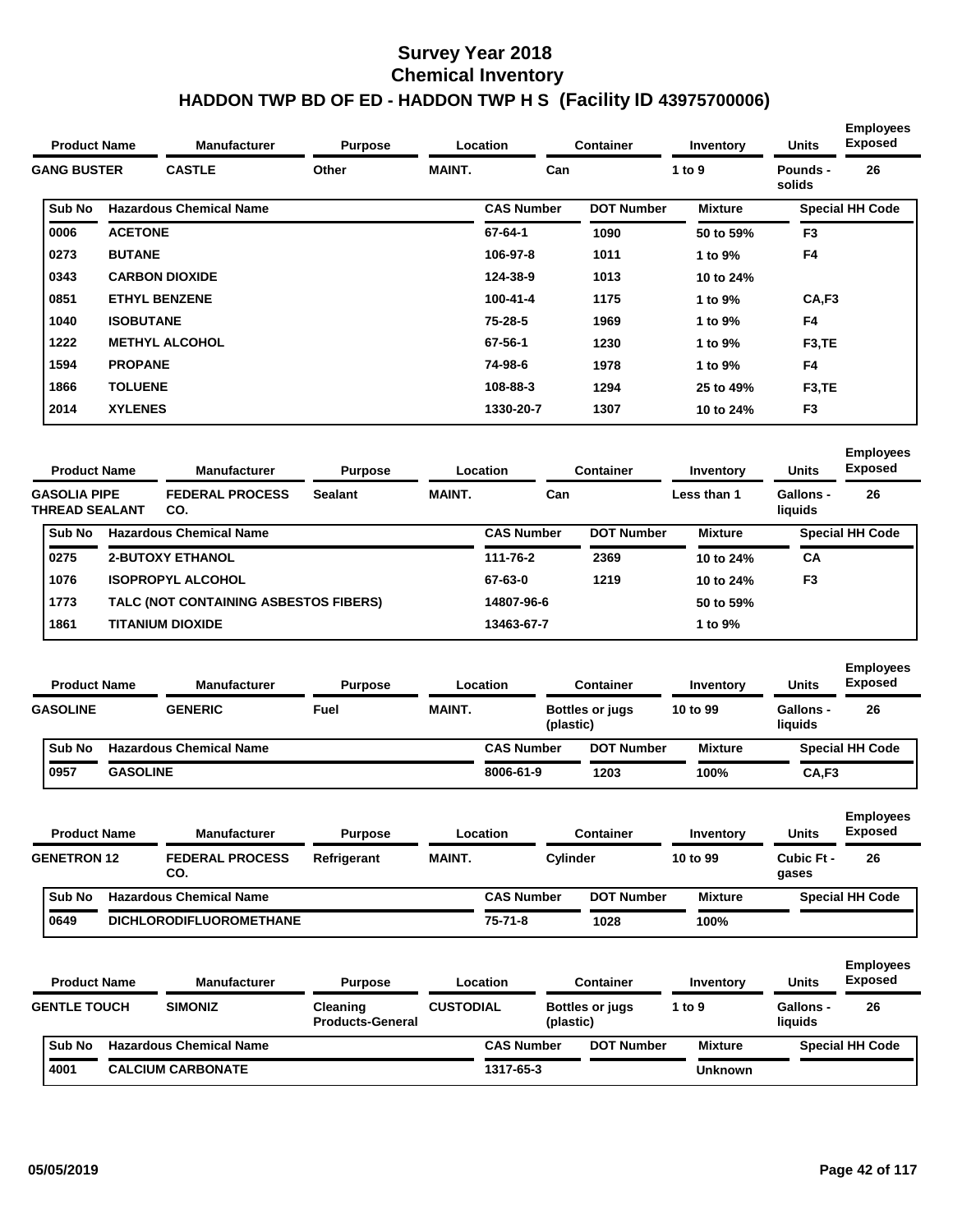|                                        | <b>Product Name</b> | <b>Manufacturer</b><br><b>Purpose</b><br>Location |                                       |                    | <b>Container</b> | Inventory              | <b>Units</b>   | <b>Employees</b><br><b>Exposed</b> |                                    |
|----------------------------------------|---------------------|---------------------------------------------------|---------------------------------------|--------------------|------------------|------------------------|----------------|------------------------------------|------------------------------------|
| <b>GERM-X HAND</b><br><b>SANITIZER</b> |                     | <b>VI-JON</b>                                     | <b>Medical</b><br><b>Disinfectant</b> | <b>THRU SCHOOL</b> | (plastic)        | <b>Bottles or jugs</b> | 1 to 9         | Gallons -<br>liquids               | 26                                 |
| Sub No                                 |                     | <b>Hazardous Chemical Name</b>                    |                                       | <b>CAS Number</b>  |                  | <b>DOT Number</b>      | <b>Mixture</b> |                                    | <b>Special HH Code</b>             |
| 0844                                   |                     | <b>ETHYL ALCOHOL</b>                              |                                       | 64-17-5            |                  | 1170                   | 50 to 59%      |                                    | CA,F3,MU,TE                        |
| 1076                                   |                     | <b>ISOPROPYL ALCOHOL</b>                          |                                       | 67-63-0            |                  | 1219                   | 1 to 9%        | F <sub>3</sub>                     |                                    |
|                                        | <b>Product Name</b> | <b>Manufacturer</b>                               | <b>Purpose</b>                        | Location           |                  | <b>Container</b>       | Inventory      | <b>Units</b>                       | <b>Employees</b><br><b>Exposed</b> |
| <b>GILLESPIE BRASS</b>                 |                     | <b>WM BARR</b>                                    | Cleaning                              | <b>CUSTODIAL</b>   | <b>Box</b>       |                        | 1 to $9$       | Pounds -                           | 26                                 |

| <b>REFURBISHER</b> |                                | <b>Products-General</b> |                   | solids            |                |                        |  |
|--------------------|--------------------------------|-------------------------|-------------------|-------------------|----------------|------------------------|--|
| Sub No             | <b>Hazardous Chemical Name</b> |                         | <b>CAS Number</b> | <b>DOT Number</b> | <b>Mixture</b> | <b>Special HH Code</b> |  |
| 0084               | <b>AMMONIA</b>                 |                         | 7664-41-7         | 1005              | 25 to 49%      | <b>CO</b>              |  |
| 0103               | <b>AMMONIUM HYDROXIDE</b>      |                         | 1336-21-6         | 2672              | 1 to 9%        | CO                     |  |
| 1076               | <b>ISOPROPYL ALCOHOL</b>       |                         | 67-63-0           | 1219              | 10 to 24%      | F <sub>3</sub>         |  |
| 1258               | <b>METHYL ETHYL KETONE</b>     |                         | 78-93-3           | 1193              | 60 to 69%      | F <sub>3</sub>         |  |
| 2891               | <b>ALUMINUM OXIDE</b>          |                         | 1344-28-1         |                   | 10 to 24%      |                        |  |

| <b>Product Name</b> |                 | <b>Manufacturer</b>            | <b>Purpose</b>                |                | Location          | <b>Container</b>       | Inventory      | <b>Units</b>         | <b>Employees</b><br><b>Exposed</b> |
|---------------------|-----------------|--------------------------------|-------------------------------|----------------|-------------------|------------------------|----------------|----------------------|------------------------------------|
|                     | <b>GLYCERIN</b> | <b>GENERIC</b>                 | Laboratory<br><b>Chemical</b> | <b>SCIENCE</b> | (plastic)         | <b>Bottles or jugs</b> | Less than 1    | Gallons -<br>liauids | 26                                 |
|                     | <b>Sub No</b>   | <b>Hazardous Chemical Name</b> |                               |                | <b>CAS Number</b> | <b>DOT Number</b>      | <b>Mixture</b> |                      | <b>Special HH Code</b>             |
|                     | 3319            | <b>GLYCERIN</b>                |                               |                | $56 - 81 - 5$     |                        | 100%           |                      |                                    |

| <b>Product Name</b> |                                             | <b>Manufacturer</b><br><b>Purpose</b> |                                       |                     | Location | <b>Container</b>  | Inventory              | <b>Units</b>   | <b>Employees</b><br><b>Exposed</b> |                        |
|---------------------|---------------------------------------------|---------------------------------------|---------------------------------------|---------------------|----------|-------------------|------------------------|----------------|------------------------------------|------------------------|
|                     | <b>GOLDEN LIGHT</b><br><b>MOLDING PASTE</b> |                                       | <b>GOLDEN ARTIST</b><br><b>COLORS</b> | <b>Art Products</b> | ART      | (plastic)         | <b>Bottles or jugs</b> | Less than 1    | Gallons -<br>liquids               | 26                     |
|                     | <b>Sub No</b>                               |                                       | <b>Hazardous Chemical Name</b>        |                     |          | <b>CAS Number</b> | <b>DOT Number</b>      | <b>Mixture</b> |                                    | <b>Special HH Code</b> |
|                     | 3595                                        |                                       | <b>PROPYLENE GLYCOL</b>               |                     |          | $57 - 55 - 6$     |                        | <b>Unknown</b> |                                    |                        |

| <b>Product Name</b> |                 |                         | <b>Container</b><br><b>Manufacturer</b><br>Location<br><b>Purpose</b> |       |               | Inventory         | <b>Units</b>      | <b>Employees</b><br><b>Exposed</b> |                    |                        |
|---------------------|-----------------|-------------------------|-----------------------------------------------------------------------|-------|---------------|-------------------|-------------------|------------------------------------|--------------------|------------------------|
|                     | <b>GOOF OFF</b> | <b>GRAFFITI REMOVER</b> | <b>VALSPAR</b>                                                        | Other | <b>MAINT.</b> | Can               |                   | 1 to $9$                           | Pounds -<br>solids | 26                     |
|                     | Sub No          |                         | <b>Hazardous Chemical Name</b>                                        |       |               | <b>CAS Number</b> | <b>DOT Number</b> | <b>Mixture</b>                     |                    | <b>Special HH Code</b> |
|                     | 0006            | <b>ACETONE</b>          |                                                                       |       |               | 67-64-1           | 1090              | 60 to 69%                          | F <sub>3</sub>     |                        |
|                     | 0893            |                         | <b>ETHYL LACTATE</b>                                                  |       |               | $97-64-3$         | 1192              | 10 to 24%                          |                    |                        |
|                     | 3716            |                         | <b>1-METHYL-2-PYRROLIDONE</b>                                         |       |               | 872-50-4          | 1993              | 25 to 49%                          | TΕ                 |                        |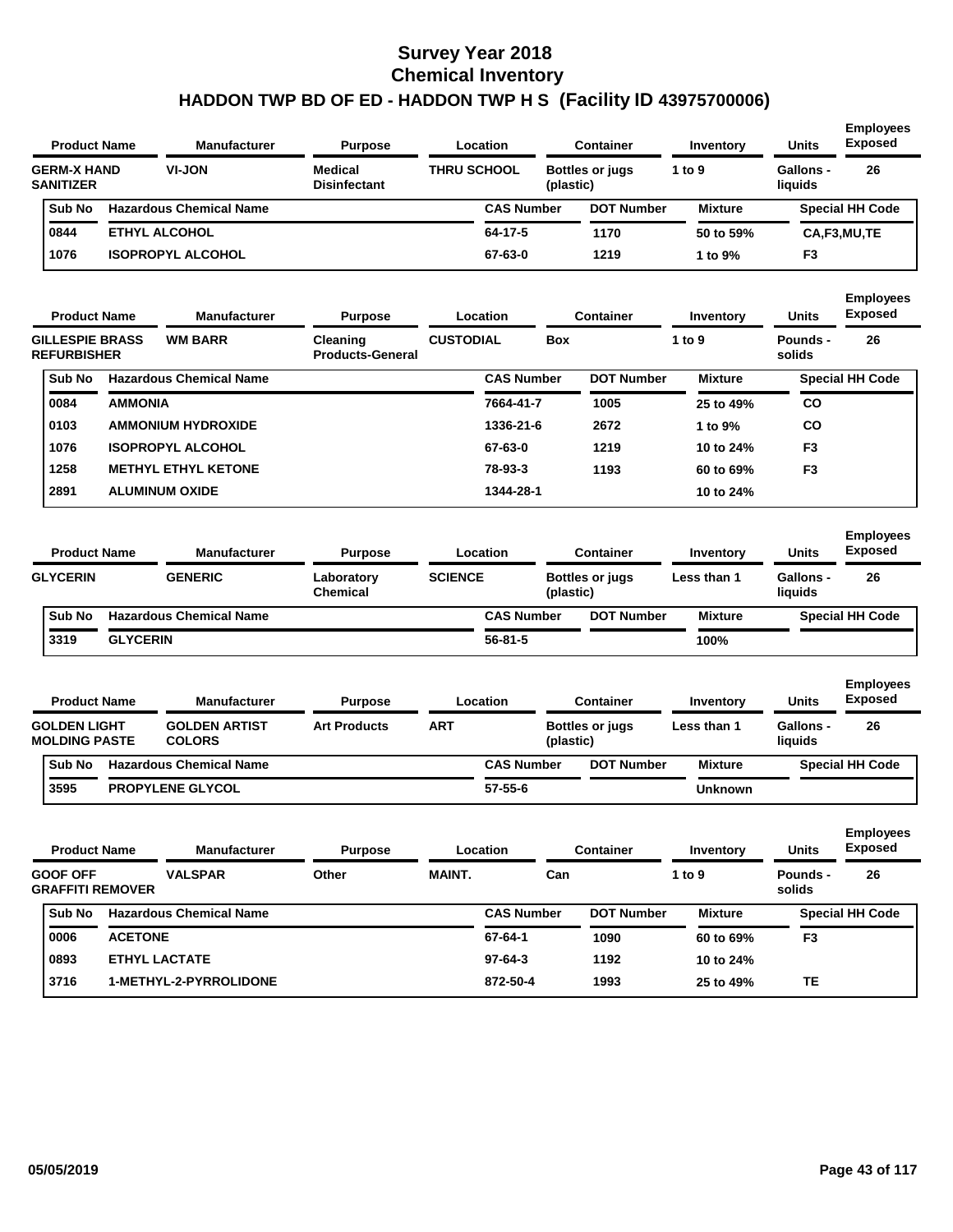| <b>Product Name</b>                                         |                  | <b>Manufacturer</b>                                    | <b>Purpose</b>                      |                    | Location          |           | <b>Container</b>       | Inventory      | <b>Units</b>                | <b>Employees</b><br><b>Exposed</b> |
|-------------------------------------------------------------|------------------|--------------------------------------------------------|-------------------------------------|--------------------|-------------------|-----------|------------------------|----------------|-----------------------------|------------------------------------|
| <b>GOOF OFF</b><br><b>ULTIMATE</b><br><b>REMOVER (LIQ.)</b> |                  | <b>VALSPAR</b>                                         | Other                               | <b>MAINT.</b>      |                   | Can       |                        | Less than 1    | <b>Gallons -</b><br>liquids | 26                                 |
| Sub No                                                      |                  | <b>Hazardous Chemical Name</b>                         |                                     |                    | <b>CAS Number</b> |           | <b>DOT Number</b>      | <b>Mixture</b> |                             | <b>Special HH Code</b>             |
| 0851                                                        |                  | <b>ETHYL BENZENE</b>                                   |                                     |                    | 100-41-4          |           | 1175                   | 10 to 24%      | CA,F3                       |                                    |
| 2014                                                        | <b>XYLENES</b>   |                                                        |                                     |                    | 1330-20-7         |           | 1307                   | 80 to 89%      | F3                          |                                    |
| <b>Product Name</b>                                         |                  | <b>Manufacturer</b>                                    | <b>Purpose</b>                      |                    | Location          |           | <b>Container</b>       | Inventory      | Units                       | <b>Employees</b><br>Exposed        |
| <b>GRAPHITE NO. 1</b>                                       |                  | <b>DIXON</b><br><b>SOUTHWESTERN</b><br><b>GRAPHITE</b> | Other                               | <b>MAINTENANCE</b> |                   | Can       |                        | 1 to 9         | Pounds -<br>solids          | 26                                 |
| Sub No                                                      |                  | <b>Hazardous Chemical Name</b>                         |                                     |                    | <b>CAS Number</b> |           | <b>DOT Number</b>      | <b>Mixture</b> |                             | <b>Special HH Code</b>             |
| 3325                                                        |                  | <b>GRAPHITE (NATURAL)</b>                              |                                     |                    | 7782-42-5         |           |                        | 100%           |                             |                                    |
| <b>Product Name</b>                                         |                  | <b>Manufacturer</b>                                    | <b>Purpose</b>                      |                    | Location          |           | <b>Container</b>       | Inventory      | Units                       | <b>Employees</b><br><b>Exposed</b> |
| <b>GREASESTRIP</b><br><b>PLUS</b>                           |                  | <b>ECOLAB</b>                                          | Degreaser/Solve<br>nt/Parts Cleaner | <b>CUSTODIAL</b>   |                   | (plastic) | Bottles or jugs        | Less than 1    | <b>Gallons -</b><br>liquids | 26                                 |
| Sub No                                                      |                  | <b>Hazardous Chemical Name</b>                         |                                     |                    | <b>CAS Number</b> |           | <b>DOT Number</b>      | <b>Mixture</b> |                             | <b>Special HH Code</b>             |
| 0835                                                        |                  | <b>ETHANOLAMINE</b>                                    |                                     |                    | 141-43-5          |           | 2491                   | 1 to 9%        | CO                          |                                    |
| 1706                                                        |                  | <b>SODIUM HYDROXIDE</b>                                |                                     |                    | 1310-73-2         |           | 1823                   | 1 to 9%        | CO                          |                                    |
| <b>Product Name</b>                                         |                  | <b>Manufacturer</b>                                    | <b>Purpose</b>                      |                    | Location          |           | <b>Container</b>       | Inventory      | Units                       | <b>Employees</b><br><b>Exposed</b> |
| <b>GREAT STUFF</b><br><b>GAPS &amp; CRACKS</b>              |                  | <b>DOW</b>                                             | Other                               | <b>MAINTENANCE</b> |                   | Can       |                        | 1 to $9$       | <b>Pounds -</b><br>solids   | 26                                 |
| Sub No                                                      |                  | <b>Hazardous Chemical Name</b>                         |                                     |                    | <b>CAS Number</b> |           | <b>DOT Number</b>      | <b>Mixture</b> |                             | <b>Special HH Code</b>             |
| 0758                                                        |                  | <b>DIMETHYL ETHER</b>                                  |                                     |                    | 115-10-6          |           | 1033                   | <b>Unknown</b> | F4                          |                                    |
| 1040                                                        | <b>ISOBUTANE</b> |                                                        |                                     |                    | 75-28-5           |           | 1969                   | <b>Unknown</b> | F4                          |                                    |
| 1253                                                        |                  | <b>METHYLENE BISPHENYL ISOCYANATE</b>                  |                                     |                    | 101-68-8          |           | 2489                   | Unknown        |                             |                                    |
| 1594                                                        | <b>PROPANE</b>   |                                                        |                                     |                    | 74-98-6           |           | 1978                   | <b>Unknown</b> | F4                          |                                    |
| 4140                                                        |                  | METHYLENE DIPHENYL DIISOCYANATE (POLYMERIC)            |                                     |                    | 9016-87-9         |           |                        | Unknown        |                             |                                    |
| <b>Product Name</b>                                         |                  | <b>Manufacturer</b>                                    | <b>Purpose</b>                      |                    | Location          |           | <b>Container</b>       | Inventory      | Units                       | <b>Employees</b><br><b>Exposed</b> |
| <b>GREAT VALUE</b><br><b>AMMONIA</b>                        |                  | WALMART                                                | Cleaning<br><b>Products-General</b> | <b>CUSTODIAL</b>   |                   | (plastic) | <b>Bottles or jugs</b> | Less than 1    | Gallons -<br>liquids        | 26                                 |
| Sub No                                                      |                  | <b>Hazardous Chemical Name</b>                         |                                     |                    | <b>CAS Number</b> |           | <b>DOT Number</b>      | <b>Mixture</b> |                             | <b>Special HH Code</b>             |
| 0103                                                        |                  | <b>AMMONIUM HYDROXIDE</b>                              |                                     |                    | 1336-21-6         |           | 2672                   | 1 to 9%        | CO                          |                                    |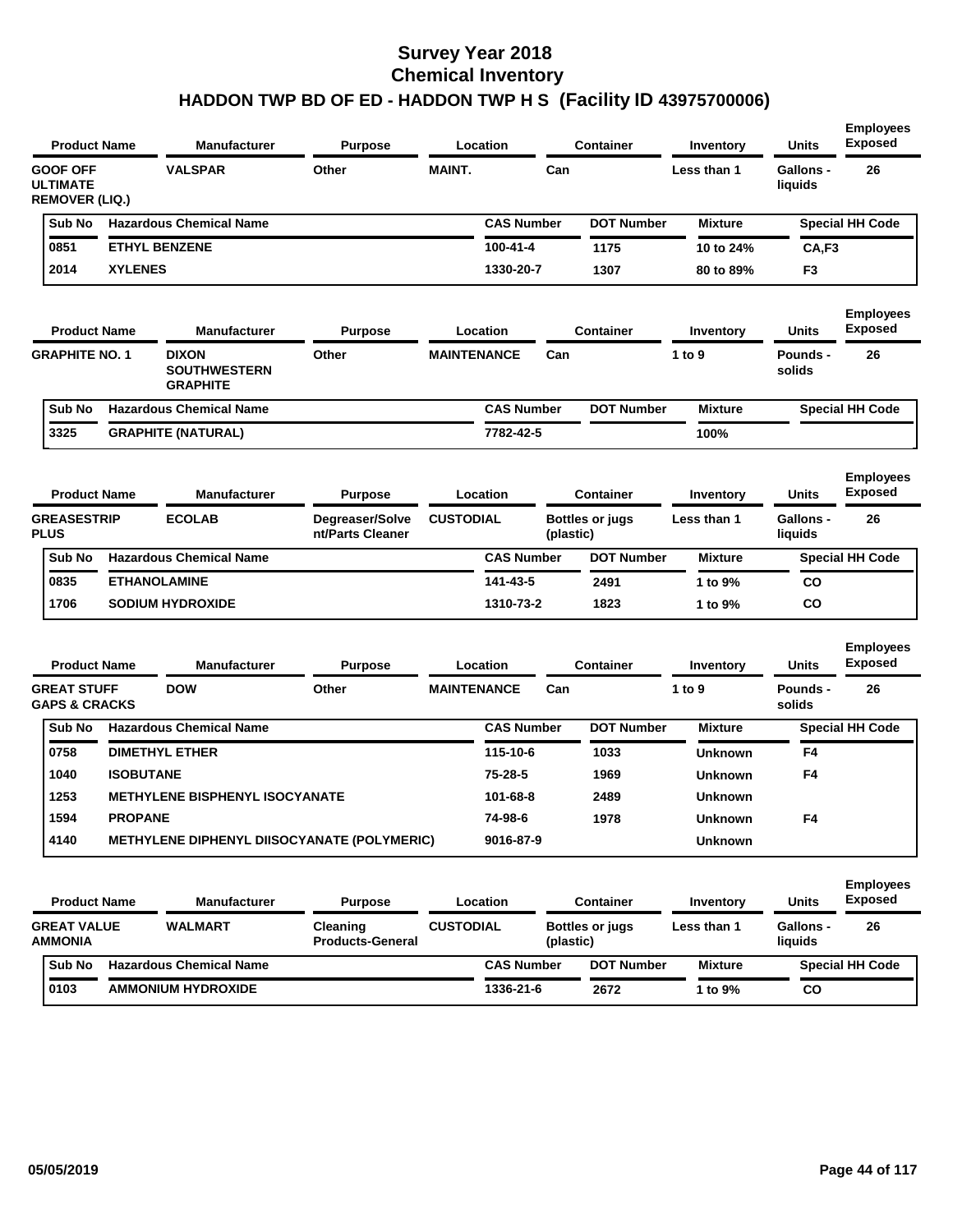| <b>Product Name</b>                                                  |                | <b>Manufacturer</b>                 | <b>Purpose</b>                      |                    | Location          |           | <b>Container</b>  | Inventory      | <b>Units</b>                | <b>Employees</b><br><b>Exposed</b> |
|----------------------------------------------------------------------|----------------|-------------------------------------|-------------------------------------|--------------------|-------------------|-----------|-------------------|----------------|-----------------------------|------------------------------------|
| <b>GRIFFITH</b><br><b>SILVER/BLACK</b>                               |                | <b>GROBET USA</b>                   | Other                               | <b>MAINT.</b>      |                   | (plastic) | Bottles or jugs   | Less than 1    | <b>Gallons -</b><br>liquids | 26                                 |
| Sub No                                                               |                | <b>Hazardous Chemical Name</b>      |                                     |                    | <b>CAS Number</b> |           | <b>DOT Number</b> | <b>Mixture</b> |                             | <b>Special HH Code</b>             |
| 1012                                                                 |                | <b>HYDROGEN CHLORIDE</b>            |                                     |                    | 7647-01-0         |           | 1050              | 10 to 24%      | CO                          |                                    |
|                                                                      |                |                                     |                                     |                    |                   |           |                   |                |                             | <b>Employees</b>                   |
| <b>Product Name</b>                                                  |                | <b>Manufacturer</b>                 | <b>Purpose</b>                      |                    | Location          |           | <b>Container</b>  | Inventory      | Units                       | <b>Exposed</b>                     |
| <b>GUM AWAY</b>                                                      |                | <b>CSI PROD.</b>                    | Cleaning<br><b>Products-General</b> | <b>CUSTODIAL</b>   |                   | Can       |                   | 10 to 99       | Pounds -<br>solids          | 26                                 |
| Sub No                                                               |                | <b>Hazardous Chemical Name</b>      |                                     |                    | <b>CAS Number</b> |           | <b>DOT Number</b> | <b>Mixture</b> |                             | Special HH Code                    |
| 0273                                                                 | <b>BUTANE</b>  |                                     |                                     |                    | 106-97-8          |           | 1011              | 70 to 79%      | F4                          |                                    |
| 0844                                                                 |                | <b>ETHYL ALCOHOL</b>                |                                     |                    | 64-17-5           |           | 1170              | 10 to 24%      |                             | CA,F3,MU,TE                        |
| 1594                                                                 | <b>PROPANE</b> |                                     |                                     |                    | 74-98-6           |           | 1978              | 25 to 49%      | F4                          |                                    |
| <b>Product Name</b>                                                  |                | Manufacturer                        | <b>Purpose</b>                      |                    | Location          |           | <b>Container</b>  | Inventory      | <b>Units</b>                | <b>Employees</b><br><b>Exposed</b> |
|                                                                      |                |                                     |                                     |                    |                   |           |                   |                |                             |                                    |
| <b>GUMOUT JET</b><br><b>SPRAY CARB &amp;</b><br><b>CHOKE CLEANER</b> |                | <b>ITW GLOBAL</b>                   | Other                               | <b>MAINTENANCE</b> |                   | Can       |                   | 1 to 9         | Pounds -<br>solids          | 26                                 |
| Sub No                                                               |                | <b>Hazardous Chemical Name</b>      |                                     |                    | <b>CAS Number</b> |           | <b>DOT Number</b> | <b>Mixture</b> |                             | <b>Special HH Code</b>             |
| 0006                                                                 | <b>ACETONE</b> |                                     |                                     |                    | 67-64-1           |           | 1090              | <b>Unknown</b> | F3                          |                                    |
| 0343                                                                 |                | <b>CARBON DIOXIDE</b>               |                                     |                    | 124-38-9          |           | 1013              | 10 to 24%      |                             |                                    |
| 1866                                                                 | <b>TOLUENE</b> |                                     |                                     |                    | 108-88-3          |           | 1294              | 10 to 24%      | F <sub>3</sub> ,TE          |                                    |
|                                                                      |                |                                     |                                     |                    |                   |           |                   |                |                             |                                    |
| <b>Product Name</b>                                                  |                | <b>Manufacturer</b>                 | <b>Purpose</b>                      |                    | Location          |           | <b>Container</b>  | Inventory      | <b>Units</b>                | <b>Employees</b><br><b>Exposed</b> |
| <b>GUNK LIQUID</b><br><b>WRENCH L212</b>                             |                | <b>RADIATOR SPEC CO.</b>            | Lubricant                           | <b>MAINT.</b>      |                   | Can       |                   | Less than 1    | Pounds -<br>solids          | 26                                 |
| Sub No                                                               |                | <b>Hazardous Chemical Name</b>      |                                     |                    | <b>CAS Number</b> |           | <b>DOT Number</b> | <b>Mixture</b> |                             | <b>Special HH Code</b>             |
| 0275                                                                 |                | 2-BUTOXY ETHANOL                    |                                     |                    | 111-76-2          |           | 2369              | 1 to 9%        | CA                          |                                    |
| 0343                                                                 |                | <b>CARBON DIOXIDE</b>               |                                     |                    | 124-38-9          |           | 1013              | 1 to 9%        |                             |                                    |
| 2648                                                                 |                | PETROLEUM DISTILLATES               |                                     |                    | 8002-05-9         |           | 1268              | 90 to 99%      | F3                          |                                    |
| 2716                                                                 |                | <b>PSEUDOCUMENE</b>                 |                                     |                    | 95-63-6           |           | 2325              | 1 to 9%        |                             |                                    |
|                                                                      |                |                                     |                                     |                    |                   |           |                   |                |                             |                                    |
| <b>Product Name</b>                                                  |                | <b>Manufacturer</b>                 | <b>Purpose</b>                      |                    | Location          |           | <b>Container</b>  | Inventory      | <b>Units</b>                | <b>Employees</b><br><b>Exposed</b> |
| <b>GUNK LIQUID</b><br><b>WRENCH L312</b>                             |                | <b>RADIATOR SPEC. CO. Lubricant</b> |                                     | <b>MAINT.</b>      |                   | Can       |                   | Less than 1    | Pounds -<br>solids          | 26                                 |
| Sub No                                                               |                | <b>Hazardous Chemical Name</b>      |                                     |                    | <b>CAS Number</b> |           | <b>DOT Number</b> | <b>Mixture</b> |                             | <b>Special HH Code</b>             |
| 0343                                                                 |                | <b>CARBON DIOXIDE</b>               |                                     |                    | 124-38-9          |           | 1013              | 1 to 9%        |                             |                                    |
| 1810                                                                 |                | <b>TETRACHLOROETHYLENE</b>          |                                     |                    | 127-18-4          |           | 1897              | 90 to 99%      | CA                          |                                    |
| 2648                                                                 |                | PETROLEUM DISTILLATES               |                                     |                    | 8002-05-9         |           | 1268              | 25 to 49%      | F3                          |                                    |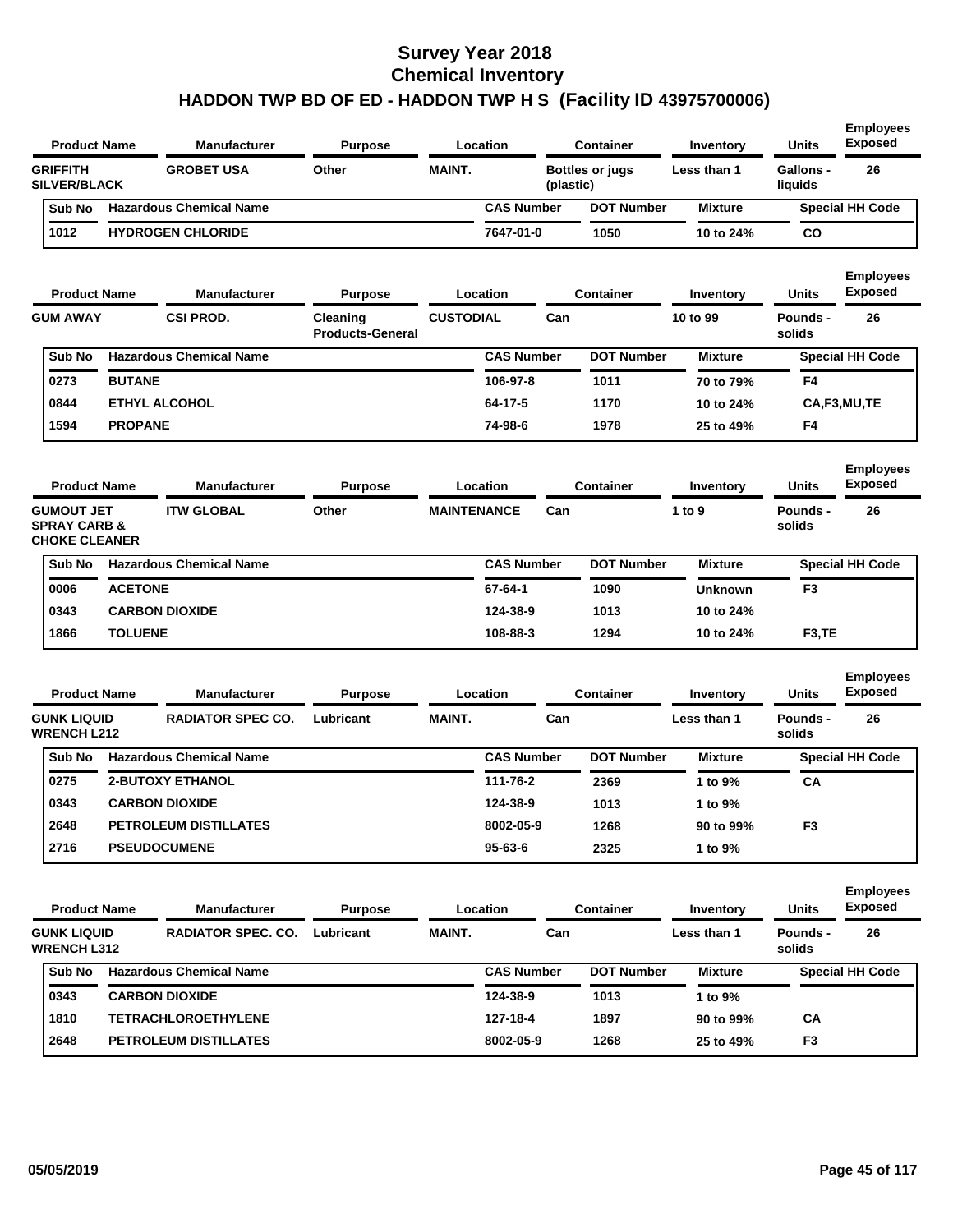| <b>Product Name</b>                      |                | <b>Manufacturer</b>            | <b>Purpose</b><br>Location<br>Lubricant<br><b>MAINTENANCE</b> |  |                   | <b>Container</b> | Inventory         | <b>Units</b>   | <b>Employees</b><br><b>Exposed</b> |                        |
|------------------------------------------|----------------|--------------------------------|---------------------------------------------------------------|--|-------------------|------------------|-------------------|----------------|------------------------------------|------------------------|
| <b>GUNK LIQUID</b><br><b>WRENCH L616</b> |                | <b>RADIATOR SPEC. CO.</b>      |                                                               |  |                   | Can              |                   | Less than 1    | Pounds -<br>solids                 | 26                     |
| Sub No                                   |                | <b>Hazardous Chemical Name</b> |                                                               |  | <b>CAS Number</b> |                  | <b>DOT Number</b> | <b>Mixture</b> |                                    | <b>Special HH Code</b> |
| 0343                                     |                | <b>CARBON DIOXIDE</b>          |                                                               |  | 124-38-9          |                  | 1013              | 1 to 9%        |                                    |                        |
| 1736                                     |                | <b>STODDARD SOLVENT</b>        |                                                               |  | 8052-41-3         |                  | 1268              | 10 to 24%      |                                    |                        |
| 1810                                     |                | <b>TETRACHLOROETHYLENE</b>     |                                                               |  | 127-18-4          |                  | 1897              | 70 to 79%      | <b>CA</b>                          |                        |
| 2014                                     | <b>XYLENES</b> |                                |                                                               |  | 1330-20-7         |                  | 1307              | 1 to 9%        | F <sub>3</sub>                     |                        |
| 2716                                     |                | <b>PSEUDOCUMENE</b>            |                                                               |  | $95 - 63 - 6$     |                  | 2325              | 1 to 9%        |                                    |                        |
|                                          |                |                                |                                                               |  |                   |                  |                   |                |                                    |                        |

| <b>Product Name</b> |                                                                                              | <b>Manufacturer</b>            |                        | Location<br><b>Purpose</b> |                   |                   | <b>Container</b> | Inventory          | <b>Units</b>           | <b>Employees</b><br><b>Exposed</b> |  |
|---------------------|----------------------------------------------------------------------------------------------|--------------------------------|------------------------|----------------------------|-------------------|-------------------|------------------|--------------------|------------------------|------------------------------------|--|
|                     | <b>RADIATOR SPEC. CO.</b><br><b>GUNK LIQUID</b><br><b>WRENCH SILIC.</b><br><b>SPRAY M914</b> |                                | <b>MAINT.</b><br>Other |                            | Can               |                   | Less than 1      | Pounds -<br>solids | 26                     |                                    |  |
| Sub No              |                                                                                              | <b>Hazardous Chemical Name</b> |                        |                            | <b>CAS Number</b> | <b>DOT Number</b> | <b>Mixture</b>   |                    | <b>Special HH Code</b> |                                    |  |
| 0343                |                                                                                              | <b>CARBON DIOXIDE</b>          |                        |                            | 124-38-9          | 1013              | l to 9%          |                    |                        |                                    |  |
| 0851                |                                                                                              | <b>ETHYL BENZENE</b>           |                        |                            | $100 - 41 - 4$    | 1175              | 1 to 9%          | CA,F3              |                        |                                    |  |
| 1736                |                                                                                              | <b>STODDARD SOLVENT</b>        |                        |                            | 8052-41-3         | 1268              | 70 to 79%        |                    |                        |                                    |  |
| 2014                | <b>XYLENES</b>                                                                               |                                |                        |                            | 1330-20-7         | 1307              | 1 to 9%          | F <sub>3</sub>     |                        |                                    |  |
| 2648                |                                                                                              | <b>PETROLEUM DISTILLATES</b>   |                        |                            | 8002-05-9         | 1268              | 25 to 49%        | F <sub>3</sub>     |                        |                                    |  |
| 2716                |                                                                                              | <b>PSEUDOCUMENE</b>            |                        |                            | $95 - 63 - 6$     | 2325              | 1 to 9%          |                    |                        |                                    |  |

| <b>Product Name</b>                                           |                         | <b>Manufacturer</b>            | <b>Purpose</b>         |  | Location          | <b>Container</b>                    | Inventory      | <b>Units</b>                | <b>Employees</b><br><b>Exposed</b> |
|---------------------------------------------------------------|-------------------------|--------------------------------|------------------------|--|-------------------|-------------------------------------|----------------|-----------------------------|------------------------------------|
| <b>GUNK LIQUID</b><br><b>WRENCH SUPER</b><br><b>PEN. L104</b> |                         | <b>RADIATOR SPEC. CO.</b>      | <b>MAINT.</b><br>Other |  |                   | <b>Bottles or jugs</b><br>(plastic) | Less than 1    | <b>Gallons -</b><br>liquids | 26                                 |
| Sub No                                                        |                         | <b>Hazardous Chemical Name</b> |                        |  | <b>CAS Number</b> | <b>DOT Number</b>                   | <b>Mixture</b> |                             | <b>Special HH Code</b>             |
| 0275                                                          | <b>2-BUTOXY ETHANOL</b> |                                |                        |  | 111-76-2          | 2369                                | 1 to $9\%$     | СA                          |                                    |
| 2648                                                          |                         | <b>PETROLEUM DISTILLATES</b>   |                        |  | 8002-05-9         | 1268                                | 10 to 24%      | F <sub>3</sub>              |                                    |

|  | <b>Product Name</b><br><b>Manufacturer</b><br><b>GUNK THRUST</b><br><b>QUICK STARTING</b><br><b>FLUID</b><br><b>Hazardous Chemical Name</b> |           | <b>Purpose</b><br>Location   |                        |  | <b>Container</b>  |                   | <b>Units</b>   | <b>Employees</b><br><b>Exposed</b> |                        |
|--|---------------------------------------------------------------------------------------------------------------------------------------------|-----------|------------------------------|------------------------|--|-------------------|-------------------|----------------|------------------------------------|------------------------|
|  |                                                                                                                                             |           | <b>RADIATOR SPEC. CO.</b>    | <b>MAINT.</b><br>Other |  | Can               |                   | Less than 1    | Pounds -<br>solids                 | 26                     |
|  | Sub No                                                                                                                                      |           |                              |                        |  | <b>CAS Number</b> | <b>DOT Number</b> | <b>Mixture</b> |                                    | <b>Special HH Code</b> |
|  | 0343                                                                                                                                        |           | <b>CARBON DIOXIDE</b>        |                        |  | 124-38-9          | 1013              | 10 to 24%      |                                    |                        |
|  | 0701                                                                                                                                        |           | <b>DIETHYL ETHER</b>         |                        |  | 60-29-7           | 1155              | 25 to 49%      | F4                                 |                        |
|  | 1339                                                                                                                                        | n-HEPTANE |                              |                        |  | 142-82-5          | 1206              | 70 to 79%      | F <sub>3</sub>                     |                        |
|  | 2648                                                                                                                                        |           | <b>PETROLEUM DISTILLATES</b> |                        |  | 8002-05-9         | 1268              | 1 to 9%        | F <sub>3</sub>                     |                        |
|  |                                                                                                                                             |           |                              |                        |  |                   |                   |                |                                    |                        |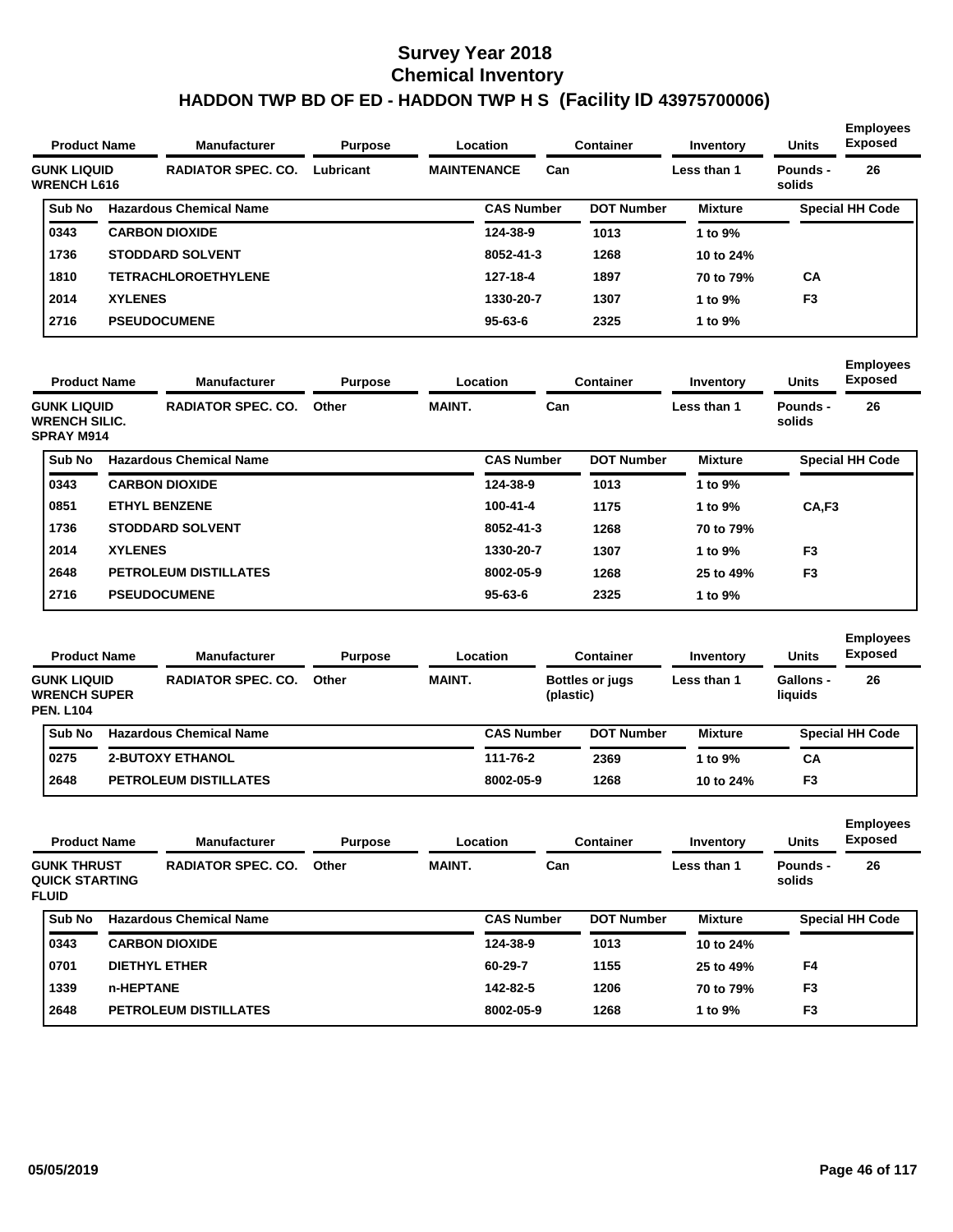| <b>Product Name</b>                                                 |                    | <b>Manufacturer</b>               | <b>Purpose</b>                      |                    | Location          |           | <b>Container</b>       | Inventory                | <b>Units</b>                | <b>Employees</b><br><b>Exposed</b>       |
|---------------------------------------------------------------------|--------------------|-----------------------------------|-------------------------------------|--------------------|-------------------|-----------|------------------------|--------------------------|-----------------------------|------------------------------------------|
| <b>HANDY FLUX</b>                                                   |                    | <b>LUCAS-MILHAUPT</b>             | Other                               | <b>MAINT.</b>      |                   | (plastic) | <b>Bottles or jugs</b> | Less than 1              | Pounds -<br>solids          | 26                                       |
| Sub No                                                              |                    | <b>Hazardous Chemical Name</b>    |                                     |                    | <b>CAS Number</b> |           | <b>DOT Number</b>      | <b>Mixture</b>           |                             | <b>Special HH Code</b>                   |
| 1529                                                                |                    | <b>PHOSPHORUS TRIBROMIDE</b>      |                                     |                    | 7789-60-8         |           | 1808                   | 25 to 49%                | co                          |                                          |
| <b>Product Name</b>                                                 |                    | <b>Manufacturer</b>               | <b>Purpose</b>                      |                    | Location          |           | <b>Container</b>       | Inventory                | <b>Units</b>                | <b>Employees</b><br><b>Exposed</b>       |
| <b>HAVOLINE EXT.</b><br><b>LIFE ANTIFREEZE</b>                      |                    | <b>HAVOLINE</b>                   | Anitfreeze/Coola<br>nt              | <b>MAINT.</b>      |                   | (plastic) | <b>Bottles or jugs</b> | 1 to 9                   | <b>Gallons -</b><br>liquids | 26                                       |
| Sub No                                                              |                    | <b>Hazardous Chemical Name</b>    |                                     |                    | <b>CAS Number</b> |           | <b>DOT Number</b>      | <b>Mixture</b>           |                             | <b>Special HH Code</b>                   |
| 0878                                                                |                    | <b>ETHYLENE GLYCOL</b>            |                                     |                    | 107-21-1          |           | 3082                   | 90 to 99%                |                             |                                          |
| <b>Product Name</b>                                                 |                    | <b>Manufacturer</b>               | <b>Purpose</b>                      |                    | Location          |           | <b>Container</b>       | Inventory                | <b>Units</b>                | <b>Employees</b><br><b>Exposed</b>       |
| <b>HEADLIGHT LENS</b><br><b>RESTORER</b>                            |                    | <b>BLUE MAGIC</b>                 | Cleaning<br><b>Products-General</b> | <b>AUTO SHOP</b>   |                   | (plastic) | <b>Bottles or jugs</b> | Less than 1              | <b>Gallons -</b><br>liquids | 26                                       |
| Sub No                                                              |                    | <b>Hazardous Chemical Name</b>    |                                     |                    | <b>CAS Number</b> |           | <b>DOT Number</b>      | <b>Mixture</b>           |                             | <b>Special HH Code</b>                   |
| 0084                                                                | <b>AMMONIA</b>     |                                   |                                     |                    | 7664-41-7         |           | 1005                   | 1 to 9%                  | co                          |                                          |
| 1091                                                                | <b>KEROSENE</b>    |                                   |                                     |                    | 8008-20-6         |           | 1223                   | 10 to 24%                |                             |                                          |
| 2891                                                                |                    | <b>ALUMINUM OXIDE</b>             |                                     |                    | 1344-28-1         |           |                        | 25 to 49%                |                             |                                          |
| <b>Product Name</b><br><b>HEAVY DUTY</b><br><b>SILICONE, MARINE</b> |                    | <b>Manufacturer</b><br><b>CRC</b> | <b>Purpose</b><br>Lubricant         | <b>MAINTENANCE</b> | Location          | Can       | <b>Container</b>       | Inventory<br>Less than 1 | Units<br>Pounds -<br>solids | <b>Employees</b><br><b>Exposed</b><br>26 |
| Sub No                                                              |                    | <b>Hazardous Chemical Name</b>    |                                     |                    | <b>CAS Number</b> |           | <b>DOT Number</b>      | <b>Mixture</b>           |                             | <b>Special HH Code</b>                   |
| 0006                                                                | <b>ACETONE</b>     |                                   |                                     |                    | 67-64-1           |           | 1090                   | 25 to 49%                | F <sub>3</sub>              |                                          |
| 0565                                                                | <b>CYCLOHEXANE</b> |                                   |                                     |                    | 110-82-7          |           | 1145                   | 1 to 9%                  | F <sub>3</sub>              |                                          |
| 1242                                                                |                    | <b>METHYLCYCLOHEXANE</b>          |                                     |                    | 108-87-2          |           | 2296                   | 1 to 9%                  | F <sub>3</sub>              |                                          |
| 1339                                                                | n-HEPTANE          |                                   |                                     |                    | 142-82-5          |           | 1206                   | 10 to 24%                | F <sub>3</sub>              |                                          |
| 4111                                                                |                    | 3-METHYLHEXANE                    |                                     |                    | 589-34-4          |           | 1206                   | 10 to 24%                | F <sub>3</sub>              |                                          |
| <b>Product Name</b>                                                 |                    | <b>Manufacturer</b>               | <b>Purpose</b>                      |                    | Location          |           | <b>Container</b>       | Inventory                | Units                       | <b>Employees</b><br><b>Exposed</b>       |
| <b>HEAVY MINERAL</b><br>OIL.                                        |                    | <b>GENERIC</b>                    | Laboratory<br>Chemical              | <b>SCIENCE</b>     |                   | (plastic) | <b>Bottles or jugs</b> | Less than 1              | <b>Gallons -</b><br>liquids | 26                                       |
| Sub No                                                              |                    | <b>Hazardous Chemical Name</b>    |                                     |                    | <b>CAS Number</b> |           | <b>DOT Number</b>      | <b>Mixture</b>           |                             | <b>Special HH Code</b>                   |
| 1437                                                                |                    | MINERAL OIL (HIGHLY REFINED)      |                                     |                    | 8012-95-1         |           |                        | 100%                     |                             |                                          |
| <b>Product Name</b>                                                 |                    | <b>Manufacturer</b>               | <b>Purpose</b>                      |                    | Location          |           | <b>Container</b>       | Inventory                | Units                       | <b>Employees</b><br><b>Exposed</b>       |
| <b>HEXANES</b>                                                      |                    | <b>GENERIC</b>                    | Laboratory<br><b>Chemical</b>       | <b>SCIENCE</b>     |                   | (glass)   | <b>Bottles or jugs</b> | Less than 1              | Gallons -<br>liquids        | 26                                       |
| Sub No                                                              |                    | <b>Hazardous Chemical Name</b>    |                                     |                    | <b>CAS Number</b> |           | <b>DOT Number</b>      | <b>Mixture</b>           |                             | <b>Special HH Code</b>                   |
| 1340                                                                | n-HEXANE           |                                   |                                     |                    | 110-54-3          |           | 1208                   | 100%                     | F <sub>3</sub>              |                                          |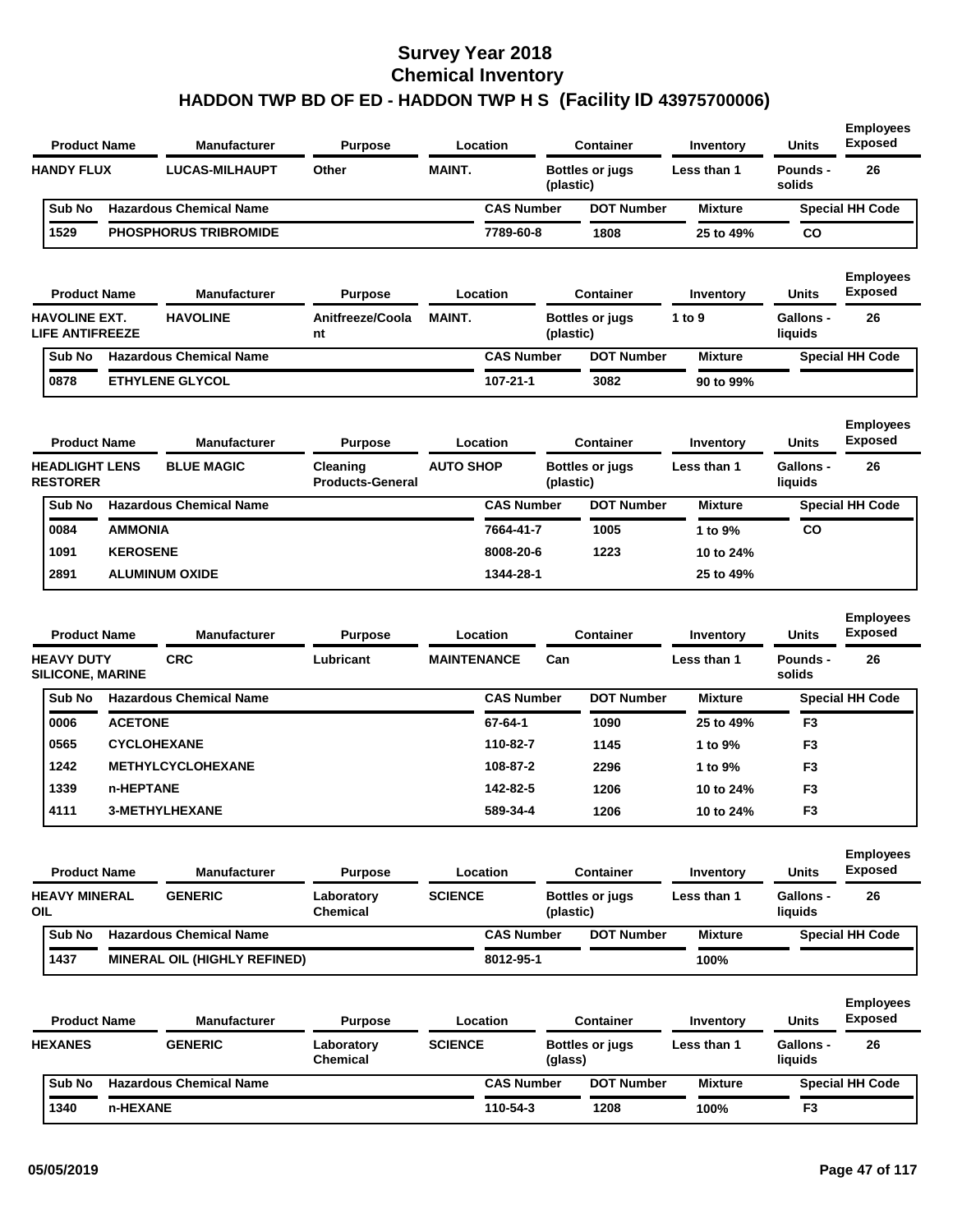| <b>Product Name</b> |                                             |                | Manufacturer                           | Purpose                       |                    | Location          | <b>Container</b> |                        | Inventory      | Units                       | <b>Employees</b><br><b>Exposed</b> |
|---------------------|---------------------------------------------|----------------|----------------------------------------|-------------------------------|--------------------|-------------------|------------------|------------------------|----------------|-----------------------------|------------------------------------|
|                     | <b>HEXYL ALCOHOL</b>                        |                | <b>GENERIC</b>                         | Laboratory<br><b>Chemical</b> | <b>SCIENCE</b>     |                   | (glass)          | <b>Bottles or jugs</b> | Less than 1    | <b>Gallons -</b><br>liquids | 26                                 |
|                     | Sub No                                      |                | <b>Hazardous Chemical Name</b>         |                               |                    | <b>CAS Number</b> |                  | <b>DOT Number</b>      | <b>Mixture</b> |                             | <b>Special HH Code</b>             |
|                     | 1001                                        | n-HEXANOL      |                                        |                               |                    | 111-27-3          |                  | 2282                   | 100%           |                             |                                    |
|                     | <b>Product Name</b>                         |                | <b>Manufacturer</b>                    | Purpose                       |                    | Location          |                  | <b>Container</b>       | Inventory      | Units                       | <b>Employees</b><br><b>Exposed</b> |
|                     | <b>HIGH PERF.</b><br><b>PAVEMENT REPAIR</b> |                | <b>QPR ROADSHOP</b>                    | Other                         | <b>AUTO SHOP</b>   |                   | Bag              |                        | 100 to 499     | <b>Pounds -</b><br>solids   | 26                                 |
|                     | Sub No                                      |                | <b>Hazardous Chemical Name</b>         |                               |                    | <b>CAS Number</b> |                  | <b>DOT Number</b>      | <b>Mixture</b> |                             | <b>Special HH Code</b>             |
|                     | 0170                                        | <b>ASPHALT</b> |                                        |                               |                    | 8052-42-4         |                  | 1999                   | 1 to 9%        |                             |                                    |
|                     | 1660                                        |                | <b>SILICA, QUARTZ</b>                  |                               |                    | 14808-60-7        |                  |                        | <b>Unknown</b> | CA                          |                                    |
|                     | <b>Product Name</b>                         |                | <b>Manufacturer</b>                    | Purpose                       |                    | Location          |                  | <b>Container</b>       | Inventory      | Units                       | <b>Employees</b><br><b>Exposed</b> |
|                     | <b>HONING OIL</b>                           |                | HIRAM A. SMITH<br><b>WHETSTONE CO.</b> | Lubricant                     | <b>MAINT.</b>      |                   | (plastic)        | <b>Bottles or jugs</b> | Less than 1    | <b>Gallons -</b><br>liquids | 26                                 |
|                     | Sub No                                      |                | <b>Hazardous Chemical Name</b>         |                               |                    | <b>CAS Number</b> |                  | <b>DOT Number</b>      | <b>Mixture</b> |                             | <b>Special HH Code</b>             |
|                     | 4094                                        |                | <b>TRIETHANOLAMINE</b>                 |                               |                    | 102-71-6          |                  |                        | 1 to 9%        |                             |                                    |
|                     | <b>Product Name</b>                         |                | <b>Manufacturer</b>                    | Purpose                       |                    | Location          |                  | <b>Container</b>       | Inventory      | Units                       | <b>Employees</b><br><b>Exposed</b> |
|                     | <b>HYDRAULIC FLUID</b><br>1307005           |                | <b>SNOWPLOW</b><br><b>AFTERMARKET</b>  | <b>Hydrolic Fluid</b>         | <b>MAINT.</b>      |                   | (plastic)        | <b>Bottles or jugs</b> | 1 to 9         | Gallons -<br>liquids        | 26                                 |
|                     | Sub No                                      |                | <b>Hazardous Chemical Name</b>         |                               |                    | <b>CAS Number</b> |                  | <b>DOT Number</b>      | <b>Mixture</b> |                             | <b>Special HH Code</b>             |
|                     | 2648                                        |                | PETROLEUM DISTILLATES                  |                               |                    | 8002-05-9         |                  | 1268                   | <b>Unknown</b> | F <sub>3</sub>              |                                    |
|                     | <b>Product Name</b>                         |                | Manufacturer                           | Purpose                       |                    | Location          |                  | <b>Container</b>       | Inventory      | Units                       | <b>Employees</b><br><b>Exposed</b> |
|                     | <b>HYDRAULIC FLUID</b><br>TYPE M1           |                | <b>MEYER</b>                           | <b>Hydrolic Fluid</b>         | <b>MAINTENANCE</b> |                   | (plastic)        | Bottles or jugs        | Less than 1    | <b>Gallons -</b><br>liquids | 26                                 |
|                     | Sub No                                      |                | <b>Hazardous Chemical Name</b>         |                               |                    | <b>CAS Number</b> |                  | <b>DOT Number</b>      | <b>Mixture</b> |                             | <b>Special HH Code</b>             |
|                     | 1437                                        |                | MINERAL OIL (HIGHLY REFINED)           |                               |                    | 8012-95-1         |                  |                        | <b>Unknown</b> |                             |                                    |
|                     | <b>Product Name</b>                         |                | <b>Manufacturer</b>                    | <b>Purpose</b>                |                    | Location          |                  | <b>Container</b>       | Inventory      | <b>Units</b>                | <b>Employees</b><br><b>Exposed</b> |
|                     | <b>HYDROCHLORIC</b><br><b>ACID</b>          |                | <b>GENERIC</b>                         | Laboratory<br>Chemical        | <b>SCIENCE</b>     |                   | (glass)          | <b>Bottles or jugs</b> | 1 to $9$       | <b>Gallons -</b><br>liquids | 26                                 |
|                     | Sub No                                      |                | <b>Hazardous Chemical Name</b>         |                               |                    | <b>CAS Number</b> |                  | <b>DOT Number</b>      | <b>Mixture</b> |                             | <b>Special HH Code</b>             |
|                     | 1012                                        |                | <b>HYDROGEN CHLORIDE</b>               |                               |                    | 7647-01-0         |                  | 1050                   | 25 to 49%      | CO                          |                                    |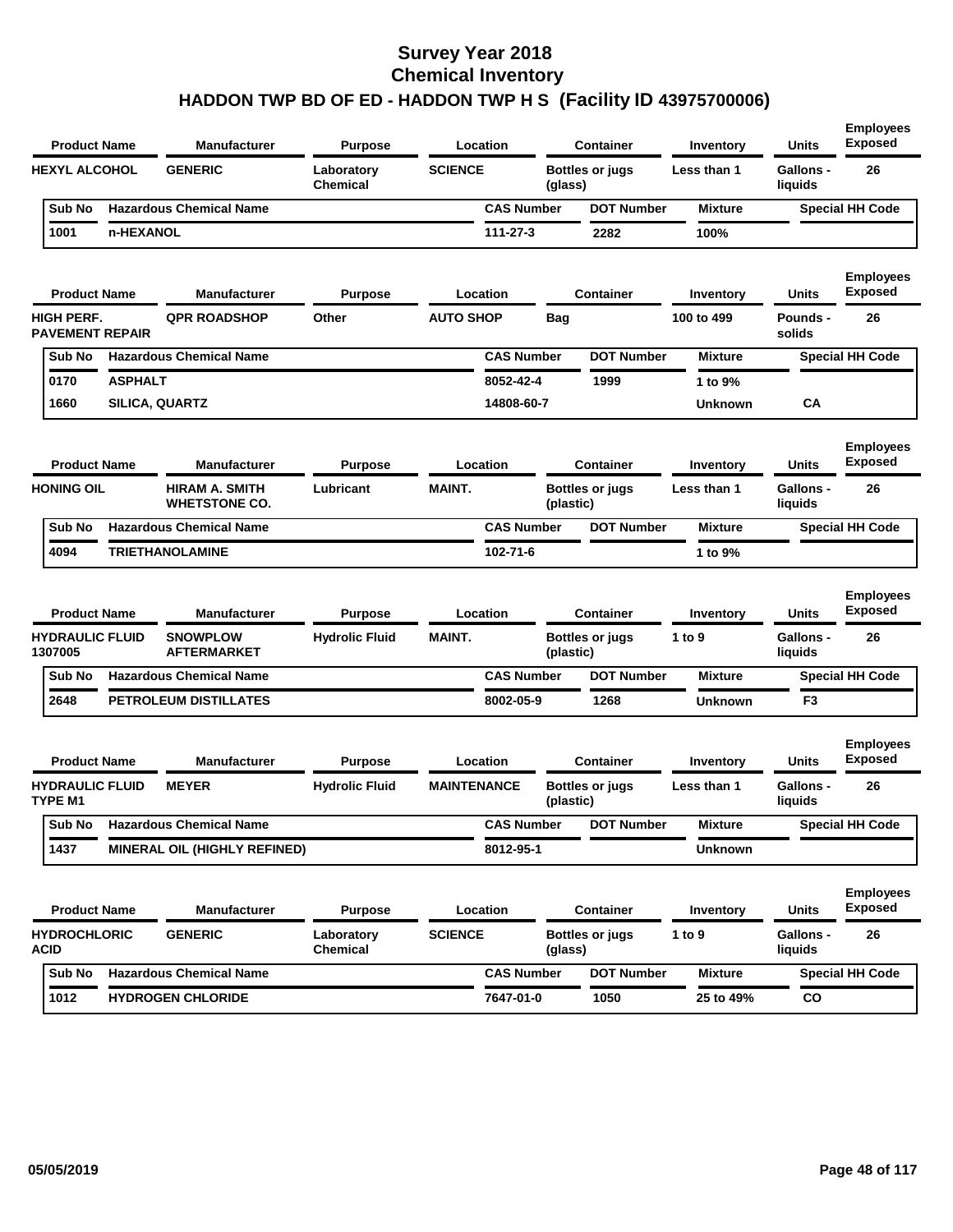| <b>Product Name</b>                                     | <b>Manufacturer</b>                                        | <b>Purpose</b>                           | Location                       |           | <b>Container</b>                           | Inventory                | <b>Units</b>                         | <b>Employees</b><br><b>Exposed</b>       |
|---------------------------------------------------------|------------------------------------------------------------|------------------------------------------|--------------------------------|-----------|--------------------------------------------|--------------------------|--------------------------------------|------------------------------------------|
| <b>HYDROCHLORIC</b><br>ACID 0.1M<br><b>SOLUTION</b>     | <b>GENERIC</b>                                             | Laboratory<br>Chemical                   | <b>SCIENCE</b>                 | (plastic) | <b>Bottles or jugs</b>                     | 1 to $9$                 | <b>Gallons -</b><br>liquids          | 26                                       |
| Sub No                                                  | <b>Hazardous Chemical Name</b>                             |                                          | <b>CAS Number</b>              |           | <b>DOT Number</b>                          | <b>Mixture</b>           |                                      | <b>Special HH Code</b>                   |
| 1012                                                    | <b>HYDROGEN CHLORIDE</b>                                   |                                          | 7647-01-0                      |           | 1050                                       | 1 to 9%                  | <b>CO</b>                            |                                          |
| <b>Product Name</b><br><b>HYDROCHLORIC</b><br>ACID 0.5M | <b>Manufacturer</b><br><b>GENERIC</b>                      | <b>Purpose</b><br>Laboratory<br>Chemical | Location<br><b>SCIENCE</b>     | (plastic) | <b>Container</b><br><b>Bottles or jugs</b> | Inventory<br>Less than 1 | <b>Units</b><br>Gallons -<br>liquids | <b>Employees</b><br><b>Exposed</b><br>26 |
| <b>SOLUTION</b>                                         |                                                            |                                          |                                |           |                                            |                          |                                      |                                          |
| Sub No<br>1012                                          | <b>Hazardous Chemical Name</b><br><b>HYDROGEN CHLORIDE</b> |                                          | <b>CAS Number</b><br>7647-01-0 |           | <b>DOT Number</b>                          | <b>Mixture</b>           |                                      | <b>Special HH Code</b>                   |
|                                                         |                                                            |                                          |                                |           | 1050                                       | 1 to 9%                  | CO                                   |                                          |
| <b>Product Name</b>                                     | <b>Manufacturer</b>                                        | <b>Purpose</b>                           | Location                       |           | Container                                  | Inventory                | Units                                | <b>Employees</b><br><b>Exposed</b>       |
| <b>HYDROCHLORIC</b><br>ACID 0.7M<br><b>SOLUTION</b>     | <b>GENERIC</b>                                             | Laboratory<br>Chemical                   | <b>SCIENCE</b>                 | (plastic) | <b>Bottles or jugs</b>                     | Less than 1              | <b>Gallons -</b><br>liquids          | 26                                       |
| Sub No                                                  | <b>Hazardous Chemical Name</b>                             |                                          | <b>CAS Number</b>              |           | <b>DOT Number</b>                          | <b>Mixture</b>           |                                      | <b>Special HH Code</b>                   |
| 1012                                                    | <b>HYDROGEN CHLORIDE</b>                                   |                                          | 7647-01-0                      |           | 1050                                       | 1 to 9%                  | <b>CO</b>                            |                                          |
| <b>Product Name</b><br><b>HYDROCHLORIC</b>              | <b>Manufacturer</b><br><b>GENERIC</b>                      | <b>Purpose</b><br>Laboratory             | Location<br><b>SCIENCE</b>     |           | <b>Container</b><br><b>Bottles or jugs</b> | Inventory<br>1 to $9$    | <b>Units</b><br><b>Gallons -</b>     | <b>Employees</b><br><b>Exposed</b><br>26 |
| ACID 1.0N<br><b>SOLUTION</b>                            |                                                            | Chemical                                 |                                | (plastic) |                                            |                          | liquids                              |                                          |
| Sub No                                                  | <b>Hazardous Chemical Name</b>                             |                                          | <b>CAS Number</b>              |           | <b>DOT Number</b>                          | <b>Mixture</b>           |                                      | <b>Special HH Code</b>                   |
| 1012                                                    | <b>HYDROGEN CHLORIDE</b>                                   |                                          | 7647-01-0                      |           | 1050                                       | 1 to 9%                  | CO                                   |                                          |
| <b>Product Name</b><br><b>HYDROCHLORIC</b>              | <b>Manufacturer</b><br><b>GENERIC</b>                      | <b>Purpose</b><br>Laboratory             | Location<br><b>SCIENCE</b>     |           | <b>Container</b><br><b>Bottles or jugs</b> | Inventory<br>Less than 1 | Units<br><b>Gallons -</b>            | <b>Employees</b><br><b>Exposed</b><br>26 |
| <b>ACID 12.0M</b><br><b>SOLUTION</b>                    |                                                            | <b>Chemical</b>                          |                                | (plastic) |                                            |                          | liquids                              |                                          |
| Sub No                                                  | <b>Hazardous Chemical Name</b>                             |                                          | <b>CAS Number</b>              |           | <b>DOT Number</b>                          | <b>Mixture</b>           |                                      | <b>Special HH Code</b>                   |
| 1012                                                    | <b>HYDROGEN CHLORIDE</b>                                   |                                          | 7647-01-0                      |           | 1050                                       | 25 to 49%                | CO                                   |                                          |
| <b>Product Name</b><br><b>HYDROCHLORIC</b><br>ACID 2.0M | <b>Manufacturer</b><br><b>GENERIC</b>                      | <b>Purpose</b><br>Laboratory<br>Chemical | Location<br><b>SCIENCE</b>     | (plastic) | <b>Container</b><br><b>Bottles or jugs</b> | Inventory<br>1 to 9      | <b>Units</b><br>Gallons -<br>liquids | <b>Employees</b><br><b>Exposed</b><br>26 |
| <b>SOLUTION</b>                                         |                                                            |                                          |                                |           |                                            |                          |                                      |                                          |
| Sub No                                                  | <b>Hazardous Chemical Name</b>                             |                                          | <b>CAS Number</b>              |           | <b>DOT Number</b>                          | <b>Mixture</b>           |                                      | <b>Special HH Code</b>                   |
| 1012                                                    | <b>HYDROGEN CHLORIDE</b>                                   |                                          | 7647-01-0                      |           | 1050                                       | 1 to 9%                  | CO                                   |                                          |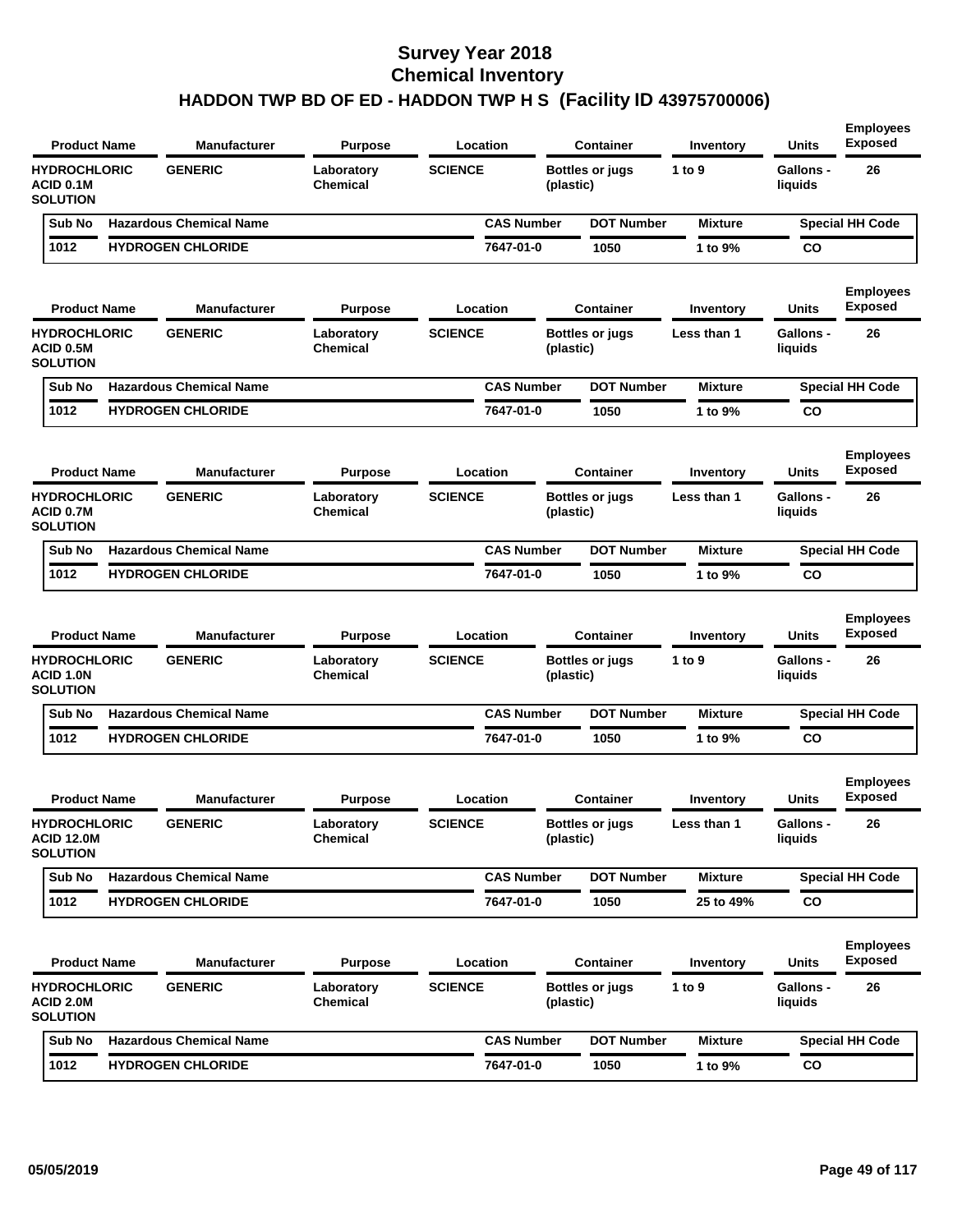| <b>Product Name</b>                                     | Manufacturer                   | <b>Purpose</b>                              | Location          |           | Container              | Inventory      | Units                       | <b>Employees</b><br><b>Exposed</b> |
|---------------------------------------------------------|--------------------------------|---------------------------------------------|-------------------|-----------|------------------------|----------------|-----------------------------|------------------------------------|
| <b>HYDROCHLORIC</b><br>ACID 3.0M<br><b>SOLUTION</b>     | <b>GENERIC</b>                 | Laboratory<br>Chemical                      | <b>SCIENCE</b>    | (plastic) | <b>Bottles or jugs</b> | 1 to 9         | <b>Gallons -</b><br>liquids | 26                                 |
| Sub No                                                  | <b>Hazardous Chemical Name</b> |                                             | <b>CAS Number</b> |           | <b>DOT Number</b>      | <b>Mixture</b> |                             | <b>Special HH Code</b>             |
| 1012                                                    | <b>HYDROGEN CHLORIDE</b>       |                                             | 7647-01-0         |           | 1050                   | 25 to 49%      | CO                          |                                    |
| <b>Product Name</b>                                     | Manufacturer                   | <b>Purpose</b>                              | Location          |           | <b>Container</b>       | Inventory      | Units                       | <b>Employees</b><br><b>Exposed</b> |
| <b>HYDROCHLORIC</b><br>ACID 6.0M<br><b>SOLUTION</b>     | <b>GENERIC</b>                 | Laboratory<br><b>Chemical</b>               | <b>SCIENCE</b>    | (plastic) | <b>Bottles or jugs</b> | 1 to 9         | <b>Gallons -</b><br>liquids | 26                                 |
| Sub No                                                  | <b>Hazardous Chemical Name</b> |                                             | <b>CAS Number</b> |           | <b>DOT Number</b>      | <b>Mixture</b> |                             | <b>Special HH Code</b>             |
| 1012                                                    | <b>HYDROGEN CHLORIDE</b>       |                                             | 7647-01-0         |           | 1050                   | 10 to 24%      | CO                          |                                    |
| <b>Product Name</b>                                     | <b>Manufacturer</b>            | <b>Purpose</b>                              | Location          |           | <b>Container</b>       | Inventory      | Units                       | <b>Employees</b><br><b>Exposed</b> |
| <b>HYDROCHLORIC</b><br><b>ACID REAGENT</b>              | <b>GENERIC</b>                 | Laboratory<br><b>Chemical</b>               | <b>SCIENCE</b>    | (glass)   | <b>Bottles or jugs</b> | 1 to 9         | <b>Gallons -</b><br>liquids | 26                                 |
| Sub No                                                  | <b>Hazardous Chemical Name</b> |                                             | <b>CAS Number</b> |           | <b>DOT Number</b>      | <b>Mixture</b> |                             | <b>Special HH Code</b>             |
| 1012                                                    | <b>HYDROGEN CHLORIDE</b>       |                                             | 7647-01-0         |           | 1050                   | 25 to 49%      | CO                          |                                    |
| <b>Product Name</b>                                     | Manufacturer                   | <b>Purpose</b>                              | Location          |           | <b>Container</b>       | Inventory      | Units                       | <b>Employees</b><br><b>Exposed</b> |
| <b>HYDROGEN</b><br><b>PEROXIDE 3</b><br><b>SOLUTION</b> | <b>CUMBERLAND SWAN</b>         | <b>Medical/First Aid</b><br><b>Supplies</b> | <b>NURSE</b>      | (plastic) | <b>Bottles or jugs</b> | Less than 1    | <b>Gallons -</b><br>liquids | 26                                 |
| Sub No                                                  | <b>Hazardous Chemical Name</b> |                                             | <b>CAS Number</b> |           | <b>DOT Number</b>      | <b>Mixture</b> |                             | <b>Special HH Code</b>             |
| 1015                                                    | <b>HYDROGEN PEROXIDE</b>       |                                             | 7722-84-1         |           | 2015                   | 1 to 9%        | CO, MU, R3                  |                                    |
| <b>Product Name</b>                                     | Manufacturer                   | <b>Purpose</b>                              | Location          |           | Container              | Inventory      | Units                       | <b>Employees</b><br><b>Exposed</b> |
| <b>HYDROGEN</b><br>PEROXIDE 30                          | <b>GENERIC</b>                 | Laboratory<br>Chemical                      | <b>SCIENCE</b>    | (plastic) | <b>Bottles or jugs</b> | 1 to $9$       | <b>Gallons -</b><br>liquids | 26                                 |
| Sub No                                                  | <b>Hazardous Chemical Name</b> |                                             | <b>CAS Number</b> |           | <b>DOT Number</b>      | <b>Mixture</b> |                             | <b>Special HH Code</b>             |
| 1015                                                    | <b>HYDROGEN PEROXIDE</b>       |                                             | 7722-84-1         |           | 2015                   | 25 to 49%      | CO, MU, R3                  |                                    |
|                                                         |                                |                                             |                   |           |                        |                |                             |                                    |
| <b>Product Name</b>                                     | Manufacturer                   | <b>Purpose</b>                              | Location          |           | <b>Container</b>       | Inventory      | Units                       | <b>Employees</b><br><b>Exposed</b> |
| <b>IHS FOAM</b><br><b>SANITIZER</b>                     | <b>HILLYARD</b>                | Cleaning<br><b>Products-General</b>         | <b>CUSTODIAL</b>  | (plastic) | <b>Bottles or jugs</b> | 1 to $9$       | <b>Gallons -</b><br>liquids | 26                                 |
| Sub No                                                  | <b>Hazardous Chemical Name</b> |                                             | <b>CAS Number</b> |           | <b>DOT Number</b>      | <b>Mixture</b> |                             | <b>Special HH Code</b>             |
| 0844                                                    | ETHYL ALCOHOL                  |                                             | $64 - 17 - 5$     |           | 1170                   | 60 to 69%      |                             | CA,F3,MU,TE                        |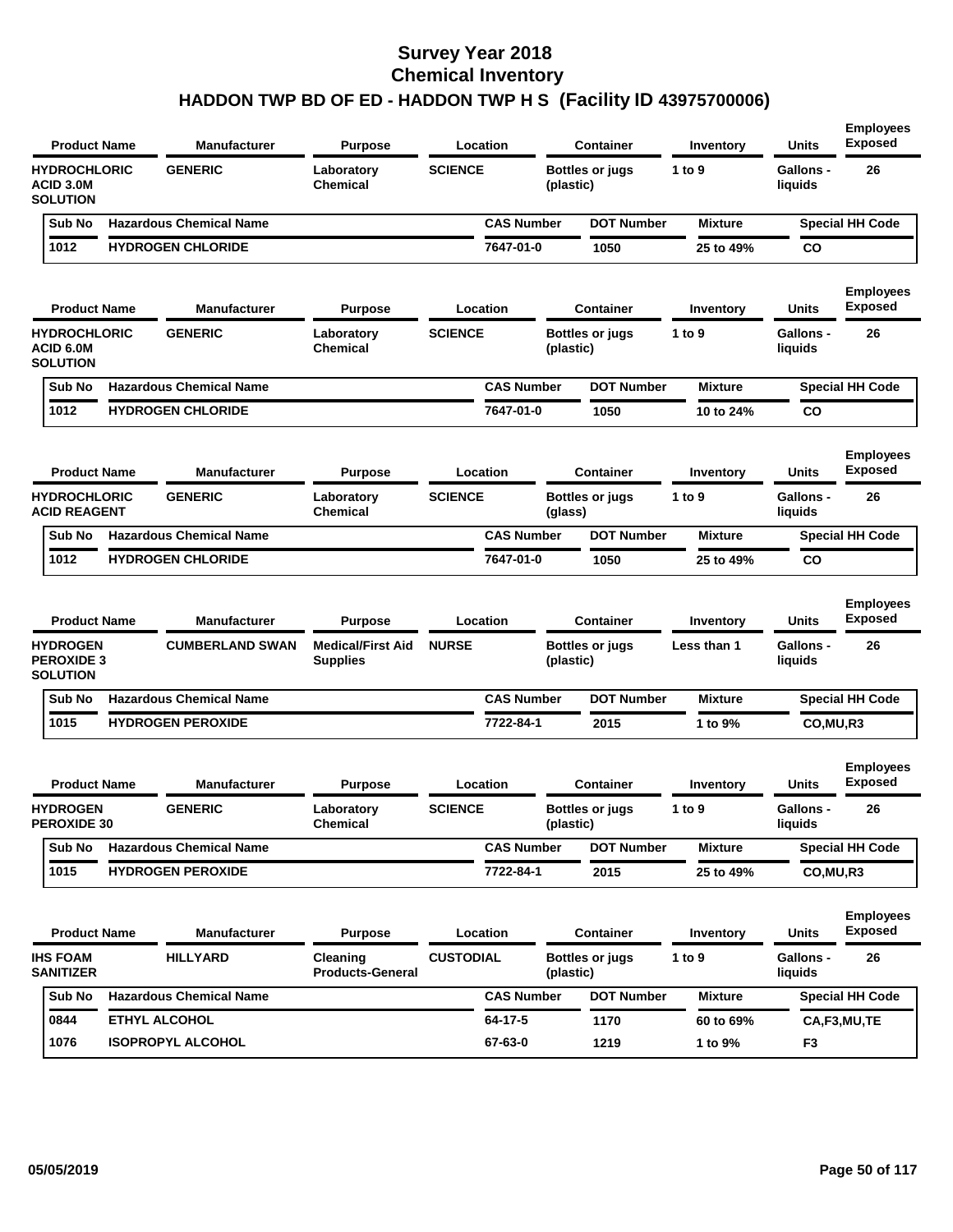|                                                  | <b>Product Name</b> | <b>Manufacturer</b>                   | <b>Purpose</b>                |                | Location             |           | <b>Container</b>       | Inventory            | <b>Units</b>                | <b>Employees</b><br><b>Exposed</b> |
|--------------------------------------------------|---------------------|---------------------------------------|-------------------------------|----------------|----------------------|-----------|------------------------|----------------------|-----------------------------|------------------------------------|
| <b>INDOOR/OUTDOOR</b><br><b>CARPET ADH. 6700</b> |                     | <b>ROBERTS</b>                        | <b>Adhesives</b>              | <b>MAINT.</b>  |                      |           | <b>Plastic drum</b>    | 1 to 9               | <b>Gallons -</b><br>liquids | 26                                 |
| Sub No                                           |                     | <b>Hazardous Chemical Name</b>        |                               |                | <b>CAS Number</b>    |           | <b>DOT Number</b>      | <b>Mixture</b>       |                             | <b>Special HH Code</b>             |
| 4016                                             | <b>KAOLIN</b>       |                                       |                               |                | 1332-58-7            |           |                        | 25 to 49%            |                             |                                    |
|                                                  | <b>Product Name</b> | <b>Manufacturer</b>                   | <b>Purpose</b>                |                | Location             |           | <b>Container</b>       | Inventory            | Units                       | <b>Employees</b><br><b>Exposed</b> |
| INK, BLACK                                       |                     | <b>GENERIC</b>                        | <b>Ink</b>                    | <b>SCIENCE</b> |                      | (plastic) | <b>Bottles or jugs</b> | Less than 1          | Gallons -<br>liquids        | 26                                 |
| Sub No                                           |                     | <b>Hazardous Chemical Name</b>        |                               |                | <b>CAS Number</b>    |           | <b>DOT Number</b>      | <b>Mixture</b>       |                             | <b>Special HH Code</b>             |
| 4016                                             | <b>KAOLIN</b>       |                                       |                               |                | 1332-58-7            |           |                        | 10 to 24%            |                             |                                    |
|                                                  | <b>Product Name</b> | <b>Manufacturer</b>                   | <b>Purpose</b>                |                | Location             |           | Container              | Inventory            | Units                       | <b>Employees</b><br><b>Exposed</b> |
| <b>IODINE</b>                                    |                     | <b>GENERIC</b>                        | Laboratory<br>Chemical        | <b>SCIENCE</b> |                      | (glass)   | <b>Bottles or jugs</b> | 1 to $9$             | <b>Pounds -</b><br>solids   | 26                                 |
| Sub No                                           |                     | <b>Hazardous Chemical Name</b>        |                               |                | <b>CAS Number</b>    |           | <b>DOT Number</b>      | <b>Mixture</b>       |                             | <b>Special HH Code</b>             |
| 1026                                             | <b>IODINE</b>       |                                       |                               |                | 7553-56-2            |           | 3085                   | 100%                 |                             |                                    |
|                                                  | <b>Product Name</b> | <b>Manufacturer</b>                   | <b>Purpose</b>                |                | Location             |           | <b>Container</b>       | Inventory            | Units                       | <b>Employees</b><br><b>Exposed</b> |
| <b>IODINE TINCTURE</b>                           |                     | <b>GENERIC</b>                        | Laboratory<br><b>Chemical</b> | <b>SCIENCE</b> |                      | (glass)   | Bottles or jugs        | Less than 1          | <b>Gallons -</b><br>liquids | 26                                 |
| Sub No                                           |                     | <b>Hazardous Chemical Name</b>        |                               |                | <b>CAS Number</b>    |           | <b>DOT Number</b>      | <b>Mixture</b>       |                             | <b>Special HH Code</b>             |
| 0844<br>1026                                     | <b>IODINE</b>       | <b>ETHYL ALCOHOL</b>                  |                               |                | 64-17-5<br>7553-56-2 |           | 1170<br>3085           | 70 to 79%<br>1 to 9% |                             | CA,F3,MU,TE                        |
|                                                  | <b>Product Name</b> | <b>Manufacturer</b>                   | <b>Purpose</b>                |                | Location             |           | <b>Container</b>       | Inventory            | <b>Units</b>                | <b>Employees</b><br><b>Exposed</b> |
| <b>IRODA BUTANE</b><br><b>FUEL BU-5</b>          |                     | <b>PRO-IRODA</b><br><b>INDUSTRIES</b> | Fuel                          | <b>MAINT.</b>  |                      | Can       |                        | Less than 1          | <b>Pounds -</b><br>solids   | 26                                 |
| Sub No                                           |                     | <b>Hazardous Chemical Name</b>        |                               |                | <b>CAS Number</b>    |           | <b>DOT Number</b>      | Mixture              |                             | <b>Special HH Code</b>             |
| 0273                                             | <b>BUTANE</b>       |                                       |                               |                | 106-97-8             |           | 1011                   | 10 to 24%            | F4                          |                                    |
| 1040                                             | <b>ISOBUTANE</b>    |                                       |                               |                | 75-28-5              |           | 1969                   | 80 to 89%            | F4                          |                                    |
|                                                  | <b>Product Name</b> | <b>Manufacturer</b>                   | <b>Purpose</b>                |                | Location             |           | <b>Container</b>       | Inventory            | Units                       | <b>Employees</b><br><b>Exposed</b> |
| <b>IRON III CHLORIDE</b>                         |                     | <b>GENERIC</b>                        | Laboratory<br>Chemical        | <b>SCIENCE</b> |                      | (plastic) | <b>Bottles or jugs</b> | Less than 1          | Pounds -<br>solids          | 26                                 |
|                                                  |                     |                                       |                               |                |                      |           |                        |                      |                             |                                    |
| Sub No                                           |                     | <b>Hazardous Chemical Name</b>        |                               |                | <b>CAS Number</b>    |           | <b>DOT Number</b>      | <b>Mixture</b>       |                             | <b>Special HH Code</b>             |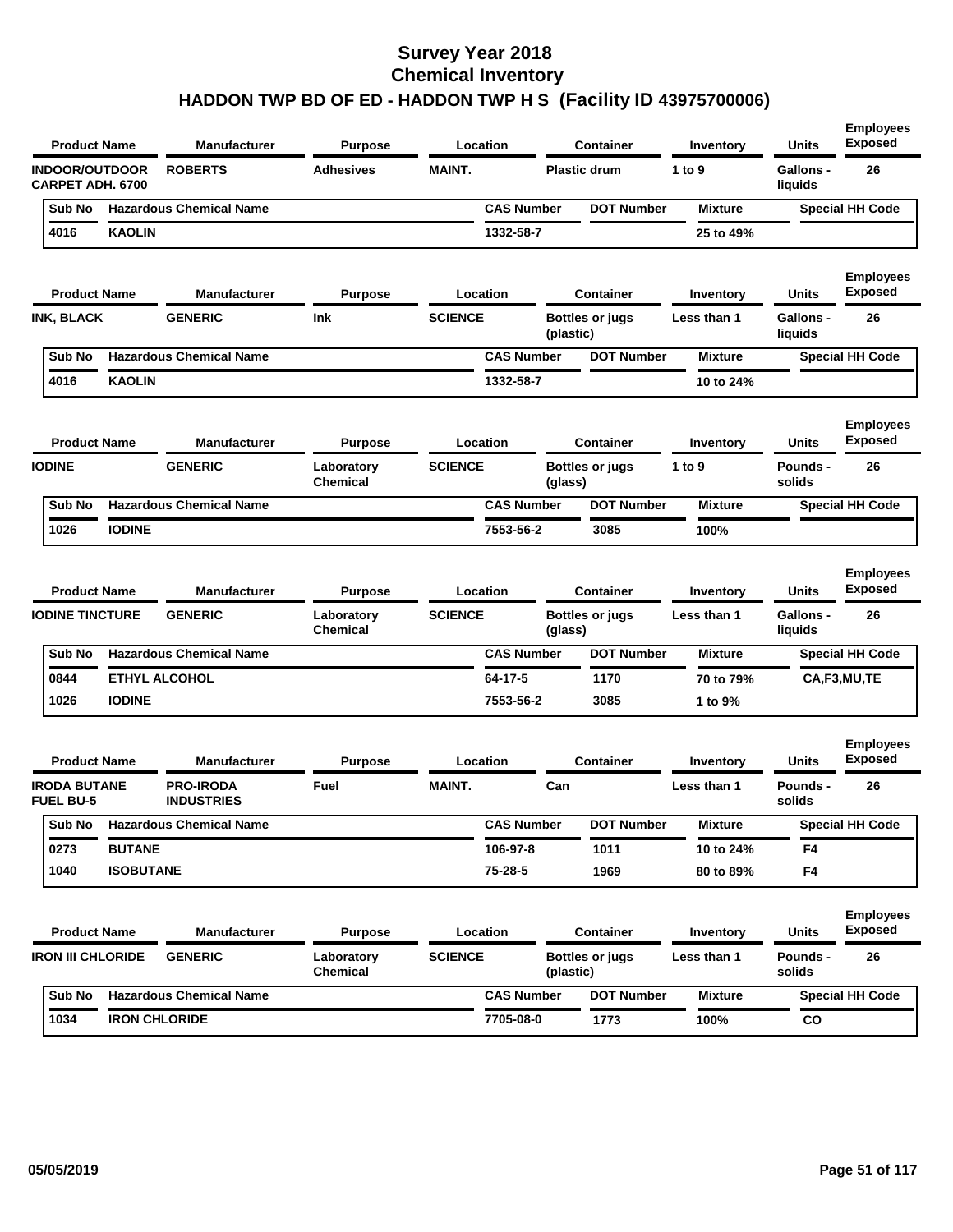| <b>Product Name</b><br><b>Manufacturer</b><br><b>Purpose</b><br>Location<br><b>Container</b>                                                                     | Inventory      | <b>Units</b>                | <b>Employees</b><br><b>Exposed</b> |
|------------------------------------------------------------------------------------------------------------------------------------------------------------------|----------------|-----------------------------|------------------------------------|
| <b>ISOBUTYL</b><br><b>GENERIC</b><br><b>SCIENCE</b><br>Laboratory<br><b>Bottles or jugs</b><br><b>ALCOHOL</b><br><b>Chemical</b><br>(glass)                      | Less than 1    | <b>Gallons -</b><br>liquids | 26                                 |
| <b>Hazardous Chemical Name</b><br><b>CAS Number</b><br><b>DOT Number</b><br>Sub No                                                                               | <b>Mixture</b> |                             | <b>Special HH Code</b>             |
| 1043<br><b>ISOBUTYL ALCOHOL</b><br>78-83-1<br>1212                                                                                                               | 100%           | F3                          |                                    |
| <b>Product Name</b><br><b>Manufacturer</b><br>Location<br><b>Purpose</b><br><b>Container</b>                                                                     | Inventory      | Units                       | <b>Employees</b><br><b>Exposed</b> |
| <b>ISOPROPYL</b><br><b>NURSE</b><br><b>CUMBERLAND SWAN</b><br><b>Medical/First Aid</b><br>Bottles or jugs<br><b>ALCOHOL 70</b><br><b>Supplies</b><br>(plastic)   | 1 to 9         | <b>Gallons -</b><br>liquids | 26                                 |
| <b>Hazardous Chemical Name</b><br><b>CAS Number</b><br>Sub No<br><b>DOT Number</b>                                                                               | <b>Mixture</b> |                             | <b>Special HH Code</b>             |
| 1076<br><b>ISOPROPYL ALCOHOL</b><br>67-63-0<br>1219                                                                                                              | 70 to 79%      | F <sub>3</sub>              |                                    |
| <b>Product Name</b><br><b>Manufacturer</b><br>Location<br><b>Container</b><br><b>Purpose</b><br><b>GENERIC</b>                                                   | Inventory      | Units                       | <b>Employees</b><br><b>Exposed</b> |
| <b>ISOPROPYL</b><br><b>SCIENCE</b><br>Laboratory<br>Bottles or jugs<br><b>ALCOHOL</b><br><b>Chemical</b><br>(plastic)<br><b>REAGENT GRADE</b>                    | 1 to 9         | <b>Gallons -</b><br>liquids | 26                                 |
| <b>Hazardous Chemical Name</b><br><b>CAS Number</b><br><b>DOT Number</b><br>Sub No                                                                               | <b>Mixture</b> |                             | <b>Special HH Code</b>             |
| 1076<br><b>ISOPROPYL ALCOHOL</b><br>67-63-0<br>1219                                                                                                              | 100%           | F <sub>3</sub>              |                                    |
| <b>Product Name</b><br><b>Manufacturer</b><br>Location<br><b>Container</b><br><b>Purpose</b>                                                                     | Inventory      | <b>Units</b>                | <b>Employees</b><br><b>Exposed</b> |
| <b>JACQUARD FABRIC</b><br><b>RUPERT GRIBBON &amp;</b><br><b>ART</b><br><b>Art Products</b><br><b>Bottles or jugs</b><br><b>DYE</b><br><b>SPIDER</b><br>(plastic) | Less than 1    | <b>Gallons -</b><br>liquids | 26                                 |
| <b>Hazardous Chemical Name</b><br><b>CAS Number</b><br><b>DOT Number</b><br>Sub No                                                                               | <b>Mixture</b> |                             | <b>Special HH Code</b>             |
| <b>TITANIUM DIOXIDE</b><br>13463-67-7<br>1861                                                                                                                    | <b>Unknown</b> |                             |                                    |
| <b>Product Name</b><br><b>Manufacturer</b><br>Purpose<br>Location<br><b>Container</b>                                                                            | Inventory      | Units                       | <b>Employees</b><br><b>Exposed</b> |
| <b>JB WELD STEEL</b><br><b>JB WELD CO.</b><br>Other<br><b>MAINTENANCE</b><br>Other<br><b>HARDENER</b>                                                            | Less than 1    | <b>Gallons -</b><br>liquids | 26                                 |
| Sub No Hazardous Chemical Name<br><b>CAS Number</b><br><b>DOT Number</b>                                                                                         | <b>Mixture</b> |                             | <b>Special HH Code</b>             |
| TALC (NOT CONTAINING ASBESTOS FIBERS)<br>14807-96-6<br>1773                                                                                                      | 25 to 49%      |                             |                                    |
| 4000<br><b>BARIUM SULFATE</b><br>7727-43-7<br>1564                                                                                                               | 25 to 49%      |                             |                                    |
| 4001<br><b>CALCIUM CARBONATE</b><br>1317-65-3                                                                                                                    | 10 to 24%      |                             |                                    |
| <b>Product Name</b><br>Manufacturer<br><b>Purpose</b><br>Location<br><b>Container</b>                                                                            | Inventory      | <b>Units</b>                | <b>Employees</b><br><b>Exposed</b> |
| <b>JB WELD STEEL</b><br><b>JB WELD CO.</b><br>Other<br><b>MAINTENANCE</b><br>Other<br><b>RESIN</b>                                                               | Less than 1    | <b>Gallons -</b><br>liquids | 26                                 |
| <b>Hazardous Chemical Name</b><br><b>CAS Number</b><br><b>DOT Number</b><br>Sub No                                                                               | <b>Mixture</b> |                             | <b>Special HH Code</b>             |
| <b>CALCIUM CARBONATE</b><br>1317-65-3<br>4001                                                                                                                    |                |                             |                                    |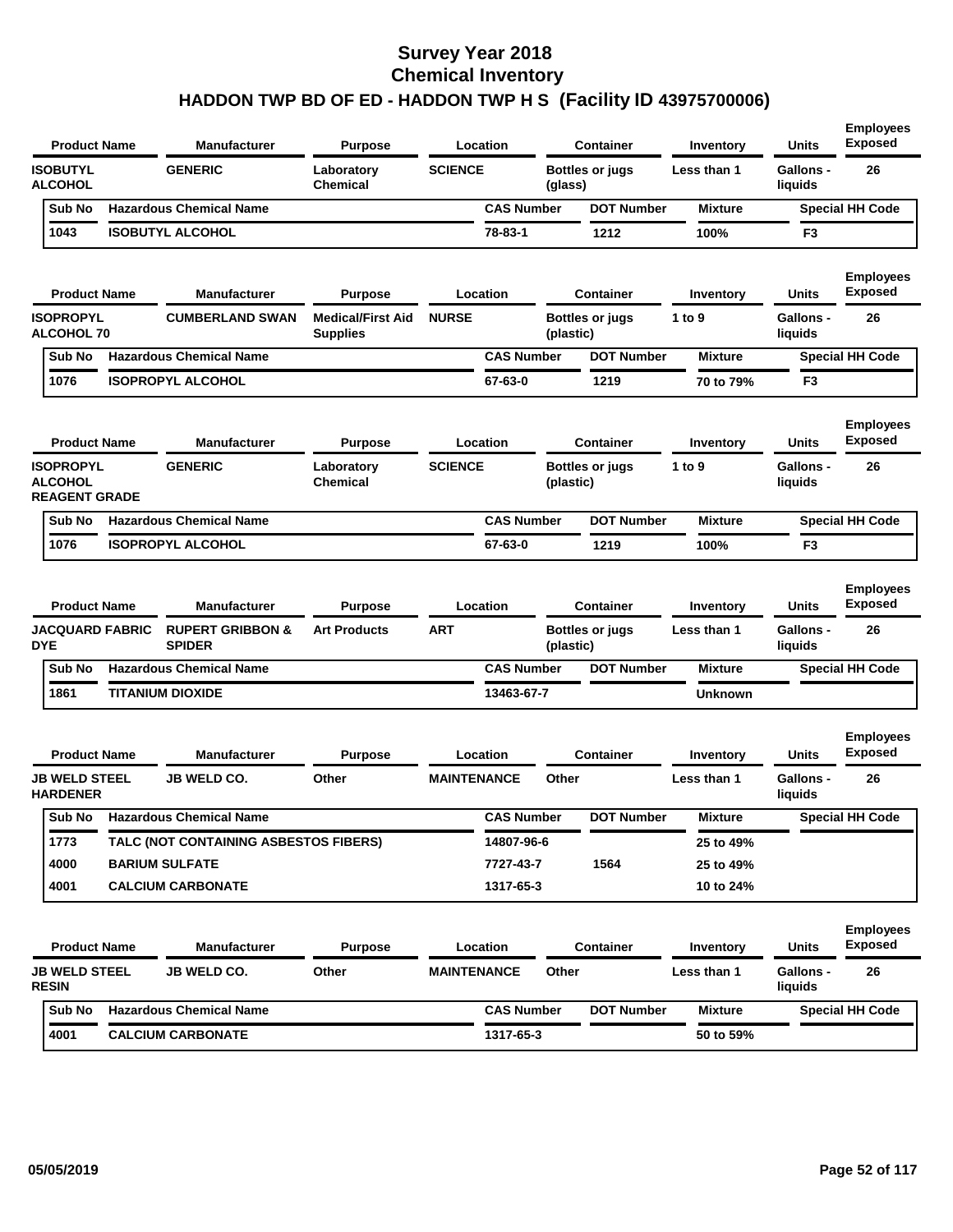| <b>JB WELD</b><br><b>J-B WELD CO.</b><br><b>Sealant</b><br><b>MAINTENANCE</b><br>Other<br>Less than 1<br>Pounds -<br>26<br><b>STEELSTIK</b><br>solids<br><b>Hazardous Chemical Name</b><br><b>CAS Number</b><br><b>DOT Number</b><br><b>Special HH Code</b><br>Sub No<br><b>Mixture</b><br>1660<br>SILICA, QUARTZ<br>14808-60-7<br>1 to 9%<br>CA<br><b>Employees</b><br><b>Exposed</b><br><b>Units</b><br><b>Product Name</b><br><b>Manufacturer</b><br>Location<br><b>Container</b><br><b>Purpose</b><br>Inventory<br><b>CUSTODIAL</b><br>JEWEL EXT. WEAR<br><b>CAMDEN BAG</b><br><b>Floor Wax</b><br>26<br><b>Bottles or jugs</b><br>10 to 99<br>Pounds -<br><b>FLOOR FINISH</b><br>solids<br>(plastic)<br><b>Hazardous Chemical Name</b><br><b>CAS Number</b><br><b>DOT Number</b><br>Sub No<br><b>Mixture</b><br><b>Special HH Code</b><br>0773<br><b>DI-n-BUTYL PHTHALATE</b><br>84-74-2<br>3082<br>1 to 9%<br>TЕ<br><b>Employees</b><br>Exposed<br><b>Product Name</b><br><b>Manufacturer</b><br>Location<br><b>Container</b><br>Units<br><b>Purpose</b><br>Inventory<br><b>CUSTODIAL</b><br><b>JEWEL MOP STRIP</b><br><b>CAMDEN BAG</b><br><b>Floor Stripper</b><br>1 to 9<br><b>Gallons -</b><br>26<br><b>Bottles or jugs</b><br><b>PLUS</b><br>(plastic)<br>liquids<br><b>Hazardous Chemical Name</b><br><b>CAS Number</b><br><b>DOT Number</b><br>Sub No<br><b>Mixture</b><br><b>Special HH Code</b><br>0275<br><b>2-BUTOXY ETHANOL</b><br>111-76-2<br>2369<br>CA<br>10 to 24%<br>0835<br>CO<br><b>ETHANOLAMINE</b><br>141-43-5<br>2491<br>10 to 24%<br>0878<br><b>ETHYLENE GLYCOL</b><br>$107 - 21 - 1$<br>3082<br>1 to 9%<br><b>Employees</b><br><b>Exposed</b><br><b>Product Name</b><br><b>Manufacturer</b><br><b>Units</b><br>Location<br><b>Container</b><br><b>Purpose</b><br>Inventory<br><b>BUCKEYE</b><br><b>CUSTODIAL</b><br>26<br><b>JUGGERNAUT</b><br><b>Floor Stripper</b><br>Bag<br>10 to 99<br><b>Gallons -</b><br>liquids<br><b>Hazardous Chemical Name</b><br><b>CAS Number</b><br><b>DOT Number</b><br>Sub No<br><b>Mixture</b><br><b>Special HH Code</b><br>0835<br><b>ETHANOLAMINE</b><br>141-43-5<br>2491<br><b>CO</b><br>10 to 24%<br>1706<br><b>SODIUM HYDROXIDE</b><br>1310-73-2<br>1823<br>1 to 9%<br><b>CO</b><br><b>Employees</b><br>Exposed<br><b>Product Name</b><br><b>Manufacturer</b><br><b>Purpose</b><br>Location<br><b>Container</b><br>Units<br>Inventory<br><b>KER 200 POLYMER</b><br><b>MAPEI</b><br>Cement/Concrete MAINT.<br>10 to 99<br>Pounds -<br>26<br><b>Bag</b><br><b>MOD. CEMENT</b><br>solids<br><b>Hazardous Chemical Name</b><br>Sub No<br><b>CAS Number</b><br><b>DOT Number</b><br><b>Mixture</b><br><b>Special HH Code</b><br><b>IRON OXIDE</b><br>1309-37-1<br>1036<br>1 to 9%<br>1660<br>CA<br><b>SILICA, QUARTZ</b><br>14808-60-7<br>70 to 79%<br>1661<br>SILICATE, PORTLAND CEMENT<br>65997-15-1<br>25 to 49%<br>1861<br><b>TITANIUM DIOXIDE</b><br>13463-67-7<br>1 to 9%<br><b>Employees</b><br><b>Exposed</b><br><b>Product Name</b><br>Location<br><b>Container</b><br>Units<br><b>Manufacturer</b><br><b>Purpose</b><br>Inventory<br><b>KERACOLOR S</b><br><b>MAPEI</b><br>Other<br><b>MAINTENANCE</b><br>10 to 99<br>Pounds -<br>26<br><b>Bag</b><br>solids<br><b>Hazardous Chemical Name</b><br><b>CAS Number</b><br><b>DOT Number</b><br><b>Mixture</b><br>Sub No<br><b>Special HH Code</b><br>1660<br>SILICA, QUARTZ<br>14808-60-7<br>CA<br>70 to 79%<br>1661<br>SILICATE, PORTLAND CEMENT<br>65997-15-1<br>25 to 49% | <b>Product Name</b> | <b>Manufacturer</b> | <b>Purpose</b> | Location | Container | Inventory | <b>Units</b> | <b>Employees</b><br><b>Exposed</b> |
|---------------------------------------------------------------------------------------------------------------------------------------------------------------------------------------------------------------------------------------------------------------------------------------------------------------------------------------------------------------------------------------------------------------------------------------------------------------------------------------------------------------------------------------------------------------------------------------------------------------------------------------------------------------------------------------------------------------------------------------------------------------------------------------------------------------------------------------------------------------------------------------------------------------------------------------------------------------------------------------------------------------------------------------------------------------------------------------------------------------------------------------------------------------------------------------------------------------------------------------------------------------------------------------------------------------------------------------------------------------------------------------------------------------------------------------------------------------------------------------------------------------------------------------------------------------------------------------------------------------------------------------------------------------------------------------------------------------------------------------------------------------------------------------------------------------------------------------------------------------------------------------------------------------------------------------------------------------------------------------------------------------------------------------------------------------------------------------------------------------------------------------------------------------------------------------------------------------------------------------------------------------------------------------------------------------------------------------------------------------------------------------------------------------------------------------------------------------------------------------------------------------------------------------------------------------------------------------------------------------------------------------------------------------------------------------------------------------------------------------------------------------------------------------------------------------------------------------------------------------------------------------------------------------------------------------------------------------------------------------------------------------------------------------------------------------------------------------------------------------------------------------------------------------------------------------------------------------------------------------------------------------------------------------------------------------------------------------------------------------------------------------------------------------------------------------------------------------------------------------------------|---------------------|---------------------|----------------|----------|-----------|-----------|--------------|------------------------------------|
|                                                                                                                                                                                                                                                                                                                                                                                                                                                                                                                                                                                                                                                                                                                                                                                                                                                                                                                                                                                                                                                                                                                                                                                                                                                                                                                                                                                                                                                                                                                                                                                                                                                                                                                                                                                                                                                                                                                                                                                                                                                                                                                                                                                                                                                                                                                                                                                                                                                                                                                                                                                                                                                                                                                                                                                                                                                                                                                                                                                                                                                                                                                                                                                                                                                                                                                                                                                                                                                                                                   |                     |                     |                |          |           |           |              |                                    |
|                                                                                                                                                                                                                                                                                                                                                                                                                                                                                                                                                                                                                                                                                                                                                                                                                                                                                                                                                                                                                                                                                                                                                                                                                                                                                                                                                                                                                                                                                                                                                                                                                                                                                                                                                                                                                                                                                                                                                                                                                                                                                                                                                                                                                                                                                                                                                                                                                                                                                                                                                                                                                                                                                                                                                                                                                                                                                                                                                                                                                                                                                                                                                                                                                                                                                                                                                                                                                                                                                                   |                     |                     |                |          |           |           |              |                                    |
|                                                                                                                                                                                                                                                                                                                                                                                                                                                                                                                                                                                                                                                                                                                                                                                                                                                                                                                                                                                                                                                                                                                                                                                                                                                                                                                                                                                                                                                                                                                                                                                                                                                                                                                                                                                                                                                                                                                                                                                                                                                                                                                                                                                                                                                                                                                                                                                                                                                                                                                                                                                                                                                                                                                                                                                                                                                                                                                                                                                                                                                                                                                                                                                                                                                                                                                                                                                                                                                                                                   |                     |                     |                |          |           |           |              |                                    |
|                                                                                                                                                                                                                                                                                                                                                                                                                                                                                                                                                                                                                                                                                                                                                                                                                                                                                                                                                                                                                                                                                                                                                                                                                                                                                                                                                                                                                                                                                                                                                                                                                                                                                                                                                                                                                                                                                                                                                                                                                                                                                                                                                                                                                                                                                                                                                                                                                                                                                                                                                                                                                                                                                                                                                                                                                                                                                                                                                                                                                                                                                                                                                                                                                                                                                                                                                                                                                                                                                                   |                     |                     |                |          |           |           |              |                                    |
|                                                                                                                                                                                                                                                                                                                                                                                                                                                                                                                                                                                                                                                                                                                                                                                                                                                                                                                                                                                                                                                                                                                                                                                                                                                                                                                                                                                                                                                                                                                                                                                                                                                                                                                                                                                                                                                                                                                                                                                                                                                                                                                                                                                                                                                                                                                                                                                                                                                                                                                                                                                                                                                                                                                                                                                                                                                                                                                                                                                                                                                                                                                                                                                                                                                                                                                                                                                                                                                                                                   |                     |                     |                |          |           |           |              |                                    |
|                                                                                                                                                                                                                                                                                                                                                                                                                                                                                                                                                                                                                                                                                                                                                                                                                                                                                                                                                                                                                                                                                                                                                                                                                                                                                                                                                                                                                                                                                                                                                                                                                                                                                                                                                                                                                                                                                                                                                                                                                                                                                                                                                                                                                                                                                                                                                                                                                                                                                                                                                                                                                                                                                                                                                                                                                                                                                                                                                                                                                                                                                                                                                                                                                                                                                                                                                                                                                                                                                                   |                     |                     |                |          |           |           |              |                                    |
|                                                                                                                                                                                                                                                                                                                                                                                                                                                                                                                                                                                                                                                                                                                                                                                                                                                                                                                                                                                                                                                                                                                                                                                                                                                                                                                                                                                                                                                                                                                                                                                                                                                                                                                                                                                                                                                                                                                                                                                                                                                                                                                                                                                                                                                                                                                                                                                                                                                                                                                                                                                                                                                                                                                                                                                                                                                                                                                                                                                                                                                                                                                                                                                                                                                                                                                                                                                                                                                                                                   |                     |                     |                |          |           |           |              |                                    |
|                                                                                                                                                                                                                                                                                                                                                                                                                                                                                                                                                                                                                                                                                                                                                                                                                                                                                                                                                                                                                                                                                                                                                                                                                                                                                                                                                                                                                                                                                                                                                                                                                                                                                                                                                                                                                                                                                                                                                                                                                                                                                                                                                                                                                                                                                                                                                                                                                                                                                                                                                                                                                                                                                                                                                                                                                                                                                                                                                                                                                                                                                                                                                                                                                                                                                                                                                                                                                                                                                                   |                     |                     |                |          |           |           |              |                                    |
|                                                                                                                                                                                                                                                                                                                                                                                                                                                                                                                                                                                                                                                                                                                                                                                                                                                                                                                                                                                                                                                                                                                                                                                                                                                                                                                                                                                                                                                                                                                                                                                                                                                                                                                                                                                                                                                                                                                                                                                                                                                                                                                                                                                                                                                                                                                                                                                                                                                                                                                                                                                                                                                                                                                                                                                                                                                                                                                                                                                                                                                                                                                                                                                                                                                                                                                                                                                                                                                                                                   |                     |                     |                |          |           |           |              |                                    |
|                                                                                                                                                                                                                                                                                                                                                                                                                                                                                                                                                                                                                                                                                                                                                                                                                                                                                                                                                                                                                                                                                                                                                                                                                                                                                                                                                                                                                                                                                                                                                                                                                                                                                                                                                                                                                                                                                                                                                                                                                                                                                                                                                                                                                                                                                                                                                                                                                                                                                                                                                                                                                                                                                                                                                                                                                                                                                                                                                                                                                                                                                                                                                                                                                                                                                                                                                                                                                                                                                                   |                     |                     |                |          |           |           |              |                                    |
|                                                                                                                                                                                                                                                                                                                                                                                                                                                                                                                                                                                                                                                                                                                                                                                                                                                                                                                                                                                                                                                                                                                                                                                                                                                                                                                                                                                                                                                                                                                                                                                                                                                                                                                                                                                                                                                                                                                                                                                                                                                                                                                                                                                                                                                                                                                                                                                                                                                                                                                                                                                                                                                                                                                                                                                                                                                                                                                                                                                                                                                                                                                                                                                                                                                                                                                                                                                                                                                                                                   |                     |                     |                |          |           |           |              |                                    |
|                                                                                                                                                                                                                                                                                                                                                                                                                                                                                                                                                                                                                                                                                                                                                                                                                                                                                                                                                                                                                                                                                                                                                                                                                                                                                                                                                                                                                                                                                                                                                                                                                                                                                                                                                                                                                                                                                                                                                                                                                                                                                                                                                                                                                                                                                                                                                                                                                                                                                                                                                                                                                                                                                                                                                                                                                                                                                                                                                                                                                                                                                                                                                                                                                                                                                                                                                                                                                                                                                                   |                     |                     |                |          |           |           |              |                                    |
|                                                                                                                                                                                                                                                                                                                                                                                                                                                                                                                                                                                                                                                                                                                                                                                                                                                                                                                                                                                                                                                                                                                                                                                                                                                                                                                                                                                                                                                                                                                                                                                                                                                                                                                                                                                                                                                                                                                                                                                                                                                                                                                                                                                                                                                                                                                                                                                                                                                                                                                                                                                                                                                                                                                                                                                                                                                                                                                                                                                                                                                                                                                                                                                                                                                                                                                                                                                                                                                                                                   |                     |                     |                |          |           |           |              |                                    |
|                                                                                                                                                                                                                                                                                                                                                                                                                                                                                                                                                                                                                                                                                                                                                                                                                                                                                                                                                                                                                                                                                                                                                                                                                                                                                                                                                                                                                                                                                                                                                                                                                                                                                                                                                                                                                                                                                                                                                                                                                                                                                                                                                                                                                                                                                                                                                                                                                                                                                                                                                                                                                                                                                                                                                                                                                                                                                                                                                                                                                                                                                                                                                                                                                                                                                                                                                                                                                                                                                                   |                     |                     |                |          |           |           |              |                                    |
|                                                                                                                                                                                                                                                                                                                                                                                                                                                                                                                                                                                                                                                                                                                                                                                                                                                                                                                                                                                                                                                                                                                                                                                                                                                                                                                                                                                                                                                                                                                                                                                                                                                                                                                                                                                                                                                                                                                                                                                                                                                                                                                                                                                                                                                                                                                                                                                                                                                                                                                                                                                                                                                                                                                                                                                                                                                                                                                                                                                                                                                                                                                                                                                                                                                                                                                                                                                                                                                                                                   |                     |                     |                |          |           |           |              |                                    |
|                                                                                                                                                                                                                                                                                                                                                                                                                                                                                                                                                                                                                                                                                                                                                                                                                                                                                                                                                                                                                                                                                                                                                                                                                                                                                                                                                                                                                                                                                                                                                                                                                                                                                                                                                                                                                                                                                                                                                                                                                                                                                                                                                                                                                                                                                                                                                                                                                                                                                                                                                                                                                                                                                                                                                                                                                                                                                                                                                                                                                                                                                                                                                                                                                                                                                                                                                                                                                                                                                                   |                     |                     |                |          |           |           |              |                                    |
|                                                                                                                                                                                                                                                                                                                                                                                                                                                                                                                                                                                                                                                                                                                                                                                                                                                                                                                                                                                                                                                                                                                                                                                                                                                                                                                                                                                                                                                                                                                                                                                                                                                                                                                                                                                                                                                                                                                                                                                                                                                                                                                                                                                                                                                                                                                                                                                                                                                                                                                                                                                                                                                                                                                                                                                                                                                                                                                                                                                                                                                                                                                                                                                                                                                                                                                                                                                                                                                                                                   |                     |                     |                |          |           |           |              |                                    |
|                                                                                                                                                                                                                                                                                                                                                                                                                                                                                                                                                                                                                                                                                                                                                                                                                                                                                                                                                                                                                                                                                                                                                                                                                                                                                                                                                                                                                                                                                                                                                                                                                                                                                                                                                                                                                                                                                                                                                                                                                                                                                                                                                                                                                                                                                                                                                                                                                                                                                                                                                                                                                                                                                                                                                                                                                                                                                                                                                                                                                                                                                                                                                                                                                                                                                                                                                                                                                                                                                                   |                     |                     |                |          |           |           |              |                                    |
|                                                                                                                                                                                                                                                                                                                                                                                                                                                                                                                                                                                                                                                                                                                                                                                                                                                                                                                                                                                                                                                                                                                                                                                                                                                                                                                                                                                                                                                                                                                                                                                                                                                                                                                                                                                                                                                                                                                                                                                                                                                                                                                                                                                                                                                                                                                                                                                                                                                                                                                                                                                                                                                                                                                                                                                                                                                                                                                                                                                                                                                                                                                                                                                                                                                                                                                                                                                                                                                                                                   |                     |                     |                |          |           |           |              |                                    |
|                                                                                                                                                                                                                                                                                                                                                                                                                                                                                                                                                                                                                                                                                                                                                                                                                                                                                                                                                                                                                                                                                                                                                                                                                                                                                                                                                                                                                                                                                                                                                                                                                                                                                                                                                                                                                                                                                                                                                                                                                                                                                                                                                                                                                                                                                                                                                                                                                                                                                                                                                                                                                                                                                                                                                                                                                                                                                                                                                                                                                                                                                                                                                                                                                                                                                                                                                                                                                                                                                                   |                     |                     |                |          |           |           |              |                                    |
|                                                                                                                                                                                                                                                                                                                                                                                                                                                                                                                                                                                                                                                                                                                                                                                                                                                                                                                                                                                                                                                                                                                                                                                                                                                                                                                                                                                                                                                                                                                                                                                                                                                                                                                                                                                                                                                                                                                                                                                                                                                                                                                                                                                                                                                                                                                                                                                                                                                                                                                                                                                                                                                                                                                                                                                                                                                                                                                                                                                                                                                                                                                                                                                                                                                                                                                                                                                                                                                                                                   |                     |                     |                |          |           |           |              |                                    |
|                                                                                                                                                                                                                                                                                                                                                                                                                                                                                                                                                                                                                                                                                                                                                                                                                                                                                                                                                                                                                                                                                                                                                                                                                                                                                                                                                                                                                                                                                                                                                                                                                                                                                                                                                                                                                                                                                                                                                                                                                                                                                                                                                                                                                                                                                                                                                                                                                                                                                                                                                                                                                                                                                                                                                                                                                                                                                                                                                                                                                                                                                                                                                                                                                                                                                                                                                                                                                                                                                                   |                     |                     |                |          |           |           |              |                                    |
|                                                                                                                                                                                                                                                                                                                                                                                                                                                                                                                                                                                                                                                                                                                                                                                                                                                                                                                                                                                                                                                                                                                                                                                                                                                                                                                                                                                                                                                                                                                                                                                                                                                                                                                                                                                                                                                                                                                                                                                                                                                                                                                                                                                                                                                                                                                                                                                                                                                                                                                                                                                                                                                                                                                                                                                                                                                                                                                                                                                                                                                                                                                                                                                                                                                                                                                                                                                                                                                                                                   |                     |                     |                |          |           |           |              |                                    |
|                                                                                                                                                                                                                                                                                                                                                                                                                                                                                                                                                                                                                                                                                                                                                                                                                                                                                                                                                                                                                                                                                                                                                                                                                                                                                                                                                                                                                                                                                                                                                                                                                                                                                                                                                                                                                                                                                                                                                                                                                                                                                                                                                                                                                                                                                                                                                                                                                                                                                                                                                                                                                                                                                                                                                                                                                                                                                                                                                                                                                                                                                                                                                                                                                                                                                                                                                                                                                                                                                                   |                     |                     |                |          |           |           |              |                                    |
|                                                                                                                                                                                                                                                                                                                                                                                                                                                                                                                                                                                                                                                                                                                                                                                                                                                                                                                                                                                                                                                                                                                                                                                                                                                                                                                                                                                                                                                                                                                                                                                                                                                                                                                                                                                                                                                                                                                                                                                                                                                                                                                                                                                                                                                                                                                                                                                                                                                                                                                                                                                                                                                                                                                                                                                                                                                                                                                                                                                                                                                                                                                                                                                                                                                                                                                                                                                                                                                                                                   |                     |                     |                |          |           |           |              |                                    |
|                                                                                                                                                                                                                                                                                                                                                                                                                                                                                                                                                                                                                                                                                                                                                                                                                                                                                                                                                                                                                                                                                                                                                                                                                                                                                                                                                                                                                                                                                                                                                                                                                                                                                                                                                                                                                                                                                                                                                                                                                                                                                                                                                                                                                                                                                                                                                                                                                                                                                                                                                                                                                                                                                                                                                                                                                                                                                                                                                                                                                                                                                                                                                                                                                                                                                                                                                                                                                                                                                                   |                     |                     |                |          |           |           |              |                                    |
|                                                                                                                                                                                                                                                                                                                                                                                                                                                                                                                                                                                                                                                                                                                                                                                                                                                                                                                                                                                                                                                                                                                                                                                                                                                                                                                                                                                                                                                                                                                                                                                                                                                                                                                                                                                                                                                                                                                                                                                                                                                                                                                                                                                                                                                                                                                                                                                                                                                                                                                                                                                                                                                                                                                                                                                                                                                                                                                                                                                                                                                                                                                                                                                                                                                                                                                                                                                                                                                                                                   |                     |                     |                |          |           |           |              |                                    |
|                                                                                                                                                                                                                                                                                                                                                                                                                                                                                                                                                                                                                                                                                                                                                                                                                                                                                                                                                                                                                                                                                                                                                                                                                                                                                                                                                                                                                                                                                                                                                                                                                                                                                                                                                                                                                                                                                                                                                                                                                                                                                                                                                                                                                                                                                                                                                                                                                                                                                                                                                                                                                                                                                                                                                                                                                                                                                                                                                                                                                                                                                                                                                                                                                                                                                                                                                                                                                                                                                                   |                     |                     |                |          |           |           |              |                                    |
|                                                                                                                                                                                                                                                                                                                                                                                                                                                                                                                                                                                                                                                                                                                                                                                                                                                                                                                                                                                                                                                                                                                                                                                                                                                                                                                                                                                                                                                                                                                                                                                                                                                                                                                                                                                                                                                                                                                                                                                                                                                                                                                                                                                                                                                                                                                                                                                                                                                                                                                                                                                                                                                                                                                                                                                                                                                                                                                                                                                                                                                                                                                                                                                                                                                                                                                                                                                                                                                                                                   |                     |                     |                |          |           |           |              |                                    |
|                                                                                                                                                                                                                                                                                                                                                                                                                                                                                                                                                                                                                                                                                                                                                                                                                                                                                                                                                                                                                                                                                                                                                                                                                                                                                                                                                                                                                                                                                                                                                                                                                                                                                                                                                                                                                                                                                                                                                                                                                                                                                                                                                                                                                                                                                                                                                                                                                                                                                                                                                                                                                                                                                                                                                                                                                                                                                                                                                                                                                                                                                                                                                                                                                                                                                                                                                                                                                                                                                                   |                     |                     |                |          |           |           |              |                                    |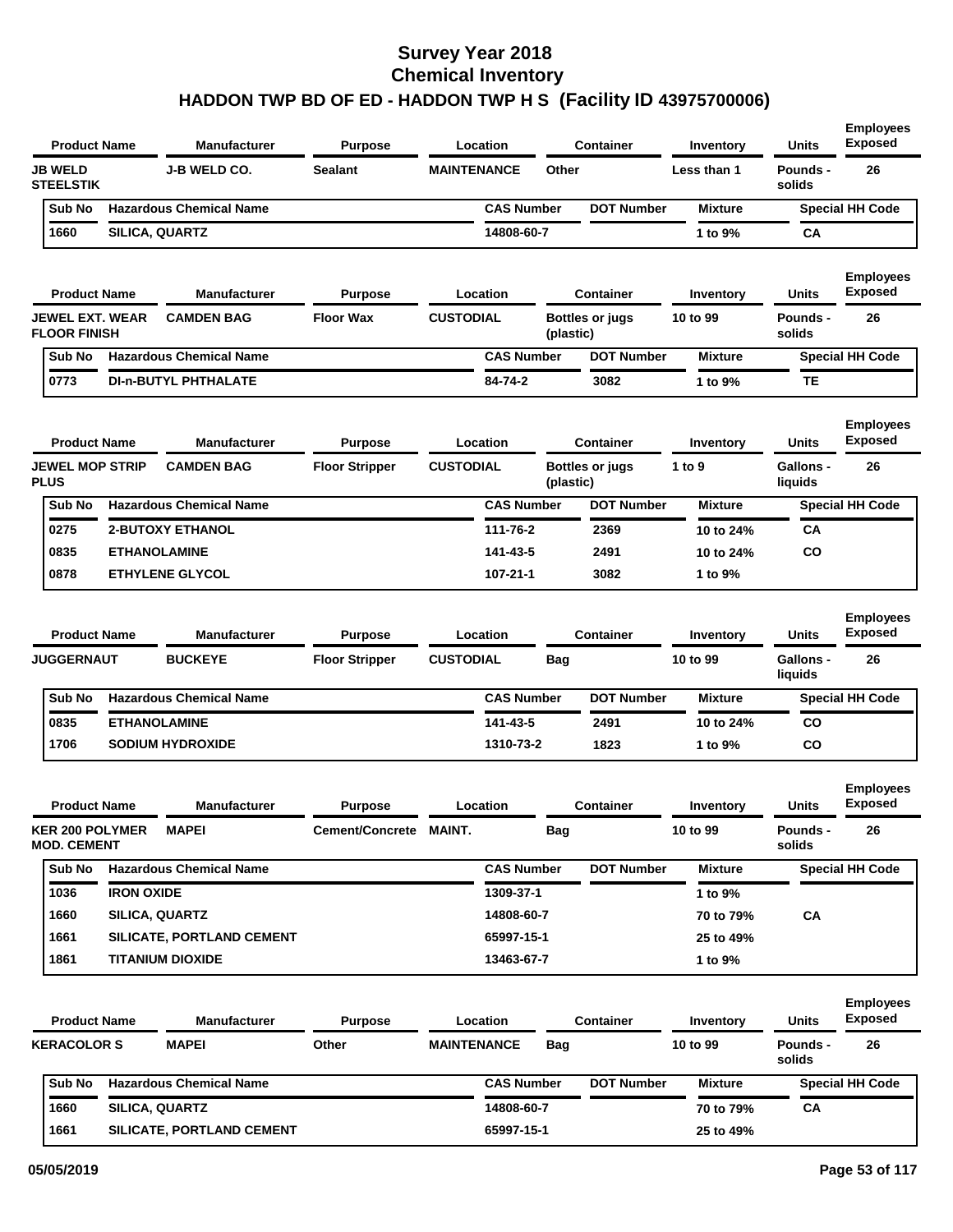| <b>MAPEI</b><br>Other<br>26<br><b>KERACOLOR U</b><br><b>MAINTENANCE</b><br><b>Bag</b><br>10 to 99<br>Pounds -<br>solids<br><b>Hazardous Chemical Name</b><br><b>CAS Number</b><br><b>DOT Number</b><br>Sub No<br><b>Mixture</b><br><b>Special HH Code</b><br>1661<br>65997-15-1<br>SILICATE, PORTLAND CEMENT<br>60 to 69%<br>4001<br><b>CALCIUM CARBONATE</b><br>1317-65-3<br>60 to 69%<br>Location<br><b>Container</b><br><b>Units</b><br><b>Product Name</b><br><b>Manufacturer</b><br><b>Purpose</b><br>Inventory<br><b>KLEAN STRIP</b><br><b>WM. BARR</b><br>Other<br><b>MAINT.</b><br>Can<br>Gallons -<br>26<br>Less than 1<br><b>ACETONE</b><br>liquids<br><b>Hazardous Chemical Name</b><br><b>CAS Number</b><br><b>DOT Number</b><br>Sub No<br><b>Mixture</b><br><b>Special HH Code</b><br><b>ACETONE</b><br>0006<br>67-64-1<br>1090<br>100%<br>F <sub>3</sub><br>Location<br><b>Container</b><br><b>Units</b><br><b>Product Name</b><br><b>Manufacturer</b><br><b>Purpose</b><br>Inventory<br><b>KLEAN STRIP</b><br><b>WM. BARR</b><br>Other<br><b>MAINT.</b><br>Can<br><b>Gallons -</b><br>26<br>Less than 1<br><b>LACQUER THINNER</b><br>liquids<br><b>Hazardous Chemical Name</b><br><b>DOT Number</b><br>Sub No<br><b>CAS Number</b><br><b>Mixture</b><br><b>Special HH Code</b><br><b>ACETONE</b><br>67-64-1<br>F <sub>3</sub><br>0006<br>1090<br>1 to 9%<br>1076<br><b>ISOPROPYL ALCOHOL</b><br>67-63-0<br>1219<br>F <sub>3</sub><br>10 to 24%<br>1222<br><b>METHYL ALCOHOL</b><br>67-56-1<br>1230<br>F <sub>3</sub> ,TE<br>1 to 9%<br>1258<br><b>METHYL ETHYL KETONE</b><br>78-93-3<br>1193<br>F <sub>3</sub><br>10 to 24%<br>1866<br><b>TOLUENE</b><br>108-88-3<br>1294<br>F <sub>3</sub> ,TE<br>80 to 89%<br><b>Product Name</b><br><b>Manufacturer</b><br>Location<br><b>Container</b><br><b>Units</b><br><b>Purpose</b><br>Inventory<br><b>KLEAN STRIP</b><br><b>WM. BARR</b><br>Other<br><b>MAINT.</b><br>Can<br><b>Gallons -</b><br>26<br>Less than 1<br><b>MINERAL SPIRITS</b><br>liquids<br><b>PAINT THINNER</b><br><b>DOT Number</b><br>Sub No<br><b>Hazardous Chemical Name</b><br><b>CAS Number</b><br><b>Mixture</b><br><b>Special HH Code</b><br>1736<br><b>STODDARD SOLVENT</b><br>8052-41-3<br>1268<br>100%<br>2716<br><b>PSEUDOCUMENE</b><br>$95 - 63 - 6$<br>2325<br>1 to 9%<br>Container<br><b>Units</b><br><b>Product Name</b><br><b>Manufacturer</b><br><b>Purpose</b><br>Location<br>Inventory<br><b>KODAK DEKTOL</b><br><b>KODAK</b><br><b>PHOTO SHOP</b><br>10 to 99<br>26<br>Photography<br><b>Bag</b><br><b>Pounds -</b><br><b>DEVELOPER</b><br>solids<br><b>DOT Number</b><br><b>Hazardous Chemical Name</b><br><b>CAS Number</b><br>Sub No<br><b>Mixture</b><br><b>Special HH Code</b><br>1019<br><b>HYDROQUINONE</b><br>123-31-9<br>2662<br>Unknown<br><b>Product Name</b><br><b>Purpose</b><br>Location<br><b>Container</b><br>Units<br><b>Manufacturer</b><br>Inventory<br><b>KODAK DEKTOL</b><br><b>KODAK</b><br><b>PHOTO SHOP</b><br>10 to 99<br>Pounds -<br>26<br>Photography<br><b>Bag</b><br><b>DEVELOPER</b><br>solids<br><b>Hazardous Chemical Name</b><br><b>CAS Number</b><br><b>DOT Number</b><br>Sub No<br><b>Mixture</b><br><b>Special HH Code</b> | <b>Product Name</b> | <b>Manufacturer</b> | <b>Purpose</b> | Location | Container | <b>Inventory</b> | <b>Units</b> | <b>Employees</b><br><b>Exposed</b> |
|--------------------------------------------------------------------------------------------------------------------------------------------------------------------------------------------------------------------------------------------------------------------------------------------------------------------------------------------------------------------------------------------------------------------------------------------------------------------------------------------------------------------------------------------------------------------------------------------------------------------------------------------------------------------------------------------------------------------------------------------------------------------------------------------------------------------------------------------------------------------------------------------------------------------------------------------------------------------------------------------------------------------------------------------------------------------------------------------------------------------------------------------------------------------------------------------------------------------------------------------------------------------------------------------------------------------------------------------------------------------------------------------------------------------------------------------------------------------------------------------------------------------------------------------------------------------------------------------------------------------------------------------------------------------------------------------------------------------------------------------------------------------------------------------------------------------------------------------------------------------------------------------------------------------------------------------------------------------------------------------------------------------------------------------------------------------------------------------------------------------------------------------------------------------------------------------------------------------------------------------------------------------------------------------------------------------------------------------------------------------------------------------------------------------------------------------------------------------------------------------------------------------------------------------------------------------------------------------------------------------------------------------------------------------------------------------------------------------------------------------------------------------------------------------------------------------------------------------------------------------------------------------------------------------------------------------------------------------------------------------------------------------------------------------------------------------------------------------------------------------------------------------------------------------------------------------------------------|---------------------|---------------------|----------------|----------|-----------|------------------|--------------|------------------------------------|
|                                                                                                                                                                                                                                                                                                                                                                                                                                                                                                                                                                                                                                                                                                                                                                                                                                                                                                                                                                                                                                                                                                                                                                                                                                                                                                                                                                                                                                                                                                                                                                                                                                                                                                                                                                                                                                                                                                                                                                                                                                                                                                                                                                                                                                                                                                                                                                                                                                                                                                                                                                                                                                                                                                                                                                                                                                                                                                                                                                                                                                                                                                                                                                                                              |                     |                     |                |          |           |                  |              |                                    |
|                                                                                                                                                                                                                                                                                                                                                                                                                                                                                                                                                                                                                                                                                                                                                                                                                                                                                                                                                                                                                                                                                                                                                                                                                                                                                                                                                                                                                                                                                                                                                                                                                                                                                                                                                                                                                                                                                                                                                                                                                                                                                                                                                                                                                                                                                                                                                                                                                                                                                                                                                                                                                                                                                                                                                                                                                                                                                                                                                                                                                                                                                                                                                                                                              |                     |                     |                |          |           |                  |              |                                    |
|                                                                                                                                                                                                                                                                                                                                                                                                                                                                                                                                                                                                                                                                                                                                                                                                                                                                                                                                                                                                                                                                                                                                                                                                                                                                                                                                                                                                                                                                                                                                                                                                                                                                                                                                                                                                                                                                                                                                                                                                                                                                                                                                                                                                                                                                                                                                                                                                                                                                                                                                                                                                                                                                                                                                                                                                                                                                                                                                                                                                                                                                                                                                                                                                              |                     |                     |                |          |           |                  |              |                                    |
|                                                                                                                                                                                                                                                                                                                                                                                                                                                                                                                                                                                                                                                                                                                                                                                                                                                                                                                                                                                                                                                                                                                                                                                                                                                                                                                                                                                                                                                                                                                                                                                                                                                                                                                                                                                                                                                                                                                                                                                                                                                                                                                                                                                                                                                                                                                                                                                                                                                                                                                                                                                                                                                                                                                                                                                                                                                                                                                                                                                                                                                                                                                                                                                                              |                     |                     |                |          |           |                  |              |                                    |
|                                                                                                                                                                                                                                                                                                                                                                                                                                                                                                                                                                                                                                                                                                                                                                                                                                                                                                                                                                                                                                                                                                                                                                                                                                                                                                                                                                                                                                                                                                                                                                                                                                                                                                                                                                                                                                                                                                                                                                                                                                                                                                                                                                                                                                                                                                                                                                                                                                                                                                                                                                                                                                                                                                                                                                                                                                                                                                                                                                                                                                                                                                                                                                                                              |                     |                     |                |          |           |                  |              | <b>Employees</b><br><b>Exposed</b> |
|                                                                                                                                                                                                                                                                                                                                                                                                                                                                                                                                                                                                                                                                                                                                                                                                                                                                                                                                                                                                                                                                                                                                                                                                                                                                                                                                                                                                                                                                                                                                                                                                                                                                                                                                                                                                                                                                                                                                                                                                                                                                                                                                                                                                                                                                                                                                                                                                                                                                                                                                                                                                                                                                                                                                                                                                                                                                                                                                                                                                                                                                                                                                                                                                              |                     |                     |                |          |           |                  |              |                                    |
|                                                                                                                                                                                                                                                                                                                                                                                                                                                                                                                                                                                                                                                                                                                                                                                                                                                                                                                                                                                                                                                                                                                                                                                                                                                                                                                                                                                                                                                                                                                                                                                                                                                                                                                                                                                                                                                                                                                                                                                                                                                                                                                                                                                                                                                                                                                                                                                                                                                                                                                                                                                                                                                                                                                                                                                                                                                                                                                                                                                                                                                                                                                                                                                                              |                     |                     |                |          |           |                  |              |                                    |
|                                                                                                                                                                                                                                                                                                                                                                                                                                                                                                                                                                                                                                                                                                                                                                                                                                                                                                                                                                                                                                                                                                                                                                                                                                                                                                                                                                                                                                                                                                                                                                                                                                                                                                                                                                                                                                                                                                                                                                                                                                                                                                                                                                                                                                                                                                                                                                                                                                                                                                                                                                                                                                                                                                                                                                                                                                                                                                                                                                                                                                                                                                                                                                                                              |                     |                     |                |          |           |                  |              |                                    |
|                                                                                                                                                                                                                                                                                                                                                                                                                                                                                                                                                                                                                                                                                                                                                                                                                                                                                                                                                                                                                                                                                                                                                                                                                                                                                                                                                                                                                                                                                                                                                                                                                                                                                                                                                                                                                                                                                                                                                                                                                                                                                                                                                                                                                                                                                                                                                                                                                                                                                                                                                                                                                                                                                                                                                                                                                                                                                                                                                                                                                                                                                                                                                                                                              |                     |                     |                |          |           |                  |              | <b>Employees</b><br><b>Exposed</b> |
|                                                                                                                                                                                                                                                                                                                                                                                                                                                                                                                                                                                                                                                                                                                                                                                                                                                                                                                                                                                                                                                                                                                                                                                                                                                                                                                                                                                                                                                                                                                                                                                                                                                                                                                                                                                                                                                                                                                                                                                                                                                                                                                                                                                                                                                                                                                                                                                                                                                                                                                                                                                                                                                                                                                                                                                                                                                                                                                                                                                                                                                                                                                                                                                                              |                     |                     |                |          |           |                  |              |                                    |
|                                                                                                                                                                                                                                                                                                                                                                                                                                                                                                                                                                                                                                                                                                                                                                                                                                                                                                                                                                                                                                                                                                                                                                                                                                                                                                                                                                                                                                                                                                                                                                                                                                                                                                                                                                                                                                                                                                                                                                                                                                                                                                                                                                                                                                                                                                                                                                                                                                                                                                                                                                                                                                                                                                                                                                                                                                                                                                                                                                                                                                                                                                                                                                                                              |                     |                     |                |          |           |                  |              |                                    |
|                                                                                                                                                                                                                                                                                                                                                                                                                                                                                                                                                                                                                                                                                                                                                                                                                                                                                                                                                                                                                                                                                                                                                                                                                                                                                                                                                                                                                                                                                                                                                                                                                                                                                                                                                                                                                                                                                                                                                                                                                                                                                                                                                                                                                                                                                                                                                                                                                                                                                                                                                                                                                                                                                                                                                                                                                                                                                                                                                                                                                                                                                                                                                                                                              |                     |                     |                |          |           |                  |              |                                    |
|                                                                                                                                                                                                                                                                                                                                                                                                                                                                                                                                                                                                                                                                                                                                                                                                                                                                                                                                                                                                                                                                                                                                                                                                                                                                                                                                                                                                                                                                                                                                                                                                                                                                                                                                                                                                                                                                                                                                                                                                                                                                                                                                                                                                                                                                                                                                                                                                                                                                                                                                                                                                                                                                                                                                                                                                                                                                                                                                                                                                                                                                                                                                                                                                              |                     |                     |                |          |           |                  |              |                                    |
|                                                                                                                                                                                                                                                                                                                                                                                                                                                                                                                                                                                                                                                                                                                                                                                                                                                                                                                                                                                                                                                                                                                                                                                                                                                                                                                                                                                                                                                                                                                                                                                                                                                                                                                                                                                                                                                                                                                                                                                                                                                                                                                                                                                                                                                                                                                                                                                                                                                                                                                                                                                                                                                                                                                                                                                                                                                                                                                                                                                                                                                                                                                                                                                                              |                     |                     |                |          |           |                  |              |                                    |
|                                                                                                                                                                                                                                                                                                                                                                                                                                                                                                                                                                                                                                                                                                                                                                                                                                                                                                                                                                                                                                                                                                                                                                                                                                                                                                                                                                                                                                                                                                                                                                                                                                                                                                                                                                                                                                                                                                                                                                                                                                                                                                                                                                                                                                                                                                                                                                                                                                                                                                                                                                                                                                                                                                                                                                                                                                                                                                                                                                                                                                                                                                                                                                                                              |                     |                     |                |          |           |                  |              |                                    |
|                                                                                                                                                                                                                                                                                                                                                                                                                                                                                                                                                                                                                                                                                                                                                                                                                                                                                                                                                                                                                                                                                                                                                                                                                                                                                                                                                                                                                                                                                                                                                                                                                                                                                                                                                                                                                                                                                                                                                                                                                                                                                                                                                                                                                                                                                                                                                                                                                                                                                                                                                                                                                                                                                                                                                                                                                                                                                                                                                                                                                                                                                                                                                                                                              |                     |                     |                |          |           |                  |              |                                    |
|                                                                                                                                                                                                                                                                                                                                                                                                                                                                                                                                                                                                                                                                                                                                                                                                                                                                                                                                                                                                                                                                                                                                                                                                                                                                                                                                                                                                                                                                                                                                                                                                                                                                                                                                                                                                                                                                                                                                                                                                                                                                                                                                                                                                                                                                                                                                                                                                                                                                                                                                                                                                                                                                                                                                                                                                                                                                                                                                                                                                                                                                                                                                                                                                              |                     |                     |                |          |           |                  |              | <b>Employees</b><br><b>Exposed</b> |
|                                                                                                                                                                                                                                                                                                                                                                                                                                                                                                                                                                                                                                                                                                                                                                                                                                                                                                                                                                                                                                                                                                                                                                                                                                                                                                                                                                                                                                                                                                                                                                                                                                                                                                                                                                                                                                                                                                                                                                                                                                                                                                                                                                                                                                                                                                                                                                                                                                                                                                                                                                                                                                                                                                                                                                                                                                                                                                                                                                                                                                                                                                                                                                                                              |                     |                     |                |          |           |                  |              |                                    |
|                                                                                                                                                                                                                                                                                                                                                                                                                                                                                                                                                                                                                                                                                                                                                                                                                                                                                                                                                                                                                                                                                                                                                                                                                                                                                                                                                                                                                                                                                                                                                                                                                                                                                                                                                                                                                                                                                                                                                                                                                                                                                                                                                                                                                                                                                                                                                                                                                                                                                                                                                                                                                                                                                                                                                                                                                                                                                                                                                                                                                                                                                                                                                                                                              |                     |                     |                |          |           |                  |              |                                    |
|                                                                                                                                                                                                                                                                                                                                                                                                                                                                                                                                                                                                                                                                                                                                                                                                                                                                                                                                                                                                                                                                                                                                                                                                                                                                                                                                                                                                                                                                                                                                                                                                                                                                                                                                                                                                                                                                                                                                                                                                                                                                                                                                                                                                                                                                                                                                                                                                                                                                                                                                                                                                                                                                                                                                                                                                                                                                                                                                                                                                                                                                                                                                                                                                              |                     |                     |                |          |           |                  |              |                                    |
|                                                                                                                                                                                                                                                                                                                                                                                                                                                                                                                                                                                                                                                                                                                                                                                                                                                                                                                                                                                                                                                                                                                                                                                                                                                                                                                                                                                                                                                                                                                                                                                                                                                                                                                                                                                                                                                                                                                                                                                                                                                                                                                                                                                                                                                                                                                                                                                                                                                                                                                                                                                                                                                                                                                                                                                                                                                                                                                                                                                                                                                                                                                                                                                                              |                     |                     |                |          |           |                  |              |                                    |
|                                                                                                                                                                                                                                                                                                                                                                                                                                                                                                                                                                                                                                                                                                                                                                                                                                                                                                                                                                                                                                                                                                                                                                                                                                                                                                                                                                                                                                                                                                                                                                                                                                                                                                                                                                                                                                                                                                                                                                                                                                                                                                                                                                                                                                                                                                                                                                                                                                                                                                                                                                                                                                                                                                                                                                                                                                                                                                                                                                                                                                                                                                                                                                                                              |                     |                     |                |          |           |                  |              | <b>Employees</b><br><b>Exposed</b> |
|                                                                                                                                                                                                                                                                                                                                                                                                                                                                                                                                                                                                                                                                                                                                                                                                                                                                                                                                                                                                                                                                                                                                                                                                                                                                                                                                                                                                                                                                                                                                                                                                                                                                                                                                                                                                                                                                                                                                                                                                                                                                                                                                                                                                                                                                                                                                                                                                                                                                                                                                                                                                                                                                                                                                                                                                                                                                                                                                                                                                                                                                                                                                                                                                              |                     |                     |                |          |           |                  |              |                                    |
|                                                                                                                                                                                                                                                                                                                                                                                                                                                                                                                                                                                                                                                                                                                                                                                                                                                                                                                                                                                                                                                                                                                                                                                                                                                                                                                                                                                                                                                                                                                                                                                                                                                                                                                                                                                                                                                                                                                                                                                                                                                                                                                                                                                                                                                                                                                                                                                                                                                                                                                                                                                                                                                                                                                                                                                                                                                                                                                                                                                                                                                                                                                                                                                                              |                     |                     |                |          |           |                  |              |                                    |
|                                                                                                                                                                                                                                                                                                                                                                                                                                                                                                                                                                                                                                                                                                                                                                                                                                                                                                                                                                                                                                                                                                                                                                                                                                                                                                                                                                                                                                                                                                                                                                                                                                                                                                                                                                                                                                                                                                                                                                                                                                                                                                                                                                                                                                                                                                                                                                                                                                                                                                                                                                                                                                                                                                                                                                                                                                                                                                                                                                                                                                                                                                                                                                                                              |                     |                     |                |          |           |                  |              |                                    |
|                                                                                                                                                                                                                                                                                                                                                                                                                                                                                                                                                                                                                                                                                                                                                                                                                                                                                                                                                                                                                                                                                                                                                                                                                                                                                                                                                                                                                                                                                                                                                                                                                                                                                                                                                                                                                                                                                                                                                                                                                                                                                                                                                                                                                                                                                                                                                                                                                                                                                                                                                                                                                                                                                                                                                                                                                                                                                                                                                                                                                                                                                                                                                                                                              |                     |                     |                |          |           |                  |              | <b>Employees</b><br><b>Exposed</b> |
|                                                                                                                                                                                                                                                                                                                                                                                                                                                                                                                                                                                                                                                                                                                                                                                                                                                                                                                                                                                                                                                                                                                                                                                                                                                                                                                                                                                                                                                                                                                                                                                                                                                                                                                                                                                                                                                                                                                                                                                                                                                                                                                                                                                                                                                                                                                                                                                                                                                                                                                                                                                                                                                                                                                                                                                                                                                                                                                                                                                                                                                                                                                                                                                                              |                     |                     |                |          |           |                  |              |                                    |
|                                                                                                                                                                                                                                                                                                                                                                                                                                                                                                                                                                                                                                                                                                                                                                                                                                                                                                                                                                                                                                                                                                                                                                                                                                                                                                                                                                                                                                                                                                                                                                                                                                                                                                                                                                                                                                                                                                                                                                                                                                                                                                                                                                                                                                                                                                                                                                                                                                                                                                                                                                                                                                                                                                                                                                                                                                                                                                                                                                                                                                                                                                                                                                                                              |                     |                     |                |          |           |                  |              |                                    |
| <b>HYDROQUINONE</b><br>1019<br>123-31-9<br>2662<br>Unknown                                                                                                                                                                                                                                                                                                                                                                                                                                                                                                                                                                                                                                                                                                                                                                                                                                                                                                                                                                                                                                                                                                                                                                                                                                                                                                                                                                                                                                                                                                                                                                                                                                                                                                                                                                                                                                                                                                                                                                                                                                                                                                                                                                                                                                                                                                                                                                                                                                                                                                                                                                                                                                                                                                                                                                                                                                                                                                                                                                                                                                                                                                                                                   |                     |                     |                |          |           |                  |              |                                    |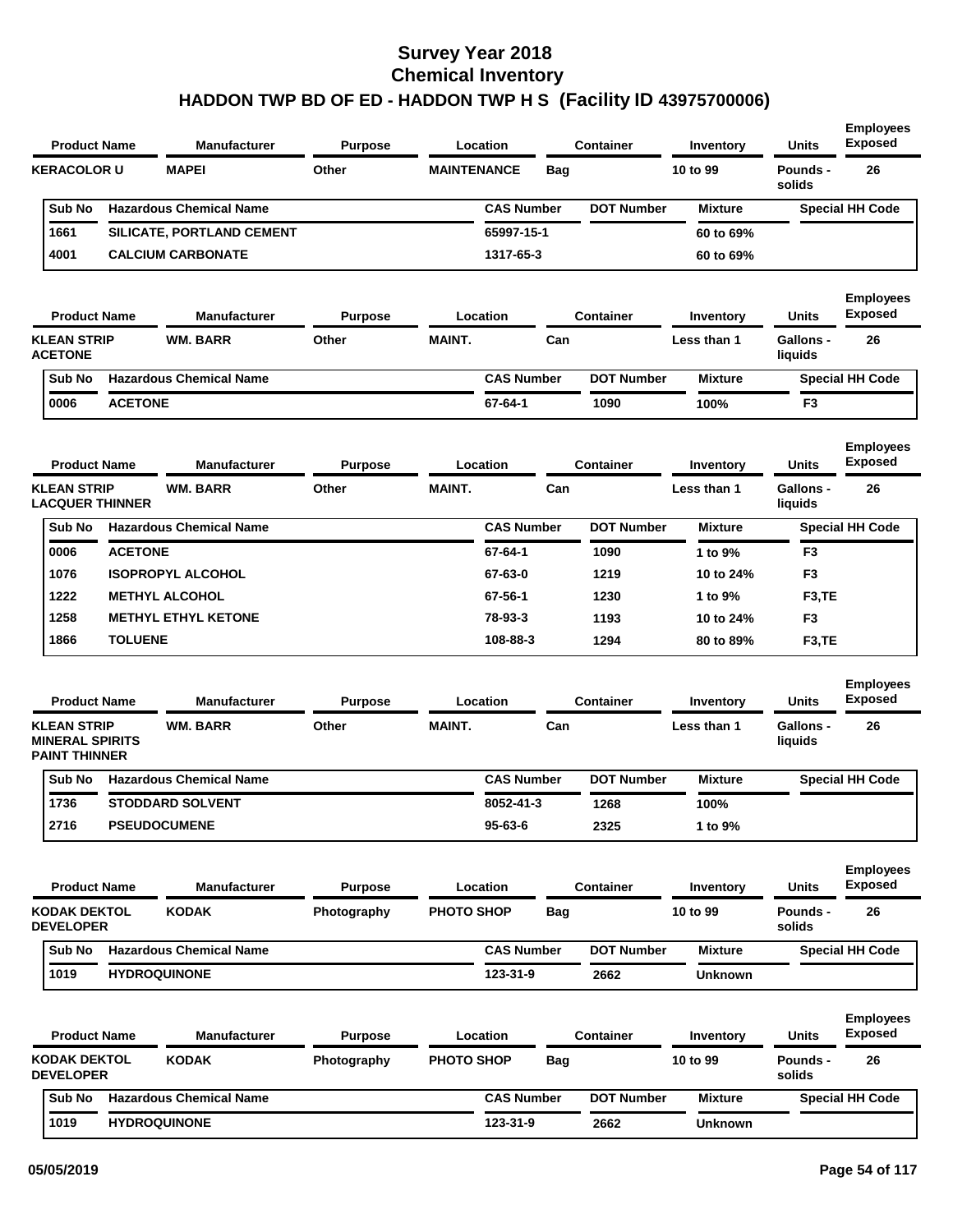| <b>Product Name</b>                           |                    | <b>Manufacturer</b>                 | <b>Purpose</b>                | Location                      |            | <b>Container</b>                    | Inventory                | Units                                | <b>Employees</b><br><b>Exposed</b>       |
|-----------------------------------------------|--------------------|-------------------------------------|-------------------------------|-------------------------------|------------|-------------------------------------|--------------------------|--------------------------------------|------------------------------------------|
| <b>KODAK FIXER</b>                            |                    | <b>KODAK</b>                        | Photography                   | <b>PHOTOGRAPHY</b>            | <b>Bag</b> |                                     | 1 to 9                   | Pounds -<br>solids                   | 26                                       |
| Sub No                                        |                    | <b>Hazardous Chemical Name</b>      |                               | <b>CAS Number</b>             |            | <b>DOT Number</b>                   | <b>Mixture</b>           |                                      | <b>Special HH Code</b>                   |
| 1685                                          |                    | <b>SODIUM BISULFITE</b>             |                               | 7631-90-5                     |            | 2693                                | <b>Unknown</b>           | CO                                   |                                          |
| <b>Product Name</b>                           |                    | <b>Manufacturer</b>                 | <b>Purpose</b>                | Location                      |            | <b>Container</b>                    | Inventory                | Units                                | <b>Employees</b><br><b>Exposed</b>       |
| KODAK HYPO<br><b>CLEARING AGENT</b>           |                    | <b>KODAK</b>                        | Photography                   | <b>PHOTOGRAPHY</b>            | Bag        |                                     | Less than 1              | <b>Pounds -</b><br>solids            | 26                                       |
| Sub No                                        |                    | <b>Hazardous Chemical Name</b>      |                               | <b>CAS Number</b>             |            | <b>DOT Number</b>                   | <b>Mixture</b>           |                                      | <b>Special HH Code</b>                   |
| 1685                                          |                    | <b>SODIUM BISULFITE</b>             |                               | 7631-90-5                     |            | 2693                                | <b>Unknown</b>           | CO                                   |                                          |
| <b>Product Name</b>                           |                    | <b>Manufacturer</b>                 | <b>Purpose</b>                | Location                      |            | <b>Container</b>                    | Inventory                | Units                                | <b>Employees</b><br><b>Exposed</b>       |
| <b>KODAK INDICATOR</b><br><b>STOP BATH</b>    |                    | <b>KODAK</b>                        | Photography                   | <b>PHOTO SHOP</b>             | (plastic)  | Bottles or jugs                     | 10 to 99                 | <b>Gallons -</b><br>liquids          | 26                                       |
| Sub No                                        |                    | <b>Hazardous Chemical Name</b>      |                               | <b>CAS Number</b>             |            | <b>DOT Number</b>                   | <b>Mixture</b>           |                                      | <b>Special HH Code</b>                   |
| 0004                                          | <b>ACETIC ACID</b> |                                     |                               | 64-19-7                       |            | 2789                                | 90 to 99%                | CO                                   |                                          |
| <b>Product Name</b><br>KODAK PHOTO FLO<br>200 |                    | <b>Manufacturer</b><br><b>KODAK</b> | <b>Purpose</b><br>Photography | Location<br><b>PHOTO SHOP</b> | (plastic)  | <b>Container</b><br>Bottles or jugs | Inventory<br>Less than 1 | Units<br><b>Gallons -</b><br>liquids | <b>Employees</b><br><b>Exposed</b><br>26 |
| Sub No                                        |                    | <b>Hazardous Chemical Name</b>      |                               | <b>CAS Number</b>             |            | <b>DOT Number</b>                   | <b>Mixture</b>           |                                      | <b>Special HH Code</b>                   |
| 3595                                          |                    | <b>PROPYLENE GLYCOL</b>             |                               | 57-55-6                       |            |                                     | 25 to 49%                |                                      |                                          |
| <b>Product Name</b>                           |                    | <b>Manufacturer</b>                 | <b>Purpose</b>                | Location                      |            | <b>Container</b>                    | Inventory                | Units                                | <b>Employees</b><br><b>Exposed</b>       |
| KODAK POLYMAX T KODAK<br><b>DEVELOPER</b>     |                    |                                     | Photography                   | <b>PHOTO SHOP</b>             | (plastic)  | <b>Bottles or jugs</b>              | 1 to 9                   | Gallons -<br>liquids                 | 26                                       |
| Sub No                                        |                    | <b>Hazardous Chemical Name</b>      |                               | <b>CAS Number</b>             |            | <b>DOT Number</b>                   | <b>Mixture</b>           |                                      | <b>Special HH Code</b>                   |
| 1019                                          |                    | <b>HYDROQUINONE</b>                 |                               | 123-31-9                      |            | 2662                                | 1 to 9%                  |                                      |                                          |
| <b>Product Name</b>                           |                    | <b>Manufacturer</b>                 | <b>Purpose</b>                | Location                      |            | Container                           | Inventory                | <b>Units</b>                         | <b>Employees</b><br><b>Exposed</b>       |
| KODAK POLYMAX T KODAK<br><b>FIXER</b>         |                    |                                     | Photography                   | PHOTO SHOP                    | (plastic)  | <b>Bottles or jugs</b>              | 1 to $9$                 | Gallons -<br>liquids                 | 26                                       |
| Sub No                                        |                    | <b>Hazardous Chemical Name</b>      |                               | <b>CAS Number</b>             |            | <b>DOT Number</b>                   | <b>Mixture</b>           |                                      | <b>Special HH Code</b>                   |
| 0004                                          | <b>ACETIC ACID</b> |                                     |                               | 64-19-7                       |            | 2789                                | 1 to 9%                  | <b>CO</b>                            |                                          |
| 8900                                          |                    | <b>ALUMINUM SULFATE</b>             |                               | 10043-01-3                    |            | 3077                                | 1 to 9%                  | <b>CO</b>                            |                                          |
| 0116                                          |                    | <b>AMMONIUM SULFITE</b>             |                               | 10196-04-0                    |            | 3077                                | 1 to 9%                  |                                      |                                          |
| 1685                                          |                    | <b>SODIUM BISULFITE</b>             |                               | 7631-90-5                     |            | 2693                                | 1 to 9%                  | CO                                   |                                          |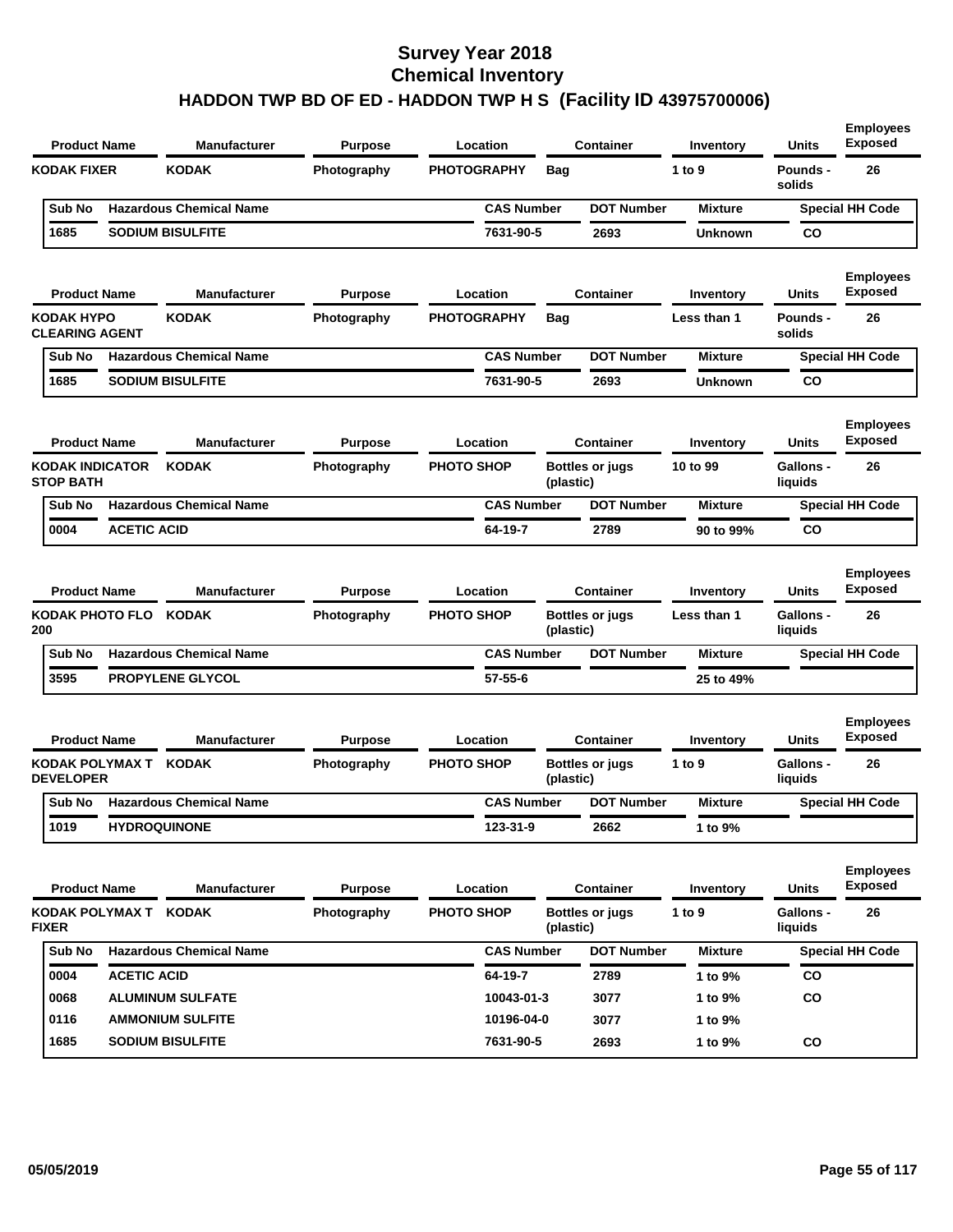| <b>Product Name</b>                       |                      | <b>Manufacturer</b>            | <b>Purpose</b> | Location           |           | <b>Container</b>       | Inventory      | <b>Units</b>                | <b>Employees</b><br><b>Exposed</b> |
|-------------------------------------------|----------------------|--------------------------------|----------------|--------------------|-----------|------------------------|----------------|-----------------------------|------------------------------------|
| <b>KODAK RAPID</b><br><b>FIXER SOL. B</b> |                      | <b>KODAK</b>                   | Photography    | <b>PHOTO SHOP</b>  | (plastic) | <b>Bottles or jugs</b> | 1 to $9$       | <b>Gallons -</b><br>liquids | 26                                 |
| Sub No                                    |                      | <b>Hazardous Chemical Name</b> |                | <b>CAS Number</b>  |           | <b>DOT Number</b>      | <b>Mixture</b> |                             | <b>Special HH Code</b>             |
| 0068                                      |                      | <b>ALUMINUM SULFATE</b>        |                | 10043-01-3         |           | 3077                   | 10 to 24%      | <b>CO</b>                   |                                    |
| 1761                                      | <b>SULFURIC ACID</b> |                                |                | 7664-93-9          |           | 1830                   | 10 to 24%      | CA,CO                       |                                    |
| <b>Product Name</b>                       |                      | <b>Manufacturer</b>            | <b>Purpose</b> | Location           |           | <b>Container</b>       | Inventory      | <b>Units</b>                | <b>Employees</b><br><b>Exposed</b> |
| KODAK RAPID<br>FIXER, PART A              |                      | <b>KODAK</b>                   | Photography    | <b>PHOTO SHOP</b>  | (plastic) | <b>Bottles or jugs</b> | 1 to $9$       | <b>Gallons -</b><br>liquids | 26                                 |
| Sub No                                    |                      | <b>Hazardous Chemical Name</b> |                | <b>CAS Number</b>  |           | <b>DOT Number</b>      | <b>Mixture</b> |                             | <b>Special HH Code</b>             |
| 0004                                      | <b>ACETIC ACID</b>   |                                |                | 64-19-7            |           | 2789                   | 1 to 9%        | <b>CO</b>                   |                                    |
| 0116                                      |                      | <b>AMMONIUM SULFITE</b>        |                | 10196-04-0         |           | 3077                   | 1 to 9%        |                             |                                    |
| 1685                                      |                      | <b>SODIUM BISULFITE</b>        |                | 7631-90-5          |           | 2693                   | 1 to 9%        | CO                          |                                    |
|                                           |                      |                                |                |                    |           |                        |                |                             |                                    |
| <b>Product Name</b>                       |                      | <b>Manufacturer</b>            | <b>Purpose</b> | Location           |           | <b>Container</b>       | Inventory      | <b>Units</b>                | <b>Employees</b><br><b>Exposed</b> |
| KODAK RAPID<br><b>SELENIUM TONER</b>      |                      | <b>KODAK</b>                   | Photography    | <b>PHOTO SHOP</b>  | (plastic) | <b>Bottles or jugs</b> | Less than 1    | <b>Gallons -</b><br>liquids | 26                                 |
| Sub No                                    |                      | <b>Hazardous Chemical Name</b> |                | <b>CAS Number</b>  |           | <b>DOT Number</b>      | <b>Mixture</b> |                             | <b>Special HH Code</b>             |
| 1727                                      |                      | <b>SODIUM SELENITE</b>         |                | 10102-18-8         |           | 2630                   | 1 to 9%        |                             |                                    |
| <b>Product Name</b>                       |                      | <b>Manufacturer</b>            | <b>Purpose</b> | Location           |           | <b>Container</b>       | Inventory      | <b>Units</b>                | <b>Employees</b><br><b>Exposed</b> |
| KODAK T MAX 100<br><b>REDEVELOPER</b>     |                      | <b>EASTMAN KODAK</b>           | Photography    | <b>PHOTOGRAPHY</b> | (plastic) | <b>Bottles or jugs</b> | Less than 1    | <b>Gallons -</b><br>liquids | 26                                 |
| Sub No                                    |                      | <b>Hazardous Chemical Name</b> |                | <b>CAS Number</b>  |           | <b>DOT Number</b>      | <b>Mixture</b> |                             | <b>Special HH Code</b>             |
| 1019                                      |                      | <b>HYDROQUINONE</b>            |                | 123-31-9           |           | 2662                   | 1 to 9%        |                             |                                    |
| <b>Product Name</b>                       |                      | <b>Manufacturer</b>            | <b>Purpose</b> | Location           |           | <b>Container</b>       | Inventory      | <b>Units</b>                | <b>Employees</b><br><b>Exposed</b> |
| <b>KODAK T MAX</b><br><b>DEVELOPER</b>    |                      | <b>KODAK</b>                   | Photography    | <b>PHOTO SHOP</b>  | (plastic) | <b>Bottles or jugs</b> | 1 to 9         | Gallons -<br>liquids        | 26                                 |
| Sub No                                    |                      | <b>Hazardous Chemical Name</b> |                | <b>CAS Number</b>  |           | <b>DOT Number</b>      | <b>Mixture</b> |                             | <b>Special HH Code</b>             |
| 1019                                      |                      | <b>HYDROQUINONE</b>            |                | 123-31-9           |           | 2662                   | 1 to 9%        |                             |                                    |
| 1685                                      |                      | <b>SODIUM BISULFITE</b>        |                | 7631-90-5          |           | 2693                   | 1 to 9%        | co                          |                                    |
| <b>Product Name</b>                       |                      | <b>Manufacturer</b>            | <b>Purpose</b> | Location           |           | <b>Container</b>       | Inventory      | <b>Units</b>                | <b>Employees</b><br><b>Exposed</b> |
| KODAK T-MAX 100<br>FILM FIRST DEVEL.      |                      | <b>KODAK</b>                   | Photography    | <b>PHOTO SHOP</b>  | (plastic) | <b>Bottles or jugs</b> | Less than 1    | Gallons -<br>liquids        | 26                                 |
| Sub No                                    |                      | <b>Hazardous Chemical Name</b> |                | <b>CAS Number</b>  |           | <b>DOT Number</b>      | <b>Mixture</b> |                             | <b>Special HH Code</b>             |
| 1019                                      |                      | <b>HYDROQUINONE</b>            |                | 123-31-9           |           | 2662                   | <b>Unknown</b> |                             |                                    |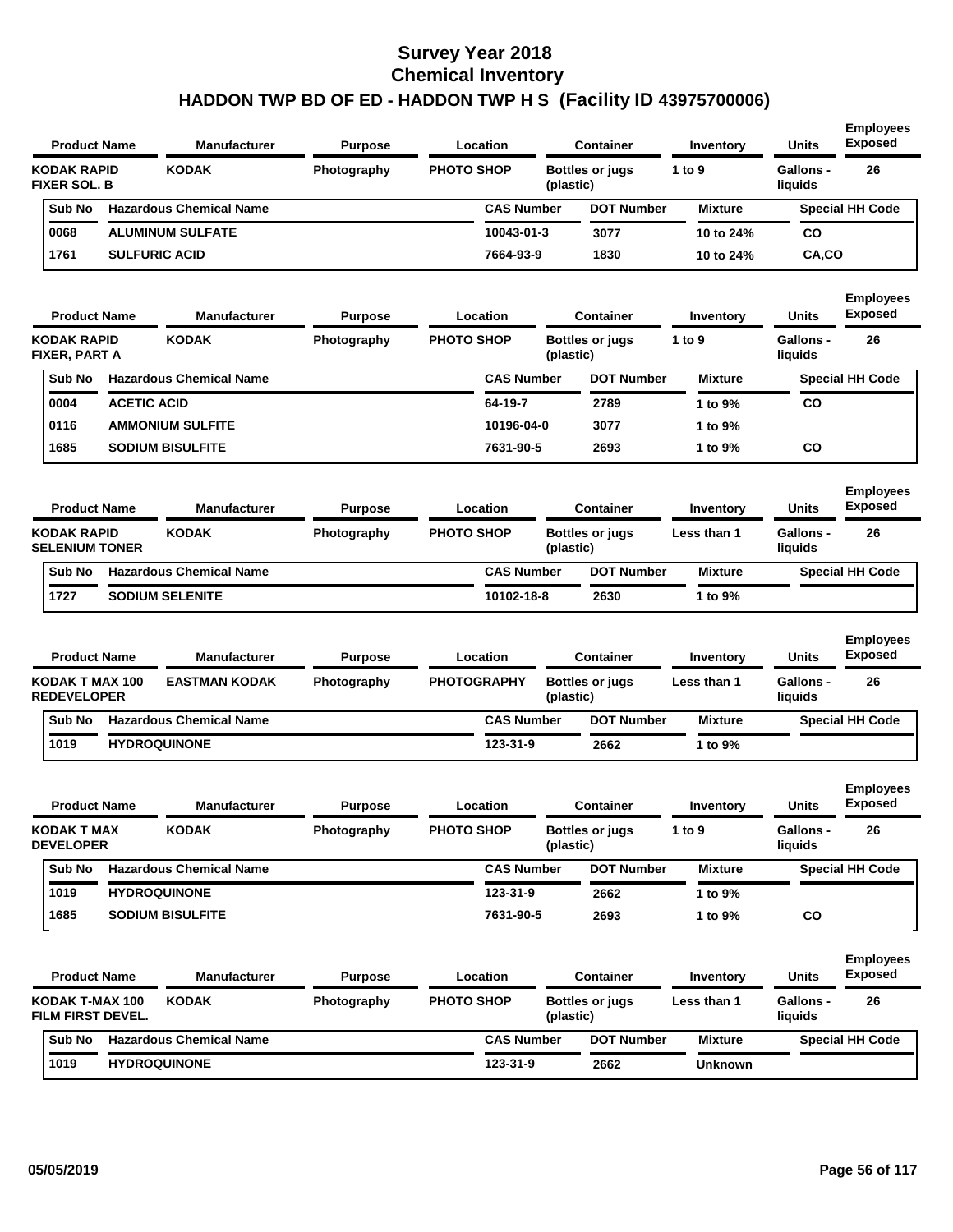| <b>Product Name</b> |                        | <b>Manufacturer</b>            | <b>Purpose</b> |                   | Location          |           | Container              | Inventory      | <b>Units</b>         | <b>Employees</b><br><b>Exposed</b> |
|---------------------|------------------------|--------------------------------|----------------|-------------------|-------------------|-----------|------------------------|----------------|----------------------|------------------------------------|
| KODAK T-MAX 100     | <b>REVERSAL BLEACH</b> | <b>KODAK</b>                   | Photography    | <b>PHOTO SHOP</b> |                   | (plastic) | <b>Bottles or jugs</b> | 1 to $9$       | Gallons -<br>liauids | 26                                 |
| <b>Sub No</b>       |                        | <b>Hazardous Chemical Name</b> |                |                   | <b>CAS Number</b> |           | <b>DOT Number</b>      | <b>Mixture</b> |                      | <b>Special HH Code</b>             |
| 1578                |                        | <b>POTASSIUM PERMANGANATE</b>  |                |                   | 7722-64-7         |           | 1490                   | <b>Unknown</b> |                      |                                    |
| 1761                | <b>SULFURIC ACID</b>   |                                |                |                   | 7664-93-9         |           | 1830                   | <b>Unknown</b> | CA.CO                |                                    |
|                     |                        |                                |                |                   |                   |           |                        |                |                      |                                    |

| <b>Product Name</b>                  |                      | <b>Manufacturer</b>            | <b>Purpose</b> |               | Location          | Container              | Inventory      | <b>Units</b>         | <b>Employees</b><br><b>Exposed</b> |
|--------------------------------------|----------------------|--------------------------------|----------------|---------------|-------------------|------------------------|----------------|----------------------|------------------------------------|
| <b>KONICA 842</b><br><b>HARDENER</b> |                      | <b>KONICA</b>                  | Other          | <b>MAINT.</b> | (plastic)         | <b>Bottles or jugs</b> | 1 to $9$       | Gallons -<br>liquids | 26                                 |
| Sub No                               |                      | <b>Hazardous Chemical Name</b> |                |               | <b>CAS Number</b> | <b>DOT Number</b>      | <b>Mixture</b> |                      | <b>Special HH Code</b>             |
| 0068                                 |                      | <b>ALUMINUM SULFATE</b>        |                |               | 10043-01-3        | 3077                   | 25 to 49%      | CO                   |                                    |
| 1761                                 | <b>SULFURIC ACID</b> |                                |                |               | 7664-93-9         | 1830                   | 1 to $9\%$     | CA,CO                |                                    |

| <b>Product Name</b>                        |                | <b>Manufacturer</b>            | <b>Purpose</b>   |               | Location          | <b>Container</b>  | Inventory      | <b>Units</b>        | <b>Employees</b><br><b>Exposed</b> |
|--------------------------------------------|----------------|--------------------------------|------------------|---------------|-------------------|-------------------|----------------|---------------------|------------------------------------|
| <b>KRYLON ALL PURP.</b><br>SPRAY ADH. 7010 |                | <b>KRYLON</b>                  | <b>Adhesives</b> | <b>MAINT.</b> | Can               |                   | Less than 1    | Pounds -<br>solids  | 26                                 |
| Sub No                                     |                | <b>Hazardous Chemical Name</b> |                  |               | <b>CAS Number</b> | <b>DOT Number</b> | <b>Mixture</b> |                     | <b>Special HH Code</b>             |
| 0006                                       | <b>ACETONE</b> |                                |                  |               | 67-64-1           | 1090              | 10 to 24%      | F <sub>3</sub>      |                                    |
| 0273                                       | <b>BUTANE</b>  |                                |                  |               | 106-97-8          | 1011              | 10 to 24%      | F <sub>4</sub>      |                                    |
| 1340                                       | n-HEXANE       |                                |                  |               | 110-54-3          | 1208              | 25 to 49%      | F <sub>3</sub>      |                                    |
| 1594                                       | <b>PROPANE</b> |                                |                  |               | 74-98-6           | 1978              | 10 to 24%      | F <sub>4</sub>      |                                    |
| 1866                                       | <b>TOLUENE</b> |                                |                  |               | 108-88-3          | 1294              | 1 to 9%        | F <sub>3</sub> , TE |                                    |

| <b>Product Name</b>                          |                | <b>Manufacturer</b>            | <b>Purpose</b> |               | Location          | <b>Container</b>  | Inventory      | <b>Units</b>       | <b>Employees</b><br><b>Exposed</b> |
|----------------------------------------------|----------------|--------------------------------|----------------|---------------|-------------------|-------------------|----------------|--------------------|------------------------------------|
| <b>KRYLON BATTERY</b><br><b>CLEANER 1336</b> |                | <b>KRYLON</b>                  | Other          | <b>MAINT.</b> | Can               |                   | Less than 1    | Pounds -<br>solids | 26                                 |
| <b>Sub No</b>                                |                | <b>Hazardous Chemical Name</b> |                |               | <b>CAS Number</b> | <b>DOT Number</b> | <b>Mixture</b> |                    | <b>Special HH Code</b>             |
| 0273                                         | <b>BUTANE</b>  |                                |                |               | 106-97-8          | 1011              | 1 to 9%        | F4                 |                                    |
| 1594                                         | <b>PROPANE</b> |                                |                |               | 74-98-6           | 1978              | 1 to 9%        | F4                 |                                    |

|                                                  | <b>Product Name</b> | <b>Manufacturer</b>            | <b>Purpose</b>   |               | Location          | <b>Container</b>  | Inventory      | <b>Units</b>       | <b>Employees</b><br><b>Exposed</b> |
|--------------------------------------------------|---------------------|--------------------------------|------------------|---------------|-------------------|-------------------|----------------|--------------------|------------------------------------|
| <b>KRYLON</b><br><b>WORKABLE FIXITIF</b><br>1306 |                     | <b>KRYLON</b>                  | <b>Adhesives</b> | <b>MAINT.</b> | Can               |                   | 10 to 99       | Pounds -<br>solids | 26                                 |
| <b>Sub No</b>                                    |                     | <b>Hazardous Chemical Name</b> |                  |               | <b>CAS Number</b> | <b>DOT Number</b> | <b>Mixture</b> |                    | <b>Special HH Code</b>             |
| 0006                                             | <b>ACETONE</b>      |                                |                  |               | 67-64-1           | 1090              | 50 to 59%      | F <sub>3</sub>     |                                    |
| 0273                                             | <b>BUTANE</b>       |                                |                  |               | 106-97-8          | 1011              | 10 to 24%      | F <sub>4</sub>     |                                    |
| 0275                                             |                     | <b>2-BUTOXY ETHANOL</b>        |                  |               | 111-76-2          | 2369              | 1 to $9\%$     | <b>CA</b>          |                                    |
| 1076                                             |                     | <b>ISOPROPYL ALCOHOL</b>       |                  |               | 67-63-0           | 1219              | 1 to 9%        | F <sub>3</sub>     |                                    |
| 1594                                             | <b>PROPANE</b>      |                                |                  |               | 74-98-6           | 1978              | 10 to 24%      | F4                 |                                    |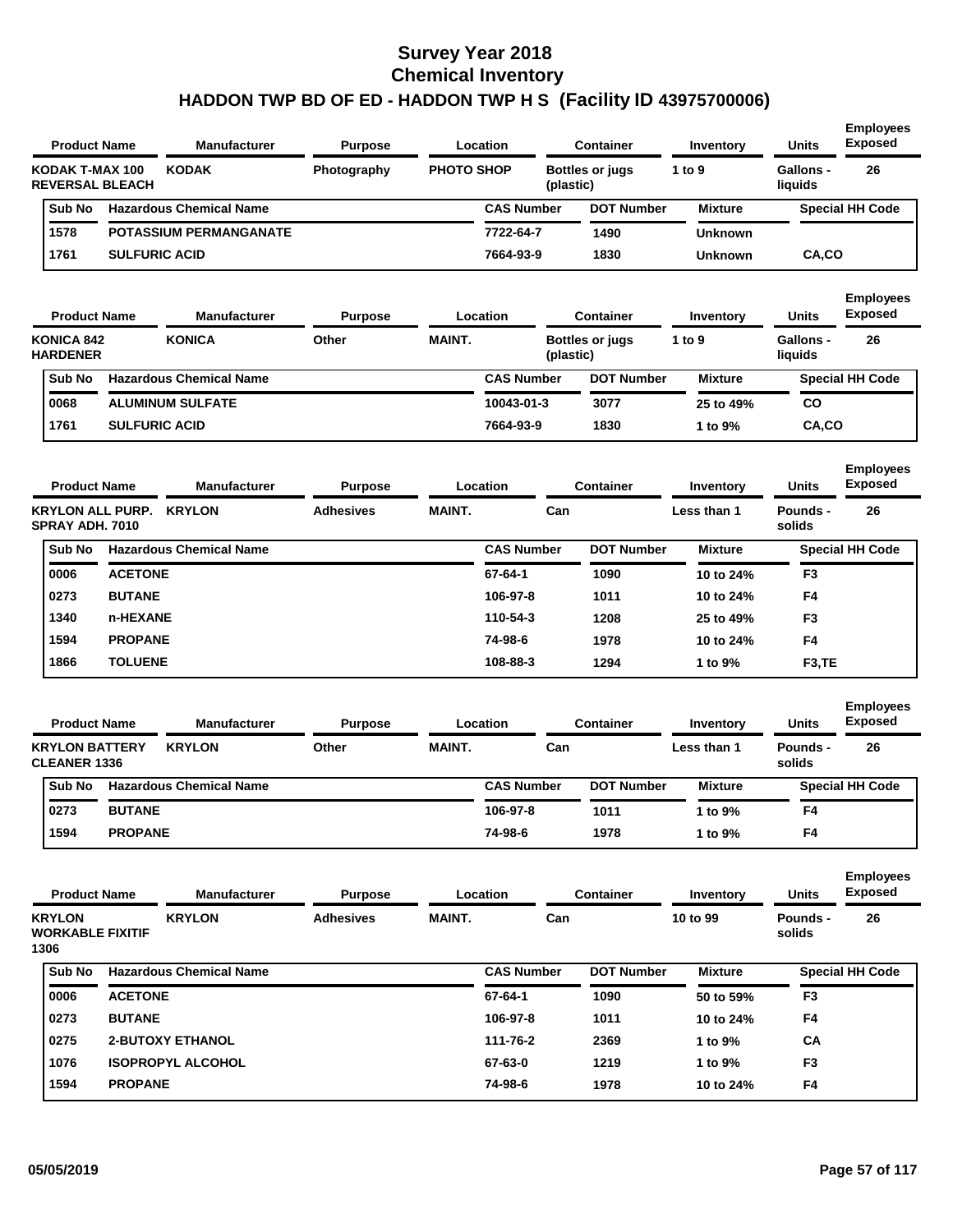| <b>Product Name</b>                                    |                       | <b>Manufacturer</b>            | Purpose                             |                  | Location          |                | <b>Container</b>       | Inventory      | <b>Units</b>                | <b>Employees</b><br><b>Exposed</b> |
|--------------------------------------------------------|-----------------------|--------------------------------|-------------------------------------|------------------|-------------------|----------------|------------------------|----------------|-----------------------------|------------------------------------|
| <b>LABSOLUTIONS</b><br><b>LIQUID DETERGENT</b>         |                       | <b>LABCONCO CORP.</b>          | Cleaning<br><b>Products-General</b> | <b>SCIENCE</b>   |                   | (plastic)      | <b>Bottles or jugs</b> | 1 to 9         | <b>Gallons -</b><br>liquids | 26                                 |
| Sub No                                                 |                       | <b>Hazardous Chemical Name</b> |                                     |                  | <b>CAS Number</b> |                | <b>DOT Number</b>      | <b>Mixture</b> |                             | <b>Special HH Code</b>             |
| 1706                                                   |                       | <b>SODIUM HYDROXIDE</b>        |                                     |                  | 1310-73-2         |                | 1823                   | 25 to 49%      | <b>CO</b>                   |                                    |
| <b>Product Name</b>                                    |                       | <b>Manufacturer</b>            | <b>Purpose</b>                      |                  | Location          |                | <b>Container</b>       | Inventory      | <b>Units</b>                | <b>Employees</b><br>Exposed        |
| <b>LATEXITE</b><br><b>DRIVEWAY</b><br><b>TREATMENT</b> |                       | <b>DALTON ENT.</b>             | Other                               | <b>MAINT.</b>    |                   |                | <b>Plastic drum</b>    | 1 to 9         | <b>Gallons -</b><br>liquids | 26                                 |
| Sub No                                                 |                       | <b>Hazardous Chemical Name</b> |                                     |                  | <b>CAS Number</b> |                | <b>DOT Number</b>      | <b>Mixture</b> |                             | <b>Special HH Code</b>             |
| 0170                                                   | <b>ASPHALT</b>        |                                |                                     |                  | 8052-42-4         |                | 1999                   | 10 to 24%      |                             |                                    |
| 0342                                                   | <b>CARBON BLACK</b>   |                                |                                     |                  | 1333-86-4         |                | 1361                   | 1 to 9%        | CA                          |                                    |
| 1660                                                   | <b>SILICA, QUARTZ</b> |                                |                                     |                  | 14808-60-7        |                |                        | 25 to 49%      | CA                          |                                    |
| <b>Product Name</b>                                    |                       | <b>Manufacturer</b>            | <b>Purpose</b>                      |                  | Location          |                | <b>Container</b>       | Inventory      | <b>Units</b>                | <b>Employees</b><br><b>Exposed</b> |
| <b>LATICRETE</b><br><b>SPECTRALOCK</b>                 |                       | <b>LATICRETE</b>               | Other                               | <b>MAINT.</b>    |                   | <b>Box</b>     |                        | 10 to 99       | Pounds -<br>solids          | 26                                 |
| Sub No                                                 |                       | <b>Hazardous Chemical Name</b> |                                     |                  | <b>CAS Number</b> |                | <b>DOT Number</b>      | <b>Mixture</b> |                             | <b>Special HH Code</b>             |
| 1816                                                   |                       | <b>TETRAETHYLENEPENTAMINE</b>  |                                     |                  | 112-57-2          |                | 2320                   | Unknown        | <b>CO</b>                   |                                    |
| <b>Product Name</b>                                    |                       | <b>Manufacturer</b>            | <b>Purpose</b>                      |                  | Location          |                | <b>Container</b>       | Inventory      | <b>Units</b>                | <b>Employees</b><br><b>Exposed</b> |
| <b>LC-10 LIME SCALE</b><br><b>REMOVER</b>              |                       | <b>INDCO</b>                   | Cleaning<br><b>Products-General</b> | <b>CUSTODIAL</b> |                   | (plastic)      | <b>Bottles or jugs</b> | 10 to 99       | <b>Gallons -</b><br>liquids | 26                                 |
| Sub No                                                 |                       | <b>Hazardous Chemical Name</b> |                                     |                  | <b>CAS Number</b> |                | <b>DOT Number</b>      | <b>Mixture</b> |                             | <b>Special HH Code</b>             |
| 1516                                                   |                       | <b>PHOSPHORIC ACID</b>         |                                     |                  | 7664-38-2         |                | 1805                   | Unknown        | <b>CO</b>                   |                                    |
| <b>Product Name</b>                                    |                       | <b>Manufacturer</b>            | Purpose                             |                  | Location          |                | Container              | Inventory      | <b>Units</b>                | <b>Employees</b><br><b>Exposed</b> |
| <b>LEAD ACID</b><br><b>BATTERY</b>                     |                       | <b>EAST PENN MFG.</b>          | Other                               | MAINT.           |                   | <b>Battery</b> |                        | 10 to 99       | Pounds -<br>solids          | 26                                 |
| Sub No                                                 |                       | <b>Hazardous Chemical Name</b> |                                     |                  | <b>CAS Number</b> |                | <b>DOT Number</b>      | <b>Mixture</b> |                             | <b>Special HH Code</b>             |
| 0141                                                   | <b>ANTIMONY</b>       |                                |                                     |                  | 7440-36-0         |                | 2871                   | 0.1 to 0.9%    |                             |                                    |
| 0152                                                   |                       |                                |                                     |                  | 7440-38-2         |                | 1558                   | <b>Unknown</b> | CA,TE                       |                                    |
|                                                        | <b>ARSENIC</b>        |                                |                                     |                  |                   |                |                        |                |                             |                                    |
| 0309                                                   | <b>CALCIUM</b>        |                                |                                     |                  | 7440-70-2         |                | 1401                   | 0.1 to 0.9%    |                             |                                    |
| 1096                                                   | <b>LEAD</b>           |                                |                                     |                  | 7439-92-1         |                | 3077                   | 70 to 79%      | CA,TE                       |                                    |
| 1761                                                   | <b>SULFURIC ACID</b>  |                                |                                     |                  | 7664-93-9         |                | 1830                   | 25 to 49%      | CA,CO                       |                                    |
| <b>Product Name</b>                                    |                       | <b>Manufacturer</b>            | <b>Purpose</b>                      |                  | Location          |                | <b>Container</b>       | Inventory      | <b>Units</b>                | <b>Employees</b><br><b>Exposed</b> |
| <b>LEAD II NITRATE</b>                                 |                       | <b>GENERIC</b>                 | Laboratory<br>Chemical              | <b>SCIENCE</b>   |                   | (plastic)      | <b>Bottles or jugs</b> | Less than 1    | Pounds -<br>solids          | 26                                 |
| Sub No                                                 |                       | <b>Hazardous Chemical Name</b> |                                     |                  | <b>CAS Number</b> |                | <b>DOT Number</b>      | <b>Mixture</b> |                             | <b>Special HH Code</b>             |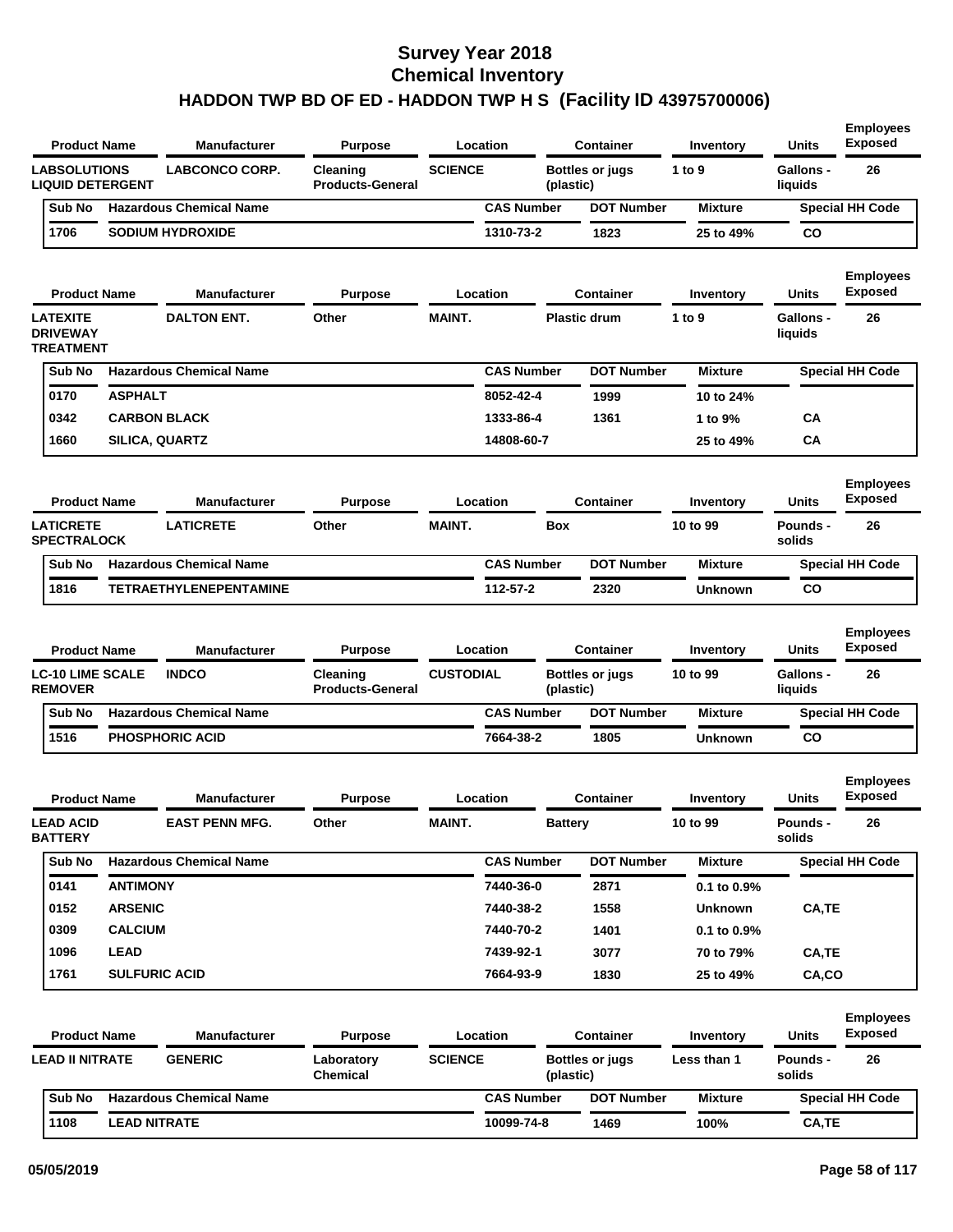| <b>Product Name</b>           |                     | <b>Manufacturer</b>                | <b>Purpose</b>                      |                  | Location          |           | <b>Container</b>       | Inventory      | Units                       | <b>Employees</b><br><b>Exposed</b> |
|-------------------------------|---------------------|------------------------------------|-------------------------------------|------------------|-------------------|-----------|------------------------|----------------|-----------------------------|------------------------------------|
| <b>LEAD MATERIAL</b>          |                     | <b>GENERIC</b>                     | Laboratory<br><b>Chemical</b>       | <b>SCIENCE</b>   |                   | (glass)   | <b>Bottles or jugs</b> | 1 to 9         | <b>Pounds -</b><br>solids   | 26                                 |
| Sub No                        |                     | <b>Hazardous Chemical Name</b>     |                                     |                  | <b>CAS Number</b> |           | <b>DOT Number</b>      | <b>Mixture</b> |                             | <b>Special HH Code</b>             |
| 1096                          | <b>LEAD</b>         |                                    |                                     |                  | 7439-92-1         |           | 3077                   | 100%           | CA,TE                       |                                    |
| <b>Product Name</b>           |                     | <b>Manufacturer</b>                | <b>Purpose</b>                      |                  | Location          |           | <b>Container</b>       | Inventory      | Units                       | <b>Employees</b><br><b>Exposed</b> |
| <b>LEAD NITRATE</b>           |                     | <b>GENERIC</b>                     | Laboratory<br><b>Chemical</b>       | <b>SCIENCE</b>   |                   | (plastic) | <b>Bottles or jugs</b> | 1 to 9         | Pounds -<br>solids          | 26                                 |
| Sub No                        |                     | <b>Hazardous Chemical Name</b>     |                                     |                  | <b>CAS Number</b> |           | <b>DOT Number</b>      | <b>Mixture</b> |                             | <b>Special HH Code</b>             |
| 1108                          | <b>LEAD NITRATE</b> |                                    |                                     |                  | 10099-74-8        |           | 1469                   | 100%           | CA,TE                       |                                    |
| <b>Product Name</b>           |                     | <b>Manufacturer</b>                | <b>Purpose</b>                      |                  | Location          |           | <b>Container</b>       | Inventory      | Units                       | <b>Employees</b><br><b>Exposed</b> |
| <b>LEAK SEEK</b>              |                     | <b>DRUMMOND</b><br><b>AMERICAN</b> | Other                               | <b>MAINT.</b>    |                   | (plastic) | <b>Bottles or jugs</b> | 1 to 9         | <b>Gallons -</b><br>liquids | 26                                 |
| Sub No                        |                     | <b>Hazardous Chemical Name</b>     |                                     |                  | <b>CAS Number</b> |           | <b>DOT Number</b>      | <b>Mixture</b> |                             | <b>Special HH Code</b>             |
| 1660                          |                     | SILICA, QUARTZ                     |                                     |                  | 14808-60-7        |           |                        | 1 to 9%        | СA                          |                                    |
| <b>Product Name</b>           |                     | <b>Manufacturer</b>                | <b>Purpose</b>                      |                  | Location          |           | <b>Container</b>       | Inventory      | <b>Units</b>                | <b>Employees</b><br><b>Exposed</b> |
| <b>LEATHER DYE</b>            |                     | KIWI                               | <b>Art Products</b>                 | <b>ART</b>       |                   | (glass)   | <b>Bottles or jugs</b> | Less than 1    | <b>Gallons -</b><br>liquids | 26                                 |
| Sub No                        |                     | <b>Hazardous Chemical Name</b>     |                                     |                  | <b>CAS Number</b> |           | <b>DOT Number</b>      | <b>Mixture</b> |                             | <b>Special HH Code</b>             |
| 0851                          |                     | <b>ETHYL BENZENE</b>               |                                     |                  | 100-41-4          |           | 1175                   | 10 to 24%      | CA,F3                       |                                    |
| 1861                          |                     | <b>TITANIUM DIOXIDE</b>            |                                     |                  | 13463-67-7        |           |                        | 25 to 49%      |                             |                                    |
| 2014                          | <b>XYLENES</b>      |                                    |                                     |                  | 1330-20-7         |           | 1307                   | 1 to 9%        | F <sub>3</sub>              |                                    |
| <b>Product Name</b>           |                     | <b>Manufacturer</b>                | <b>Purpose</b>                      |                  | Location          |           | <b>Container</b>       | Inventory      | Units                       | <b>Employees</b><br><b>Exposed</b> |
| <b>LECTRA-MOTIVE</b><br>05018 |                     | <b>CRC</b>                         | Other                               | <b>MAINT.</b>    |                   | Can       |                        | 1 to 9         | Pounds -<br>solids          | 26                                 |
| Sub No                        |                     | <b>Hazardous Chemical Name</b>     |                                     |                  | <b>CAS Number</b> |           | <b>DOT Number</b>      | <b>Mixture</b> |                             | <b>Special HH Code</b>             |
| 0343                          |                     | <b>CARBON DIOXIDE</b>              |                                     |                  | 124-38-9          |           | 1013                   | 1 to 9%        |                             |                                    |
| 1237                          |                     | <b>METHYL CHLOROFORM</b>           |                                     |                  | 71-55-6           |           | 2831                   | 70 to 79%      |                             |                                    |
| 1810                          |                     | <b>TETRACHLOROETHYLENE</b>         |                                     |                  | 127-18-4          |           | 1897                   | 10 to 24%      | CA                          |                                    |
| <b>Product Name</b>           |                     | <b>Manufacturer</b>                | <b>Purpose</b>                      |                  | Location          |           | <b>Container</b>       | Inventory      | Units                       | <b>Employees</b><br><b>Exposed</b> |
| <b>LEM'N LIFT PLUS</b>        |                     | <b>MANTEK</b>                      | Cleaning<br><b>Products-General</b> | <b>CUSTODIAL</b> |                   | (plastic) | <b>Bottles or jugs</b> | 1 to 9         | <b>Gallons -</b><br>liquids | 26                                 |
| Sub No                        |                     | <b>Hazardous Chemical Name</b>     |                                     |                  | <b>CAS Number</b> |           | <b>DOT Number</b>      | <b>Mixture</b> |                             | <b>Special HH Code</b>             |
|                               |                     |                                    |                                     |                  |                   |           |                        |                |                             |                                    |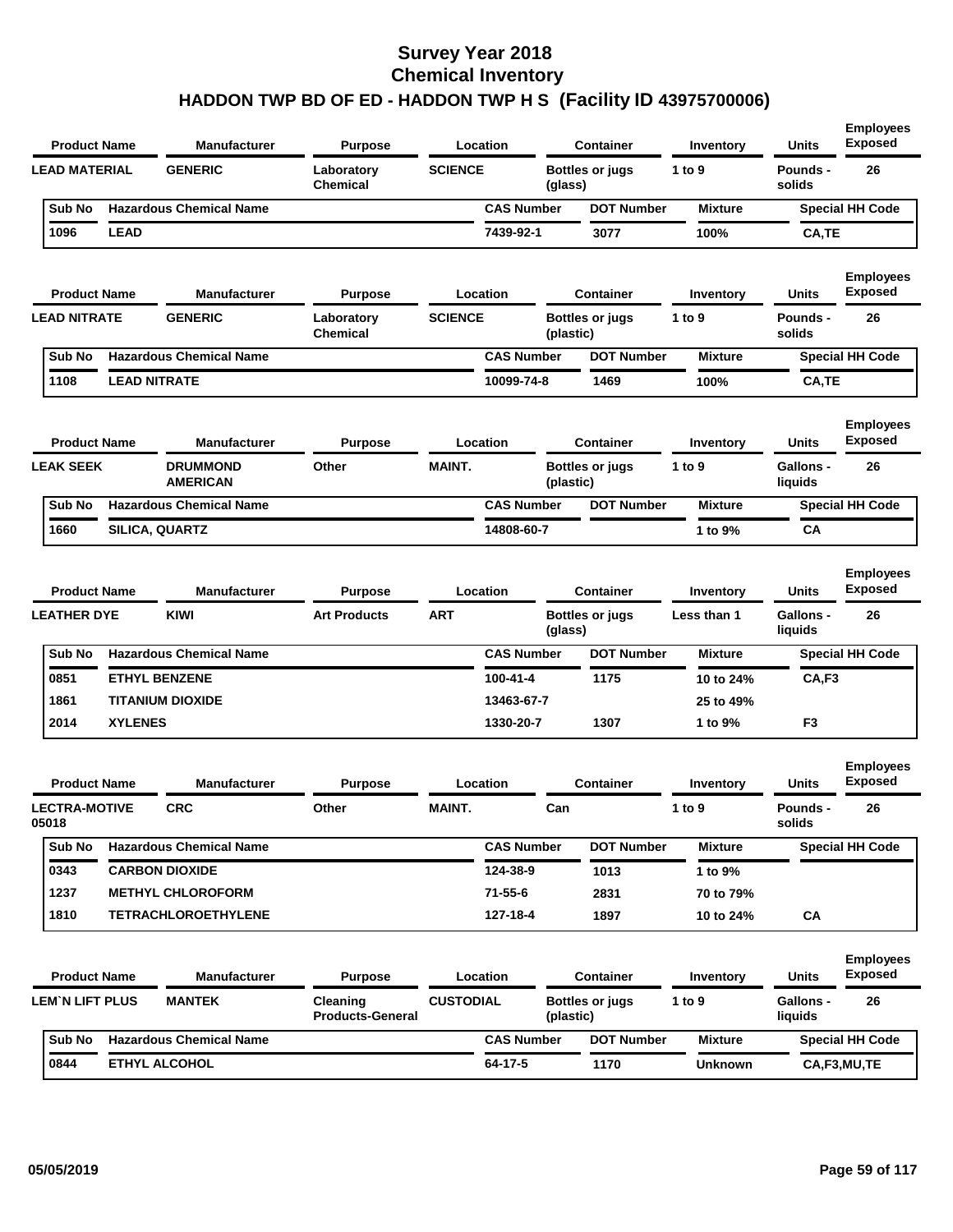| <b>Product Name</b>                                                         |                | <b>Manufacturer</b>            | <b>Purpose</b>                      | Location           |                   | <b>Container</b>                    | Inventory        | <b>Units</b>                | <b>Employees</b><br><b>Exposed</b> |
|-----------------------------------------------------------------------------|----------------|--------------------------------|-------------------------------------|--------------------|-------------------|-------------------------------------|------------------|-----------------------------|------------------------------------|
| <b>LIME-A-WAY</b>                                                           |                | <b>ECOLAB</b>                  | Cleaning<br><b>Products-General</b> | <b>CUSTODIAL</b>   |                   | Bottles or jugs<br>(plastic)        | 1 to 9           | <b>Gallons -</b><br>liquids | 26                                 |
| Sub No                                                                      |                | <b>Hazardous Chemical Name</b> |                                     |                    | <b>CAS Number</b> | <b>DOT Number</b>                   | <b>Mixture</b>   |                             | <b>Special HH Code</b>             |
| 1516                                                                        |                | <b>PHOSPHORIC ACID</b>         |                                     |                    | 7664-38-2         | 1805                                | 25 to 49%        | CO                          |                                    |
|                                                                             |                |                                |                                     |                    |                   |                                     |                  |                             | <b>Employees</b>                   |
| <b>Product Name</b>                                                         |                | <b>Manufacturer</b>            | <b>Purpose</b>                      | Location           |                   | <b>Container</b>                    | Inventory        | <b>Units</b>                | <b>Exposed</b>                     |
| LIQUID NAILS<br><b>HEAVY DUTY</b><br><b>CONSTRUCTION</b><br><b>ADHESIVE</b> |                | <b>MACCO</b>                   | <b>Adhesives</b>                    | <b>MAINTENANCE</b> | Other             |                                     | Less than 1      | <b>Gallons -</b><br>liquids | 26                                 |
| Sub No                                                                      |                | <b>Hazardous Chemical Name</b> |                                     |                    | <b>CAS Number</b> | <b>DOT Number</b>                   | <b>Mixture</b>   |                             | <b>Special HH Code</b>             |
| 1657                                                                        |                | <b>SILICA, CRISTOBALITE</b>    |                                     |                    | 14464-46-1        |                                     | 1 to 9%          | СA                          |                                    |
| 1660                                                                        |                | <b>SILICA, QUARTZ</b>          |                                     |                    | 14808-60-7        |                                     | 1 to 9%          | CA                          |                                    |
| 1861                                                                        |                | <b>TITANIUM DIOXIDE</b>        |                                     |                    | 13463-67-7        |                                     | 1 to 9%          |                             |                                    |
| 4001                                                                        |                | <b>CALCIUM CARBONATE</b>       |                                     |                    | 1317-65-3         |                                     | <b>Unknown</b>   |                             |                                    |
| 4016                                                                        | <b>KAOLIN</b>  |                                |                                     |                    | 1332-58-7         |                                     | <b>Unknown</b>   |                             |                                    |
| <b>Product Name</b>                                                         |                | <b>Manufacturer</b>            | <b>Purpose</b>                      | Location           |                   | <b>Container</b>                    | <b>Inventory</b> | <b>Units</b>                | <b>Employees</b><br><b>Exposed</b> |
| <b>LIQUID NAILS</b><br><b>SMALL PROJECTS</b><br><b>ADHESIVE</b>             |                | <b>AKZO NOBEL</b>              | <b>Adhesives</b>                    | <b>MAINTENANCE</b> | Other             |                                     | Less than 1      | <b>Gallons -</b><br>liquids | 26                                 |
| Sub No                                                                      |                | <b>Hazardous Chemical Name</b> |                                     |                    | <b>CAS Number</b> | <b>DOT Number</b>                   | <b>Mixture</b>   |                             | <b>Special HH Code</b>             |
| 0946                                                                        |                | <b>FORMALDEHYDE</b>            |                                     |                    | $50-00-0$         | 1198                                | 1 to 9%          |                             | CA,CO,F4,MU                        |
| 1660                                                                        |                | <b>SILICA, QUARTZ</b>          |                                     |                    | 14808-60-7        |                                     | 1 to 9%          | CA                          |                                    |
| 1861                                                                        |                | <b>TITANIUM DIOXIDE</b>        |                                     |                    | 13463-67-7        |                                     | 1 to 9%          |                             |                                    |
| 1998                                                                        |                | <b>VINYL ACETATE</b>           |                                     |                    | 108-05-4          | 1301                                | 1 to 9%          | CA,F3                       |                                    |
| 3595                                                                        |                | <b>PROPYLENE GLYCOL</b>        |                                     |                    | 57-55-6           |                                     | 1 to 9%          |                             |                                    |
| 4001                                                                        |                | <b>CALCIUM CARBONATE</b>       |                                     |                    | 1317-65-3         |                                     | 25 to 49%        |                             |                                    |
| 4016                                                                        | <b>KAOLIN</b>  |                                |                                     |                    | 1332-58-7         |                                     | 1 to 9%          |                             |                                    |
| <b>Product Name</b>                                                         |                | <b>Manufacturer</b>            | <b>Purpose</b>                      | Location           |                   | <b>Container</b>                    | Inventory        | <b>Units</b>                | <b>Employees</b><br><b>Exposed</b> |
| <b>LITHIUM METAL</b>                                                        |                | <b>GENERIC</b>                 | Laboratory<br>Chemical              | <b>SCIENCE</b>     | (glass)           | <b>Bottles or jugs</b>              | Less than 1      | Pounds -<br>solids          | 26                                 |
| Sub No                                                                      |                | <b>Hazardous Chemical Name</b> |                                     |                    | <b>CAS Number</b> | <b>DOT Number</b>                   | <b>Mixture</b>   |                             | <b>Special HH Code</b>             |
| 1119                                                                        | <b>LITHIUM</b> |                                |                                     |                    | 7439-93-2         | 1415                                | 100%             |                             |                                    |
| <b>Product Name</b>                                                         |                | <b>Manufacturer</b>            | <b>Purpose</b>                      | Location           |                   | <b>Container</b>                    | Inventory        | <b>Units</b>                | <b>Employees</b><br><b>Exposed</b> |
| LITHIUM NITRATE                                                             |                | <b>GENERIC</b>                 | Laboratory<br><b>Chemical</b>       | <b>SCIENCE</b>     |                   | <b>Bottles or jugs</b><br>(plastic) | 1 to 9           | <b>Pounds -</b><br>solids   | 26                                 |
|                                                                             |                |                                |                                     |                    |                   |                                     |                  |                             |                                    |
| Sub No                                                                      |                | <b>Hazardous Chemical Name</b> |                                     |                    | <b>CAS Number</b> | <b>DOT Number</b>                   | <b>Mixture</b>   |                             | <b>Special HH Code</b>             |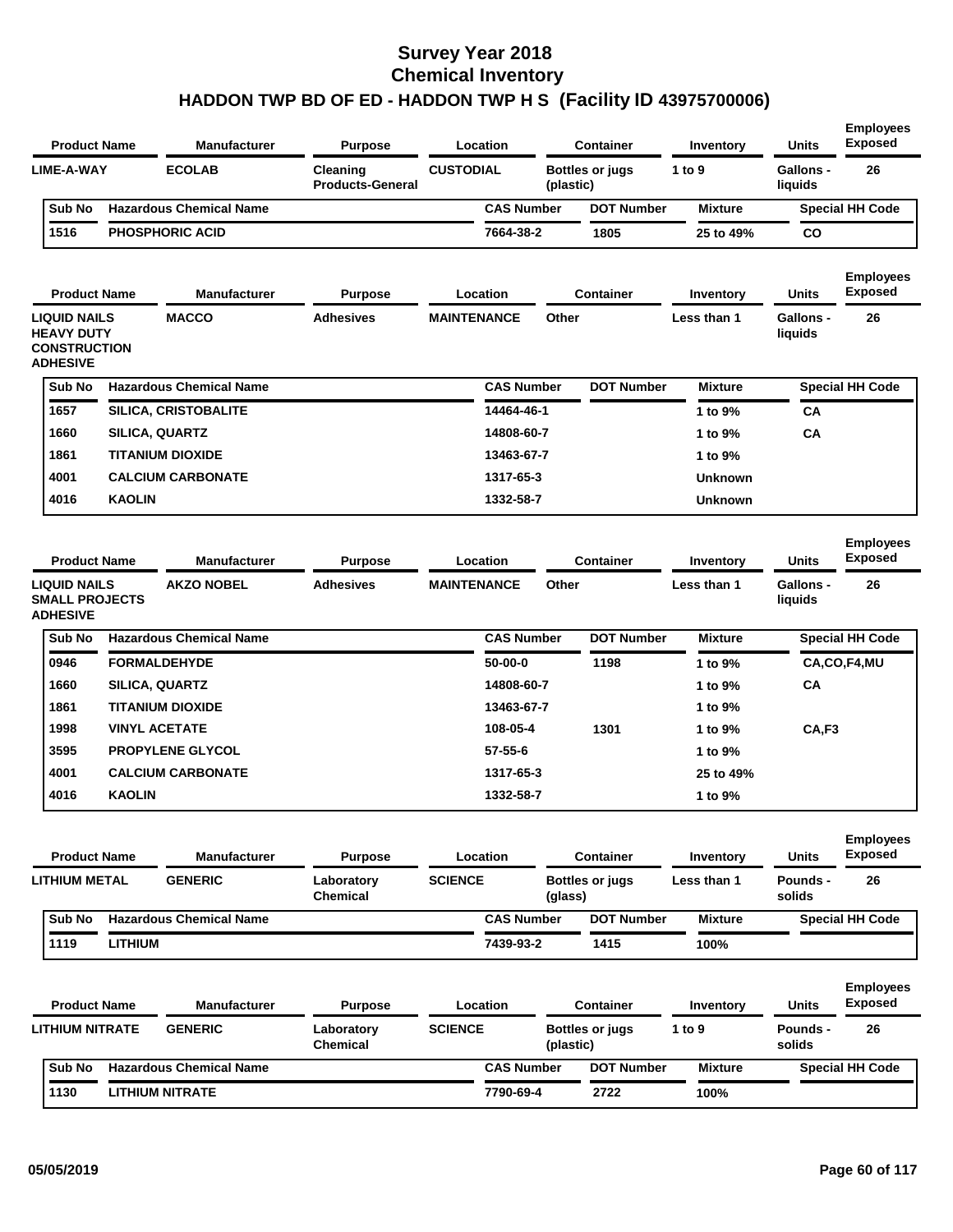| <b>Product Name</b>                                           |                | <b>Manufacturer</b>                          | Purpose                             |                    | Location           |           | Container              | Inventory           | <b>Units</b>                    | <b>Employees</b><br><b>Exposed</b>       |
|---------------------------------------------------------------|----------------|----------------------------------------------|-------------------------------------|--------------------|--------------------|-----------|------------------------|---------------------|---------------------------------|------------------------------------------|
| <b>LOCK ERASE LE-4</b>                                        |                | AGS CO.                                      | Lubricant                           | <b>MAINT.</b>      |                    | Can       |                        | Less than 1         | Gallons -<br>liquids            | 26                                       |
| Sub No                                                        |                | <b>Hazardous Chemical Name</b>               |                                     |                    | <b>CAS Number</b>  |           | <b>DOT Number</b>      | <b>Mixture</b>      |                                 | <b>Special HH Code</b>                   |
| 1736                                                          |                | <b>STODDARD SOLVENT</b>                      |                                     |                    | 8052-41-3          |           | 1268                   | 90 to 99%           |                                 |                                          |
| <b>Product Name</b>                                           |                | <b>Manufacturer</b>                          | <b>Purpose</b>                      |                    | Location           |           | <b>Container</b>       | Inventory           | <b>Units</b>                    | <b>Employees</b><br><b>Exposed</b>       |
| <b>LUBRIMATIC M.P.</b><br><b>LITHIUM GREASE</b>               |                | CHEMTOOL INC.                                | Lubricant                           | <b>MAINTENANCE</b> |                    | Other     |                        | 1 to 9              | <b>Pounds -</b><br>solids       | 26                                       |
| Sub No                                                        |                | <b>Hazardous Chemical Name</b>               |                                     |                    | <b>CAS Number</b>  |           | <b>DOT Number</b>      | <b>Mixture</b>      |                                 | <b>Special HH Code</b>                   |
| 0318                                                          |                | <b>CALCIUM DODECYLBENZENE SULFONATE</b>      |                                     |                    | 26264-06-2         |           | 3077                   | 0.1 to 0.9%         |                                 |                                          |
| 0342                                                          |                | <b>CARBON BLACK</b>                          |                                     |                    | 1333-86-4          |           | 1361                   | 0.1 to 0.9%         | CA                              |                                          |
| <b>Product Name</b>                                           |                | <b>Manufacturer</b>                          | <b>Purpose</b>                      |                    | Location           |           | <b>Container</b>       | Inventory           | <b>Units</b>                    | <b>Employees</b><br><b>Exposed</b>       |
| <b>LUCAS UPPER</b><br><b>CYLINDER</b><br><b>LUBRICANT</b>     |                | <b>LUCAS OIL</b>                             | Lubricant                           | <b>MAINTENANCE</b> |                    | (plastic) | <b>Bottles or jugs</b> | 1 to 9              | Gallons -<br>liquids            | 26                                       |
| Sub No                                                        |                | <b>Hazardous Chemical Name</b>               |                                     |                    | <b>CAS Number</b>  |           | <b>DOT Number</b>      | <b>Mixture</b>      |                                 | <b>Special HH Code</b>                   |
| 2648                                                          |                | <b>PETROLEUM DISTILLATES</b>                 |                                     |                    | 8002-05-9          |           | 1268                   | <b>Unknown</b>      | F3                              |                                          |
| <b>Product Name</b><br><b>LYNX BATTERY</b>                    |                | <b>Manufacturer</b><br><b>EAST PENN MFG.</b> | Purpose<br>Other                    | <b>MAINT.</b>      | Location           | Can       | <b>Container</b>       | Inventory<br>1 to 9 | <b>Units</b><br><b>Pounds -</b> | <b>Employees</b><br><b>Exposed</b><br>26 |
| <b>CLEANER</b>                                                |                |                                              |                                     |                    |                    |           |                        |                     | solids                          |                                          |
| Sub No                                                        |                | <b>Hazardous Chemical Name</b>               |                                     |                    | <b>CAS Number</b>  |           | <b>DOT Number</b>      | <b>Mixture</b>      |                                 | <b>Special HH Code</b>                   |
| 0275                                                          |                | <b>2-BUTOXY ETHANOL</b>                      |                                     |                    | 111-76-2           |           | 2369                   | 1 to 9%             | CA                              |                                          |
| <b>Product Name</b>                                           |                | <b>Manufacturer</b>                          | Purpose                             |                    | Location           |           | <b>Container</b>       | Inventory           | Units                           | <b>Employees</b><br><b>Exposed</b>       |
| <b>LYSOL BRAND III</b><br><b>DISINFECTANT</b><br><b>SPRAY</b> |                | <b>RECKITT-BENCKISER</b>                     | Cleaning<br><b>Products-General</b> | <b>CUSTODIAL</b>   |                    | Can       |                        | 1 to 9              | <b>Pounds -</b><br>solids       | 26                                       |
| Sub No                                                        |                | <b>Hazardous Chemical Name</b>               |                                     |                    | <b>CAS Number</b>  |           | <b>DOT Number</b>      | <b>Mixture</b>      |                                 | <b>Special HH Code</b>                   |
| 0844                                                          |                | <b>ETHYL ALCOHOL</b>                         |                                     |                    | 64-17-5            |           | 1170                   | 60 to 69%           |                                 | CA,F3,MU,TE                              |
| <b>Product Name</b>                                           |                | <b>Manufacturer</b>                          | <b>Purpose</b>                      |                    | Location           |           | <b>Container</b>       | Inventory           | <b>Units</b>                    | <b>Employees</b><br><b>Exposed</b>       |
| <b>LYSOL BRAND III</b><br>I.C. SPRAY                          |                | <b>RECKITT-BENCKISER</b>                     | Cleaning<br><b>Products-General</b> | <b>CUSTODIAL</b>   |                    | Can       |                        | 1 to $9$            | Pounds -<br>solids              | 26                                       |
| Sub No                                                        |                | <b>Hazardous Chemical Name</b>               |                                     |                    | <b>CAS Number</b>  |           | <b>DOT Number</b>      | <b>Mixture</b>      |                                 | <b>Special HH Code</b>                   |
| 0273                                                          | <b>BUTANE</b>  |                                              |                                     |                    | 106-97-8           |           | 1011                   | 10 to 24%           | F4                              |                                          |
|                                                               |                |                                              |                                     |                    |                    |           |                        |                     |                                 |                                          |
| 0844<br>1594                                                  | <b>PROPANE</b> | <b>ETHYL ALCOHOL</b>                         |                                     |                    | 64-17-5<br>74-98-6 |           | 1170<br>1978           | 60 to 69%           | F4                              | CA,F3,MU,TE                              |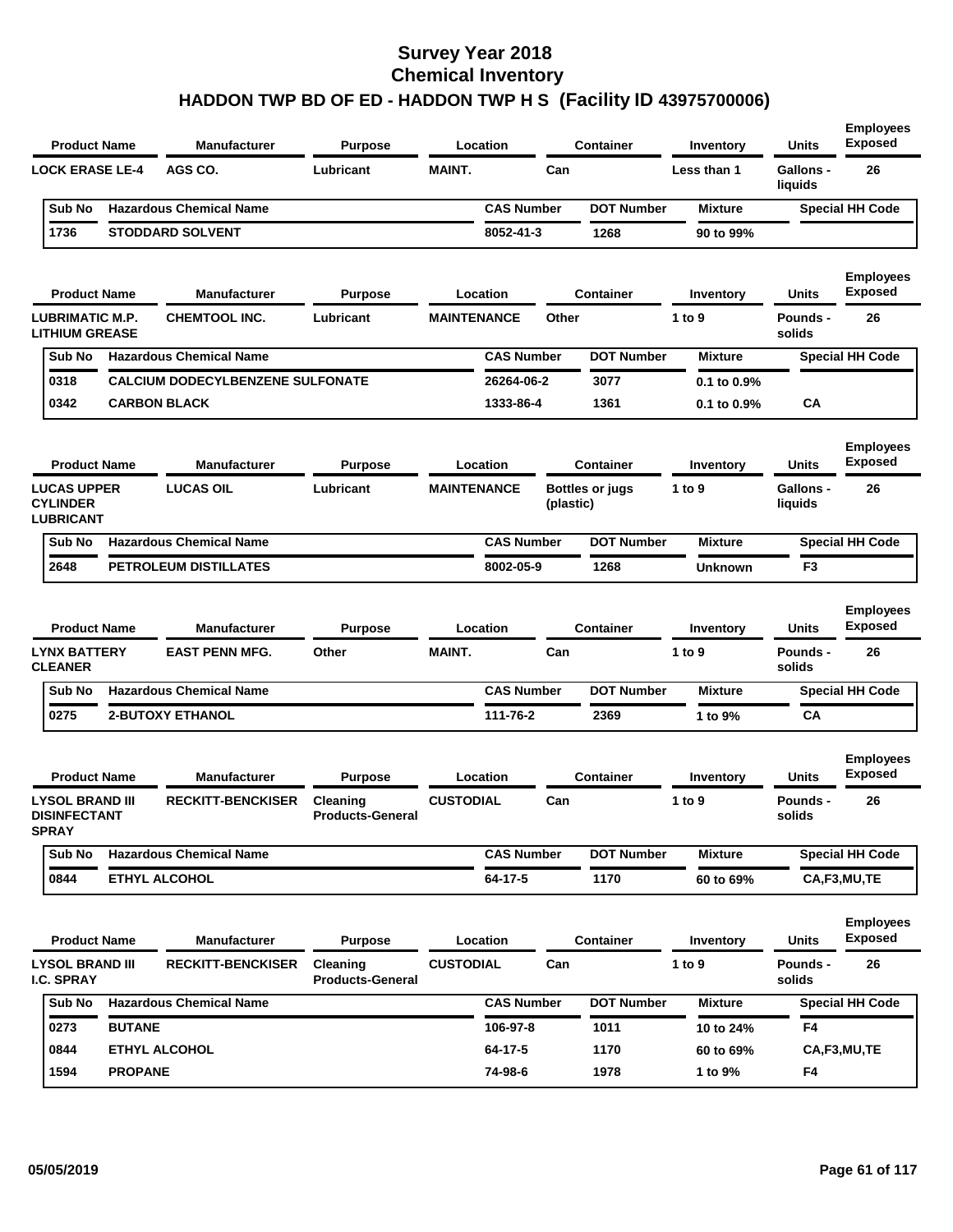| <b>Product Name</b>                                               |                     | <b>Manufacturer</b>                | <b>Purpose</b>                      | Location          |           | <b>Container</b>       | Inventory      | <b>Units</b>                | <b>Employees</b><br><b>Exposed</b> |
|-------------------------------------------------------------------|---------------------|------------------------------------|-------------------------------------|-------------------|-----------|------------------------|----------------|-----------------------------|------------------------------------|
| <b>LYSOL</b><br><b>DISINFECTANT PINE</b><br><b>ACTION CLEANER</b> |                     | <b>RECKITT BENCKISER</b>           | Cleaning<br><b>Products-General</b> | <b>CUSTODIAL</b>  | (plastic) | <b>Bottles or jugs</b> | Less than 1    | <b>Gallons -</b><br>liquids | 26                                 |
| Sub No                                                            |                     | <b>Hazardous Chemical Name</b>     |                                     | <b>CAS Number</b> |           | <b>DOT Number</b>      | <b>Mixture</b> |                             | <b>Special HH Code</b>             |
| 1076                                                              |                     | <b>ISOPROPYL ALCOHOL</b>           |                                     | 67-63-0           |           | 1219                   | 10 to 24%      | F3                          |                                    |
| 2684                                                              | <b>PINE OIL</b>     |                                    |                                     | 8002-09-3         |           | 1272                   | 1 to 9%        |                             |                                    |
| <b>Product Name</b>                                               |                     | <b>Manufacturer</b>                | <b>Purpose</b>                      | Location          |           | <b>Container</b>       | Inventory      | Units                       | <b>Employees</b><br><b>Exposed</b> |
| <b>LYSOL</b><br><b>DISINFECTING</b><br><b>WIPES</b>               |                     | <b>RECKITT BENCKISER</b>           | Cleaning<br><b>Products-General</b> | <b>CUSTODIAL</b>  | (plastic) | <b>Bottles or jugs</b> | 1 to 9         | <b>Pounds -</b><br>solids   | 26                                 |
| Sub No                                                            |                     | <b>Hazardous Chemical Name</b>     |                                     | <b>CAS Number</b> |           | <b>DOT Number</b>      | <b>Mixture</b> |                             | <b>Special HH Code</b>             |
| 0844                                                              |                     | <b>ETHYL ALCOHOL</b>               |                                     | 64-17-5           |           | 1170                   | 1 to 9%        |                             | CA,F3,MU,TE                        |
| <b>Product Name</b>                                               |                     | <b>Manufacturer</b>                | <b>Purpose</b>                      | Location          |           | <b>Container</b>       | Inventory      | Units                       | <b>Employees</b><br><b>Exposed</b> |
|                                                                   |                     | LYSOL NEUTRA AIR RECKITT-BENCKISER | <b>Deodorizer</b>                   | <b>CUSTODIAL</b>  | Can       |                        | 1 to 9         | Pounds -<br>solids          | 26                                 |
| Sub No                                                            |                     | <b>Hazardous Chemical Name</b>     |                                     | <b>CAS Number</b> |           | <b>DOT Number</b>      | <b>Mixture</b> |                             | <b>Special HH Code</b>             |
| 0273                                                              | <b>BUTANE</b>       |                                    |                                     | 106-97-8          |           | 1011                   | 10 to 24%      | F4                          |                                    |
| 1594                                                              | <b>PROPANE</b>      |                                    |                                     | 74-98-6           |           | 1978                   | 1 to 9%        | F4                          |                                    |
| <b>Product Name</b>                                               |                     | <b>Manufacturer</b>                | <b>Purpose</b>                      | Location          |           | <b>Container</b>       | Inventory      | Units                       | <b>Employees</b><br><b>Exposed</b> |
| <b>LYSOL POWER &amp;</b><br><b>FREE CLEANING</b><br><b>WIPES</b>  |                     | <b>RECKITT-BENCKISER</b>           | Cleaning<br><b>Products-General</b> | <b>CUSTODIAL</b>  | (plastic) | <b>Bottles or jugs</b> | 1 to 9         | Pounds -<br>solids          | 26                                 |
| Sub No                                                            |                     | <b>Hazardous Chemical Name</b>     |                                     | <b>CAS Number</b> |           | <b>DOT Number</b>      | <b>Mixture</b> |                             | <b>Special HH Code</b>             |
| 0844                                                              |                     | <b>ETHYL ALCOHOL</b>               |                                     | 64-17-5           |           | 1170                   | 1 to 9%        |                             | CA,F3,MU,TE                        |
| 1015                                                              |                     | <b>HYDROGEN PEROXIDE</b>           |                                     | 7722-84-1         |           | 2015                   | 1 to 9%        | CO,MU,R3                    |                                    |
|                                                                   |                     |                                    |                                     |                   |           |                        |                |                             | <b>Employees</b><br><b>Exposed</b> |
|                                                                   | <b>Product Name</b> | <b>Manufacturer</b>                | <b>Purpose</b>                      | Location          |           | <b>Container</b>       | Inventory      | Units                       |                                    |
| <b>MAGIK BATIK</b>                                                |                     | <b>POLYPRODUCTS</b>                | <b>Art Products</b>                 | <b>ART</b>        | (plastic) | <b>Bottles or jugs</b> | Less than 1    | <b>Gallons -</b><br>liquids | 26                                 |
| Sub No                                                            |                     | <b>Hazardous Chemical Name</b>     |                                     | <b>CAS Number</b> |           | <b>DOT Number</b>      | <b>Mixture</b> |                             | <b>Special HH Code</b>             |
| 1222                                                              |                     | <b>METHYL ALCOHOL</b>              |                                     | 67-56-1           |           | 1230                   | 1 to 9%        | F <sub>3</sub> ,TE          |                                    |
| <b>Product Name</b>                                               |                     | <b>Manufacturer</b>                | <b>Purpose</b>                      | Location          |           | <b>Container</b>       | Inventory      | <b>Units</b>                | <b>Employees</b><br><b>Exposed</b> |
| <b>MAGNESIUM METAL GENERIC</b>                                    |                     |                                    | Laboratory<br>Chemical              | <b>SCIENCE</b>    | (plastic) | <b>Bottles or jugs</b> | 1 to 9         | <b>Pounds -</b><br>solids   | 26                                 |
| Sub No                                                            |                     | <b>Hazardous Chemical Name</b>     |                                     | <b>CAS Number</b> |           | <b>DOT Number</b>      | <b>Mixture</b> |                             | <b>Special HH Code</b>             |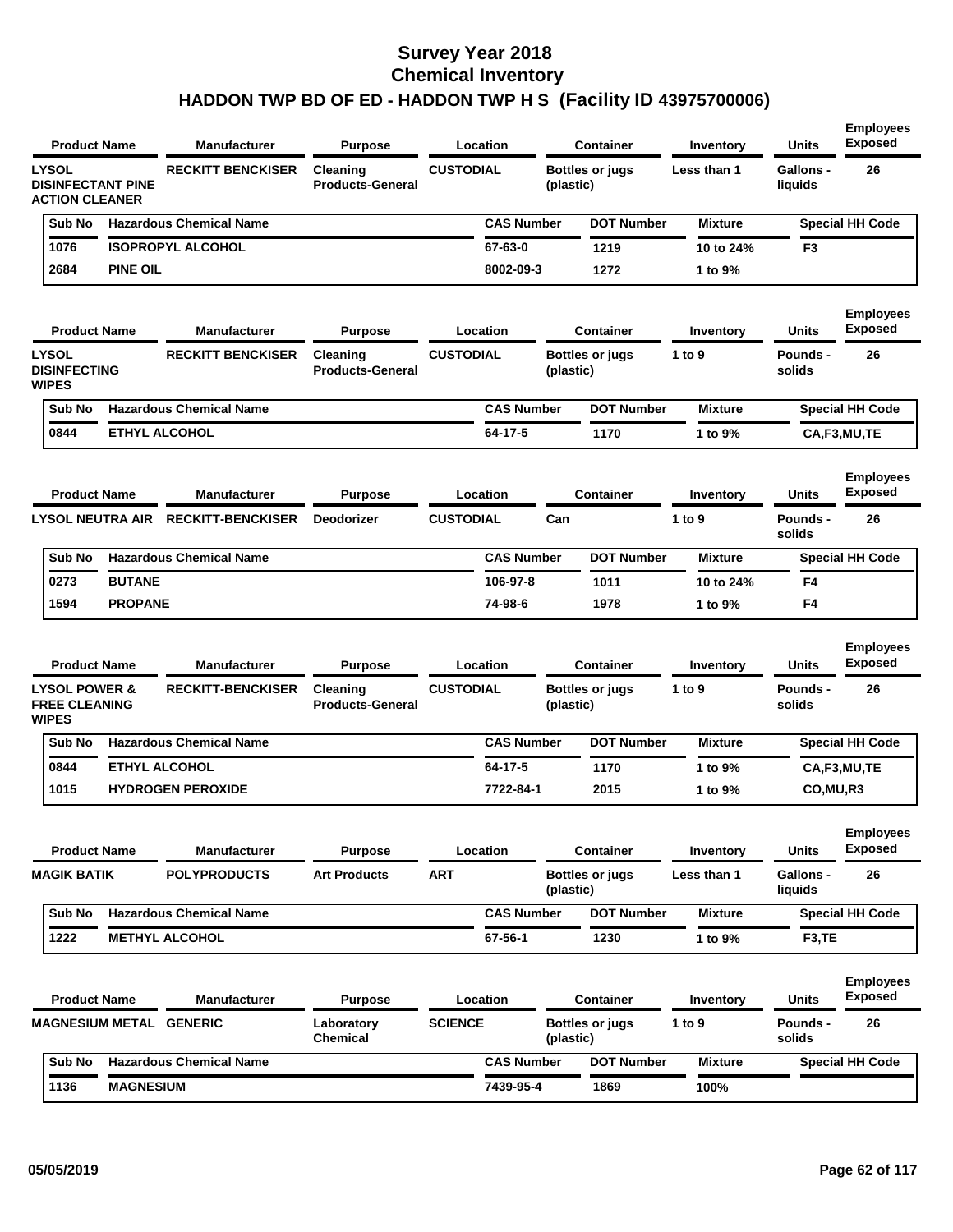| <b>Product Name</b>                                         |                | <b>Manufacturer</b>            | <b>Purpose</b>                |                | Location          |           | <b>Container</b>       | Inventory      | <b>Units</b>                | <b>Employees</b><br><b>Exposed</b> |
|-------------------------------------------------------------|----------------|--------------------------------|-------------------------------|----------------|-------------------|-----------|------------------------|----------------|-----------------------------|------------------------------------|
| <b>MAGNESIUM</b><br><b>NITRATE</b>                          |                | <b>GENERIC</b>                 | Laboratory<br><b>Chemical</b> | <b>SCIENCE</b> |                   | (plastic) | <b>Bottles or jugs</b> | 1 to 9         | <b>Pounds -</b><br>solids   | 26                                 |
| Sub No                                                      |                | <b>Hazardous Chemical Name</b> |                               |                | <b>CAS Number</b> |           | <b>DOT Number</b>      | <b>Mixture</b> |                             | <b>Special HH Code</b>             |
| 1143                                                        |                | <b>MAGNESIUM NITRATE</b>       |                               |                | 10377-60-3        |           | 1474                   | 100%           |                             |                                    |
| <b>Product Name</b>                                         |                | <b>Manufacturer</b>            | <b>Purpose</b>                |                | Location          |           | <b>Container</b>       | Inventory      | Units                       | <b>Employees</b><br><b>Exposed</b> |
| <b>MAINLINE ABS</b><br><b>PLASTIC PIPE</b><br><b>CEMENT</b> |                | <b>IPS CORP.</b>               | Other                         | <b>MAINT.</b>  |                   | Can       |                        | Less than 1    | <b>Gallons -</b><br>liquids | 26                                 |
| Sub No                                                      |                | <b>Hazardous Chemical Name</b> |                               |                | <b>CAS Number</b> |           | <b>DOT Number</b>      | <b>Mixture</b> |                             | <b>Special HH Code</b>             |
| 0006                                                        | <b>ACETONE</b> |                                |                               |                | 67-64-1           |           | 1090                   | 10 to 24%      | F <sub>3</sub>              |                                    |
| 1258                                                        |                | <b>METHYL ETHYL KETONE</b>     |                               |                | 78-93-3           |           | 1193                   | 50 to 59%      | F <sub>3</sub>              |                                    |
| <b>Product Name</b>                                         |                | <b>Manufacturer</b>            | <b>Purpose</b>                |                | Location          |           | Container              | Inventory      | Units                       | <b>Employees</b><br><b>Exposed</b> |
| <b>MAINLINE PVC</b><br><b>PLASTIC PIPE</b><br><b>CEMENT</b> |                | <b>IPS CORP.</b>               | Other                         | <b>MAINT.</b>  |                   | Can       |                        | Less than 1    | <b>Gallons -</b><br>liquids | 26                                 |
| Sub No                                                      |                | <b>Hazardous Chemical Name</b> |                               |                | <b>CAS Number</b> |           | <b>DOT Number</b>      | <b>Mixture</b> |                             | <b>Special HH Code</b>             |
| 0006                                                        | <b>ACETONE</b> |                                |                               |                | 67-64-1           |           | 1090                   | 10 to 24%      | F <sub>3</sub>              |                                    |
| 0570                                                        |                | <b>CYCLOHEXANONE</b>           |                               |                | 108-94-1          |           | 1915                   | 25 to 49%      |                             |                                    |
| 1258                                                        |                | <b>METHYL ETHYL KETONE</b>     |                               |                | 78-93-3           |           | 1193                   | 25 to 49%      | F <sub>3</sub>              |                                    |
| 1823                                                        |                | <b>TETRAHYDROFURAN</b>         |                               |                | 109-99-9          |           | 2056                   | 25 to 49%      | F <sub>3</sub>              |                                    |
| <b>Product Name</b>                                         |                | <b>Manufacturer</b>            | <b>Purpose</b>                |                | Location          |           | <b>Container</b>       | Inventory      | Units                       | <b>Employees</b><br><b>Exposed</b> |
| <b>MAINLINE PVC</b><br><b>PLASTIC PIPE</b><br><b>PRIMER</b> |                | <b>IPS CORP.</b>               | Other                         | <b>MAINT.</b>  |                   | Can       |                        | Less than 1    | <b>Gallons -</b><br>liquids | 26                                 |
| Sub No                                                      |                | <b>Hazardous Chemical Name</b> |                               |                | <b>CAS Number</b> |           | <b>DOT Number</b>      | <b>Mixture</b> |                             | <b>Special HH Code</b>             |
| 0006                                                        | <b>ACETONE</b> |                                |                               |                | 67-64-1           |           | 1090                   | 25 to 49%      | F <sub>3</sub>              |                                    |
| 0570                                                        |                | <b>CYCLOHEXANONE</b>           |                               |                | 108-94-1          |           | 1915                   | 25 to 49%      |                             |                                    |
| 1258                                                        |                | <b>METHYL ETHYL KETONE</b>     |                               |                | 78-93-3           |           | 1193                   | 25 to 49%      | F <sub>3</sub>              |                                    |
| 1823                                                        |                | <b>TETRAHYDROFURAN</b>         |                               |                | 109-99-9          |           | 2056                   | 25 to 49%      | F <sub>3</sub>              |                                    |
| <b>Product Name</b>                                         |                | <b>Manufacturer</b>            | <b>Purpose</b>                |                | Location          |           | <b>Container</b>       | Inventory      | <b>Units</b>                | <b>Employees</b><br><b>Exposed</b> |
| <b>MALACHITE GREEN</b>                                      |                | <b>GENERIC</b>                 | Laboratory<br>Chemical        | <b>SCIENCE</b> |                   | (glass)   | <b>Bottles or jugs</b> | Less than 1    | Gallons -<br>liquids        | 26                                 |
| Sub No                                                      |                | <b>Hazardous Chemical Name</b> |                               |                | <b>CAS Number</b> |           | <b>DOT Number</b>      | <b>Mixture</b> |                             | <b>Special HH Code</b>             |
|                                                             |                |                                |                               |                |                   |           |                        |                |                             |                                    |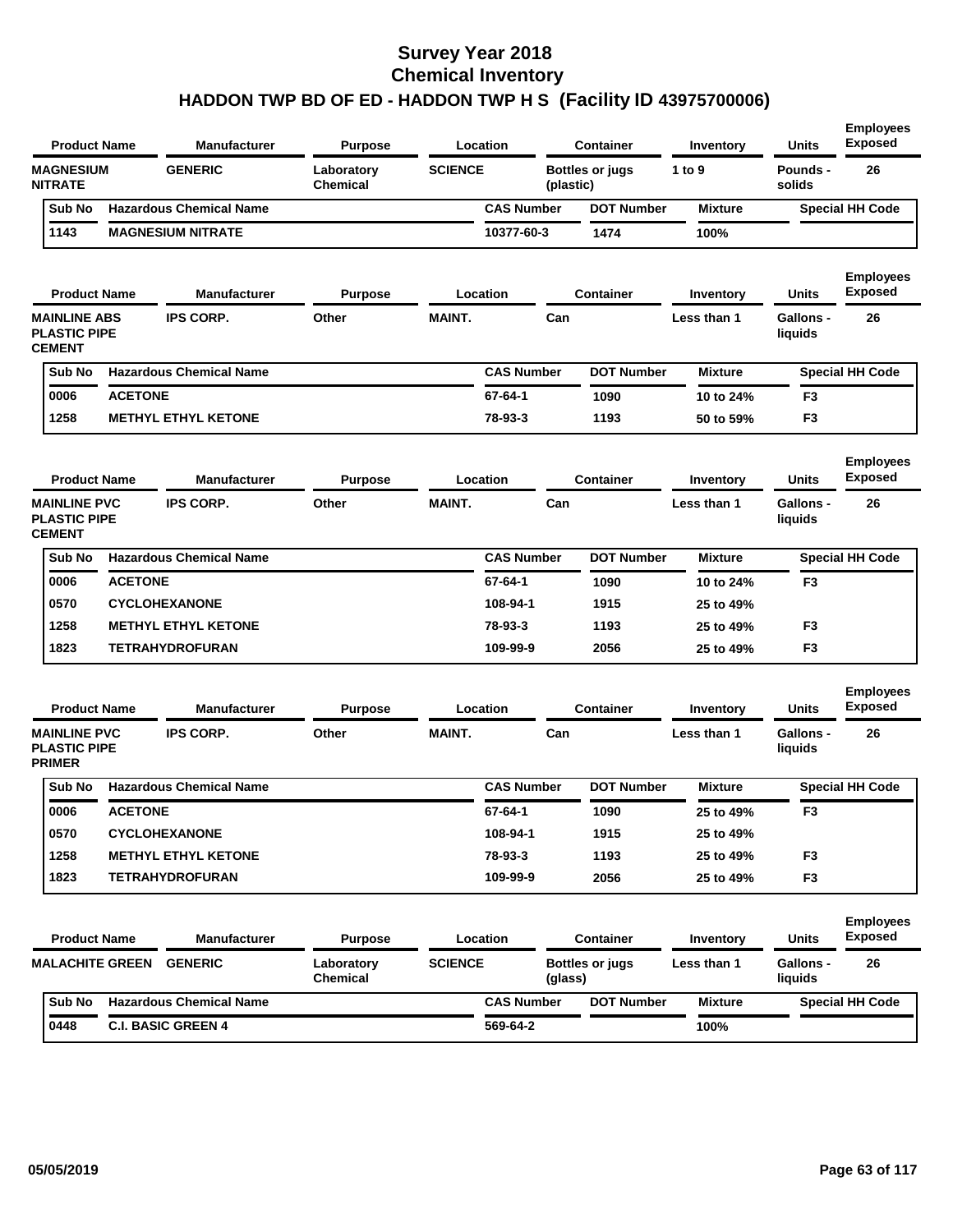| <b>Product Name</b>                                   |                  | Manufacturer                   | <b>Purpose</b>                               |                    | Location          |          | <b>Container</b>       | Inventory      | <b>Units</b>                | <b>Employees</b><br><b>Exposed</b> |
|-------------------------------------------------------|------------------|--------------------------------|----------------------------------------------|--------------------|-------------------|----------|------------------------|----------------|-----------------------------|------------------------------------|
| <b>MAP/PRO</b>                                        |                  | <b>WORTHINGTON</b>             | Other                                        | <b>MAINTENANCE</b> |                   | Cylinder |                        | 1 to 9         | Cubic Ft -<br>gases         | 26                                 |
| Sub No                                                |                  | <b>Hazardous Chemical Name</b> |                                              |                    | <b>CAS Number</b> |          | <b>DOT Number</b>      | <b>Mixture</b> |                             | <b>Special HH Code</b>             |
| 1594                                                  | <b>PROPANE</b>   |                                |                                              |                    | 74-98-6           |          | 1978                   | 0.1 to 0.9%    | F4                          |                                    |
| 1609                                                  | <b>PROPYLENE</b> |                                |                                              |                    | 115-07-1          |          | 1077                   | 90 to 99%      | F4                          |                                    |
| <b>Product Name</b>                                   |                  | <b>Manufacturer</b>            | <b>Purpose</b>                               |                    | Location          |          | <b>Container</b>       | Inventory      | <b>Units</b>                | <b>Employees</b><br><b>Exposed</b> |
| <b>MARBLE CHIPS</b>                                   |                  | <b>GENERIC</b>                 | Laboratory<br>Chemical                       | <b>SCIENCE</b>     |                   | (glass)  | <b>Bottles or jugs</b> | 1 to 9         | Pounds -<br>solids          | 26                                 |
| Sub No                                                |                  | <b>Hazardous Chemical Name</b> |                                              |                    | <b>CAS Number</b> |          | <b>DOT Number</b>      | <b>Mixture</b> |                             | <b>Special HH Code</b>             |
| 4001                                                  |                  | <b>CALCIUM CARBONATE</b>       |                                              |                    | 1317-65-3         |          |                        | 100%           |                             |                                    |
| <b>Product Name</b>                                   |                  | <b>Manufacturer</b>            | <b>Purpose</b>                               |                    | Location          |          | <b>Container</b>       | Inventory      | Units                       | <b>Employees</b><br><b>Exposed</b> |
| <b>MARVEL AIR TOOL</b><br>OIL MM085                   |                  | <b>MARVEL OIL CO.</b>          | <b>Cutting/Machinin</b><br>g oils and fluids | <b>MAINT.</b>      |                   | Can      |                        | Less than 1    | <b>Gallons -</b><br>liquids | 26                                 |
| Sub No                                                |                  | <b>Hazardous Chemical Name</b> |                                              |                    | <b>CAS Number</b> |          | <b>DOT Number</b>      | <b>Mixture</b> |                             | <b>Special HH Code</b>             |
| 0642                                                  |                  | 1,2-DICHLOROBENZENE            |                                              |                    | $95 - 50 - 1$     |          | 1591                   | 1 to 9%        |                             |                                    |
| 1736                                                  |                  | <b>STODDARD SOLVENT</b>        |                                              |                    | 8052-41-3         |          | 1268                   | 25 to 49%      |                             |                                    |
| <b>Product Name</b>                                   |                  | <b>Manufacturer</b>            | <b>Purpose</b>                               |                    | Location          |          | <b>Container</b>       | Inventory      | <b>Units</b>                | <b>Employees</b><br><b>Exposed</b> |
| <b>MASS AIR FLOW</b><br><b>SENSOR CLEANER</b><br>599C |                  | <b>CRC</b>                     | Other                                        | <b>MAINTENANCE</b> |                   | Can      |                        | Less than 1    | <b>Pounds -</b><br>solids   | 26                                 |
| Sub No                                                |                  | <b>Hazardous Chemical Name</b> |                                              |                    | <b>CAS Number</b> |          | <b>DOT Number</b>      | <b>Mixture</b> |                             | <b>Special HH Code</b>             |
| 0343                                                  |                  | <b>CARBON DIOXIDE</b>          |                                              |                    | 124-38-9          |          | 1013                   | 10 to 24%      |                             |                                    |
| 1340                                                  | n-HEXANE         |                                |                                              |                    | 110-54-3          |          | 1208                   | 1 to 9%        | F3                          |                                    |
| <b>Product Name</b>                                   |                  | <b>Manufacturer</b>            | <b>Purpose</b>                               |                    | Location          |          | <b>Container</b>       | Inventory      | Units                       | <b>Employees</b><br><b>Exposed</b> |
| <b>MEGAPHENE BOMB OMEGA</b>                           |                  |                                | Other                                        | MAINT.             |                   | Can      |                        | 1 to $9$       | <b>Pounds -</b><br>solids   | 26                                 |
| Sub No                                                |                  | <b>Hazardous Chemical Name</b> |                                              |                    | <b>CAS Number</b> |          | <b>DOT Number</b>      | <b>Mixture</b> |                             | <b>Special HH Code</b>             |
| 0844                                                  |                  | ETHYL ALCOHOL                  |                                              |                    | 64-17-5           |          | 1170                   | <b>Unknown</b> |                             | CA,F3,MU,TE                        |
| 1439                                                  |                  | o-PHENYLPHENOL                 |                                              |                    | $90 - 43 - 7$     |          |                        | <b>Unknown</b> |                             |                                    |
| <b>Product Name</b>                                   |                  | <b>Manufacturer</b>            | <b>Purpose</b>                               |                    | Location          |          | <b>Container</b>       | Inventory      | Units                       | <b>Employees</b><br><b>Exposed</b> |
| <b>METHYL ISOBUTYL</b><br><b>KETONE</b>               |                  | <b>GENERIC</b>                 | Laboratory<br><b>Chemical</b>                | <b>SCIENCE</b>     |                   | Can      |                        | Less than 1    | Gallons -<br>liquids        | 26                                 |
| Sub No                                                |                  | <b>Hazardous Chemical Name</b> |                                              |                    | <b>CAS Number</b> |          | <b>DOT Number</b>      | <b>Mixture</b> |                             | <b>Special HH Code</b>             |
| 1268                                                  |                  | <b>METHYL ISOBUTYL KETONE</b>  |                                              |                    | 108-10-1          |          | 1245                   | 100%           | F3                          |                                    |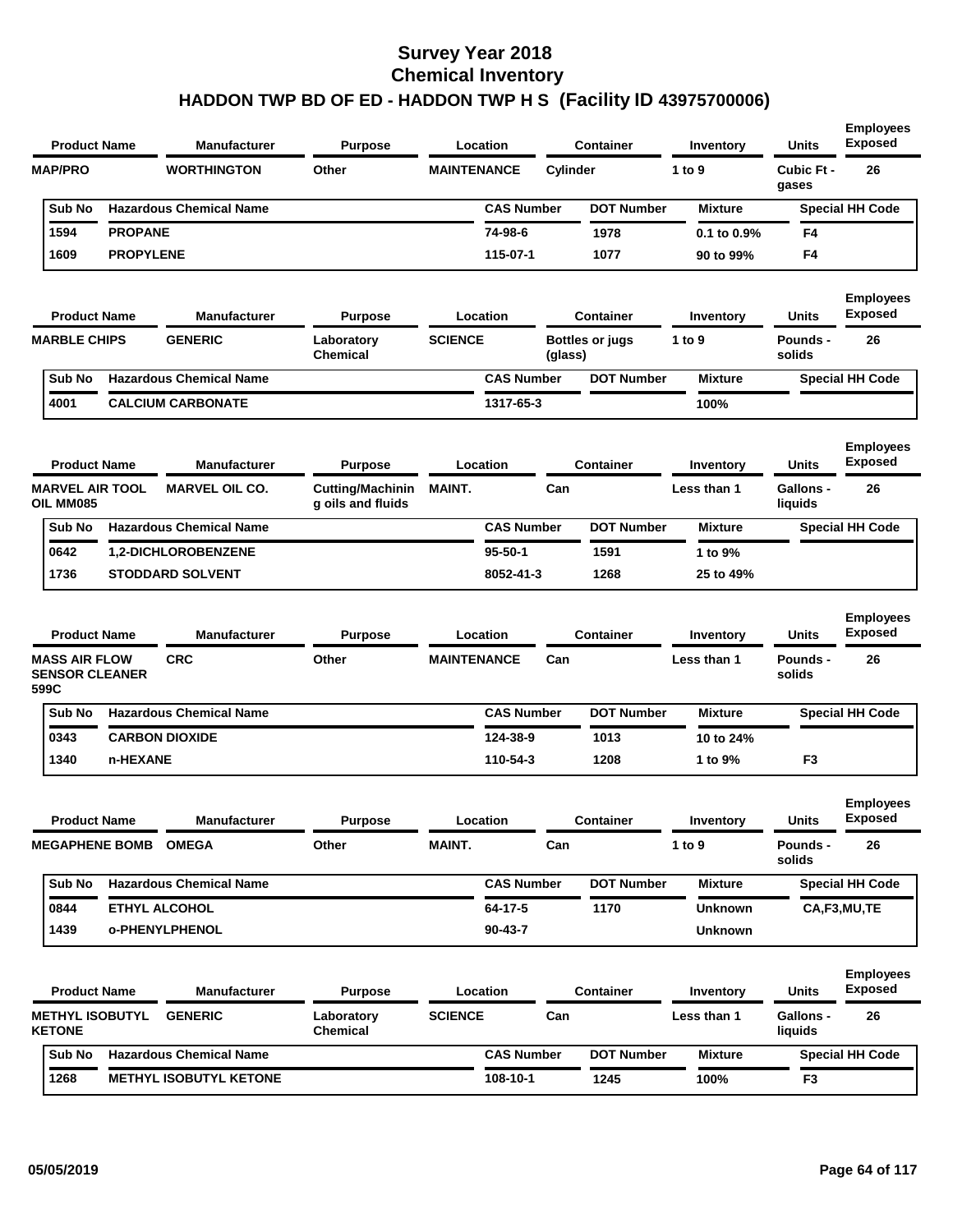| <b>Product Name</b>                                         |                  | <b>Manufacturer</b>            | <b>Purpose</b>                      |                  | Location          |           | <b>Container</b>       | Inventory      | <b>Units</b>                | <b>Employees</b><br><b>Exposed</b> |
|-------------------------------------------------------------|------------------|--------------------------------|-------------------------------------|------------------|-------------------|-----------|------------------------|----------------|-----------------------------|------------------------------------|
| <b>METHYLENE BLUE</b><br><b>CHLORIDE</b><br><b>SOLUTION</b> |                  | <b>GENERIC</b>                 | Laboratory<br><b>Chemical</b>       | <b>SCIENCE</b>   |                   | (plastic) | <b>Bottles or jugs</b> | Less than 1    | <b>Gallons -</b><br>liquids | 26                                 |
| Sub No                                                      |                  | <b>Hazardous Chemical Name</b> |                                     |                  | <b>CAS Number</b> |           | <b>DOT Number</b>      | <b>Mixture</b> |                             | <b>Special HH Code</b>             |
| 0844                                                        |                  | <b>ETHYL ALCOHOL</b>           |                                     |                  | 64-17-5           |           | 1170                   | 10 to 24%      |                             | CA,F3,MU,TE                        |
| 1222                                                        |                  | <b>METHYL ALCOHOL</b>          |                                     |                  | 67-56-1           |           | 1230                   | 1 to 9%        | F <sub>3</sub> ,TE          |                                    |
| 1600                                                        |                  | <b>PROPIONIC ANHYDRIDE</b>     |                                     |                  | 123-62-6          |           | 2496                   | 1 to 9%        | CO                          |                                    |
| <b>Product Name</b>                                         |                  | <b>Manufacturer</b>            | <b>Purpose</b>                      |                  | Location          |           | <b>Container</b>       | Inventory      | Units                       | <b>Employees</b><br><b>Exposed</b> |
| <b>MINT AIRE</b><br><b>SANITIZER</b>                        |                  | <b>CLAIRE MFG.</b>             | <b>Deodorizer</b>                   | <b>CUSTODIAL</b> |                   | Can       |                        | 1 to 9         | <b>Pounds -</b><br>solids   | 26                                 |
| Sub No                                                      |                  | <b>Hazardous Chemical Name</b> |                                     |                  | <b>CAS Number</b> |           | <b>DOT Number</b>      | <b>Mixture</b> |                             | <b>Special HH Code</b>             |
| 0103                                                        |                  | <b>AMMONIUM HYDROXIDE</b>      |                                     |                  | 1336-21-6         |           | 2672                   | 1 to 9%        | CO                          |                                    |
| 1076                                                        |                  | <b>ISOPROPYL ALCOHOL</b>       |                                     |                  | 67-63-0           |           | 1219                   | 10 to 24%      | F3                          |                                    |
| 1118                                                        |                  | <b>LIQUEFIED PETROLEUM GAS</b> |                                     |                  | 68476-85-7        |           | 1075                   | 25 to 49%      | F4                          |                                    |
| <b>Product Name</b>                                         |                  | <b>Manufacturer</b>            | <b>Purpose</b>                      |                  | Location          |           | <b>Container</b>       | Inventory      | <b>Units</b>                | <b>Employees</b><br><b>Exposed</b> |
| <b>MISTY ASPIRE</b><br><b>BASEBOARD</b><br><b>STRIPPER</b>  |                  | <b>AMREP</b>                   | Cleaning<br><b>Products-General</b> | <b>CUSTODIAL</b> |                   | Can       |                        | 10 to 99       | <b>Pounds -</b><br>solids   | 26                                 |
| Sub No                                                      |                  | <b>Hazardous Chemical Name</b> |                                     |                  | <b>CAS Number</b> |           | <b>DOT Number</b>      | <b>Mixture</b> |                             | <b>Special HH Code</b>             |
| 0835                                                        |                  | <b>ETHANOLAMINE</b>            |                                     |                  | 141-43-5          |           | 2491                   | 1 to 9%        | CO                          |                                    |
| 1040                                                        | <b>ISOBUTANE</b> |                                |                                     |                  | 75-28-5           |           | 1969                   | 1 to 9%        | F4                          |                                    |
| <b>Product Name</b>                                         |                  | <b>Manufacturer</b>            | <b>Purpose</b>                      |                  | Location          |           | <b>Container</b>       | Inventory      | <b>Units</b>                | <b>Employees</b><br><b>Exposed</b> |
| <b>MISTY SUMMER</b><br><b>BREEZE</b>                        |                  | <b>AMREP</b>                   | <b>Deodorizer</b>                   | <b>CUSTODIAL</b> |                   | Can       |                        | 10 to 99       | Pounds -<br>solids          | 26                                 |
| Sub No                                                      |                  | <b>Hazardous Chemical Name</b> |                                     |                  | <b>CAS Number</b> |           | <b>DOT Number</b>      | <b>Mixture</b> |                             | <b>Special HH Code</b>             |
| 0006                                                        | <b>ACETONE</b>   |                                |                                     |                  | 67-64-1           |           | 1090                   | <b>Unknown</b> | F <sub>3</sub>              |                                    |
| 1040                                                        | <b>ISOBUTANE</b> |                                |                                     |                  | 75-28-5           |           | 1969                   | 25 to 49%      | F4                          |                                    |
| 1594                                                        | <b>PROPANE</b>   |                                |                                     |                  | 74-98-6           |           | 1978                   | 10 to 24%      | F4                          |                                    |
| <b>Product Name</b>                                         |                  | Manufacturer                   | <b>Purpose</b>                      |                  | Location          |           | <b>Container</b>       | Inventory      | <b>Units</b>                | <b>Employees</b><br><b>Exposed</b> |
| <b>MOBIL DELVAC</b><br>1300 15W-40<br><b>MOTOR OIL</b>      |                  | <b>EXXON-MOBIL</b>             | <b>Motor Oil</b>                    | MAINT.           |                   |           | Steel drum             | 10 to 99       | Gallons -<br>liquids        | 26                                 |
| Sub No                                                      |                  | <b>Hazardous Chemical Name</b> |                                     |                  | <b>CAS Number</b> |           | <b>DOT Number</b>      | <b>Mixture</b> |                             | <b>Special HH Code</b>             |
| 2651                                                        | <b>MOTOR OIL</b> |                                |                                     |                  |                   |           | 1270                   | 100%           |                             |                                    |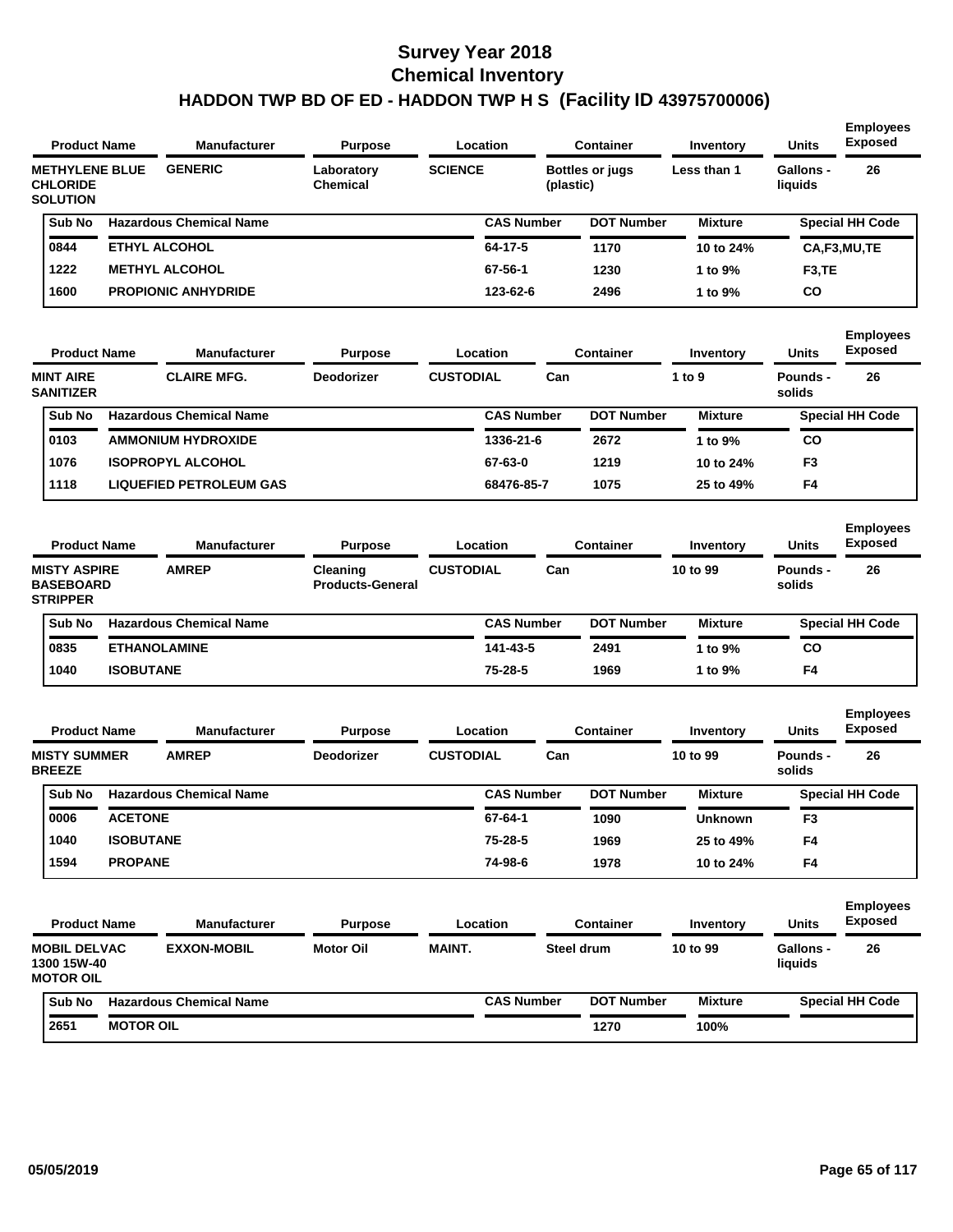| <b>Product Name</b>                                |                      | <b>Manufacturer</b>                      | <b>Purpose</b>                               |               | Location          |           | <b>Container</b>       | Inventory      | <b>Units</b>                | <b>Employees</b><br><b>Exposed</b> |
|----------------------------------------------------|----------------------|------------------------------------------|----------------------------------------------|---------------|-------------------|-----------|------------------------|----------------|-----------------------------|------------------------------------|
| <b>MOBIL</b><br><b>MULTIPURPOSE</b><br><b>ATF</b>  |                      | <b>EXXON-MOBIL</b>                       | Other                                        | <b>MAINT.</b> |                   |           | Steel drum             | 10 to 99       | <b>Gallons -</b><br>liquids | 26                                 |
| Sub No                                             |                      | <b>Hazardous Chemical Name</b>           |                                              |               | <b>CAS Number</b> |           | <b>DOT Number</b>      | <b>Mixture</b> |                             | <b>Special HH Code</b>             |
| 1437                                               |                      | MINERAL OIL (HIGHLY REFINED)             |                                              |               | 8012-95-1         |           |                        | 100%           |                             |                                    |
| <b>Product Name</b>                                |                      | <b>Manufacturer</b>                      | <b>Purpose</b>                               |               | Location          |           | <b>Container</b>       | Inventory      | Units                       | <b>Employees</b><br><b>Exposed</b> |
| <b>MOBIL RARUS 427</b><br><b>AIR COMP. OIL</b>     |                      | <b>EXXON-MOBIL</b>                       | <b>Cutting/Machinin</b><br>g oils and fluids | <b>MAINT.</b> |                   | (plastic) | Bottles or jugs        | 1 to 9         | <b>Gallons -</b><br>liquids | 26                                 |
| Sub No                                             |                      | <b>Hazardous Chemical Name</b>           |                                              |               | <b>CAS Number</b> |           | <b>DOT Number</b>      | <b>Mixture</b> |                             | <b>Special HH Code</b>             |
| 2651                                               | <b>MOTOR OIL</b>     |                                          |                                              |               |                   |           | 1270                   | 100%           |                             |                                    |
| <b>Product Name</b>                                |                      | <b>Manufacturer</b>                      | <b>Purpose</b>                               |               | Location          |           | <b>Container</b>       | Inventory      | Units                       | <b>Employees</b><br><b>Exposed</b> |
| <b>MOBIL SPECIAL X1</b><br><b>10W-30 MOTOR OIL</b> |                      | <b>EXXON-MOBIL</b>                       | <b>Motor Oil</b>                             | <b>MAINT.</b> |                   |           | Steel drum             | 10 to 99       | <b>Gallons -</b><br>liquids | 26                                 |
| Sub No                                             |                      | <b>Hazardous Chemical Name</b>           |                                              |               | <b>CAS Number</b> |           | <b>DOT Number</b>      | <b>Mixture</b> |                             | <b>Special HH Code</b>             |
| 2651                                               | <b>MOTOR OIL</b>     |                                          |                                              |               |                   |           | 1270                   | 100%           |                             |                                    |
| <b>Product Name</b>                                |                      | <b>Manufacturer</b>                      | <b>Purpose</b>                               |               | Location          |           | <b>Container</b>       | Inventory      | Units                       | <b>Employees</b><br><b>Exposed</b> |
| <b>MOBILE DRIVE</b><br><b>CLEAN MOTOR OIL</b>      |                      | <b>EXXON-MOBIL</b>                       | <b>Motor Oil</b>                             | <b>MAINT.</b> |                   | (plastic) | <b>Bottles or jugs</b> | Less than 1    | <b>Gallons -</b><br>liquids | 26                                 |
| Sub No                                             |                      | <b>Hazardous Chemical Name</b>           |                                              |               | <b>CAS Number</b> |           | <b>DOT Number</b>      | <b>Mixture</b> |                             | <b>Special HH Code</b>             |
| 2651                                               | <b>MOTOR OIL</b>     |                                          |                                              |               |                   |           | 1270                   | 100%           |                             |                                    |
| <b>Product Name</b>                                |                      | <b>Manufacturer</b>                      | <b>Purpose</b>                               |               | Location          |           | <b>Container</b>       | Inventory      | Units                       | <b>Employees</b><br><b>Exposed</b> |
| <b>MOD PODGE</b><br><b>GLOSS SERIES</b>            |                      | <b>PLAID ENT.</b>                        | <b>Art Products</b>                          | <b>ART</b>    |                   | (plastic) | <b>Bottles or jugs</b> | 1 to 9         | Gallons -<br>liquids        | 26                                 |
|                                                    |                      | Sub No Hazardous Chemical Name           |                                              |               | <b>CAS Number</b> |           | <b>DOT Number</b>      | <b>Mixture</b> |                             | <b>Special HH Code</b>             |
| 1998                                               |                      | <b>VINYL ACETATE</b>                     |                                              |               | 108-05-4          |           | 1301                   | 0.1 to 0.9%    | CA, F3                      |                                    |
| <b>Product Name</b>                                |                      | <b>Manufacturer</b>                      | <b>Purpose</b>                               |               | Location          |           | <b>Container</b>       | Inventory      | Units                       | <b>Employees</b><br><b>Exposed</b> |
| <b>SERIES</b>                                      |                      | <b>MOD PODGE MATTE PLAID ENTERPRISES</b> | <b>Art Products</b>                          | <b>ART</b>    |                   | (plastic) | <b>Bottles or jugs</b> | Less than 1    | Gallons -<br>liquids        | 26                                 |
| Sub No                                             |                      | <b>Hazardous Chemical Name</b>           |                                              |               | <b>CAS Number</b> |           | <b>DOT Number</b>      | <b>Mixture</b> |                             | <b>Special HH Code</b>             |
| 1998                                               | <b>VINYL ACETATE</b> |                                          |                                              |               | 108-05-4          |           | 1301                   | 0.1 to 0.9%    | CA, F3                      |                                    |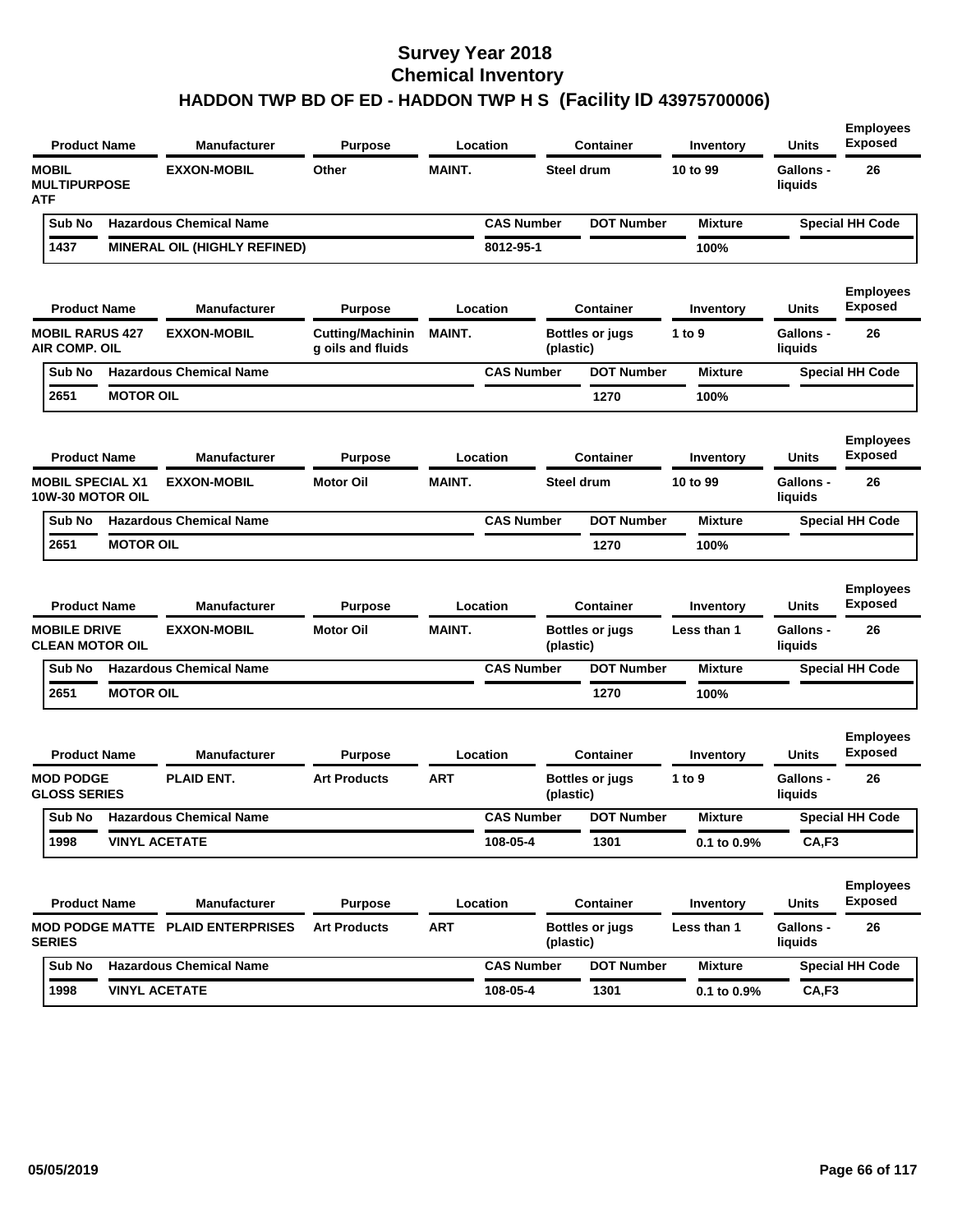| <b>MR. CLEAN MULTI</b><br><b>CUSTODIAL</b><br>1 to 9<br><b>Gallons -</b><br>26<br><b>PROCTOR &amp; GAMBLE</b><br>Cleaning<br><b>Bottles or jugs</b><br>SURF.<br><b>Products-General</b><br>liquids<br>(plastic)<br><b>ANTIBACTERIAL</b><br><b>Hazardous Chemical Name</b><br><b>CAS Number</b><br><b>DOT Number</b><br><b>Special HH Code</b><br>Sub No<br><b>Mixture</b><br>0835<br><b>ETHANOLAMINE</b><br>141-43-5<br>2491<br>1 to 9%<br>CO<br>0844<br><b>ETHYL ALCOHOL</b><br>64-17-5<br>1170<br>CA,F3,MU,TE<br>1 to 9%<br><b>Employees</b><br><b>Exposed</b><br><b>Product Name</b><br><b>Manufacturer</b><br>Location<br><b>Container</b><br>Units<br><b>Purpose</b><br>Inventory<br><b>MAINT.</b><br><b>MR. THINZIT</b><br><b>GIBRALTAR</b><br>Other<br>Can<br>Less than 1<br><b>Gallons -</b><br>26<br><b>LACQUER THINNER</b><br><b>NATIONAL</b><br>liquids<br><b>DOT Number</b><br><b>Hazardous Chemical Name</b><br><b>CAS Number</b><br>Sub No<br><b>Mixture</b><br><b>Special HH Code</b><br>1736<br><b>STODDARD SOLVENT</b><br>8052-41-3<br>1268<br>100%<br><b>Employees</b><br><b>Exposed</b><br><b>Units</b><br><b>Product Name</b><br><b>Manufacturer</b><br>Location<br><b>Container</b><br><b>Purpose</b><br>Inventory<br><b>CLAIRE MFG.</b><br><b>MULTI-SURF.</b><br><b>CUSTODIAL</b><br>Can<br>10 to 99<br>26<br>Cleaning<br>Pounds -<br><b>FURNITURE POLISH</b><br><b>Products-General</b><br>solids<br>Sub No<br><b>Hazardous Chemical Name</b><br><b>CAS Number</b><br><b>DOT Number</b><br><b>Special HH Code</b><br><b>Mixture</b><br><b>BUTANE</b><br>0273<br>106-97-8<br>1011<br>1 to 9%<br>F4<br>1594<br><b>PROPANE</b><br>74-98-6<br>F4<br>1978<br>1 to 9%<br><b>Employees</b><br><b>Exposed</b><br><b>Product Name</b><br><b>Manufacturer</b><br><b>Container</b><br><b>Units</b><br><b>Purpose</b><br>Location<br>Inventory<br><b>CITGO</b><br><b>MYSTIK ECONO-</b><br>Lubricant<br><b>MAINTENANCE</b><br>Other<br>1 to 9<br>Pounds -<br>26<br><b>LITH GREASE NO. 2</b><br>solids<br><b>Hazardous Chemical Name</b><br><b>CAS Number</b><br><b>DOT Number</b><br><b>Special HH Code</b><br>Sub No<br><b>Mixture</b><br><b>ASPHALT</b><br>0170<br>8052-42-4<br>1999<br>1 to 9%<br><b>MOTOR OIL</b><br>2651<br>1270<br>Unknown<br><b>Employees</b><br><b>Product Name</b><br><b>Manufacturer</b><br><b>Purpose</b><br>Location<br>Container<br>Inventory<br>Units<br>Exposed<br><b>SCIENCE</b><br><b>N-PENTYL</b><br><b>GENERIC</b><br>Laboratory<br><b>Bottles or jugs</b><br>Less than 1<br>Gallons -<br>26<br><b>ALCOHOL</b><br>Chemical<br>(plastic)<br>liquids<br><b>Hazardous Chemical Name</b><br><b>CAS Number</b><br><b>DOT Number</b><br>Sub No<br><b>Mixture</b><br><b>Special HH Code</b><br>$71 - 41 - 0$<br>0124<br><b>AMYL ALCOHOL</b><br>1105<br>F <sub>3</sub><br>100%<br><b>Employees</b><br><b>Exposed</b><br><b>Product Name</b><br><b>Manufacturer</b><br><b>Container</b><br><b>Units</b><br><b>Purpose</b><br>Location<br>Inventory<br><b>NAPA</b><br>NAPA AUTOMATIC<br><b>Hydrolic Fluid</b><br><b>MAINTENANCE</b><br>Gallons -<br>26<br><b>Bottles or jugs</b><br>Less than 1<br><b>TRANSMISSION</b><br>(plastic)<br>liquids<br><b>FLUID 75-208</b><br><b>Hazardous Chemical Name</b><br><b>CAS Number</b><br><b>DOT Number</b><br>Sub No<br><b>Mixture</b><br><b>Special HH Code</b><br>1437<br><b>MINERAL OIL (HIGHLY REFINED)</b><br>8012-95-1<br>100% | <b>Product Name</b> | <b>Manufacturer</b> | <b>Purpose</b> | Location | <b>Container</b> | Inventory | <b>Units</b> | <b>Employees</b><br><b>Exposed</b> |
|----------------------------------------------------------------------------------------------------------------------------------------------------------------------------------------------------------------------------------------------------------------------------------------------------------------------------------------------------------------------------------------------------------------------------------------------------------------------------------------------------------------------------------------------------------------------------------------------------------------------------------------------------------------------------------------------------------------------------------------------------------------------------------------------------------------------------------------------------------------------------------------------------------------------------------------------------------------------------------------------------------------------------------------------------------------------------------------------------------------------------------------------------------------------------------------------------------------------------------------------------------------------------------------------------------------------------------------------------------------------------------------------------------------------------------------------------------------------------------------------------------------------------------------------------------------------------------------------------------------------------------------------------------------------------------------------------------------------------------------------------------------------------------------------------------------------------------------------------------------------------------------------------------------------------------------------------------------------------------------------------------------------------------------------------------------------------------------------------------------------------------------------------------------------------------------------------------------------------------------------------------------------------------------------------------------------------------------------------------------------------------------------------------------------------------------------------------------------------------------------------------------------------------------------------------------------------------------------------------------------------------------------------------------------------------------------------------------------------------------------------------------------------------------------------------------------------------------------------------------------------------------------------------------------------------------------------------------------------------------------------------------------------------------------------------------------------------------------------------------------------------------------------------------------------------------------------------------------------------------------------------------------------------------------------------------------------------------------------------------------------------------------------------------|---------------------|---------------------|----------------|----------|------------------|-----------|--------------|------------------------------------|
|                                                                                                                                                                                                                                                                                                                                                                                                                                                                                                                                                                                                                                                                                                                                                                                                                                                                                                                                                                                                                                                                                                                                                                                                                                                                                                                                                                                                                                                                                                                                                                                                                                                                                                                                                                                                                                                                                                                                                                                                                                                                                                                                                                                                                                                                                                                                                                                                                                                                                                                                                                                                                                                                                                                                                                                                                                                                                                                                                                                                                                                                                                                                                                                                                                                                                                                                                                                                                |                     |                     |                |          |                  |           |              |                                    |
|                                                                                                                                                                                                                                                                                                                                                                                                                                                                                                                                                                                                                                                                                                                                                                                                                                                                                                                                                                                                                                                                                                                                                                                                                                                                                                                                                                                                                                                                                                                                                                                                                                                                                                                                                                                                                                                                                                                                                                                                                                                                                                                                                                                                                                                                                                                                                                                                                                                                                                                                                                                                                                                                                                                                                                                                                                                                                                                                                                                                                                                                                                                                                                                                                                                                                                                                                                                                                |                     |                     |                |          |                  |           |              |                                    |
|                                                                                                                                                                                                                                                                                                                                                                                                                                                                                                                                                                                                                                                                                                                                                                                                                                                                                                                                                                                                                                                                                                                                                                                                                                                                                                                                                                                                                                                                                                                                                                                                                                                                                                                                                                                                                                                                                                                                                                                                                                                                                                                                                                                                                                                                                                                                                                                                                                                                                                                                                                                                                                                                                                                                                                                                                                                                                                                                                                                                                                                                                                                                                                                                                                                                                                                                                                                                                |                     |                     |                |          |                  |           |              |                                    |
|                                                                                                                                                                                                                                                                                                                                                                                                                                                                                                                                                                                                                                                                                                                                                                                                                                                                                                                                                                                                                                                                                                                                                                                                                                                                                                                                                                                                                                                                                                                                                                                                                                                                                                                                                                                                                                                                                                                                                                                                                                                                                                                                                                                                                                                                                                                                                                                                                                                                                                                                                                                                                                                                                                                                                                                                                                                                                                                                                                                                                                                                                                                                                                                                                                                                                                                                                                                                                |                     |                     |                |          |                  |           |              |                                    |
|                                                                                                                                                                                                                                                                                                                                                                                                                                                                                                                                                                                                                                                                                                                                                                                                                                                                                                                                                                                                                                                                                                                                                                                                                                                                                                                                                                                                                                                                                                                                                                                                                                                                                                                                                                                                                                                                                                                                                                                                                                                                                                                                                                                                                                                                                                                                                                                                                                                                                                                                                                                                                                                                                                                                                                                                                                                                                                                                                                                                                                                                                                                                                                                                                                                                                                                                                                                                                |                     |                     |                |          |                  |           |              |                                    |
|                                                                                                                                                                                                                                                                                                                                                                                                                                                                                                                                                                                                                                                                                                                                                                                                                                                                                                                                                                                                                                                                                                                                                                                                                                                                                                                                                                                                                                                                                                                                                                                                                                                                                                                                                                                                                                                                                                                                                                                                                                                                                                                                                                                                                                                                                                                                                                                                                                                                                                                                                                                                                                                                                                                                                                                                                                                                                                                                                                                                                                                                                                                                                                                                                                                                                                                                                                                                                |                     |                     |                |          |                  |           |              |                                    |
|                                                                                                                                                                                                                                                                                                                                                                                                                                                                                                                                                                                                                                                                                                                                                                                                                                                                                                                                                                                                                                                                                                                                                                                                                                                                                                                                                                                                                                                                                                                                                                                                                                                                                                                                                                                                                                                                                                                                                                                                                                                                                                                                                                                                                                                                                                                                                                                                                                                                                                                                                                                                                                                                                                                                                                                                                                                                                                                                                                                                                                                                                                                                                                                                                                                                                                                                                                                                                |                     |                     |                |          |                  |           |              |                                    |
|                                                                                                                                                                                                                                                                                                                                                                                                                                                                                                                                                                                                                                                                                                                                                                                                                                                                                                                                                                                                                                                                                                                                                                                                                                                                                                                                                                                                                                                                                                                                                                                                                                                                                                                                                                                                                                                                                                                                                                                                                                                                                                                                                                                                                                                                                                                                                                                                                                                                                                                                                                                                                                                                                                                                                                                                                                                                                                                                                                                                                                                                                                                                                                                                                                                                                                                                                                                                                |                     |                     |                |          |                  |           |              |                                    |
|                                                                                                                                                                                                                                                                                                                                                                                                                                                                                                                                                                                                                                                                                                                                                                                                                                                                                                                                                                                                                                                                                                                                                                                                                                                                                                                                                                                                                                                                                                                                                                                                                                                                                                                                                                                                                                                                                                                                                                                                                                                                                                                                                                                                                                                                                                                                                                                                                                                                                                                                                                                                                                                                                                                                                                                                                                                                                                                                                                                                                                                                                                                                                                                                                                                                                                                                                                                                                |                     |                     |                |          |                  |           |              |                                    |
|                                                                                                                                                                                                                                                                                                                                                                                                                                                                                                                                                                                                                                                                                                                                                                                                                                                                                                                                                                                                                                                                                                                                                                                                                                                                                                                                                                                                                                                                                                                                                                                                                                                                                                                                                                                                                                                                                                                                                                                                                                                                                                                                                                                                                                                                                                                                                                                                                                                                                                                                                                                                                                                                                                                                                                                                                                                                                                                                                                                                                                                                                                                                                                                                                                                                                                                                                                                                                |                     |                     |                |          |                  |           |              |                                    |
|                                                                                                                                                                                                                                                                                                                                                                                                                                                                                                                                                                                                                                                                                                                                                                                                                                                                                                                                                                                                                                                                                                                                                                                                                                                                                                                                                                                                                                                                                                                                                                                                                                                                                                                                                                                                                                                                                                                                                                                                                                                                                                                                                                                                                                                                                                                                                                                                                                                                                                                                                                                                                                                                                                                                                                                                                                                                                                                                                                                                                                                                                                                                                                                                                                                                                                                                                                                                                |                     |                     |                |          |                  |           |              |                                    |
|                                                                                                                                                                                                                                                                                                                                                                                                                                                                                                                                                                                                                                                                                                                                                                                                                                                                                                                                                                                                                                                                                                                                                                                                                                                                                                                                                                                                                                                                                                                                                                                                                                                                                                                                                                                                                                                                                                                                                                                                                                                                                                                                                                                                                                                                                                                                                                                                                                                                                                                                                                                                                                                                                                                                                                                                                                                                                                                                                                                                                                                                                                                                                                                                                                                                                                                                                                                                                |                     |                     |                |          |                  |           |              |                                    |
|                                                                                                                                                                                                                                                                                                                                                                                                                                                                                                                                                                                                                                                                                                                                                                                                                                                                                                                                                                                                                                                                                                                                                                                                                                                                                                                                                                                                                                                                                                                                                                                                                                                                                                                                                                                                                                                                                                                                                                                                                                                                                                                                                                                                                                                                                                                                                                                                                                                                                                                                                                                                                                                                                                                                                                                                                                                                                                                                                                                                                                                                                                                                                                                                                                                                                                                                                                                                                |                     |                     |                |          |                  |           |              |                                    |
|                                                                                                                                                                                                                                                                                                                                                                                                                                                                                                                                                                                                                                                                                                                                                                                                                                                                                                                                                                                                                                                                                                                                                                                                                                                                                                                                                                                                                                                                                                                                                                                                                                                                                                                                                                                                                                                                                                                                                                                                                                                                                                                                                                                                                                                                                                                                                                                                                                                                                                                                                                                                                                                                                                                                                                                                                                                                                                                                                                                                                                                                                                                                                                                                                                                                                                                                                                                                                |                     |                     |                |          |                  |           |              |                                    |
|                                                                                                                                                                                                                                                                                                                                                                                                                                                                                                                                                                                                                                                                                                                                                                                                                                                                                                                                                                                                                                                                                                                                                                                                                                                                                                                                                                                                                                                                                                                                                                                                                                                                                                                                                                                                                                                                                                                                                                                                                                                                                                                                                                                                                                                                                                                                                                                                                                                                                                                                                                                                                                                                                                                                                                                                                                                                                                                                                                                                                                                                                                                                                                                                                                                                                                                                                                                                                |                     |                     |                |          |                  |           |              |                                    |
|                                                                                                                                                                                                                                                                                                                                                                                                                                                                                                                                                                                                                                                                                                                                                                                                                                                                                                                                                                                                                                                                                                                                                                                                                                                                                                                                                                                                                                                                                                                                                                                                                                                                                                                                                                                                                                                                                                                                                                                                                                                                                                                                                                                                                                                                                                                                                                                                                                                                                                                                                                                                                                                                                                                                                                                                                                                                                                                                                                                                                                                                                                                                                                                                                                                                                                                                                                                                                |                     |                     |                |          |                  |           |              |                                    |
|                                                                                                                                                                                                                                                                                                                                                                                                                                                                                                                                                                                                                                                                                                                                                                                                                                                                                                                                                                                                                                                                                                                                                                                                                                                                                                                                                                                                                                                                                                                                                                                                                                                                                                                                                                                                                                                                                                                                                                                                                                                                                                                                                                                                                                                                                                                                                                                                                                                                                                                                                                                                                                                                                                                                                                                                                                                                                                                                                                                                                                                                                                                                                                                                                                                                                                                                                                                                                |                     |                     |                |          |                  |           |              |                                    |
|                                                                                                                                                                                                                                                                                                                                                                                                                                                                                                                                                                                                                                                                                                                                                                                                                                                                                                                                                                                                                                                                                                                                                                                                                                                                                                                                                                                                                                                                                                                                                                                                                                                                                                                                                                                                                                                                                                                                                                                                                                                                                                                                                                                                                                                                                                                                                                                                                                                                                                                                                                                                                                                                                                                                                                                                                                                                                                                                                                                                                                                                                                                                                                                                                                                                                                                                                                                                                |                     |                     |                |          |                  |           |              |                                    |
|                                                                                                                                                                                                                                                                                                                                                                                                                                                                                                                                                                                                                                                                                                                                                                                                                                                                                                                                                                                                                                                                                                                                                                                                                                                                                                                                                                                                                                                                                                                                                                                                                                                                                                                                                                                                                                                                                                                                                                                                                                                                                                                                                                                                                                                                                                                                                                                                                                                                                                                                                                                                                                                                                                                                                                                                                                                                                                                                                                                                                                                                                                                                                                                                                                                                                                                                                                                                                |                     |                     |                |          |                  |           |              |                                    |
|                                                                                                                                                                                                                                                                                                                                                                                                                                                                                                                                                                                                                                                                                                                                                                                                                                                                                                                                                                                                                                                                                                                                                                                                                                                                                                                                                                                                                                                                                                                                                                                                                                                                                                                                                                                                                                                                                                                                                                                                                                                                                                                                                                                                                                                                                                                                                                                                                                                                                                                                                                                                                                                                                                                                                                                                                                                                                                                                                                                                                                                                                                                                                                                                                                                                                                                                                                                                                |                     |                     |                |          |                  |           |              |                                    |
|                                                                                                                                                                                                                                                                                                                                                                                                                                                                                                                                                                                                                                                                                                                                                                                                                                                                                                                                                                                                                                                                                                                                                                                                                                                                                                                                                                                                                                                                                                                                                                                                                                                                                                                                                                                                                                                                                                                                                                                                                                                                                                                                                                                                                                                                                                                                                                                                                                                                                                                                                                                                                                                                                                                                                                                                                                                                                                                                                                                                                                                                                                                                                                                                                                                                                                                                                                                                                |                     |                     |                |          |                  |           |              |                                    |
|                                                                                                                                                                                                                                                                                                                                                                                                                                                                                                                                                                                                                                                                                                                                                                                                                                                                                                                                                                                                                                                                                                                                                                                                                                                                                                                                                                                                                                                                                                                                                                                                                                                                                                                                                                                                                                                                                                                                                                                                                                                                                                                                                                                                                                                                                                                                                                                                                                                                                                                                                                                                                                                                                                                                                                                                                                                                                                                                                                                                                                                                                                                                                                                                                                                                                                                                                                                                                |                     |                     |                |          |                  |           |              |                                    |
|                                                                                                                                                                                                                                                                                                                                                                                                                                                                                                                                                                                                                                                                                                                                                                                                                                                                                                                                                                                                                                                                                                                                                                                                                                                                                                                                                                                                                                                                                                                                                                                                                                                                                                                                                                                                                                                                                                                                                                                                                                                                                                                                                                                                                                                                                                                                                                                                                                                                                                                                                                                                                                                                                                                                                                                                                                                                                                                                                                                                                                                                                                                                                                                                                                                                                                                                                                                                                |                     |                     |                |          |                  |           |              |                                    |
|                                                                                                                                                                                                                                                                                                                                                                                                                                                                                                                                                                                                                                                                                                                                                                                                                                                                                                                                                                                                                                                                                                                                                                                                                                                                                                                                                                                                                                                                                                                                                                                                                                                                                                                                                                                                                                                                                                                                                                                                                                                                                                                                                                                                                                                                                                                                                                                                                                                                                                                                                                                                                                                                                                                                                                                                                                                                                                                                                                                                                                                                                                                                                                                                                                                                                                                                                                                                                |                     |                     |                |          |                  |           |              |                                    |
|                                                                                                                                                                                                                                                                                                                                                                                                                                                                                                                                                                                                                                                                                                                                                                                                                                                                                                                                                                                                                                                                                                                                                                                                                                                                                                                                                                                                                                                                                                                                                                                                                                                                                                                                                                                                                                                                                                                                                                                                                                                                                                                                                                                                                                                                                                                                                                                                                                                                                                                                                                                                                                                                                                                                                                                                                                                                                                                                                                                                                                                                                                                                                                                                                                                                                                                                                                                                                |                     |                     |                |          |                  |           |              |                                    |
|                                                                                                                                                                                                                                                                                                                                                                                                                                                                                                                                                                                                                                                                                                                                                                                                                                                                                                                                                                                                                                                                                                                                                                                                                                                                                                                                                                                                                                                                                                                                                                                                                                                                                                                                                                                                                                                                                                                                                                                                                                                                                                                                                                                                                                                                                                                                                                                                                                                                                                                                                                                                                                                                                                                                                                                                                                                                                                                                                                                                                                                                                                                                                                                                                                                                                                                                                                                                                |                     |                     |                |          |                  |           |              |                                    |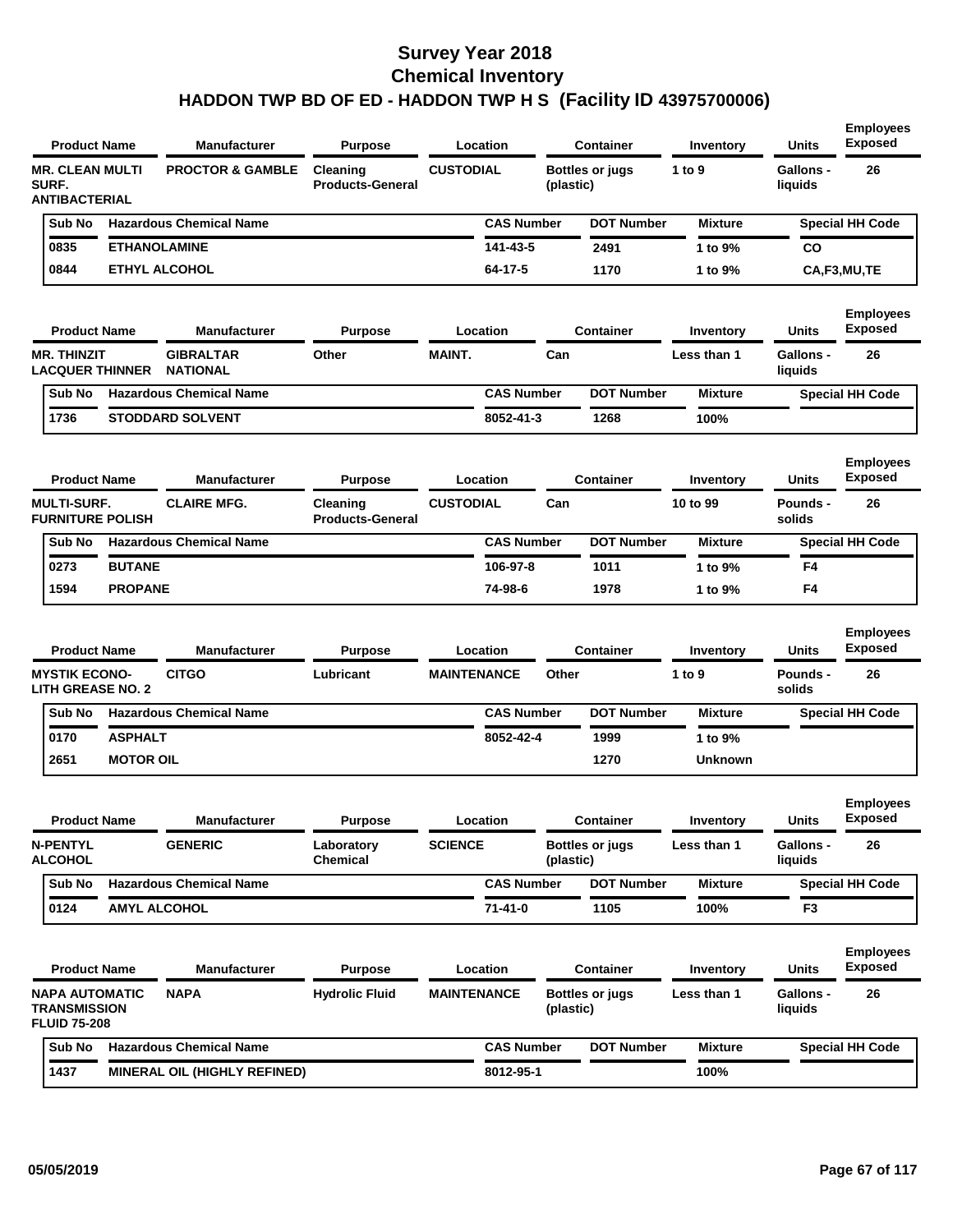| <b>Product Name</b><br><b>NAPA BATTERY</b> | <b>Manufacturer</b> | <b>Purpose</b>                 |       | Location      | <b>Container</b>  | Inventory<br>Less than 1 | <b>Units</b>   | <b>Employees</b><br><b>Exposed</b> |                        |
|--------------------------------------------|---------------------|--------------------------------|-------|---------------|-------------------|--------------------------|----------------|------------------------------------|------------------------|
| <b>TERMINAL</b><br><b>PROTECTOR</b>        |                     | <b>NAPA</b>                    | Other | <b>MAINT.</b> | Can               |                          |                | Pounds -<br>solids                 | 26                     |
| Sub No                                     |                     | <b>Hazardous Chemical Name</b> |       |               | <b>CAS Number</b> | <b>DOT Number</b>        | <b>Mixture</b> |                                    | <b>Special HH Code</b> |
| 0006                                       | <b>ACETONE</b>      |                                |       |               | 67-64-1           | 1090                     | 10 to 24%      | F <sub>3</sub>                     |                        |
| 0273                                       | <b>BUTANE</b>       |                                |       |               | 106-97-8          | 1011                     | 10 to 24%      | F4                                 |                        |
| 0851                                       |                     | <b>ETHYL BENZENE</b>           |       |               | $100 - 41 - 4$    | 1175                     | 1 to 9%        | CA,F3                              |                        |
| 1594                                       | <b>PROPANE</b>      |                                |       |               | 74-98-6           | 1978                     | 1 to 9%        | F <sub>4</sub>                     |                        |
| 1866                                       | <b>TOLUENE</b>      |                                |       |               | 108-88-3          | 1294                     | 10 to 24%      | F <sub>3</sub> ,TE                 |                        |
| 2014                                       | <b>XYLENES</b>      |                                |       |               | 1330-20-7         | 1307                     | 10 to 24%      | F <sub>3</sub>                     |                        |
| 2648                                       |                     | <b>PETROLEUM DISTILLATES</b>   |       |               | 8002-05-9         | 1268                     | 10 to 24%      | F <sub>3</sub>                     |                        |

| <b>Product Name</b>            |                    | <b>Manufacturer</b>            | <b>Purpose</b> |                    | Location          |     | <b>Container</b>  | Inventory        | <b>Units</b>       | <b>Employees</b><br><b>Exposed</b> |
|--------------------------------|--------------------|--------------------------------|----------------|--------------------|-------------------|-----|-------------------|------------------|--------------------|------------------------------------|
| <b>NAPA BRAKLEEN</b><br>095050 |                    | <b>NAPA</b>                    | Other          | <b>MAINTENANCE</b> |                   | Can |                   | 1 to 9           | Pounds -<br>solids | 26                                 |
| <b>Sub No</b>                  |                    | <b>Hazardous Chemical Name</b> |                |                    | <b>CAS Number</b> |     | <b>DOT Number</b> | <b>Mixture</b>   |                    | <b>Special HH Code</b>             |
| 0006                           | <b>ACETONE</b>     |                                |                |                    | 67-64-1           |     | 1090              | 90 to 99%        | F <sub>3</sub>     |                                    |
| 0343                           |                    | <b>CARBON DIOXIDE</b>          |                |                    | 124-38-9          |     | 1013              | 10 to 24%        |                    |                                    |
| 0565                           | <b>CYCLOHEXANE</b> |                                |                |                    | 110-82-7          |     | 1145              | $0.1$ to $0.9\%$ | F <sub>3</sub>     |                                    |
| 1242                           |                    | <b>METHYLCYCLOHEXANE</b>       |                |                    | 108-87-2          |     | 2296              | 1 to 9%          | F <sub>3</sub>     |                                    |
| 1339                           | n-HEPTANE          |                                |                |                    | 142-82-5          |     | 1206              | 1 to $9\%$       | F <sub>3</sub>     |                                    |
| 4111                           |                    | <b>3-METHYLHEXANE</b>          |                |                    | 589-34-4          |     | 1206              | 1 to 9%          | F <sub>3</sub>     |                                    |
|                                |                    |                                |                |                    |                   |     |                   |                  |                    |                                    |

| <b>Product Name</b>                           |                  | <b>Manufacturer</b>            | <b>Purpose</b> |                    | Location          |     | <b>Container</b>  | Inventory      | <b>Units</b>       | <b>Employees</b><br><b>Exposed</b> |
|-----------------------------------------------|------------------|--------------------------------|----------------|--------------------|-------------------|-----|-------------------|----------------|--------------------|------------------------------------|
| <b>NAPA DISC BRAKE</b><br><b>QUIET 091840</b> |                  | <b>NAPA</b>                    | Other          | <b>MAINTENANCE</b> |                   | Can |                   | Less than 1    | Pounds -<br>solids | 26                                 |
| Sub No                                        |                  | <b>Hazardous Chemical Name</b> |                |                    | <b>CAS Number</b> |     | <b>DOT Number</b> | <b>Mixture</b> |                    | <b>Special HH Code</b>             |
| 0006                                          | <b>ACETONE</b>   |                                |                |                    | 67-64-1           |     | 1090              | 50 to 59%      | F <sub>3</sub>     |                                    |
| 0841                                          |                  | <b>ETHYL ACETATE</b>           |                |                    | 141-78-6          |     | 1173              | 1 to 9%        | F <sub>3</sub>     |                                    |
| 1040                                          | <b>ISOBUTANE</b> |                                |                |                    | $75 - 28 - 5$     |     | 1969              | 10 to 24%      | F <sub>4</sub>     |                                    |
| 1340                                          | n-HEXANE         |                                |                |                    | 110-54-3          |     | 1208              | 1 to 9%        | F <sub>3</sub>     |                                    |
| 1594                                          | <b>PROPANE</b>   |                                |                |                    | 74-98-6           |     | 1978              | 10 to 24%      | F4                 |                                    |

| <b>Product Name</b>                                      | <b>Manufacturer</b>            | <b>Purpose</b> |                    | Location          |            | <b>Container</b>  | Inventory      | <b>Units</b>       | <b>Employees</b><br><b>Exposed</b> |
|----------------------------------------------------------|--------------------------------|----------------|--------------------|-------------------|------------|-------------------|----------------|--------------------|------------------------------------|
| <b>NAPA FIBERGLASS</b><br><b>REPAIR KIT 765-</b><br>1280 | <b>NAPA</b>                    | Other          | <b>MAINTENANCE</b> |                   | <b>Box</b> |                   | Less than 1    | Pounds -<br>solids | 26                                 |
| Sub No                                                   | <b>Hazardous Chemical Name</b> |                |                    | <b>CAS Number</b> |            | <b>DOT Number</b> | <b>Mixture</b> |                    | <b>Special HH Code</b>             |
| 1748                                                     | <b>STYRENE MONOMER</b>         |                |                    | 100-42-5          |            | 2055              | 25 to 49%      | CA,F3              |                                    |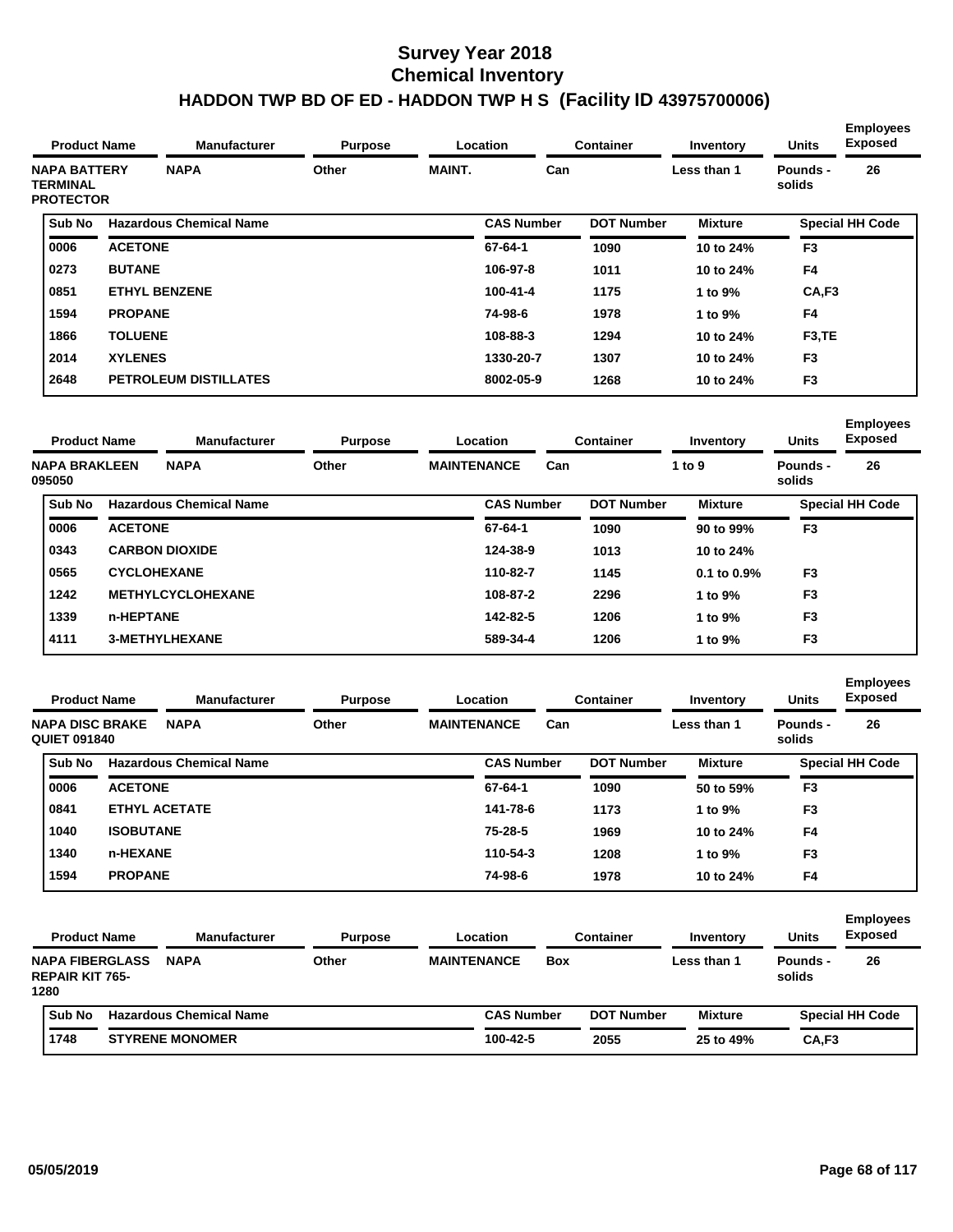| <b>Product Name</b>                                                  |                      | <b>Manufacturer</b>            | <b>Purpose</b>         |                    | Location          |           | Container              | Inventory      | <b>Units</b>                | <b>Employees</b><br><b>Exposed</b> |
|----------------------------------------------------------------------|----------------------|--------------------------------|------------------------|--------------------|-------------------|-----------|------------------------|----------------|-----------------------------|------------------------------------|
| NAPA H.D.<br><b>ANTIFREEZE</b><br><b>COOLANT</b>                     |                      | <b>NAPA</b>                    | Anitfreeze/Coola<br>nt | <b>MAINT.</b>      |                   | (plastic) | <b>Bottles or jugs</b> | 1 to 9         | Gallons -<br>liquids        | 26                                 |
| Sub No                                                               |                      | <b>Hazardous Chemical Name</b> |                        |                    | <b>CAS Number</b> |           | <b>DOT Number</b>      | <b>Mixture</b> |                             | <b>Special HH Code</b>             |
| 0878                                                                 |                      | <b>ETHYLENE GLYCOL</b>         |                        |                    | 107-21-1          |           | 3082                   | 90 to 99%      |                             |                                    |
| <b>Product Name</b>                                                  |                      | <b>Manufacturer</b>            | <b>Purpose</b>         |                    | Location          |           | <b>Container</b>       | Inventory      | Units                       | <b>Employees</b><br><b>Exposed</b> |
| <b>NAPA MAC'S</b><br><b>BATTERY CLEANER</b><br>765-1072              |                      | <b>NAPA</b>                    | Other                  | <b>MAINTENANCE</b> |                   | Can       |                        | 1 to 9         | Pounds -<br>solids          | 26                                 |
| Sub No                                                               |                      | <b>Hazardous Chemical Name</b> |                        |                    | <b>CAS Number</b> |           | <b>DOT Number</b>      | <b>Mixture</b> |                             | <b>Special HH Code</b>             |
| 0273                                                                 | <b>BUTANE</b>        |                                |                        |                    | 106-97-8          |           | 1011                   | 1 to 9%        | F4                          |                                    |
| 1076                                                                 |                      | <b>ISOPROPYL ALCOHOL</b>       |                        |                    | 67-63-0           |           | 1219                   | 1 to 9%        | F <sub>3</sub>              |                                    |
| 1594                                                                 | <b>PROPANE</b>       |                                |                        |                    | 74-98-6           |           | 1978                   | 1 to 9%        | F4                          |                                    |
| <b>Product Name</b>                                                  |                      | <b>Manufacturer</b>            | <b>Purpose</b>         |                    | Location          |           | <b>Container</b>       | Inventory      | <b>Units</b>                | <b>Employees</b><br><b>Exposed</b> |
| <b>NAPA MAC'S</b><br><b>PREMIUM</b><br><b>STARTING FLUID</b><br>7200 |                      | <b>NAPA</b>                    | Other                  | <b>MAINTENANCE</b> |                   | Can       |                        | Less than 1    | <b>Pounds -</b><br>solids   | 26                                 |
| Sub No                                                               |                      | <b>Hazardous Chemical Name</b> |                        |                    | <b>CAS Number</b> |           | <b>DOT Number</b>      | <b>Mixture</b> |                             | <b>Special HH Code</b>             |
| 0343                                                                 |                      | <b>CARBON DIOXIDE</b>          |                        |                    | 124-38-9          |           | 1013                   | 10 to 24%      |                             |                                    |
| 0701                                                                 | <b>DIETHYL ETHER</b> |                                |                        |                    | 60-29-7           |           | 1155                   | 10 to 24%      | F4                          |                                    |
| 1339                                                                 | n-HEPTANE            |                                |                        |                    | 142-82-5          |           | 1206                   | 70 to 79%      | F <sub>3</sub>              |                                    |
| <b>Product Name</b>                                                  |                      | <b>Manufacturer</b>            | <b>Purpose</b>         |                    | Location          |           | <b>Container</b>       | Inventory      | <b>Units</b>                | <b>Employees</b><br>Exposed        |
| <b>NAPA ORANGE</b><br><b>ANTIFREEZE</b>                              |                      | <b>NAPA</b>                    | Anitfreeze/Coola<br>nt | <b>MAINTENANCE</b> |                   | (plastic) | <b>Bottles or jugs</b> | 1 to $9$       | <b>Gallons -</b><br>liquids | 26                                 |
| Sub No                                                               |                      | <b>Hazardous Chemical Name</b> |                        |                    | <b>CAS Number</b> |           | <b>DOT Number</b>      | <b>Mixture</b> |                             | <b>Special HH Code</b>             |
| 0878                                                                 |                      | <b>ETHYLENE GLYCOL</b>         |                        |                    | 107-21-1          |           | 3082                   | 90 to 99%      |                             |                                    |
| <b>Product Name</b>                                                  |                      | <b>Manufacturer</b>            | <b>Purpose</b>         |                    | Location          |           | Container              | Inventory      | Units                       | <b>Employees</b><br><b>Exposed</b> |
| <b>NAPA PREM.</b><br><b>MOTOR OIL 75-130</b>                         |                      | <b>NAPA</b>                    | <b>Motor Oil</b>       | MAINT.             |                   | (plastic) | <b>Bottles or jugs</b> | Less than 1    | Gallons -<br>liquids        | 26                                 |
|                                                                      |                      |                                |                        |                    |                   |           |                        |                |                             |                                    |
| Sub No                                                               |                      | <b>Hazardous Chemical Name</b> |                        |                    | <b>CAS Number</b> |           | <b>DOT Number</b>      | <b>Mixture</b> |                             | <b>Special HH Code</b>             |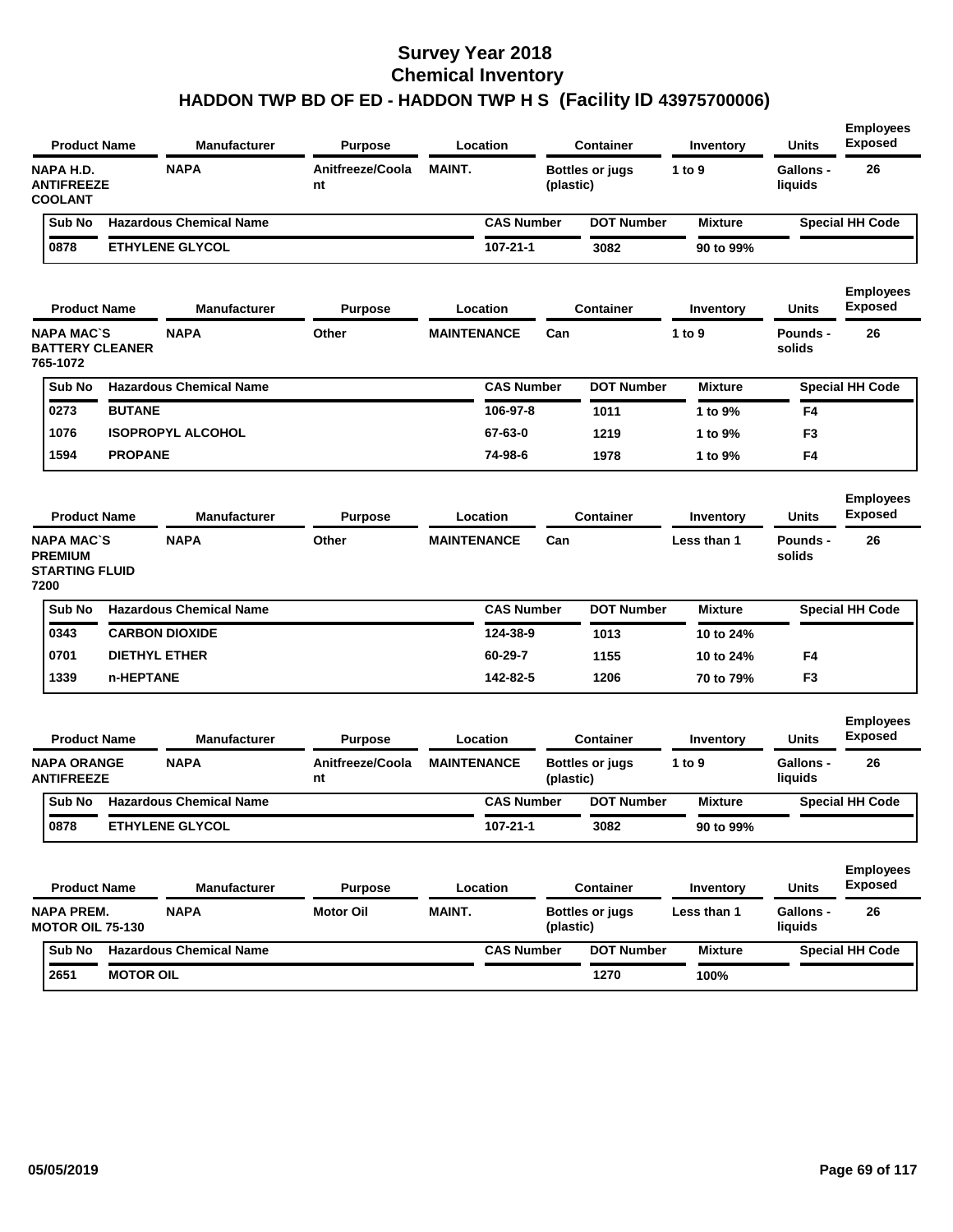| <b>Product Name</b>                                  |                   | Manufacturer                   | <b>Purpose</b>         |                    | Location          |           | <b>Container</b>       | Inventory        | <b>Units</b>                | <b>Employees</b><br><b>Exposed</b> |
|------------------------------------------------------|-------------------|--------------------------------|------------------------|--------------------|-------------------|-----------|------------------------|------------------|-----------------------------|------------------------------------|
| <b>NAPA TIRE REPAIR</b><br><b>UNIV. CEMENT</b>       |                   | <b>NAPA</b>                    | Other                  | <b>MAINT.</b>      |                   | Can       |                        | Less than 1      | <b>Gallons -</b><br>liquids | 26                                 |
| Sub No                                               |                   | <b>Hazardous Chemical Name</b> |                        |                    | <b>CAS Number</b> |           | <b>DOT Number</b>      | <b>Mixture</b>   |                             | <b>Special HH Code</b>             |
| 1242                                                 |                   | <b>METHYLCYCLOHEXANE</b>       |                        |                    | 108-87-2          |           | 2296                   | 0.1 to 0.9%      | F <sub>3</sub>              |                                    |
| 1339                                                 | n-HEPTANE         |                                |                        |                    | 142-82-5          |           | 1206                   | 90 to 99%        | F <sub>3</sub>              |                                    |
|                                                      |                   |                                |                        |                    |                   |           |                        |                  |                             | <b>Employees</b>                   |
| <b>Product Name</b>                                  |                   | <b>Manufacturer</b>            | <b>Purpose</b>         |                    | Location          |           | <b>Container</b>       | Inventory        | <b>Units</b>                | <b>Exposed</b>                     |
| <b>NAPA WHEEL</b><br><b>BEARING GREASE</b><br>75-600 |                   | <b>NAPA</b>                    | Lubricant              | <b>MAINTENANCE</b> |                   | Can       |                        | 1 to $9$         | Pounds -<br>solids          | 26                                 |
| Sub No                                               |                   | <b>Hazardous Chemical Name</b> |                        |                    | <b>CAS Number</b> |           | <b>DOT Number</b>      | <b>Mixture</b>   |                             | <b>Special HH Code</b>             |
| 0170                                                 | <b>ASPHALT</b>    |                                |                        |                    | 8052-42-4         |           | 1999                   | 10 to 24%        |                             |                                    |
|                                                      |                   |                                |                        |                    |                   |           |                        |                  |                             |                                    |
| <b>Product Name</b>                                  |                   | <b>Manufacturer</b>            | <b>Purpose</b>         |                    | Location          |           | Container              | <b>Inventory</b> | <b>Units</b>                | <b>Employees</b><br><b>Exposed</b> |
| <b>NAPHTHALENE</b>                                   |                   | <b>GENERIC</b>                 | Laboratory<br>Chemical | <b>SCIENCE</b>     |                   | (plastic) | <b>Bottles or jugs</b> | 1 to 9           | Pounds -<br>solids          | 26                                 |
| Sub No                                               |                   | <b>Hazardous Chemical Name</b> |                        |                    | <b>CAS Number</b> |           | <b>DOT Number</b>      | <b>Mixture</b>   |                             | <b>Special HH Code</b>             |
| 1322                                                 |                   | <b>NAPHTHALENE</b>             |                        |                    | $91 - 20 - 3$     |           | 1334                   | 100%             | CA                          |                                    |
|                                                      |                   |                                |                        |                    |                   |           |                        |                  |                             |                                    |
| <b>Product Name</b>                                  |                   | <b>Manufacturer</b>            | <b>Purpose</b>         |                    | Location          |           | <b>Container</b>       | Inventory        | <b>Units</b>                | <b>Employees</b><br><b>Exposed</b> |
| <b>NASCO GLUE</b>                                    |                   | <b>ROCK PAINT</b>              | <b>Adhesives</b>       | <b>ART</b>         |                   | (plastic) | <b>Bottles or jugs</b> | Less than 1      | <b>Gallons -</b><br>liquids | 26                                 |
| Sub No                                               |                   | <b>Hazardous Chemical Name</b> |                        |                    | <b>CAS Number</b> |           | <b>DOT Number</b>      | <b>Mixture</b>   |                             | <b>Special HH Code</b>             |
| 3595                                                 |                   | PROPYLENE GLYCOL               |                        |                    | $57 - 55 - 6$     |           |                        | <b>Unknown</b>   |                             |                                    |
|                                                      |                   |                                |                        |                    |                   |           |                        |                  |                             |                                    |
| <b>Product Name</b>                                  |                   | <b>Manufacturer</b>            | <b>Purpose</b>         |                    | Location          |           | <b>Container</b>       | Inventory        | <b>Units</b>                | <b>Employees</b><br><b>Exposed</b> |
| <b>NEVER-SNEEZE</b>                                  |                   | <b>J.T BAKER</b>               | Other                  | <b>MAINT.</b>      |                   | Can       |                        | 1 to 9           | Pounds -<br>solids          | 26                                 |
| Sub No                                               |                   | <b>Hazardous Chemical Name</b> |                        |                    | <b>CAS Number</b> |           | <b>DOT Number</b>      | <b>Mixture</b>   |                             | <b>Special HH Code</b>             |
| 0054                                                 | <b>ALUMINUM</b>   |                                |                        |                    | 7429-90-5         |           | 1396                   | 1 to 9%          | F <sub>3</sub>              |                                    |
| 0273                                                 | <b>BUTANE</b>     |                                |                        |                    | 106-97-8          |           | 1011                   | 10 to 24%        | F4                          |                                    |
| 0528                                                 | <b>COPPER</b>     |                                |                        |                    | 7440-50-8         |           | 3077                   | 1 to 9%          |                             |                                    |
| 1339                                                 | n-HEPTANE         |                                |                        |                    | 142-82-5          |           | 1206                   | 25 to 49%        | F <sub>3</sub>              |                                    |
| 1340                                                 | n-HEXANE          |                                |                        |                    | 110-54-3          |           | 1208                   | 25 to 49%        | F <sub>3</sub>              |                                    |
| 1594                                                 | <b>PROPANE</b>    |                                |                        |                    | 74-98-6           |           | 1978                   | 10 to 24%        | F4                          |                                    |
| 2037                                                 | <b>ZINC OXIDE</b> |                                |                        |                    | 1314-13-2         |           | 3077                   | 1 to 9%          |                             |                                    |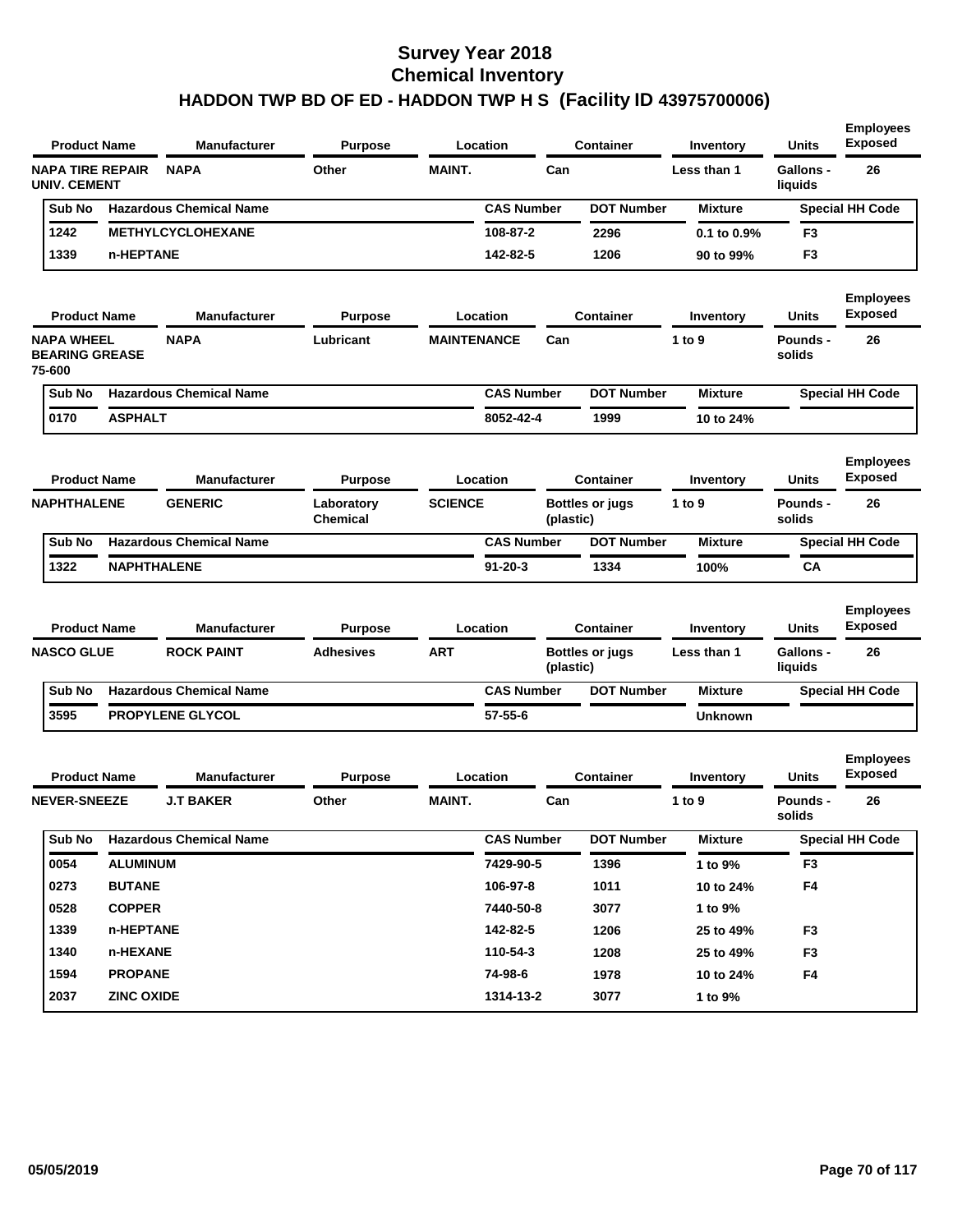| <b>Product Name</b>                                    |                    | Manufacturer                   | <b>Purpose</b>                | Location       |                   | <b>Container</b>                    | Inventory      | <b>Units</b>                | <b>Employees</b><br><b>Exposed</b> |
|--------------------------------------------------------|--------------------|--------------------------------|-------------------------------|----------------|-------------------|-------------------------------------|----------------|-----------------------------|------------------------------------|
| <b>NICKEL</b>                                          |                    | <b>GENERIC</b>                 | Laboratory<br><b>Chemical</b> | <b>SCIENCE</b> | (glass)           | <b>Bottles or jugs</b>              | 1 to 9         | Pounds -<br>solids          | 26                                 |
| Sub No                                                 |                    | <b>Hazardous Chemical Name</b> |                               |                | <b>CAS Number</b> | <b>DOT Number</b>                   | <b>Mixture</b> |                             | <b>Special HH Code</b>             |
| 1341                                                   | <b>NICKEL</b>      |                                |                               |                | 7440-02-0         | 3077                                | 100%           | СA                          |                                    |
| <b>Product Name</b>                                    |                    | <b>Manufacturer</b>            | <b>Purpose</b>                | Location       |                   | <b>Container</b>                    | Inventory      | Units                       | <b>Employees</b><br><b>Exposed</b> |
| <b>NICKEL NITRATE</b>                                  |                    | <b>GENERIC</b>                 | Laboratory<br><b>Chemical</b> | <b>SCIENCE</b> | (glass)           | <b>Bottles or jugs</b>              | Less than 1    | Pounds -<br>solids          | 26                                 |
| Sub No                                                 |                    | <b>Hazardous Chemical Name</b> |                               |                | <b>CAS Number</b> | <b>DOT Number</b>                   | <b>Mixture</b> |                             | <b>Special HH Code</b>             |
| 1347                                                   |                    | <b>NICKEL NITRATE</b>          |                               |                | 13138-45-9        | 2725                                | 100%           | СA                          |                                    |
| <b>Product Name</b>                                    |                    | <b>Manufacturer</b>            | <b>Purpose</b>                | Location       |                   | <b>Container</b>                    | Inventory      | Units                       | <b>Employees</b><br><b>Exposed</b> |
| <b>NITRIC ACID</b>                                     |                    | <b>GENERIC</b>                 | Laboratory<br><b>Chemical</b> | <b>SCIENCE</b> | (glass)           | <b>Bottles or jugs</b>              | 1 to $9$       | <b>Gallons -</b><br>liquids | 26                                 |
| Sub No                                                 |                    | <b>Hazardous Chemical Name</b> |                               |                | <b>CAS Number</b> | <b>DOT Number</b>                   | <b>Mixture</b> |                             | <b>Special HH Code</b>             |
| 1356                                                   | <b>NITRIC ACID</b> |                                |                               |                | 7697-37-2         | 2031                                | 70 to 79%      | CO                          |                                    |
| <b>Product Name</b>                                    |                    | <b>Manufacturer</b>            | <b>Purpose</b>                | Location       |                   | <b>Container</b>                    | Inventory      | Units                       | <b>Employees</b><br><b>Exposed</b> |
| <b>NITRIC ACID 1.0N</b>                                |                    | <b>GENERIC</b>                 | Laboratory<br>Chemical        | <b>SCIENCE</b> |                   | <b>Bottles or jugs</b><br>(plastic) | 1 to $9$       | <b>Gallons -</b><br>liquids | 26                                 |
| Sub No                                                 |                    | <b>Hazardous Chemical Name</b> |                               |                | <b>CAS Number</b> | <b>DOT Number</b>                   | <b>Mixture</b> |                             | <b>Special HH Code</b>             |
| 1356                                                   | <b>NITRIC ACID</b> |                                |                               |                | 7697-37-2         | 2031                                | 1 to 9%        | CO                          |                                    |
| <b>Product Name</b>                                    |                    | <b>Manufacturer</b>            | <b>Purpose</b>                | Location       |                   | <b>Container</b>                    | Inventory      | Units                       | <b>Employees</b><br><b>Exposed</b> |
| <b>NITRIC ACID 6.0M</b><br>SOLUTION                    |                    | <b>GENERIC</b>                 | Laboratory<br><b>Chemical</b> | <b>SCIENCE</b> |                   | <b>Bottles or jugs</b><br>(plastic) | 1 to 9         | Gallons -<br>liquids        | 26                                 |
| Sub No                                                 |                    | <b>Hazardous Chemical Name</b> |                               |                | <b>CAS Number</b> | <b>DOT Number</b>                   | <b>Mixture</b> |                             | <b>Special HH Code</b>             |
| 1356                                                   | <b>NITRIC ACID</b> |                                |                               |                | 7697-37-2         | 2031                                | 25 to 49%      | CO                          |                                    |
| <b>Product Name</b>                                    |                    | <b>Manufacturer</b>            | <b>Purpose</b>                | Location       |                   | <b>Container</b>                    | Inventory      | <b>Units</b>                | <b>Employees</b><br><b>Exposed</b> |
| <b>NITROGEN</b><br>(COMPRESSED OR<br><b>LIQUIFIED)</b> |                    | <b>GENERIC</b>                 | Other                         | MAINT.         |                   | Cylinder                            | 10 to 99       | Cubic Ft -<br>gases         | 26                                 |
| Sub No                                                 |                    | <b>Hazardous Chemical Name</b> |                               |                | <b>CAS Number</b> | <b>DOT Number</b>                   | <b>Mixture</b> |                             | <b>Special HH Code</b>             |
| 1375                                                   | <b>NITROGEN</b>    |                                |                               |                | 7727-37-9         | 1066                                | 100%           |                             |                                    |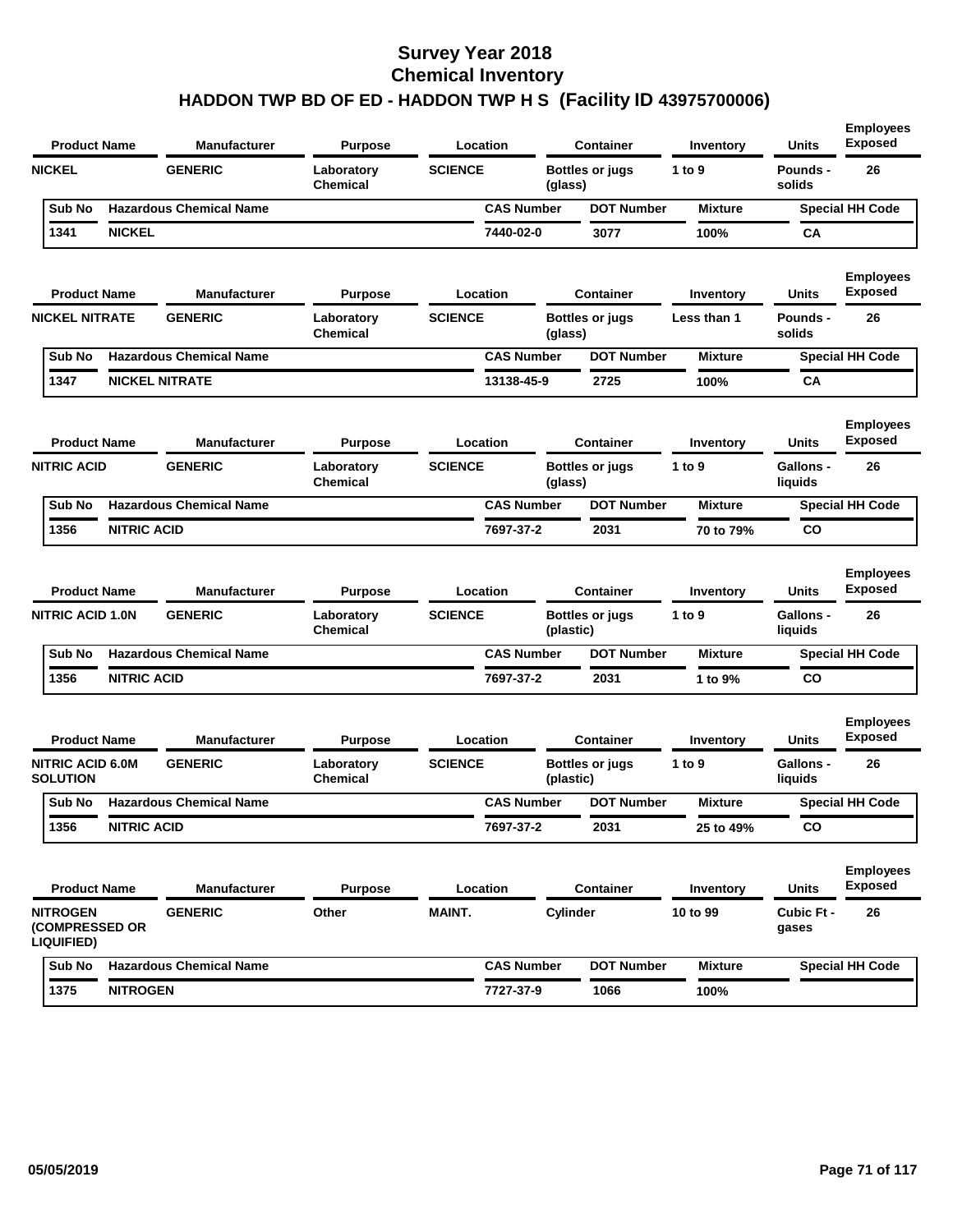| <b>Product Name</b>                                           |                      | <b>Manufacturer</b>                     | <b>Purpose</b>                      |                    | Location          |           | <b>Container</b>       | Inventory      | <b>Units</b>                | <b>Employees</b><br><b>Exposed</b> |
|---------------------------------------------------------------|----------------------|-----------------------------------------|-------------------------------------|--------------------|-------------------|-----------|------------------------|----------------|-----------------------------|------------------------------------|
| <b>NO. 5 LEAD FREE</b><br><b>SOLDER PASTE</b>                 |                      | <b>OATEY</b>                            | Other                               | <b>MAINT.</b>      |                   | (plastic) | <b>Bottles or jugs</b> | 1 to $9$       | Pounds -<br>solids          | 26                                 |
| Sub No                                                        |                      | <b>Hazardous Chemical Name</b>          |                                     |                    | <b>CAS Number</b> |           | <b>DOT Number</b>      | <b>Mixture</b> |                             | <b>Special HH Code</b>             |
| 0093                                                          |                      | <b>AMMONIUM CHLORIDE</b>                |                                     |                    | 12125-02-9        |           | 3077                   | 1 to 9%        |                             |                                    |
| 2030                                                          | <b>ZINC CHLORIDE</b> |                                         |                                     |                    | 7646-85-7         |           | 2331                   | 25 to 49%      | <b>CO</b>                   |                                    |
| <b>Product Name</b>                                           |                      | <b>Manufacturer</b>                     | <b>Purpose</b>                      |                    | Location          |           | <b>Container</b>       | Inventory      | <b>Units</b>                | <b>Employees</b><br><b>Exposed</b> |
| <b>NO. 7 CLEARCOAT</b><br><b>POLISHING</b><br><b>COMPOUND</b> |                      | <b>CYCLO IND.</b>                       | Other                               | <b>MAINT.</b>      |                   | (plastic) | <b>Bottles or jugs</b> | Less than 1    | Gallons -<br>liquids        | 26                                 |
| Sub No                                                        |                      | <b>Hazardous Chemical Name</b>          |                                     |                    | <b>CAS Number</b> |           | <b>DOT Number</b>      | <b>Mixture</b> |                             | <b>Special HH Code</b>             |
| 1660                                                          | SILICA, QUARTZ       |                                         |                                     |                    | 14808-60-7        |           |                        | 1 to 9%        | CA                          |                                    |
| <b>Product Name</b>                                           |                      | <b>Manufacturer</b>                     | <b>Purpose</b>                      |                    | Location          |           | <b>Container</b>       | Inventory      | Units                       | <b>Employees</b><br><b>Exposed</b> |
| <b>NON-DETERGENT</b><br><b>SAE 30 MOTOR OIL</b>               |                      | <b>AMALIE</b>                           | <b>Motor Oil</b>                    | <b>MAINT.</b>      |                   | (plastic) | <b>Bottles or jugs</b> | Less than 1    | <b>Gallons -</b><br>liquids | 26                                 |
| Sub No                                                        |                      | <b>Hazardous Chemical Name</b>          |                                     |                    | <b>CAS Number</b> |           | <b>DOT Number</b>      | <b>Mixture</b> |                             | <b>Special HH Code</b>             |
| 2651                                                          | <b>MOTOR OIL</b>     |                                         |                                     |                    |                   |           | 1270                   | 100%           |                             |                                    |
| <b>Product Name</b>                                           |                      | <b>Manufacturer</b>                     | <b>Purpose</b>                      |                    | Location          |           | <b>Container</b>       | Inventory      | <b>Units</b>                | <b>Employees</b><br><b>Exposed</b> |
| <b>NU-BRITE</b>                                               |                      | <b>NU-CALGON</b>                        | Other                               | <b>MAINTENANCE</b> |                   | (plastic) | <b>Bottles or jugs</b> | 1 to 9         | Gallons -<br>liquids        | 26                                 |
| Sub No                                                        |                      | <b>Hazardous Chemical Name</b>          |                                     |                    | <b>CAS Number</b> |           | <b>DOT Number</b>      | <b>Mixture</b> |                             | <b>Special HH Code</b>             |
| 1706                                                          |                      | <b>SODIUM HYDROXIDE</b>                 |                                     |                    | 1310-73-2         |           | 1823                   | 25 to 49%      | CO                          |                                    |
| <b>Product Name</b>                                           |                      | <b>Manufacturer</b>                     | <b>Purpose</b>                      |                    | Location          |           | <b>Container</b>       | Inventory      | Units                       | <b>Employees</b><br><b>Exposed</b> |
| <b>NU-KILL II</b>                                             |                      | <b>NU-CALGON</b>                        | Pesticide/Insectic MAINT.<br>ide    |                    |                   | Can       |                        | 1 to 9         | Pounds -<br>solids          | 26                                 |
| Sub No                                                        |                      | <b>Hazardous Chemical Name</b>          |                                     |                    | <b>CAS Number</b> |           | <b>DOT Number</b>      | <b>Mixture</b> |                             | <b>Special HH Code</b>             |
| 0343                                                          |                      | <b>CARBON DIOXIDE</b>                   |                                     |                    | 124-38-9          |           | 1013                   | 1 to 9%        |                             |                                    |
| <b>Product Name</b>                                           |                      | <b>Manufacturer</b>                     | <b>Purpose</b>                      |                    | Location          |           | <b>Container</b>       | Inventory      | Units                       | <b>Employees</b><br><b>Exposed</b> |
| <b>OASIS 137 ORANGE ECOLAB</b><br><b>FORCE</b>                |                      |                                         | Cleaning<br><b>Products-General</b> | <b>KITCHEN</b>     |                   | (plastic) | <b>Bottles or jugs</b> | 1 to 9         | Gallons -<br>liquids        | 26                                 |
| Sub No                                                        |                      | <b>Hazardous Chemical Name</b>          |                                     |                    | <b>CAS Number</b> |           | <b>DOT Number</b>      | <b>Mixture</b> |                             | <b>Special HH Code</b>             |
| 0844                                                          | ETHYL ALCOHOL        |                                         |                                     |                    | 64-17-5           |           | 1170                   | 1 to 9%        |                             | CA,F3,MU,TE                        |
| 1698                                                          |                      | SODIUM DODECYLBENZENE SULFONATE         |                                     |                    | 25155-30-0        |           | 3077                   | 1 to 9%        |                             |                                    |
| 1905                                                          |                      | TRIETHANOLAMINE DODECYLBENZENESULFONATE |                                     |                    | 27323-41-7        |           | 9151                   | 1 to 9%        |                             |                                    |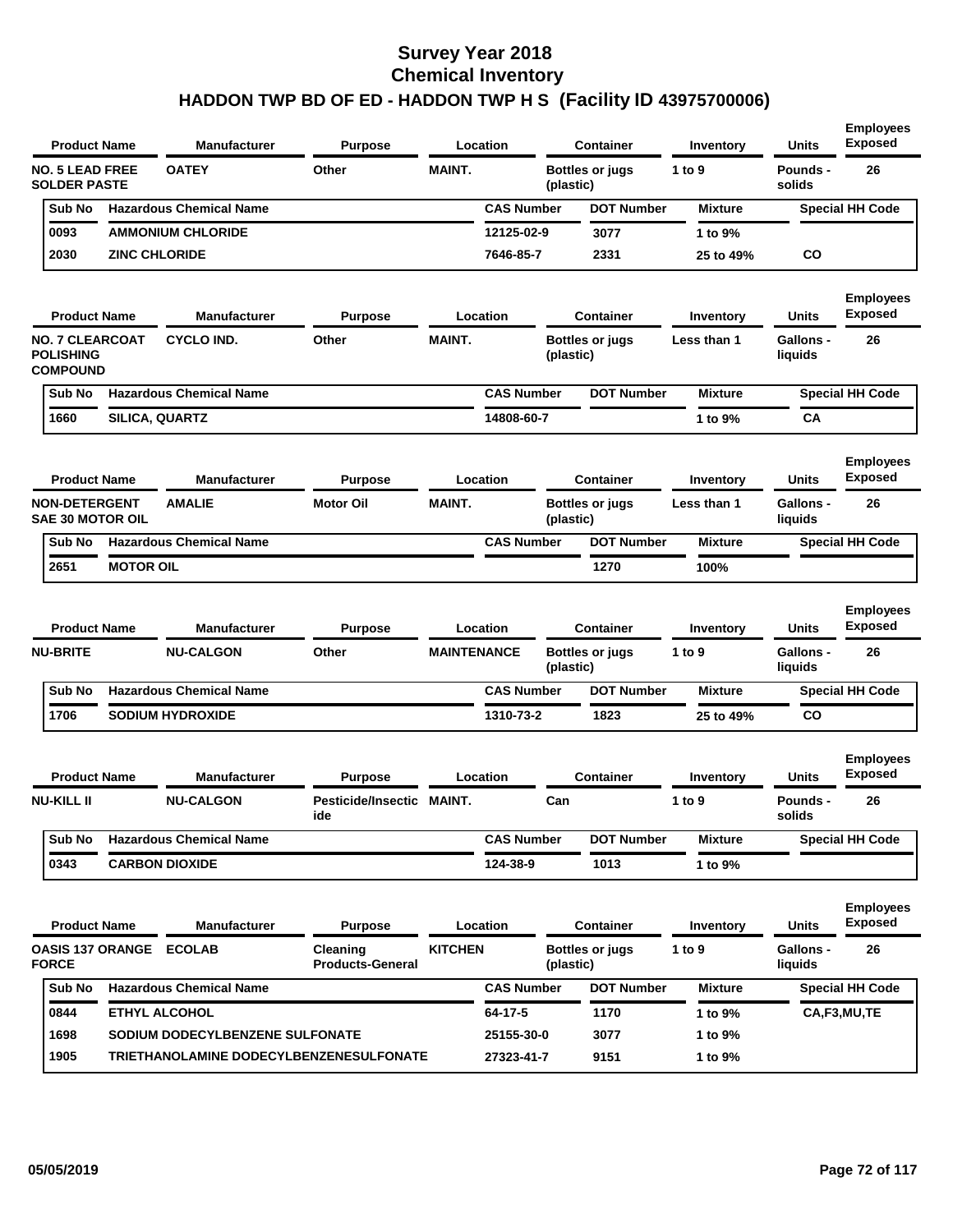| <b>Product Name</b>                 |                 | <b>Manufacturer</b>            | <b>Purpose</b>                      |                  | Location          |            | <b>Container</b>       | Inventory      | <b>Units</b>         | <b>Employees</b><br><b>Exposed</b> |
|-------------------------------------|-----------------|--------------------------------|-------------------------------------|------------------|-------------------|------------|------------------------|----------------|----------------------|------------------------------------|
| <b>OASIS 146</b>                    |                 | <b>ECOLAB</b>                  | Cleaning<br><b>Products-General</b> | <b>KITCHEN</b>   |                   | (plastic)  | <b>Bottles or jugs</b> | 1 to 9         | Gallons -<br>liquids | 26                                 |
| Sub No                              |                 | <b>Hazardous Chemical Name</b> |                                     |                  | <b>CAS Number</b> |            | <b>DOT Number</b>      | <b>Mixture</b> |                      | <b>Special HH Code</b>             |
| 0844                                |                 | ETHYL ALCOHOL                  |                                     |                  | 64-17-5           |            | 1170                   | 1 to 9%        |                      | CA,F3,MU,TE                        |
| <b>Product Name</b>                 |                 | <b>Manufacturer</b>            | <b>Purpose</b>                      |                  | Location          |            | <b>Container</b>       | Inventory      | <b>Units</b>         | <b>Employees</b><br><b>Exposed</b> |
| OASIS 255 SF                        |                 | <b>ECOLAB</b>                  | Cleaning<br><b>Products-General</b> | <b>KITCHEN</b>   |                   | (plastic)  | <b>Bottles or jugs</b> | 1 to 9         | Gallons -<br>liquids | 26                                 |
| Sub No                              |                 | <b>Hazardous Chemical Name</b> |                                     |                  | <b>CAS Number</b> |            | <b>DOT Number</b>      | <b>Mixture</b> |                      | <b>Special HH Code</b>             |
| 0103                                |                 | <b>AMMONIUM HYDROXIDE</b>      |                                     |                  | 1336-21-6         |            | 2672                   | 1 to 9%        | CO                   |                                    |
| 0275                                |                 | <b>2-BUTOXY ETHANOL</b>        |                                     |                  | 111-76-2          |            | 2369                   | 1 to 9%        | <b>CA</b>            |                                    |
| 0835                                |                 | <b>ETHANOLAMINE</b>            |                                     |                  | 141-43-5          |            | 2491                   | 1 to 9%        | <b>CO</b>            |                                    |
| <b>Product Name</b>                 |                 | <b>Manufacturer</b>            | <b>Purpose</b>                      |                  | Location          |            | <b>Container</b>       | Inventory      | <b>Units</b>         | <b>Employees</b><br><b>Exposed</b> |
| <b>ODOR SORB</b>                    |                 | <b>CAPITAL SOAP CO.</b>        | <b>Deodorizer</b>                   | <b>CUSTODIAL</b> |                   | <b>Box</b> |                        | 100 to 499     | Pounds -<br>solids   | 26                                 |
| Sub No                              |                 | <b>Hazardous Chemical Name</b> |                                     |                  | <b>CAS Number</b> |            | <b>DOT Number</b>      | <b>Mixture</b> |                      | <b>Special HH Code</b>             |
| 2684                                | <b>PINE OIL</b> |                                |                                     |                  | 8002-09-3         |            | 1272                   | <b>Unknown</b> |                      |                                    |
| <b>Product Name</b>                 |                 | <b>Manufacturer</b>            | <b>Purpose</b>                      |                  | Location          |            | <b>Container</b>       | Inventory      | Units                | <b>Employees</b><br><b>Exposed</b> |
| <b>ODORLESS</b><br><b>TURPENOID</b> |                 | <b>M.F. WEBSTER</b>            | Other                               | <b>MAINT.</b>    |                   | (plastic)  | <b>Bottles or jugs</b> | 1 to 9         | Gallons -<br>liquids | 26                                 |
| <b>Sub No</b>                       |                 | <b>Hazardous Chemical Name</b> |                                     |                  | <b>CAS Number</b> |            | <b>DOT Number</b>      | <b>Mixture</b> |                      | <b>Special HH Code</b>             |
| 1736                                |                 | <b>STODDARD SOLVENT</b>        |                                     |                  | 8052-41-3         |            | 1268                   | 100%           |                      |                                    |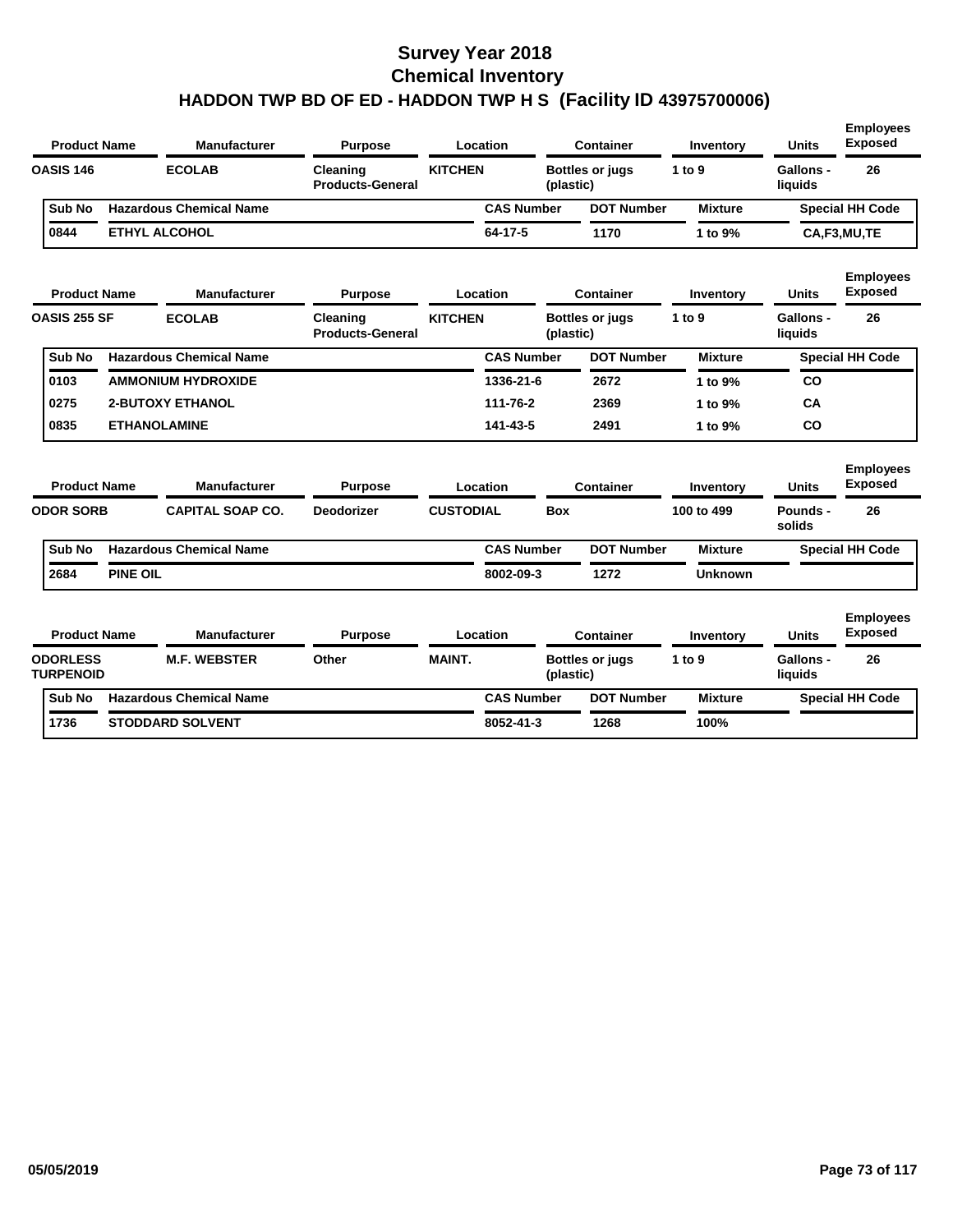| <b>Product Name</b> | <b>Manufacturer</b>               | <b>Purpose</b>                                     |               | Location          | <b>Container</b>  | Inventory      | Units                | <b>Employees</b><br><b>Exposed</b> |
|---------------------|-----------------------------------|----------------------------------------------------|---------------|-------------------|-------------------|----------------|----------------------|------------------------------------|
| OIL BASED PAINT     | <b>ASSORTED</b>                   | Paint (Spray, Oil<br><b>Based, Latex</b><br>Based) | <b>MAINT.</b> | Can               |                   | 10 to 99       | Gallons -<br>liquids | 26                                 |
| Sub No              | <b>Hazardous Chemical Name</b>    |                                                    |               | <b>CAS Number</b> | <b>DOT Number</b> | <b>Mixture</b> |                      | <b>Special HH Code</b>             |
| 0006                | <b>ACETONE</b>                    |                                                    |               | 67-64-1           | 1090              | <b>Unknown</b> | F <sub>3</sub>       |                                    |
| 0054                | <b>ALUMINUM</b>                   |                                                    |               | 7429-90-5         | 1396              | <b>Unknown</b> | F <sub>3</sub>       |                                    |
| 0206                | <b>VM &amp; P NAPHTHA</b>         |                                                    |               | 8032-32-4         | 1268              | <b>Unknown</b> | F <sub>3</sub>       |                                    |
| 0273                | <b>BUTANE</b>                     |                                                    |               | 106-97-8          | 1011              | <b>Unknown</b> | F4                   |                                    |
| 0342                | <b>CARBON BLACK</b>               |                                                    |               | 1333-86-4         | 1361              | <b>Unknown</b> | CA                   |                                    |
| 0518                | <b>NAPHTHA</b>                    |                                                    |               | 8030-30-6         | 1268              | <b>Unknown</b> | F4                   |                                    |
| 0519                | <b>COAL TAR PITCH</b>             |                                                    |               | 65996-93-2        |                   | <b>Unknown</b> | CA,F3                |                                    |
| 0528                | <b>COPPER</b>                     |                                                    |               | 7440-50-8         | 3077              | <b>Unknown</b> |                      |                                    |
| 0744                | 2,3-DIMETHYLBUTANE                |                                                    |               | 79-29-8           | 2457              | <b>Unknown</b> | F <sub>3</sub>       |                                    |
| 0792                | <b>DIPENTENE</b>                  |                                                    |               | 138-86-3          | 2052              | <b>Unknown</b> |                      |                                    |
| 0840                | <b>2-ETHOXYETHYL ACETATE</b>      |                                                    |               | 111-15-9          | 1172              | <b>Unknown</b> | <b>TE</b>            |                                    |
| 0841                | <b>ETHYL ACETATE</b>              |                                                    |               | 141-78-6          | 1173              | <b>Unknown</b> | F <sub>3</sub>       |                                    |
| 0844                | <b>ETHYL ALCOHOL</b>              |                                                    |               | 64-17-5           | 1170              | <b>Unknown</b> |                      | CA,F3,MU,TE                        |
| 0851                | <b>ETHYL BENZENE</b>              |                                                    |               | 100-41-4          | 1175              | <b>Unknown</b> | CA,F3                |                                    |
| 0878                | <b>ETHYLENE GLYCOL</b>            |                                                    |               | 107-21-1          | 3082              | <b>Unknown</b> |                      |                                    |
| 1040                | <b>ISOBUTANE</b>                  |                                                    |               | 75-28-5           | 1969              | <b>Unknown</b> | F4                   |                                    |
| 1041                | <b>ISOBUTYL ACETATE</b>           |                                                    |               | 110-19-0          | 1213              | <b>Unknown</b> | F <sub>3</sub>       |                                    |
| 1043                | <b>ISOBUTYL ALCOHOL</b>           |                                                    |               | 78-83-1           | 1212              | <b>Unknown</b> | F <sub>3</sub>       |                                    |
| 1047                | <b>ISOBUTYL ISOBUTYRATE</b>       |                                                    |               | $97 - 85 - 8$     | 2528              | <b>Unknown</b> | F <sub>3</sub>       |                                    |
| 1074                | <b>ISOPROPYL ACETATE</b>          |                                                    |               | 108-21-4          | 1220              | <b>Unknown</b> | F <sub>3</sub>       |                                    |
| 1076                | <b>ISOPROPYL ALCOHOL</b>          |                                                    |               | 67-63-0           | 1219              | <b>Unknown</b> | F <sub>3</sub>       |                                    |
| 1118                | <b>LIQUEFIED PETROLEUM GAS</b>    |                                                    |               | 68476-85-7        | 1075              | <b>Unknown</b> | F4                   |                                    |
| 1222                | <b>METHYL ALCOHOL</b>             |                                                    |               | 67-56-1           | 1230              | <b>Unknown</b> | F <sub>3</sub> ,TE   |                                    |
| 1255                | <b>METHYLENE CHLORIDE</b>         |                                                    |               | 75-09-2           | 1593              | <b>Unknown</b> | CA, MU               |                                    |
| 1258                | <b>METHYL ETHYL KETONE</b>        |                                                    |               | 78-93-3           | 1193              | <b>Unknown</b> | F <sub>3</sub>       |                                    |
| 1268                | <b>METHYL ISOBUTYL KETONE</b>     |                                                    |               | 108-10-1          | 1245              | <b>Unknown</b> | F <sub>3</sub>       |                                    |
| 1279                | <b>METHYL n-AMYL KETONE</b>       |                                                    |               | 110-43-0          | 1110              | <b>Unknown</b> |                      |                                    |
| 1285                | 2-METHYLPENTANE                   |                                                    |               | 107-83-5          | 1993              | <b>Unknown</b> | F <sub>3</sub>       |                                    |
| 1292                | <b>METHYL PROPYL KETONE</b>       |                                                    |               | 107-87-9          | 1249              | <b>Unknown</b> | F <sub>3</sub>       |                                    |
| 1321                | n-AMYL ACETATE                    |                                                    |               | 628-63-7          | 1104              | <b>Unknown</b> | F <sub>3</sub>       |                                    |
| 1322                | <b>NAPHTHALENE</b>                |                                                    |               | $91 - 20 - 3$     | 1334              | <b>Unknown</b> | CA                   |                                    |
| 1329                | n-BUTYL ACETATE                   |                                                    |               | 123-86-4          | 1123              | <b>Unknown</b> | F <sub>3</sub>       |                                    |
| 1330                | n-BUTYL ALCOHOL                   |                                                    |               | 71-36-3           | 1120              | <b>Unknown</b> | F3                   |                                    |
| 1339                | n-HEPTANE                         |                                                    |               | 142-82-5          | 1206              | <b>Unknown</b> | F <sub>3</sub>       |                                    |
| 1340                | n-HEXANE                          |                                                    |               | 110-54-3          | 1208              | <b>Unknown</b> | F <sub>3</sub>       |                                    |
| 1366                | <b>NITROCELLULOSE</b>             |                                                    |               | 9004-70-0         | 2556              | <b>Unknown</b> | F3,R3                |                                    |
| 1414                | <b>NONANE</b>                     |                                                    |               | 111-84-2          | 1920              | <b>Unknown</b> | F <sub>3</sub>       |                                    |
| 1594                | <b>PROPANE</b>                    |                                                    |               | 74-98-6           | 1978              | <b>Unknown</b> | F4                   |                                    |
| 1613                | PROPYLENE GLYCOL MONOMETHYL ETHER |                                                    |               | 107-98-2          | 3092              | <b>Unknown</b> | F <sub>3</sub>       |                                    |
| 1657                | <b>SILICA, CRISTOBALITE</b>       |                                                    |               | 14464-46-1        |                   | <b>Unknown</b> | CA                   |                                    |
| 1660                | SILICA, QUARTZ                    |                                                    |               | 14808-60-7        |                   | <b>Unknown</b> | CA                   |                                    |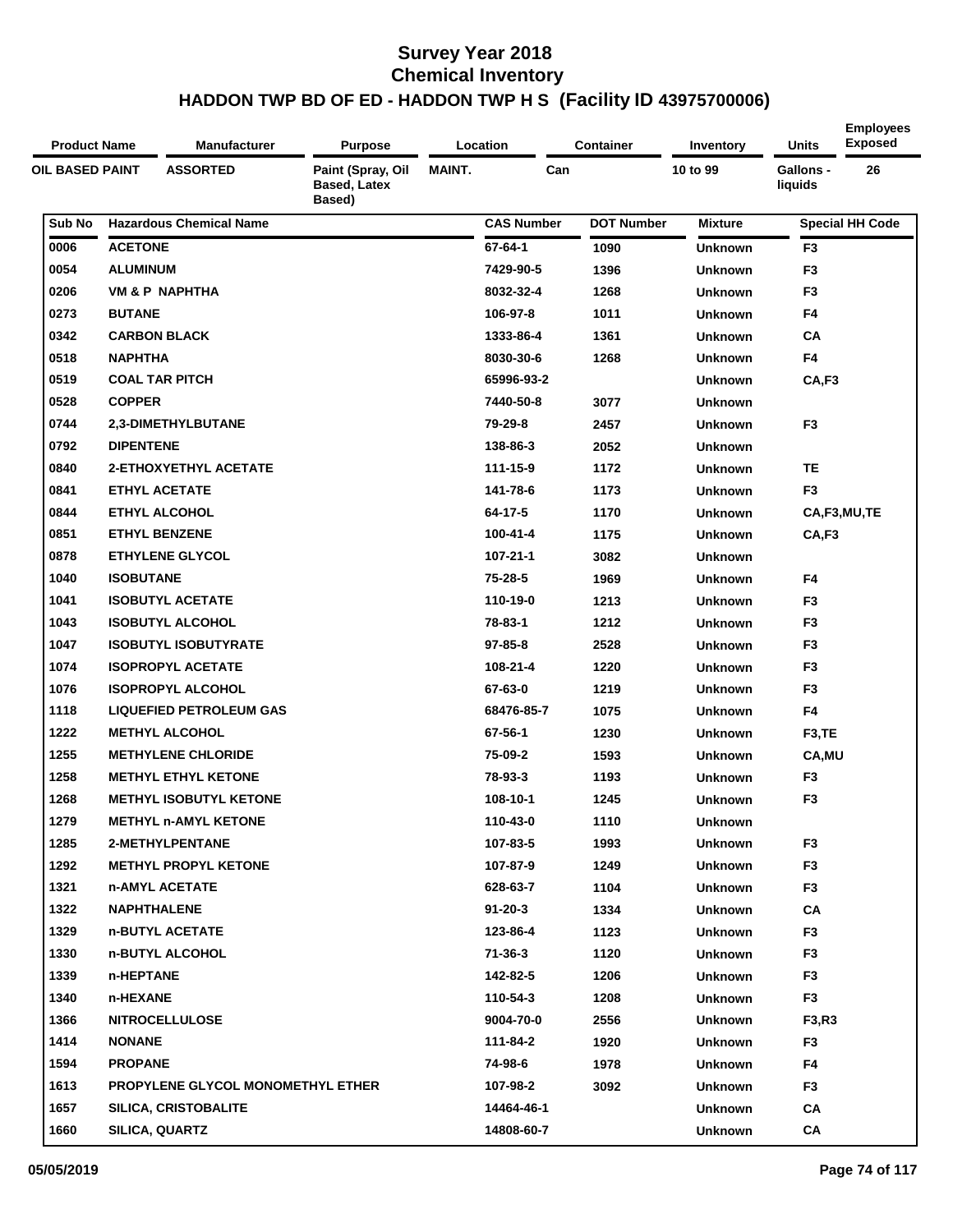| <b>Product Name</b> |                       | <b>Manufacturer</b>                   | <b>Purpose</b> | Location      | <b>Container</b> | Inventory      | <b>Units</b>       | <b>Employees</b><br><b>Exposed</b> |
|---------------------|-----------------------|---------------------------------------|----------------|---------------|------------------|----------------|--------------------|------------------------------------|
| 1736                |                       | <b>STODDARD SOLVENT</b>               |                | 8052-41-3     | 1268             | <b>Unknown</b> |                    |                                    |
| 1773                |                       | TALC (NOT CONTAINING ASBESTOS FIBERS) |                | 14807-96-6    |                  | <b>Unknown</b> |                    |                                    |
| 1861                |                       | <b>TITANIUM DIOXIDE</b>               |                | 13463-67-7    |                  | <b>Unknown</b> |                    |                                    |
| 1866                | <b>TOLUENE</b>        |                                       |                | 108-88-3      | 1294             | <b>Unknown</b> | F <sub>3</sub> ,TE |                                    |
| 1929                |                       | TRIMETHYL BENZENE (mixed isomers)     |                | 25551-13-7    | 2325             | <b>Unknown</b> |                    |                                    |
| 2014                | <b>XYLENES</b>        |                                       |                | 1330-20-7     | 1307             | <b>Unknown</b> | F <sub>3</sub>     |                                    |
| 2021                | <b>ZINC</b>           |                                       |                | 7440-66-6     | 1436             | <b>Unknown</b> | F <sub>3</sub>     |                                    |
| 2037                | <b>ZINC OXIDE</b>     |                                       |                | 1314-13-2     | 3077             | <b>Unknown</b> |                    |                                    |
| 2047                | <b>ZIRCONIUM</b>      |                                       |                | 7440-67-7     | 2008             | <b>Unknown</b> | F4                 |                                    |
| 2648                |                       | <b>PETROLEUM DISTILLATES</b>          |                | 8002-05-9     | 1268             | <b>Unknown</b> | F <sub>3</sub>     |                                    |
| 2716                | <b>PSEUDOCUMENE</b>   |                                       |                | $95 - 63 - 6$ | 2325             | <b>Unknown</b> |                    |                                    |
| 3510                |                       | SILICA, AMORPHOUS, PRECIPITATE & GEL  |                | 112926-00-8   |                  | <b>Unknown</b> |                    |                                    |
| 4000                | <b>BARIUM SULFATE</b> |                                       |                | 7727-43-7     | 1564             | <b>Unknown</b> |                    |                                    |
| 4001                |                       | <b>CALCIUM CARBONATE</b>              |                | 1317-65-3     |                  | <b>Unknown</b> |                    |                                    |
| 4016                | <b>KAOLIN</b>         |                                       |                | 1332-58-7     |                  | <b>Unknown</b> |                    |                                    |
| 4033                | <b>ZINC STEARATE</b>  |                                       |                | 557-05-1      | 3077             | <b>Unknown</b> |                    |                                    |
| 4055                |                       | <b>2-BUTOXYETHYL ACETATE</b>          |                | 112-07-2      | 1993             | <b>Unknown</b> |                    |                                    |
| 4132                | <b>ETHYLTOLUENES</b>  |                                       |                | 25550-14-5    | 1993             | <b>Unknown</b> | F <sub>3</sub>     |                                    |

| <b>Product Name</b>                        |                       | <b>Manufacturer</b>            | <b>Purpose</b>                             |                  | Location          |     | <b>Container</b>  | Inventory      | <b>Units</b>       | <b>Employees</b><br><b>Exposed</b> |
|--------------------------------------------|-----------------------|--------------------------------|--------------------------------------------|------------------|-------------------|-----|-------------------|----------------|--------------------|------------------------------------|
| <b>OIL DRI PREMIUM</b><br><b>ABSORBENT</b> |                       | OIL DRI CO.                    | <b>Cleaning</b><br><b>Products-General</b> | <b>CUSTODIAL</b> |                   | Bag |                   | 10 to 99       | Pounds -<br>solids | 26                                 |
| <b>Sub No</b>                              |                       | <b>Hazardous Chemical Name</b> |                                            |                  | <b>CAS Number</b> |     | <b>DOT Number</b> | <b>Mixture</b> |                    | <b>Special HH Code</b>             |
| 1660                                       | <b>SILICA, QUARTZ</b> |                                |                                            |                  | 14808-60-7        |     |                   | ∣ to 9%        | CA                 |                                    |

| <b>Product Name</b>                 | <b>Manufacturer</b>             | <b>Purpose</b>                      |                  | Location          |     | <b>Container</b>  | Inventory      | <b>Units</b>       | <b>Employees</b><br><b>Exposed</b> |
|-------------------------------------|---------------------------------|-------------------------------------|------------------|-------------------|-----|-------------------|----------------|--------------------|------------------------------------|
| <b>OLD DUTCH</b><br><b>CLEANSER</b> | <b>PUREX</b>                    | Cleaning<br><b>Products-General</b> | <b>CUSTODIAL</b> |                   | Can |                   | Less than 1    | Pounds -<br>solids | 26                                 |
| Sub No                              | <b>Hazardous Chemical Name</b>  |                                     |                  | <b>CAS Number</b> |     | <b>DOT Number</b> | <b>Mixture</b> |                    | <b>Special HH Code</b>             |
| 1144                                | <b>MAGNESIUM OXIDE</b>          |                                     |                  | 1309-48-4         |     |                   | 1 to 9%        |                    |                                    |
| 1698                                | SODIUM DODECYLBENZENE SULFONATE |                                     |                  | 25155-30-0        |     | 3077              | 1 to 9%        |                    |                                    |
| 4001                                | <b>CALCIUM CARBONATE</b>        |                                     |                  | 1317-65-3         |     |                   | 90 to 99%      |                    |                                    |
|                                     |                                 |                                     |                  |                   |     |                   |                |                    |                                    |

| <b>Product Name</b> |  | <b>Manufacturer</b>            | <b>Purpose</b>                             |                  | Location          |           | <b>Container</b>       | Inventory        | <b>Units</b>       | <b>Employees</b><br><b>Exposed</b> |
|---------------------|--|--------------------------------|--------------------------------------------|------------------|-------------------|-----------|------------------------|------------------|--------------------|------------------------------------|
| <b>OXI CLEAN</b>    |  | ORANGE-GLO                     | <b>Cleaning</b><br><b>Products-General</b> | <b>CUSTODIAL</b> |                   | (plastic) | <b>Bottles or jugs</b> | Less than 1      | Pounds -<br>solids | 26                                 |
| <b>Sub No</b>       |  | <b>Hazardous Chemical Name</b> |                                            |                  | <b>CAS Number</b> |           | <b>DOT Number</b>      | <b>Mixture</b>   |                    | <b>Special HH Code</b>             |
| 1015                |  | <b>HYDROGEN PEROXIDE</b>       |                                            |                  | 7722-84-1         |           | 2015                   | $^{\circ}$ to 9% | CO, MU, R3         |                                    |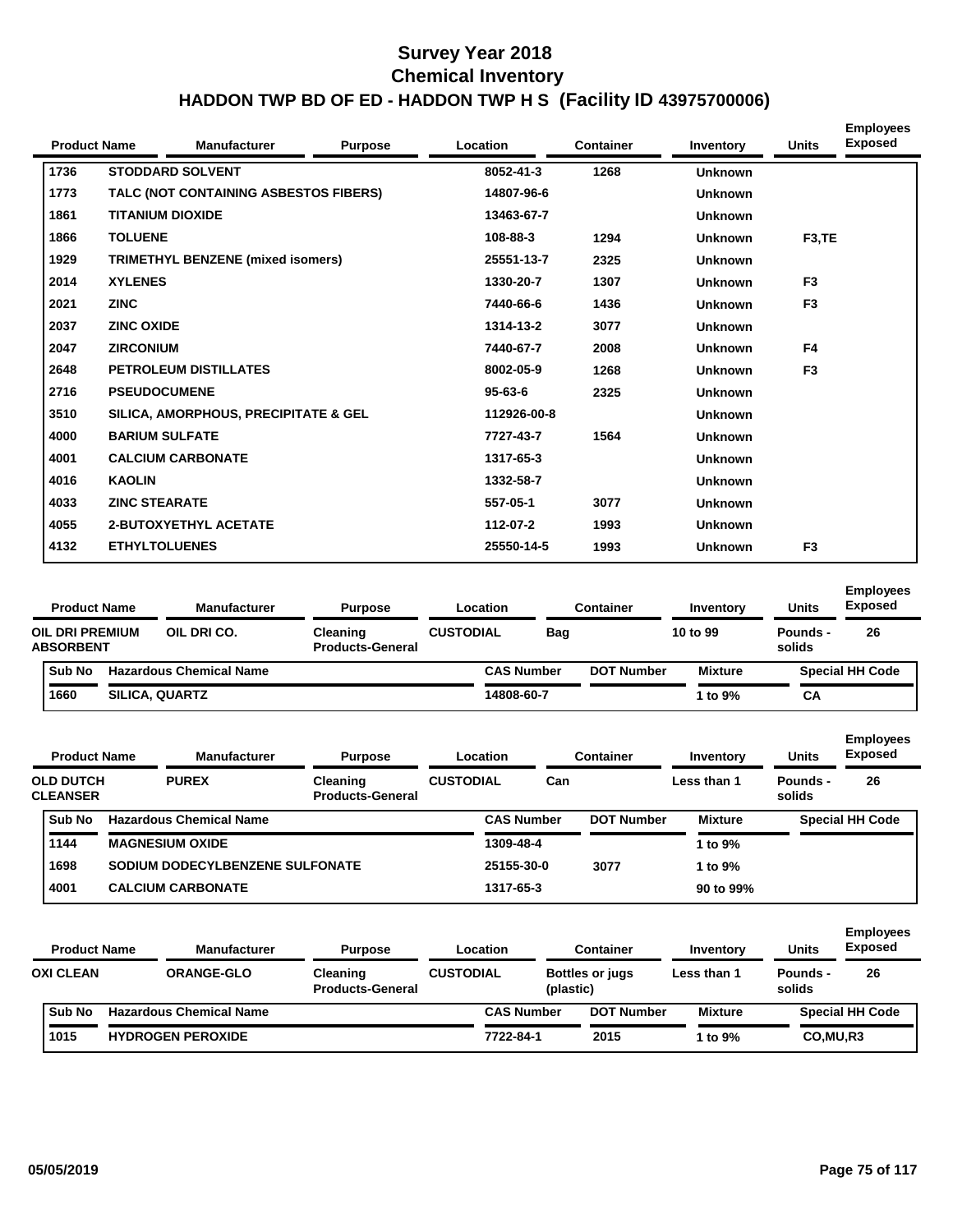| <b>Product Name</b>                                            |               | <b>Manufacturer</b>            | <b>Purpose</b>                      | Location       |                   | <b>Container</b>                    | Inventory      | <b>Units</b>                | <b>Employees</b><br><b>Exposed</b> |
|----------------------------------------------------------------|---------------|--------------------------------|-------------------------------------|----------------|-------------------|-------------------------------------|----------------|-----------------------------|------------------------------------|
| OXYGEN,<br><b>COMPRESSED</b>                                   |               | <b>GENERIC</b>                 | Other                               | <b>MAINT.</b>  |                   | Cylinder                            | 100 to 499     | Cubic Ft -<br>gases         | 26                                 |
| Sub No                                                         |               | <b>Hazardous Chemical Name</b> |                                     |                | <b>CAS Number</b> | <b>DOT Number</b>                   | <b>Mixture</b> |                             | <b>Special HH Code</b>             |
| 1448                                                           | <b>OXYGEN</b> |                                |                                     |                | 7782-44-7         | 1072                                | 100%           |                             |                                    |
| <b>Product Name</b>                                            |               | <b>Manufacturer</b>            | <b>Purpose</b>                      | Location       |                   | <b>Container</b>                    | Inventory      | Units                       | <b>Employees</b><br><b>Exposed</b> |
| Р-<br><b>DICHLOROBENZEN</b><br>Е                               |               | <b>GENERIC</b>                 | Laboratory<br><b>Chemical</b>       | <b>SCIENCE</b> |                   | <b>Bottles or jugs</b><br>(glass)   | 1 to 9         | Pounds -<br>solids          | 26                                 |
| Sub No                                                         |               | <b>Hazardous Chemical Name</b> |                                     |                | <b>CAS Number</b> | <b>DOT Number</b>                   | <b>Mixture</b> |                             | <b>Special HH Code</b>             |
| 0643                                                           |               | 1,4-DICHLOROBENZENE            |                                     |                | 106-46-7          | 3077                                | 100%           | CА                          |                                    |
| <b>Product Name</b>                                            |               | <b>Manufacturer</b>            | <b>Purpose</b>                      | Location       |                   | <b>Container</b>                    | Inventory      | <b>Units</b>                | <b>Employees</b><br><b>Exposed</b> |
| <b>PALMOLIVE GEL</b><br><b>DISHWASHER</b><br><b>DETERGENT</b>  |               | <b>COLGATE-PALMOLIVE</b>       | Cleaning<br><b>Products-General</b> | <b>KITCHEN</b> |                   | Bottles or jugs<br>(plastic)        | Less than 1    | Gallons -<br>liquids        | 26                                 |
| Sub No                                                         |               | <b>Hazardous Chemical Name</b> |                                     |                | <b>CAS Number</b> | <b>DOT Number</b>                   | <b>Mixture</b> |                             | <b>Special HH Code</b>             |
| 1571                                                           |               | <b>POTASSIUM HYDROXIDE</b>     |                                     |                | 1310-58-3         | 1813                                | 1 to 9%        | CO                          |                                    |
| <b>Product Name</b>                                            |               | <b>Manufacturer</b>            | <b>Purpose</b>                      | Location       |                   | <b>Container</b>                    | Inventory      | <b>Units</b>                | <b>Employees</b><br><b>Exposed</b> |
| <b>PALMOLIVE ULTRA</b><br><b>OXY DISHWASH</b><br><b>LIQUID</b> |               | <b>COLGATE PALMOLIVE</b>       | Cleaning<br><b>Products-General</b> | <b>KITCHEN</b> |                   | Bottles or jugs<br>(plastic)        | Less than 1    | <b>Gallons -</b><br>liquids | 26                                 |
| Sub No                                                         |               | <b>Hazardous Chemical Name</b> |                                     |                | <b>CAS Number</b> | <b>DOT Number</b>                   | <b>Mixture</b> |                             | <b>Special HH Code</b>             |
| 0844                                                           |               | <b>ETHYL ALCOHOL</b>           |                                     |                | 64-17-5           | 1170                                | 10 to 24%      |                             | CA,F3,MU,TE                        |
| <b>Product Name</b>                                            |               | <b>Manufacturer</b>            | <b>Purpose</b>                      | Location       |                   | <b>Container</b>                    | Inventory      | <b>Units</b>                | <b>Employees</b><br><b>Exposed</b> |
| <b>PARAFFIN OIL</b>                                            |               | <b>GENERIC</b>                 | Laboratory<br>Chemical              | <b>SCIENCE</b> |                   | Bottles or jugs<br>(glass)          | Less than 1    | <b>Gallons -</b><br>liquids | 26                                 |
| Sub No                                                         |               | <b>Hazardous Chemical Name</b> |                                     |                | <b>CAS Number</b> | <b>DOT Number</b>                   | <b>Mixture</b> |                             | <b>Special HH Code</b>             |
|                                                                |               |                                |                                     |                |                   |                                     |                |                             |                                    |
| 1437                                                           |               | MINERAL OIL (HIGHLY REFINED)   |                                     |                | 8012-95-1         |                                     | 100%           |                             |                                    |
| <b>Product Name</b>                                            |               | <b>Manufacturer</b>            | <b>Purpose</b>                      | Location       |                   | <b>Container</b>                    | Inventory      | Units                       | <b>Employees</b><br><b>Exposed</b> |
| <b>PASSAGE IV PLUS</b>                                         |               | <b>MANTEK</b>                  | Other                               | <b>MAINT.</b>  |                   | <b>Bottles or jugs</b><br>(plastic) | 10 to 99       | Gallons -<br>liquids        | 26                                 |
| Sub No                                                         |               | <b>Hazardous Chemical Name</b> |                                     |                | <b>CAS Number</b> | <b>DOT Number</b>                   | <b>Mixture</b> |                             | <b>Special HH Code</b>             |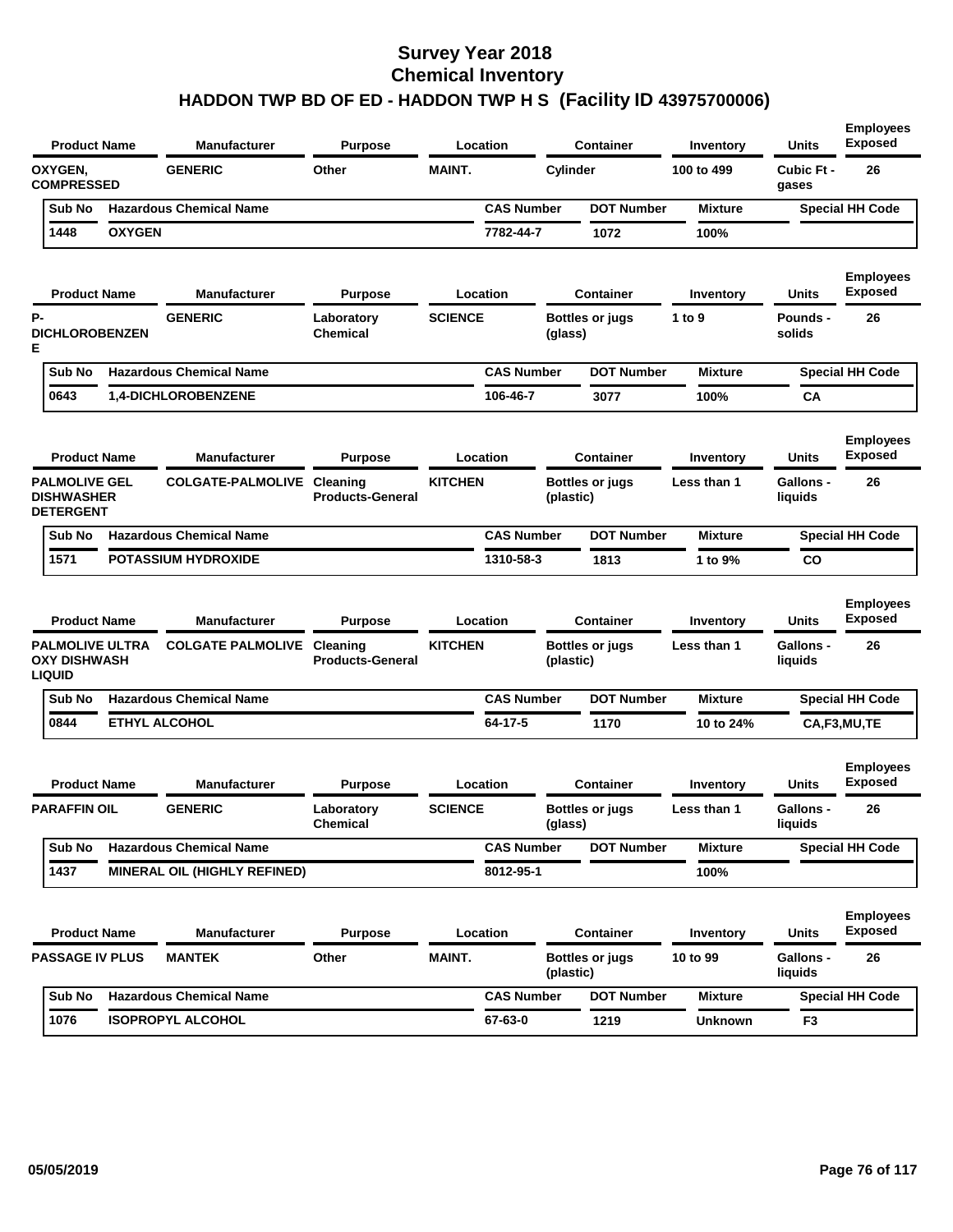| <b>Product Name</b>                                       |                  | Manufacturer                   | <b>Purpose</b>         |                    | Location          |           | <b>Container</b>       | Inventory        | <b>Units</b>                | <b>Employees</b><br><b>Exposed</b> |
|-----------------------------------------------------------|------------------|--------------------------------|------------------------|--------------------|-------------------|-----------|------------------------|------------------|-----------------------------|------------------------------------|
| <b>PASSAGE V PLUS</b>                                     |                  | <b>MANTEK</b>                  | Other                  | <b>MAINT.</b>      |                   |           | <b>Plastic drum</b>    | 10 to 99         | Gallons -<br>liquids        | 26                                 |
| Sub No                                                    |                  | <b>Hazardous Chemical Name</b> |                        |                    | <b>CAS Number</b> |           | <b>DOT Number</b>      | <b>Mixture</b>   |                             | <b>Special HH Code</b>             |
| 1076                                                      |                  | <b>ISOPROPYL ALCOHOL</b>       |                        |                    | 67-63-0           |           | 1219                   | <b>Unknown</b>   | F3                          |                                    |
| <b>Product Name</b>                                       |                  | <b>Manufacturer</b>            | <b>Purpose</b>         |                    | Location          |           | <b>Container</b>       | Inventory        | <b>Units</b>                | <b>Employees</b><br><b>Exposed</b> |
| <b>PATINA BLUE</b><br><b>ANTIQUING</b><br><b>SOLUTION</b> |                  | <b>TRIANGLE</b>                | <b>Art Products</b>    | <b>ART</b>         |                   | (plastic) | Bottles or jugs        | Less than 1      | <b>Gallons -</b><br>liquids | 26                                 |
| Sub No                                                    |                  | <b>Hazardous Chemical Name</b> |                        |                    | <b>CAS Number</b> |           | <b>DOT Number</b>      | <b>Mixture</b>   |                             | <b>Special HH Code</b>             |
| 0093                                                      |                  | <b>AMMONIUM CHLORIDE</b>       |                        |                    | 12125-02-9        |           | 3077                   | 10 to 24%        |                             |                                    |
| <b>Product Name</b>                                       |                  | <b>Manufacturer</b>            | <b>Purpose</b>         |                    | Location          |           | <b>Container</b>       | <b>Inventory</b> | Units                       | <b>Employees</b><br><b>Exposed</b> |
| <b>PATINA GREEN</b>                                       |                  | <b>MODERN OPTIONS</b>          | <b>Art Products</b>    | ART                |                   | (plastic) | <b>Bottles or jugs</b> | Less than 1      | <b>Gallons -</b><br>liquids | 26                                 |
| Sub No                                                    |                  | <b>Hazardous Chemical Name</b> |                        |                    | <b>CAS Number</b> |           | <b>DOT Number</b>      | <b>Mixture</b>   |                             | <b>Special HH Code</b>             |
| 0093                                                      |                  | <b>AMMONIUM CHLORIDE</b>       |                        |                    | 12125-02-9        |           | 3077                   | 1 to 9%          |                             |                                    |
| 0528                                                      | <b>COPPER</b>    |                                |                        |                    | 7440-50-8         |           | 3077                   | 1 to 9%          |                             |                                    |
| <b>Product Name</b>                                       |                  | <b>Manufacturer</b>            | <b>Purpose</b>         |                    | Location          |           | <b>Container</b>       | Inventory        | <b>Units</b>                | <b>Employees</b><br><b>Exposed</b> |
| <b>PEAK ANTIFREEZE</b><br><b>AND COOLANT</b>              |                  | <b>OLD WORLD IND.</b>          | Anitfreeze/Coola<br>nt | <b>MAINT.</b>      |                   | (plastic) | <b>Bottles or jugs</b> | 1 to 9           | <b>Gallons -</b><br>liquids | 26                                 |
| Sub No                                                    |                  | <b>Hazardous Chemical Name</b> |                        |                    | <b>CAS Number</b> |           | <b>DOT Number</b>      | <b>Mixture</b>   |                             | <b>Special HH Code</b>             |
| 0878                                                      |                  | <b>ETHYLENE GLYCOL</b>         |                        |                    | 107-21-1          |           | 3082                   | 90 to 99%        |                             |                                    |
| <b>Product Name</b>                                       |                  | <b>Manufacturer</b>            | <b>Purpose</b>         |                    | Location          |           | <b>Container</b>       | Inventory        | <b>Units</b>                | <b>Employees</b><br><b>Exposed</b> |
| <b>PENNZOIL 5W30</b><br><b>MOTOR OIL</b>                  |                  | <b>PENNZOIL</b>                | <b>Motor Oil</b>       | <b>MAINTENANCE</b> |                   | (plastic) | Bottles or jugs        | Less than 1      | <b>Gallons -</b><br>liquids | 26                                 |
| Sub No                                                    |                  | <b>Hazardous Chemical Name</b> |                        |                    | <b>CAS Number</b> |           | <b>DOT Number</b>      | <b>Mixture</b>   |                             | <b>Special HH Code</b>             |
| 2651                                                      | <b>MOTOR OIL</b> |                                |                        |                    |                   |           | 1270                   | 100%             |                             |                                    |
| <b>Product Name</b>                                       |                  | Manufacturer                   | <b>Purpose</b>         |                    | Location          |           | Container              | Inventory        | <b>Units</b>                | <b>Employees</b><br><b>Exposed</b> |
| <b>PENNZOIL ATF</b>                                       |                  | <b>PENNZOIL</b>                | Other                  | MAINT.             |                   |           | <b>Bottles or jugs</b> | Less than 1      | <b>Gallons -</b>            | 26                                 |
| <b>TYPE F</b>                                             |                  |                                |                        |                    |                   | (plastic) |                        |                  | liquids                     |                                    |
| Sub No                                                    |                  | <b>Hazardous Chemical Name</b> |                        |                    | <b>CAS Number</b> |           | <b>DOT Number</b>      | <b>Mixture</b>   |                             | <b>Special HH Code</b>             |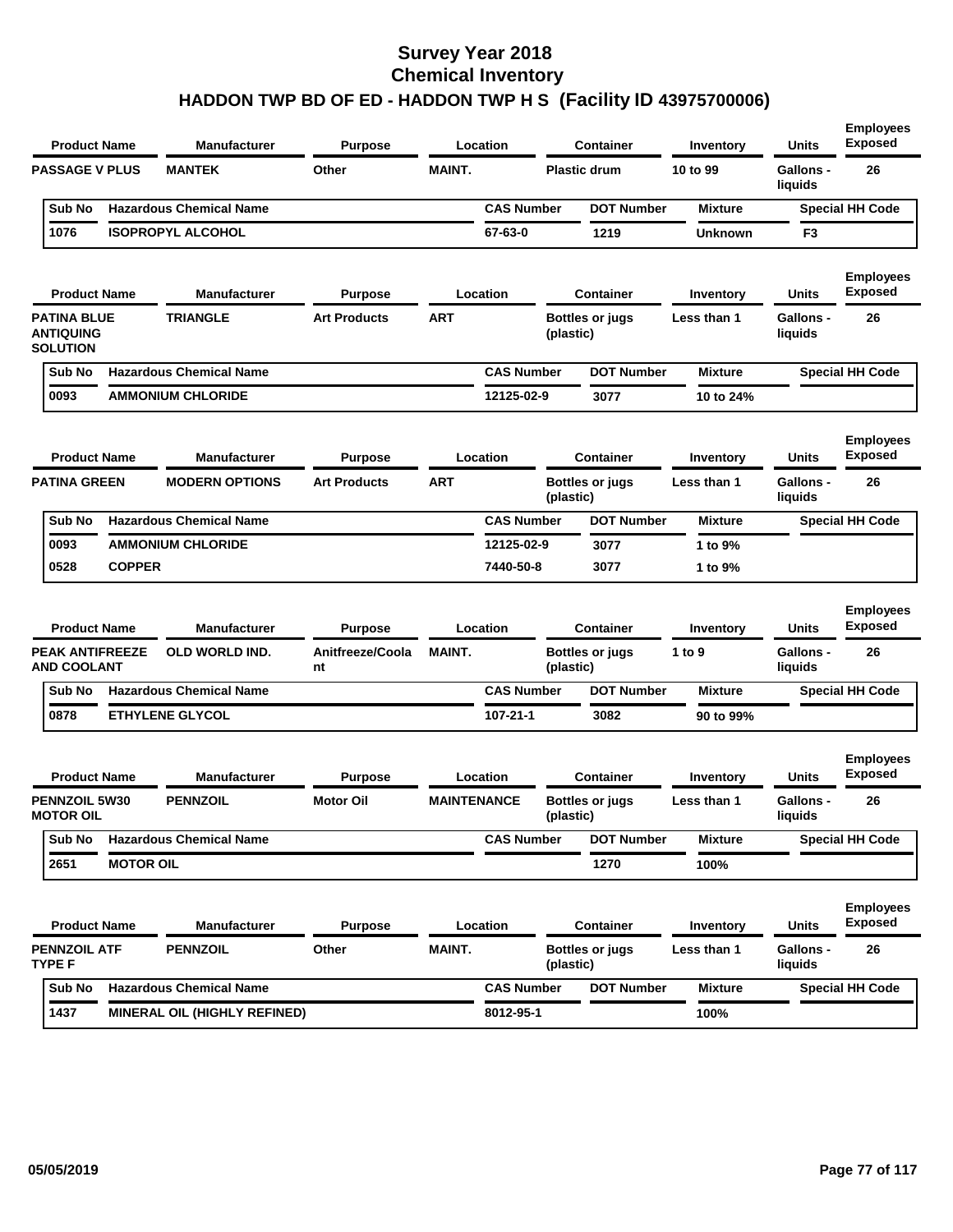| <b>Product Name</b>                                                   |                  | <b>Manufacturer</b>            | <b>Purpose</b>   |                    | Location          |           | <b>Container</b>       | Inventory        | <b>Units</b>                | <b>Employees</b><br><b>Exposed</b> |
|-----------------------------------------------------------------------|------------------|--------------------------------|------------------|--------------------|-------------------|-----------|------------------------|------------------|-----------------------------|------------------------------------|
| <b>PENNZOIL GT</b><br><b>PERFORMANCE</b><br><b>SAE 20W50</b>          |                  | <b>PENNZOIL</b>                | <b>Motor Oil</b> | <b>MAINT.</b>      |                   | (plastic) | <b>Bottles or jugs</b> | Less than 1      | <b>Gallons -</b><br>liquids | 26                                 |
| Sub No                                                                |                  | <b>Hazardous Chemical Name</b> |                  |                    | <b>CAS Number</b> |           | <b>DOT Number</b>      | <b>Mixture</b>   |                             | <b>Special HH Code</b>             |
| 2651                                                                  | <b>MOTOR OIL</b> |                                |                  |                    |                   |           | 1270                   | 100%             |                             |                                    |
| <b>Product Name</b>                                                   |                  | <b>Manufacturer</b>            | <b>Purpose</b>   |                    | Location          |           | <b>Container</b>       | <b>Inventory</b> | Units                       | <b>Employees</b><br><b>Exposed</b> |
| <b>CARB &amp; CHOKE</b><br><b>CLEANER</b>                             |                  | PENNZOIL GUMOUT PENNZOIL       | Other            | <b>MAINT.</b>      |                   | Can       |                        | Less than 1      | Pounds -<br>solids          | 26                                 |
| Sub No                                                                |                  | <b>Hazardous Chemical Name</b> |                  |                    | <b>CAS Number</b> |           | <b>DOT Number</b>      | <b>Mixture</b>   |                             | <b>Special HH Code</b>             |
| 1076                                                                  |                  | <b>ISOPROPYL ALCOHOL</b>       |                  |                    | 67-63-0           |           | 1219                   | 1 to 9%          | F <sub>3</sub>              |                                    |
| 1258                                                                  |                  | <b>METHYL ETHYL KETONE</b>     |                  |                    | 78-93-3           |           | 1193                   | 1 to 9%          | F <sub>3</sub>              |                                    |
| 1594                                                                  | <b>PROPANE</b>   |                                |                  |                    | 74-98-6           |           | 1978                   | 25 to 49%        | F4                          |                                    |
| 2648                                                                  |                  | PETROLEUM DISTILLATES          |                  |                    | 8002-05-9         |           | 1268                   | 50 to 59%        | F <sub>3</sub>              |                                    |
| <b>Product Name</b>                                                   |                  | <b>Manufacturer</b>            | <b>Purpose</b>   |                    | Location          |           | <b>Container</b>       | Inventory        | <b>Units</b>                | <b>Employees</b><br><b>Exposed</b> |
| <b>PENNZOIL GUMOUT</b><br><b>FUEL INJECTOR</b><br><b>CARB CLEANER</b> |                  | <b>PENNZOIL</b>                | Other            | <b>MAINTENANCE</b> |                   | (plastic) | <b>Bottles or jugs</b> | Less than 1      | <b>Gallons -</b><br>liquids | 26                                 |
| Sub No                                                                |                  | <b>Hazardous Chemical Name</b> |                  |                    | <b>CAS Number</b> |           | <b>DOT Number</b>      | <b>Mixture</b>   |                             | <b>Special HH Code</b>             |
| 1736                                                                  |                  | <b>STODDARD SOLVENT</b>        |                  |                    | 8052-41-3         |           | 1268                   | 70 to 79%        |                             |                                    |
| <b>Product Name</b>                                                   |                  | Manufacturer                   | <b>Purpose</b>   |                    | Location          |           | <b>Container</b>       | Inventory        | Units                       | <b>Employees</b><br><b>Exposed</b> |
| <b>PENNZOIL HIGH</b><br><b>MILEAGE VEHICLE</b><br><b>MOTOR OIL</b>    |                  | <b>PENNZOIL</b>                | <b>Motor Oil</b> | <b>MAINT.</b>      |                   | (plastic) | <b>Bottles or jugs</b> | 1 to 9           | <b>Gallons -</b><br>liquids | 26                                 |
| Sub No                                                                |                  | <b>Hazardous Chemical Name</b> |                  |                    | <b>CAS Number</b> |           | <b>DOT Number</b>      | <b>Mixture</b>   |                             | <b>Special HH Code</b>             |
| 2651                                                                  | <b>MOTOR OIL</b> |                                |                  |                    |                   |           | 1270                   | 100%             |                             |                                    |
| <b>Product Name</b>                                                   |                  | <b>Manufacturer</b>            | <b>Purpose</b>   |                    | Location          |           | <b>Container</b>       | Inventory        | <b>Units</b>                | <b>Employees</b><br><b>Exposed</b> |
| <b>PENNZOIL</b><br><b>LONGLIFE GOLD</b><br><b>15W40</b>               |                  | <b>PENNZOIL</b>                | <b>Motor Oil</b> | MAINT.             |                   | (plastic) | <b>Bottles or jugs</b> | Less than 1      | <b>Gallons -</b><br>liquids | 26                                 |
| Sub No                                                                |                  | <b>Hazardous Chemical Name</b> |                  |                    | <b>CAS Number</b> |           | <b>DOT Number</b>      | <b>Mixture</b>   |                             | <b>Special HH Code</b>             |
| 2651                                                                  | <b>MOTOR OIL</b> |                                |                  |                    |                   |           | 1270                   | 100%             |                             |                                    |
| <b>Product Name</b>                                                   |                  | <b>Manufacturer</b>            | <b>Purpose</b>   |                    | <b>Location</b>   |           | <b>Container</b>       | Inventory        | <b>Units</b>                | <b>Employees</b><br>Exposed        |
| <b>PENNZOIL MOTOR</b><br>OIL 10W-30                                   |                  | <b>PENNZOIL</b>                | <b>Motor Oil</b> | MAINT.             |                   | (plastic) | <b>Bottles or jugs</b> | Less than 1      | <b>Gallons -</b><br>liquids | 26                                 |
| Sub No                                                                |                  | <b>Hazardous Chemical Name</b> |                  |                    | <b>CAS Number</b> |           | <b>DOT Number</b>      | <b>Mixture</b>   |                             | <b>Special HH Code</b>             |
| 2651                                                                  | <b>MOTOR OIL</b> |                                |                  |                    |                   |           | 1270                   | 100%             |                             |                                    |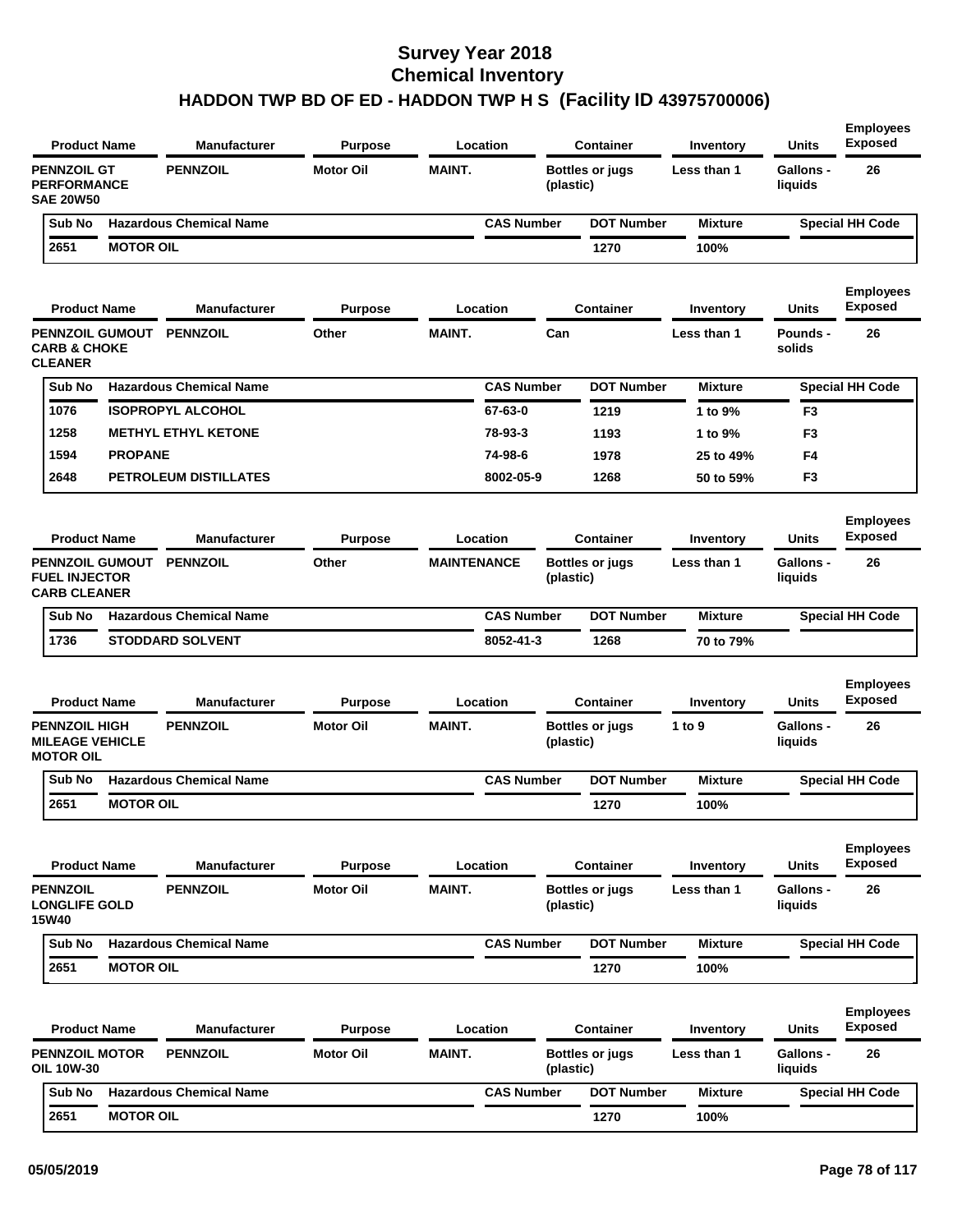| <b>Product Name</b>                                                         |                 | <b>Manufacturer</b>                   | <b>Purpose</b>                      |                    | Location          | <b>Container</b>                    | Inventory                | <b>Units</b>                | <b>Exposed</b>                             |
|-----------------------------------------------------------------------------|-----------------|---------------------------------------|-------------------------------------|--------------------|-------------------|-------------------------------------|--------------------------|-----------------------------|--------------------------------------------|
| <b>PERFORMIX PLASTI</b><br>DIP                                              |                 | PLASTI DIP INT'L.                     | Other                               | <b>MAINTENANCE</b> |                   | Can                                 | 1 to 9                   | Pounds -<br>solids          | 26                                         |
| Sub No                                                                      |                 | <b>Hazardous Chemical Name</b>        |                                     |                    | <b>CAS Number</b> | <b>DOT Number</b>                   | <b>Mixture</b>           |                             | <b>Special HH Code</b>                     |
| 1258                                                                        |                 | <b>METHYL ETHYL KETONE</b>            |                                     |                    | 78-93-3           | 1193                                | 1 to 9%                  | F <sub>3</sub>              |                                            |
| 1340                                                                        | n-HEXANE        |                                       |                                     |                    | 110-54-3          | 1208                                | 10 to 24%                | F <sub>3</sub>              |                                            |
| 1866                                                                        | <b>TOLUENE</b>  |                                       |                                     |                    | 108-88-3          | 1294                                | 10 to 24%                | F <sub>3</sub> ,TE          |                                            |
| <b>Product Name</b>                                                         |                 | <b>Manufacturer</b>                   | Purpose                             |                    | Location          | <b>Container</b>                    | Inventory                | Units                       | <b>Employees</b><br>Exposed                |
| <b>PERMATEX ANTI-</b><br><b>SNEEZE 80078</b>                                |                 | <b>LOCTITE</b>                        | Other                               | <b>MAINT.</b>      |                   | Bottles or jugs<br>(plastic)        | Less than 1              | <b>Gallons -</b><br>liquids | 26                                         |
| Sub No                                                                      |                 | <b>Hazardous Chemical Name</b>        |                                     |                    | <b>CAS Number</b> | <b>DOT Number</b>                   | <b>Mixture</b>           |                             | <b>Special HH Code</b>                     |
| 0054                                                                        | <b>ALUMINUM</b> |                                       |                                     |                    | 7429-90-5         | 1396                                | 10 to 24%                | F <sub>3</sub>              |                                            |
| 0325                                                                        |                 | <b>CALCIUM OXIDE</b>                  |                                     |                    | 1305-78-8         | 1910                                | 25 to 49%                | CO                          |                                            |
| 2648                                                                        |                 | <b>PETROLEUM DISTILLATES</b>          |                                     |                    | 8002-05-9         | 1268                                | 70 to 79%                | F <sub>3</sub>              |                                            |
| 3325                                                                        |                 | <b>GRAPHITE (NATURAL)</b>             |                                     |                    | 7782-42-5         |                                     | 10 to 24%                |                             |                                            |
|                                                                             |                 |                                       |                                     |                    |                   |                                     |                          |                             |                                            |
| <b>Product Name</b><br><b>PERMATEX</b><br><b>BATTERY</b><br>PROTECTOR 80370 |                 | <b>Manufacturer</b><br><b>LOCTITE</b> | <b>Purpose</b><br>Other             | <b>MAINT.</b>      | Location          | <b>Container</b><br>Can             | Inventory<br>Less than 1 | Units<br>Pounds -<br>solids | <b>Exposed</b><br>26                       |
| Sub No                                                                      |                 | <b>Hazardous Chemical Name</b>        |                                     |                    | <b>CAS Number</b> | <b>DOT Number</b>                   | <b>Mixture</b>           |                             | <b>Special HH Code</b>                     |
| 0006                                                                        | <b>ACETONE</b>  |                                       |                                     |                    | 67-64-1           | 1090                                | 25 to 49%                | F <sub>3</sub>              |                                            |
| 0851                                                                        |                 | <b>ETHYL BENZENE</b>                  |                                     |                    | 100-41-4          | 1175                                | 10 to 24%                | CA,F3                       |                                            |
| 1594                                                                        | <b>PROPANE</b>  |                                       |                                     |                    | 74-98-6           | 1978                                | 25 to 49%                | F4                          |                                            |
| 2014                                                                        | <b>XYLENES</b>  |                                       |                                     |                    | 1330-20-7         | 1307                                | 25 to 49%                | F <sub>3</sub>              |                                            |
| <b>Product Name</b>                                                         |                 | <b>Manufacturer</b>                   | Purpose                             |                    | Location          | <b>Container</b>                    | Inventory                | Units                       | <b>Exposed</b>                             |
| <b>PERMATEX FAST</b>                                                        |                 | <b>LOCTITE</b>                        | Cleaning<br><b>Products-General</b> | <b>MAINT.</b>      |                   | <b>Bottles or jugs</b><br>(plastic) | 1 to 9                   | <b>Gallons -</b><br>liquids | 26                                         |
| Sub No                                                                      |                 | <b>Hazardous Chemical Name</b>        |                                     |                    | <b>CAS Number</b> | <b>DOT Number</b>                   | <b>Mixture</b>           |                             | <b>Employees</b><br><b>Special HH Code</b> |
| <b>ORANGE 25218</b><br>1660                                                 |                 | <b>SILICA, QUARTZ</b>                 |                                     |                    | 14808-60-7        |                                     | 1 to 9%                  | CА                          |                                            |
| <b>Product Name</b>                                                         |                 | <b>Manufacturer</b>                   | <b>Purpose</b>                      |                    | Location          | <b>Container</b>                    | Inventory                | <b>Units</b>                | <b>Exposed</b>                             |
| <b>PERMATEX FAST</b>                                                        |                 | <b>PERMATEX</b>                       | Other                               | <b>MAINTENANCE</b> |                   | Bottles or jugs<br>(plastic)        | 1 to 9                   | <b>Gallons -</b><br>liquids | 26                                         |
| <b>ORANGE 25219</b><br>Sub No                                               |                 | <b>Hazardous Chemical Name</b>        |                                     |                    | <b>CAS Number</b> | <b>DOT Number</b>                   | <b>Mixture</b>           |                             | <b>Employees</b><br><b>Special HH Code</b> |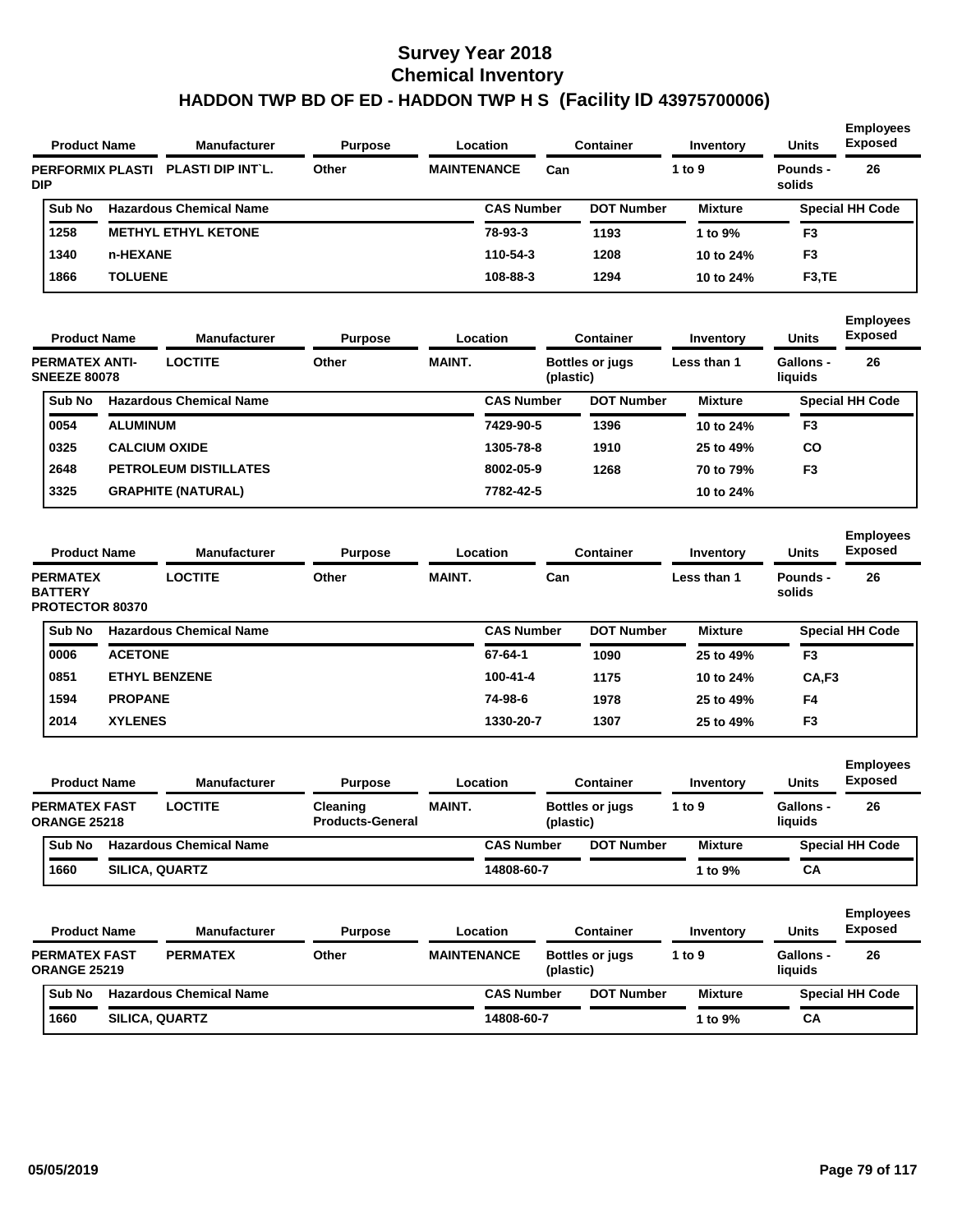| <b>Product Name</b>                                                                      |                    | <b>Manufacturer</b>            | <b>Purpose</b> |               | Location          | <b>Container</b>                    | Inventory      | Units                       | <b>Exposed</b>                     |
|------------------------------------------------------------------------------------------|--------------------|--------------------------------|----------------|---------------|-------------------|-------------------------------------|----------------|-----------------------------|------------------------------------|
| PERMATEX H.D.<br><b>RUBBERIZED</b><br><b>UNDERCOATING</b>                                |                    | <b>LOCTITE</b>                 | Other          | <b>MAINT.</b> |                   | Can                                 | 1 to 9         | Pounds -<br>solids          | 26                                 |
| Sub No                                                                                   |                    | <b>Hazardous Chemical Name</b> |                |               | <b>CAS Number</b> | <b>DOT Number</b>                   | <b>Mixture</b> |                             | <b>Special HH Code</b>             |
| 0170                                                                                     | <b>ASPHALT</b>     |                                |                |               | 8052-42-4         | 1999                                | 1 to 9%        |                             |                                    |
| 0273                                                                                     | <b>BUTANE</b>      |                                |                |               | 106-97-8          | 1011                                | 1 to 9%        | F4                          |                                    |
| 0342                                                                                     |                    | <b>CARBON BLACK</b>            |                |               | 1333-86-4         | 1361                                | 1 to 9%        | СA                          |                                    |
| 1222                                                                                     |                    | <b>METHYL ALCOHOL</b>          |                |               | 67-56-1           | 1230                                | 1 to 9%        | F <sub>3</sub> ,TE          |                                    |
| 1594                                                                                     | <b>PROPANE</b>     |                                |                |               | 74-98-6           | 1978                                | 1 to 9%        | F4                          |                                    |
| 4016                                                                                     | <b>KAOLIN</b>      |                                |                |               | 1332-58-7         |                                     | 1 to 9%        |                             |                                    |
| <b>Product Name</b>                                                                      |                    | <b>Manufacturer</b>            | <b>Purpose</b> |               | Location          | <b>Container</b>                    | Inventory      | Units                       | <b>Employees</b><br><b>Exposed</b> |
| PERMATEX HI TEMP<br><b>SILICONE 27B</b>                                                  |                    | <b>LOCTITE</b>                 | Other          | <b>MAINT.</b> |                   | Other                               | Less than 1    | <b>Gallons -</b><br>liquids | 26                                 |
| Sub No                                                                                   |                    | <b>Hazardous Chemical Name</b> |                |               | <b>CAS Number</b> | <b>DOT Number</b>                   | <b>Mixture</b> |                             | <b>Special HH Code</b>             |
| 0004                                                                                     | <b>ACETIC ACID</b> |                                |                |               | 64-19-7           | 2789                                | 1 to 9%        | CO                          |                                    |
| <b>Product Name</b>                                                                      |                    | <b>Manufacturer</b>            | Purpose        |               | Location          | <b>Container</b>                    | Inventory      | Units                       | <b>Employees</b><br><b>Exposed</b> |
| <b>PERMATEX HIGH</b><br><b>TEMP RTV GASKET</b><br>26B                                    |                    | <b>LOCTITE</b>                 | Other          | <b>MAINT.</b> |                   | Other                               | Less than 1    | <b>Gallons -</b><br>liquids | 26                                 |
| Sub No                                                                                   |                    | <b>Hazardous Chemical Name</b> |                |               | <b>CAS Number</b> | <b>DOT Number</b>                   | <b>Mixture</b> |                             | <b>Special HH Code</b>             |
| 1036                                                                                     | <b>IRON OXIDE</b>  |                                |                |               | 1309-37-1         |                                     | 1 to 9%        |                             |                                    |
|                                                                                          |                    |                                |                |               |                   |                                     |                |                             |                                    |
| <b>Product Name</b>                                                                      |                    | <b>Manufacturer</b>            | <b>Purpose</b> |               | Location          | Container                           | Inventory      | <b>Units</b>                | <b>Employees</b><br><b>Exposed</b> |
|                                                                                          |                    | <b>LOCTITE</b>                 | Other          | <b>MAINT.</b> |                   | Can                                 | Less than 1    | <b>Gallons -</b><br>liquids | 26                                 |
| Sub No                                                                                   |                    | <b>Hazardous Chemical Name</b> |                |               | <b>CAS Number</b> | <b>DOT Number</b>                   | <b>Mixture</b> |                             | <b>Special HH Code</b>             |
| 0006                                                                                     | <b>ACETONE</b>     |                                |                |               | 67-64-1           | 1090                                | 25 to 49%      | F3                          |                                    |
| 1340                                                                                     | n-HEXANE           |                                |                |               | 110-54-3          | 1208                                | 25 to 49%      | F <sub>3</sub>              |                                    |
| <b>PERMATEX HIGH</b><br><b>TRACK GASKET</b><br><b>SEAL. 80062</b><br><b>Product Name</b> |                    | <b>Manufacturer</b>            | <b>Purpose</b> |               | <b>Location</b>   | <b>Container</b>                    | Inventory      | <b>Units</b>                | <b>Employees</b><br><b>Exposed</b> |
|                                                                                          |                    | <b>LOCTITE</b>                 | Other          | <b>MAINT.</b> |                   | <b>Bottles or jugs</b><br>(plastic) | Less than 1    | <b>Gallons -</b><br>liquids | 26                                 |
| Sub No                                                                                   |                    | <b>Hazardous Chemical Name</b> |                |               | <b>CAS Number</b> | <b>DOT Number</b>                   | <b>Mixture</b> |                             | <b>Special HH Code</b>             |
| 0006                                                                                     | <b>ACETONE</b>     |                                |                |               | 67-64-1           | 1090                                | 25 to 49%      | F <sub>3</sub>              |                                    |
| 0275                                                                                     |                    | <b>2-BUTOXY ETHANOL</b>        |                |               | 111-76-2          | 2369                                | 25 to 49%      | CA                          |                                    |
| <b>PERMATEX RUST</b><br>TREATMENT 81849<br>0758                                          |                    | <b>DIMETHYL ETHER</b>          |                |               | 115-10-6          | 1033                                | 60 to 69%      | F4                          |                                    |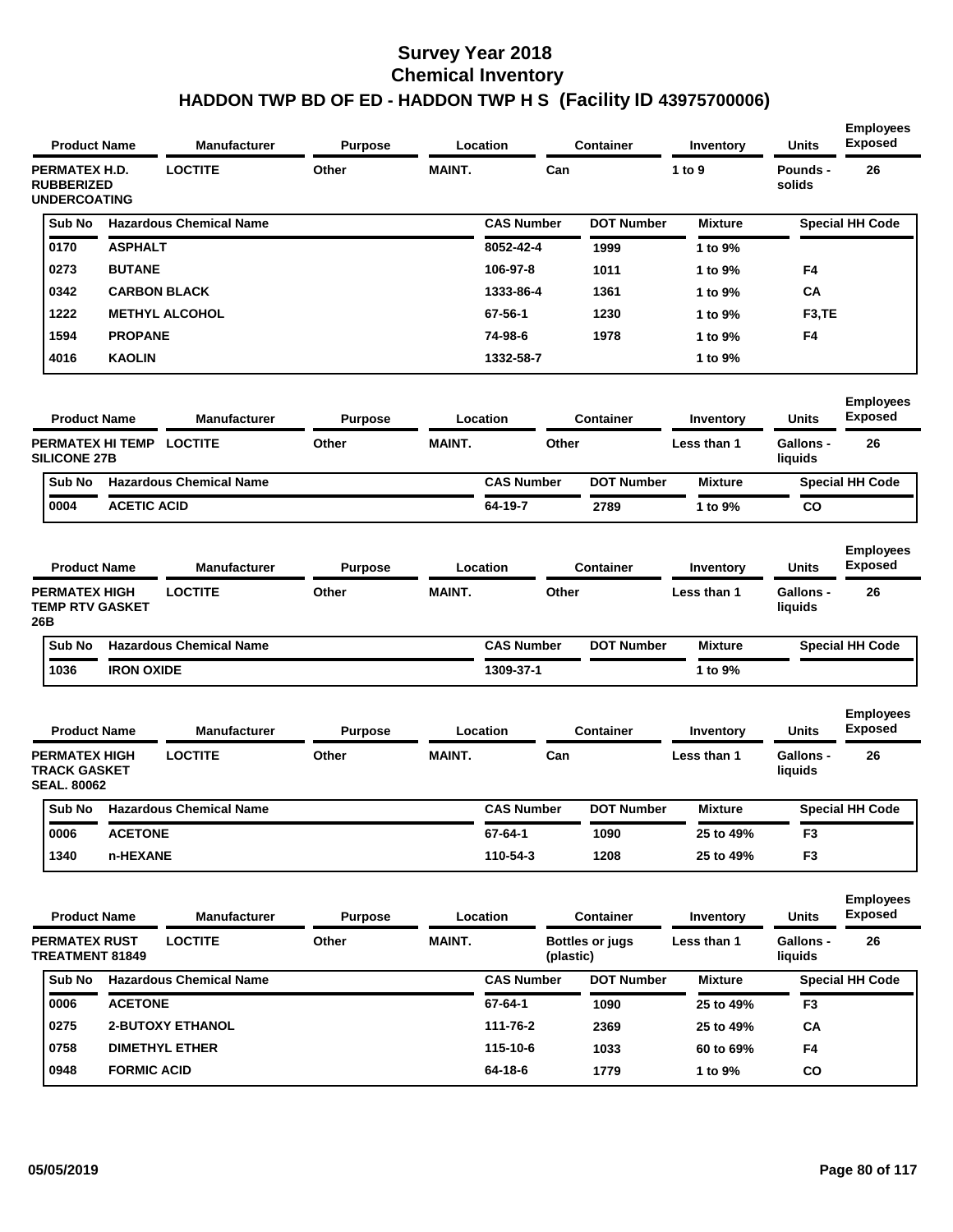| <b>Product Name</b>                                           |                | <b>Manufacturer</b>                   | <b>Purpose</b>                |                | Location          |           | <b>Container</b>       | Inventory      | <b>Units</b>                | <b>Employees</b><br><b>Exposed</b> |
|---------------------------------------------------------------|----------------|---------------------------------------|-------------------------------|----------------|-------------------|-----------|------------------------|----------------|-----------------------------|------------------------------------|
| <b>PERMATEX</b><br><b>SILICONE SPRAY</b><br><b>LUB. 80070</b> |                | <b>LOCTITE</b>                        | Other                         | <b>MAINT.</b>  |                   | Can       |                        | Less than 1    | Pounds -<br>solids          | 26                                 |
| Sub No                                                        |                | <b>Hazardous Chemical Name</b>        |                               |                | <b>CAS Number</b> |           | <b>DOT Number</b>      | <b>Mixture</b> |                             | <b>Special HH Code</b>             |
| 0273                                                          | <b>BUTANE</b>  |                                       |                               |                | 106-97-8          |           | 1011                   | 25 to 49%      | F4                          |                                    |
| 1594                                                          | <b>PROPANE</b> |                                       |                               |                | 74-98-6           |           | 1978                   | 10 to 24%      | F4                          |                                    |
| 2648                                                          |                | <b>PETROLEUM DISTILLATES</b>          |                               |                | 8002-05-9         |           | 1268                   | 25 to 49%      | F <sub>3</sub>              |                                    |
| <b>Product Name</b>                                           |                | <b>Manufacturer</b>                   | <b>Purpose</b>                |                | Location          |           | <b>Container</b>       | Inventory      | <b>Units</b>                | <b>Employees</b><br><b>Exposed</b> |
| <b>PERMATEX SUPER</b><br>300                                  |                | <b>LOCTITE</b>                        | Other                         | <b>MAINT.</b>  |                   | (plastic) | <b>Bottles or jugs</b> | Less than 1    | <b>Gallons -</b><br>liquids | 26                                 |
| Sub No                                                        |                | <b>Hazardous Chemical Name</b>        |                               |                | <b>CAS Number</b> |           | <b>DOT Number</b>      | <b>Mixture</b> |                             | <b>Special HH Code</b>             |
| 0342                                                          |                | <b>CARBON BLACK</b>                   |                               |                | 1333-86-4         |           | 1361                   | 1 to 9%        | CA                          |                                    |
| 1076                                                          |                | <b>ISOPROPYL ALCOHOL</b>              |                               |                | 67-63-0           |           | 1219                   | 25 to 49%      | F <sub>3</sub>              |                                    |
| 1773                                                          |                | TALC (NOT CONTAINING ASBESTOS FIBERS) |                               |                | 14807-96-6        |           |                        | 10 to 24%      |                             |                                    |
| <b>Product Name</b>                                           |                | <b>Manufacturer</b>                   | <b>Purpose</b>                |                | Location          |           | <b>Container</b>       | Inventory      | <b>Units</b>                | <b>Employees</b><br><b>Exposed</b> |
| PERMATEX THREAD LOCTITE<br><b>SEALANT</b><br><b>W/TEFLON</b>  |                |                                       | Other                         | <b>MAINT.</b>  |                   | (plastic) | <b>Bottles or jugs</b> | Less than 1    | Gallons -<br>liquids        | 26                                 |
| Sub No                                                        |                | <b>Hazardous Chemical Name</b>        |                               |                | <b>CAS Number</b> |           | <b>DOT Number</b>      | <b>Mixture</b> |                             | <b>Special HH Code</b>             |
| 1076                                                          |                | <b>ISOPROPYL ALCOHOL</b>              |                               |                | 67-63-0           |           | 1219                   | 25 to 49%      | F <sub>3</sub>              |                                    |
| 1773                                                          |                | TALC (NOT CONTAINING ASBESTOS FIBERS) |                               |                | 14807-96-6        |           |                        | 25 to 49%      |                             |                                    |
| 1861                                                          |                | <b>TITANIUM DIOXIDE</b>               |                               |                | 13463-67-7        |           |                        | 10 to 24%      |                             |                                    |
| <b>Product Name</b>                                           |                | Manufacturer                          | <b>Purpose</b>                |                | Location          |           | Container              | Inventory      | <b>Units</b>                | <b>Employees</b><br><b>Exposed</b> |
| <b>PERMATEX VALVE</b><br><b>GRINDING</b><br><b>COMPOUND</b>   |                | <b>LOCTITE</b>                        | Other                         | <b>MAINT.</b>  |                   | Other     |                        | Less than 1    | Gallons -<br>liquids        | 26                                 |
| Sub No                                                        |                | <b>Hazardous Chemical Name</b>        |                               |                | <b>CAS Number</b> |           | <b>DOT Number</b>      | <b>Mixture</b> |                             | <b>Special HH Code</b>             |
| 0342                                                          |                | <b>CARBON BLACK</b>                   |                               |                | 1333-86-4         |           | 1361                   | 1 to 9%        | СA                          |                                    |
| 0878                                                          |                | <b>ETHYLENE GLYCOL</b>                |                               |                | 107-21-1          |           | 3082                   | 10 to 24%      |                             |                                    |
| 1658                                                          |                | <b>SILICON CARBIDE</b>                |                               |                | 409-21-2          |           |                        | 25 to 49%      |                             |                                    |
| <b>Product Name</b>                                           |                | Manufacturer                          | <b>Purpose</b>                |                | Location          |           | <b>Container</b>       | Inventory      | Units                       | <b>Employees</b><br><b>Exposed</b> |
| <b>PETROLEUM</b><br><b>ETHER</b>                              |                | <b>GENERIC</b>                        | Laboratory<br><b>Chemical</b> | <b>SCIENCE</b> |                   | (glass)   | <b>Bottles or jugs</b> | 1 to 9         | Gallons -<br>liquids        | 26                                 |
| Sub No                                                        |                | <b>Hazardous Chemical Name</b>        |                               |                | <b>CAS Number</b> |           | <b>DOT Number</b>      | <b>Mixture</b> |                             | <b>Special HH Code</b>             |
| 0206                                                          |                | VM & P NAPHTHA                        |                               |                | 8032-32-4         |           | 1268                   | 100%           | F <sub>3</sub>              |                                    |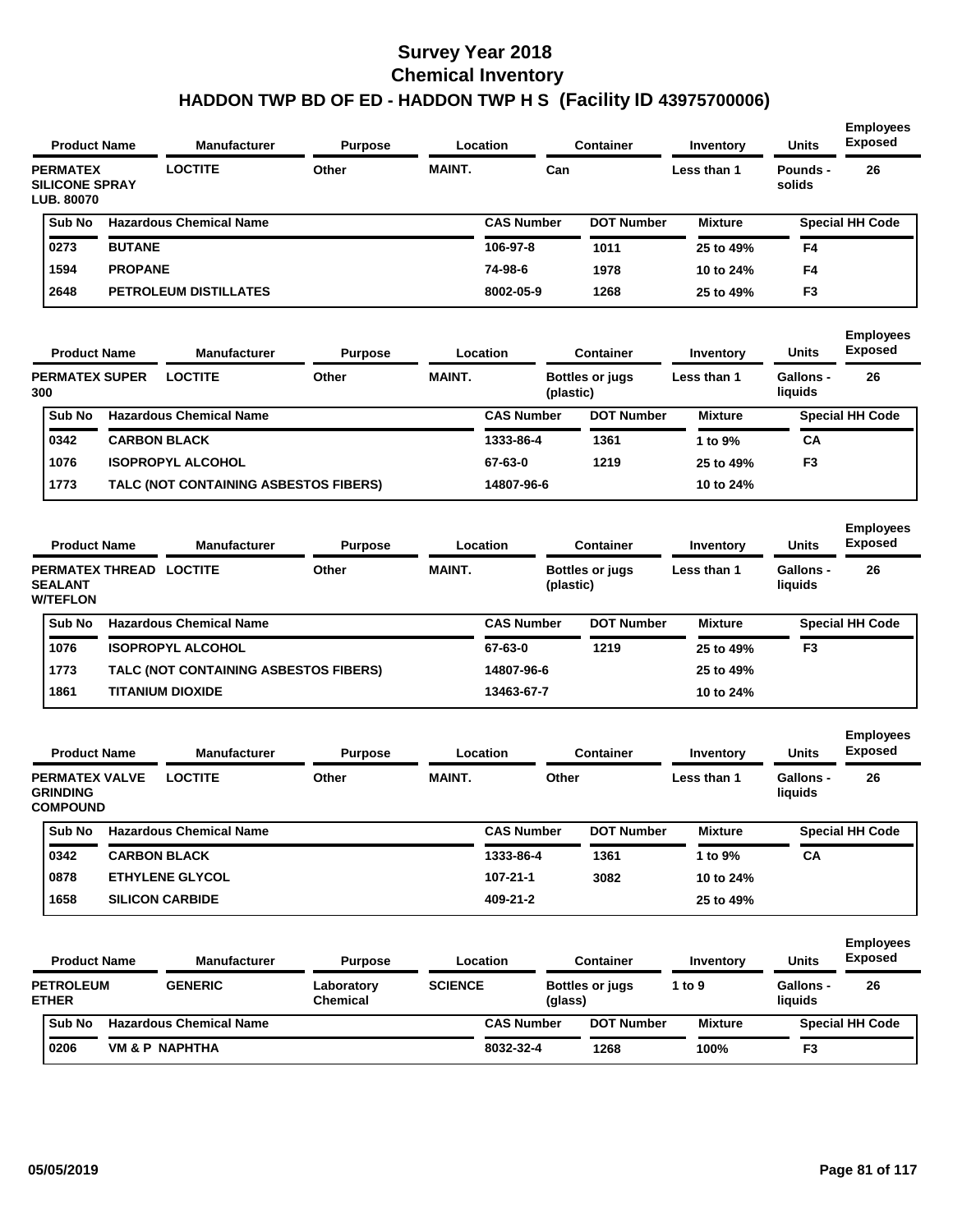| <b>Product Name</b>                                            |                      | <b>Manufacturer</b>            | <b>Purpose</b>                |                | Location          |           | <b>Container</b>       | Inventory        | <b>Units</b>                | <b>Employees</b><br><b>Exposed</b> |
|----------------------------------------------------------------|----------------------|--------------------------------|-------------------------------|----------------|-------------------|-----------|------------------------|------------------|-----------------------------|------------------------------------|
| PH NEUTRAL PVA<br><b>ADHESIVE</b>                              |                      | <b>HAND</b>                    | <b>Adhesives</b>              | <b>MAINT.</b>  |                   | (plastic) | <b>Bottles or jugs</b> | Less than 1      | <b>Gallons -</b><br>liquids | 26                                 |
| Sub No                                                         |                      | <b>Hazardous Chemical Name</b> |                               |                | <b>CAS Number</b> |           | <b>DOT Number</b>      | <b>Mixture</b>   |                             | <b>Special HH Code</b>             |
| 1998                                                           | <b>VINYL ACETATE</b> |                                |                               |                | 108-05-4          |           | 1301                   | $0.1$ to $0.9\%$ | CA,F3                       |                                    |
| <b>Product Name</b>                                            |                      | <b>Manufacturer</b>            | <b>Purpose</b>                |                | Location          |           | Container              | Inventory        | Units                       | <b>Employees</b><br><b>Exposed</b> |
| PHENOLPHTHALEIN GENERIC                                        |                      |                                | Laboratory<br><b>Chemical</b> | <b>SCIENCE</b> |                   | (glass)   | <b>Bottles or jugs</b> | 1 to 9           | Pounds -<br>solids          | 26                                 |
| Sub No                                                         |                      | <b>Hazardous Chemical Name</b> |                               |                | <b>CAS Number</b> |           | <b>DOT Number</b>      | <b>Mixture</b>   |                             | <b>Special HH Code</b>             |
| 4110                                                           |                      | <b>PHENOLPHTHALEIN</b>         |                               |                | 77-09-8           |           |                        | 100%             | СA                          |                                    |
| <b>Product Name</b>                                            |                      | <b>Manufacturer</b>            | <b>Purpose</b>                |                | Location          |           | <b>Container</b>       | Inventory        | Units                       | <b>Employees</b><br><b>Exposed</b> |
| PHENOLPHTHALEIN GENERIC<br><b>INDICATOR</b><br><b>SOLUTION</b> |                      |                                | Laboratory<br><b>Chemical</b> | <b>SCIENCE</b> |                   | (glass)   | <b>Bottles or jugs</b> | Less than 1      | <b>Gallons -</b><br>liquids | 26                                 |
| Sub No                                                         |                      | <b>Hazardous Chemical Name</b> |                               |                | <b>CAS Number</b> |           | <b>DOT Number</b>      | <b>Mixture</b>   |                             | <b>Special HH Code</b>             |
| 0844                                                           |                      | <b>ETHYL ALCOHOL</b>           |                               |                | 64-17-5           |           | 1170                   | 90 to 99%        |                             | CA,F3,MU,TE                        |
| 4110                                                           |                      | PHENOLPHTHALEIN                |                               |                | 77-09-8           |           |                        | 1 to 9%          | <b>CA</b>                   |                                    |
| <b>Product Name</b>                                            |                      | <b>Manufacturer</b>            | <b>Purpose</b>                |                | Location          |           | <b>Container</b>       | Inventory        | <b>Units</b>                | <b>Employees</b><br><b>Exposed</b> |
| <b>PHOSPHORIC ACID</b>                                         |                      | <b>GENERIC</b>                 | Laboratory<br><b>Chemical</b> | <b>SCIENCE</b> |                   | (glass)   | <b>Bottles or jugs</b> | Less than 1      | <b>Gallons -</b><br>liquids | 26                                 |
| Sub No                                                         |                      | <b>Hazardous Chemical Name</b> |                               |                | <b>CAS Number</b> |           | <b>DOT Number</b>      | <b>Mixture</b>   |                             | Special HH Code                    |
| 1516                                                           |                      | <b>PHOSPHORIC ACID</b>         |                               |                | 7664-38-2         |           | 1805                   | 90 to 99%        | co                          |                                    |
| <b>Product Name</b>                                            |                      | <b>Manufacturer</b>            | <b>Purpose</b>                |                | Location          |           | <b>Container</b>       | Inventory        | Units                       | <b>Employees</b><br><b>Exposed</b> |
| <b>PIONEER BLITZ</b>                                           |                      | <b>PIONEER MFG.</b>            | Other                         | <b>MAINT.</b>  |                   | (plastic) | <b>Bottles or jugs</b> | 10 to 99         | <b>Gallons -</b><br>liquids | 26                                 |
| Sub No                                                         |                      | <b>Hazardous Chemical Name</b> |                               |                | <b>CAS Number</b> |           | <b>DOT Number</b>      | <b>Mixture</b>   |                             | <b>Special HH Code</b>             |
| 1571                                                           |                      | <b>POTASSIUM HYDROXIDE</b>     |                               |                | 1310-58-3         |           | 1813                   | <b>Unknown</b>   | CO                          |                                    |
| <b>Product Name</b>                                            |                      | Manufacturer                   | <b>Purpose</b>                |                | Location          |           | <b>Container</b>       | Inventory        | <b>Units</b>                | <b>Employees</b><br><b>Exposed</b> |
| <b>POLAR R-22</b>                                              |                      | POLAR TECHNOLOGY Refrigerant   |                               | MAINT.         |                   | Cylinder  |                        | 10 to 99         | Cubic Ft -<br>gases         | 26                                 |
| Sub No                                                         |                      | <b>Hazardous Chemical Name</b> |                               |                | <b>CAS Number</b> |           | <b>DOT Number</b>      | <b>Mixture</b>   |                             | <b>Special HH Code</b>             |
|                                                                |                      |                                |                               |                |                   |           |                        |                  |                             |                                    |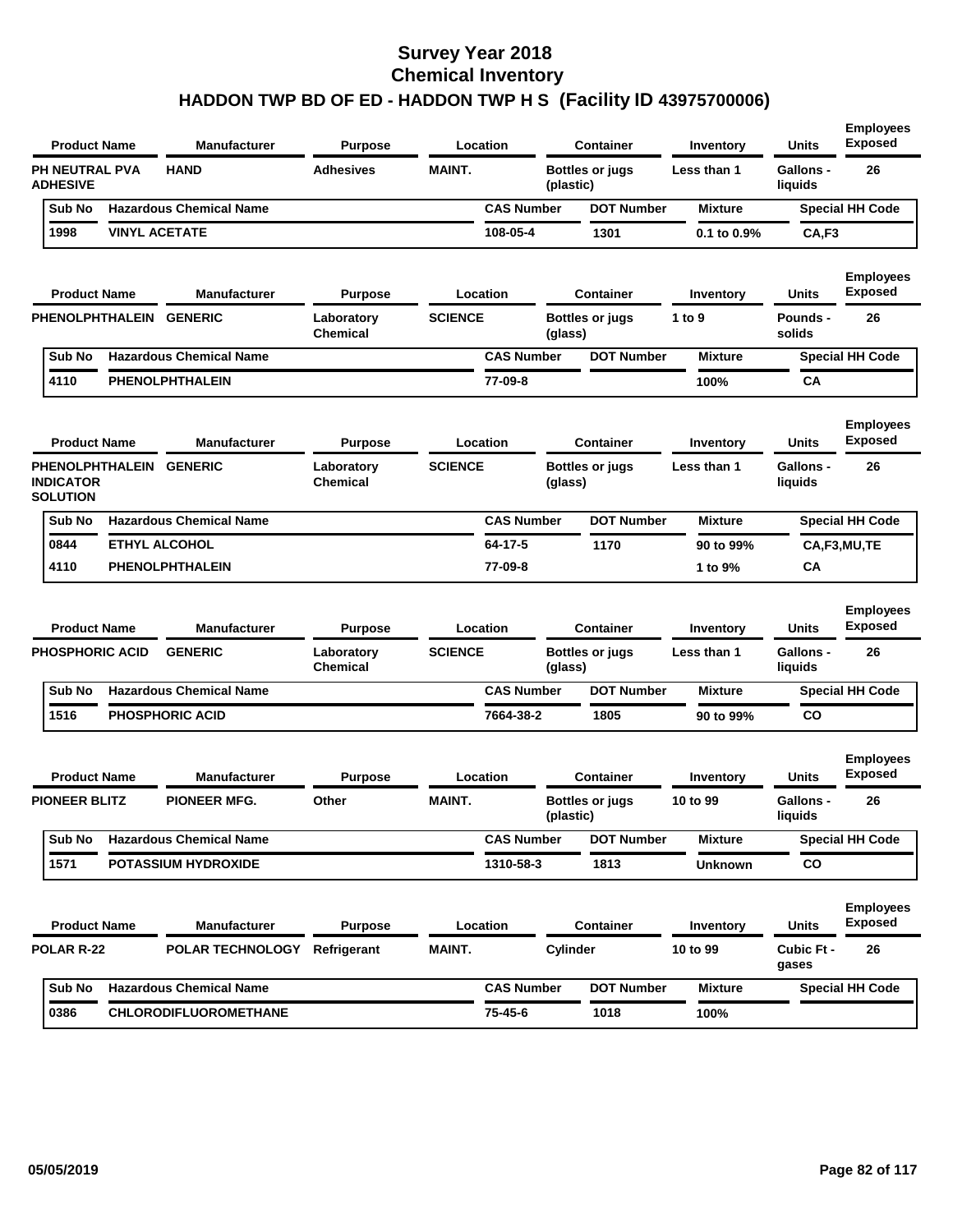| <b>Product Name</b>                                                              | <b>Manufacturer</b>                    | <b>Purpose</b>                |                    | Location          |           | <b>Container</b>       | Inventory                | <b>Units</b>                                | <b>Employees</b><br><b>Exposed</b>       |
|----------------------------------------------------------------------------------|----------------------------------------|-------------------------------|--------------------|-------------------|-----------|------------------------|--------------------------|---------------------------------------------|------------------------------------------|
| <b>POLYBLEND NON-</b><br><b>STRANDED GROUT</b>                                   | <b>CUSTOM BLDG.</b><br><b>PRODUCTS</b> | Other                         | <b>MAINT.</b>      |                   | Box       |                        | 10 to 99                 | <b>Pounds -</b><br>solids                   | 26                                       |
| Sub No                                                                           | <b>Hazardous Chemical Name</b>         |                               |                    | <b>CAS Number</b> |           | <b>DOT Number</b>      | <b>Mixture</b>           |                                             | <b>Special HH Code</b>                   |
| 1661                                                                             | SILICATE, PORTLAND CEMENT              |                               |                    | 65997-15-1        |           |                        | 50 to 59%                |                                             |                                          |
| 1861                                                                             | TITANIUM DIOXIDE                       |                               |                    | 13463-67-7        |           |                        | 1 to 9%                  |                                             |                                          |
| 4001                                                                             | <b>CALCIUM CARBONATE</b>               |                               |                    | 1317-65-3         |           |                        | 25 to 49%                |                                             |                                          |
| 4003                                                                             | <b>CALCIUM SULFATE</b>                 |                               |                    | 7778-18-9         |           |                        | 1 to 9%                  |                                             |                                          |
| <b>Product Name</b>                                                              | <b>Manufacturer</b>                    | <b>Purpose</b>                |                    | Location          |           | <b>Container</b>       | Inventory                | <b>Units</b>                                | <b>Employees</b><br><b>Exposed</b>       |
| <b>POLYBLEND</b><br><b>SANDED GROUT</b>                                          | <b>CUSTOM BLDG.</b><br><b>PRODUCTS</b> | Other                         | <b>MAINT.</b>      |                   | Bag       |                        | 10 to 99                 | <b>Pounds -</b><br>solids                   | 26                                       |
| Sub No                                                                           | <b>Hazardous Chemical Name</b>         |                               |                    | <b>CAS Number</b> |           | <b>DOT Number</b>      | <b>Mixture</b>           |                                             | <b>Special HH Code</b>                   |
| 1660                                                                             | SILICA, QUARTZ                         |                               |                    | 14808-60-7        |           |                        | 60 to 69%                | СA                                          |                                          |
| 1661                                                                             | SILICATE, PORTLAND CEMENT              |                               |                    | 65997-15-1        |           |                        | 25 to 49%                |                                             |                                          |
| 1861                                                                             | TITANIUM DIOXIDE                       |                               |                    | 13463-67-7        |           |                        | 1 to 9%                  |                                             |                                          |
| <b>Product Name</b><br><b>POLYSEAMSEAL</b><br><b>ALL PURPOSE</b><br><b>CAULK</b> | <b>Manufacturer</b><br><b>HENKEL</b>   | <b>Purpose</b><br>Other       | <b>MAINTENANCE</b> | Location          | Other     | Container              | Inventory<br>Less than 1 | <b>Units</b><br><b>Gallons -</b><br>liquids | <b>Employees</b><br><b>Exposed</b><br>26 |
| Sub No                                                                           | <b>Hazardous Chemical Name</b>         |                               |                    | <b>CAS Number</b> |           | <b>DOT Number</b>      | <b>Mixture</b>           |                                             | <b>Special HH Code</b>                   |
| 1329                                                                             | n-BUTYL ACETATE                        |                               |                    | 123-86-4          |           | 1123                   | 1 to 9%                  | F3                                          |                                          |
| 1861                                                                             | TITANIUM DIOXIDE                       |                               |                    | 13463-67-7        |           |                        | <b>Unknown</b>           |                                             |                                          |
| <b>Product Name</b>                                                              | <b>Manufacturer</b>                    | <b>Purpose</b>                |                    | Location          |           | <b>Container</b>       | Inventory                | <b>Units</b>                                | <b>Employees</b><br><b>Exposed</b>       |
| <b>POTASSIUM</b><br><b>CHLORATE</b>                                              | <b>GENERIC</b>                         | Laboratory<br>Chemical        | <b>SCIENCE</b>     |                   | (glass)   | <b>Bottles or jugs</b> | 1 to $9$                 | <b>Pounds -</b><br>solids                   | 26                                       |
| Sub No                                                                           | <b>Hazardous Chemical Name</b>         |                               |                    | <b>CAS Number</b> |           | <b>DOT Number</b>      | <b>Mixture</b>           |                                             | <b>Special HH Code</b>                   |
| 1560                                                                             | POTASSIUM CHLORATE                     |                               |                    | 3811-04-9         |           | 1485                   | 100%                     |                                             |                                          |
| <b>Product Name</b>                                                              | <b>Manufacturer</b>                    | <b>Purpose</b>                |                    | <b>Location</b>   |           | <b>Container</b>       | Inventory                | <b>Units</b>                                | <b>Employees</b><br><b>Exposed</b>       |
| <b>POTASSIUM</b><br><b>CHROMATE</b>                                              | <b>GENERIC</b>                         | Laboratory<br><b>Chemical</b> | <b>SCIENCE</b>     |                   | (plastic) | <b>Bottles or jugs</b> | 1 to 9                   | Pounds -<br>solids                          | 26                                       |
| Sub No                                                                           | <b>Hazardous Chemical Name</b>         |                               |                    | <b>CAS Number</b> |           | <b>DOT Number</b>      | <b>Mixture</b>           |                                             | <b>Special HH Code</b>                   |
| 1561                                                                             | <b>POTASSIUM CHROMATE</b>              |                               |                    | 7789-00-6         |           | 9142                   | 100%                     | CA, MU                                      |                                          |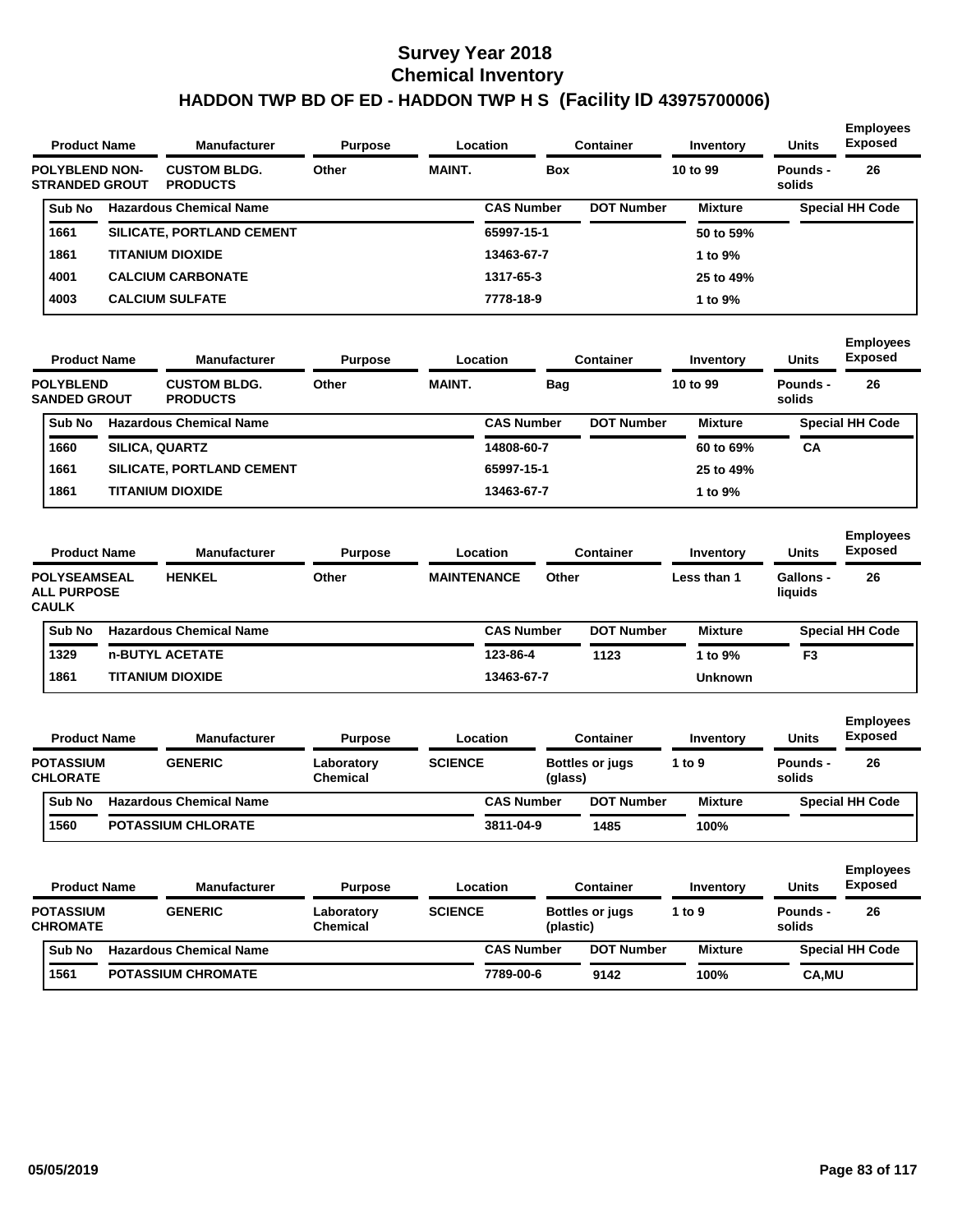| <b>Product Name</b>                 | <b>Manufacturer</b>            | <b>Purpose</b>         |                | Location          | Container              | Inventory      | <b>Units</b>         | <b>Employees</b><br><b>Exposed</b> |
|-------------------------------------|--------------------------------|------------------------|----------------|-------------------|------------------------|----------------|----------------------|------------------------------------|
| <b>ACIDIFIED</b><br><b>SOLUTION</b> | POTASSIUM IODATE GENERIC       | Laboratory<br>Chemical | <b>SCIENCE</b> | (plastic)         | <b>Bottles or jugs</b> | Less than 1    | Gallons -<br>liquids | 26                                 |
| Sub No                              | <b>Hazardous Chemical Name</b> |                        |                | <b>CAS Number</b> | <b>DOT Number</b>      | <b>Mixture</b> |                      | <b>Special HH Code</b>             |
| 1761                                | <b>SULFURIC ACID</b>           |                        |                | 7664-93-9         | 1830                   | 1 to 9%        | CA,CO                |                                    |

| <b>Product Name</b>                                         |                   | <b>Manufacturer</b>                     | <b>Purpose</b>                             | Location         |                   | <b>Container</b>       | Inventory      | <b>Units</b>         | <b>Employees</b><br><b>Exposed</b> |
|-------------------------------------------------------------|-------------------|-----------------------------------------|--------------------------------------------|------------------|-------------------|------------------------|----------------|----------------------|------------------------------------|
| <b>POWERHOUSE</b><br><b>GLASS SURFACE</b><br><b>CLEANER</b> |                   | <b>PERSONAL CARE</b><br><b>PRODUCTS</b> | <b>Cleaning</b><br><b>Products-General</b> | <b>CUSTODIAL</b> | (plastic)         | <b>Bottles or jugs</b> | Less than 1    | Gallons -<br>liquids | 26                                 |
| Sub No                                                      |                   | <b>Hazardous Chemical Name</b>          |                                            |                  | <b>CAS Number</b> | <b>DOT Number</b>      | <b>Mixture</b> |                      | <b>Special HH Code</b>             |
| 0273                                                        | <b>BUTANE</b>     |                                         |                                            | 106-97-8         |                   | 1011                   | 1 to 9%        | F4                   |                                    |
| 0275                                                        |                   | <b>2-BUTOXY ETHANOL</b>                 |                                            | 111-76-2         |                   | 2369                   | 1 to 9%        | <b>CA</b>            |                                    |
| 0844                                                        |                   | <b>ETHYL ALCOHOL</b>                    |                                            | 64-17-5          |                   | 1170                   | 1 to 9%        |                      | CA,F3,MU,TE                        |
| 1040                                                        | <b>ISOBUTANE</b>  |                                         |                                            | $75 - 28 - 5$    |                   | 1969                   | 1 to 9%        | F <sub>4</sub>       |                                    |
| 1076                                                        |                   | <b>ISOPROPYL ALCOHOL</b>                |                                            | 67-63-0          |                   | 1219                   | 1 to 9%        | F <sub>3</sub>       |                                    |
| 1315                                                        | <b>MORPHOLINE</b> |                                         |                                            | 110-91-8         |                   | 2054                   | 1 to 9%        | CO <sub>.F3</sub>    |                                    |
| 1594                                                        | <b>PROPANE</b>    |                                         |                                            | 74-98-6          |                   | 1978                   | 1 to 9%        | F <sub>4</sub>       |                                    |
| 2258                                                        |                   | <b>SODIUM NITRITE</b>                   |                                            | 7632-00-0        |                   | 1500                   | 1 to 9%        |                      |                                    |
|                                                             |                   |                                         |                                            |                  |                   |                        |                |                      |                                    |

| <b>Product Name</b>                         |  | <b>Manufacturer</b>                     | <b>Purpose</b>                      |                  | Location          | <b>Container</b>                    | Inventory        | <b>Units</b>         | <b>Employees</b><br><b>Exposed</b> |
|---------------------------------------------|--|-----------------------------------------|-------------------------------------|------------------|-------------------|-------------------------------------|------------------|----------------------|------------------------------------|
| <b>POWERHOUSE</b><br><b>ORANGE SOLUTION</b> |  | <b>PERSONAL CARE</b><br><b>PRODUCTS</b> | Cleaning<br><b>Products-General</b> | <b>CUSTODIAL</b> |                   | <b>Bottles or jugs</b><br>(plastic) | Less than 1      | Gallons -<br>liquids | 26                                 |
| Sub No                                      |  | <b>Hazardous Chemical Name</b>          |                                     |                  | <b>CAS Number</b> | <b>DOT Number</b>                   | <b>Mixture</b>   |                      | <b>Special HH Code</b>             |
| 0275                                        |  | <b>2-BUTOXY ETHANOL</b>                 |                                     |                  | 111-76-2          | 2369                                | $0.1$ to $0.9\%$ | CA                   |                                    |
| 1076                                        |  | <b>ISOPROPYL ALCOHOL</b>                |                                     |                  | 67-63-0           | 1219                                | $0.1$ to $0.9\%$ | F <sub>3</sub>       |                                    |
|                                             |  |                                         |                                     |                  |                   |                                     |                  |                      |                                    |

| <b>Product Name</b> |                                |                           | <b>Manufacturer</b>             | <b>Purpose</b> |                    | Location          |           | Container              | Inventory      | <b>Units</b>         | <b>Employees</b><br><b>Exposed</b> |
|---------------------|--------------------------------|---------------------------|---------------------------------|----------------|--------------------|-------------------|-----------|------------------------|----------------|----------------------|------------------------------------|
| <b>REMOVER</b>      | PPG 7-540 GRAFFITI             | PPG                       |                                 | Other          | <b>MAINTENANCE</b> |                   | (plastic) | <b>Bottles or jugs</b> | 1 to $9$       | Gallons -<br>liauids | 26                                 |
| <b>Sub No</b>       | <b>Hazardous Chemical Name</b> |                           |                                 |                |                    | <b>CAS Number</b> |           | <b>DOT Number</b>      | <b>Mixture</b> |                      | <b>Special HH Code</b>             |
| 0804                |                                |                           | DIPROPYLENE GLYCOL METHYL ETHER |                |                    | 34590-94-8        |           |                        | <b>Unknown</b> |                      |                                    |
| 4145                |                                | <b>DIMETHYL SULFOXIDE</b> |                                 |                |                    | 67-68-5           |           | 1993                   | Unknown        | TЕ                   |                                    |

|     | <b>Product Name</b>  |  | <b>Manufacturer</b>                 | <b>Purpose</b>                               |               | Location          | Container              | Inventory      | <b>Units</b>         | <b>Employees</b><br><b>Exposed</b> |  |
|-----|----------------------|--|-------------------------------------|----------------------------------------------|---------------|-------------------|------------------------|----------------|----------------------|------------------------------------|--|
| OIL | <b>PREMIUM HYDRO</b> |  | <b>EXMARK MFG.</b>                  | <b>Cutting/Machinin</b><br>g oils and fluids | <b>MAINT.</b> | (plastic)         | <b>Bottles or jugs</b> | 1 to 9         | Gallons -<br>liquids | 26                                 |  |
|     | <b>Sub No</b>        |  | <b>Hazardous Chemical Name</b>      |                                              |               | <b>CAS Number</b> | <b>DOT Number</b>      | <b>Mixture</b> |                      | <b>Special HH Code</b>             |  |
|     | 1437                 |  | <b>MINERAL OIL (HIGHLY REFINED)</b> |                                              |               | 8012-95-1         |                        | 80 to 89%      |                      |                                    |  |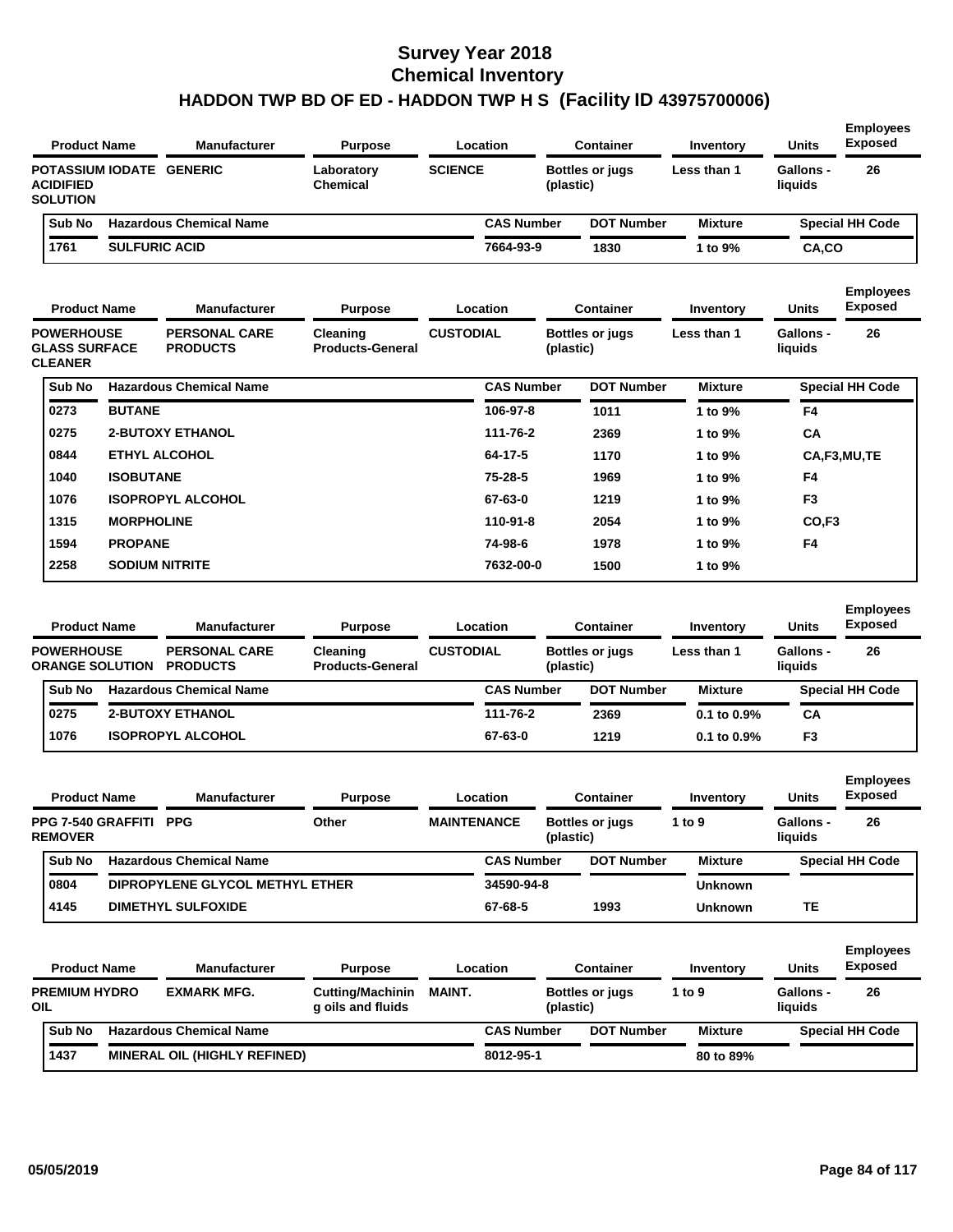| <b>Product Name</b>                                             |           | <b>Manufacturer</b>            | <b>Purpose</b>         |                    | Location          |           | <b>Container</b>       | Inventory      | Units                       | <b>Employees</b><br><b>Exposed</b> |
|-----------------------------------------------------------------|-----------|--------------------------------|------------------------|--------------------|-------------------|-----------|------------------------|----------------|-----------------------------|------------------------------------|
| <b>PRESTONE 50/50</b><br><b>PREDILUTED</b><br><b>ANTIFREEZE</b> |           | <b>PRESTONE</b>                | Anitfreeze/Coola<br>nt | <b>MAINTENANCE</b> |                   | (plastic) | <b>Bottles or jugs</b> | 1 to 9         | <b>Gallons -</b><br>liquids | 26                                 |
| Sub No                                                          |           | <b>Hazardous Chemical Name</b> |                        |                    | <b>CAS Number</b> |           | <b>DOT Number</b>      | <b>Mixture</b> |                             | <b>Special HH Code</b>             |
| 0878                                                            |           | <b>ETHYLENE GLYCOL</b>         |                        |                    | 107-21-1          |           | 3082                   | 90 to 99%      |                             |                                    |
| <b>Product Name</b>                                             |           | <b>Manufacturer</b>            | <b>Purpose</b>         |                    | Location          |           | <b>Container</b>       | Inventory      | Units                       | <b>Employees</b><br><b>Exposed</b> |
| <b>PRESTONE</b><br><b>ANTIFREEZE</b>                            |           | <b>PRESTONE</b><br>(HONEYWELL) | Anitfreeze/Coola<br>nt | <b>MAINTENANCE</b> |                   | (plastic) | <b>Bottles or jugs</b> | 1 to 9         | <b>Gallons -</b><br>liquids | 26                                 |
| Sub No                                                          |           | <b>Hazardous Chemical Name</b> |                        |                    | <b>CAS Number</b> |           | <b>DOT Number</b>      | <b>Mixture</b> |                             | <b>Special HH Code</b>             |
| 0878                                                            |           | <b>ETHYLENE GLYCOL</b>         |                        |                    | 107-21-1          |           | 3082                   | 100%           |                             |                                    |
| <b>Product Name</b>                                             |           | <b>Manufacturer</b>            | <b>Purpose</b>         |                    | Location          |           | <b>Container</b>       | Inventory      | <b>Units</b>                | <b>Employees</b><br><b>Exposed</b> |
| <b>WINDSHIELD FLUID</b>                                         |           | PRESTONE DE-ICER PRESTONE      | Other                  | <b>MAINT.</b>      |                   | (plastic) | <b>Bottles or jugs</b> | 1 to 9         | <b>Gallons -</b><br>liquids | 26                                 |
| Sub No                                                          |           | <b>Hazardous Chemical Name</b> |                        |                    | <b>CAS Number</b> |           | <b>DOT Number</b>      | <b>Mixture</b> |                             | <b>Special HH Code</b>             |
| 0878                                                            |           | <b>ETHYLENE GLYCOL</b>         |                        |                    | 107-21-1          |           | 3082                   | 1 to 9%        |                             |                                    |
| 1222                                                            |           | <b>METHYL ALCOHOL</b>          |                        |                    | 67-56-1           |           | 1230                   | 25 to 49%      | F <sub>3</sub> ,TE          |                                    |
| <b>Product Name</b>                                             |           | <b>Manufacturer</b>            | <b>Purpose</b>         |                    | Location          |           | <b>Container</b>       | Inventory      | <b>Units</b>                | <b>Employees</b><br><b>Exposed</b> |
| <b>PRESTONE</b><br><b>EXTENDED LIFE</b><br><b>ANTIFREEZE</b>    |           | <b>PRESTONE</b>                | Anitfreeze/Coola<br>nt | <b>MAINT.</b>      |                   | (plastic) | <b>Bottles or jugs</b> | 1 to 9         | <b>Gallons -</b><br>liquids | 26                                 |
| Sub No                                                          |           | <b>Hazardous Chemical Name</b> |                        |                    | <b>CAS Number</b> |           | <b>DOT Number</b>      | <b>Mixture</b> |                             | <b>Special HH Code</b>             |
| 0878                                                            |           | <b>ETHYLENE GLYCOL</b>         |                        |                    | $107 - 21 - 1$    |           | 3082                   | 90 to 99%      |                             |                                    |
| <b>Product Name</b>                                             |           | <b>Manufacturer</b>            | <b>Purpose</b>         |                    | Location          |           | <b>Container</b>       | Inventory      | <b>Units</b>                | <b>Employees</b><br><b>Exposed</b> |
| <b>PRESTONE</b><br><b>STARTING FLUID</b>                        |           | <b>PRESTONE</b>                | Other                  | <b>MAINT.</b>      |                   | Can       |                        | Less than 1    | Pounds -<br>solids          | 26                                 |
| Sub No                                                          |           |                                |                        |                    |                   |           |                        |                |                             |                                    |
|                                                                 |           | <b>Hazardous Chemical Name</b> |                        |                    | <b>CAS Number</b> |           | <b>DOT Number</b>      | <b>Mixture</b> |                             | <b>Special HH Code</b>             |
| 0343                                                            |           | <b>CARBON DIOXIDE</b>          |                        |                    | 124-38-9          |           | 1013                   | 10 to 24%      |                             |                                    |
| 0701                                                            |           | <b>DIETHYL ETHER</b>           |                        |                    | 60-29-7           |           | 1155                   | 60 to 69%      | F4                          |                                    |
| 1339                                                            | n-HEPTANE |                                |                        |                    | 142-82-5          |           | 1206                   | 70 to 79%      | F <sub>3</sub>              |                                    |
| <b>Product Name</b>                                             |           | <b>Manufacturer</b>            | <b>Purpose</b>         |                    | Location          |           | <b>Container</b>       | Inventory      | Units                       | <b>Employees</b><br><b>Exposed</b> |
| <b>PRIME LOK TYPE</b><br><b>245 BLUE</b>                        |           | <b>VERSACHEM</b>               | Other                  | <b>MAINTENANCE</b> |                   | Other     |                        | Less than 1    | <b>Gallons -</b><br>liquids | 26                                 |
| Sub No                                                          |           | <b>Hazardous Chemical Name</b> |                        |                    | <b>CAS Number</b> |           | <b>DOT Number</b>      | <b>Mixture</b> |                             | <b>Special HH Code</b>             |
| 0543                                                            |           | <b>CUMENE HYDROPEROXIDE</b>    |                        |                    | 80-15-9           |           | 3109                   | 1 to 9%        | R4                          |                                    |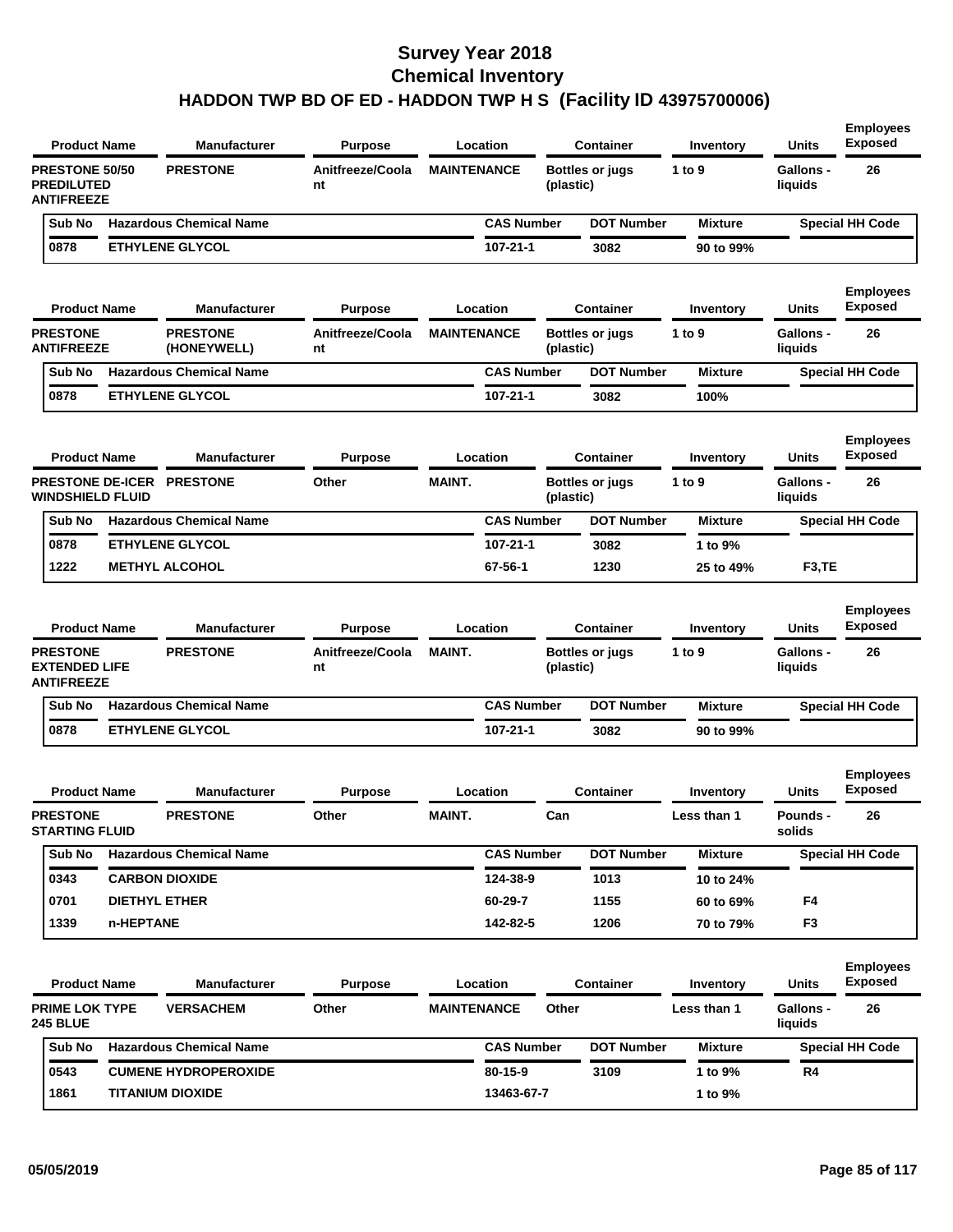| <b>Product Name</b>                                         |                | <b>Manufacturer</b>                    | <b>Purpose</b>              |                    | Location          |            | <b>Container</b>       | Inventory      | <b>Units</b>                | <b>Employees</b><br><b>Exposed</b> |
|-------------------------------------------------------------|----------------|----------------------------------------|-----------------------------|--------------------|-------------------|------------|------------------------|----------------|-----------------------------|------------------------------------|
| <b>PRO DOPE</b>                                             |                | <b>HERCULES</b>                        | <b>Sealant</b>              | <b>MAINTENANCE</b> |                   | (plastic)  | <b>Bottles or jugs</b> | Less than 1    | Pounds -<br>solids          | 26                                 |
| Sub No                                                      |                | <b>Hazardous Chemical Name</b>         |                             |                    | <b>CAS Number</b> |            | <b>DOT Number</b>      | <b>Mixture</b> |                             | <b>Special HH Code</b>             |
| 1660                                                        |                | SILICA, QUARTZ                         |                             |                    | 14808-60-7        |            |                        | 1 to 9%        | СA                          |                                    |
| 4001                                                        |                | <b>CALCIUM CARBONATE</b>               |                             |                    | 1317-65-3         |            |                        | 60 to 69%      |                             |                                    |
| 4016                                                        | <b>KAOLIN</b>  |                                        |                             |                    | 1332-58-7         |            |                        | 10 to 24%      |                             |                                    |
| <b>Product Name</b>                                         |                | <b>Manufacturer</b>                    | <b>Purpose</b>              |                    | Location          |            | <b>Container</b>       | Inventory      | <b>Units</b>                | <b>Employees</b><br><b>Exposed</b> |
| <b>PROF. GRADE</b><br><b>ASPHALT CRACK</b><br><b>FILLER</b> |                | QPR                                    | Other                       | <b>MAINT.</b>      |                   | (plastic)  | <b>Bottles or jugs</b> | 1 to 9         | <b>Gallons -</b><br>liquids | 26                                 |
| Sub No                                                      |                | <b>Hazardous Chemical Name</b>         |                             |                    | <b>CAS Number</b> |            | <b>DOT Number</b>      | <b>Mixture</b> |                             | <b>Special HH Code</b>             |
| 0170                                                        | <b>ASPHALT</b> |                                        |                             |                    | 8052-42-4         |            | 1999                   | <b>Unknown</b> |                             |                                    |
| 1660                                                        |                | <b>SILICA, QUARTZ</b>                  |                             |                    | 14808-60-7        |            |                        | <b>Unknown</b> | CA                          |                                    |
| 4016                                                        | <b>KAOLIN</b>  |                                        |                             |                    | 1332-58-7         |            |                        | <b>Unknown</b> |                             |                                    |
| <b>Product Name</b>                                         |                | <b>Manufacturer</b>                    | <b>Purpose</b>              |                    | Location          |            | <b>Container</b>       | Inventory      | Units                       | <b>Employees</b><br><b>Exposed</b> |
| PROF. GRADE<br><b>MOLD LATEX</b>                            |                | POLYPRODUCTS,<br>CORP.                 | Other                       | <b>MAINT.</b>      |                   | (plastic)  | <b>Bottles or jugs</b> | Less than 1    | <b>Gallons -</b><br>liquids | 26                                 |
| Sub No                                                      |                | <b>Hazardous Chemical Name</b>         |                             |                    | <b>CAS Number</b> |            | <b>DOT Number</b>      | <b>Mixture</b> |                             | <b>Special HH Code</b>             |
| 0084                                                        | <b>AMMONIA</b> |                                        |                             |                    | 7664-41-7         |            | 1005                   | Unknown        | co                          |                                    |
| <b>Product Name</b>                                         |                | Manufacturer                           | <b>Purpose</b>              |                    | Location          |            | <b>Container</b>       | Inventory      | Units                       | <b>Employees</b><br><b>Exposed</b> |
| <b>PROLINE</b><br><b>ANTIFREEZE</b><br><b>COOLANT</b>       |                | OLD WORLD IND.                         | Anitfreeze/Coola<br>nt      | <b>MAINTENANCE</b> |                   | (plastic)  | <b>Bottles or jugs</b> | 1 to 9         | <b>Gallons -</b><br>liquids | 26                                 |
| Sub No                                                      |                | <b>Hazardous Chemical Name</b>         |                             |                    | <b>CAS Number</b> |            | <b>DOT Number</b>      | <b>Mixture</b> |                             | <b>Special HH Code</b>             |
| 0878                                                        |                | <b>ETHYLENE GLYCOL</b>                 |                             |                    | 107-21-1          |            | 3082                   | 90 to 99%      |                             |                                    |
| <b>Product Name</b>                                         |                | <b>Manufacturer</b>                    | <b>Purpose</b>              |                    | Location          |            | <b>Container</b>       | Inventory      | Units                       | <b>Employees</b><br><b>Exposed</b> |
| <b>PROLITE MORTAR</b>                                       |                | <b>CUSTOM BLDG.</b><br><b>PRODUCTS</b> | Cement/Concrete MAINTENANCE |                    |                   | <b>Bag</b> |                        | 10 to 99       | Pounds -<br>solids          | 26                                 |
| Sub No                                                      |                | <b>Hazardous Chemical Name</b>         |                             |                    | <b>CAS Number</b> |            | <b>DOT Number</b>      | <b>Mixture</b> |                             | <b>Special HH Code</b>             |
| 1660                                                        |                | SILICA, QUARTZ                         |                             |                    | 14808-60-7        |            |                        | 1 to 9%        | CA                          |                                    |
| 1661                                                        |                | SILICATE, PORTLAND CEMENT              |                             |                    | 65997-15-1        |            |                        | <b>Unknown</b> |                             |                                    |
| 4001                                                        |                | <b>CALCIUM CARBONATE</b>               |                             |                    | 1317-65-3         |            |                        | 10 to 24%      |                             |                                    |
| 4015                                                        | <b>GYPSUM</b>  |                                        |                             |                    | 13397-24-5        |            |                        | 1 to 9%        |                             |                                    |
|                                                             |                |                                        |                             |                    |                   |            |                        |                |                             |                                    |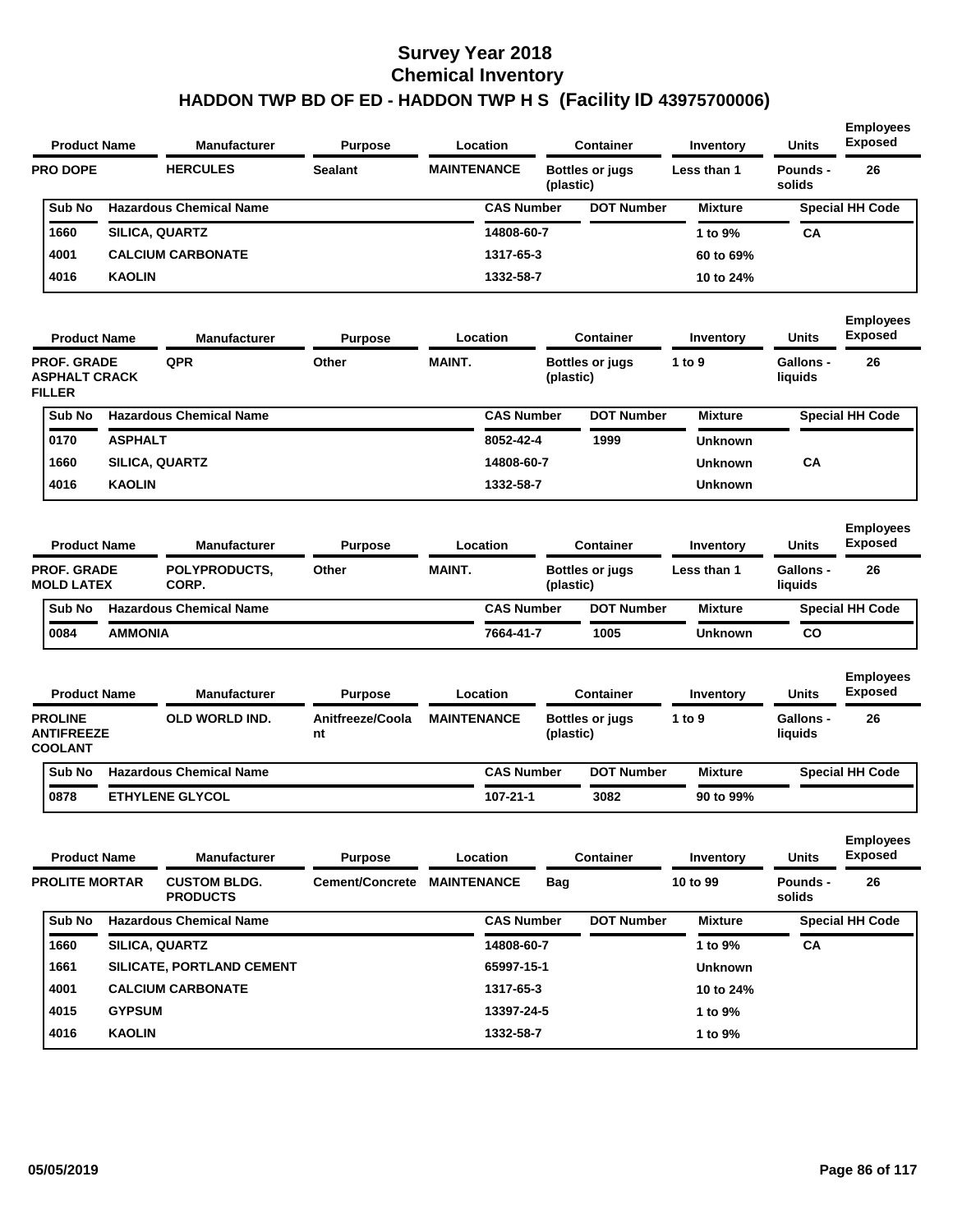**Employees** 

| <b>Product Name</b>                                                    |                 | Manufacturer                   | <b>Purpose</b>                        | Location           |                   | <b>Container</b>                    | Inventory      | <b>Units</b>                | <b>Exposed</b>                     |
|------------------------------------------------------------------------|-----------------|--------------------------------|---------------------------------------|--------------------|-------------------|-------------------------------------|----------------|-----------------------------|------------------------------------|
| <b>PURELL ADVANCED</b><br><b>INSTANT HAND</b><br><b>SANITIZER</b>      |                 | <b>GO-JO IND.</b>              | <b>Medical</b><br><b>Disinfectant</b> | <b>THRU SCHOOL</b> |                   | <b>Bottles or jugs</b><br>(plastic) | 10 to 99       | <b>Gallons -</b><br>liquids | 26                                 |
| Sub No                                                                 |                 | <b>Hazardous Chemical Name</b> |                                       |                    | <b>CAS Number</b> | <b>DOT Number</b>                   | <b>Mixture</b> |                             | <b>Special HH Code</b>             |
| 0844                                                                   |                 | <b>ETHYL ALCOHOL</b>           |                                       | 64-17-5            |                   | 1170                                | 70 to 79%      |                             | CA,F3,MU,TE                        |
| 1076                                                                   |                 | <b>ISOPROPYL ALCOHOL</b>       |                                       | 67-63-0            |                   | 1219                                | 1 to 9%        | F <sub>3</sub>              |                                    |
| <b>Product Name</b>                                                    |                 | <b>Manufacturer</b>            | <b>Purpose</b>                        | Location           |                   | <b>Container</b>                    | Inventory      | <b>Units</b>                | <b>Employees</b><br><b>Exposed</b> |
| <b>PURELL ADVANCED</b><br><b>INSTANT HAND</b><br><b>SANITIZER FOAM</b> |                 | <b>GOJO IND.</b>               | Other                                 | <b>THRU SCHOOL</b> |                   | <b>Bottles or jugs</b><br>(plastic) | 1 to 9         | <b>Gallons -</b><br>liquids | 26                                 |
| Sub No                                                                 |                 | <b>Hazardous Chemical Name</b> |                                       |                    | <b>CAS Number</b> | <b>DOT Number</b>                   | <b>Mixture</b> |                             | Special HH Code                    |
| 0844                                                                   |                 | <b>ETHYL ALCOHOL</b>           |                                       | 64-17-5            |                   | 1170                                | 70 to 79%      |                             | CA,F3,MU,TE                        |
| 1076                                                                   |                 | <b>ISOPROPYL ALCOHOL</b>       |                                       | 67-63-0            |                   | 1219                                | 1 to 9%        | F <sub>3</sub>              |                                    |
| <b>Product Name</b>                                                    |                 | <b>Manufacturer</b>            | <b>Purpose</b>                        | Location           |                   | <b>Container</b>                    | Inventory      | <b>Units</b>                | <b>Employees</b><br><b>Exposed</b> |
| <b>PURELL INSTANT</b><br><b>HAND SAN, FOAM</b>                         |                 | GO-JO IND.                     | <b>Medical</b><br><b>Disinfectant</b> | <b>THRU SCHOOL</b> |                   | <b>Bottles or jugs</b><br>(plastic) | 1 to $9$       | Gallons -<br>liquids        | 26                                 |
| Sub No                                                                 |                 | <b>Hazardous Chemical Name</b> |                                       |                    | <b>CAS Number</b> | <b>DOT Number</b>                   | <b>Mixture</b> |                             | <b>Special HH Code</b>             |
| 0844                                                                   |                 | <b>ETHYL ALCOHOL</b>           |                                       | 64-17-5            |                   | 1170                                | 60 to 69%      |                             | CA,F3,MU,TE                        |
| 1076                                                                   |                 | <b>ISOPROPYL ALCOHOL</b>       |                                       | 67-63-0            |                   | 1219                                | 1 to 9%        | F <sub>3</sub>              |                                    |
| 3319                                                                   | <b>GLYCERIN</b> |                                |                                       | $56 - 81 - 5$      |                   |                                     | 1 to 9%        |                             |                                    |
| <b>Product Name</b>                                                    |                 | <b>Manufacturer</b>            | <b>Purpose</b>                        | Location           |                   | <b>Container</b>                    | Inventory      | <b>Units</b>                | <b>Employees</b><br><b>Exposed</b> |
| <b>PURELL PROF.</b><br><b>SURFACE</b><br><b>DISINFECTANT</b>           |                 | <b>GOJO INDUSTRIES</b>         | Cleaning<br><b>Products-General</b>   | <b>CUSTODIAL</b>   |                   | <b>Bottles or jugs</b><br>(plastic) | Less than 1    | <b>Gallons -</b><br>liquids | 26                                 |
| Sub No                                                                 |                 | <b>Hazardous Chemical Name</b> |                                       |                    | <b>CAS Number</b> | <b>DOT Number</b>                   | <b>Mixture</b> |                             | <b>Special HH Code</b>             |
| 0844                                                                   |                 | <b>ETHYL ALCOHOL</b>           |                                       | 64-17-5            |                   | 1170                                | 25 to 49%      |                             | CA,F3,MU,TE                        |
| 1076                                                                   |                 | <b>ISOPROPYL ALCOHOL</b>       |                                       | 67-63-0            |                   | 1219                                | 1 to 9%        | F3                          |                                    |
| <b>Product Name</b>                                                    |                 | <b>Manufacturer</b>            | <b>Purpose</b>                        | Location           |                   | <b>Container</b>                    | Inventory      | <b>Units</b>                | <b>Employees</b><br><b>Exposed</b> |
| <b>WIPES</b>                                                           |                 | PURELL SANITIZING GO-JO IND.   | Cleaning<br><b>Products-General</b>   | <b>THRU SCHOOL</b> |                   | <b>Bottles or jugs</b><br>(plastic) | 1 to 9         | Pounds -<br>solids          | 26                                 |
| Sub No                                                                 |                 | <b>Hazardous Chemical Name</b> |                                       |                    | <b>CAS Number</b> | <b>DOT Number</b>                   | <b>Mixture</b> |                             | <b>Special HH Code</b>             |
| 0844                                                                   |                 | ETHYL ALCOHOL                  |                                       | 64-17-5            |                   | 1170                                | 10 to 24%      |                             | CA,F3,MU,TE                        |
| 1076                                                                   |                 | <b>ISOPROPYL ALCOHOL</b>       |                                       | 67-63-0            |                   | 1219                                | 1 to 9%        | F <sub>3</sub>              |                                    |
| 3595                                                                   |                 | PROPYLENE GLYCOL               |                                       | 57-55-6            |                   |                                     | <b>Unknown</b> |                             |                                    |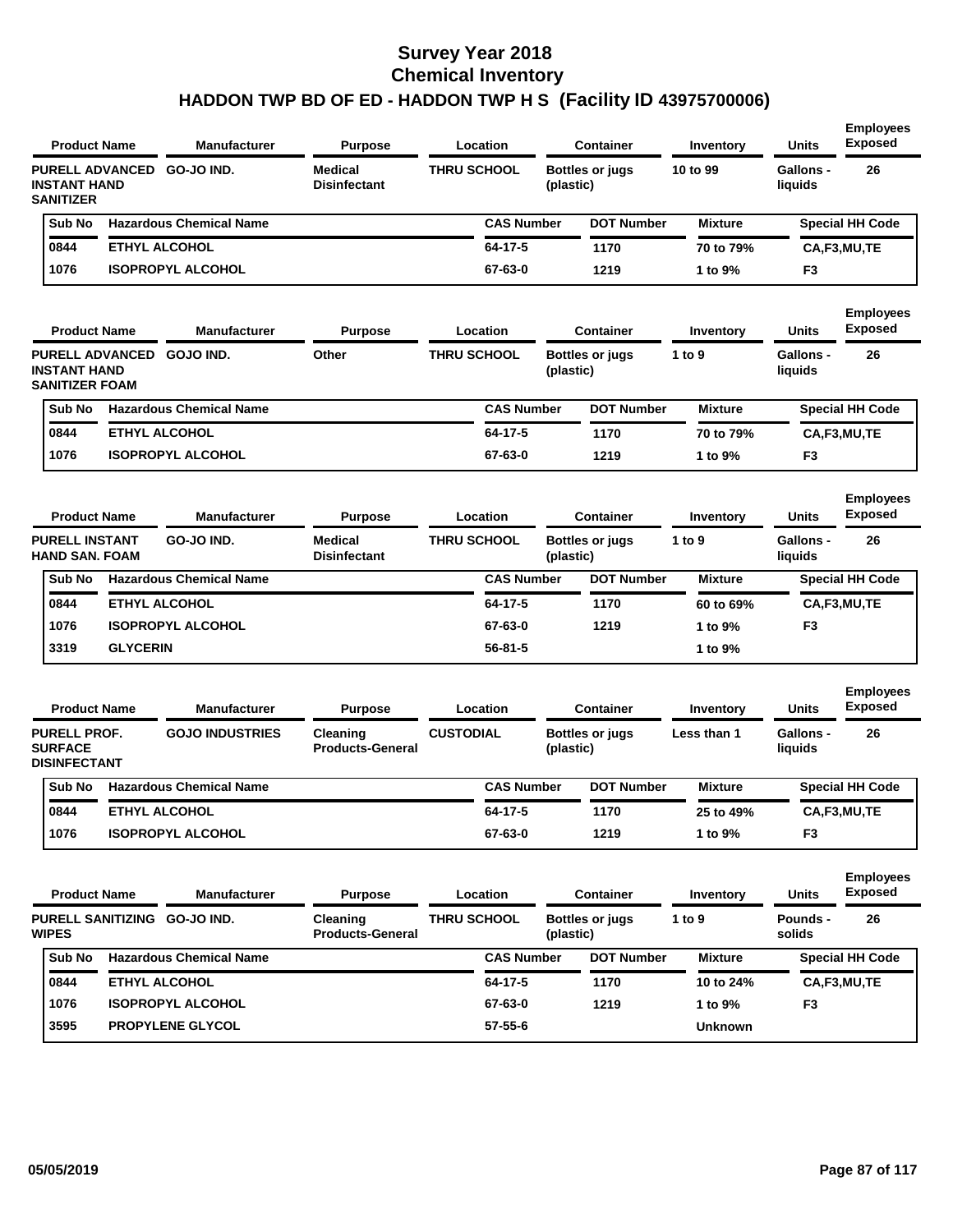|                               | <b>Product Name</b> | <b>Manufacturer</b>            | <b>Purpose</b> |               | Location          | <b>Container</b>  | Inventory      | <b>Units</b>                | <b>Employees</b><br>Exposed |
|-------------------------------|---------------------|--------------------------------|----------------|---------------|-------------------|-------------------|----------------|-----------------------------|-----------------------------|
| <b>PURPLE PRIMER</b><br>30758 |                     | <b>OATEY</b>                   | Other          | <b>MAINT.</b> | Can               |                   | Less than 1    | <b>Gallons -</b><br>liquids | 26                          |
| <b>Sub No</b>                 |                     | <b>Hazardous Chemical Name</b> |                |               | <b>CAS Number</b> | <b>DOT Number</b> | <b>Mixture</b> |                             | <b>Special HH Code</b>      |
| 0006                          | <b>ACETONE</b>      |                                |                |               | 67-64-1           | 1090              | 1 to $9\%$     | F <sub>3</sub>              |                             |
| 0570                          |                     | <b>CYCLOHEXANONE</b>           |                |               | 108-94-1          | 1915              | 1 to $9\%$     |                             |                             |
| 1258                          |                     | <b>METHYL ETHYL KETONE</b>     |                |               | 78-93-3           | 1193              | 80 to 89%      | F <sub>3</sub>              |                             |
| 1823                          |                     | TETRAHYDROFURAN                |                |               | 109-99-9          | 2056              | 10 to 24%      | F <sub>3</sub>              |                             |

| <b>Product Name</b> |                | <b>Manufacturer</b>            | <b>Purpose</b> |               | <b>Container</b><br>Location |                   | Inventory      | <b>Units</b>         | <b>Employees</b><br><b>Exposed</b> |
|---------------------|----------------|--------------------------------|----------------|---------------|------------------------------|-------------------|----------------|----------------------|------------------------------------|
| PVC CEMENT 31020    |                | <b>OATEY</b>                   | Other          | <b>MAINT.</b> | Can                          |                   | Less than 1    | Gallons -<br>liquids | 26                                 |
| Sub No              |                | <b>Hazardous Chemical Name</b> |                |               | <b>CAS Number</b>            | <b>DOT Number</b> | <b>Mixture</b> |                      | <b>Special HH Code</b>             |
| 0006                | <b>ACETONE</b> |                                |                |               | 67-64-1                      | 1090              | 1 to 9%        | F <sub>3</sub>       |                                    |
| 0570                |                | <b>CYCLOHEXANONE</b>           |                |               | 108-94-1                     | 1915              | 10 to 24%      |                      |                                    |
| 1258                |                | <b>METHYL ETHYL KETONE</b>     |                |               | 78-93-3                      | 1193              | 25 to 49%      | F <sub>3</sub>       |                                    |
| 1823                |                | <b>TETRAHYDROFURAN</b>         |                |               | 109-99-9                     | 2056              | 25 to 49%      | F <sub>3</sub>       |                                    |
| 3622                | <b>PVC</b>     |                                |                |               | 9002-86-2                    |                   | 10 to 24%      |                      |                                    |

| <b>Manufacturer</b><br><b>Product Name</b> |                |                                | <b>Purpose</b>              |                    | Location          |           | Container              | Inventory      | <b>Units</b>                | <b>Employees</b><br><b>Exposed</b> |
|--------------------------------------------|----------------|--------------------------------|-----------------------------|--------------------|-------------------|-----------|------------------------|----------------|-----------------------------|------------------------------------|
| QPR ASPHALT<br><b>CRACK FILLER</b>         |                | QPR                            | Road<br><b>Maintainance</b> | <b>MAINTENANCE</b> |                   | (plastic) | <b>Bottles or jugs</b> | 1 to $9$       | <b>Gallons -</b><br>liauids | 26                                 |
| <b>Sub No</b>                              |                | <b>Hazardous Chemical Name</b> |                             |                    | <b>CAS Number</b> |           | <b>DOT Number</b>      | <b>Mixture</b> |                             | <b>Special HH Code</b>             |
| 0170                                       | <b>ASPHALT</b> |                                |                             |                    | 8052-42-4         |           | 1999                   | 1 to 9%        |                             |                                    |
| 1660                                       |                | <b>SILICA, QUARTZ</b>          |                             |                    | 14808-60-7        |           |                        | 90 to 99%      | СA                          |                                    |

| <b>Product Name</b> |                                                  |                  | <b>Manufacturer</b>            | <b>Purpose</b>   |               | Location          | Container              | Inventory      | <b>Units</b>         | <b>Employees</b><br><b>Exposed</b> |
|---------------------|--------------------------------------------------|------------------|--------------------------------|------------------|---------------|-------------------|------------------------|----------------|----------------------|------------------------------------|
|                     | <b>QUAKER STATE</b><br><b>SAE 30 4 CYCLE OIL</b> |                  | <b>QUAKER STATE</b>            | <b>Motor Oil</b> | <b>MAINT.</b> | (plastic)         | <b>Bottles or jugs</b> | Less than 1    | Gallons -<br>liauids | 26                                 |
|                     | <b>Sub No</b>                                    |                  | <b>Hazardous Chemical Name</b> |                  |               | <b>CAS Number</b> | <b>DOT Number</b>      | <b>Mixture</b> |                      | <b>Special HH Code</b>             |
|                     | 2651                                             | <b>MOTOR OIL</b> |                                |                  |               |                   | 1270                   | 100%           |                      |                                    |

| <b>Product Name</b>                                     | <b>Manufacturer</b> | <b>Purpose</b>                   |                                  | <b>Container</b><br>Location |                   | Inventory              | <b>Units</b>   | <b>Employees</b><br><b>Exposed</b> |                        |
|---------------------------------------------------------|---------------------|----------------------------------|----------------------------------|------------------------------|-------------------|------------------------|----------------|------------------------------------|------------------------|
| QUICKRETE EXT.<br><b>USE ANCHORING</b><br><b>CEMENT</b> |                     | <b>QUICKRETE</b>                 | Cement/Concrete<br><b>MAINT.</b> |                              | (plastic)         | <b>Bottles or jugs</b> | 100 to 499     | Pounds -<br>solids                 | 26                     |
| Sub No                                                  |                     | <b>Hazardous Chemical Name</b>   |                                  |                              | <b>CAS Number</b> | <b>DOT Number</b>      | <b>Mixture</b> |                                    | <b>Special HH Code</b> |
| 0322                                                    |                     | <b>CALCIUM HYDROXIDE</b>         |                                  |                              | 1305-62-0         |                        | <b>Unknown</b> |                                    |                        |
| 1660                                                    |                     | <b>SILICA, QUARTZ</b>            |                                  |                              | 14808-60-7        |                        | <b>Unknown</b> | <b>CA</b>                          |                        |
| 1661                                                    |                     | <b>SILICATE, PORTLAND CEMENT</b> |                                  |                              | 65997-15-1        |                        | <b>Unknown</b> |                                    |                        |
| 4001                                                    |                     | <b>CALCIUM CARBONATE</b>         |                                  |                              | 1317-65-3         |                        | <b>Unknown</b> |                                    |                        |
| 4015                                                    | <b>GYPSUM</b>       |                                  |                                  |                              | 13397-24-5        |                        | <b>Unknown</b> |                                    |                        |
| 4016                                                    | <b>KAOLIN</b>       |                                  |                                  |                              | 1332-58-7         |                        | <b>Unknown</b> |                                    |                        |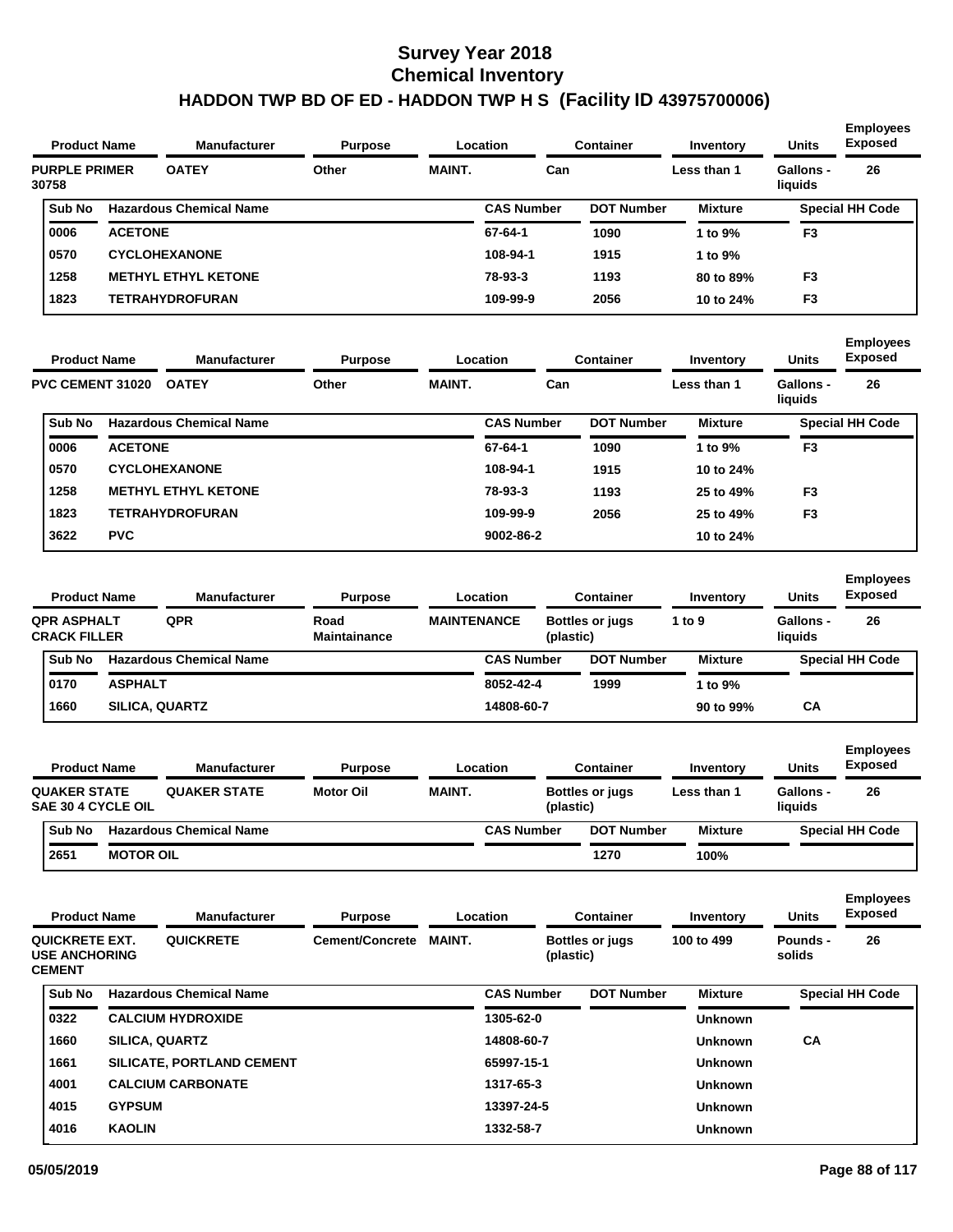| <b>Units</b><br>Inventory        | <b>Employees</b><br><b>Exposed</b>                 |
|----------------------------------|----------------------------------------------------|
| 500 to 999<br>Pounds -<br>solids | 26                                                 |
|                                  | <b>Special HH Code</b>                             |
| CA                               |                                                    |
|                                  |                                                    |
|                                  | <b>Mixture</b><br><b>Unknown</b><br><b>Unknown</b> |

| <b>Product Name</b>                                  | <b>Manufacturer</b>              | <b>Purpose</b>         |                    | <b>Container</b><br>Location |                                     |                   | Inventory      | <b>Units</b>       | <b>Employees</b><br><b>Exposed</b><br>26 |
|------------------------------------------------------|----------------------------------|------------------------|--------------------|------------------------------|-------------------------------------|-------------------|----------------|--------------------|------------------------------------------|
| <b>QUIKRETE</b><br><b>ANCHORING</b><br><b>CEMENT</b> | <b>QUIKRETE</b>                  | <b>Cement/Concrete</b> | <b>MAINTENANCE</b> |                              | <b>Bottles or jugs</b><br>(plastic) |                   | 10 to 99       | Pounds -<br>solids |                                          |
| Sub No                                               | <b>Hazardous Chemical Name</b>   |                        |                    | <b>CAS Number</b>            |                                     | <b>DOT Number</b> | <b>Mixture</b> |                    | <b>Special HH Code</b>                   |
| 1660                                                 | <b>SILICA, QUARTZ</b>            |                        |                    | 14808-60-7                   |                                     |                   | <b>Unknown</b> | CA                 |                                          |
| 1661                                                 | <b>SILICATE, PORTLAND CEMENT</b> |                        |                    | 65997-15-1                   |                                     |                   | <b>Unknown</b> |                    |                                          |
| 4001                                                 | <b>CALCIUM CARBONATE</b>         |                        |                    | 1317-65-3                    |                                     |                   | 1 to $9\%$     |                    |                                          |

| <b>Product Name</b>                    |               | <b>Manufacturer</b>              | <b>Purpose</b>         |                                  |                   | Location |                   | <b>Container</b> | Inventory          | <b>Units</b>           | <b>Employees</b><br><b>Exposed</b> |
|----------------------------------------|---------------|----------------------------------|------------------------|----------------------------------|-------------------|----------|-------------------|------------------|--------------------|------------------------|------------------------------------|
| <b>QUIKRETE</b><br><b>CONCRETE MIX</b> |               | <b>QUIKRETE</b>                  | <b>Cement/Concrete</b> | <b>GROUNDS</b><br><b>STORAGE</b> |                   | Bag      |                   | 500 to 999       | Pounds -<br>solids | 26                     |                                    |
| Sub No                                 |               | <b>Hazardous Chemical Name</b>   |                        |                                  | <b>CAS Number</b> |          | <b>DOT Number</b> | <b>Mixture</b>   |                    | <b>Special HH Code</b> |                                    |
| 0322                                   |               | <b>CALCIUM HYDROXIDE</b>         |                        |                                  | 1305-62-0         |          |                   | <b>Unknown</b>   |                    |                        |                                    |
| 1660                                   |               | <b>SILICA, QUARTZ</b>            |                        |                                  | 14808-60-7        |          |                   | <b>Unknown</b>   | <b>CA</b>          |                        |                                    |
| 1661                                   |               | <b>SILICATE, PORTLAND CEMENT</b> |                        |                                  | 65997-15-1        |          |                   | <b>Unknown</b>   |                    |                        |                                    |
| 2891                                   |               | <b>ALUMINUM OXIDE</b>            |                        |                                  | 1344-28-1         |          |                   | <b>Unknown</b>   |                    |                        |                                    |
| 4001                                   |               | <b>CALCIUM CARBONATE</b>         |                        |                                  | 1317-65-3         |          |                   | <b>Unknown</b>   |                    |                        |                                    |
| 4015                                   | <b>GYPSUM</b> |                                  |                        |                                  | 13397-24-5        |          |                   | <b>Unknown</b>   |                    |                        |                                    |

| <b>Product Name</b>           |                       | <b>Manufacturer</b><br><b>Purpose</b> |                        |                    | Location          |            | <b>Container</b>  | Inventory      | <b>Units</b>       | <b>Employees</b><br><b>Exposed</b> |
|-------------------------------|-----------------------|---------------------------------------|------------------------|--------------------|-------------------|------------|-------------------|----------------|--------------------|------------------------------------|
| <b>QUIKRETE MORTAR</b><br>MIX |                       | <b>QUIKRETE</b>                       | <b>Cement/Concrete</b> | <b>MAINTENANCE</b> |                   | <b>Bag</b> |                   | 10 to 99       | Pounds -<br>solids | 26                                 |
| Sub No                        |                       | <b>Hazardous Chemical Name</b>        |                        |                    | <b>CAS Number</b> |            | <b>DOT Number</b> | <b>Mixture</b> |                    | <b>Special HH Code</b>             |
| 0322                          |                       | <b>CALCIUM HYDROXIDE</b>              |                        |                    | 1305-62-0         |            |                   | <b>Unknown</b> |                    |                                    |
| 1036                          | <b>IRON OXIDE</b>     |                                       |                        |                    | 1309-37-1         |            |                   | <b>Unknown</b> |                    |                                    |
| 1660                          | <b>SILICA, QUARTZ</b> |                                       |                        |                    | 14808-60-7        |            |                   | <b>Unknown</b> | CА                 |                                    |
| 1661                          |                       | <b>SILICATE, PORTLAND CEMENT</b>      |                        |                    | 65997-15-1        |            |                   | <b>Unknown</b> |                    |                                    |
| 4001                          |                       | <b>CALCIUM CARBONATE</b>              |                        |                    | 1317-65-3         |            |                   | <b>Unknown</b> |                    |                                    |
| 4016                          | <b>KAOLIN</b>         |                                       |                        |                    | 1332-58-7         |            |                   | <b>Unknown</b> |                    |                                    |
|                               |                       |                                       |                        |                    |                   |            |                   |                |                    |                                    |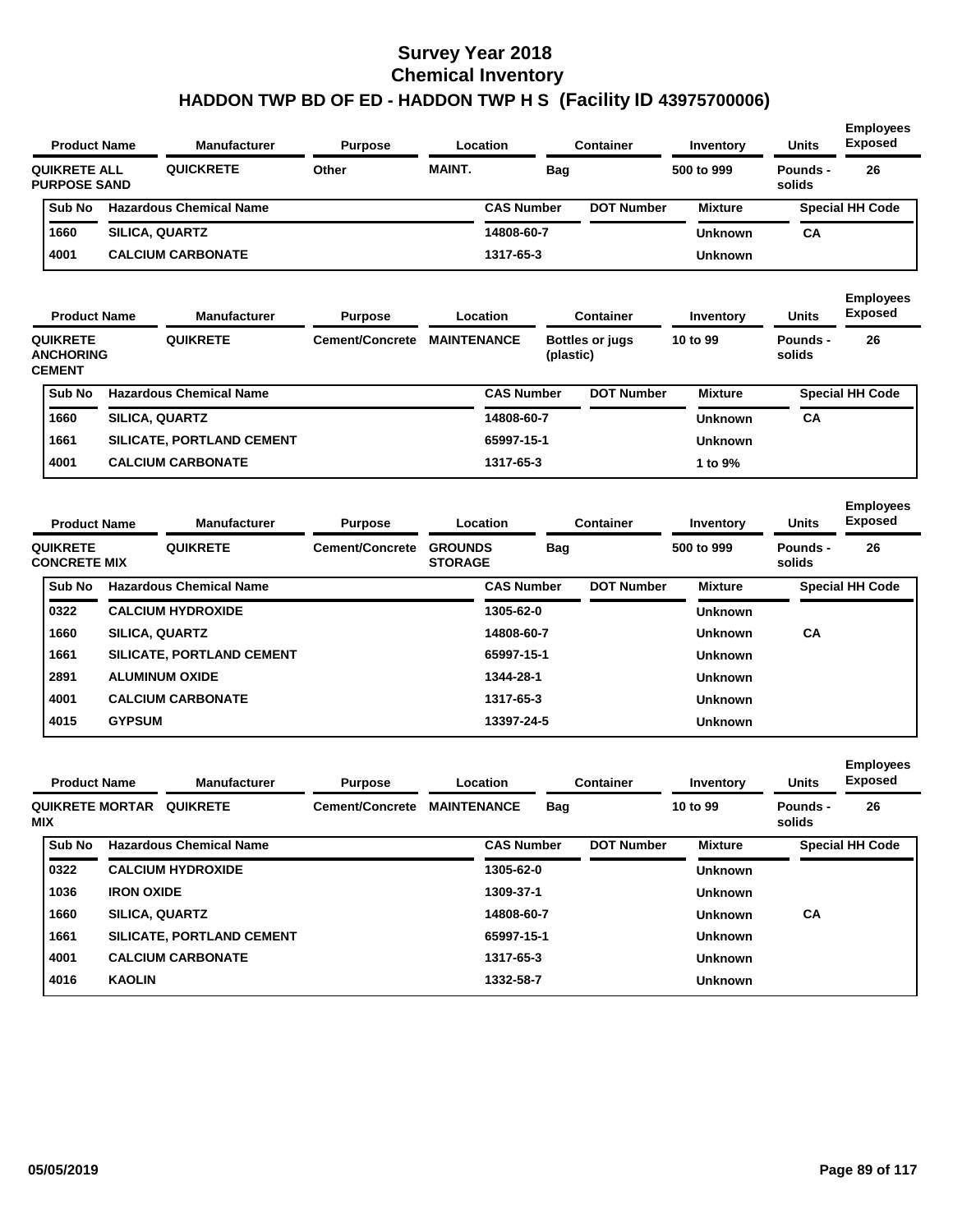| <b>Product Name</b>                 | <b>Manufacturer</b>            | <b>Purpose</b> |               | Location          | Container         | Inventory      | <b>Units</b>       | <b>Employees</b><br><b>Exposed</b> |
|-------------------------------------|--------------------------------|----------------|---------------|-------------------|-------------------|----------------|--------------------|------------------------------------|
| <b>QUIKRETE PLAY</b><br><b>SAND</b> | <b>QUIKRETE</b>                | Other          | <b>MAINT.</b> | Bag               |                   | 500 to 999     | Pounds -<br>solids | 26                                 |
| Sub No                              | <b>Hazardous Chemical Name</b> |                |               | <b>CAS Number</b> | <b>DOT Number</b> | <b>Mixture</b> |                    | <b>Special HH Code</b>             |
| 1660                                | <b>SILICA, QUARTZ</b>          |                |               | 14808-60-7        |                   | <b>Unknown</b> | CA                 |                                    |
| 4001                                | <b>CALCIUM CARBONATE</b>       |                |               | 1317-65-3         |                   | <b>Unknown</b> |                    |                                    |

| <b>Product Name</b>                                               | <b>Manufacturer</b>   | <b>Purpose</b>                   |                 | Location                             |                   | <b>Container</b> | Inventory         | <b>Units</b>   | <b>Employees</b><br><b>Exposed</b> |                        |
|-------------------------------------------------------------------|-----------------------|----------------------------------|-----------------|--------------------------------------|-------------------|------------------|-------------------|----------------|------------------------------------|------------------------|
| <b>QUIKRETE PRO-</b><br><b>FINISH BLENDED</b><br><b>MASON MIX</b> |                       | <b>QUIKRETE</b>                  | Cement/Concrete | <b>MAINTENANCE</b><br><b>STORAGE</b> |                   | <b>Bag</b>       |                   | 100 to 499     | Pounds -<br>solids                 | 26                     |
| Sub No                                                            |                       | <b>Hazardous Chemical Name</b>   |                 |                                      | <b>CAS Number</b> |                  | <b>DOT Number</b> | <b>Mixture</b> |                                    | <b>Special HH Code</b> |
| 0322                                                              |                       | <b>CALCIUM HYDROXIDE</b>         |                 |                                      | 1305-62-0         |                  |                   | 10 to 24%      |                                    |                        |
| 1660                                                              | <b>SILICA, QUARTZ</b> |                                  |                 |                                      | 14808-60-7        |                  |                   | <b>Unknown</b> | <b>CA</b>                          |                        |
| 1661                                                              |                       | <b>SILICATE, PORTLAND CEMENT</b> |                 |                                      | 65997-15-1        |                  |                   | <b>Unknown</b> |                                    |                        |
| 4001                                                              |                       | <b>CALCIUM CARBONATE</b>         |                 |                                      | 1317-65-3         |                  |                   | 10 to 24%      |                                    |                        |
| 4003                                                              |                       | <b>CALCIUM SULFATE</b>           |                 |                                      | 7778-18-9         |                  |                   | 1 to 9%        |                                    |                        |
|                                                                   |                       |                                  |                 |                                      |                   |                  |                   |                |                                    |                        |

| <b>Product Name</b> |                                            | <b>Manufacturer</b>            | <b>Purpose</b><br>Location       |  |                   | Container         | Inventory      | <b>Units</b>       | <b>Employees</b><br><b>Exposed</b> |  |
|---------------------|--------------------------------------------|--------------------------------|----------------------------------|--|-------------------|-------------------|----------------|--------------------|------------------------------------|--|
|                     | <b>RAID ANT AND</b><br><b>ROACH KILLER</b> | <b>S.C. JOHNSON</b>            | Pesticide/Insectic MAINT.<br>ide |  | Can               |                   | 1 to $9$       | Pounds -<br>solids | 26                                 |  |
|                     | Sub No                                     | <b>Hazardous Chemical Name</b> |                                  |  | <b>CAS Number</b> | <b>DOT Number</b> | <b>Mixture</b> |                    | <b>Special HH Code</b>             |  |
|                     | 0343                                       | <b>CARBON DIOXIDE</b>          |                                  |  | 124-38-9          | 1013              | 1 to $9\%$     |                    |                                    |  |
|                     | 1076                                       | <b>ISOPROPYL ALCOHOL</b>       |                                  |  | 67-63-0           | 1219              | 1 to $9\%$     | F <sub>3</sub>     |                                    |  |
|                     | 2648                                       | <b>PETROLEUM DISTILLATES</b>   |                                  |  | 8002-05-9         | 1268              | 90 to 99%      | F <sub>3</sub>     |                                    |  |
|                     |                                            |                                |                                  |  |                   |                   |                |                    |                                    |  |

| <b>Product Name</b>                        |                   | <b>Manufacturer</b>            | <b>Purpose</b>                   |        | Location          | <b>Container</b>  | Inventory      | <b>Units</b>       | <b>Employees</b><br><b>Exposed</b> |
|--------------------------------------------|-------------------|--------------------------------|----------------------------------|--------|-------------------|-------------------|----------------|--------------------|------------------------------------|
| <b>RAID FLYING</b><br><b>INSECT KILLER</b> |                   | <b>S.C JOHNSON</b>             | <b>Pesticide/Insectic</b><br>ide | MAINT. | Can               |                   | 1 to 9         | Pounds -<br>solids | 26                                 |
| Sub No                                     |                   | <b>Hazardous Chemical Name</b> |                                  |        | <b>CAS Number</b> | <b>DOT Number</b> | <b>Mixture</b> |                    | <b>Special HH Code</b>             |
| 0273                                       | <b>BUTANE</b>     |                                |                                  |        | 106-97-8          | 1011              | 10 to 24%      | F4                 |                                    |
| 1040                                       | <b>ISOBUTANE</b>  |                                |                                  |        | $75 - 28 - 5$     | 1969              | 10 to 24%      | F <sub>4</sub>     |                                    |
| 1594                                       | <b>PROPANE</b>    |                                |                                  |        | 74-98-6           | 1978              | 10 to 24%      | F <sub>4</sub>     |                                    |
| 2258                                       |                   | <b>SODIUM NITRITE</b>          |                                  |        | 7632-00-0         | 1500              | 1 to 9%        |                    |                                    |
| 3422                                       | <b>PERMETHRIN</b> |                                |                                  |        | 52645-53-1        | 2588              | 1 to 9%        |                    |                                    |
| 3745                                       |                   | <b>TETRAMETHRIN</b>            |                                  |        | 7696-12-0         | 2588              | 1 to 9%        |                    |                                    |
|                                            |                   |                                |                                  |        |                   |                   |                |                    |                                    |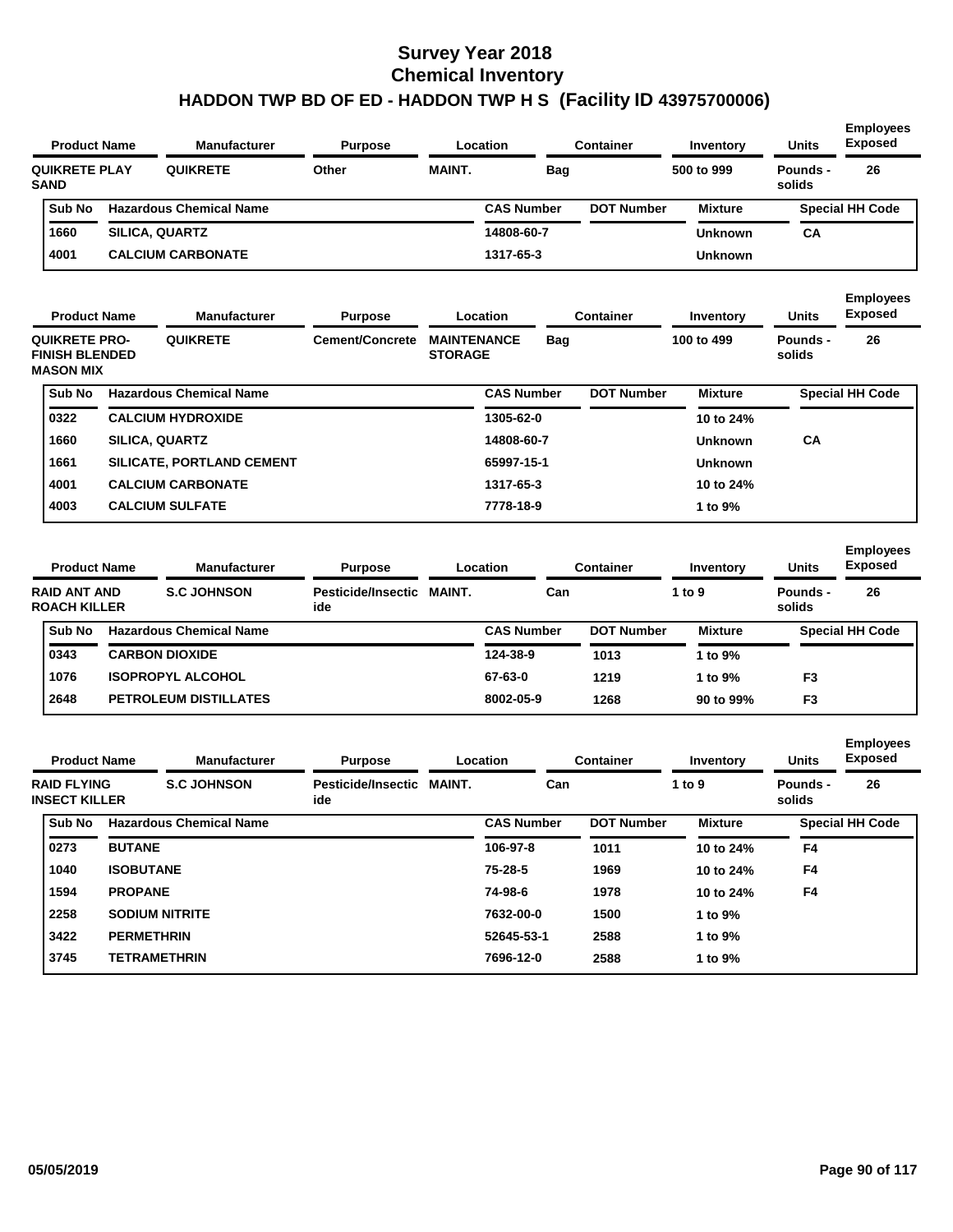| <b>Product Name</b>                                            |                      | <b>Manufacturer</b>            | <b>Purpose</b>         |                    | Location          |           | <b>Container</b>       | Inventory      | <b>Units</b>                | <b>Employees</b><br><b>Exposed</b> |
|----------------------------------------------------------------|----------------------|--------------------------------|------------------------|--------------------|-------------------|-----------|------------------------|----------------|-----------------------------|------------------------------------|
| <b>RAM-TRACK HIGH</b><br><b>TACK SPRAY</b><br><b>ADHESIVE</b>  |                      | <b>ATS OR ARAMSCO</b>          | <b>Adhesives</b>       | <b>MAINT.</b>      |                   | Can       |                        | Less than 1    | Pounds -<br>solids          | 26                                 |
| Sub No                                                         |                      | <b>Hazardous Chemical Name</b> |                        |                    | <b>CAS Number</b> |           | <b>DOT Number</b>      | <b>Mixture</b> |                             | <b>Special HH Code</b>             |
| 0006                                                           | <b>ACETONE</b>       |                                |                        |                    | 67-64-1           |           | 1090                   | <b>Unknown</b> | F <sub>3</sub>              |                                    |
| 1040                                                           | <b>ISOBUTANE</b>     |                                |                        |                    | 75-28-5           |           | 1969                   | <b>Unknown</b> | F4                          |                                    |
| 1339                                                           | n-HEPTANE            |                                |                        |                    | 142-82-5          |           | 1206                   | <b>Unknown</b> | F <sub>3</sub>              |                                    |
| 1594                                                           | <b>PROPANE</b>       |                                |                        |                    | 74-98-6           |           | 1978                   | <b>Unknown</b> | F4                          |                                    |
| <b>Product Name</b>                                            |                      | <b>Manufacturer</b>            | <b>Purpose</b>         |                    | Location          |           | <b>Container</b>       | Inventory      | Units                       | <b>Employees</b><br><b>Exposed</b> |
| <b>RAPID TAC</b><br><b>APPLICATION FLUID</b>                   |                      | <b>RAPID TAC</b>               | Other                  | <b>GARAGE</b>      |                   | (plastic) | <b>Bottles or jugs</b> | Less than 1    | <b>Gallons -</b><br>liquids | 26                                 |
| Sub No                                                         |                      | <b>Hazardous Chemical Name</b> |                        |                    | <b>CAS Number</b> |           | <b>DOT Number</b>      | <b>Mixture</b> |                             | <b>Special HH Code</b>             |
| 0844                                                           | <b>ETHYL ALCOHOL</b> |                                |                        |                    | 64-17-5           |           | 1170                   | 10 to 24%      |                             | CA,F3,MU,TE                        |
| <b>Product Name</b>                                            |                      | <b>Manufacturer</b>            | <b>Purpose</b>         |                    | Location          |           | <b>Container</b>       | Inventory      | <b>Units</b>                | <b>Employees</b><br><b>Exposed</b> |
| <b>REAL TUFF</b>                                               |                      | <b>HERCULES</b>                | Sealant                | <b>MAINTENANCE</b> |                   | (plastic) | <b>Bottles or jugs</b> | Less than 1    | Pounds -<br>solids          | 26                                 |
| Sub No                                                         |                      | <b>Hazardous Chemical Name</b> |                        |                    | <b>CAS Number</b> |           | <b>DOT Number</b>      | <b>Mixture</b> |                             | <b>Special HH Code</b>             |
| 1861                                                           |                      | <b>TITANIUM DIOXIDE</b>        |                        |                    | 13463-67-7        |           |                        | 10 to 24%      |                             |                                    |
| <b>Product Name</b>                                            |                      | <b>Manufacturer</b>            | <b>Purpose</b>         |                    | Location          |           | <b>Container</b>       | Inventory      | Units                       | <b>Employees</b><br><b>Exposed</b> |
| <b>RECTORSEAL PETE</b><br><b>602L SOLVENT</b><br><b>CEMENT</b> |                      | <b>RECTORSEAL</b>              | <b>Adhesives</b>       | <b>MAINTENANCE</b> |                   | Can       |                        | Less than 1    | <b>Gallons -</b><br>liquids | 26                                 |
| Sub No                                                         |                      | <b>Hazardous Chemical Name</b> |                        |                    | <b>CAS Number</b> |           | <b>DOT Number</b>      | <b>Mixture</b> |                             | <b>Special HH Code</b>             |
| 0006                                                           | <b>ACETONE</b>       |                                |                        |                    | 67-64-1           |           | 1090                   | 10 to 24%      | F <sub>3</sub>              |                                    |
| 0570                                                           |                      | <b>CYCLOHEXANONE</b>           |                        |                    | 108-94-1          |           | 1915                   | 10 to 24%      |                             |                                    |
| 1258                                                           |                      | <b>METHYL ETHYL KETONE</b>     |                        |                    | 78-93-3           |           | 1193                   | <b>Unknown</b> | F3                          |                                    |
| 1823                                                           |                      | <b>TETRAHYDROFURAN</b>         |                        |                    | 109-99-9          |           | 2056                   | <b>Unknown</b> | F <sub>3</sub>              |                                    |
|                                                                | <b>Product Name</b>  | <b>Manufacturer</b>            | <b>Purpose</b>         |                    | Location          |           | <b>Container</b>       | Inventory      | <b>Units</b>                | <b>Employees</b><br><b>Exposed</b> |
| <b>RED CABBAGE</b><br><b>SOLUTION</b>                          |                      | <b>GENERIC</b>                 | Laboratory<br>Chemical | <b>SCIENCE</b>     |                   | (glass)   | <b>Bottles or jugs</b> | Less than 1    | Gallons -<br>liquids        | 26                                 |
| Sub No                                                         |                      | <b>Hazardous Chemical Name</b> |                        |                    | <b>CAS Number</b> |           | <b>DOT Number</b>      | <b>Mixture</b> |                             | <b>Special HH Code</b>             |
| 0814                                                           |                      | 2,6-DI-tert-BUTYL-p-CRESOL     |                        |                    | 128-37-0          |           |                        | 1 to 9%        |                             |                                    |
| 1076                                                           |                      | <b>ISOPROPYL ALCOHOL</b>       |                        |                    | 67-63-0           |           | 1219                   | 10 to 24%      | F <sub>3</sub>              |                                    |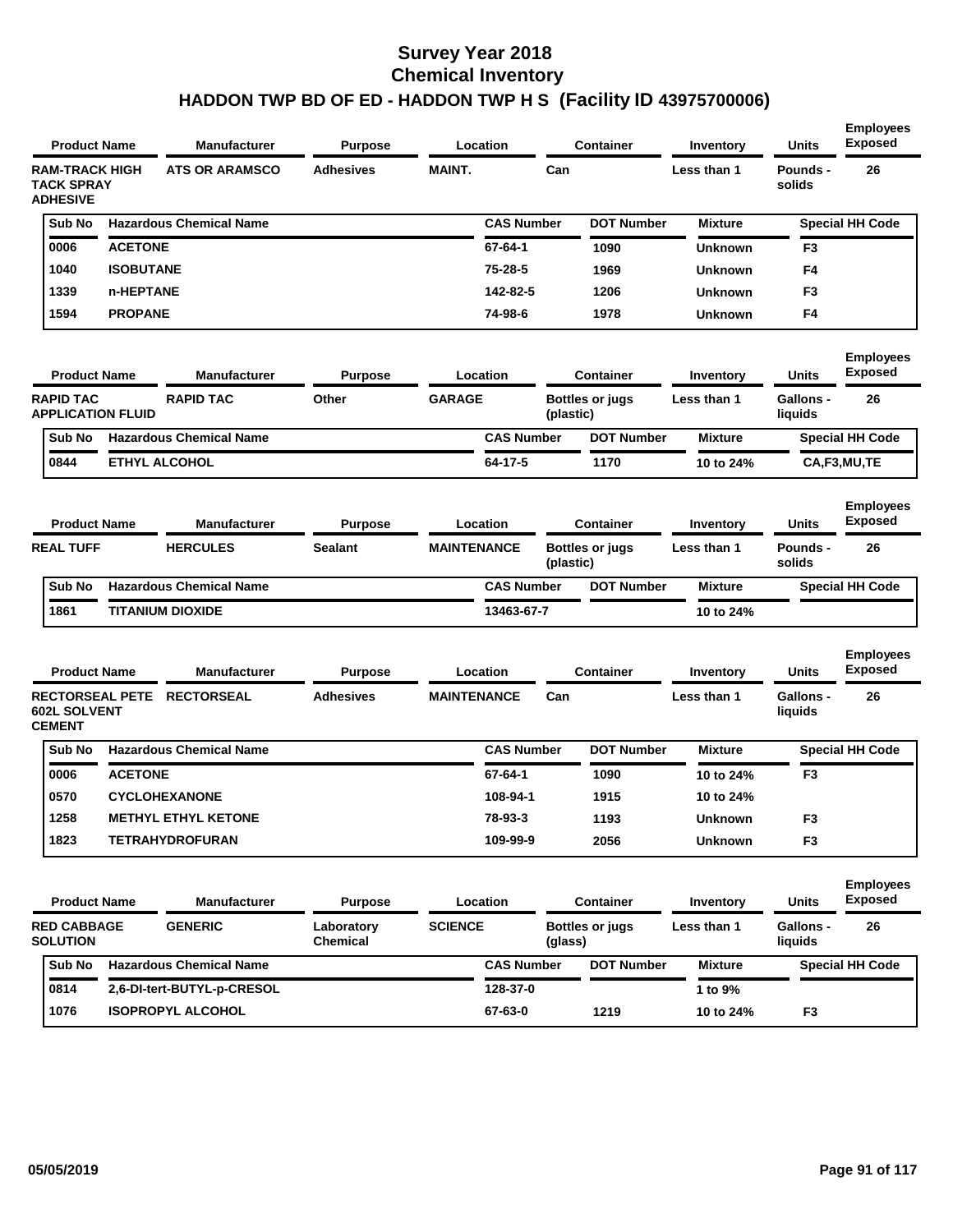| <b>Product Name</b> |               | <b>Manufacturer</b>                   | <b>Purpose</b>      |                                   | Location          |            | <b>Container</b>  | Inventory      | <b>Units</b>       | <b>Employees</b><br><b>Exposed</b> |
|---------------------|---------------|---------------------------------------|---------------------|-----------------------------------|-------------------|------------|-------------------|----------------|--------------------|------------------------------------|
| <b>RED CLAY 103</b> |               | <b>STANDARD CERAMIC</b><br>SUPPLY CO. | <b>Art Products</b> | <b>CERAMIC ART</b><br><b>ROOM</b> |                   | <b>Box</b> |                   | 100 to 499     | Pounds -<br>solids | 26                                 |
| Sub No              |               | <b>Hazardous Chemical Name</b>        |                     |                                   | <b>CAS Number</b> |            | <b>DOT Number</b> | <b>Mixture</b> |                    | <b>Special HH Code</b>             |
| 1773                |               | TALC (NOT CONTAINING ASBESTOS FIBERS) |                     |                                   | 14807-96-6        |            |                   | <b>Unknown</b> |                    |                                    |
| 2891                |               | <b>ALUMINUM OXIDE</b>                 |                     |                                   | 1344-28-1         |            |                   | <b>Unknown</b> |                    |                                    |
| 4001                |               | <b>CALCIUM CARBONATE</b>              |                     |                                   | 1317-65-3         |            |                   | <b>Unknown</b> |                    |                                    |
| 4016                | <b>KAOLIN</b> |                                       |                     |                                   | 1332-58-7         |            |                   | <b>Unknown</b> |                    |                                    |

| <b>Product Name</b>                                                      |                | <b>Manufacturer</b>            | <b>Purpose</b>   |               | Location          | <b>Container</b>  | Inventory        | Units                | <b>Exposed</b>         |
|--------------------------------------------------------------------------|----------------|--------------------------------|------------------|---------------|-------------------|-------------------|------------------|----------------------|------------------------|
| <b>RED DEVIL</b><br><b>LIFETIME</b><br><b>ADHESIVE</b><br><b>SEALANT</b> |                | <b>RED DEVIL</b>               | <b>Adhesives</b> | <b>MAINT.</b> | Other             |                   | Less than 1      | Gallons -<br>liquids | 26                     |
| Sub No                                                                   |                | <b>Hazardous Chemical Name</b> |                  |               | <b>CAS Number</b> | <b>DOT Number</b> | <b>Mixture</b>   |                      | <b>Special HH Code</b> |
| 0084                                                                     | <b>AMMONIA</b> |                                |                  |               | 7664-41-7         | 1005              | $0.1$ to $0.9\%$ | CO                   |                        |
| 1861                                                                     |                | <b>TITANIUM DIOXIDE</b>        |                  |               | 13463-67-7        |                   | 1 to $9\%$       |                      |                        |
| 4001                                                                     |                | <b>CALCIUM CARBONATE</b>       |                  |               | 1317-65-3         |                   | 50 to 59%        |                      |                        |

| <b>Product Name</b>                      | <b>Manufacturer</b>            | <b>Purpose</b> | Location         |                   | Container         | Inventory      | <b>Units</b>       | <b>Employees</b><br><b>Exposed</b> |
|------------------------------------------|--------------------------------|----------------|------------------|-------------------|-------------------|----------------|--------------------|------------------------------------|
| <b>RED INFIELD</b><br><b>CONDITIONER</b> | <b>PRO'S CHOICE</b>            | Other          | <b>AUTO SHOP</b> | Bag               |                   | 500 to 999     | Pounds -<br>solids | 26                                 |
| <b>Sub No</b>                            | <b>Hazardous Chemical Name</b> |                |                  | <b>CAS Number</b> | <b>DOT Number</b> | <b>Mixture</b> |                    | <b>Special HH Code</b>             |
| 1660                                     | <b>SILICA, QUARTZ</b>          |                |                  | 14808-60-7        |                   | 10 to 24%      | CA                 |                                    |

| <b>Product Name</b>   | <b>Manufacturer</b>                    | <b>Purpose</b> |        | Location          | Container         | Inventory | <b>Units</b>        | <b>Employees</b><br><b>Exposed</b> |
|-----------------------|----------------------------------------|----------------|--------|-------------------|-------------------|-----------|---------------------|------------------------------------|
| <b>REFRIGERANT 22</b> | <b>NATIONAL</b><br><b>REFRIGERANTS</b> | Refrigerant    | MAINT. | Cylinder          |                   | 10 to 99  | Cubic Ft -<br>gases | 26                                 |
| Sub No                | <b>Hazardous Chemical Name</b>         |                |        | <b>CAS Number</b> | <b>DOT Number</b> | Mixture   |                     | <b>Special HH Code</b>             |
| 0386                  | <b>CHLORODIFLUOROMETHANE</b>           |                |        | 75-45-6           | 1018              | 100%      |                     |                                    |

| <b>Product Name</b>                                        | <b>Manufacturer</b>            | <b>Purpose</b>                             |                  | Location          |     | Container         | Inventory      | <b>Units</b>       | <b>Employees</b><br><b>Exposed</b> |
|------------------------------------------------------------|--------------------------------|--------------------------------------------|------------------|-------------------|-----|-------------------|----------------|--------------------|------------------------------------|
| <b>RENOWN ODOR</b><br><b>ABSORBENT AND</b><br><b>EATER</b> | <b>AMSAN</b>                   | <b>Cleaning</b><br><b>Products-General</b> | <b>CUSTODIAL</b> |                   | Can |                   | 1 to $9$       | Pounds -<br>solids | 26                                 |
| Sub No                                                     | <b>Hazardous Chemical Name</b> |                                            |                  | <b>CAS Number</b> |     | <b>DOT Number</b> | <b>Mixture</b> |                    | <b>Special HH Code</b>             |
| 1076                                                       | <b>ISOPROPYL ALCOHOL</b>       |                                            |                  | 67-63-0           |     | 1219              | <b>Unknown</b> | F <sub>3</sub>     |                                    |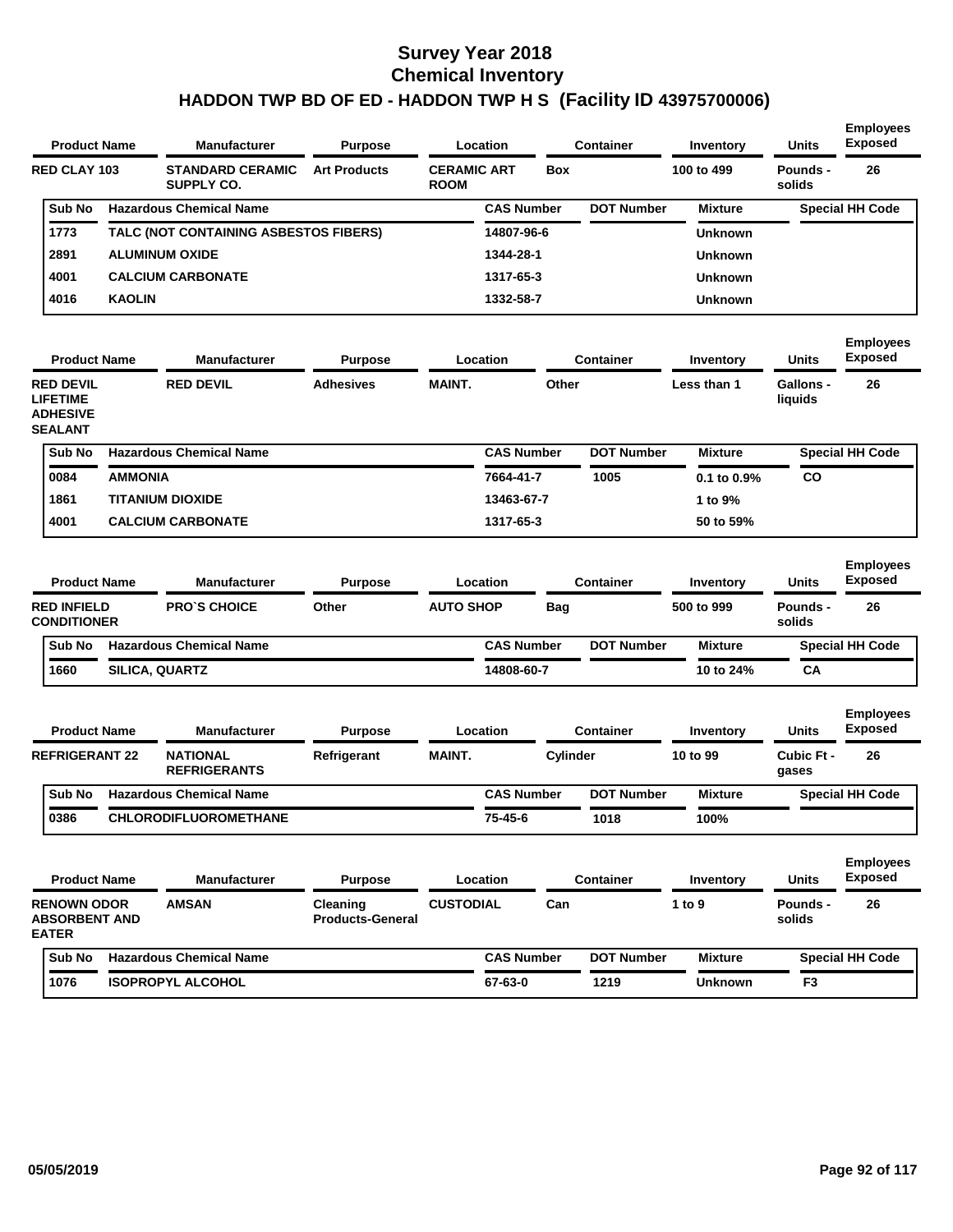|                                        | <b>Product Name</b>     | <b>Manufacturer</b>                       | <b>Purpose</b>                              |               | Location          |           | <b>Container</b>       | Inventory      | <b>Units</b>                | <b>Employees</b><br><b>Exposed</b> |
|----------------------------------------|-------------------------|-------------------------------------------|---------------------------------------------|---------------|-------------------|-----------|------------------------|----------------|-----------------------------|------------------------------------|
| <b>RESOLVE LOW</b><br><b>VISCOSITY</b> |                         | <b>RICHARD-ALLAN</b><br><b>SCIENTIFIC</b> | Other                                       | <b>MAINT.</b> |                   | Other     |                        | Less than 1    | <b>Gallons -</b><br>liquids | 26                                 |
| Sub No                                 |                         | <b>Hazardous Chemical Name</b>            |                                             |               | <b>CAS Number</b> |           | <b>DOT Number</b>      | <b>Mixture</b> |                             | <b>Special HH Code</b>             |
| 3340                                   |                         | <b>HYDROGENATED TERPHENYLS</b>            |                                             |               | 61788-32-7        |           |                        | 25 to 49%      |                             |                                    |
| 3650                                   |                         | TERPHENYLS (mixed isomers)                |                                             |               | 26140-60-3        |           |                        | 1 to 9%        |                             |                                    |
|                                        | <b>Product Name</b>     | <b>Manufacturer</b>                       | <b>Purpose</b>                              |               | Location          |           | <b>Container</b>       | Inventory      | <b>Units</b>                | <b>Employees</b><br><b>Exposed</b> |
| <b>SPRAY</b>                           | <b>RID LICE CONTROL</b> | <b>BAYER</b>                              | <b>Medical/First Aid</b><br><b>Supplies</b> | <b>NURSE</b>  |                   | Can       |                        | Less than 1    | <b>Pounds -</b><br>solids   | 26                                 |
| Sub No                                 |                         | <b>Hazardous Chemical Name</b>            |                                             |               | <b>CAS Number</b> |           | <b>DOT Number</b>      | <b>Mixture</b> |                             | <b>Special HH Code</b>             |
| 1040                                   | <b>ISOBUTANE</b>        |                                           |                                             |               | 75-28-5           |           | 1969                   | 10 to 24%      | F4                          |                                    |
| 1594                                   | <b>PROPANE</b>          |                                           |                                             |               | 74-98-6           |           | 1978                   | 1 to 9%        | F4                          |                                    |
| 2648                                   |                         | <b>PETROLEUM DISTILLATES</b>              |                                             |               | 8002-05-9         |           | 1268                   | <b>Unknown</b> | F <sub>3</sub>              |                                    |
| 3422                                   | <b>PERMETHRIN</b>       |                                           |                                             |               | 52645-53-1        |           | 2588                   | 0.1 to 0.9%    |                             |                                    |
|                                        | <b>Product Name</b>     | <b>Manufacturer</b>                       | <b>Purpose</b>                              |               | Location          |           | <b>Container</b>       | Inventory      | <b>Units</b>                | <b>Employees</b><br><b>Exposed</b> |
| <b>RUBBER CEMENT</b>                   | <b>ROSS NO WRINKLE</b>  | <b>ROSS CHEM. CO.</b>                     | <b>Adhesives</b>                            | <b>ART</b>    |                   | Can       |                        | Less than 1    | <b>Gallons -</b><br>liquids | 26                                 |
| Sub No                                 |                         | <b>Hazardous Chemical Name</b>            |                                             |               | <b>CAS Number</b> |           | <b>DOT Number</b>      | <b>Mixture</b> |                             | <b>Special HH Code</b>             |
| 1340                                   | n-HEXANE                |                                           |                                             |               | 110-54-3          |           | 1208                   | 25 to 49%      | F <sub>3</sub>              |                                    |
|                                        | <b>Product Name</b>     | <b>Manufacturer</b>                       | <b>Purpose</b>                              |               | Location          |           | Container              | Inventory      | <b>Units</b>                | <b>Employees</b><br><b>Exposed</b> |
| <b>RUBBER CEMENT</b>                   |                         | <b>SANFORD</b>                            | <b>Adhesives</b>                            | ART           |                   | Can       |                        | 1 to 9         | <b>Gallons -</b><br>liquids | 26                                 |
| Sub No                                 |                         | <b>Hazardous Chemical Name</b>            |                                             |               | <b>CAS Number</b> |           | <b>DOT Number</b>      | <b>Mixture</b> |                             | <b>Special HH Code</b>             |
| 0844                                   |                         | <b>ETHYL ALCOHOL</b>                      |                                             |               | 64-17-5           |           | 1170                   | 1 to 9%        |                             | CA,F3,MU,TE                        |
| 1339                                   | n-HEPTANE               |                                           |                                             |               | 142-82-5          |           | 1206                   | 80 to 89%      | F3                          |                                    |
|                                        | <b>Product Name</b>     | <b>Manufacturer</b>                       | <b>Purpose</b>                              |               | <b>Location</b>   |           | <b>Container</b>       | Inventory      | Units                       | <b>Employees</b><br><b>Exposed</b> |
| <b>LUBRICANT AND</b><br><b>CLEANER</b> | <b>RUGLYDE RUBBER</b>   | <b>AGS</b>                                | Lubricant                                   | <b>MAINT.</b> |                   | (plastic) | <b>Bottles or jugs</b> | 1 to 9         | Gallons -<br>liquids        | 26                                 |
| Sub No                                 |                         | <b>Hazardous Chemical Name</b>            |                                             |               | <b>CAS Number</b> |           | <b>DOT Number</b>      | <b>Mixture</b> |                             | <b>Special HH Code</b>             |
| 0878                                   |                         | <b>ETHYLENE GLYCOL</b>                    |                                             |               | $107 - 21 - 1$    |           | 3082                   | 1 to 9%        |                             |                                    |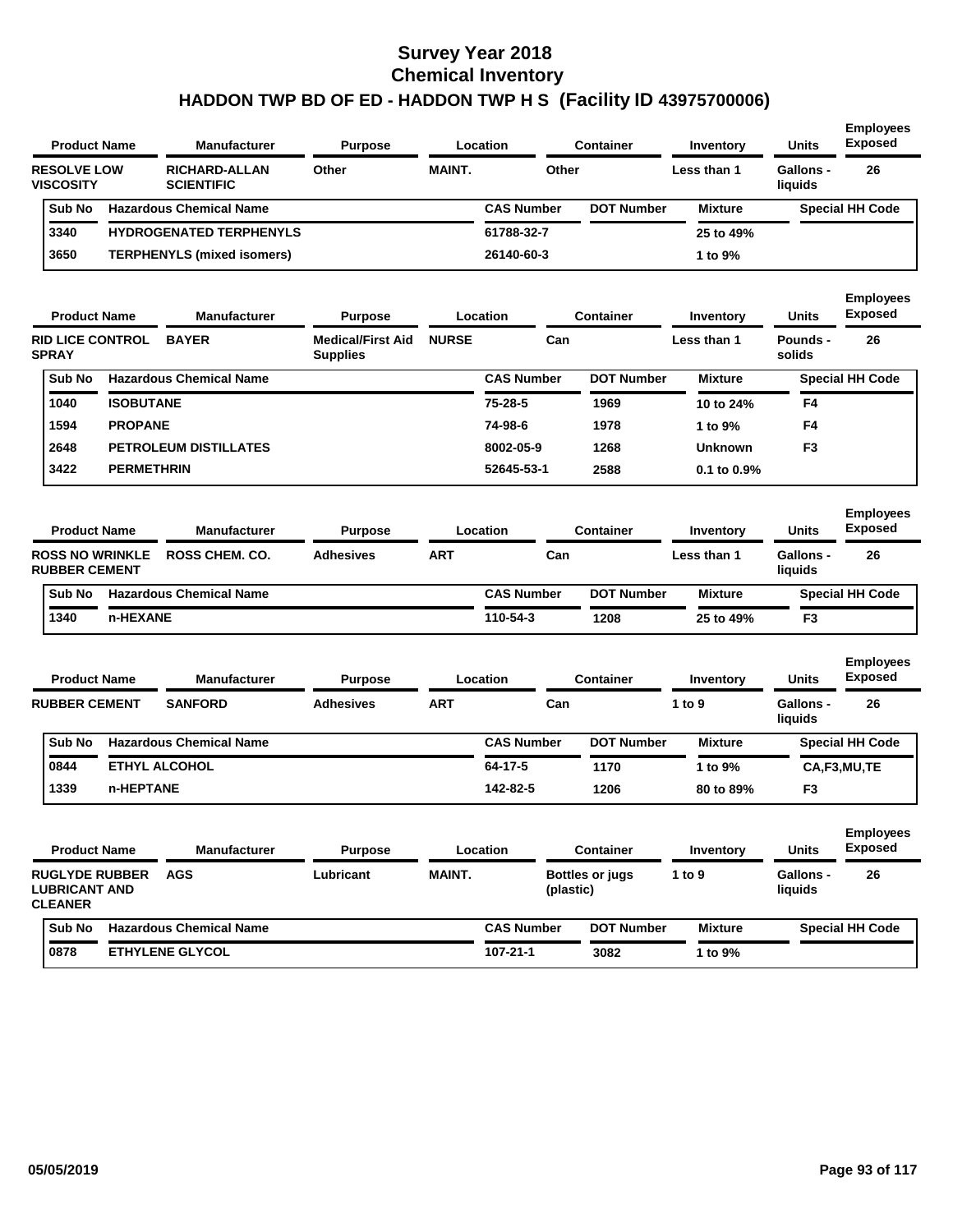|                                                       | <b>Product Name</b>    | <b>Manufacturer</b>            | <b>Purpose</b>                |                    | Location          |            | <b>Container</b>       | Inventory      | <b>Units</b>                | <b>Employees</b><br><b>Exposed</b> |
|-------------------------------------------------------|------------------------|--------------------------------|-------------------------------|--------------------|-------------------|------------|------------------------|----------------|-----------------------------|------------------------------------|
| <b>SAFRANIN</b><br><b>STAINING</b><br><b>SOLUTION</b> |                        | <b>GENERIC</b>                 | Laboratory<br><b>Chemical</b> | <b>SCIENCE</b>     |                   | (plastic)  | <b>Bottles or jugs</b> | Less than 1    | <b>Gallons -</b><br>liquids | 26                                 |
| Sub No                                                |                        | <b>Hazardous Chemical Name</b> |                               |                    | <b>CAS Number</b> |            | <b>DOT Number</b>      | <b>Mixture</b> |                             | <b>Special HH Code</b>             |
| 0844                                                  |                        | <b>ETHYL ALCOHOL</b>           |                               |                    | 64-17-5           |            | 1170                   | Unknown        |                             | CA,F3,MU,TE                        |
| 1076                                                  |                        | <b>ISOPROPYL ALCOHOL</b>       |                               |                    | 67-63-0           |            | 1219                   | Unknown        | F3                          |                                    |
| 1222                                                  |                        | <b>METHYL ALCOHOL</b>          |                               |                    | 67-56-1           |            | 1230                   | <b>Unknown</b> | F3.TE                       |                                    |
| 1487                                                  | <b>PHENOL</b>          |                                |                               |                    | 108-95-2          |            | 1671                   | Unknown        | ΜU                          |                                    |
|                                                       | <b>Product Name</b>    | <b>Manufacturer</b>            | <b>Purpose</b>                |                    | Location          |            | <b>Container</b>       | Inventory      | <b>Units</b>                | <b>Employees</b><br><b>Exposed</b> |
| <b>MORTAR</b>                                         | <b>SAIRSET BONDING</b> | A.P. GREEN IND.                | Cement/Concrete               | <b>BOILER ROOM</b> |                   | Can        |                        | 100 to 499     | <b>Pounds -</b><br>solids   | 26                                 |
| Sub No                                                |                        | <b>Hazardous Chemical Name</b> |                               |                    | <b>CAS Number</b> |            | <b>DOT Number</b>      | <b>Mixture</b> |                             | <b>Special HH Code</b>             |
| 1657                                                  |                        | <b>SILICA, CRISTOBALITE</b>    |                               |                    | 14464-46-1        |            |                        | 10 to 24%      | <b>CA</b>                   |                                    |
| 1660                                                  | SILICA, QUARTZ         |                                |                               |                    | 14808-60-7        |            |                        | 10 to 24%      | СA                          |                                    |
|                                                       | <b>Product Name</b>    | <b>Manufacturer</b>            | <b>Purpose</b>                |                    | Location          |            | <b>Container</b>       | Inventory      | <b>Units</b>                | <b>Employees</b><br><b>Exposed</b> |
| <b>HIGH STR.</b><br><b>CONCRETE MIX</b>               |                        | SAKRETE FAST SET BONSAL        | Cement/Concrete MAINT.        |                    |                   | Bag        |                        | 100 to 499     | <b>Pounds -</b><br>solids   | 26                                 |
| Sub No                                                |                        | <b>Hazardous Chemical Name</b> |                               |                    | <b>CAS Number</b> |            | <b>DOT Number</b>      | <b>Mixture</b> |                             | <b>Special HH Code</b>             |
| 0325                                                  | <b>CALCIUM OXIDE</b>   |                                |                               |                    | 1305-78-8         |            | 1910                   | Unknown        | <b>CO</b>                   |                                    |
| 1036                                                  | <b>IRON OXIDE</b>      |                                |                               |                    | 1309-37-1         |            |                        | Unknown        |                             |                                    |
| 1144                                                  |                        | <b>MAGNESIUM OXIDE</b>         |                               |                    | 1309-48-4         |            |                        | Unknown        |                             |                                    |
| 1660                                                  | <b>SILICA, QUARTZ</b>  |                                |                               |                    | 14808-60-7        |            |                        | <b>Unknown</b> | <b>CA</b>                   |                                    |
| 4001                                                  |                        | <b>CALCIUM CARBONATE</b>       |                               |                    | 1317-65-3         |            |                        | <b>Unknown</b> |                             |                                    |
| 4003                                                  |                        | <b>CALCIUM SULFATE</b>         |                               |                    | 7778-18-9         |            |                        | <b>Unknown</b> |                             |                                    |
|                                                       | <b>Product Name</b>    | Manufacturer                   | <b>Purpose</b>                |                    | Location          |            | Container              | Inventory      | Units                       | <b>Employees</b><br><b>Exposed</b> |
| <b>SAKRETE MULTI-</b><br><b>PURP. SAND</b>            |                        | <b>SAKRETE</b>                 | Other                         | <b>MAINT.</b>      |                   | <b>Bag</b> |                        | 10 to 99       | Pounds -<br>solids          | 26                                 |
| Sub No                                                |                        | <b>Hazardous Chemical Name</b> |                               |                    | <b>CAS Number</b> |            | <b>DOT Number</b>      | <b>Mixture</b> |                             | <b>Special HH Code</b>             |
| 1660                                                  | SILICA, QUARTZ         |                                |                               |                    | 14808-60-7        |            |                        | 100%           | CA                          |                                    |
|                                                       | <b>Product Name</b>    | <b>Manufacturer</b>            | <b>Purpose</b>                |                    | Location          |            | <b>Container</b>       | Inventory      | Units                       | <b>Employees</b><br><b>Exposed</b> |
| <b>SAN MAX</b>                                        |                        | <b>ECOLAB</b>                  | Other                         | <b>CUSTODIAL</b>   |                   | (plastic)  | <b>Bottles or jugs</b> | 1 to 9         | <b>Gallons -</b><br>liquids | 26                                 |
| Sub No                                                |                        | <b>Hazardous Chemical Name</b> |                               |                    | <b>CAS Number</b> |            | <b>DOT Number</b>      | <b>Mixture</b> |                             | <b>Special HH Code</b>             |
| 0844                                                  |                        | ETHYL ALCOHOL                  |                               |                    | 64-17-5           |            | 1170                   | 1 to 9%        |                             | CA,F3,MU,TE                        |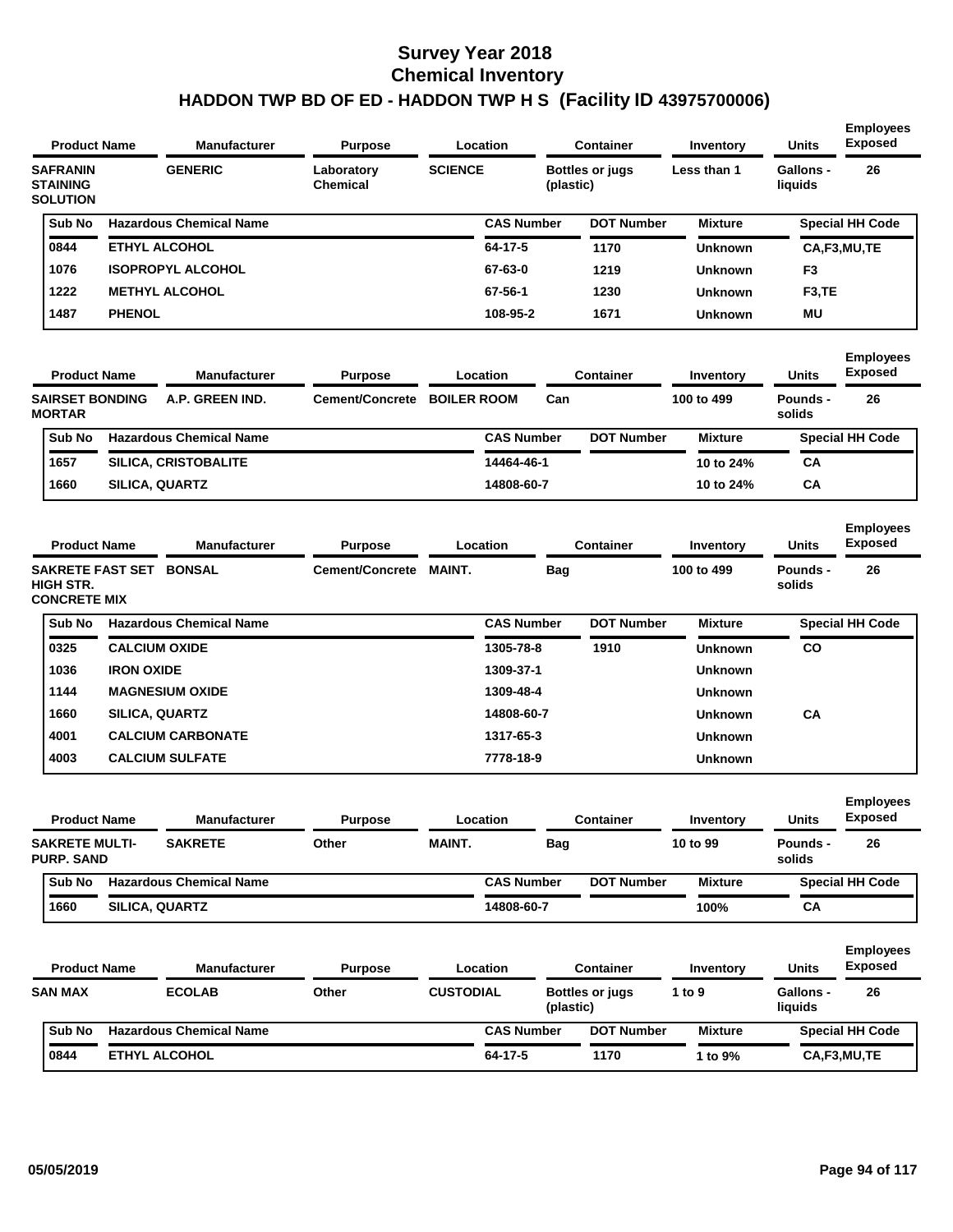| <b>Product Name</b>                            |                  | Manufacturer                   | <b>Purpose</b>                      | Location           |                   |           | <b>Container</b>       | Inventory      | <b>Units</b>                | <b>Employees</b><br><b>Exposed</b> |
|------------------------------------------------|------------------|--------------------------------|-------------------------------------|--------------------|-------------------|-----------|------------------------|----------------|-----------------------------|------------------------------------|
| <b>SAND</b>                                    |                  | <b>GENERIC</b>                 | Laboratory<br><b>Chemical</b>       | <b>SCIENCE</b>     |                   |           | <b>Plastic drum</b>    | 10 to 99       | <b>Pounds -</b><br>solids   | 26                                 |
| Sub No                                         |                  | <b>Hazardous Chemical Name</b> |                                     |                    | <b>CAS Number</b> |           | <b>DOT Number</b>      | <b>Mixture</b> |                             | <b>Special HH Code</b>             |
| 1660                                           |                  | SILICA, QUARTZ                 |                                     |                    | 14808-60-7        |           |                        | 100%           | CА                          |                                    |
| <b>Product Name</b>                            |                  | Manufacturer                   | <b>Purpose</b>                      | Location           |                   |           | <b>Container</b>       | Inventory      | Units                       | <b>Employees</b><br><b>Exposed</b> |
| <b>SANI BRITE BOWL</b><br><b>CLEANER</b>       |                  | <b>SPRUCE INDUSTRIES</b>       | Cleaning<br><b>Products-General</b> | <b>CUSTODIAL</b>   |                   | (plastic) | Bottles or jugs        | 10 to 99       | <b>Gallons -</b><br>liquids | 26                                 |
| Sub No                                         |                  | <b>Hazardous Chemical Name</b> |                                     |                    | <b>CAS Number</b> |           | <b>DOT Number</b>      | <b>Mixture</b> |                             | <b>Special HH Code</b>             |
| 1012                                           |                  | <b>HYDROGEN CHLORIDE</b>       |                                     |                    | 7647-01-0         |           | 1050                   | <b>Unknown</b> | CO                          |                                    |
| <b>Product Name</b>                            |                  | <b>Manufacturer</b>            | <b>Purpose</b>                      | Location           |                   |           | <b>Container</b>       | Inventory      | Units                       | <b>Employees</b><br><b>Exposed</b> |
| <b>SANI CLOTH PLUS</b>                         |                  | <b>PDI</b>                     | Cleaning<br><b>Products-General</b> | <b>CUSTODIAL</b>   |                   | (plastic) | <b>Bottles or jugs</b> | 1 to 9         | Pounds -<br>solids          | 26                                 |
| Sub No                                         |                  | <b>Hazardous Chemical Name</b> |                                     |                    | <b>CAS Number</b> |           | <b>DOT Number</b>      | <b>Mixture</b> |                             | <b>Special HH Code</b>             |
| 1076                                           |                  | <b>ISOPROPYL ALCOHOL</b>       |                                     |                    | 67-63-0           |           | 1219                   | 10 to 24%      | F <sub>3</sub>              |                                    |
| <b>Product Name</b>                            |                  | <b>Manufacturer</b>            | <b>Purpose</b>                      | Location           |                   |           | <b>Container</b>       | Inventory      | Units                       | <b>Employees</b><br><b>Exposed</b> |
| <b>SANI-SHIELD</b>                             |                  | <b>UNELKO CORP.</b>            | Cleaning<br><b>Products-General</b> | <b>CUSTODIAL</b>   |                   | (plastic) | <b>Bottles or jugs</b> | 1 to 9         | <b>Gallons -</b><br>liquids | 26                                 |
| Sub No                                         |                  | <b>Hazardous Chemical Name</b> |                                     |                    | <b>CAS Number</b> |           | <b>DOT Number</b>      | <b>Mixture</b> |                             | <b>Special HH Code</b>             |
| 1015                                           |                  | <b>HYDROGEN PEROXIDE</b>       |                                     |                    | 7722-84-1         |           | 2015                   | 1 to 9%        | CO, MU, R3                  |                                    |
| 3595                                           |                  | <b>PROPYLENE GLYCOL</b>        |                                     |                    | 57-55-6           |           |                        | 1 to 9%        |                             |                                    |
| <b>Product Name</b>                            |                  | <b>Manufacturer</b>            | <b>Purpose</b>                      | Location           |                   |           | <b>Container</b>       | Inventory      | Units                       | <b>Employees</b><br><b>Exposed</b> |
| <b>SAVINGS PLUS</b><br><b>MOTOR OIL 10W-30</b> |                  | <b>SAVINGS PLUS</b>            | <b>Motor Oil</b>                    | <b>MAINTENANCE</b> |                   | (plastic) | <b>Bottles or jugs</b> | 1 to 9         | <b>Gallons -</b><br>liquids | 26                                 |
| Sub No                                         |                  | <b>Hazardous Chemical Name</b> |                                     |                    | <b>CAS Number</b> |           | <b>DOT Number</b>      | <b>Mixture</b> |                             | <b>Special HH Code</b>             |
| 2651                                           | <b>MOTOR OIL</b> |                                |                                     |                    |                   |           | 1270                   | 100%           |                             |                                    |
| <b>Product Name</b>                            |                  | Manufacturer                   | <b>Purpose</b>                      | Location           |                   |           | <b>Container</b>       | Inventory      | <b>Units</b>                | <b>Employees</b><br><b>Exposed</b> |
| <b>SCOTTS OUTDOOR</b><br><b>CLEANER</b>        |                  | THE SCOTTS<br><b>COMPANY</b>   | Cleaning<br><b>Products-General</b> | <b>MAINTENANCE</b> |                   | (plastic) | <b>Bottles or jugs</b> | 1 to $9$       | Gallons -<br>liquids        | 26                                 |
| Sub No                                         |                  | <b>Hazardous Chemical Name</b> |                                     |                    | <b>CAS Number</b> |           | <b>DOT Number</b>      | <b>Mixture</b> |                             | <b>Special HH Code</b>             |
| 1015                                           |                  | <b>HYDROGEN PEROXIDE</b>       |                                     |                    | 7722-84-1         |           | 2015                   | 10 to 24%      | CO,MU,R3                    |                                    |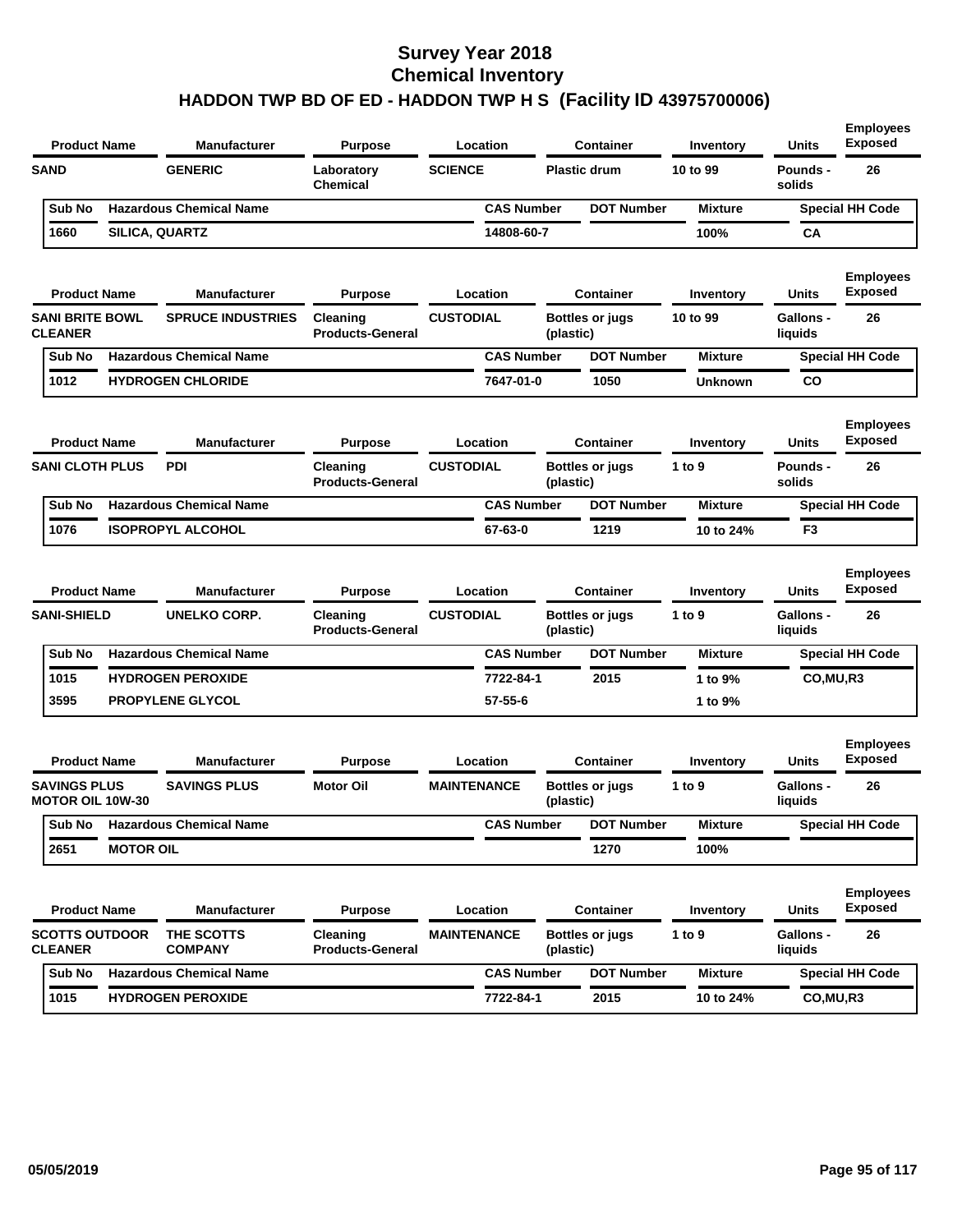| <b>Product Name</b>                                                               |                   | <b>Manufacturer</b>                                          | <b>Purpose</b>                      |                    | Location          |           | <b>Container</b>                           | Inventory             | Units                                       | <b>Exposed</b>                     |
|-----------------------------------------------------------------------------------|-------------------|--------------------------------------------------------------|-------------------------------------|--------------------|-------------------|-----------|--------------------------------------------|-----------------------|---------------------------------------------|------------------------------------|
| <b>SCRATCH-MAX</b>                                                                |                   | <b>REXTON</b><br><b>PHOTOGRAPHIC OLD</b>                     | Other                               | <b>MAINT.</b>      |                   | (glass)   | <b>Bottles or jugs</b>                     | Less than 1           | <b>Gallons -</b><br>liquids                 | 26                                 |
| Sub No                                                                            |                   | <b>Hazardous Chemical Name</b>                               |                                     |                    | <b>CAS Number</b> |           | <b>DOT Number</b>                          | <b>Mixture</b>        |                                             | <b>Special HH Code</b>             |
| 1962                                                                              | <b>TURPENTINE</b> |                                                              |                                     |                    | 8006-64-2         |           | 1299                                       | <b>Unknown</b>        | F3                                          |                                    |
| <b>Product Name</b>                                                               |                   | <b>Manufacturer</b>                                          | <b>Purpose</b>                      |                    | Location          |           | <b>Container</b>                           | Inventory             | Units                                       | <b>Employees</b><br><b>Exposed</b> |
| <b>SEA FOAM TRANS</b><br><b>TUNE TT-16</b>                                        |                   | <b>SEA FOAM SALES</b>                                        | Other                               | <b>AUTO SHOP</b>   |                   | Can       |                                            | Less than 1           | Pounds -<br>solids                          | 26                                 |
| Sub No                                                                            |                   | <b>Hazardous Chemical Name</b>                               |                                     |                    | <b>CAS Number</b> |           | <b>DOT Number</b>                          | <b>Mixture</b>        |                                             | <b>Special HH Code</b>             |
| 1076                                                                              |                   | <b>ISOPROPYL ALCOHOL</b>                                     |                                     |                    | 67-63-0           |           | 1219                                       | 10 to 24%             | F3                                          |                                    |
| <b>Product Name</b>                                                               |                   | <b>Manufacturer</b>                                          | <b>Purpose</b>                      |                    | Location          |           | <b>Container</b>                           | Inventory             | <b>Units</b>                                | <b>Employees</b><br><b>Exposed</b> |
| <b>SHEETROCK</b><br><b>LIGHTWEIGHT</b><br><b>JOINT COMPOUND</b>                   |                   | <b>UNITED STATES</b><br><b>GYPSUM</b>                        | Other                               | <b>MAINTENANCE</b> |                   |           | <b>Plastic drum</b>                        | 1 to 9                | Pounds -<br>solids                          | 26                                 |
| Sub No                                                                            |                   | <b>Hazardous Chemical Name</b>                               |                                     |                    | <b>CAS Number</b> |           | <b>DOT Number</b>                          | <b>Mixture</b>        |                                             | <b>Special HH Code</b>             |
| 4001                                                                              |                   | <b>CALCIUM CARBONATE</b>                                     |                                     |                    | 1317-65-3         |           |                                            | 25 to 49%             |                                             |                                    |
|                                                                                   |                   |                                                              |                                     |                    | 93763-70-3        |           |                                            | 1 to 9%               |                                             |                                    |
| 4086                                                                              | <b>PERLITE</b>    |                                                              |                                     |                    |                   |           |                                            |                       |                                             | <b>Employees</b>                   |
| <b>Product Name</b><br><b>SHEETROCK PLUS</b><br><b>3 JOINT</b><br><b>COMPOUND</b> |                   | <b>Manufacturer</b><br><b>UNITED STATES</b><br><b>GYPSUM</b> | <b>Purpose</b><br>Other             | <b>MAINTENANCE</b> | Location          | (plastic) | <b>Container</b><br><b>Bottles or jugs</b> | Inventory<br>1 to $9$ | <b>Units</b><br><b>Gallons -</b><br>liquids | <b>Exposed</b><br>26               |
| Sub No                                                                            |                   | <b>Hazardous Chemical Name</b>                               |                                     |                    | <b>CAS Number</b> |           | <b>DOT Number</b>                          | <b>Mixture</b>        |                                             | <b>Special HH Code</b>             |
| 4001                                                                              |                   | <b>CALCIUM CARBONATE</b>                                     |                                     |                    | 1317-65-3         |           |                                            | 25 to 49%             |                                             |                                    |
| 4086                                                                              | <b>PERLITE</b>    |                                                              |                                     |                    | 93763-70-3        |           |                                            | 1 to 9%               |                                             |                                    |
| <b>Product Name</b>                                                               |                   | <b>Manufacturer</b>                                          | <b>Purpose</b>                      |                    | Location          |           | <b>Container</b>                           | Inventory             | Units                                       | <b>Employees</b><br><b>Exposed</b> |
| <b>SHINELINE</b><br><b>EMULSIFIER PLUS</b>                                        |                   | <b>SPARTAN</b>                                               | Cleaning<br><b>Products-General</b> | MAINT.             |                   |           | <b>Plastic drum</b>                        | 100 to 499            | Gallons -<br>liquids                        | 26                                 |
| Sub No                                                                            |                   | <b>Hazardous Chemical Name</b>                               |                                     |                    | <b>CAS Number</b> |           | <b>DOT Number</b>                          | <b>Mixture</b>        |                                             | <b>Special HH Code</b>             |
| 0275                                                                              |                   | <b>2-BUTOXY ETHANOL</b>                                      |                                     |                    | 111-76-2          |           | 2369                                       | 25 to 49%             | CA                                          |                                    |
| 0835                                                                              |                   | <b>ETHANOLAMINE</b>                                          |                                     |                    | 141-43-5          |           | 2491                                       | 10 to 24%             | CO                                          |                                    |
| 1706                                                                              |                   | <b>SODIUM HYDROXIDE</b>                                      |                                     |                    | 1310-73-2         |           | 1823                                       | 1 to 9%               | CO                                          |                                    |
| <b>Product Name</b>                                                               |                   | <b>Manufacturer</b>                                          | <b>Purpose</b>                      |                    | Location          |           | <b>Container</b>                           | Inventory             | Units                                       | <b>Employees</b><br><b>Exposed</b> |
| <b>SILICON METAL</b>                                                              |                   | <b>GENERIC</b>                                               | Laboratory<br>Chemical              | <b>SCIENCE</b>     |                   | (plastic) | <b>Bottles or jugs</b>                     | 1 to $9$              | <b>Pounds -</b><br>solids                   | 26                                 |
| Sub No                                                                            |                   | <b>Hazardous Chemical Name</b>                               |                                     |                    | <b>CAS Number</b> |           | <b>DOT Number</b>                          | <b>Mixture</b>        |                                             | <b>Special HH Code</b>             |

**Employees**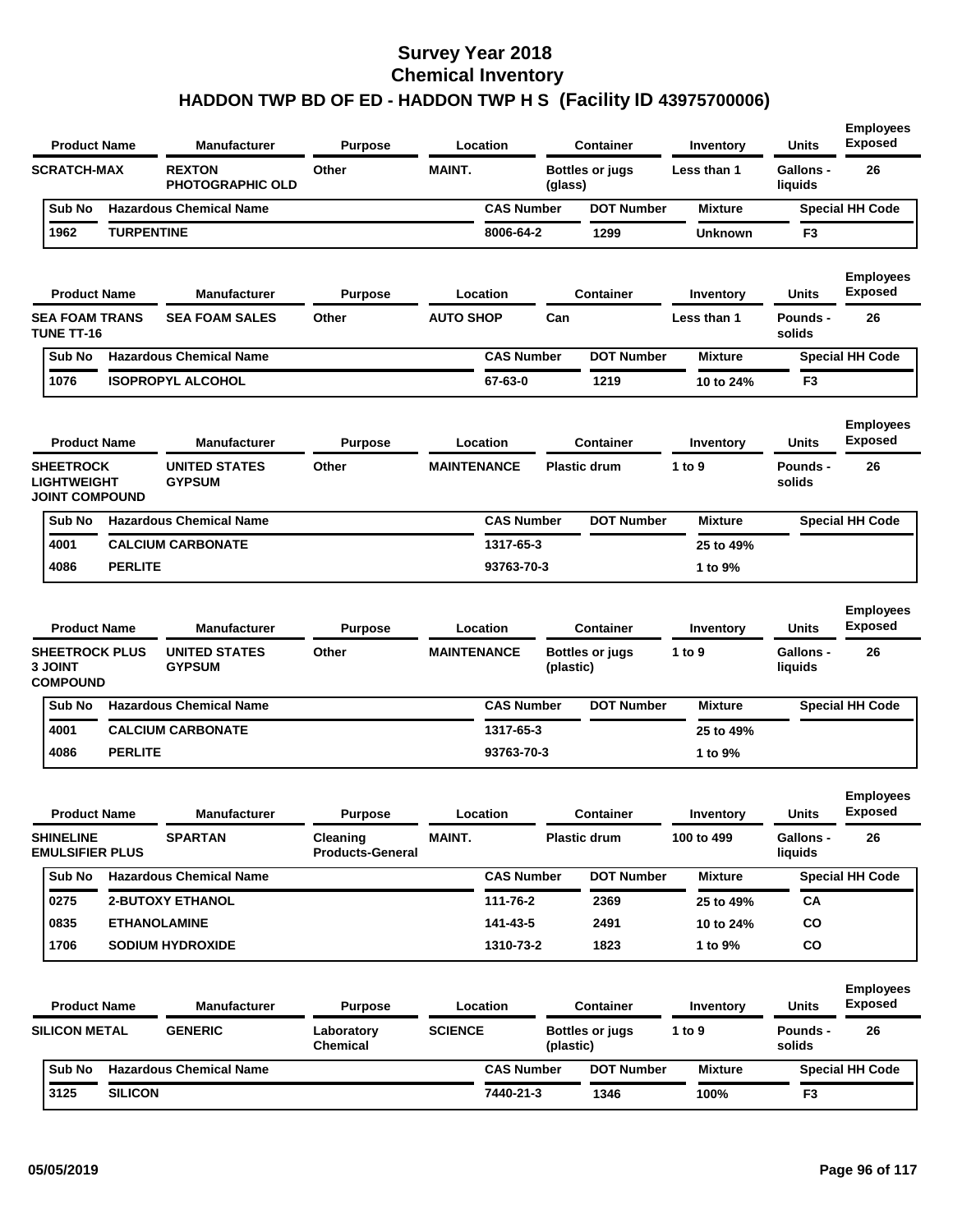|                              | <b>Product Name</b>                              | <b>Manufacturer</b>                        | <b>Purpose</b>   |                    | Location          |       | <b>Container</b>  | Inventory                | Units                       | <b>Employees</b><br><b>Exposed</b>       |
|------------------------------|--------------------------------------------------|--------------------------------------------|------------------|--------------------|-------------------|-------|-------------------|--------------------------|-----------------------------|------------------------------------------|
|                              | <b>SILICONE I GE112A</b>                         | <b>GE SILICONES</b>                        | Other            | <b>MAINT.</b>      |                   | Other |                   | Less than 1              | <b>Gallons -</b><br>liquids | 26                                       |
| Sub No                       |                                                  | <b>Hazardous Chemical Name</b>             |                  |                    | <b>CAS Number</b> |       | <b>DOT Number</b> | <b>Mixture</b>           |                             | <b>Special HH Code</b>                   |
| 1861                         |                                                  | <b>TITANIUM DIOXIDE</b>                    |                  |                    | 13463-67-7        |       |                   | 1 to 9%                  |                             |                                          |
|                              | <b>Product Name</b>                              | <b>Manufacturer</b>                        | Purpose          |                    | Location          |       | <b>Container</b>  | Inventory                | Units                       | <b>Employees</b><br><b>Exposed</b>       |
| <b>SILICONE I GE712</b>      |                                                  | <b>GE SILICONES</b>                        | Other            | <b>MAINTENANCE</b> |                   | Other |                   | Less than 1              | <b>Gallons -</b><br>liquids | 26                                       |
| Sub No                       |                                                  | <b>Hazardous Chemical Name</b>             |                  |                    | <b>CAS Number</b> |       | <b>DOT Number</b> | <b>Mixture</b>           |                             | <b>Special HH Code</b>                   |
| 1861                         |                                                  | <b>TITANIUM DIOXIDE</b>                    |                  |                    | 13463-67-7        |       |                   | 1 to 9%                  |                             |                                          |
|                              | <b>Product Name</b>                              | <b>Manufacturer</b>                        | Purpose          |                    | Location          |       | <b>Container</b>  | Inventory                | Units                       | <b>Employees</b><br><b>Exposed</b>       |
|                              | <b>SILICONE II GE284</b>                         | <b>GE SILICONES</b>                        | Other            | <b>MAINTENANCE</b> |                   | Other |                   | Less than 1              | Gallons -<br>liquids        | 26                                       |
| Sub No                       |                                                  | <b>Hazardous Chemical Name</b>             |                  |                    | <b>CAS Number</b> |       | <b>DOT Number</b> | <b>Mixture</b>           |                             | <b>Special HH Code</b>                   |
| 4183                         |                                                  | <b>HEXAMETHYLDISILAZANE</b>                |                  |                    | 999-97-3          |       | 2920              | 1 to 9%                  | CO, F3                      |                                          |
|                              | <b>Product Name</b><br><b>SILICONE II GE5010</b> | <b>Manufacturer</b><br><b>GE SILICONES</b> | Purpose<br>Other | <b>MAINT.</b>      | Location          | Other | <b>Container</b>  | Inventory<br>Less than 1 | Units<br>Gallons -          | <b>Employees</b><br><b>Exposed</b><br>26 |
|                              |                                                  |                                            |                  |                    |                   |       |                   |                          | liquids                     |                                          |
| Sub No                       |                                                  | <b>Hazardous Chemical Name</b>             |                  |                    | <b>CAS Number</b> |       | <b>DOT Number</b> | <b>Mixture</b>           |                             | <b>Special HH Code</b>                   |
| 2648                         |                                                  | PETROLEUM DISTILLATES                      |                  |                    | 8002-05-9         |       | 1268              | 10 to 24%                | F3                          |                                          |
| 4183                         |                                                  | <b>HEXAMETHYLDISILAZANE</b>                |                  |                    | 999-97-3          |       | 2920              | 1 to 9%                  | CO, F3                      |                                          |
|                              | <b>Product Name</b>                              | Manufacturer                               | <b>Purpose</b>   |                    | Location          |       | <b>Container</b>  | Inventory                | Units                       | <b>Employees</b><br><b>Exposed</b>       |
|                              | <b>SILICONE II GE5040</b>                        | <b>GE SILICONES</b>                        | <b>Sealant</b>   | <b>MAINTENANCE</b> |                   | Other |                   | Less than 1              | <b>Gallons -</b><br>liquids | 26                                       |
| Sub No                       |                                                  | <b>Hazardous Chemical Name</b>             |                  |                    | <b>CAS Number</b> |       | <b>DOT Number</b> | <b>Mixture</b>           |                             | <b>Special HH Code</b>                   |
| 4183                         |                                                  | <b>HEXAMETHYLDISILAZANE</b>                |                  |                    | 999-97-3          |       | 2920              | 1 to 9%                  | CO,F3                       |                                          |
|                              | <b>Product Name</b>                              | Manufacturer                               | <b>Purpose</b>   |                    | Location          |       | Container         | Inventory                | <b>Units</b>                | <b>Employees</b><br><b>Exposed</b>       |
| <b>SILICONE SPRAY</b><br>954 |                                                  | <b>SPRAYAWAY</b>                           | Other            | <b>MAINT.</b>      |                   | Can   |                   | 1 to 9                   | Pounds -<br>solids          | 26                                       |
| Sub No                       |                                                  | <b>Hazardous Chemical Name</b>             |                  |                    | <b>CAS Number</b> |       | <b>DOT Number</b> | <b>Mixture</b>           |                             | <b>Special HH Code</b>                   |
| 1476                         | <b>PENTANE</b>                                   |                                            |                  |                    | 109-66-0          |       | 1265              | 50 to 59%                | F4                          |                                          |
| 1594                         | <b>PROPANE</b>                                   |                                            |                  |                    | 74-98-6           |       | 1978              | 50 to 59%                | F4                          |                                          |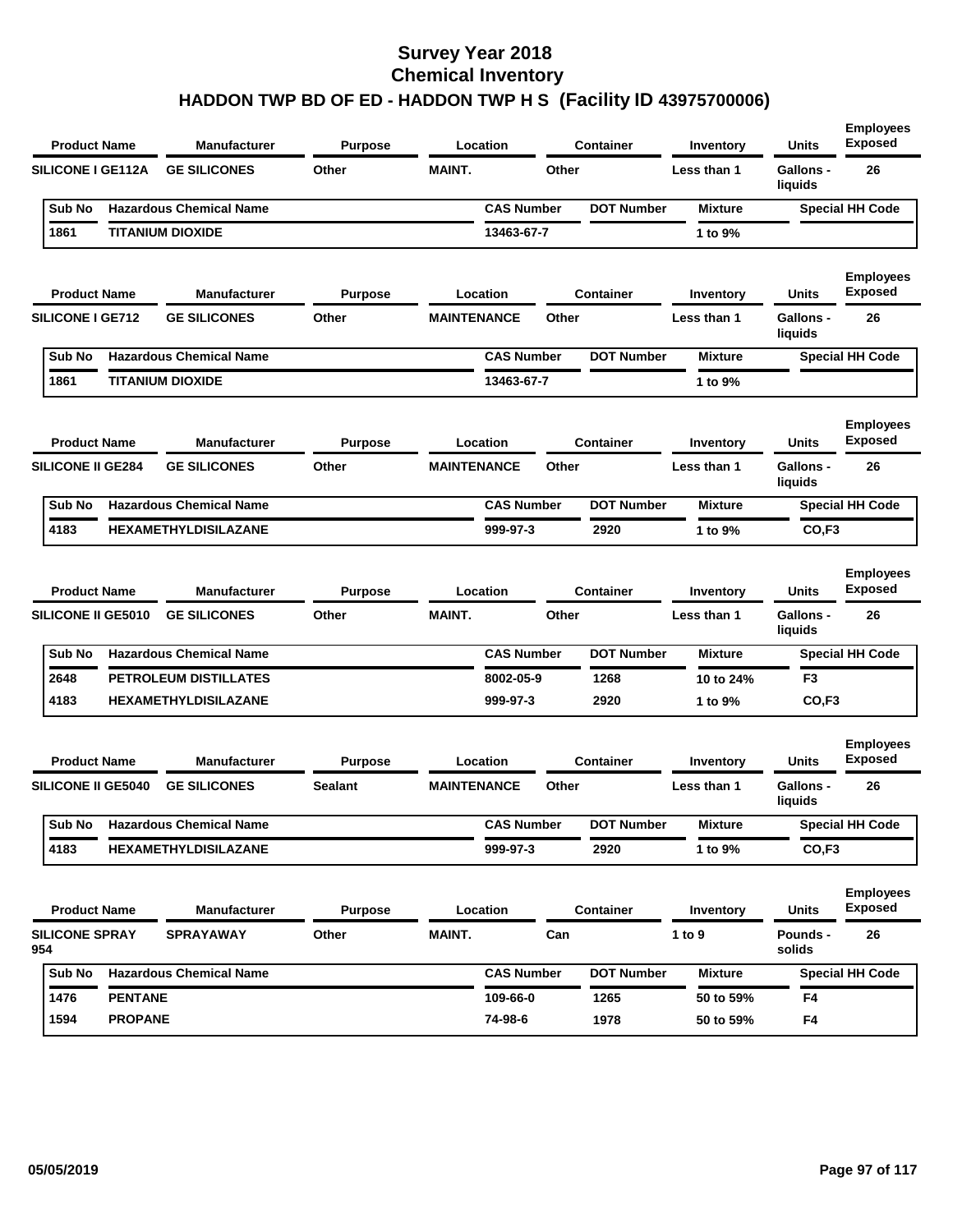| <b>Product Name</b>                                             |                    | <b>Manufacturer</b>                   | <b>Purpose</b>                      |                  | Location          |           | <b>Container</b>       | Inventory      | <b>Units</b>                | <b>Employees</b><br><b>Exposed</b> |
|-----------------------------------------------------------------|--------------------|---------------------------------------|-------------------------------------|------------------|-------------------|-----------|------------------------|----------------|-----------------------------|------------------------------------|
| <b>SILVER METAL</b>                                             |                    | <b>GENERIC</b>                        | Laboratory<br><b>Chemical</b>       | <b>SCIENCE</b>   |                   | (glass)   | <b>Bottles or jugs</b> | Less than 1    | Pounds -<br>solids          | 26                                 |
| Sub No                                                          |                    | <b>Hazardous Chemical Name</b>        |                                     |                  | <b>CAS Number</b> |           | <b>DOT Number</b>      | <b>Mixture</b> |                             | <b>Special HH Code</b>             |
| 1669                                                            | <b>SILVER</b>      |                                       |                                     |                  | 7440-22-4         |           | 3089                   | 100%           | F <sub>3</sub>              |                                    |
| <b>Product Name</b>                                             |                    | <b>Manufacturer</b>                   | <b>Purpose</b>                      |                  | Location          |           | <b>Container</b>       | Inventory      | Units                       | <b>Employees</b><br><b>Exposed</b> |
| <b>SILVER NITRATE</b>                                           |                    | <b>GENERIC</b>                        | Laboratory<br>Chemical              | <b>SCIENCE</b>   |                   | (plastic) | <b>Bottles or jugs</b> | Less than 1    | Pounds -<br>solids          | 26                                 |
| Sub No                                                          |                    | <b>Hazardous Chemical Name</b>        |                                     |                  | <b>CAS Number</b> |           | <b>DOT Number</b>      | <b>Mixture</b> |                             | <b>Special HH Code</b>             |
| 1672                                                            |                    | <b>SILVER NITRATE</b>                 |                                     |                  | 7761-88-8         |           | 1493                   | 100%           | CO                          |                                    |
| <b>Product Name</b>                                             |                    | <b>Manufacturer</b>                   | <b>Purpose</b>                      |                  | Location          |           | <b>Container</b>       | Inventory      | Units                       | <b>Employees</b><br><b>Exposed</b> |
| <b>SILVER NITRATE</b><br><b>0.1M SOLUTION</b>                   |                    | <b>GENERIC</b>                        | Laboratory<br>Chemical              | <b>SCIENCE</b>   |                   | (glass)   | <b>Bottles or jugs</b> | Less than 1    | <b>Gallons -</b><br>liquids | 26                                 |
| Sub No                                                          |                    | <b>Hazardous Chemical Name</b>        |                                     |                  | <b>CAS Number</b> |           | <b>DOT Number</b>      | <b>Mixture</b> |                             | <b>Special HH Code</b>             |
| 1672                                                            |                    | <b>SILVER NITRATE</b>                 |                                     |                  | 7761-88-8         |           | 1493                   | <b>Unknown</b> | CO                          |                                    |
| <b>Product Name</b>                                             |                    | <b>Manufacturer</b>                   | <b>Purpose</b>                      |                  | Location          |           | <b>Container</b>       | Inventory      | <b>Units</b>                | <b>Employees</b><br><b>Exposed</b> |
| <b>SILVER NITRATE</b><br><b>0.5M SOLUTION</b>                   |                    | <b>GENERIC</b>                        | Laboratory<br>Chemical              | <b>SCIENCE</b>   |                   | (glass)   | <b>Bottles or jugs</b> | Less than 1    | <b>Gallons -</b><br>liquids | 26                                 |
| Sub No                                                          |                    | <b>Hazardous Chemical Name</b>        |                                     |                  | <b>CAS Number</b> |           | <b>DOT Number</b>      | <b>Mixture</b> |                             | <b>Special HH Code</b>             |
| 1356                                                            | <b>NITRIC ACID</b> |                                       |                                     |                  | 7697-37-2         |           | 2031                   | 0.1 to 0.9%    | CO                          |                                    |
| 1672                                                            |                    | <b>SILVER NITRATE</b>                 |                                     |                  | 7761-88-8         |           | 1493                   | 1 to 9%        | CO                          |                                    |
| <b>Product Name</b>                                             |                    | <b>Manufacturer</b>                   | <b>Purpose</b>                      |                  | Location          |           | <b>Container</b>       | Inventory      | Units                       | <b>Employees</b><br><b>Exposed</b> |
| <b>SIMPLE FIX PRE-</b><br><b>MIXED ADHESIVE</b><br><b>GROUT</b> |                    | <b>CUSTOM BLOG</b><br><b>PRODUCTS</b> | Other                               | <b>MAINT.</b>    |                   | (plastic) | <b>Bottles or jugs</b> | 1 to 9         | <b>Gallons -</b><br>liquids | 26                                 |
| Sub No                                                          |                    | <b>Hazardous Chemical Name</b>        |                                     |                  | <b>CAS Number</b> |           | <b>DOT Number</b>      | <b>Mixture</b> |                             | <b>Special HH Code</b>             |
| 0878                                                            |                    | ETHYLENE GLYCOL                       |                                     |                  | 107-21-1          |           | 3082                   | 1 to 9%        |                             |                                    |
| 1660                                                            |                    | SILICA, QUARTZ                        |                                     |                  | 14808-60-7        |           |                        | 50 to 59%      | CA                          |                                    |
| 4001                                                            |                    | <b>CALCIUM CARBONATE</b>              |                                     |                  | 1317-65-3         |           |                        | 10 to 24%      |                             |                                    |
| <b>Product Name</b>                                             |                    | <b>Manufacturer</b>                   | <b>Purpose</b>                      |                  | Location          |           | <b>Container</b>       | Inventory      | <b>Units</b>                | <b>Employees</b><br><b>Exposed</b> |
| <b>PURPOSE</b><br><b>CLEANER</b>                                |                    | SIMPLE GREEN ALL SUNSHINE MAKERS      | Cleaning<br><b>Products-General</b> | <b>CUSTODIAL</b> |                   | (plastic) | <b>Bottles or jugs</b> | 1 to $9$       | <b>Gallons -</b><br>liquids | 26                                 |
| Sub No                                                          |                    | <b>Hazardous Chemical Name</b>        |                                     |                  | <b>CAS Number</b> |           | <b>DOT Number</b>      | <b>Mixture</b> |                             | <b>Special HH Code</b>             |
| 0275                                                            |                    | 2-BUTOXY ETHANOL                      |                                     |                  | 111-76-2          |           | 2369                   | 1 to 9%        | CA                          |                                    |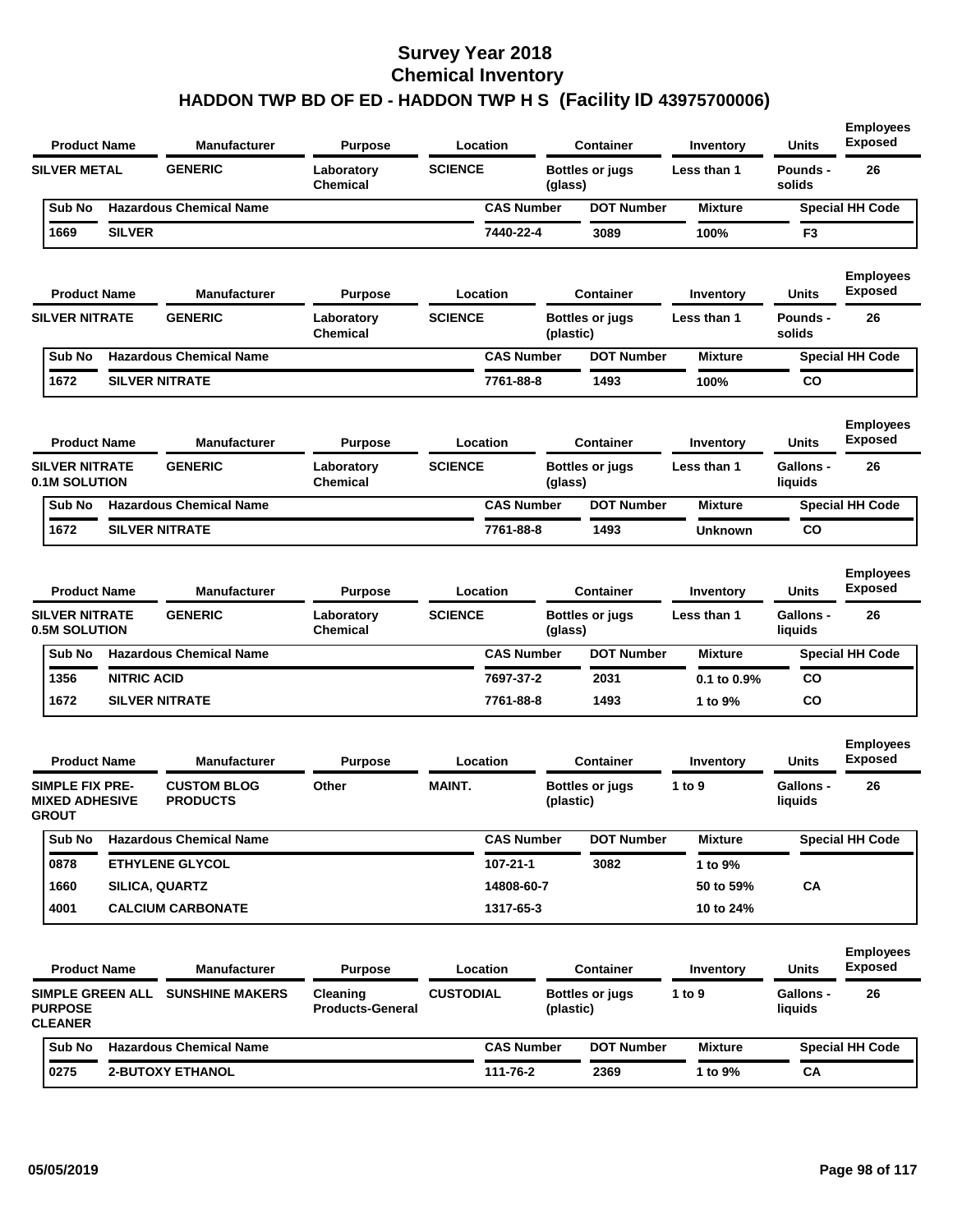| <b>Product Name</b>                                      |                | <b>Manufacturer</b>                          | <b>Purpose</b>                      | Location                       |           | <b>Container</b>       | Inventory                | <b>Units</b>                    | <b>Employees</b><br><b>Exposed</b>       |
|----------------------------------------------------------|----------------|----------------------------------------------|-------------------------------------|--------------------------------|-----------|------------------------|--------------------------|---------------------------------|------------------------------------------|
| <b>SIMPLE GREEN</b><br><b>CONC. CLEANER</b>              |                | <b>SUNSHINE MAKERS</b>                       | Cleaning<br><b>Products-General</b> | <b>CUSTODIAL</b>               | (plastic) | <b>Bottles or jugs</b> | 1 to 9                   | <b>Gallons -</b><br>liquids     | 26                                       |
| Sub No                                                   |                | <b>Hazardous Chemical Name</b>               |                                     | <b>CAS Number</b>              |           | <b>DOT Number</b>      | <b>Mixture</b>           |                                 | <b>Special HH Code</b>                   |
| 0275                                                     |                | <b>2-BUTOXY ETHANOL</b>                      |                                     | 111-76-2                       |           | 2369                   | 1 to 9%                  | CA                              |                                          |
| <b>Product Name</b>                                      |                | <b>Manufacturer</b>                          | <b>Purpose</b>                      | Location                       |           | <b>Container</b>       | Inventory                | <b>Units</b>                    | <b>Employees</b><br><b>Exposed</b>       |
| <b>SIMPLE GREEN</b><br><b>MAX AUTO</b><br><b>CLEANER</b> |                | <b>SUNSHINE MAKERS</b>                       | Cleaning<br><b>Products-General</b> | <b>CUSTODIAL</b>               | (plastic) | <b>Bottles or jugs</b> | 1 to 9                   | <b>Gallons -</b><br>liquids     | 26                                       |
| Sub No                                                   |                | <b>Hazardous Chemical Name</b>               |                                     | <b>CAS Number</b>              |           | <b>DOT Number</b>      | <b>Mixture</b>           |                                 | <b>Special HH Code</b>                   |
| 0275                                                     |                | <b>2-BUTOXY ETHANOL</b>                      |                                     | 111-76-2                       |           | 2369                   | 1 to 9%                  | CA                              |                                          |
| <b>Product Name</b>                                      |                | <b>Manufacturer</b>                          | <b>Purpose</b>                      | Location                       |           | Container              | Inventory                | <b>Units</b>                    | <b>Employees</b><br><b>Exposed</b>       |
| <b>SMOKE SABRE</b>                                       |                | <b>SDI</b>                                   | Other                               | <b>MAINTENANCE</b>             | Can       |                        | Less than 1              | Pounds -<br>solids              | 26                                       |
| Sub No                                                   |                | <b>Hazardous Chemical Name</b>               |                                     | <b>CAS Number</b>              |           | <b>DOT Number</b>      | <b>Mixture</b>           |                                 | <b>Special HH Code</b>                   |
| 0273                                                     | <b>BUTANE</b>  |                                              |                                     | 106-97-8                       |           | 1011                   | <b>Unknown</b>           | F4                              |                                          |
| 0844                                                     |                | <b>ETHYL ALCOHOL</b>                         |                                     | 64-17-5                        |           | 1170                   | 1 to 9%                  |                                 | CA,F3,MU,TE                              |
| 1594                                                     | <b>PROPANE</b> |                                              |                                     | 74-98-6                        |           | 1978                   | <b>Unknown</b>           | F4                              |                                          |
| <b>Product Name</b><br><b>SNAP SILICONE</b>              |                | <b>Manufacturer</b><br><b>SOPUS PRODUCTS</b> | <b>Purpose</b><br>Lubricant         | Location<br><b>MAINTENANCE</b> | Can       | <b>Container</b>       | Inventory<br>Less than 1 | <b>Units</b><br><b>Pounds -</b> | <b>Employees</b><br><b>Exposed</b><br>26 |
| <b>SPRAY</b><br>Sub No                                   |                | <b>Hazardous Chemical Name</b>               |                                     | <b>CAS Number</b>              |           | <b>DOT Number</b>      | <b>Mixture</b>           | solids                          | <b>Special HH Code</b>                   |
| 0273                                                     | <b>BUTANE</b>  |                                              |                                     | 106-97-8                       |           | 1011                   |                          | F4                              |                                          |
| 1339                                                     | n-HEPTANE      |                                              |                                     | 142-82-5                       |           | 1206                   | 25 to 49%<br>25 to 49%   | F <sub>3</sub>                  |                                          |
| 1594                                                     | <b>PROPANE</b> |                                              |                                     | 74-98-6                        |           | 1978                   | 10 to 24%                | F4                              |                                          |
| <b>Product Name</b>                                      |                | <b>Manufacturer</b>                          | <b>Purpose</b>                      | Location                       |           | <b>Container</b>       | Inventory                | <b>Units</b>                    | <b>Employees</b><br><b>Exposed</b>       |
| <b>SNOWPLOW OIL</b><br><b>HYDRAULIC FLUID</b>            |                | <b>SNOWPLOW</b><br><b>AFTERMARKET</b>        | <b>Hydrolic Fluid</b>               | <b>MAINTENANCE</b>             | (plastic) | <b>Bottles or jugs</b> | Less than 1              | <b>Gallons -</b><br>liquids     | 26                                       |
| Sub No                                                   |                | <b>Hazardous Chemical Name</b>               |                                     | <b>CAS Number</b>              |           | <b>DOT Number</b>      | <b>Mixture</b>           |                                 | <b>Special HH Code</b>                   |
| 2648                                                     |                | <b>PETROLEUM DISTILLATES</b>                 |                                     | 8002-05-9                      |           | 1268                   | 90 to 99%                | F3                              |                                          |
|                                                          |                |                                              |                                     |                                |           |                        |                          |                                 | <b>Employees</b>                         |
| <b>Product Name</b>                                      |                | <b>Manufacturer</b>                          | <b>Purpose</b>                      | Location                       |           | <b>Container</b>       | Inventory                | <b>Units</b>                    | <b>Exposed</b>                           |
| <b>SODA LIME</b>                                         |                | <b>GENERIC</b>                               | Laboratory<br><b>Chemical</b>       | <b>SCIENCE</b>                 | (glass)   | <b>Bottles or jugs</b> | 1 to 9                   | Pounds -<br>solids              | 26                                       |
| Sub No                                                   |                | <b>Hazardous Chemical Name</b>               |                                     | <b>CAS Number</b>              |           | <b>DOT Number</b>      | <b>Mixture</b>           |                                 | <b>Special HH Code</b>                   |
| 0322                                                     |                | <b>CALCIUM HYDROXIDE</b>                     |                                     | 1305-62-0                      |           |                        | 70 to 79%                |                                 |                                          |
|                                                          |                |                                              |                                     |                                |           |                        |                          |                                 |                                          |
| 1571                                                     |                | <b>POTASSIUM HYDROXIDE</b>                   |                                     | 1310-58-3                      |           | 1813                   | 1 to 9%                  | co                              |                                          |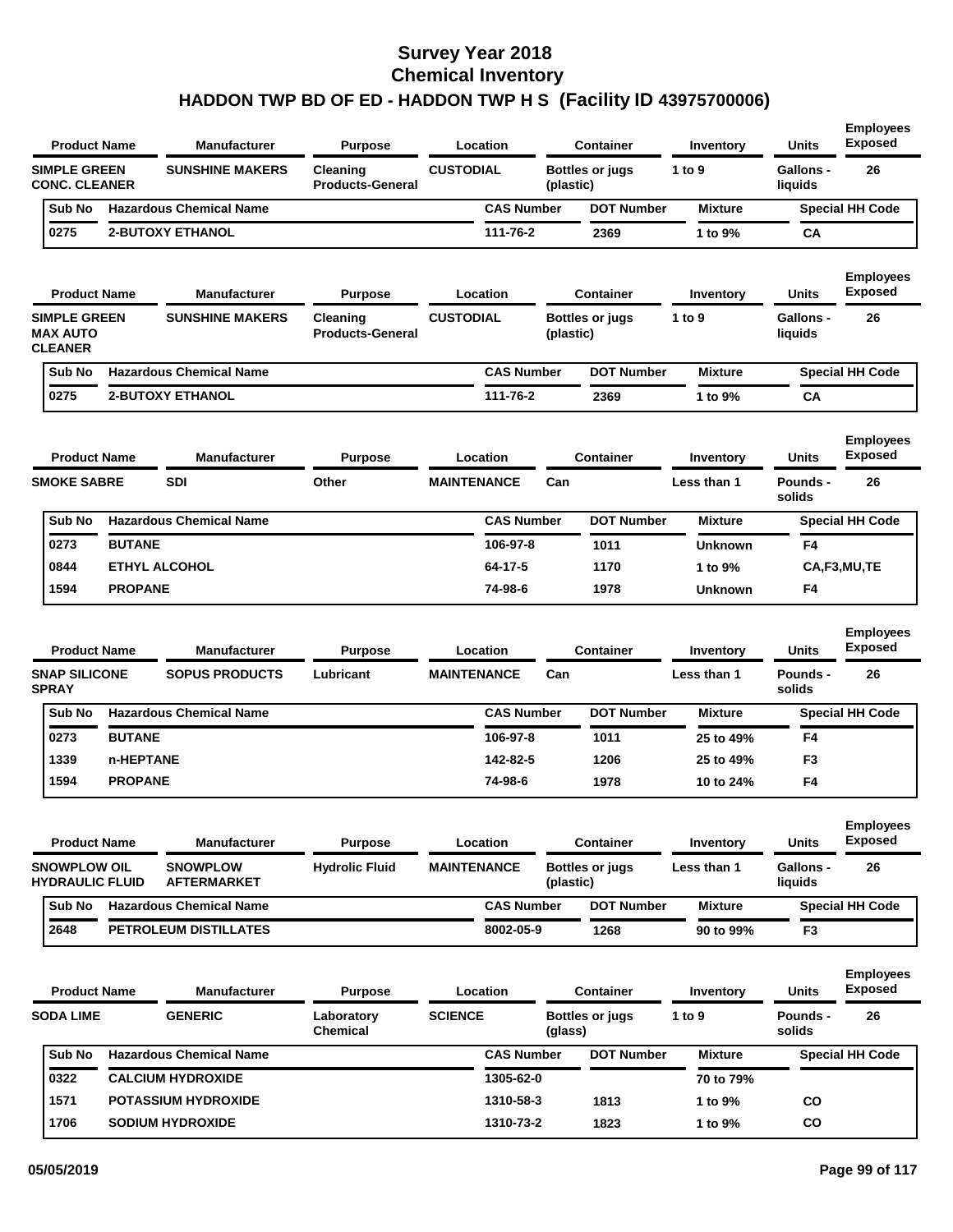| <b>Product Name</b>                                       | <b>Manufacturer</b>            | <b>Purpose</b>                | Location          |           | <b>Container</b>       | Inventory      | <b>Units</b>                | <b>Employees</b><br><b>Exposed</b> |
|-----------------------------------------------------------|--------------------------------|-------------------------------|-------------------|-----------|------------------------|----------------|-----------------------------|------------------------------------|
| <b>SODIUM BISULFITE</b>                                   | <b>GENERIC</b>                 | Laboratory<br><b>Chemical</b> | <b>SCIENCE</b>    | (glass)   | <b>Bottles or jugs</b> | 1 to 9         | Pounds -<br>solids          | 26                                 |
| Sub No                                                    | <b>Hazardous Chemical Name</b> |                               | <b>CAS Number</b> |           | <b>DOT Number</b>      | <b>Mixture</b> |                             | <b>Special HH Code</b>             |
| 1685                                                      | <b>SODIUM BISULFITE</b>        |                               | 7631-90-5         |           | 2693                   | 100%           | CO                          |                                    |
| <b>Product Name</b>                                       | <b>Manufacturer</b>            | <b>Purpose</b>                | Location          |           | <b>Container</b>       | Inventory      | Units                       | <b>Employees</b><br><b>Exposed</b> |
| <b>SODIUM</b><br><b>HYDROXIDE</b>                         | <b>GENERIC</b>                 | Laboratory<br><b>Chemical</b> | <b>SCIENCE</b>    | (plastic) | <b>Bottles or jugs</b> | 1 to 9         | Pounds -<br>solids          | 26                                 |
| Sub No                                                    | <b>Hazardous Chemical Name</b> |                               | <b>CAS Number</b> |           | <b>DOT Number</b>      | <b>Mixture</b> |                             | <b>Special HH Code</b>             |
| 1706                                                      | <b>SODIUM HYDROXIDE</b>        |                               | 1310-73-2         |           | 1823                   | 100%           | CO                          |                                    |
| <b>Product Name</b>                                       | <b>Manufacturer</b>            | <b>Purpose</b>                | Location          |           | <b>Container</b>       | Inventory      | Units                       | <b>Employees</b><br><b>Exposed</b> |
| <b>SODIUM</b><br><b>HYDROXIDE 0.1M</b><br><b>SOLUTION</b> | <b>GENERIC</b>                 | Laboratory<br><b>Chemical</b> | <b>SCIENCE</b>    | (plastic) | <b>Bottles or jugs</b> | 1 to 9         | <b>Gallons -</b><br>liquids | 26                                 |
| Sub No                                                    | <b>Hazardous Chemical Name</b> |                               | <b>CAS Number</b> |           | <b>DOT Number</b>      | <b>Mixture</b> |                             | <b>Special HH Code</b>             |
| 1706                                                      | <b>SODIUM HYDROXIDE</b>        |                               | 1310-73-2         |           | 1823                   | 1 to 9%        | CO                          |                                    |
| <b>Product Name</b>                                       | <b>Manufacturer</b>            | <b>Purpose</b>                | Location          |           | <b>Container</b>       | Inventory      | Units                       | <b>Employees</b><br><b>Exposed</b> |
| <b>SODIUM</b><br><b>HYDROXIDE 0.1N</b><br><b>SOLUTION</b> | <b>GENERIC</b>                 | Laboratory<br><b>Chemical</b> | <b>SCIENCE</b>    | (plastic) | <b>Bottles or jugs</b> | 1 to $9$       | <b>Gallons -</b><br>liquids | 26                                 |
| Sub No                                                    | <b>Hazardous Chemical Name</b> |                               | <b>CAS Number</b> |           | <b>DOT Number</b>      | <b>Mixture</b> |                             | <b>Special HH Code</b>             |
| 1706                                                      | <b>SODIUM HYDROXIDE</b>        |                               | 1310-73-2         |           | 1823                   | 1 to 9%        | CO                          |                                    |
| <b>Product Name</b>                                       | <b>Manufacturer</b>            | <b>Purpose</b>                | Location          |           | <b>Container</b>       | Inventory      | Units                       | <b>Employees</b><br><b>Exposed</b> |
| <b>SODIUM</b><br><b>HYDROXIDE 1.0M</b><br><b>SOLUTION</b> | <b>GENERIC</b>                 | Laboratory<br><b>Chemical</b> | <b>SCIENCE</b>    | (plastic) | <b>Bottles or jugs</b> | Less than 1    | <b>Gallons -</b><br>liquids | 26                                 |
| Sub No                                                    | <b>Hazardous Chemical Name</b> |                               | <b>CAS Number</b> |           | <b>DOT Number</b>      | <b>Mixture</b> |                             | <b>Special HH Code</b>             |
| 1706                                                      | <b>SODIUM HYDROXIDE</b>        |                               | 1310-73-2         |           | 1823                   | 10 to 24%      | $\mathsf{co}$               |                                    |
| <b>Product Name</b>                                       | <b>Manufacturer</b>            | <b>Purpose</b>                | Location          |           | <b>Container</b>       | Inventory      | Units                       | <b>Employees</b><br><b>Exposed</b> |
| <b>SODIUM</b><br><b>HYDROXIDE 2M</b><br><b>SOLUTION</b>   | <b>GENERIC</b>                 | Laboratory<br>Chemical        | <b>SCIENCE</b>    | (plastic) | <b>Bottles or jugs</b> | 1 to 9         | Gallons -<br>liquids        | 26                                 |
| Sub No                                                    | <b>Hazardous Chemical Name</b> |                               | <b>CAS Number</b> |           | <b>DOT Number</b>      | <b>Mixture</b> |                             | <b>Special HH Code</b>             |
| 1706                                                      | <b>SODIUM HYDROXIDE</b>        |                               | 1310-73-2         |           | 1823                   | 10 to 24%      | CO                          |                                    |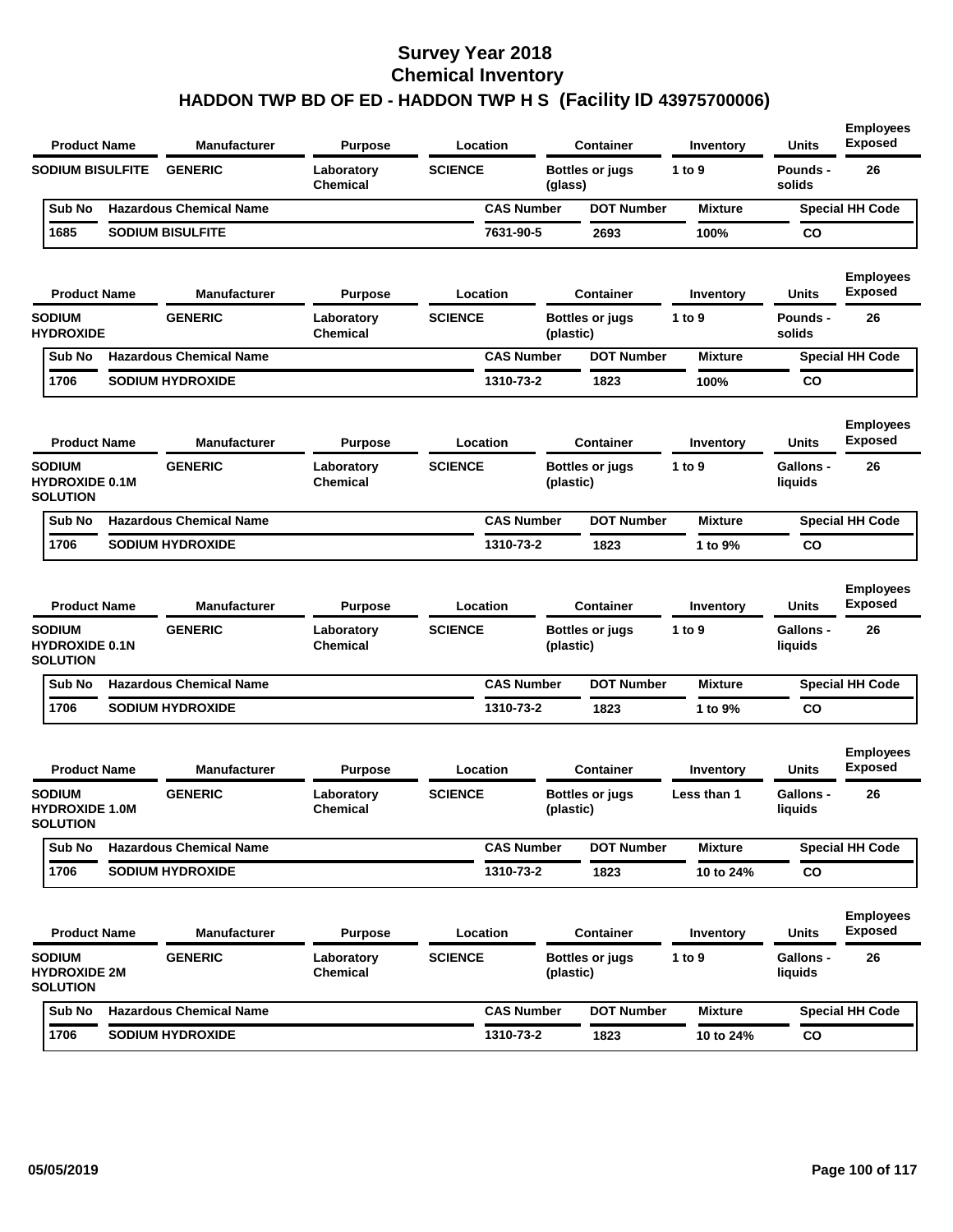| <b>SODIUM</b><br><b>GENERIC</b><br><b>SCIENCE</b><br>Laboratory<br><b>Bottles or jugs</b><br>1 to $9$<br><b>HYDROXIDE 6M</b><br>Chemical<br>(plastic)<br><b>SOLUTION</b>                          | <b>Gallons -</b><br>26<br>liquids                  |
|---------------------------------------------------------------------------------------------------------------------------------------------------------------------------------------------------|----------------------------------------------------|
|                                                                                                                                                                                                   |                                                    |
| <b>Hazardous Chemical Name</b><br><b>CAS Number</b><br><b>DOT Number</b><br>Sub No<br><b>Mixture</b>                                                                                              | <b>Special HH Code</b>                             |
| 1706<br><b>SODIUM HYDROXIDE</b><br>1310-73-2<br>1823<br>10 to 24%                                                                                                                                 | CO                                                 |
| <b>Product Name</b><br><b>Manufacturer</b><br>Location<br><b>Container</b><br><b>Purpose</b><br>Inventory                                                                                         | <b>Employees</b><br><b>Exposed</b><br>Units        |
| <b>SODIUM NITRITE</b><br><b>GENERIC</b><br><b>SCIENCE</b><br>Laboratory<br><b>Bottles or jugs</b><br>Less than 1<br>Chemical<br>(glass)                                                           | 26<br>Pounds -<br>solids                           |
| <b>Hazardous Chemical Name</b><br><b>CAS Number</b><br><b>DOT Number</b><br>Sub No<br><b>Mixture</b>                                                                                              | <b>Special HH Code</b>                             |
| 2258<br><b>SODIUM NITRITE</b><br>7632-00-0<br>1500<br>100%                                                                                                                                        |                                                    |
| <b>Product Name</b><br><b>Manufacturer</b><br><b>Purpose</b><br>Location<br><b>Container</b><br>Inventory                                                                                         | <b>Employees</b><br><b>Exposed</b><br><b>Units</b> |
| <b>SODIUM</b><br><b>SCIENCE</b><br><b>GENERIC</b><br>Laboratory<br><b>Bottles or jugs</b><br>1 to 9<br>PHOSPHATE,<br>Chemical<br>(plastic)<br><b>DIBASIC</b>                                      | 26<br>Pounds -<br>solids                           |
| <b>Hazardous Chemical Name</b><br><b>DOT Number</b><br>Sub No<br><b>CAS Number</b><br><b>Mixture</b>                                                                                              | <b>Special HH Code</b>                             |
| 1723<br>SODIUM PHOSPHATE, DIBASIC<br>7558-79-4<br>3082<br>100%                                                                                                                                    |                                                    |
| <b>Container</b><br><b>Product Name</b><br><b>Manufacturer</b><br><b>Purpose</b><br>Location<br>Inventory                                                                                         | <b>Employees</b><br>Exposed<br><b>Units</b>        |
| <b>CUSTODIAL</b><br><b>SOFT SCRUB</b><br>DIAL CORP.<br>Cleaning<br><b>Bottles or jugs</b><br>Less than 1<br><b>CLEANSER WITH</b><br><b>Products-General</b><br>(plastic)<br><b>BLEACH</b>         | <b>Gallons -</b><br>26<br>liquids                  |
| <b>Hazardous Chemical Name</b><br><b>CAS Number</b><br><b>DOT Number</b><br>Sub No<br><b>Mixture</b>                                                                                              | <b>Special HH Code</b>                             |
| 1707<br><b>SODIUM HYPOCHLORITE</b><br>7681-52-9<br>1791<br>1 to 9%                                                                                                                                | <b>CO</b>                                          |
| 4001<br><b>CALCIUM CARBONATE</b><br>1317-65-3<br>25 to 49%                                                                                                                                        |                                                    |
| <b>Product Name</b><br><b>Manufacturer</b><br><b>Purpose</b><br>Location<br><b>Container</b><br>Inventory                                                                                         | <b>Employees</b><br><b>Exposed</b><br>Units        |
| <b>SOFT SCRUB</b><br><b>CUSTODIAL</b><br><b>COLGATE PALMOLIVE Cleaning</b><br><b>Bottles or jugs</b><br>Less than 1<br><b>ORIGINAL</b><br><b>Products-General</b><br>(plastic)<br><b>CLEANSER</b> | Gallons -<br>26<br>liquids                         |
| Sub No<br><b>Hazardous Chemical Name</b><br><b>CAS Number</b><br><b>DOT Number</b><br><b>Mixture</b>                                                                                              | <b>Special HH Code</b>                             |
| 4001<br><b>CALCIUM CARBONATE</b><br>1317-65-3<br>Unknown                                                                                                                                          |                                                    |
| <b>Manufacturer</b><br><b>Container</b><br><b>Product Name</b><br><b>Purpose</b><br>Location<br>Inventory                                                                                         | <b>Employees</b><br><b>Exposed</b><br><b>Units</b> |
| <b>SOFTSOAP</b><br><b>COLGATE PALMOLIVE</b><br>Medical<br><b>THRU SCHOOL</b><br><b>Bottles or jugs</b><br>1 to 9<br><b>ANTIBACTERIAL</b><br><b>Disinfectant</b><br>(plastic)<br><b>HAND SOAP</b>  | <b>Gallons -</b><br>26<br>liquids                  |
| <b>Hazardous Chemical Name</b><br><b>DOT Number</b><br>Sub No<br><b>CAS Number</b><br><b>Mixture</b>                                                                                              | <b>Special HH Code</b>                             |
| <b>DIETHANOLAMINE</b><br>111-42-2<br>1760<br>0686<br>Unknown                                                                                                                                      | co                                                 |
| 0946<br><b>FORMALDEHYDE</b><br>50-00-0<br>1198<br><b>Unknown</b>                                                                                                                                  | CA,CO,F4,MU                                        |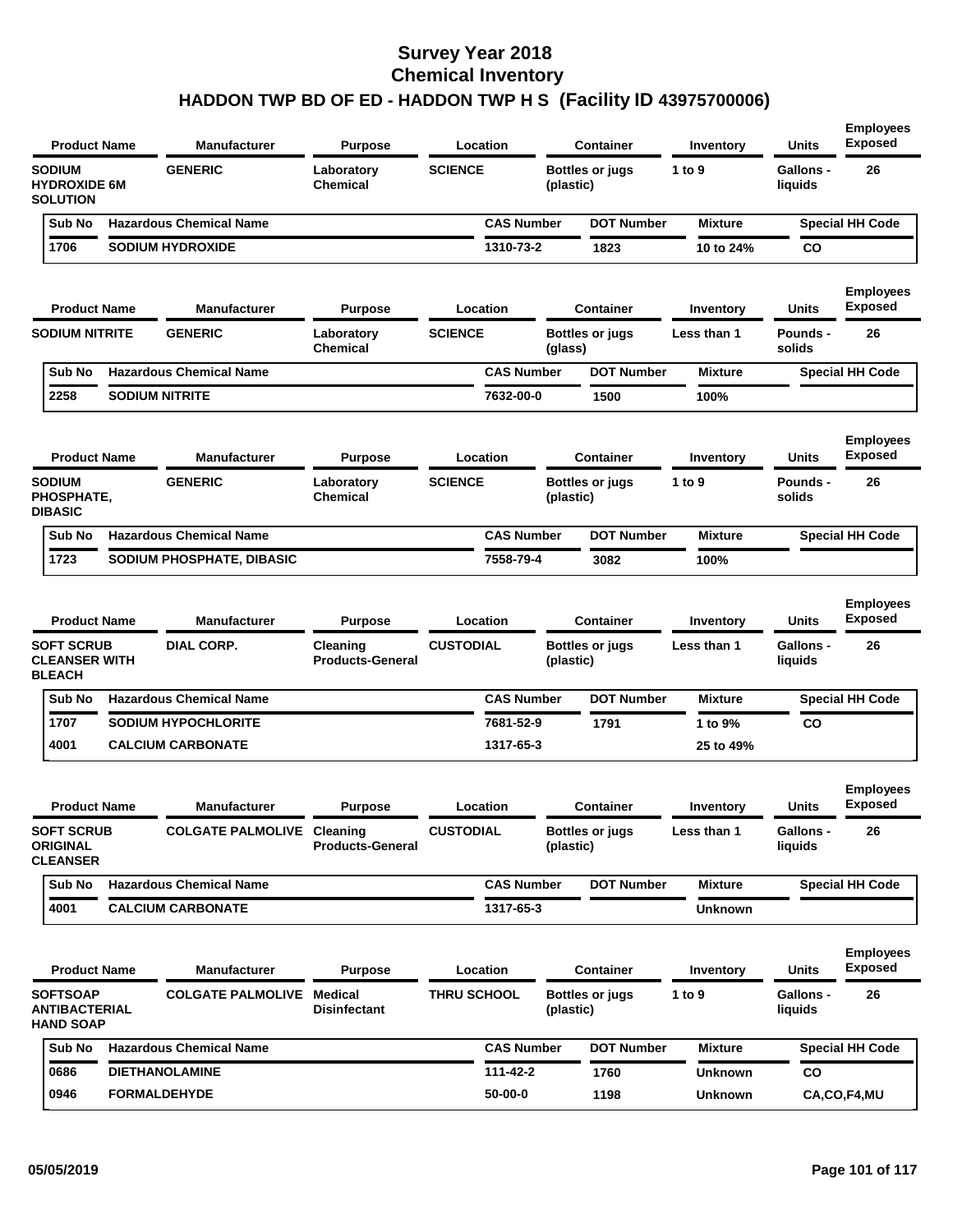|             | <b>Manufacturer</b>                           | <b>Purpose</b>                                                                                   |               |                   | Container | Inventory                           | <b>Units</b>       | <b>Employees</b><br><b>Exposed</b> |
|-------------|-----------------------------------------------|--------------------------------------------------------------------------------------------------|---------------|-------------------|-----------|-------------------------------------|--------------------|------------------------------------|
| <b>FLUX</b> |                                               | Other                                                                                            | <b>MAINT.</b> |                   |           | 1 to $9$                            | Pounds -<br>solids | 26                                 |
| Sub No      |                                               |                                                                                                  |               | <b>CAS Number</b> |           | <b>Mixture</b>                      |                    | <b>Special HH Code</b>             |
| 0093        |                                               |                                                                                                  |               | 12125-02-9        | 3077      | 1 to $9\%$                          |                    |                                    |
| 2030        |                                               |                                                                                                  |               | 7646-85-7         | 2331      | 10 to 24%                           | CO                 |                                    |
|             | <b>Product Name</b><br><b>SOLDERING PASTE</b> | L.B. ALLEN<br><b>Hazardous Chemical Name</b><br><b>AMMONIUM CHLORIDE</b><br><b>ZINC CHLORIDE</b> |               |                   | Location  | <b>Bottles or jugs</b><br>(plastic) | <b>DOT Number</b>  |                                    |

| <b>Product Name</b> | <b>Manufacturer</b>             | <b>Purpose</b>                      |                | Container<br>Location |                                     | Inventory  | <b>Units</b>       | <b>Employees</b><br><b>Exposed</b> |
|---------------------|---------------------------------|-------------------------------------|----------------|-----------------------|-------------------------------------|------------|--------------------|------------------------------------|
| <b>SOLITAIRE</b>    | <b>ECOLAB</b>                   | Cleaning<br><b>Products-General</b> | <b>KITCHEN</b> |                       | <b>Bottles or jugs</b><br>(plastic) | 10 to 99   | Pounds -<br>solids | 26                                 |
| Sub No              | <b>Hazardous Chemical Name</b>  |                                     |                | <b>CAS Number</b>     | <b>DOT Number</b>                   | Mixture    |                    | <b>Special HH Code</b>             |
| 0844                | <b>ETHYL ALCOHOL</b>            |                                     |                | 64-17-5               | 1170                                | 1 to $9\%$ |                    | CA,F3,MU,TE                        |
| 1698                | SODIUM DODECYLBENZENE SULFONATE |                                     |                | 25155-30-0            | 3077                                | 25 to 49%  |                    |                                    |

| <b>Product Name</b>                                         |               | <b>Manufacturer</b>            | <b>Purpose</b>      |     | Location          | <b>Container</b>                    | Inventory        | <b>Units</b>         | <b>Employees</b><br><b>Exposed</b> |
|-------------------------------------------------------------|---------------|--------------------------------|---------------------|-----|-------------------|-------------------------------------|------------------|----------------------|------------------------------------|
| <b>SOPHISTICATED</b><br><b>FINISHES</b><br><b>IRON/RUST</b> |               | <b>MODERN OPTIONS</b>          | <b>Art Products</b> | ART |                   | <b>Bottles or jugs</b><br>(plastic) | Less than 1      | Gallons -<br>liquids | 26                                 |
| Sub No                                                      |               | <b>Hazardous Chemical Name</b> |                     |     | <b>CAS Number</b> | <b>DOT Number</b>                   | <b>Mixture</b>   |                      | <b>Special HH Code</b>             |
| 0093                                                        |               | <b>AMMONIUM CHLORIDE</b>       |                     |     | 12125-02-9        | 3077                                | 1 to 9%          |                      |                                    |
| 0528                                                        | <b>COPPER</b> |                                |                     |     | 7440-50-8         | 3077                                | 1 to $9\%$       |                      |                                    |
| 1322                                                        |               | <b>NAPHTHALENE</b>             |                     |     | $91 - 20 - 3$     | 1334                                | $0.1$ to $0.9\%$ | СA                   |                                    |

|                   | <b>Product Name</b> | <b>Manufacturer</b><br>Location<br><b>Purpose</b> |       | <b>Container</b>   | Inventory | <b>Units</b>           | <b>Employees</b><br><b>Exposed</b> |                             |                        |
|-------------------|---------------------|---------------------------------------------------|-------|--------------------|-----------|------------------------|------------------------------------|-----------------------------|------------------------|
| <b>SPEED SEEL</b> |                     | <b>SOS PRODUCTS</b>                               | Other | <b>MAINTENANCE</b> | (plastic) | <b>Bottles or jugs</b> | Less than 1                        | <b>Gallons -</b><br>liquids | 26                     |
| Sub No            |                     | <b>Hazardous Chemical Name</b>                    |       | <b>CAS Number</b>  |           | <b>DOT Number</b>      | <b>Mixture</b>                     |                             | <b>Special HH Code</b> |
| 1258              |                     | <b>METHYL ETHYL KETONE</b>                        |       | 78-93-3            |           | 1193                   | 10 to 24%                          | F <sub>3</sub>              |                        |
| 1660              |                     | <b>SILICA, QUARTZ</b>                             |       | 14808-60-7         |           |                        | 25 to 49%                          | CA                          |                        |
| 1866              | <b>TOLUENE</b>      |                                                   |       | 108-88-3           |           | 1294                   | 25 to 49%                          | F <sub>3</sub> , TE         |                        |
| 2896              |                     | <b>BUTYL BENZYL PHTHALATE</b>                     |       | 85-68-7            |           | 3082                   | 1 to 9%                            | CA                          |                        |
| 4000              |                     | <b>BARIUM SULFATE</b>                             |       | 7727-43-7          |           | 1564                   | 10 to 24%                          |                             |                        |
| 4001              |                     | <b>CALCIUM CARBONATE</b>                          |       | 1317-65-3          |           |                        | 10 to 24%                          |                             |                        |

| <b>Product Name</b> |                                    | <b>Manufacturer</b>            | <b>Purpose</b>                | Location       |                   | <b>Container</b>  |                | <b>Units</b>       | <b>Employees</b><br><b>Exposed</b> |  |
|---------------------|------------------------------------|--------------------------------|-------------------------------|----------------|-------------------|-------------------|----------------|--------------------|------------------------------------|--|
|                     | <b>SPILL CLEANUP KIT</b><br>(ACID) | J.T. BAKER                     | Laboratory<br><b>Chemical</b> | <b>SCIENCE</b> | Box               |                   | 10 to 99       | Pounds -<br>solids | 26                                 |  |
|                     | Sub No                             | <b>Hazardous Chemical Name</b> |                               |                | <b>CAS Number</b> | <b>DOT Number</b> | <b>Mixture</b> |                    | <b>Special HH Code</b>             |  |
|                     | 1144                               | <b>MAGNESIUM OXIDE</b>         |                               |                | 1309-48-4         |                   | 25 to 49%      |                    |                                    |  |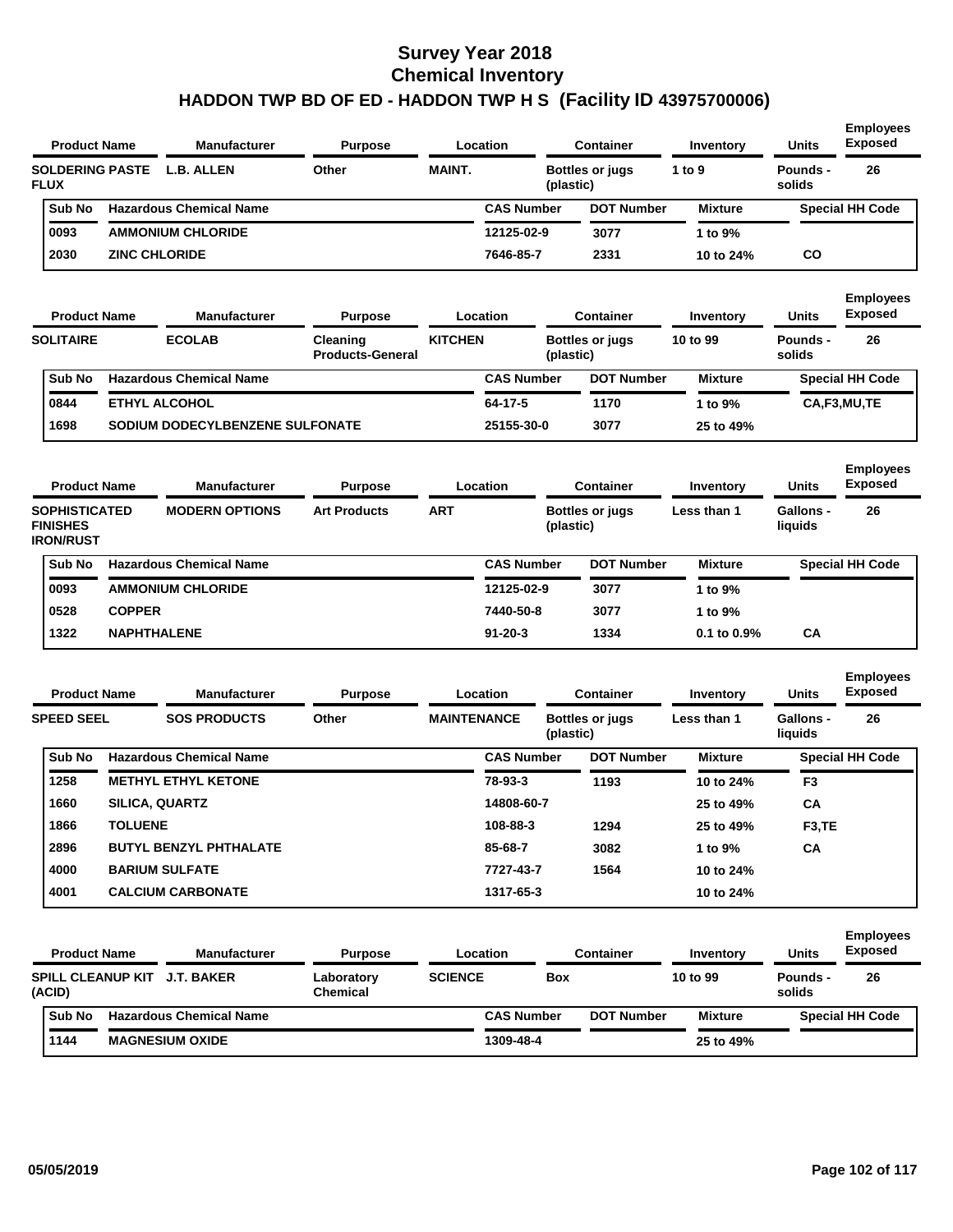|                                         | <b>Product Name</b>    | Manufacturer                   | <b>Purpose</b>                      | Location           |           | <b>Container</b>       | Inventory        | <b>Units</b>                | <b>Employees</b><br><b>Exposed</b> |
|-----------------------------------------|------------------------|--------------------------------|-------------------------------------|--------------------|-----------|------------------------|------------------|-----------------------------|------------------------------------|
| (CAUSTIC)                               |                        | SPILL CLEANUP KIT J.T BAKER    | Laboratory<br><b>Chemical</b>       | <b>SCIENCE</b>     | Box       |                        | 10 to 99         | <b>Pounds -</b><br>solids   | 26                                 |
| Sub No                                  |                        | <b>Hazardous Chemical Name</b> |                                     | <b>CAS Number</b>  |           | <b>DOT Number</b>      | <b>Mixture</b>   |                             | <b>Special HH Code</b>             |
| 4086                                    | <b>PERLITE</b>         |                                |                                     | 93763-70-3         |           |                        | 1 to 9%          |                             |                                    |
|                                         | <b>Product Name</b>    | Manufacturer                   | <b>Purpose</b>                      | Location           |           | <b>Container</b>       | Inventory        | Units                       | <b>Employees</b><br><b>Exposed</b> |
| <b>SPRAYPAK AIR</b><br><b>FRESHENER</b> |                        | <b>CHASE PROD.</b>             | Cleaning<br><b>Products-General</b> | <b>CUSTODIAL</b>   | Can       |                        | 10 to 99         | <b>Pounds -</b><br>solids   | 26                                 |
| Sub No                                  |                        | <b>Hazardous Chemical Name</b> |                                     | <b>CAS Number</b>  |           | <b>DOT Number</b>      | <b>Mixture</b>   |                             | <b>Special HH Code</b>             |
| 1040                                    | <b>ISOBUTANE</b>       |                                |                                     | 75-28-5            |           | 1969                   | <b>Unknown</b>   | F4                          |                                    |
| 1594                                    | <b>PROPANE</b>         |                                |                                     | 74-98-6            |           | 1978                   | <b>Unknown</b>   | F4                          |                                    |
|                                         | <b>Product Name</b>    | <b>Manufacturer</b>            | Purpose                             | Location           |           | <b>Container</b>       | Inventory        | <b>Units</b>                | <b>Employees</b><br><b>Exposed</b> |
| <b>FURN. POLISH</b>                     | <b>SPRAYPAK LEMON</b>  | <b>CHASE PROD.</b>             | Cleaning<br><b>Products-General</b> | <b>CUSTODIAL</b>   | Can       |                        | 10 to 99         | <b>Pounds -</b><br>solids   | 26                                 |
| Sub No                                  |                        | <b>Hazardous Chemical Name</b> |                                     | <b>CAS Number</b>  |           | <b>DOT Number</b>      | <b>Mixture</b>   |                             | <b>Special HH Code</b>             |
| 0273                                    | <b>BUTANE</b>          |                                |                                     | 106-97-8           |           | 1011                   | <b>Unknown</b>   | F4                          |                                    |
| 1594                                    | <b>PROPANE</b>         |                                |                                     | 74-98-6            |           | 1978                   | <b>Unknown</b>   | F4                          |                                    |
| 2648                                    |                        | PETROLEUM DISTILLATES          |                                     | 8002-05-9          |           | 1268                   | <b>Unknown</b>   | F <sub>3</sub>              |                                    |
|                                         | <b>Product Name</b>    | Manufacturer                   | <b>Purpose</b>                      | Location           |           | <b>Container</b>       | Inventory        | <b>Units</b>                | <b>Employees</b><br><b>Exposed</b> |
| <b>BATHROOM</b><br><b>DISINFECTANT</b>  | <b>SPRUCE NON ACID</b> | <b>SPRUCE IND.</b>             | Cleaning<br><b>Products-General</b> | <b>CUSTODIAL</b>   | (plastic) | <b>Bottles or jugs</b> | 1 to 9           | <b>Gallons -</b><br>liquids | 26                                 |
| Sub No                                  |                        | <b>Hazardous Chemical Name</b> |                                     | <b>CAS Number</b>  |           | <b>DOT Number</b>      | <b>Mixture</b>   |                             | <b>Special HH Code</b>             |
| 1076                                    |                        | <b>ISOPROPYL ALCOHOL</b>       |                                     | 67-63-0            |           | 1219                   | 1 to 9%          | F3                          |                                    |
|                                         | <b>Product Name</b>    | Manufacturer                   | <b>Purpose</b>                      | Location           |           | Container              | Inventory        | Units                       | <b>Employees</b><br>Exposed        |
| <b>STA PUT</b>                          | <b>PLUMBER'S PUTTY</b> | <b>HERCULES</b>                | Sealant                             | <b>MAINTENANCE</b> | (plastic) | <b>Bottles or jugs</b> | 1 to $9$         | <b>Pounds -</b><br>solids   | 26                                 |
| Sub No                                  |                        | <b>Hazardous Chemical Name</b> |                                     | <b>CAS Number</b>  |           | <b>DOT Number</b>      | <b>Mixture</b>   |                             | <b>Special HH Code</b>             |
| 1660                                    |                        | SILICA, QUARTZ                 |                                     | 14808-60-7         |           |                        | $0.1$ to $0.9\%$ | СA                          |                                    |
| 4001                                    |                        | <b>CALCIUM CARBONATE</b>       |                                     | 1317-65-3          |           |                        | <b>Unknown</b>   |                             |                                    |
| 4016                                    | <b>KAOLIN</b>          |                                |                                     | 1332-58-7          |           |                        | 10 to 24%        |                             |                                    |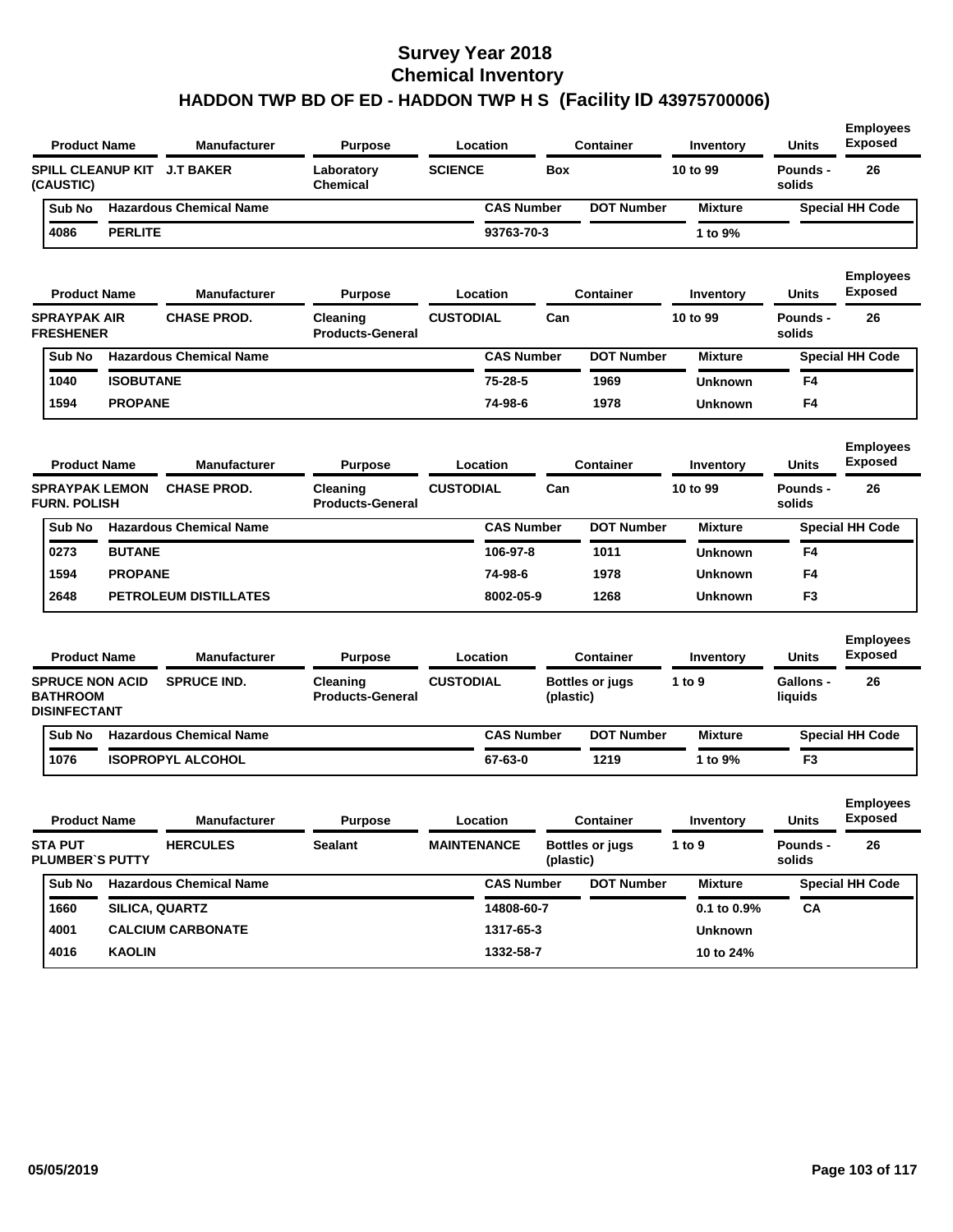| <b>Product Name</b>                             |                  | <b>Manufacturer</b>            | <b>Purpose</b>                      |                | Location          | <b>Container</b>  |                | <b>Units</b>       | <b>Employees</b><br>Exposed |  |
|-------------------------------------------------|------------------|--------------------------------|-------------------------------------|----------------|-------------------|-------------------|----------------|--------------------|-----------------------------|--|
| <b>STAINLESS STEEL</b><br><b>CLEANER POLISH</b> |                  | <b>SPARTAN</b>                 | Cleaning<br><b>Products-General</b> | <b>KITCHEN</b> | Can               |                   | 10 to 99       | Pounds -<br>solids | 26                          |  |
| Sub No                                          |                  | <b>Hazardous Chemical Name</b> |                                     |                | <b>CAS Number</b> | <b>DOT Number</b> | <b>Mixture</b> |                    | <b>Special HH Code</b>      |  |
| 1040                                            | <b>ISOBUTANE</b> |                                |                                     |                | $75 - 28 - 5$     | 1969              | 1 to $9\%$     | F <sub>4</sub>     |                             |  |
| 1076                                            |                  | <b>ISOPROPYL ALCOHOL</b>       |                                     |                | 67-63-0           | 1219              | 1 to 9%        | F <sub>3</sub>     |                             |  |
| 1594                                            | <b>PROPANE</b>   |                                |                                     |                | 74-98-6           | 1978              | 10 to 24%      | F <sub>4</sub>     |                             |  |
| 1736                                            |                  | <b>STODDARD SOLVENT</b>        |                                     |                | 8052-41-3         | 1268              | 10 to 24%      |                    |                             |  |
|                                                 |                  |                                |                                     |                |                   |                   |                |                    |                             |  |

| <b>Manufacturer</b><br><b>Product Name</b>      |  |                                | <b>Purpose</b>                      |                  | Location          | Container |                   | Inventory      | <b>Units</b>       | <b>Employees</b><br><b>Exposed</b> |
|-------------------------------------------------|--|--------------------------------|-------------------------------------|------------------|-------------------|-----------|-------------------|----------------|--------------------|------------------------------------|
| <b>STAINLESS STEEL</b><br><b>CLEANER/POLISH</b> |  | <b>ECOLAB</b>                  | Cleaning<br><b>Products-General</b> | <b>CUSTODIAL</b> |                   | Can       |                   | 1 to $9$       | Pounds -<br>solids | 26                                 |
| <b>Sub No</b>                                   |  | <b>Hazardous Chemical Name</b> |                                     |                  | <b>CAS Number</b> |           | <b>DOT Number</b> | <b>Mixture</b> |                    | <b>Special HH Code</b>             |
| 1118                                            |  | <b>LIQUEFIED PETROLEUM GAS</b> |                                     |                  | 68476-85-7        |           | 1075              | 10 to 24%      | F4                 |                                    |
| 2648                                            |  | <b>PETROLEUM DISTILLATES</b>   |                                     |                  | 8002-05-9         |           | 1268              | 1 to 9%        | F <sub>3</sub>     |                                    |

| <b>Product Name</b>                     |                   | <b>Manufacturer</b><br><b>Purpose</b> |                       |                    | <b>Location</b>   |                                     | <b>Container</b>  | Inventory      | <b>Units</b>       | <b>Employees</b><br><b>Exposed</b> |
|-----------------------------------------|-------------------|---------------------------------------|-----------------------|--------------------|-------------------|-------------------------------------|-------------------|----------------|--------------------|------------------------------------|
| <b>STAY-SILV</b><br><b>BRAZING FLUX</b> |                   | <b>J.W. HARRIS</b>                    | <b>Welding Supply</b> | <b>MAINTENANCE</b> |                   | <b>Bottles or jugs</b><br>(plastic) |                   | Less than 1    | Pounds -<br>solids | 26                                 |
| Sub No                                  |                   | <b>Hazardous Chemical Name</b>        |                       |                    | <b>CAS Number</b> |                                     | <b>DOT Number</b> | <b>Mixture</b> |                    | <b>Special HH Code</b>             |
| 0528                                    | <b>COPPER</b>     |                                       |                       |                    | 7440-50-8         |                                     | 3077              | 80 to 89%      |                    |                                    |
| 1520                                    | <b>PHOSPHORUS</b> |                                       |                       |                    | 7723-14-0         |                                     | 1338              | 10 to 24%      | F4                 |                                    |
| 1669                                    | <b>SILVER</b>     |                                       |                       |                    | 7440-22-4         |                                     | 3089              | 10 to 24%      | F <sub>3</sub>     |                                    |
| 1858                                    | TIN               |                                       |                       |                    | 7440-31-5         |                                     | 3089              | 1 to $9\%$     | F <sub>3</sub>     |                                    |

| <b>Product Name</b>                         |               | <b>Manufacturer</b>            | <b>Purpose</b> |               | Location          | Container         | Inventory      | <b>Units</b>       | <b>Employees</b><br><b>Exposed</b> |
|---------------------------------------------|---------------|--------------------------------|----------------|---------------|-------------------|-------------------|----------------|--------------------|------------------------------------|
| <b>STERLING LEAD-</b><br><b>FREE SOLDER</b> |               | <b>WORTHINGTON</b>             | Other          | <b>MAINT.</b> | Box               |                   | 1 to $9$       | Pounds -<br>solids | 26                                 |
| <b>Sub No</b>                               |               | <b>Hazardous Chemical Name</b> |                |               | <b>CAS Number</b> | <b>DOT Number</b> | <b>Mixture</b> |                    | <b>Special HH Code</b>             |
| 0528                                        | <b>COPPER</b> |                                |                |               | 7440-50-8         | 3077              | 1 to 9%        |                    |                                    |
| 1858                                        | TIN           |                                |                |               | 7440-31-5         | 3089              | 90 to 99%      | F <sub>3</sub>     |                                    |

| <b>Product Name</b>                 |  | <b>Manufacturer</b>            | <b>Purpose</b> |               | Location          | Container         | Inventory      | <b>Units</b>         | <b>Employees</b><br><b>Exposed</b> |
|-------------------------------------|--|--------------------------------|----------------|---------------|-------------------|-------------------|----------------|----------------------|------------------------------------|
| <b>STERNO CANNED</b><br><b>HEAT</b> |  | THE STERNO GROUP               | Fuel           | <b>MAINT.</b> | Can               |                   | Less than 1    | Gallons -<br>liquids | 26                                 |
| <b>Sub No</b>                       |  | <b>Hazardous Chemical Name</b> |                |               | <b>CAS Number</b> | <b>DOT Number</b> | <b>Mixture</b> |                      | <b>Special HH Code</b>             |
| 0844                                |  | <b>ETHYL ALCOHOL</b>           |                | 64-17-5       | 1170              | 60 to 69%         | CA,F3,MU,TE    |                      |                                    |
| 1222                                |  | <b>METHYL ALCOHOL</b>          |                |               | 67-56-1           | 1230              | 1 to 9%        | F <sub>3</sub> .TE   |                                    |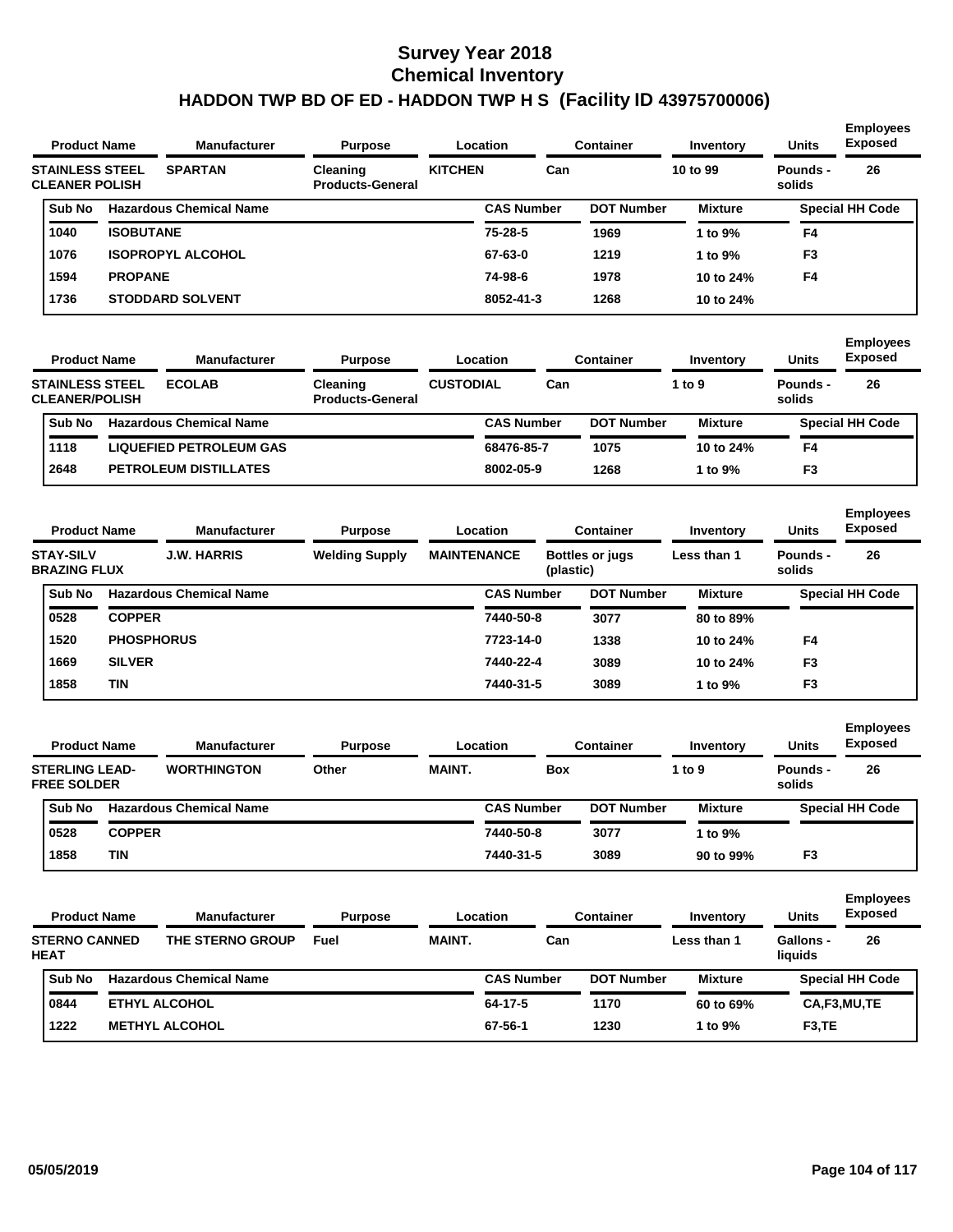| <b>Product Name</b>                                            |                  | <b>Manufacturer</b>            | <b>Purpose</b>                | Location          |            | <b>Container</b>       | Inventory      | <b>Units</b>                | <b>Employees</b><br><b>Exposed</b> |
|----------------------------------------------------------------|------------------|--------------------------------|-------------------------------|-------------------|------------|------------------------|----------------|-----------------------------|------------------------------------|
| <b>STIHL HIGH PERF.</b><br><b>2-CYCLE ENGINE</b><br><b>OIL</b> |                  | <b>STIHL</b>                   | <b>Motor Oil</b>              | <b>MAINT.</b>     | (plastic)  | <b>Bottles or jugs</b> | 1 to 9         | <b>Gallons -</b><br>liquids | 26                                 |
| Sub No                                                         |                  | <b>Hazardous Chemical Name</b> |                               | <b>CAS Number</b> |            | <b>DOT Number</b>      | <b>Mixture</b> |                             | <b>Special HH Code</b>             |
| 2651                                                           | <b>MOTOR OIL</b> |                                |                               |                   |            | 1270                   | 100%           |                             |                                    |
| <b>Product Name</b>                                            |                  | <b>Manufacturer</b>            | <b>Purpose</b>                | Location          |            | <b>Container</b>       | Inventory      | Units                       | <b>Employees</b><br><b>Exposed</b> |
| <b>STRAIT LINE</b><br><b>MARKING CHALK,</b><br><b>ORANGE</b>   |                  | <b>IRWIN</b>                   | Other                         | <b>MAINT.</b>     | (plastic)  | <b>Bottles or jugs</b> | 1 to 9         | Pounds -<br>solids          | 26                                 |
| Sub No                                                         |                  | <b>Hazardous Chemical Name</b> |                               | <b>CAS Number</b> |            | <b>DOT Number</b>      | <b>Mixture</b> |                             | <b>Special HH Code</b>             |
| 4001                                                           |                  | <b>CALCIUM CARBONATE</b>       |                               | 1317-65-3         |            |                        | 80 to 89%      |                             |                                    |
| 4018                                                           | <b>MAGNESITE</b> |                                |                               | 546-93-0          |            |                        | 1 to 9%        |                             |                                    |
| <b>Product Name</b>                                            |                  | <b>Manufacturer</b>            | <b>Purpose</b>                | Location          |            | <b>Container</b>       | Inventory      | <b>Units</b>                | <b>Employees</b><br><b>Exposed</b> |
| <b>STRONTIUM</b><br><b>NITRATE</b>                             |                  | <b>GENERIC</b>                 | Laboratory<br><b>Chemical</b> | <b>SCIENCE</b>    | (glass)    | <b>Bottles or jugs</b> | Less than 1    | <b>Pounds -</b><br>solids   | 26                                 |
| Sub No                                                         |                  | <b>Hazardous Chemical Name</b> |                               | <b>CAS Number</b> |            | <b>DOT Number</b>      | <b>Mixture</b> |                             | <b>Special HH Code</b>             |
| 1743                                                           |                  | <b>STRONTIUM NITRATE</b>       |                               | 10042-76-9        |            | 1507                   | 100%           |                             |                                    |
| <b>Product Name</b>                                            |                  | <b>Manufacturer</b>            | <b>Purpose</b>                | Location          |            | <b>Container</b>       | Inventory      | <b>Units</b>                | <b>Employees</b><br><b>Exposed</b> |
| <b>STRUCTO-LITE</b><br><b>BASECOAT</b>                         |                  | <b>USG</b>                     | Other                         | MAINT.            | <b>Bag</b> |                        | 100 to 499     | Pounds -<br>solids          | 26                                 |
| Sub No                                                         |                  | <b>Hazardous Chemical Name</b> |                               | <b>CAS Number</b> |            | <b>DOT Number</b>      | <b>Mixture</b> |                             | <b>Special HH Code</b>             |
| 1660                                                           | SILICA, QUARTZ   |                                |                               | 14808-60-7        |            |                        | 1 to 9%        | CA                          |                                    |
| 4024                                                           |                  | <b>PLASTER OF PARIS</b>        |                               | 26499-65-0        |            |                        | 70 to 79%      |                             |                                    |
| 4086                                                           | <b>PERLITE</b>   |                                |                               | 93763-70-3        |            |                        | 10 to 24%      |                             |                                    |
|                                                                |                  |                                |                               |                   |            |                        |                |                             |                                    |
| <b>Product Name</b>                                            |                  | <b>Manufacturer</b>            | <b>Purpose</b>                | Location          |            | <b>Container</b>       | Inventory      | Units                       | <b>Employees</b><br><b>Exposed</b> |
| <b>SUDAN IV</b><br><b>SOLUTION</b>                             |                  | <b>GENERIC</b>                 | Laboratory<br><b>Chemical</b> | <b>SCIENCE</b>    | (plastic)  | <b>Bottles or jugs</b> | Less than 1    | <b>Gallons -</b><br>liquids | 26                                 |
| Sub No                                                         |                  | <b>Hazardous Chemical Name</b> |                               | <b>CAS Number</b> |            | <b>DOT Number</b>      | <b>Mixture</b> |                             | <b>Special HH Code</b>             |
| 1076                                                           |                  | <b>ISOPROPYL ALCOHOL</b>       |                               | 67-63-0           |            | 1219                   | 90 to 99%      | F3                          |                                    |
| <b>Product Name</b>                                            |                  | <b>Manufacturer</b>            | <b>Purpose</b>                | Location          |            | <b>Container</b>       | Inventory      | <b>Units</b>                | <b>Employees</b><br><b>Exposed</b> |
| <b>SULFUR</b>                                                  |                  | <b>GENERIC</b>                 | Laboratory<br>Chemical        | <b>SCIENCE</b>    | (plastic)  | Bottles or jugs        | 10 to 99       | <b>Pounds -</b><br>solids   | 26                                 |
| Sub No                                                         |                  | <b>Hazardous Chemical Name</b> |                               | <b>CAS Number</b> |            | <b>DOT Number</b>      | <b>Mixture</b> |                             | <b>Special HH Code</b>             |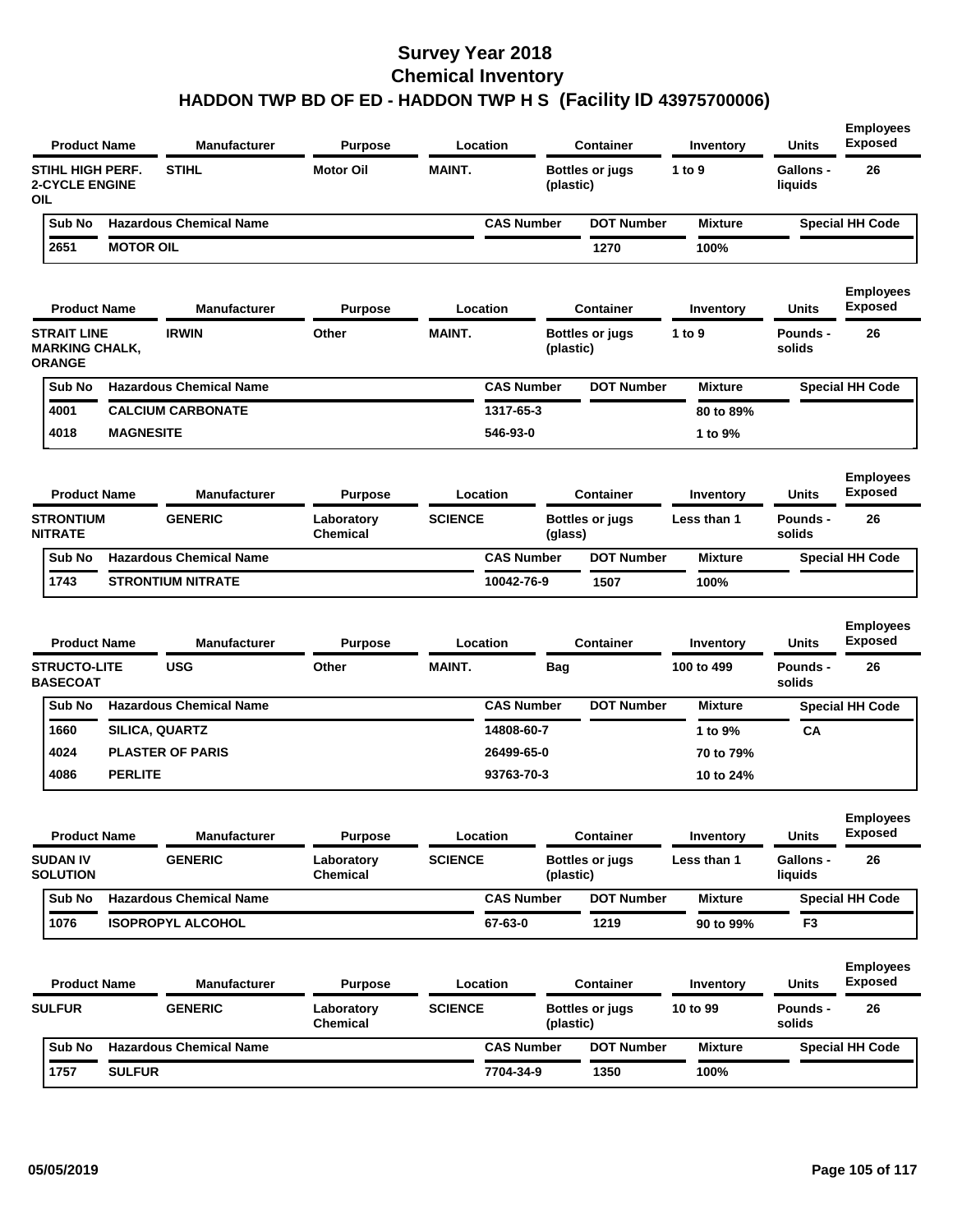| <b>Product Name</b>                                                                                              |                  | <b>Manufacturer</b>                          | <b>Purpose</b>                                        | Location                     |                                     | <b>Container</b>       | Inventory             | <b>Units</b>                              |                                          |
|------------------------------------------------------------------------------------------------------------------|------------------|----------------------------------------------|-------------------------------------------------------|------------------------------|-------------------------------------|------------------------|-----------------------|-------------------------------------------|------------------------------------------|
| <b>SULFURIC ACID</b>                                                                                             |                  | <b>GENERIC</b>                               | Laboratory<br><b>Chemical</b>                         | <b>SCIENCE</b>               | (glass)                             | <b>Bottles or jugs</b> | 1 to 9                | Gallons -<br>liquids                      | 26                                       |
| Sub No                                                                                                           |                  | <b>Hazardous Chemical Name</b>               |                                                       | <b>CAS Number</b>            |                                     | <b>DOT Number</b>      | <b>Mixture</b>        |                                           | <b>Special HH Code</b>                   |
| 1761                                                                                                             |                  | <b>SULFURIC ACID</b>                         |                                                       | 7664-93-9                    |                                     | 1830                   | 90 to 99%             | CA,CO                                     |                                          |
| <b>Product Name</b>                                                                                              |                  | <b>Manufacturer</b>                          | <b>Purpose</b>                                        | Location                     |                                     | <b>Container</b>       | Inventory             | Units                                     | <b>Employees</b><br><b>Exposed</b>       |
| <b>SUNSWEPT</b>                                                                                                  |                  | <b>SPARTAN</b>                               | Cleaning<br><b>Products-General</b>                   | <b>CUSTODIAL</b>             |                                     | <b>Plastic drum</b>    | 10 to 99              | <b>Gallons -</b><br>liquids               | 26                                       |
| Sub No                                                                                                           |                  | <b>Hazardous Chemical Name</b>               |                                                       | <b>CAS Number</b>            |                                     | <b>DOT Number</b>      | <b>Mixture</b>        |                                           | <b>Special HH Code</b>                   |
| 3595                                                                                                             |                  | <b>PROPYLENE GLYCOL</b>                      |                                                       | $57 - 55 - 6$                |                                     |                        | 1 to 9%               |                                           |                                          |
| <b>Product Name</b>                                                                                              |                  | <b>Manufacturer</b>                          | <b>Purpose</b>                                        | Location                     |                                     | <b>Container</b>       | Inventory             | Units                                     | <b>Employees</b><br><b>Exposed</b>       |
| <b>SUPER SHINE ALL</b><br>140                                                                                    | <b>HILLYARD</b>  |                                              | Cleaning<br><b>Products-General</b>                   | <b>CUSTODIAL</b>             | <b>Bottles or jugs</b><br>(plastic) |                        | 10 to 99              | <b>Gallons -</b><br>liquids               | 26                                       |
| Sub No                                                                                                           |                  | <b>Hazardous Chemical Name</b>               |                                                       | <b>CAS Number</b>            |                                     | <b>DOT Number</b>      | <b>Mixture</b>        |                                           | <b>Special HH Code</b>                   |
| 0052                                                                                                             | alpha-PINENE     |                                              |                                                       | $80 - 56 - 8$                |                                     | 2368                   | <b>Unknown</b>        | F3                                        |                                          |
|                                                                                                                  | <b>CAMPHOR</b>   |                                              |                                                       | 76-22-2                      |                                     | 2717                   | <b>Unknown</b>        |                                           |                                          |
| 0334                                                                                                             |                  |                                              |                                                       |                              |                                     |                        |                       |                                           |                                          |
| <b>Product Name</b>                                                                                              |                  | <b>Manufacturer</b><br><b>FRESH PRODUCTS</b> | <b>Purpose</b><br>Cleaning<br><b>Products-General</b> | Location<br><b>CUSTODIAL</b> | Can                                 | <b>Container</b>       | Inventory<br>10 to 99 | <b>Units</b><br><b>Pounds -</b><br>solids | <b>Employees</b><br><b>Exposed</b><br>26 |
| Sub No                                                                                                           |                  | <b>Hazardous Chemical Name</b>               |                                                       | <b>CAS Number</b>            |                                     | <b>DOT Number</b>      | <b>Mixture</b>        |                                           | <b>Special HH Code</b>                   |
| 1076                                                                                                             |                  | <b>ISOPROPYL ALCOHOL</b>                     |                                                       | 67-63-0                      |                                     | 1219                   | <b>Unknown</b>        | F <sub>3</sub>                            |                                          |
| <b>Product Name</b>                                                                                              |                  | <b>Manufacturer</b>                          | <b>Purpose</b>                                        | Location                     |                                     | <b>Container</b>       | Inventory             | <b>Units</b>                              | <b>Employees</b><br><b>Exposed</b>       |
|                                                                                                                  |                  | <b>BOSTIK</b>                                | <b>Adhesives</b>                                      | <b>MAINT.</b>                | Can                                 |                        | 1 to $9$              | <b>Pounds -</b><br>solids                 | 26                                       |
| Sub No                                                                                                           |                  | <b>Hazardous Chemical Name</b>               |                                                       | <b>CAS Number</b>            |                                     | <b>DOT Number</b>      | Mixture               |                                           | Special HH Code                          |
| 0006                                                                                                             | <b>ACETONE</b>   |                                              |                                                       | 67-64-1                      |                                     | 1090                   | <b>Unknown</b>        | F3                                        |                                          |
| 0758                                                                                                             |                  | <b>DIMETHYL ETHER</b>                        |                                                       | 115-10-6                     |                                     | 1033                   | <b>Unknown</b>        | F4                                        |                                          |
| 1040                                                                                                             | <b>ISOBUTANE</b> |                                              |                                                       | 75-28-5                      |                                     | 1969                   | <b>Unknown</b>        | F4                                        |                                          |
| 1340                                                                                                             | n-HEXANE         |                                              |                                                       | 110-54-3                     |                                     | 1208                   | <b>Unknown</b>        | F3                                        |                                          |
| 1594                                                                                                             | <b>PROPANE</b>   |                                              |                                                       | 74-98-6                      |                                     | 1978                   | <b>Unknown</b>        | F4                                        |                                          |
| <b>Product Name</b>                                                                                              |                  | <b>Manufacturer</b>                          | <b>Purpose</b>                                        | Location                     |                                     | <b>Container</b>       | Inventory             | <b>Units</b>                              | <b>Employees</b><br><b>Exposed</b>       |
|                                                                                                                  |                  | <b>TEC</b>                                   | <b>Adhesives</b>                                      | <b>MAINT.</b>                | (plastic)                           | <b>Bottles or jugs</b> | 1 to 9                | Gallons -<br>liquids                      | 26                                       |
| <b>SUPER SORB</b><br><b>SUPERTAK</b><br><b>ADHESIVE</b><br><b>TEC INVASION</b><br><b>TYPE 1 MASTIC</b><br>Sub No |                  | <b>Hazardous Chemical Name</b>               |                                                       | <b>CAS Number</b>            |                                     | <b>DOT Number</b>      | <b>Mixture</b>        |                                           | <b>Special HH Code</b>                   |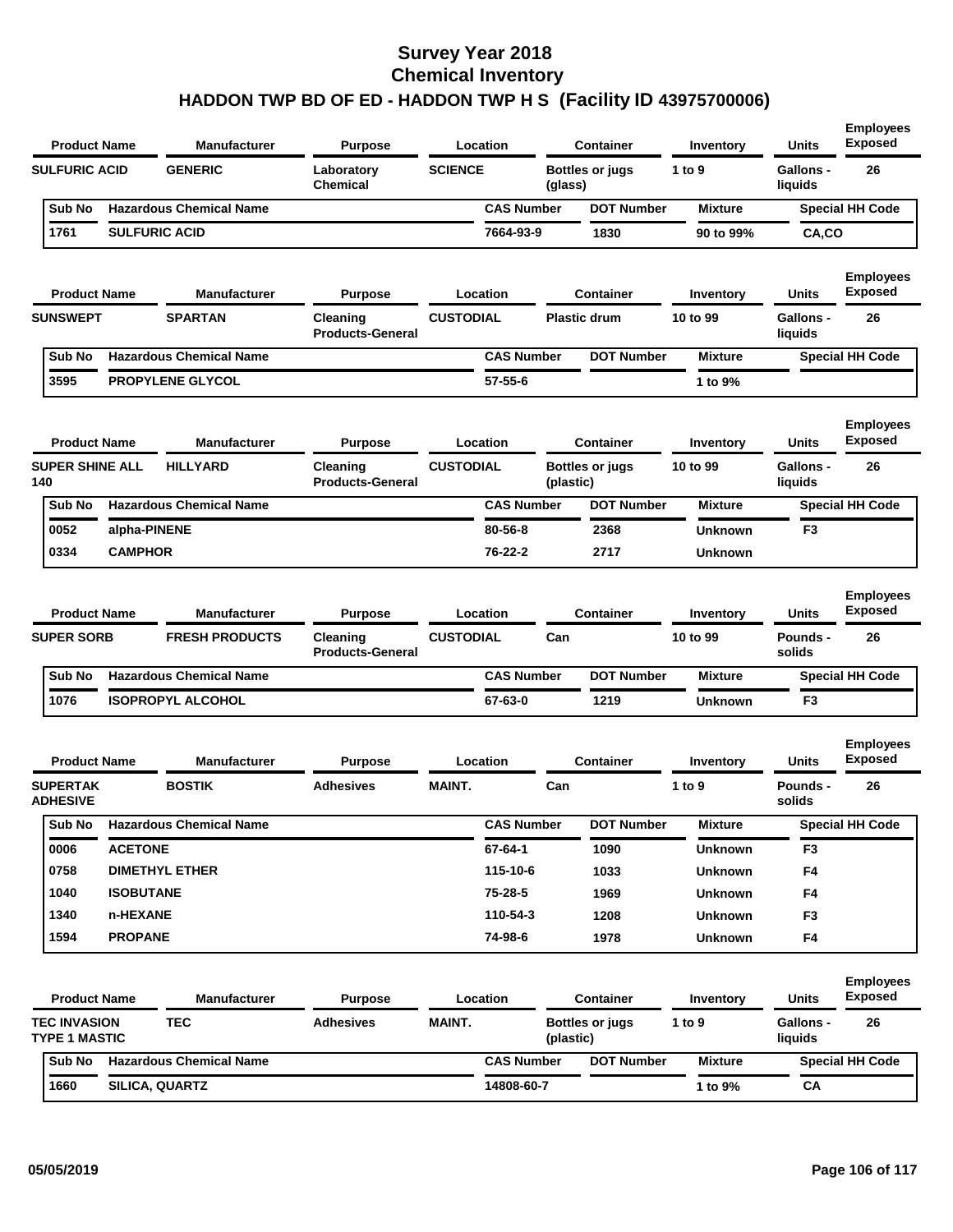| <b>Product Name</b>                                            |                      | <b>Manufacturer</b>                  | <b>Purpose</b>                             |                  | Location             |            | Container              | Inventory           | <b>Units</b>                    | <b>Employees</b><br><b>Exposed</b>       |
|----------------------------------------------------------------|----------------------|--------------------------------------|--------------------------------------------|------------------|----------------------|------------|------------------------|---------------------|---------------------------------|------------------------------------------|
| <b>TEMP RITE</b><br><b>ANTIFREEZE</b><br><b>COOLANT</b>        |                      | <b>COASTLINE</b><br><b>PACKAGING</b> | Anitfreeze/Coola<br>nt                     | <b>MAINT.</b>    |                      | (plastic)  | <b>Bottles or jugs</b> | 1 to $9$            | <b>Gallons -</b><br>liquids     | 26                                       |
| Sub No                                                         |                      | <b>Hazardous Chemical Name</b>       |                                            |                  | <b>CAS Number</b>    |            | <b>DOT Number</b>      | <b>Mixture</b>      |                                 | <b>Special HH Code</b>                   |
| 0878                                                           |                      | <b>ETHYLENE GLYCOL</b>               |                                            |                  | 107-21-1             |            | 3082                   | 25 to 49%           |                                 |                                          |
| <b>Product Name</b>                                            |                      | <b>Manufacturer</b>                  | <b>Purpose</b>                             |                  | Location             |            | <b>Container</b>       | Inventory           | <b>Units</b>                    | <b>Employees</b><br><b>Exposed</b>       |
| <b>THINNER FOR</b><br><b>RUBBER CEMENT</b>                     |                      | <b>SANFORD</b>                       | <b>Art Products</b>                        | <b>ART</b>       |                      | Can        |                        | Less than 1         | <b>Gallons -</b><br>liquids     | 26                                       |
| Sub No                                                         |                      | <b>Hazardous Chemical Name</b>       |                                            |                  | <b>CAS Number</b>    |            | <b>DOT Number</b>      | <b>Mixture</b>      |                                 | <b>Special HH Code</b>                   |
| 1339                                                           | n-HEPTANE            |                                      |                                            |                  | 142-82-5             |            | 1206                   | <b>Unknown</b>      | F <sub>3</sub>                  |                                          |
| <b>Product Name</b>                                            |                      | <b>Manufacturer</b>                  | <b>Purpose</b>                             |                  | Location             |            | <b>Container</b>       | Inventory           | <b>Units</b>                    | <b>Employees</b><br><b>Exposed</b>       |
| <b>THRIFTY-SORB</b>                                            |                      | <b>MOLTAN</b>                        | Cleaning<br><b>Products-General</b>        | <b>CUSTODIAL</b> |                      | <b>Bag</b> |                        | 10 to 99            | Pounds -<br>solids              | 26                                       |
| Sub No                                                         |                      | <b>Hazardous Chemical Name</b>       |                                            |                  | <b>CAS Number</b>    |            | <b>DOT Number</b>      | <b>Mixture</b>      |                                 | <b>Special HH Code</b>                   |
| 1657                                                           |                      | SILICA, CRISTOBALITE                 |                                            |                  | 14464-46-1           |            |                        | 1 to 9%             | CА                              |                                          |
| 1660                                                           |                      | <b>SILICA, QUARTZ</b>                |                                            |                  | 14808-60-7           |            |                        | 10 to 24%           | CA                              |                                          |
| <b>Product Name</b><br><b>THROTTLE BODY</b>                    |                      | <b>Manufacturer</b><br><b>CRC</b>    | <b>Purpose</b><br>Other                    | <b>MAINT.</b>    | Location             | Can        | <b>Container</b>       | Inventory<br>1 to 9 | <b>Units</b><br><b>Pounds -</b> | <b>Employees</b><br><b>Exposed</b><br>26 |
| <b>CLEANER 05078</b>                                           |                      |                                      |                                            |                  |                      |            |                        |                     | solids                          |                                          |
| Sub No                                                         |                      | <b>Hazardous Chemical Name</b>       |                                            |                  | <b>CAS Number</b>    |            | <b>DOT Number</b>      | <b>Mixture</b>      |                                 | <b>Special HH Code</b>                   |
| 0006                                                           | <b>ACETONE</b>       |                                      |                                            |                  | 67-64-1              |            | 1090                   | 80 to 89%           | F3                              |                                          |
| 0343<br>1339                                                   | n-HEPTANE            | <b>CARBON DIOXIDE</b>                |                                            |                  | 124-38-9<br>142-82-5 |            | 1013<br>1206           | 10 to 24%           | F <sub>3</sub>                  |                                          |
| 1866                                                           | <b>TOLUENE</b>       |                                      |                                            |                  | 108-88-3             |            | 1294                   | 1 to 9%<br>1 to 9%  | F <sub>3</sub> ,TE              |                                          |
|                                                                |                      |                                      |                                            |                  |                      |            |                        |                     |                                 |                                          |
| <b>Product Name</b>                                            |                      | <b>Manufacturer</b>                  | <b>Purpose</b>                             |                  | Location             |            | <b>Container</b>       | Inventory           | <b>Units</b>                    | <b>Employees</b><br><b>Exposed</b>       |
| THYMOLPHTHALEIN GENERIC<br><b>INDICATOR</b><br><b>SOLUTION</b> |                      |                                      | Laboratory<br>Chemical                     | <b>SCIENCE</b>   |                      | (plastic)  | <b>Bottles or jugs</b> | Less than 1         | <b>Gallons -</b><br>liquids     | 26                                       |
| Sub No                                                         |                      | <b>Hazardous Chemical Name</b>       |                                            |                  | <b>CAS Number</b>    |            | <b>DOT Number</b>      | <b>Mixture</b>      |                                 | <b>Special HH Code</b>                   |
|                                                                |                      |                                      |                                            |                  | $64 - 17 - 5$        |            | 1170                   | 90 to 99%           |                                 | CA,F3,MU,TE                              |
| 0844                                                           | <b>ETHYL ALCOHOL</b> |                                      |                                            |                  |                      |            |                        |                     |                                 |                                          |
|                                                                |                      |                                      |                                            |                  |                      |            |                        |                     |                                 | <b>Employees</b>                         |
| <b>Product Name</b>                                            |                      | <b>Manufacturer</b>                  | <b>Purpose</b>                             |                  | Location             |            | <b>Container</b>       | Inventory           | <b>Units</b>                    | <b>Exposed</b>                           |
| <b>TILEX MILDEW</b><br><b>REMOVER</b>                          |                      | <b>CLOROX CO.</b>                    | <b>Cleaning</b><br><b>Products-General</b> | <b>CUSTODIAL</b> |                      | (plastic)  | <b>Bottles or jugs</b> | 1 to $9$            | <b>Gallons -</b><br>liquids     | 26                                       |
| Sub No                                                         |                      | <b>Hazardous Chemical Name</b>       |                                            |                  | <b>CAS Number</b>    |            | <b>DOT Number</b>      | <b>Mixture</b>      |                                 | <b>Special HH Code</b>                   |
| 1706                                                           |                      | <b>SODIUM HYDROXIDE</b>              |                                            |                  | 1310-73-2            |            | 1823                   | 1 to 9%             | <b>CO</b><br>co                 |                                          |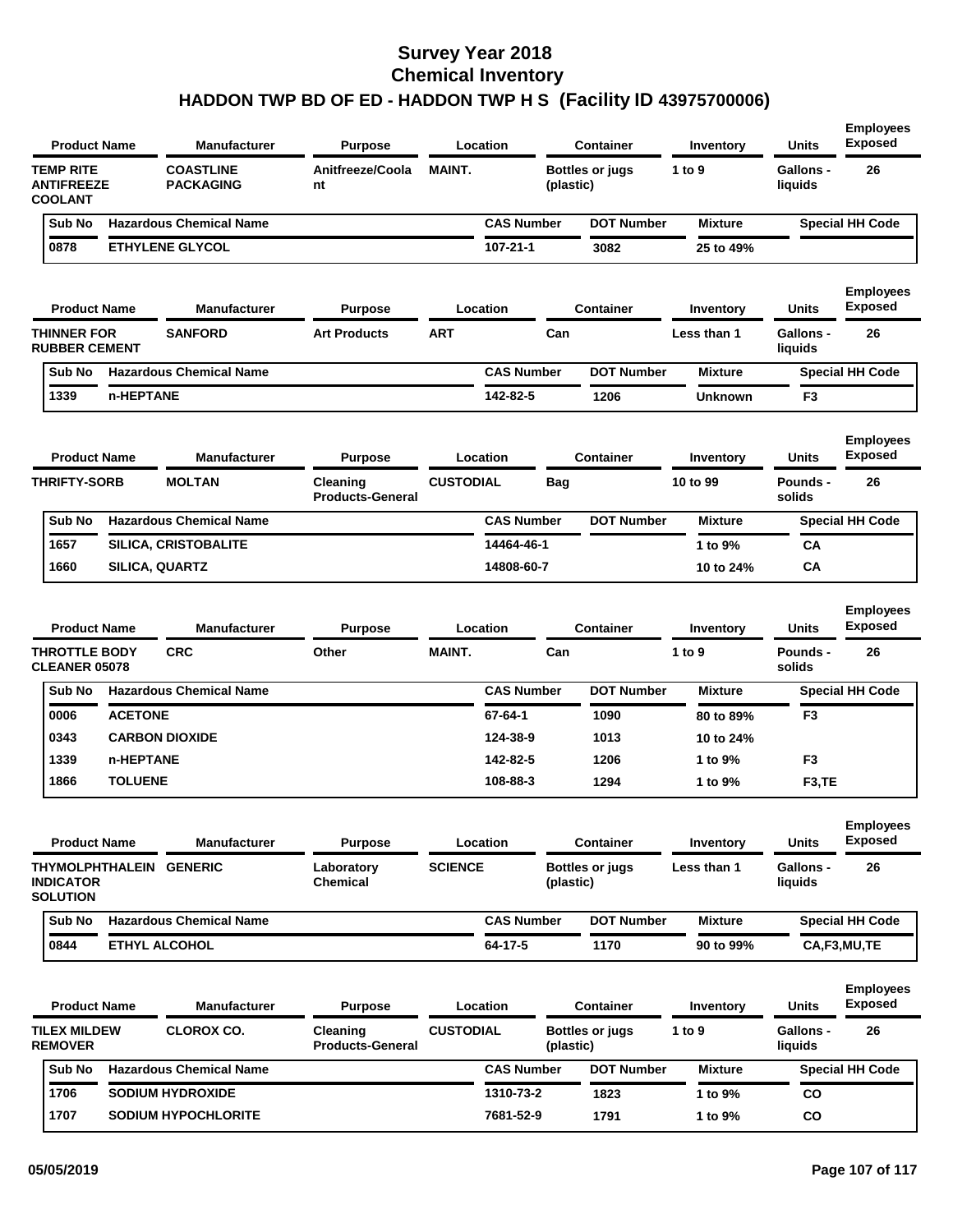| <b>Product Name</b>                      |                | <b>Manufacturer</b>                  | <b>Purpose</b>                      | Location           |                                     | <b>Container</b>       | <b>Inventory</b> | Units                | <b>Employees</b><br><b>Exposed</b> |
|------------------------------------------|----------------|--------------------------------------|-------------------------------------|--------------------|-------------------------------------|------------------------|------------------|----------------------|------------------------------------|
| TIN (IV) CHLORIDE<br><b>PENTAHYDRATE</b> |                | <b>GENERIC</b>                       | Laboratory<br><b>Chemical</b>       | <b>SCIENCE</b>     | (plastic)                           | <b>Bottles or jugs</b> | Less than 1      | Pounds -<br>solids   | 26                                 |
| Sub No                                   |                | <b>Hazardous Chemical Name</b>       |                                     | <b>CAS Number</b>  |                                     | <b>DOT Number</b>      | <b>Mixture</b>   |                      | <b>Special HH Code</b>             |
| 1731                                     |                | <b>STANNIC CHLORIDE, HYDRATED</b>    |                                     | 10026-06-9         |                                     | 2440                   | 90 to 99%        | <b>CO</b>            |                                    |
| <b>Product Name</b>                      |                | Manufacturer                         | <b>Purpose</b>                      | Location           |                                     | <b>Container</b>       | Inventory        | Units                | <b>Employees</b><br><b>Exposed</b> |
| <b>TIN METAL</b>                         | <b>GENERIC</b> |                                      | Laboratory<br><b>Chemical</b>       | <b>SCIENCE</b>     | (glass)                             | <b>Bottles or jugs</b> | 1 to $9$         | Pounds -<br>solids   | 26                                 |
| Sub No                                   |                | <b>Hazardous Chemical Name</b>       |                                     | <b>CAS Number</b>  |                                     | <b>DOT Number</b>      | <b>Mixture</b>   |                      | <b>Special HH Code</b>             |
| 1858                                     | <b>TIN</b>     |                                      |                                     | 7440-31-5          |                                     | 3089                   | 100%             | F <sub>3</sub>       |                                    |
| <b>Product Name</b>                      |                | Manufacturer                         | <b>Purpose</b>                      | Location           |                                     | <b>Container</b>       | Inventory        | Units                | <b>Employees</b><br><b>Exposed</b> |
| TITEBOND II PREM.<br><b>WOOD GLUE</b>    |                | <b>FRANKLIN</b>                      | <b>Adhesives</b>                    | <b>MAINT.</b>      | <b>Bottles or jugs</b><br>(plastic) |                        | 1 to 9           | Gallons -<br>liquids | 26                                 |
| Sub No                                   |                | <b>Hazardous Chemical Name</b>       |                                     | <b>CAS Number</b>  |                                     | <b>DOT Number</b>      | <b>Mixture</b>   |                      | <b>Special HH Code</b>             |
| 3715                                     |                | N-METHYLOLACRYLAMIDE                 |                                     | 924-42-5           |                                     |                        | <b>Unknown</b>   |                      |                                    |
| <b>Product Name</b>                      |                | <b>Manufacturer</b>                  | Purpose                             | Location           |                                     | <b>Container</b>       | Inventory        | <b>Units</b>         | <b>Employees</b><br><b>Exposed</b> |
| <b>TOOL CRIB</b><br><b>SILICONE LUBE</b> |                | <b>SEYMOUR OF</b><br><b>SYCAMORE</b> | Lubricant                           | <b>MAINTENANCE</b> | Can                                 |                        | Less than 1      | Pounds -<br>solids   | 26                                 |
| Sub No                                   |                | <b>Hazardous Chemical Name</b>       |                                     | <b>CAS Number</b>  |                                     | <b>DOT Number</b>      | <b>Mixture</b>   |                      | <b>Special HH Code</b>             |
| 0006                                     | <b>ACETONE</b> |                                      |                                     | $67 - 64 - 1$      |                                     | 1090                   | 25 to 49%        | F <sub>3</sub>       |                                    |
| 0273                                     | <b>BUTANE</b>  |                                      |                                     | 106-97-8           |                                     | 1011                   | 1 to 9%          | F4                   |                                    |
| 1340                                     | n-HEXANE       |                                      |                                     | 110-54-3           |                                     | 1208                   | 25 to 49%        | F3                   |                                    |
| 1594                                     | <b>PROPANE</b> |                                      |                                     | 74-98-6            |                                     | 1978                   | 10 to 24%        | F4                   |                                    |
| <b>Product Name</b>                      |                | <b>Manufacturer</b>                  | Purpose                             | Location           |                                     | <b>Container</b>       | Inventory        | <b>Units</b>         | <b>Employees</b><br><b>Exposed</b> |
| <b>TOP JOB BLEACH</b>                    |                | <b>KIK INT'L.</b>                    | Cleaning<br><b>Products-General</b> | <b>CUSTODIAL</b>   | (plastic)                           | <b>Bottles or jugs</b> | 1 to 9           | Gallons -<br>liquids | 26                                 |
| Sub No                                   |                | <b>Hazardous Chemical Name</b>       |                                     | <b>CAS Number</b>  |                                     | <b>DOT Number</b>      | <b>Mixture</b>   |                      | <b>Special HH Code</b>             |
|                                          |                |                                      |                                     |                    |                                     |                        |                  |                      |                                    |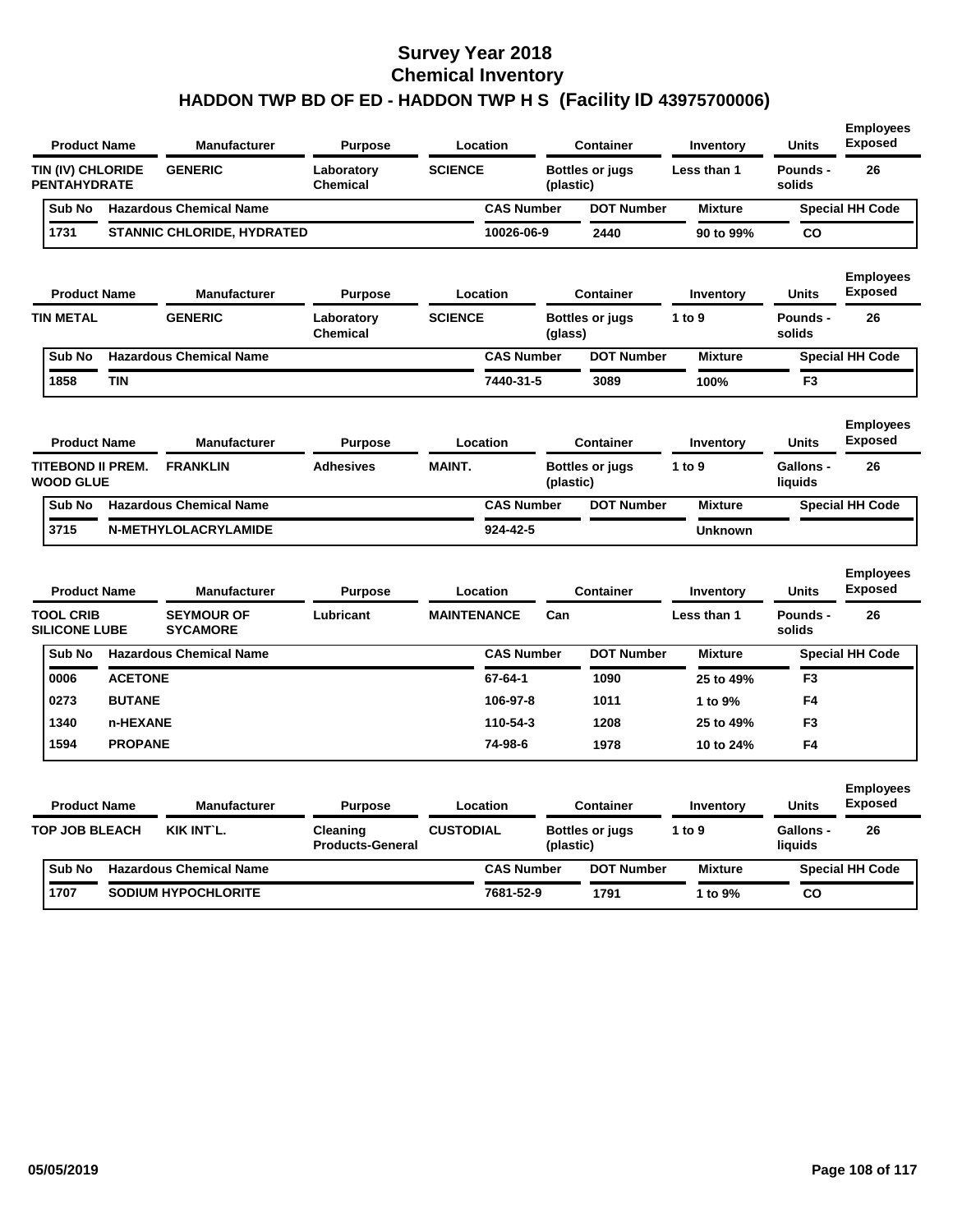| <b>Product Name</b>                                 |                    | <b>Manufacturer</b>                   | <b>Purpose</b>                      |                    | Location          |           | <b>Container</b>       | <b>Inventory</b> | Units                       | <b>Employees</b><br><b>Exposed</b> |
|-----------------------------------------------------|--------------------|---------------------------------------|-------------------------------------|--------------------|-------------------|-----------|------------------------|------------------|-----------------------------|------------------------------------|
| <b>TRIM STICK</b>                                   |                    | <b>CASTLE</b>                         | Other                               | <b>MAINT.</b>      |                   | Can       |                        | 1 to 9           | Pounds -<br>solids          | 26                                 |
| Sub No                                              |                    | <b>Hazardous Chemical Name</b>        |                                     |                    | <b>CAS Number</b> |           | <b>DOT Number</b>      | <b>Mixture</b>   |                             | <b>Special HH Code</b>             |
| 0006                                                | <b>ACETONE</b>     |                                       |                                     |                    | 67-64-1           |           | 1090                   | 10 to 24%        | F3                          |                                    |
| 0518                                                | <b>NAPHTHA</b>     |                                       |                                     |                    | 8030-30-6         |           | 1268                   | 10 to 24%        | F4                          |                                    |
| 0565                                                | <b>CYCLOHEXANE</b> |                                       |                                     |                    | 110-82-7          |           | 1145                   | 10 to 24%        | F3                          |                                    |
| 0744                                                |                    | <b>2,3-DIMETHYLBUTANE</b>             |                                     |                    | 79-29-8           |           | 2457                   | 1 to 9%          | F <sub>3</sub>              |                                    |
| 1217                                                |                    | <b>METHYL ACETATE</b>                 |                                     |                    | 79-20-9           |           | 1231                   | 10 to 24%        | F3                          |                                    |
| 1335                                                | <b>NEOHEXANE</b>   |                                       |                                     |                    | 75-83-2           |           | 1208                   | 1 to 9%          | F <sub>3</sub>              |                                    |
| <b>Product Name</b>                                 |                    | <b>Manufacturer</b>                   | <b>Purpose</b>                      |                    | Location          |           | <b>Container</b>       | Inventory        | <b>Units</b>                | <b>Employees</b><br><b>Exposed</b> |
| <b>TRUE FLOW BRUSH</b><br><b>CLEANER</b>            |                    | <b>SAX/SCHOOL</b><br><b>SPECIALTY</b> | Cleaning<br><b>Products-General</b> | <b>ART</b>         |                   | (plastic) | <b>Bottles or jugs</b> | Less than 1      | Gallons -<br>liquids        | 26                                 |
| Sub No                                              |                    | <b>Hazardous Chemical Name</b>        |                                     |                    | <b>CAS Number</b> |           | <b>DOT Number</b>      | <b>Mixture</b>   |                             | <b>Special HH Code</b>             |
| 3595                                                |                    | PROPYLENE GLYCOL                      |                                     |                    | $57 - 55 - 6$     |           |                        | <b>Unknown</b>   |                             |                                    |
| <b>Product Name</b>                                 |                    | <b>Manufacturer</b>                   | <b>Purpose</b>                      |                    | Location          |           | <b>Container</b>       | Inventory        | Units                       | <b>Employees</b><br><b>Exposed</b> |
| TYPE 1 M.P.<br><b>CERAMIC TILE</b><br><b>MASTIC</b> |                    | <b>MAPEI</b>                          | Other                               | <b>MAINTENANCE</b> |                   | (plastic) | <b>Bottles or jugs</b> | 1 to 9           | Gallons -<br>liquids        | 26                                 |
| Sub No                                              |                    | <b>Hazardous Chemical Name</b>        |                                     |                    | <b>CAS Number</b> |           | <b>DOT Number</b>      | <b>Mixture</b>   |                             | <b>Special HH Code</b>             |
| 0206                                                |                    | <b>VM &amp; P NAPHTHA</b>             |                                     |                    | 8032-32-4         |           | 1268                   | 1 to 9%          | F3                          |                                    |
| 0878                                                |                    | <b>ETHYLENE GLYCOL</b>                |                                     |                    | 107-21-1          |           | 3082                   | 1 to 9%          |                             |                                    |
| <b>Product Name</b>                                 |                    | <b>Manufacturer</b>                   | <b>Purpose</b>                      |                    | Location          |           | <b>Container</b>       | Inventory        | Units                       | <b>Employees</b><br><b>Exposed</b> |
| <b>ULTRA FLUX</b>                                   |                    | <b>WOLVERINE JOINING</b><br>TECH.     | Soldering                           | <b>MAINTENANCE</b> |                   | (plastic) | <b>Bottles or jugs</b> | Less than 1      | Pounds -<br>solids          | 26                                 |
| Sub No                                              |                    | <b>Hazardous Chemical Name</b>        |                                     |                    | <b>CAS Number</b> |           | <b>DOT Number</b>      | <b>Mixture</b>   |                             | <b>Special HH Code</b>             |
| 1568                                                |                    | POTASSIUM HYDROGEN FLUORIDE           |                                     |                    | 7789-29-9         |           | 1811                   | 25 to 49%        | CO                          |                                    |
| <b>Product Name</b>                                 |                    | <b>Manufacturer</b>                   | <b>Purpose</b>                      |                    | Location          |           | <b>Container</b>       | <b>Inventory</b> | Units                       | <b>Employees</b><br><b>Exposed</b> |
| <b>ULTRABOND ECO</b><br>611                         |                    | <b>MAPEI</b>                          | <b>Adhesives</b>                    | <b>MAINTENANCE</b> |                   |           | Plastic drum           | 1 to 9           | <b>Gallons -</b><br>liquids | 26                                 |
| Sub No                                              |                    | <b>Hazardous Chemical Name</b>        |                                     |                    | <b>CAS Number</b> |           | <b>DOT Number</b>      | <b>Mixture</b>   |                             | <b>Special HH Code</b>             |
| 0170                                                | <b>ASPHALT</b>     |                                       |                                     |                    | 8052-42-4         |           | 1999                   | 90 to 99%        |                             |                                    |
| 4016                                                | <b>KAOLIN</b>      |                                       |                                     |                    | 1332-58-7         |           |                        | 10 to 24%        |                             |                                    |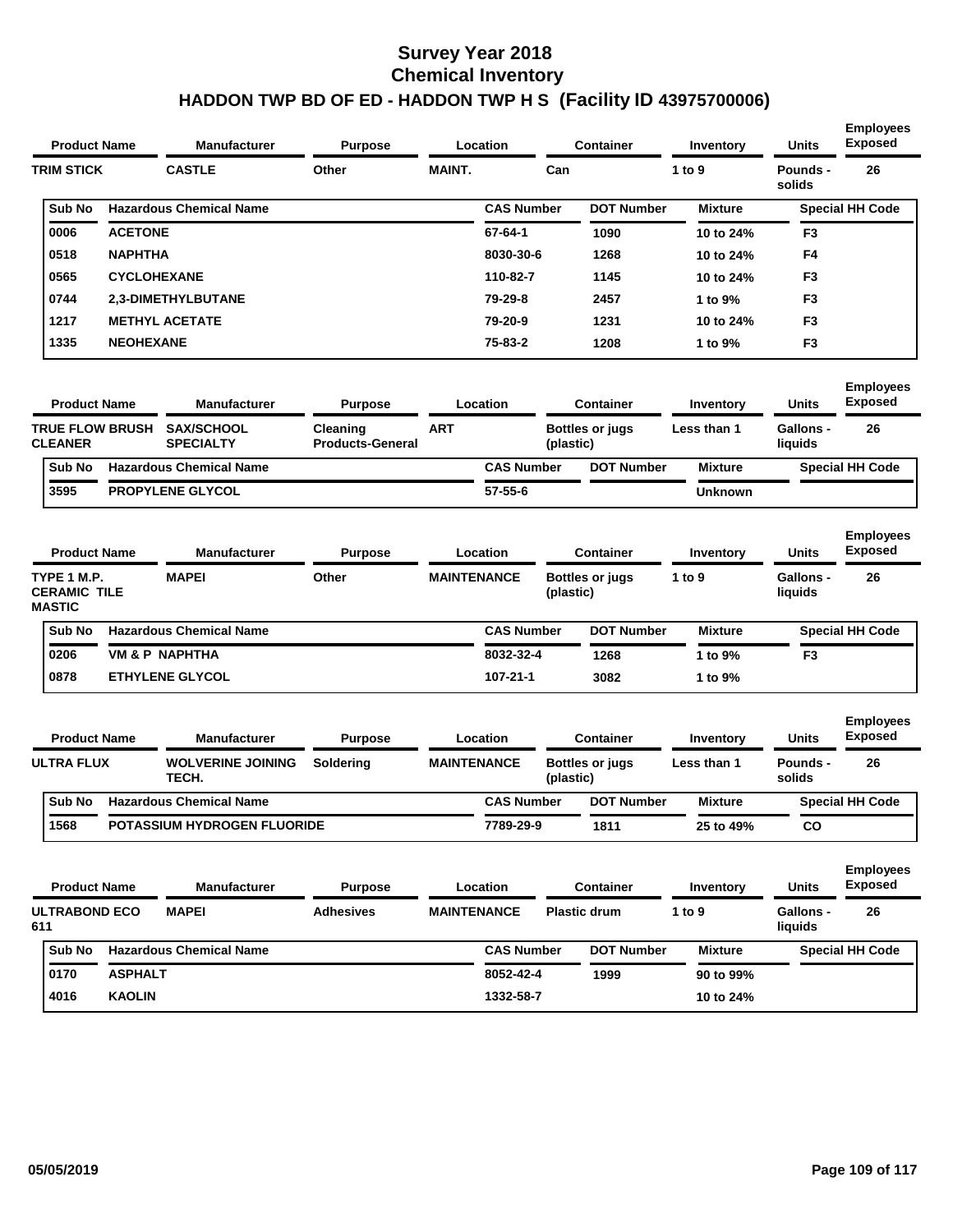| <b>Product Name</b>                                             |                    | <b>Manufacturer</b>            | <b>Purpose</b>                      |                | Location          |            | <b>Container</b>       | Inventory        | <b>Units</b>                | <b>Employees</b><br><b>Exposed</b> |
|-----------------------------------------------------------------|--------------------|--------------------------------|-------------------------------------|----------------|-------------------|------------|------------------------|------------------|-----------------------------|------------------------------------|
| <b>ULTRAFLEX RS</b>                                             |                    | <b>MAPEI</b>                   | Other                               | <b>MAINT.</b>  |                   | <b>Bag</b> |                        | 10 to 99         | Pounds -<br>solids          | 26                                 |
| Sub No                                                          |                    | <b>Hazardous Chemical Name</b> |                                     |                | <b>CAS Number</b> |            | <b>DOT Number</b>      | <b>Mixture</b>   |                             | <b>Special HH Code</b>             |
| 1660                                                            |                    | SILICA, QUARTZ                 |                                     |                | 14808-60-7        |            |                        | 70 to 79%        | СA                          |                                    |
| 1661                                                            |                    | SILICATE, PORTLAND CEMENT      |                                     |                | 65997-15-1        |            |                        | 10 to 24%        |                             |                                    |
| 4024                                                            |                    | <b>PLASTER OF PARIS</b>        |                                     |                | 26499-65-0        |            |                        | 10 to 24%        |                             |                                    |
| <b>Product Name</b>                                             |                    | <b>Manufacturer</b>            | <b>Purpose</b>                      |                | Location          |            | <b>Container</b>       | Inventory        | <b>Units</b>                | <b>Employees</b><br><b>Exposed</b> |
| UNIVERSAL INDIC.<br><b>SOLUTION</b>                             |                    | <b>GENERIC</b>                 | Laboratory<br>Chemical              | <b>SCIENCE</b> |                   | (plastic)  | <b>Bottles or jugs</b> | Less than 1      | <b>Gallons -</b><br>liquids | 26                                 |
| Sub No                                                          |                    | <b>Hazardous Chemical Name</b> |                                     |                | <b>CAS Number</b> |            | <b>DOT Number</b>      | <b>Mixture</b>   |                             | <b>Special HH Code</b>             |
| 0844                                                            |                    | <b>ETHYL ALCOHOL</b>           |                                     |                | 64-17-5           |            | 1170                   | 25 to 49%        |                             | CA,F3,MU,TE                        |
| 4110                                                            |                    | PHENOLPHTHALEIN                |                                     |                | 77-09-8           |            |                        | $0.1$ to $0.9\%$ | CА                          |                                    |
| <b>Product Name</b>                                             |                    | Manufacturer                   | <b>Purpose</b>                      |                | Location          |            | Container              | <b>Inventory</b> | <b>Units</b>                | <b>Employees</b><br><b>Exposed</b> |
| <b>UNKNOWN</b><br><b>MIXTURE #2 (LAB)</b>                       |                    | <b>GENERIC</b>                 | Laboratory<br><b>Chemical</b>       | <b>SCIENCE</b> |                   | (plastic)  | <b>Bottles or jugs</b> | Less than 1      | <b>Gallons -</b><br>liquids | 26                                 |
| Sub No                                                          |                    | <b>Hazardous Chemical Name</b> |                                     |                | <b>CAS Number</b> |            | <b>DOT Number</b>      | <b>Mixture</b>   |                             | <b>Special HH Code</b>             |
| 0004                                                            | <b>ACETIC ACID</b> |                                |                                     |                | 64-19-7           |            | 2789                   | 1 to 9%          | CO                          |                                    |
| <b>Product Name</b>                                             |                    | Manufacturer                   | <b>Purpose</b>                      |                | Location          |            | <b>Container</b>       | Inventory        | <b>Units</b>                | <b>Employees</b><br><b>Exposed</b> |
| <b>UNSANDED WALL</b><br><b>GROUT</b>                            |                    | <b>TEC</b>                     | Other                               | <b>MAINT.</b>  |                   | Bag        |                        | 10 to 99         | Pounds -<br>solids          | 26                                 |
| Sub No                                                          |                    | <b>Hazardous Chemical Name</b> |                                     |                | <b>CAS Number</b> |            | <b>DOT Number</b>      | <b>Mixture</b>   |                             | <b>Special HH Code</b>             |
| 0878                                                            |                    | <b>ETHYLENE GLYCOL</b>         |                                     |                | 107-21-1          |            | 3082                   | 1 to 9%          |                             |                                    |
| 1660                                                            |                    | <b>SILICA, QUARTZ</b>          |                                     |                | 14808-60-7        |            |                        | 25 to 49%        | СA                          |                                    |
| 1861                                                            |                    | <b>TITANIUM DIOXIDE</b>        |                                     |                | 13463-67-7        |            |                        | 1 to 9%          |                             |                                    |
| 4001                                                            |                    | <b>CALCIUM CARBONATE</b>       |                                     |                | 1317-65-3         |            |                        | 25 to 49%        |                             |                                    |
| <b>Product Name</b>                                             |                    | <b>Manufacturer</b>            | <b>Purpose</b>                      |                | Location          |            | <b>Container</b>       | Inventory        | <b>Units</b>                | <b>Employees</b><br><b>Exposed</b> |
| <b>VALUE CLEAN</b><br><b>OVEN &amp; GRILL</b><br><b>CLEANER</b> |                    | <b>PURITAN SERVICES</b>        | Cleaning<br><b>Products-General</b> | <b>KITCHEN</b> |                   | (plastic)  | <b>Bottles or jugs</b> | 1 to 9           | Gallons -<br>liquids        | 26                                 |
| <b>Sub No</b>                                                   |                    | <b>Hazardous Chemical Name</b> |                                     |                | <b>CAS Number</b> |            | <b>DOT Number</b>      | <b>Mixture</b>   |                             | <b>Special HH Code</b>             |
| 1706                                                            |                    | <b>SODIUM HYDROXIDE</b>        |                                     |                | 1310-73-2         |            | 1823                   | 1 to 9%          | CO                          |                                    |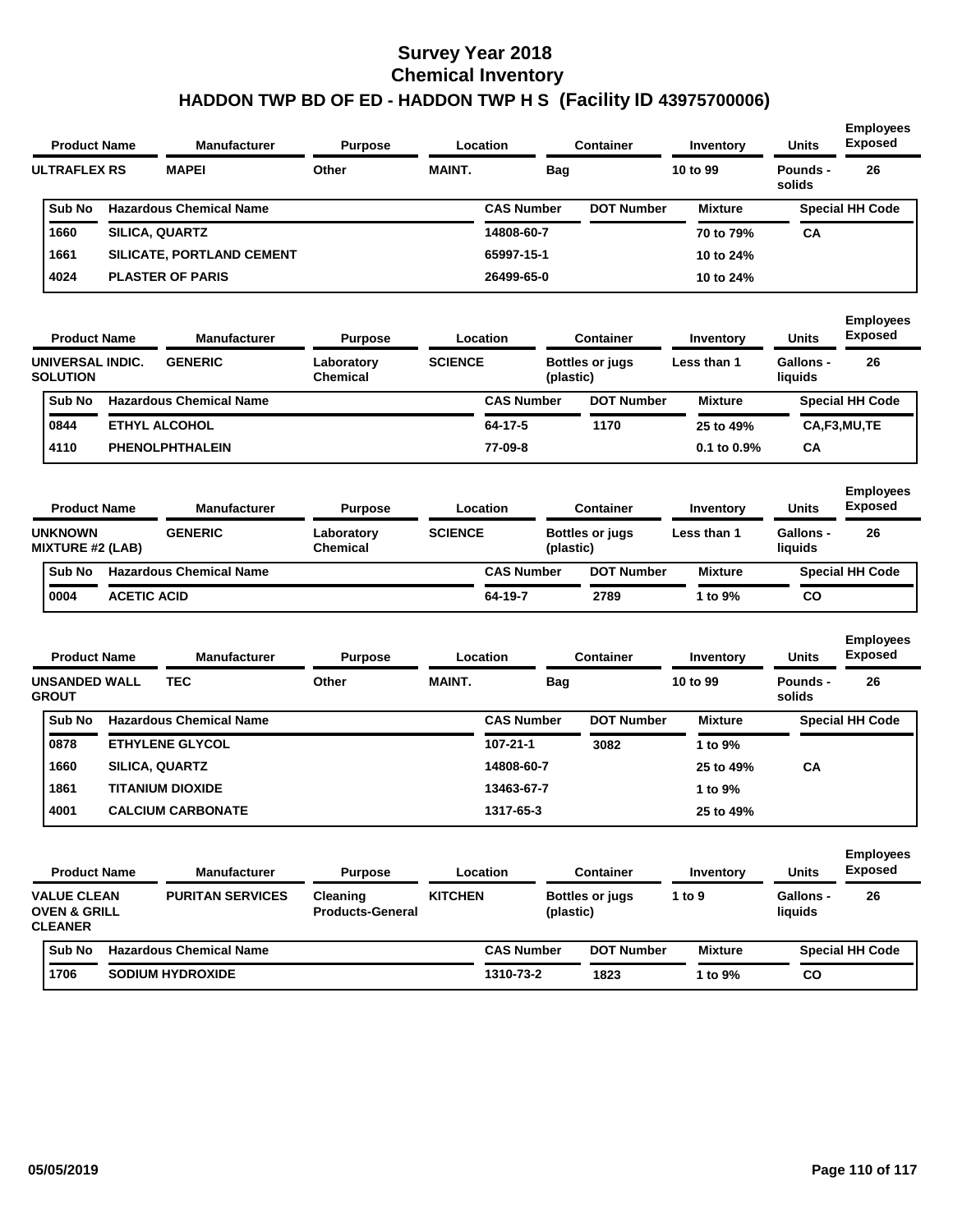| <b>Product Name</b>                             |                  | Manufacturer                            | <b>Purpose</b>                     |                    | Location          |           | <b>Container</b>                    | Inventory                | <b>Units</b>                | <b>Employees</b><br><b>Exposed</b>       |
|-------------------------------------------------|------------------|-----------------------------------------|------------------------------------|--------------------|-------------------|-----------|-------------------------------------|--------------------------|-----------------------------|------------------------------------------|
| <b>CHOKE CLEANER</b>                            |                  | <b>VALVOLINE CARB &amp; ASHLAND</b>     | Other                              | <b>MAINTENANCE</b> |                   | Can       |                                     | 1 to 9                   | Pounds -<br>solids          | 26                                       |
| Sub No                                          |                  | <b>Hazardous Chemical Name</b>          |                                    |                    | <b>CAS Number</b> |           | <b>DOT Number</b>                   | <b>Mixture</b>           |                             | <b>Special HH Code</b>                   |
| 0006                                            | <b>ACETONE</b>   |                                         |                                    |                    | 67-64-1           |           | 1090                                | 25 to 49%                | F3                          |                                          |
| 0343                                            |                  | <b>CARBON DIOXIDE</b>                   |                                    |                    | 124-38-9          |           | 1013                                | 1 to 9%                  |                             |                                          |
| 0851                                            |                  | <b>ETHYL BENZENE</b>                    |                                    |                    | 100-41-4          |           | 1175                                | 1 to 9%                  | CA,F3                       |                                          |
| 1222                                            |                  | <b>METHYL ALCOHOL</b>                   |                                    |                    | 67-56-1           |           | 1230                                | 25 to 49%                | F <sub>3</sub> ,TE          |                                          |
| 2014                                            | <b>XYLENES</b>   |                                         |                                    |                    | 1330-20-7         |           | 1307                                | 10 to 24%                | F3                          |                                          |
| <b>Product Name</b>                             |                  | <b>Manufacturer</b>                     | <b>Purpose</b>                     |                    | Location          |           | Container                           | Inventory                | Units                       | <b>Employees</b><br><b>Exposed</b>       |
| <b>VALVOLINE DOT 3</b><br><b>BRAKE FLUID</b>    |                  | <b>VALVOLINE</b>                        | Other                              | <b>MAINT.</b>      |                   | (plastic) | <b>Bottles or jugs</b>              | Less than 1              | <b>Gallons -</b><br>liquids | 26                                       |
| Sub No                                          |                  | <b>Hazardous Chemical Name</b>          |                                    |                    | <b>CAS Number</b> |           | <b>DOT Number</b>                   | <b>Mixture</b>           |                             | <b>Special HH Code</b>                   |
| 1706                                            |                  | <b>SODIUM HYDROXIDE</b>                 |                                    |                    | 1310-73-2         |           | 1823                                | 1 to 9%                  | CO                          |                                          |
| <b>Product Name</b><br><b>VALVOLINE SAE 20</b>  |                  | <b>Manufacturer</b><br><b>VALVOLINE</b> | <b>Purpose</b><br><b>Motor Oil</b> | <b>MAINT.</b>      | Location          |           | Container<br><b>Bottles or jugs</b> | Inventory<br>Less than 1 | <b>Units</b><br>Gallons -   | <b>Employees</b><br><b>Exposed</b><br>26 |
| <b>MOTOR OIL</b>                                |                  |                                         |                                    |                    |                   | (plastic) |                                     |                          | liquids                     |                                          |
| Sub No                                          |                  | <b>Hazardous Chemical Name</b>          |                                    |                    | <b>CAS Number</b> |           | <b>DOT Number</b>                   | <b>Mixture</b>           |                             | <b>Special HH Code</b>                   |
| 2651                                            | <b>MOTOR OIL</b> |                                         |                                    |                    |                   |           | 1270                                | 100%                     |                             |                                          |
| <b>Product Name</b>                             |                  | <b>Manufacturer</b>                     | <b>Purpose</b>                     |                    | Location          |           | <b>Container</b>                    | Inventory                | <b>Units</b>                | <b>Employees</b><br><b>Exposed</b>       |
| <b>VALVOLINE ZEREX</b><br><b>DEX-COOL AF</b>    |                  | <b>VALVOLINE</b>                        | Anitfreeze/Coola<br>nt             | <b>MAINT.</b>      |                   | (plastic) | <b>Bottles or jugs</b>              | 1 to 9                   | <b>Gallons -</b><br>liquids | 26                                       |
| Sub No                                          |                  | <b>Hazardous Chemical Name</b>          |                                    |                    | <b>CAS Number</b> |           | <b>DOT Number</b>                   | <b>Mixture</b>           |                             | <b>Special HH Code</b>                   |
| 0878                                            |                  | <b>ETHYLENE GLYCOL</b>                  |                                    |                    | 107-21-1          |           | 3082                                | 70 to 79%                |                             |                                          |
| 1571                                            |                  | <b>POTASSIUM HYDROXIDE</b>              |                                    |                    | 1310-58-3         |           | 1813                                | 1 to 9%                  | CO                          |                                          |
| 4068                                            |                  | <b>2-ETHYLHEXANOIC ACID</b>             |                                    |                    | 149-57-5          |           | 1993                                | 1 to 9%                  |                             |                                          |
| <b>Product Name</b>                             |                  | <b>Manufacturer</b>                     | <b>Purpose</b>                     |                    | Location          |           | Container                           | Inventory                | Units                       | <b>Employees</b><br><b>Exposed</b>       |
| <b>VALVOLINE ZEREX</b><br><b>RADIATOR SUPER</b> |                  |                                         |                                    |                    |                   |           |                                     |                          |                             |                                          |
| <b>CLEANER</b>                                  |                  | <b>ASHLAND</b>                          | Other                              | <b>AUTO SHOP</b>   |                   | (plastic) | <b>Bottles or jugs</b>              | Less than 1              | <b>Gallons -</b><br>liquids | 26                                       |
| Sub No                                          |                  | <b>Hazardous Chemical Name</b>          |                                    |                    | <b>CAS Number</b> |           | <b>DOT Number</b>                   | <b>Mixture</b>           |                             | <b>Special HH Code</b>                   |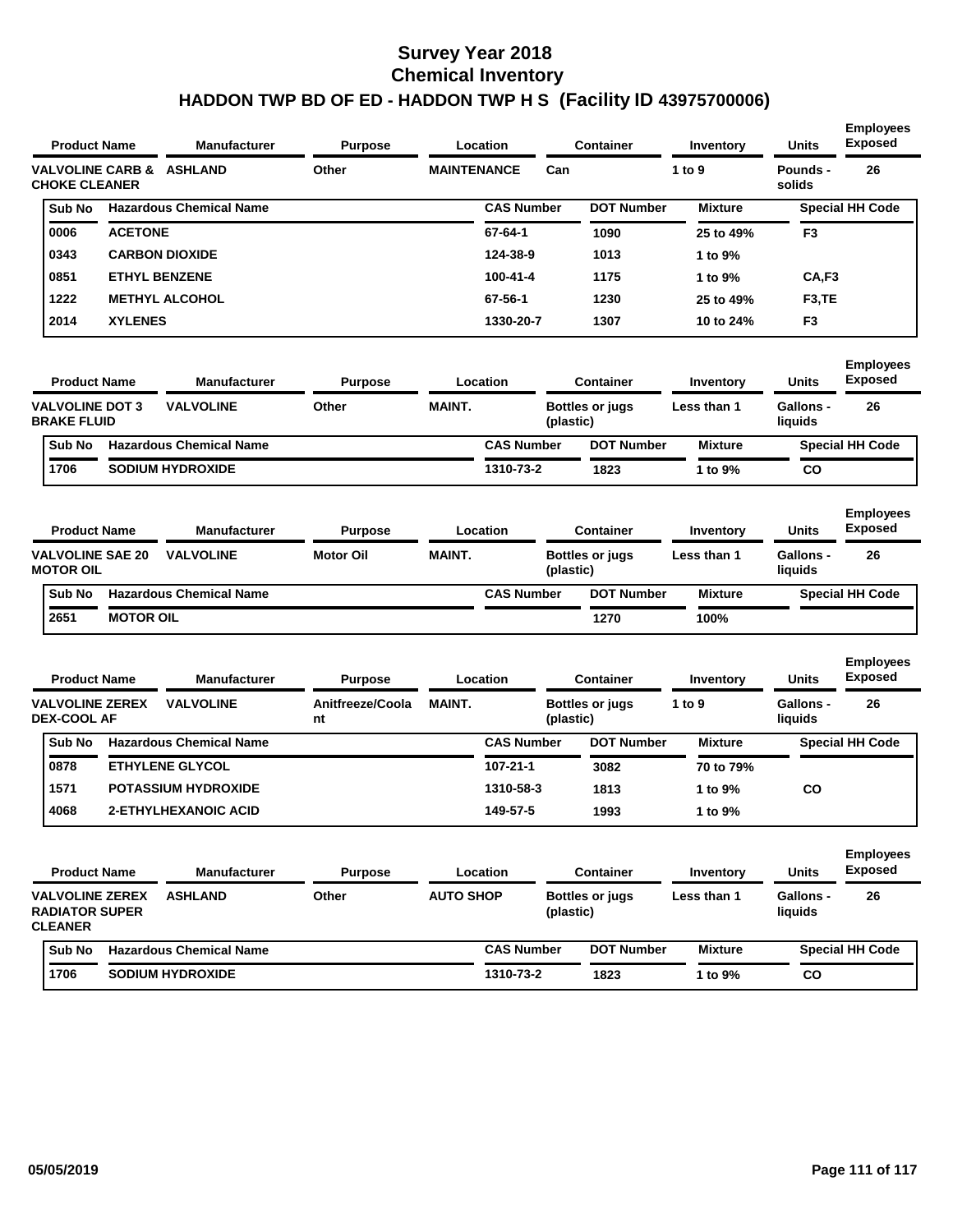|                                                                   | <b>Product Name</b> | <b>Manufacturer</b>            | <b>Purpose</b>                      |                  | Location          |           | <b>Container</b>       | Inventory      | <b>Units</b>         | <b>Employees</b><br><b>Exposed</b> |
|-------------------------------------------------------------------|---------------------|--------------------------------|-------------------------------------|------------------|-------------------|-----------|------------------------|----------------|----------------------|------------------------------------|
| <b>VICTOR POISON-</b><br><b>FREE WASP</b><br><b>HORNET KILLER</b> |                     | <b>WOODSTREAM</b>              | Pesticide/Insectic<br>ide           | <b>MAINT.</b>    |                   | Can       |                        | 1 to 9         | Pounds -<br>solids   | 26                                 |
| Sub No                                                            |                     | <b>Hazardous Chemical Name</b> |                                     |                  | <b>CAS Number</b> |           | <b>DOT Number</b>      | <b>Mixture</b> |                      | <b>Special HH Code</b>             |
| 0343                                                              |                     | <b>CARBON DIOXIDE</b>          |                                     |                  | 124-38-9          |           | 1013                   | <b>Unknown</b> |                      |                                    |
|                                                                   | <b>Product Name</b> | <b>Manufacturer</b>            | <b>Purpose</b>                      |                  | Location          |           | <b>Container</b>       | Inventory      | <b>Units</b>         | <b>Employees</b><br><b>Exposed</b> |
| <b>VINEGAR</b>                                                    |                     | <b>GENERIC</b>                 | Laboratory<br><b>Chemical</b>       | <b>SCIENCE</b>   |                   | (plastic) | <b>Bottles or jugs</b> | 1 to 9         | Gallons -<br>liquids | 26                                 |
| Sub No                                                            |                     | <b>Hazardous Chemical Name</b> |                                     |                  | <b>CAS Number</b> |           | <b>DOT Number</b>      | <b>Mixture</b> |                      | <b>Special HH Code</b>             |
| 0004                                                              | <b>ACETIC ACID</b>  |                                |                                     |                  | 64-19-7           |           | 2789                   | 1 to 9%        | <b>CO</b>            |                                    |
|                                                                   | <b>Product Name</b> | <b>Manufacturer</b>            | <b>Purpose</b>                      |                  | Location          |           | <b>Container</b>       | Inventory      | <b>Units</b>         | <b>Employees</b><br><b>Exposed</b> |
| <b>WASH N WALK</b>                                                |                     | <b>ECOLAB</b>                  | Cleaning<br><b>Products-General</b> | <b>CUSTODIAL</b> |                   | (plastic) | <b>Bottles or jugs</b> | 1 to $9$       | Gallons -<br>liquids | 26                                 |
| Sub No                                                            |                     | <b>Hazardous Chemical Name</b> |                                     |                  | <b>CAS Number</b> |           | <b>DOT Number</b>      | <b>Mixture</b> |                      | <b>Special HH Code</b>             |
| 3319                                                              | <b>GLYCERIN</b>     |                                |                                     |                  | $56 - 81 - 5$     |           |                        | 1 to 9%        |                      |                                    |
| 3595                                                              |                     | <b>PROPYLENE GLYCOL</b>        |                                     |                  | $57 - 55 - 6$     |           |                        | 1 to 9%        |                      |                                    |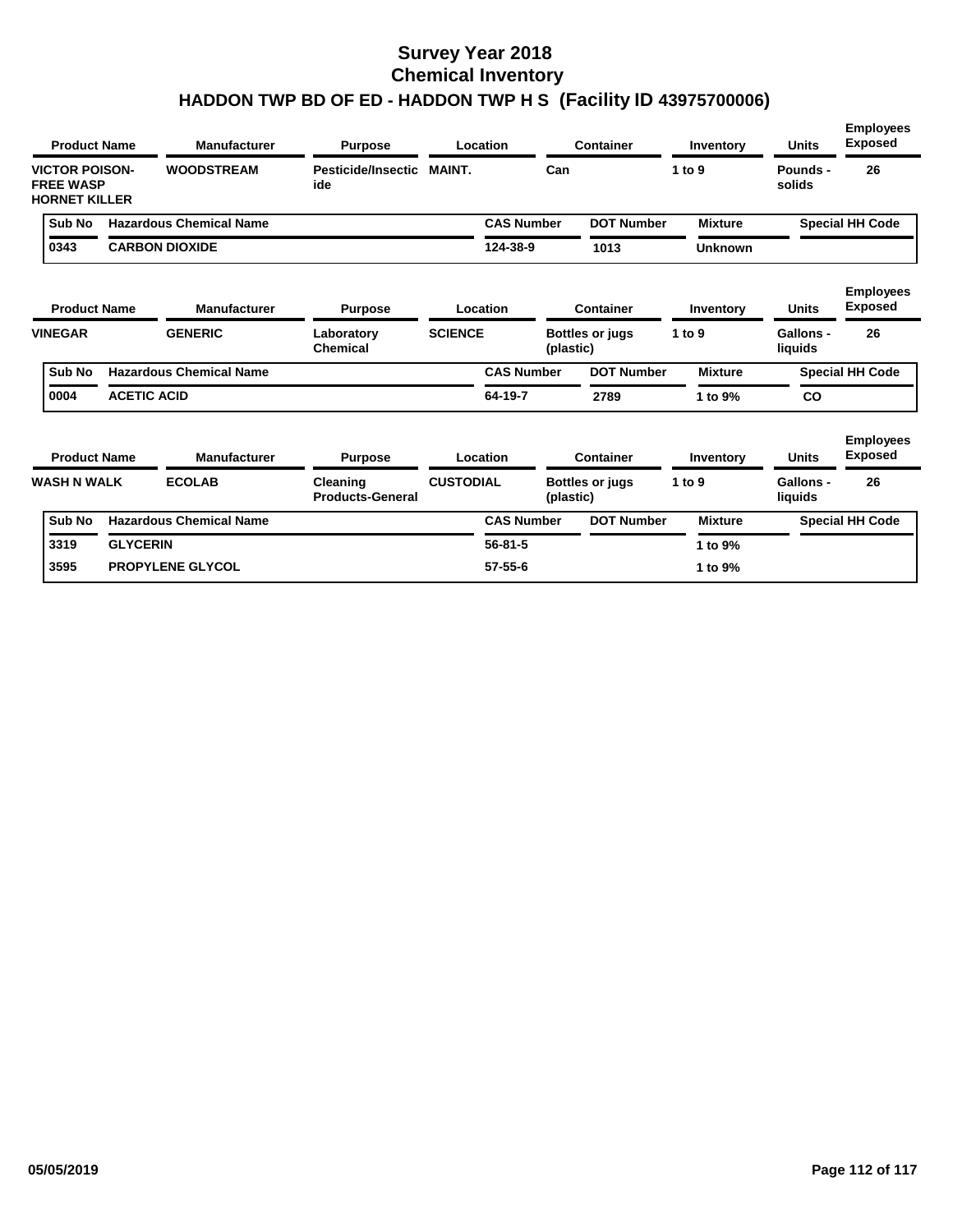| <b>Product Name</b>                 |                   | <b>Manufacturer</b>                             | <b>Purpose</b>                                     |               | Location          | <b>Container</b>  | Inventory      | <b>Units</b>                | <b>Employees</b><br><b>Exposed</b> |
|-------------------------------------|-------------------|-------------------------------------------------|----------------------------------------------------|---------------|-------------------|-------------------|----------------|-----------------------------|------------------------------------|
| <b>WATER BASED</b><br><b>PAINTS</b> |                   | <b>ASSORTED</b>                                 | Paint (Spray, Oil<br><b>Based, Latex</b><br>Based) | <b>MAINT.</b> | Can               |                   | 10 to 99       | <b>Gallons -</b><br>liquids | 26                                 |
| Sub No                              |                   | <b>Hazardous Chemical Name</b>                  |                                                    |               | <b>CAS Number</b> | <b>DOT Number</b> | <b>Mixture</b> |                             | <b>Special HH Code</b>             |
| 0103                                |                   | <b>AMMONIUM HYDROXIDE</b>                       |                                                    |               | 1336-21-6         | 2672              | <b>Unknown</b> | <b>CO</b>                   |                                    |
| 0275                                |                   | <b>2-BUTOXY ETHANOL</b>                         |                                                    |               | 111-76-2          | 2369              | <b>Unknown</b> | CA                          |                                    |
| 0342                                |                   | <b>CARBON BLACK</b>                             |                                                    |               | 1333-86-4         | 1361              | <b>Unknown</b> | <b>CA</b>                   |                                    |
| 0606                                |                   | <b>DIACETONE ALCOHOL</b>                        |                                                    |               | 123-42-2          | 1148              | <b>Unknown</b> |                             |                                    |
| 0616                                |                   | SILICA, AMORPHOUS DIATOMACEOUS EARTH            |                                                    |               | 61790-53-2        |                   | <b>Unknown</b> |                             |                                    |
| 0758                                |                   | <b>DIMETHYL ETHER</b>                           |                                                    |               | 115-10-6          | 1033              | <b>Unknown</b> | F <sub>4</sub>              |                                    |
| 0773                                |                   | <b>DI-n-BUTYL PHTHALATE</b>                     |                                                    |               | 84-74-2           | 3082              | <b>Unknown</b> | <b>TE</b>                   |                                    |
| 0804                                |                   | DIPROPYLENE GLYCOL METHYL ETHER                 |                                                    |               | 34590-94-8        |                   | <b>Unknown</b> |                             |                                    |
| 0844                                |                   | <b>ETHYL ALCOHOL</b>                            |                                                    |               | 64-17-5           | 1170              | <b>Unknown</b> |                             | CA,F3,MU,TE                        |
| 0878                                |                   | <b>ETHYLENE GLYCOL</b>                          |                                                    |               | $107 - 21 - 1$    | 3082              | <b>Unknown</b> |                             |                                    |
| 1036                                | <b>IRON OXIDE</b> |                                                 |                                                    |               | 1309-37-1         |                   | <b>Unknown</b> |                             |                                    |
| 1076                                |                   | <b>ISOPROPYL ALCOHOL</b>                        |                                                    |               | 67-63-0           | 1219              | <b>Unknown</b> | F <sub>3</sub>              |                                    |
| 1268                                |                   | <b>METHYL ISOBUTYL KETONE</b>                   |                                                    |               | 108-10-1          | 1245              | <b>Unknown</b> | F <sub>3</sub>              |                                    |
| 1613                                |                   | <b>PROPYLENE GLYCOL MONOMETHYL ETHER</b>        |                                                    |               | 107-98-2          | 3092              | <b>Unknown</b> | F <sub>3</sub>              |                                    |
| 1657                                |                   | <b>SILICA, CRISTOBALITE</b>                     |                                                    |               | 14464-46-1        |                   | <b>Unknown</b> | <b>CA</b>                   |                                    |
| 1659                                | <b>MICA</b>       |                                                 |                                                    |               | 12001-26-2        |                   | <b>Unknown</b> |                             |                                    |
| 1660                                |                   | <b>SILICA, QUARTZ</b>                           |                                                    |               | 14808-60-7        |                   | <b>Unknown</b> | <b>CA</b>                   |                                    |
| 1773                                |                   | TALC (NOT CONTAINING ASBESTOS FIBERS)           |                                                    |               | 14807-96-6        |                   | <b>Unknown</b> |                             |                                    |
| 1861                                |                   | <b>TITANIUM DIOXIDE</b>                         |                                                    |               | 13463-67-7        |                   | <b>Unknown</b> |                             |                                    |
| 1998                                |                   | <b>VINYL ACETATE</b>                            |                                                    |               | 108-05-4          | 1301              | <b>Unknown</b> | CA,F3                       |                                    |
| 2037                                | <b>ZINC OXIDE</b> |                                                 |                                                    |               | 1314-13-2         | 3077              | <b>Unknown</b> |                             |                                    |
| 3510                                |                   | <b>SILICA, AMORPHOUS, PRECIPITATE &amp; GEL</b> |                                                    |               | 112926-00-8       |                   | <b>Unknown</b> |                             |                                    |
| 3595                                |                   | <b>PROPYLENE GLYCOL</b>                         |                                                    |               | $57 - 55 - 6$     |                   | <b>Unknown</b> |                             |                                    |
| 3716                                |                   | 1-METHYL-2-PYRROLIDONE                          |                                                    |               | 872-50-4          | 1993              | <b>Unknown</b> | <b>TE</b>                   |                                    |
| 4000                                |                   | <b>BARIUM SULFATE</b>                           |                                                    |               | 7727-43-7         | 1564              | <b>Unknown</b> |                             |                                    |
| 4001                                |                   | <b>CALCIUM CARBONATE</b>                        |                                                    |               | 1317-65-3         |                   | <b>Unknown</b> |                             |                                    |
| 4016                                | <b>KAOLIN</b>     |                                                 |                                                    |               | 1332-58-7         |                   | <b>Unknown</b> |                             |                                    |

| <b>Product Name</b>                           |                | <b>Manufacturer</b>            | <b>Purpose</b> |               | Location          | <b>Container</b>  | Inventory      | <b>Units</b>         | <b>Employees</b><br><b>Exposed</b> |
|-----------------------------------------------|----------------|--------------------------------|----------------|---------------|-------------------|-------------------|----------------|----------------------|------------------------------------|
| <b>WATER RINSABLE</b><br><b>BRUSH CLEANER</b> |                | <b>SUNNYSIDE</b>               | Other          | <b>MAINT.</b> | Can               |                   | 1 to 9         | Gallons -<br>liquids | 26                                 |
| Sub No                                        |                | <b>Hazardous Chemical Name</b> |                |               | <b>CAS Number</b> | <b>DOT Number</b> | <b>Mixture</b> |                      | <b>Special HH Code</b>             |
| 0844                                          |                | <b>ETHYL ALCOHOL</b>           |                |               | 64-17-5           | 1170              | <b>Unknown</b> |                      | CA,F3,MU,TE                        |
| 0851                                          |                | <b>ETHYL BENZENE</b>           |                |               | 100-41-4          | 1175              | <b>Unknown</b> | CA,F3                |                                    |
| 1255                                          |                | <b>METHYLENE CHLORIDE</b>      |                |               | 75-09-2           | 1593              | <b>Unknown</b> | <b>CA.MU</b>         |                                    |
| 1258                                          |                | <b>METHYL ETHYL KETONE</b>     |                |               | 78-93-3           | 1193              | <b>Unknown</b> | F <sub>3</sub>       |                                    |
| 2014                                          | <b>XYLENES</b> |                                |                |               | 1330-20-7         | 1307              | <b>Unknown</b> | F <sub>3</sub>       |                                    |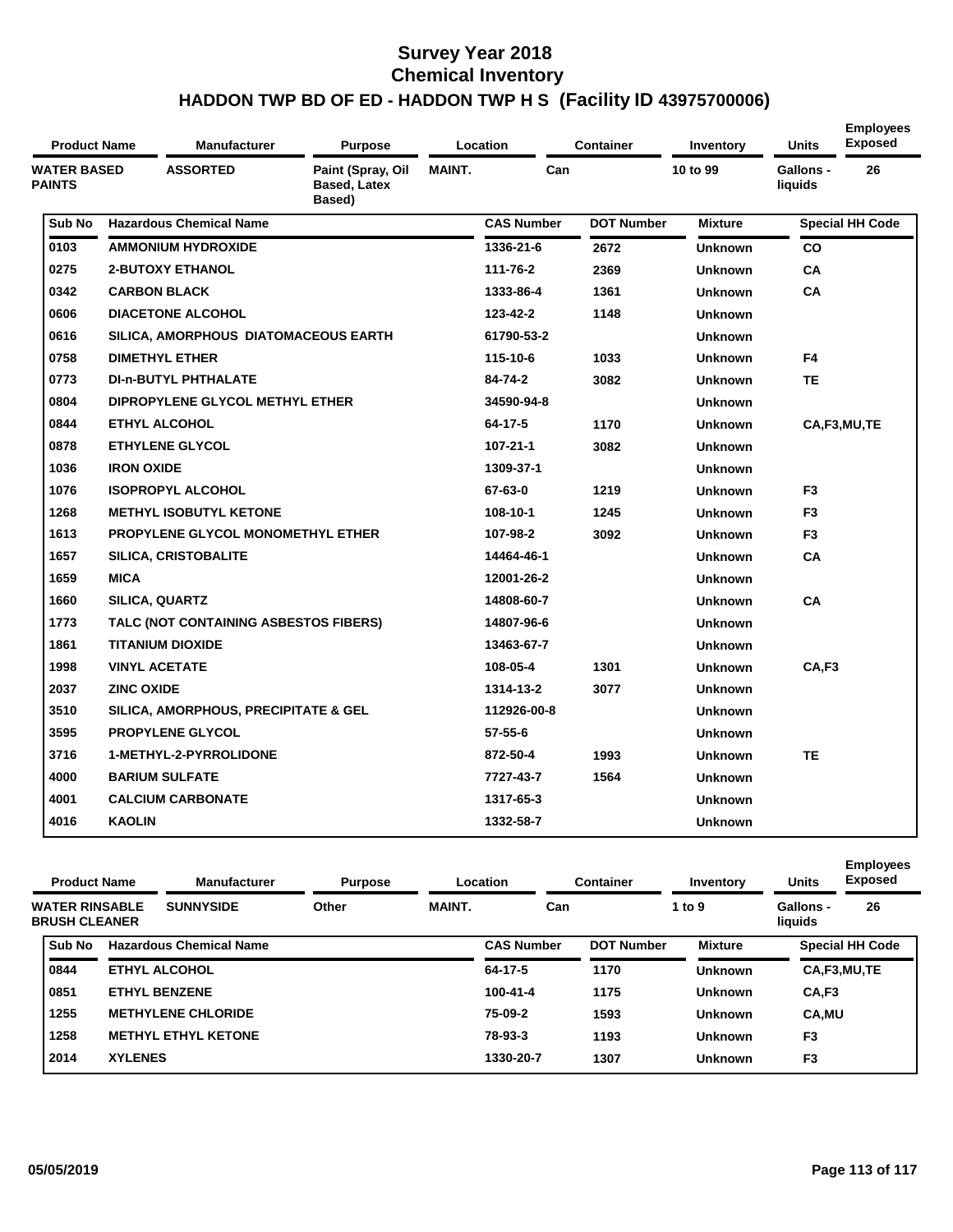| <b>Product Name</b>                        |                  | <b>Manufacturer</b>            | <b>Purpose</b> |               | Location          |           | <b>Container</b>       | <b>Inventory</b> | <b>Units</b>                | <b>Employees</b><br><b>Exposed</b> |
|--------------------------------------------|------------------|--------------------------------|----------------|---------------|-------------------|-----------|------------------------|------------------|-----------------------------|------------------------------------|
| <b>WATER SOLUBLE</b><br><b>FLUX 331771</b> |                  | <b>WORTHINGTON</b>             | Other          | <b>MAINT.</b> |                   | (plastic) | <b>Bottles or jugs</b> | Less than 1      | <b>Pounds -</b><br>solids   | 26                                 |
| Sub No                                     |                  | <b>Hazardous Chemical Name</b> |                |               | <b>CAS Number</b> |           | <b>DOT Number</b>      | <b>Mixture</b>   |                             | <b>Special HH Code</b>             |
| 1012                                       |                  | <b>HYDROGEN CHLORIDE</b>       |                |               | 7647-01-0         |           | 1050                   | 1 to 9%          | co                          |                                    |
| 2030                                       |                  | <b>ZINC CHLORIDE</b>           |                |               | 7646-85-7         |           | 2331                   | 1 to 9%          | CO                          |                                    |
| <b>Product Name</b>                        |                  | <b>Manufacturer</b>            | <b>Purpose</b> |               | Location          |           | Container              | Inventory        | <b>Units</b>                | <b>Employees</b><br><b>Exposed</b> |
| <b>WD-40 AEROSOL</b>                       |                  | <b>WD-40 CO.</b>               | Lubricant      | <b>MAINT.</b> |                   | Can       |                        | 10 to 99         | <b>Pounds -</b><br>solids   | 26                                 |
| Sub No                                     |                  | <b>Hazardous Chemical Name</b> |                |               | <b>CAS Number</b> |           | <b>DOT Number</b>      | <b>Mixture</b>   |                             | <b>Special HH Code</b>             |
| 0343                                       |                  | <b>CARBON DIOXIDE</b>          |                |               | 124-38-9          |           | 1013                   | 1 to 9%          |                             |                                    |
| 1736                                       |                  | <b>STODDARD SOLVENT</b>        |                |               | 8052-41-3         |           | 1268                   | 50 to 59%        |                             |                                    |
| 2651                                       | <b>MOTOR OIL</b> |                                |                |               |                   |           | 1270                   | 25 to 49%        |                             |                                    |
| <b>Product Name</b>                        |                  | <b>Manufacturer</b>            | <b>Purpose</b> |               | Location          |           | <b>Container</b>       | Inventory        | <b>Units</b>                | <b>Employees</b><br><b>Exposed</b> |
| <b>WELD-ON 704</b>                         |                  | <b>IPS CORP.</b>               | Other          | <b>MAINT.</b> |                   | Can       |                        | Less than 1      | Gallons -<br>liquids        | 26                                 |
| Sub No                                     |                  | <b>Hazardous Chemical Name</b> |                |               | <b>CAS Number</b> |           | <b>DOT Number</b>      | <b>Mixture</b>   |                             | <b>Special HH Code</b>             |
| 0570                                       |                  | <b>CYCLOHEXANONE</b>           |                |               | 108-94-1          |           | 1915                   | 10 to 24%        |                             |                                    |
| 1258                                       |                  | <b>METHYL ETHYL KETONE</b>     |                |               | 78-93-3           |           | 1193                   | 25 to 49%        | F3                          |                                    |
| 1823                                       |                  | TETRAHYDROFURAN                |                |               | 109-99-9          |           | 2056                   | 70 to 79%        | F3                          |                                    |
| <b>Product Name</b>                        |                  | <b>Manufacturer</b>            | <b>Purpose</b> |               | Location          |           | <b>Container</b>       | Inventory        | <b>Units</b>                | <b>Employees</b><br><b>Exposed</b> |
| <b>WELD-ON P-68</b>                        |                  | <b>IPS CORP.</b>               | Other          | <b>MAINT.</b> |                   | Can       |                        | Less than 1      | <b>Gallons -</b><br>liquids | 26                                 |
| Sub No                                     |                  | <b>Hazardous Chemical Name</b> |                |               | <b>CAS Number</b> |           | <b>DOT Number</b>      | <b>Mixture</b>   |                             | <b>Special HH Code</b>             |
| 0006                                       | <b>ACETONE</b>   |                                |                |               | 67-64-1           |           | 1090                   | 25 to 49%        | F3                          |                                    |
| 0570                                       |                  | <b>CYCLOHEXANONE</b>           |                |               | 108-94-1          |           | 1915                   | 25 to 49%        |                             |                                    |
| 1258                                       |                  | <b>METHYL ETHYL KETONE</b>     |                |               | 78-93-3           |           | 1193                   | 25 to 49%        | F3                          |                                    |
| 1823                                       |                  | <b>TETRAHYDROFURAN</b>         |                |               | 109-99-9          |           | 2056                   | 25 to 49%        | F <sub>3</sub>              |                                    |
| <b>Product Name</b>                        |                  | <b>Manufacturer</b>            | <b>Purpose</b> |               | Location          |           | <b>Container</b>       | Inventory        | <b>Units</b>                | <b>Employees</b><br><b>Exposed</b> |
| <b>WELD-ON PC-64</b>                       |                  | <b>IPS CORP.</b>               | Other          | MAINT.        |                   | Can       |                        | Less than 1      | Gallons -<br>liquids        | 26                                 |
| Sub No                                     |                  | <b>Hazardous Chemical Name</b> |                |               | <b>CAS Number</b> |           | <b>DOT Number</b>      | <b>Mixture</b>   |                             | <b>Special HH Code</b>             |
| 0006                                       | <b>ACETONE</b>   |                                |                |               | 67-64-1           |           | 1090                   | 80 to 89%        | F <sub>3</sub>              |                                    |
| 0570                                       |                  | <b>CYCLOHEXANONE</b>           |                |               | 108-94-1          |           | 1915                   | 10 to 24%        |                             |                                    |
| 1258                                       |                  | <b>METHYL ETHYL KETONE</b>     |                |               | 78-93-3           |           | 1193                   | 10 to 24%        | F <sub>3</sub>              |                                    |
| 1823                                       |                  | <b>TETRAHYDROFURAN</b>         |                |               | 109-99-9          |           | 2056                   | 10 to 24%        | F <sub>3</sub>              |                                    |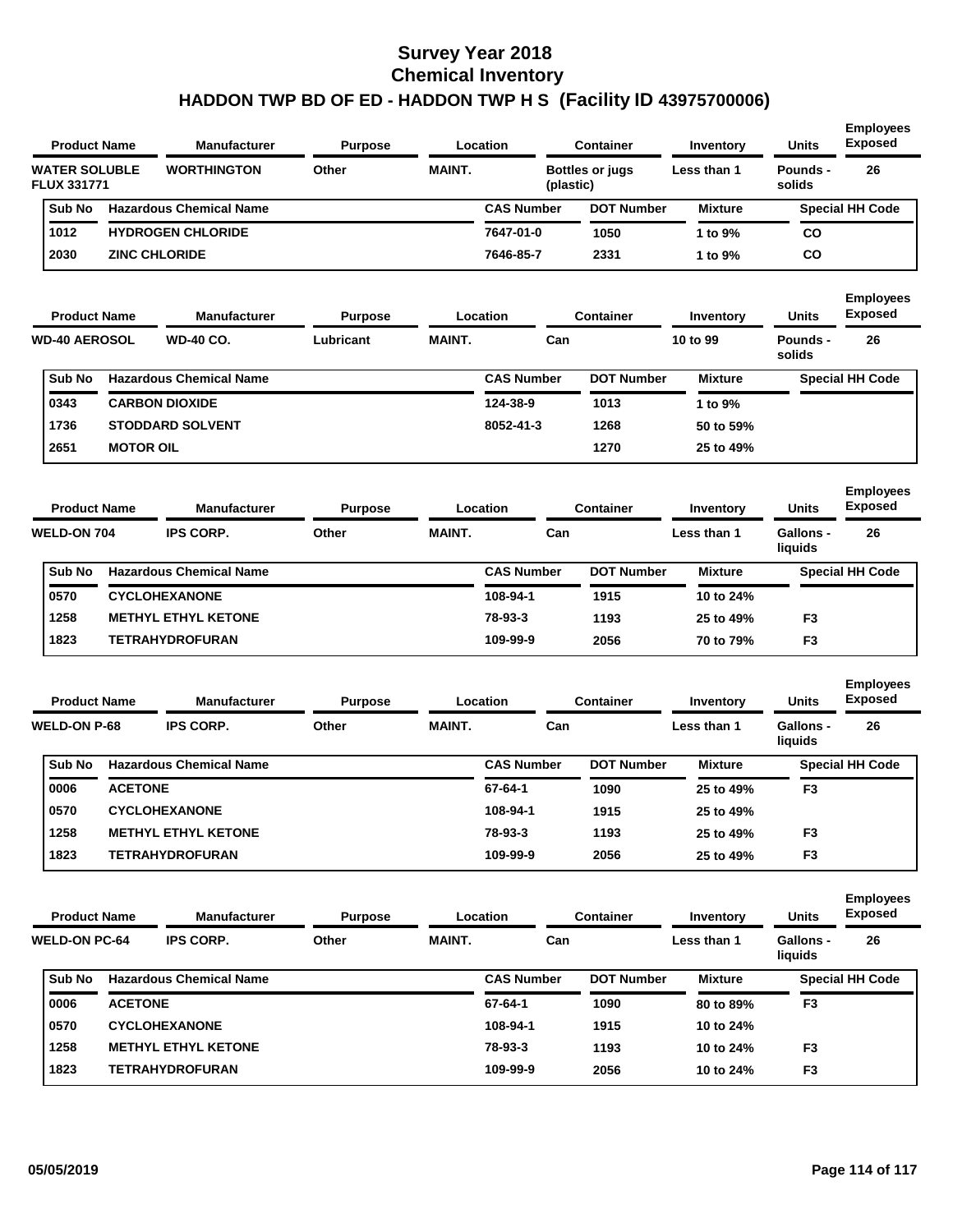| <b>Product Name</b>                     |                | <b>Manufacturer</b>            | <b>Purpose</b> |               | Location          | <b>Container</b>  | Inventory      | <b>Units</b>         | <b>Employees</b><br><b>Exposed</b> |
|-----------------------------------------|----------------|--------------------------------|----------------|---------------|-------------------|-------------------|----------------|----------------------|------------------------------------|
| <b>WELD-ON WET N</b><br><b>FAST 735</b> |                | <b>IPS CORP.</b>               | Other          | <b>MAINT.</b> | Can               |                   | Less than 1    | Gallons -<br>liquids | 26                                 |
| Sub No                                  |                | <b>Hazardous Chemical Name</b> |                |               | <b>CAS Number</b> | <b>DOT Number</b> | <b>Mixture</b> |                      | <b>Special HH Code</b>             |
| 0006                                    | <b>ACETONE</b> |                                |                |               | 67-64-1           | 1090              | 25 to 49%      | F <sub>3</sub>       |                                    |
| 1258                                    |                | <b>METHYL ETHYL KETONE</b>     |                |               | 78-93-3           | 1193              | 10 to 24%      | F <sub>3</sub>       |                                    |
| 1823                                    |                | TETRAHYDROFURAN                |                |               | 109-99-9          | 2056              | <b>Unknown</b> | F <sub>3</sub>       |                                    |
|                                         |                |                                |                |               |                   |                   |                |                      |                                    |

|                                |               | <b>Product Name</b> | <b>Manufacturer</b>                 | <b>Purpose</b> |                    | Location          |     | <b>Container</b>  | Inventory      | <b>Units</b>       | <b>Employees</b><br><b>Exposed</b> |
|--------------------------------|---------------|---------------------|-------------------------------------|----------------|--------------------|-------------------|-----|-------------------|----------------|--------------------|------------------------------------|
| WHITE LITHIUM<br><b>GREASE</b> |               |                     | <b>CRC</b>                          | Lubricant      | <b>MAINTENANCE</b> |                   | Can |                   | Less than 1    | Pounds -<br>solids | 26                                 |
|                                | <b>Sub No</b> |                     | <b>Hazardous Chemical Name</b>      |                |                    | <b>CAS Number</b> |     | <b>DOT Number</b> | <b>Mixture</b> |                    | <b>Special HH Code</b>             |
| 1040                           |               | <b>ISOBUTANE</b>    |                                     |                |                    | $75 - 28 - 5$     |     | 1969              | 10 to 24%      | F4                 |                                    |
| 1285                           |               |                     | 2-METHYLPENTANE                     |                |                    | 107-83-5          |     | 1993              | 50 to 59%      | F <sub>3</sub>     |                                    |
| 1340                           |               | n-HEXANE            |                                     |                |                    | 110-54-3          |     | 1208              | 10 to 24%      | F <sub>3</sub>     |                                    |
| 1437                           |               |                     | <b>MINERAL OIL (HIGHLY REFINED)</b> |                |                    | 8012-95-1         |     |                   | <b>Unknown</b> |                    |                                    |
| 1594                           |               | <b>PROPANE</b>      |                                     |                |                    | 74-98-6           |     | 1978              | 10 to 24%      | F4                 |                                    |
| 2037                           |               | <b>ZINC OXIDE</b>   |                                     |                |                    | 1314-13-2         |     | 3077              | 1 to 9%        |                    |                                    |
| 2648                           |               |                     | <b>PETROLEUM DISTILLATES</b>        |                |                    | 8002-05-9         |     | 1268              | 25 to 49%      | F <sub>3</sub>     |                                    |

| <b>Product Name</b>                            | <b>Manufacturer</b>            | <b>Purpose</b>                      |                  | Location          |           | <b>Container</b>       |        | Inventory      | <b>Units</b>                | <b>Employees</b><br><b>Exposed</b> |
|------------------------------------------------|--------------------------------|-------------------------------------|------------------|-------------------|-----------|------------------------|--------|----------------|-----------------------------|------------------------------------|
| <b>WINDEX MULTI-</b><br><b>SURFACE CLEANER</b> | <b>SC JOHNSON</b>              | Cleaning<br><b>Products-General</b> | <b>CUSTODIAL</b> |                   | (plastic) | <b>Bottles or jugs</b> | 1 to 9 |                | <b>Gallons -</b><br>liquids | 26                                 |
| <b>Sub No</b>                                  | <b>Hazardous Chemical Name</b> |                                     |                  | <b>CAS Number</b> |           | <b>DOT Number</b>      |        | <b>Mixture</b> |                             | <b>Special HH Code</b>             |
| 1076                                           | <b>ISOPROPYL ALCOHOL</b>       |                                     |                  | 67-63-0           |           | 1219                   |        | 1 to 9%        | F3                          |                                    |

| <b>Product Name</b>                      |                        | <b>Manufacturer</b>            | <b>Purpose</b>                      |                    | Location          |           | <b>Container</b>       | Inventory      | <b>Units</b>         | <b>Employees</b><br><b>Exposed</b> |
|------------------------------------------|------------------------|--------------------------------|-------------------------------------|--------------------|-------------------|-----------|------------------------|----------------|----------------------|------------------------------------|
| <b>WINDSHIELD</b><br><b>WASHER FLUID</b> |                        | <b>JAMES A. AUSTIN</b>         | Cleaning<br><b>Products-General</b> | <b>MAINTENANCE</b> |                   | (plastic) | <b>Bottles or jugs</b> | 10 to 99       | Gallons -<br>liquids | 26                                 |
| Sub No                                   |                        | <b>Hazardous Chemical Name</b> |                                     |                    | <b>CAS Number</b> |           | <b>DOT Number</b>      | <b>Mixture</b> |                      | <b>Special HH Code</b>             |
| 1222                                     |                        | <b>METHYL ALCOHOL</b>          |                                     |                    | 67-56-1           |           | 1230                   | 25 to 49%      | F <sub>3</sub> , TE  |                                    |
| <b>Product Name</b>                      |                        | <b>Manufacturer</b>            | <b>Purpose</b>                      |                    | Location          |           | <b>Container</b>       | Inventory      | <b>Units</b>         | <b>Employees</b><br><b>Exposed</b> |
| 80W90 GEAR OIL                           | <b>WOLF'S HEAD SAE</b> | <b>WOLF'S HEAD OIL CO.</b>     | Motor Oil                           | <b>MAINT.</b>      |                   | (plastic) | <b>Bottles or jugs</b> | 1 to $9$       | Gallons -<br>liquids | 26                                 |
| Sub No                                   |                        | <b>Hazardous Chemical Name</b> |                                     |                    | <b>CAS Number</b> |           | <b>DOT Number</b>      | <b>Mixture</b> |                      | <b>Special HH Code</b>             |
| 2651                                     | <b>MOTOR OIL</b>       |                                |                                     |                    |                   |           | 1270                   | 100%           |                      |                                    |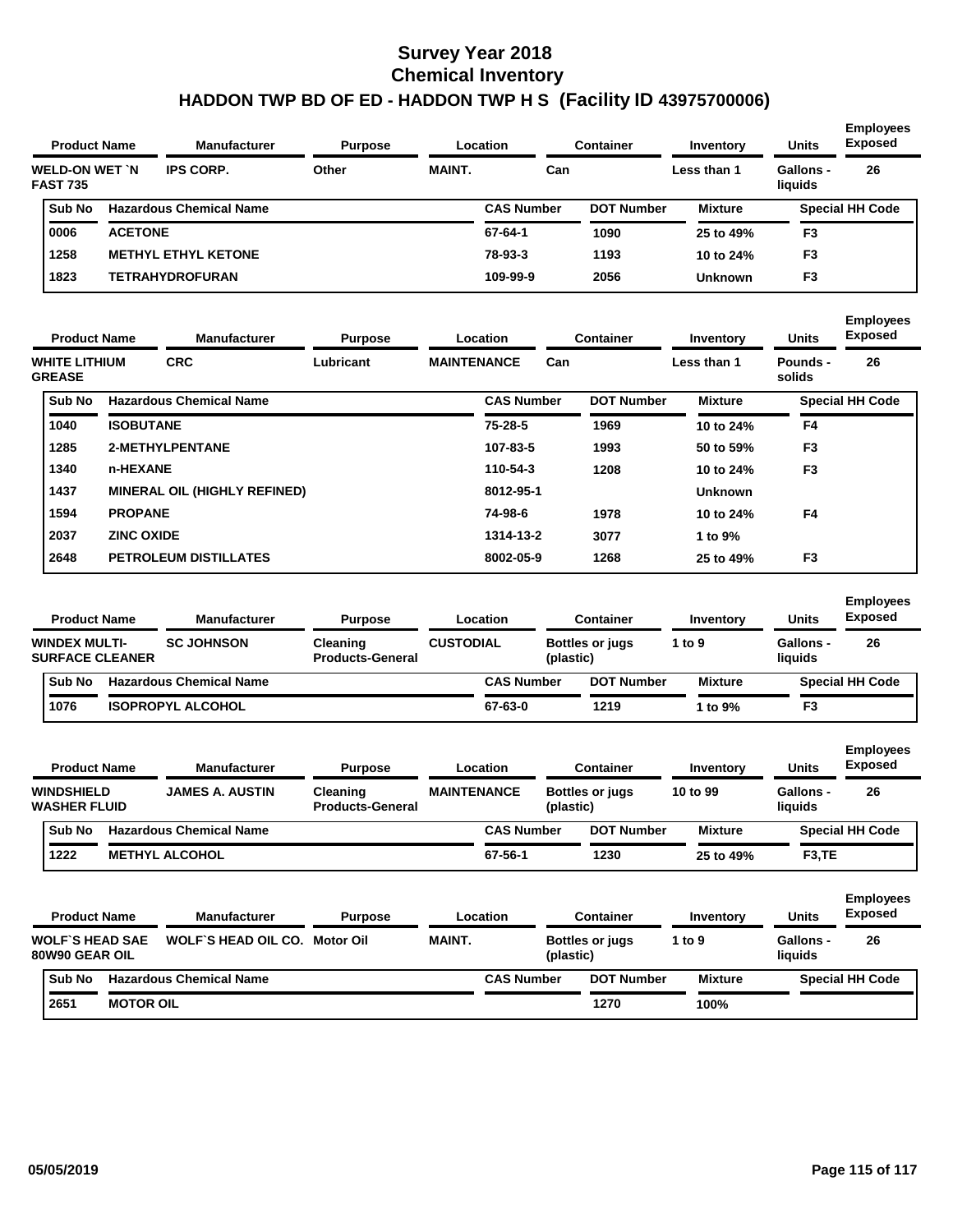| <b>Product Name</b>                            |                         | <b>Manufacturer</b>                | <b>Purpose</b>                      |                  | Location          |           | Container              | Inventory      | Units                       | <b>Employees</b><br><b>Exposed</b> |
|------------------------------------------------|-------------------------|------------------------------------|-------------------------------------|------------------|-------------------|-----------|------------------------|----------------|-----------------------------|------------------------------------|
| 471                                            | <b>WORKABLE FIXATIF</b> | <b>SPRAY PRODUCTS</b>              | <b>Adhesives</b>                    | <b>ART</b>       |                   | Can       |                        | 1 to 9         | Pounds -<br>solids          | 26                                 |
| Sub No                                         |                         | <b>Hazardous Chemical Name</b>     |                                     |                  | <b>CAS Number</b> |           | <b>DOT Number</b>      | <b>Mixture</b> |                             | <b>Special HH Code</b>             |
| 0006                                           | <b>ACETONE</b>          |                                    |                                     |                  | 67-64-1           |           | 1090                   | 60 to 69%      | F3                          |                                    |
| 1040                                           | <b>ISOBUTANE</b>        |                                    |                                     |                  | 75-28-5           |           | 1969                   | 10 to 24%      | F4                          |                                    |
| 1594                                           | <b>PROPANE</b>          |                                    |                                     |                  | 74-98-6           |           | 1978                   | 10 to 24%      | F4                          |                                    |
| <b>Product Name</b>                            |                         | Manufacturer                       | <b>Purpose</b>                      |                  | Location          |           | <b>Container</b>       | Inventory      | Units                       | <b>Employees</b><br><b>Exposed</b> |
| <b>X-TREME BLUE</b><br><b>WINDSHIELD WASH</b>  |                         | <b>CAMCO</b>                       | Cleaning<br><b>Products-General</b> | <b>MAINT.</b>    |                   | (plastic) | <b>Bottles or jugs</b> | 10 to 99       | Gallons -<br>liquids        | 26                                 |
| Sub No                                         |                         | <b>Hazardous Chemical Name</b>     |                                     |                  | <b>CAS Number</b> |           | <b>DOT Number</b>      | <b>Mixture</b> |                             | <b>Special HH Code</b>             |
| 1222                                           |                         | <b>METHYL ALCOHOL</b>              |                                     |                  | 67-56-1           |           | 1230                   | 25 to 49%      | F3,TE                       |                                    |
| <b>Product Name</b>                            |                         | Manufacturer                       | <b>Purpose</b>                      |                  | Location          |           | <b>Container</b>       | Inventory      | Units                       | <b>Employees</b><br><b>Exposed</b> |
| <b>XENSOL DA6810</b>                           |                         | <b>DRUMMOND</b><br><b>AMERICAN</b> | Other                               | <b>MAINT.</b>    |                   | Can       |                        | 1 to 9         | Pounds -<br>solids          | 26                                 |
| Sub No                                         |                         | <b>Hazardous Chemical Name</b>     |                                     |                  | <b>CAS Number</b> |           | <b>DOT Number</b>      | <b>Mixture</b> |                             | <b>Special HH Code</b>             |
| 0343                                           |                         | <b>CARBON DIOXIDE</b>              |                                     |                  | 124-38-9          |           | 1013                   | 1 to 9%        |                             |                                    |
| 1237                                           |                         | <b>METHYL CHLOROFORM</b>           |                                     |                  | $71 - 55 - 6$     |           | 2831                   | 90 to 99%      |                             |                                    |
| <b>Product Name</b>                            |                         | Manufacturer                       | <b>Purpose</b>                      |                  | Location          |           | <b>Container</b>       | Inventory      | Units                       | <b>Employees</b><br><b>Exposed</b> |
| <b>XYLENE</b>                                  |                         | <b>GENERIC</b>                     | Laboratory<br><b>Chemical</b>       | <b>SCIENCE</b>   |                   | (glass)   | <b>Bottles or jugs</b> | Less than 1    | <b>Gallons -</b><br>liquids | 26                                 |
| Sub No                                         |                         | <b>Hazardous Chemical Name</b>     |                                     |                  | <b>CAS Number</b> |           | <b>DOT Number</b>      | <b>Mixture</b> |                             | <b>Special HH Code</b>             |
| 2014                                           | <b>XYLENES</b>          |                                    |                                     |                  | 1330-20-7         |           | 1307                   | 100%           | F3                          |                                    |
| <b>Product Name</b>                            |                         | <b>Manufacturer</b>                | <b>Purpose</b>                      |                  | Location          |           | <b>Container</b>       | Inventory      | Units                       | <b>Employees</b><br><b>Exposed</b> |
| <b>ZEP STREAK FREE</b><br><b>GLASS CLEANER</b> |                         | <b>ZEP</b>                         | Cleaning<br><b>Products-General</b> | <b>CUSTODIAL</b> |                   | (plastic) | <b>Bottles or jugs</b> | 1 to $9$       | Gallons -<br>liquids        | 26                                 |
| Sub No                                         |                         | <b>Hazardous Chemical Name</b>     |                                     |                  | <b>CAS Number</b> |           | <b>DOT Number</b>      | <b>Mixture</b> |                             | <b>Special HH Code</b>             |
| 0275                                           |                         | <b>2-BUTOXY ETHANOL</b>            |                                     |                  | 111-76-2          |           | 2369                   | 1 to 9%        | CA                          |                                    |
| 1076                                           |                         | <b>ISOPROPYL ALCOHOL</b>           |                                     |                  | 67-63-0           |           | 1219                   | 1 to 9%        | F <sub>3</sub>              |                                    |
| <b>Product Name</b>                            |                         | Manufacturer                       | <b>Purpose</b>                      |                  | Location          |           | <b>Container</b>       | Inventory      | Units                       | <b>Employees</b><br><b>Exposed</b> |
| <b>ZINC CHLORIDE</b>                           |                         | <b>GENERIC</b>                     | Laboratory<br><b>Chemical</b>       | <b>SCIENCE</b>   |                   | (plastic) | <b>Bottles or jugs</b> | 1 to $9$       | Pounds -<br>solids          | 26                                 |
|                                                |                         | <b>Hazardous Chemical Name</b>     |                                     |                  |                   |           |                        |                |                             |                                    |
| Sub No                                         |                         |                                    |                                     |                  | <b>CAS Number</b> |           | <b>DOT Number</b>      | <b>Mixture</b> |                             | <b>Special HH Code</b>             |